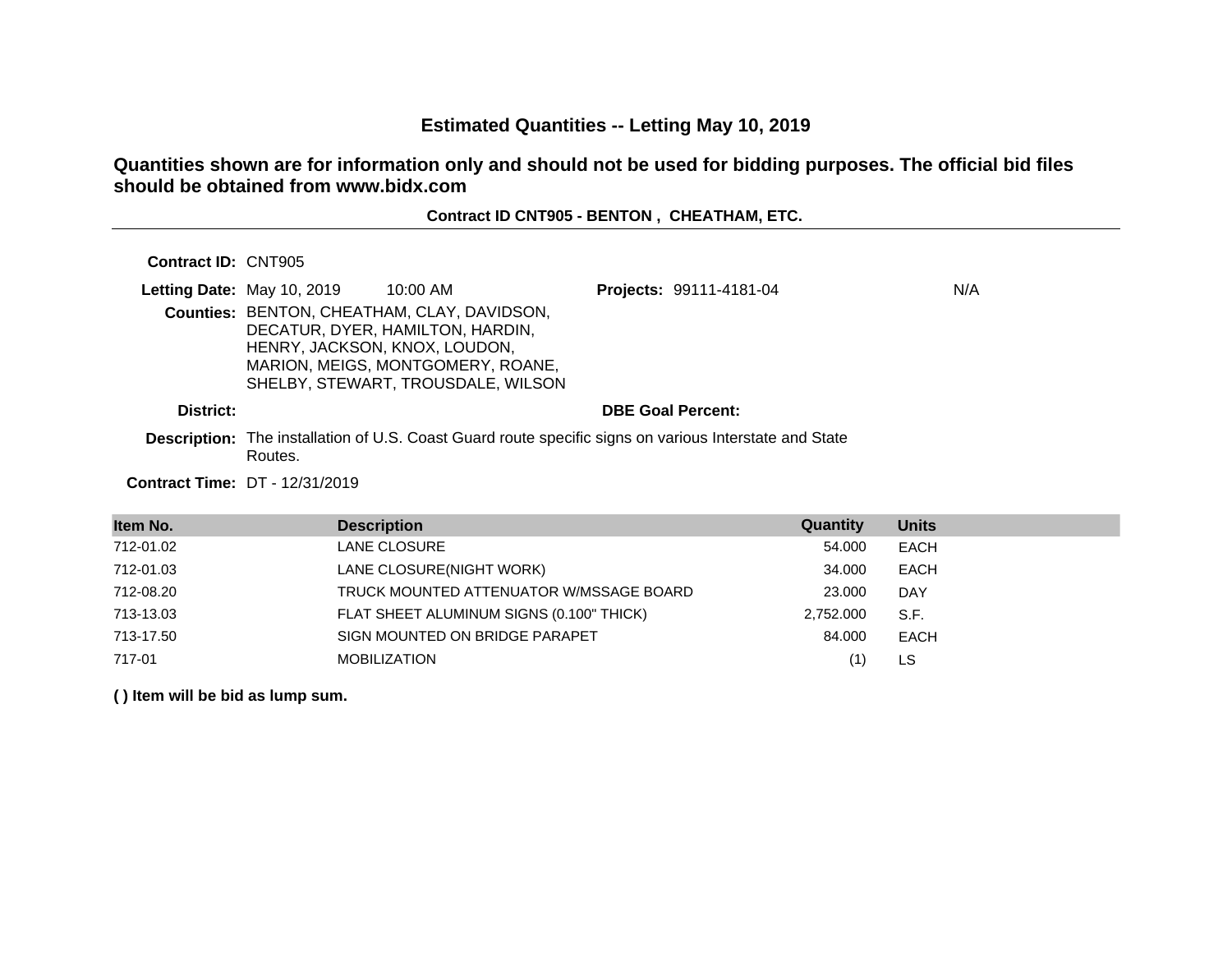| <b>Contract ID: CNT913</b> |                                                                |            |                                                                                                                                                                                                              |            |
|----------------------------|----------------------------------------------------------------|------------|--------------------------------------------------------------------------------------------------------------------------------------------------------------------------------------------------------------|------------|
|                            | <b>Letting Date: May 10, 2019</b><br><b>Counties: DAVIDSON</b> | $10:00$ AM | <b>Projects: 19046-3218-14</b>                                                                                                                                                                               | STP-112(6) |
| District:                  |                                                                |            | <b>DBE Goal Percent: 10.00</b>                                                                                                                                                                               |            |
|                            | (Briley Parkway) (L.M. 2.28).                                  |            | <b>Description:</b> The grading, drainage, construction of a concrete Bulb-Tee beam bridge, retaining walls and<br>paving on U.S. 41A (S.R. 112) from S.R. 12 (Ashland City Highway) (L.M. 0.00) to S.R. 155 |            |

**Contract Time:** DT - 7/31/2022

| Item No.  | <b>Description</b>                                  | Quantity   | <b>Units</b> |
|-----------|-----------------------------------------------------|------------|--------------|
| 105-01    | CONSTRUCTION STAKES, LINES AND GRADES               | (1)        | LS.          |
| 109-10.01 | <b>TRAINEE</b>                                      | 6,600.000  | <b>HOUR</b>  |
| 201-01    | <b>CLEARING AND GRUBBING</b>                        | (1)        | LS           |
| 202-01    | REMOVAL OF STRUCTURES AND OBSTRUCTIONS              | (1)        | LS           |
| 202-03.01 | REMOVAL OF ASPHALT PAVEMENT                         | 2,464.000  | S.Y.         |
| 202-06.01 | REMOVAL OF BUILDINGS (TRACT NO.) (TRACT NO.<br>21)  | (1)        | LS           |
| 202-06.03 | REMOVAL OF BUILDINGS (TRACT NO.) (TRACT NO.<br>75)  | (1)        | LS           |
| 202-06.04 | REMOVAL OF BUILDINGS (TRACT NO.) (TRACT NO.<br>99)  | (1)        | LS           |
| 202-06.05 | REMOVAL OF BUILDINGS (TRACT NO.) (TRACT NO.<br>120) | (1)        | LS           |
| 203-01    | ROAD & DRAINAGE EXCAVATION (UNCLASSIFIED)           | 76,909.000 | C.Y.         |
| 203-03    | BORROW EXCAVATION (UNCLASSIFIED)                    | 83,470.000 | C.Y.         |
| 203-04    | PLACING AND SPREADING TOPSOIL                       | 7,702.000  | C.Y.         |
| 203-06    | <b>WATER</b>                                        | 1,731.000  | M.G.         |
| 204-08    | FOUNDATION FILL MATERIAL                            | 31.000     | C.Y.         |
| 204-08.01 | BACKFILL MATERIAL (FLOWABLE FILL)                   | 15.000     | C.Y.         |
| 209-02.07 | <b>18" TEMPORARY SLOPE DRAIN</b>                    | 743.000    | L.F.         |
| 209-03.23 | FILTER SOCK (24 INCH)                               | 25,523.000 | L.F.         |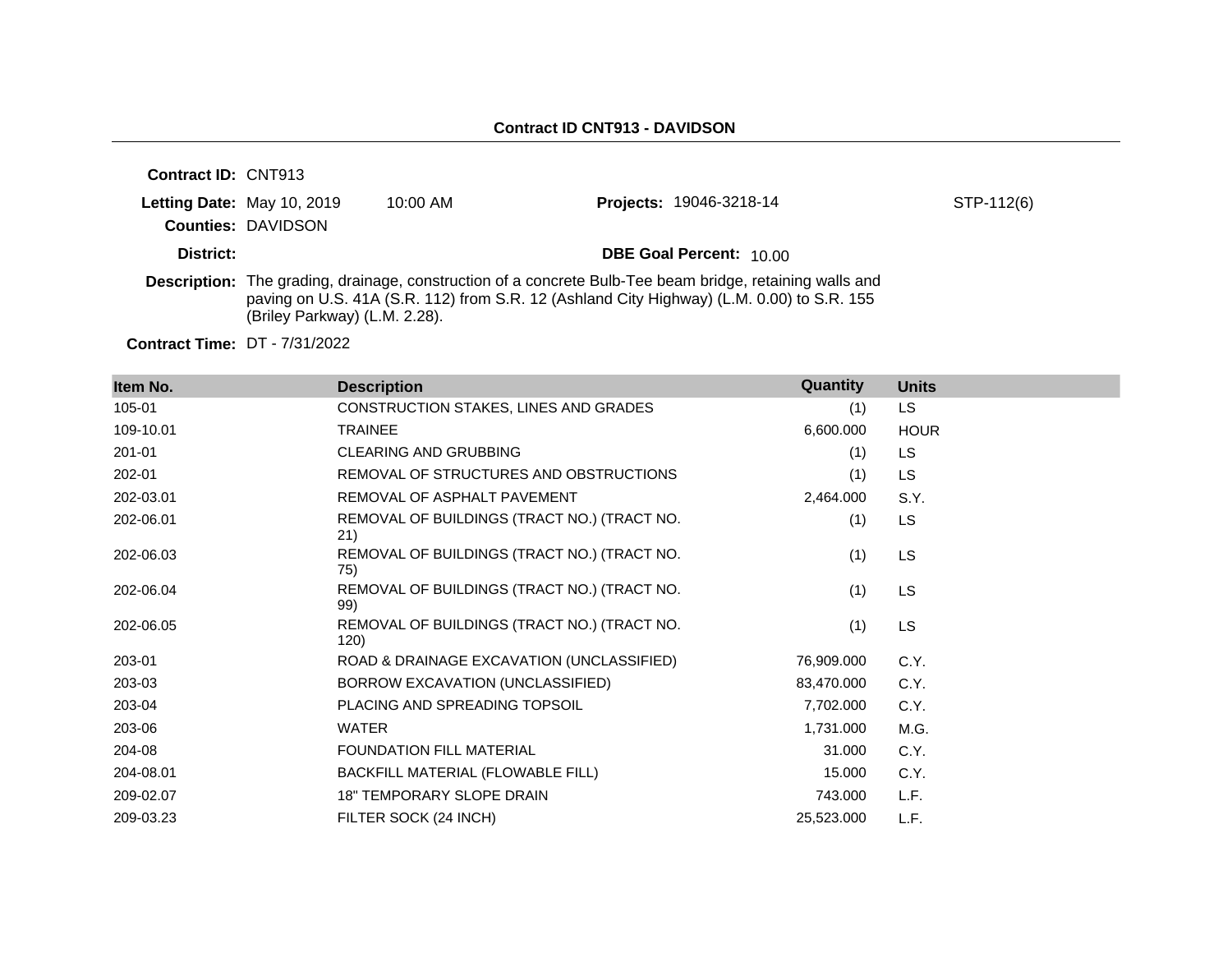| Item No.  | <b>Description</b>                                              | Quantity   | <b>Units</b> |
|-----------|-----------------------------------------------------------------|------------|--------------|
| 209-05    | SEDIMENT REMOVAL                                                | 1,034.000  | C.Y.         |
| 209-08.02 | TEMPORARY SILT FENCE (WITH BACKING)                             | 10,897.000 | L.F.         |
| 209-08.03 | TEMPORARY SILT FENCE (WITHOUT BACKING)                          | 17,717.764 | L.F.         |
| 209-08.07 | ROCK CHECK DAM PER                                              | 20.000     | <b>EACH</b>  |
| 209-08.08 | ENHANCED ROCK CHECK DAM                                         | 35.000     | <b>EACH</b>  |
| 209-08.09 | FILTER SOCK CHECK DAM                                           | 136.000    | <b>EACH</b>  |
| 209-09.01 | <b>SANDBAGS</b>                                                 | 2,000.000  | <b>BAG</b>   |
| 209-09.03 | SEDIMENT FILTER BAG (15' X 15')                                 | 4.000      | <b>EACH</b>  |
| 209-09.43 | <b>CURB INLET PROTECTION (TYPE 4)</b>                           | 92.000     | <b>EACH</b>  |
| 209-20.03 | POLYETHYLENE SHEETING (6 MIL. MINIMUM)                          | 350.000    | S.Y.         |
| 209-40.30 | CATCH BASIN PROTECTION (TYPE A)                                 | 6.000      | <b>EACH</b>  |
| 209-40.31 | CATCH BASIN PROTECTION (TYPE B)                                 | 1.000      | <b>EACH</b>  |
| 209-40.32 | CATCH BASIN PROTECTION (TYPE C)                                 | 3.000      | <b>EACH</b>  |
| 209-40.33 | CATCH BASIN PROTECTION (TYPE D)                                 | 1.000      | <b>EACH</b>  |
| 209-40.34 | CATCH BASIN PROTECTION (TYPE E)                                 | 1.000      | <b>EACH</b>  |
| 209-40.41 | CATCH BASIN FILTER ASSEMBLY(TYPE 1)                             | 2.000      | <b>EACH</b>  |
| 209-40.42 | CATCH BASIN FILTER ASSEMBLY(TYPE 2)                             | 4.000      | <b>EACH</b>  |
| 209-40.45 | CATCH BASIN FILTER ASSEMBLY(TYPE 5)                             | 1.000      | <b>EACH</b>  |
| 209-40.46 | CATCH BASIN FILTER ASSEMBLY(TYPE 6)                             | 21.000     | <b>EACH</b>  |
| 209-40.47 | CATCH BASIN FILTER ASSEMBLY(TYPE 7)                             | 9.000      | <b>EACH</b>  |
| 209-40.48 | CATCH BASIN FILTER ASSEMBLY(TYPE 8)                             | 3.000      | <b>EACH</b>  |
| 303-01    | MINERAL AGGREGATE, TYPE A BASE, GRADING D                       | 56,188.000 | <b>TON</b>   |
| 303-01.01 | <b>GRANULAR BACKFILL (ROADWAY)</b>                              | 231.000    | <b>TON</b>   |
| 303-10.01 | MINERAL AGGREGATE (SIZE 57)                                     | 171.000    | <b>TON</b>   |
| 307-01.01 | ASPHALT CONCRETE MIX (PG64-22) (BPMB-HM)<br><b>GRADING A</b>    | 3,782.000  | <b>TON</b>   |
| 307-01.08 | ASPHALT CONCRETE MIX (PG64-22) (BPMB-HM)<br><b>GRADING B-M2</b> | 4,961.000  | <b>TON</b>   |
| 307-01.21 | ASP. CONC. MIX(PG70-22) (BPMB-HM) GR. A-S                       | 7,167.000  | <b>TON</b>   |
| 307-02.01 | ASPHALT CONCRETE MIX (PG70-22) (BPMB-HM)<br><b>GRADING A</b>    | 10,535.000 | <b>TON</b>   |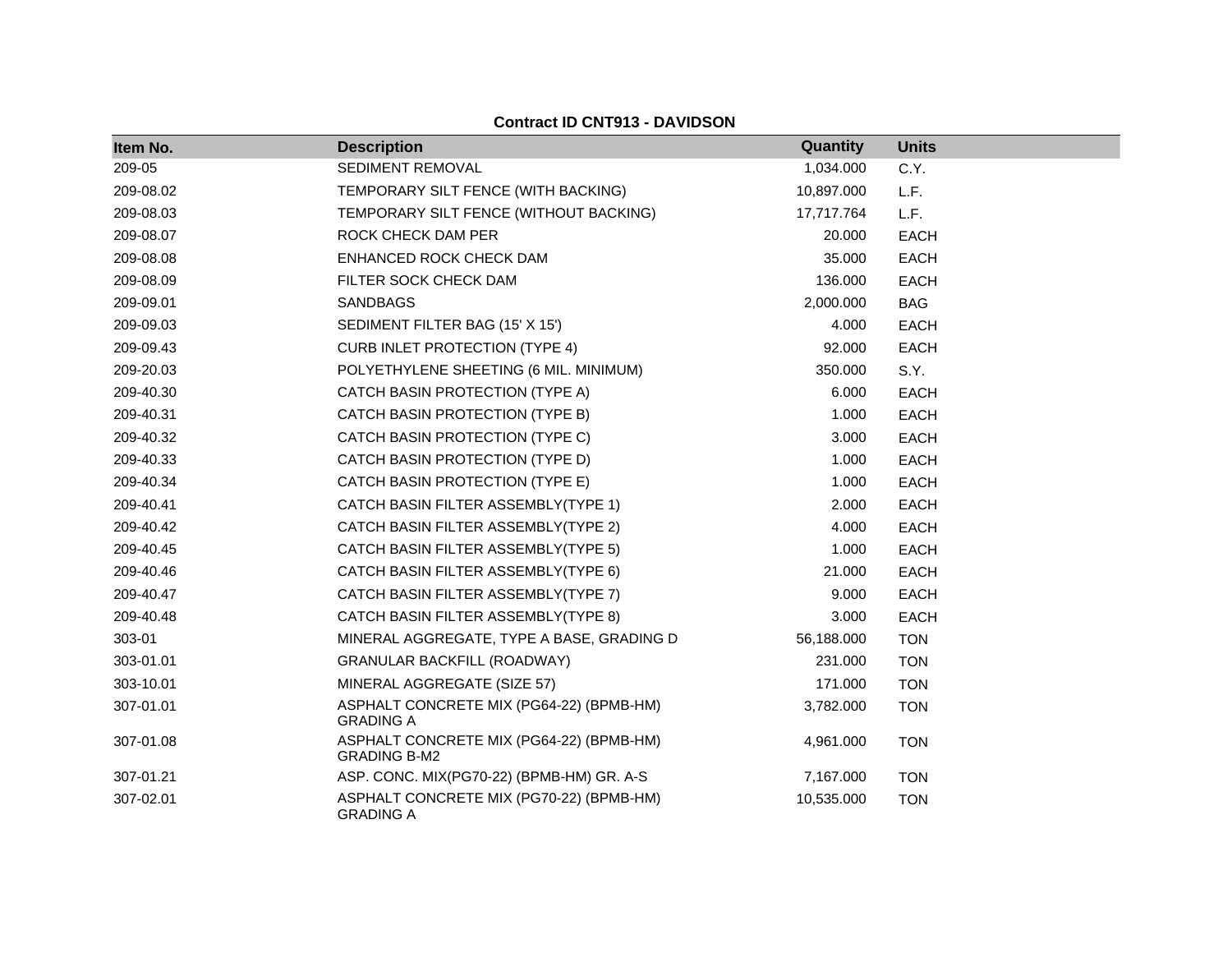| Item No.  | <b>Description</b>                                              | Quantity   | <b>Units</b> |
|-----------|-----------------------------------------------------------------|------------|--------------|
| 307-02.08 | ASPHALT CONCRETE MIX (PG70-22) (BPMB-HM)<br><b>GRADING B-M2</b> | 11,896.000 | <b>TON</b>   |
| 402-01    | BITUMINOUS MATERIAL FOR PRIME COAT (PC)                         | 152.000    | <b>TON</b>   |
| 402-02    | AGGREGATE FOR COVER MATERIAL (PC)                               | 429.000    | <b>TON</b>   |
| 403-01    | BITUMINOUS MATERIAL FOR TACK COAT (TC)                          | 99.000     | <b>TON</b>   |
| 411-01.10 | ACS MIX(PG64-22) GRADING D                                      | 1,792.000  | <b>TON</b>   |
| 411-02.10 | ACS MIX(PG70-22) GRADING D                                      | 6,607.000  | <b>TON</b>   |
| 415-01.01 | <b>COLD PLANING BITUMINOUS PAVEMENT</b>                         | 2,212.000  | <b>TON</b>   |
| 604-01.01 | <b>CLASS A CONCRETE (ROADWAY)</b>                               | 43.000     | C.Y.         |
| 604-01.02 | STEEL BAR REINFORCEMENT (ROADWAY)                               | 9,447.000  | LB.          |
| 607-02.02 | 15" CONCRETE PIPE CULVERT(CLASS III)                            | 11.000     | L.F.         |
| 607-03.02 | 18" CONCRETE PIPE CULVERT (CLASS III)                           | 11,982.000 | L.F.         |
| 607-03.30 | 18" PIPE CULVERT                                                | 22.000     | L.F.         |
| 607-05.02 | 24" CONCRETE PIPE CULVERT (CLASS III)                           | 4,595.000  | L.F.         |
| 607-06.02 | 30" CONCRETE PIPE CULVERT (CLASS III)                           | 1,239.000  | L.F.         |
| 607-06.30 | 30" PIPE CULVERT                                                | 242.000    | L.F.         |
| 607-07.02 | 36" CONCRETE PIPE CULVERT (CLASS III)                           | 341.000    | L.F.         |
| 607-07.30 | 36" PIPE CULVERT                                                | 287.000    | L.F.         |
| 607-08.02 | 42" CONCRETE PIPE CULVERT (CLASS III)                           | 89.000     | L.F.         |
| 607-11.03 | 60" CONCRETE PIPE CULVERT (CLASS III)                           | 50.000     | L.F.         |
| 607-37.02 | 18" CORRUGATED METAL PIPE CULVERT                               | 37.000     | L.F.         |
| 607-39.02 | 18" PIPE CULVERT (SIDE DRAIN)                                   | 316.000    | L.F.         |
| 607-39.05 | 36" PIPE CULVERT (SIDE DRAIN)                                   | 57.000     | L.F.         |
| 611-01.02 | MANHOLES, $> 4' - 8'$ DEPTH                                     | 2.000      | <b>EACH</b>  |
| 611-01.04 | MANHOLES, $> 12' - 16'$ DEPTH                                   | 2.000      | <b>EACH</b>  |
| 611-02.10 | JUNCTION BOX, TYPE 1                                            | 1.000      | <b>EACH</b>  |
| 611-07.01 | CLASS A CONCRETE (PIPE ENDWALLS)                                | 21.500     | C.Y.         |
| 611-07.02 | STEEL BAR REINFORCEMENT (PIPE ENDWALLS)                         | 1,072.000  | LB.          |
| 611-07.31 | 18IN ENDWALL (SIDE DRAIN)                                       | 4.000      | <b>EACH</b>  |
| 611-07.34 | 36IN ENDWALL (SIDE DRAIN)                                       | 4.000      | <b>EACH</b>  |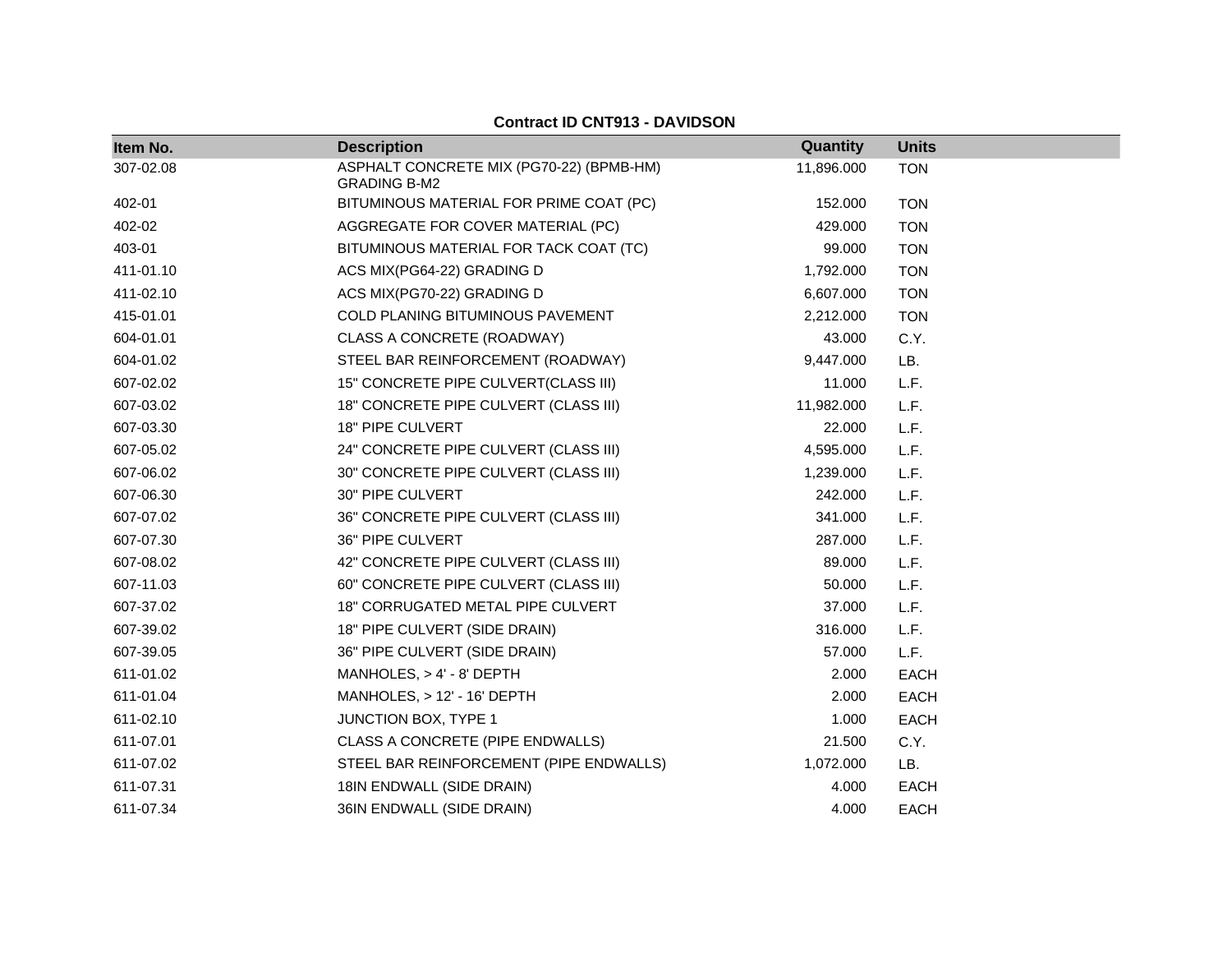| Item No.  | <b>Description</b>                        | Quantity    | <b>Units</b> |
|-----------|-------------------------------------------|-------------|--------------|
| 611-07.54 | 18IN ENDWALL (CROSS DRAIN) 3:1            | 1.000       | <b>EACH</b>  |
| 611-07.57 | 24IN ENDWALL (CROSS DRAIN) 3:1            | 2.000       | <b>EACH</b>  |
| 611-07.60 | 30IN ENDWALL (CROSS DRAIN) 3:1            | 4.000       | <b>EACH</b>  |
| 611-07.63 | 36IN ENDWALL (CROSS DRAIN) 3:1            | 6.000       | <b>EACH</b>  |
| 611-07.66 | 42IN ENDWALL (CROSS DRAIN) 3:1            | 2.000       | EACH         |
| 611-09.01 | ADJUSTMENT OF EXISTING CATCHBASIN         | 1.000       | EACH         |
| 611-12.01 | CATCH BASINS, TYPE 12, 0' - 4' DEPTH      | 17.000      | <b>EACH</b>  |
| 611-12.02 | CATCH BASINS, TYPE 12, > 4' - 8' DEPTH    | 50.000      | <b>EACH</b>  |
| 611-12.03 | CATCH BASINS, TYPE 12, > 8' - 12' DEPTH   | 7.000       | EACH         |
| 611-12.04 | CATCH BASINS, TYPE 12, > 12' - 16' DEPTH  | 4.000       | EACH         |
| 611-14.02 | CATCH BASINS, TYPE 14, > 4' - 8' DEPTH    | 27.000      | EACH         |
| 611-14.03 | CATCH BASINS, TYPE 14, > 8' - 12' DEPTH   | 1.000       | EACH         |
| 611-14.04 | CATCH BASINS, TYPE 14, > 12' - 16' DEPTH  | 1.000       | <b>EACH</b>  |
| 611-16.02 | CATCH BASINS, TYPE 16, > 4' - 8' DEPTH    | 2.000       | EACH         |
| 611-16.03 | CATCH BASINS, TYPE $16, > 8'$ - 12' DEPTH | 1.000       | <b>EACH</b>  |
| 611-42.01 | CATCH BASINS, TYPE 42, 0' - 4' DEPTH      | 8.000       | EACH         |
| 611-42.02 | CATCH BASINS, TYPE 42, > 4' - 8' DEPTH    | 2.000       | <b>EACH</b>  |
| 611-43.02 | CATCH BASINS, TYPE 43, > 4' - 8' DEPTH    | 1.000       | <b>EACH</b>  |
| 621-03.03 | 24" TEMPORARY DRAINAGE PIPE               | 410.000     | L.F.         |
| 621-03.05 | 36" TEMPORARY DRAINAGE PIPE               | 168.000     | L.F.         |
| 701-01.01 | <b>CONCRETE SIDEWALK (4 ")</b>            | 139,837.000 | S.F.         |
| 701-01.02 | <b>CONCRETE SIDEWALK (6 ")</b>            | 8,502.000   | S.F.         |
| 701-01.07 | EXPOSED AGGREGATE CONCRETE DRIVEWAY       | 990.000     | S.F.         |
| 701-02    | CONCRETE DRIVEWAY                         | 26,777.000  | S.F.         |
| 701-02.03 | <b>CONCRETE CURB RAMP</b>                 | 4,616.000   | S.F.         |
| 702-01    | <b>CONCRETE CURB</b>                      | 23.000      | C.Y.         |
| 702-03    | CONCRETE COMBINED CURB & GUTTER           | 2,048.000   | C.Y.         |
| 705-01.01 | <b>GUARDRAIL AT BRIDGE ENDS</b>           | 108.000     | L.F.         |
| 705-02.02 | SINGLE GUARDRAIL (TYPE 2)                 | 1,621.000   | L.F.         |
| 705-06.20 | TANGENT ENERGY ABSORBING TERM MASH TL-3   | 10.000      | <b>EACH</b>  |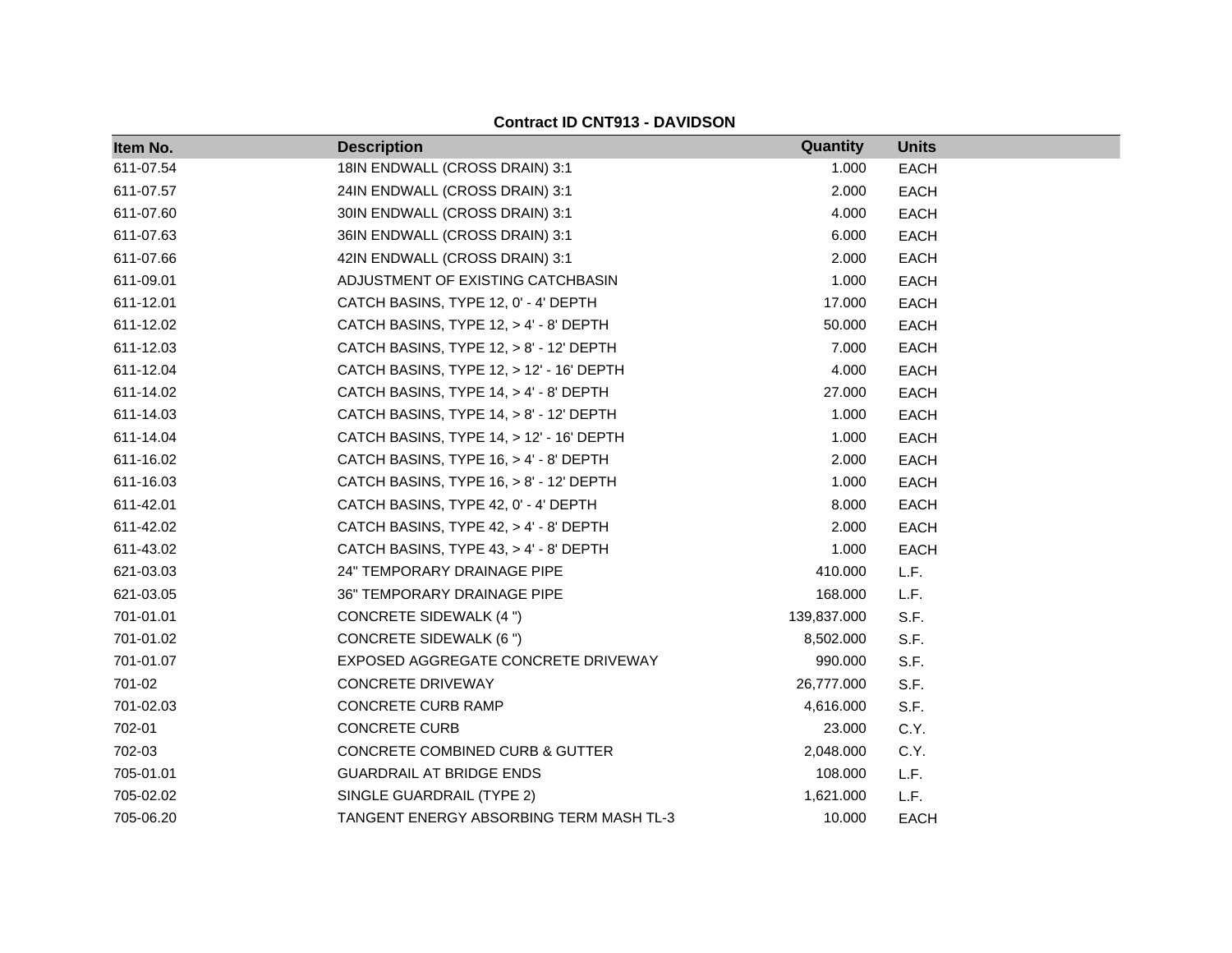| Item No.  | <b>Description</b>                                            | Quantity   | <b>Units</b> |
|-----------|---------------------------------------------------------------|------------|--------------|
| 705-08.11 | PORTABLE IMPACT ATTENUATOR NCHRP350 TL-3                      | 12.000     | <b>EACH</b>  |
| 706-01    | <b>GUARDRAIL REMOVED</b>                                      | 1,843.000  | L.F.         |
| 707-01.11 | CHAIN LINK FENCE (6 FOOT)                                     | 1,132.000  | L.F.         |
| 707-01.23 | CHAIN LINK (8FT) (VINYL COATED) W/3STRAND<br><b>B.WIRE</b>    | 431.000    | L.F.         |
| 707-01.25 | GATE - CHAIN-LINK 8F (VNL CTD)(DESCRIPTION)                   | 91.000     | L.F.         |
| 707-01.28 | END & CORNER POST ASSEMBLY (DESCRIPTION)                      | 40.000     | <b>EACH</b>  |
| 707-06.01 | REMOVAL OF FENCE (DESCRIPTION) (CHAIN LINK<br>FENCE)          | 1,748.000  | L.F.         |
| 707-08.11 | HIGH-VISIBILITY CONSTRUCTION FENCE                            | 1,308.000  | L.F.         |
| 709-05.05 | MACHINED RIP-RAP (CLASS A-3)                                  | 959.000    | <b>TON</b>   |
| 709-05.06 | MACHINED RIP-RAP (CLASS A-1)                                  | 1,060.000  | <b>TON</b>   |
| 709-05.08 | MACHINED RIP-RAP (CLASS B)                                    | 460.000    | <b>TON</b>   |
| 710-02    | AGGREGATE UNDERDRAINS (WITH PIPE)                             | 18,394.000 | L.F.         |
| 712-01    | <b>TRAFFIC CONTROL</b>                                        | (1)        | <b>LS</b>    |
| 712-02.02 | INTERCONNECTED PORTABLE BARRIER RAIL                          | 1,870.000  | L.F.         |
| 712-04.01 | FLEXIBLE DRUMS (CHANNELIZING)                                 | 1,000.000  | <b>EACH</b>  |
| 712-05.01 | <b>WARNING LIGHTS (TYPE A)</b>                                | 30.000     | <b>EACH</b>  |
| 712-06    | SIGNS (CONSTRUCTION)                                          | 1,425.000  | S.F.         |
| 712-07.03 | TEMPORARY BARRICADES (TYPE III)                               | 672.000    | L.F.         |
| 712-08.03 | ARROW BOARD (TYPE C)                                          | 3.000      | <b>EACH</b>  |
| 712-09.01 | REMOVABLE PAVEMENT MARKING LINE                               | 4,000.000  | L.F.         |
| 712-12.47 | BRIDGE MOUNTED INTERCONNECTED PORTABLE<br><b>BARRIER RAIL</b> | 300.000    | L.F.         |
| 713-02.27 | CONCRETE BARRIER/PARAPET DELINEATOR (BI-<br>DIRECTIONAL)      | 94.000     | <b>EACH</b>  |
| 713-11.01 | "U" SECTION STEEL POSTS                                       | 2,343.000  | LB.          |
| 713-11.02 | PERFORATED/KNOCKOUT SQUARE TUBE POST                          | 28,000     | LB.          |
| 713-11.21 | P POST SLIP BASE                                              | 1.000      | <b>EACH</b>  |
| 713-11.22 | U POST SLIP BASE                                              | 77.000     | <b>EACH</b>  |
| 713-13.02 | FLAT SHEET ALUMINUM SIGNS (0.080" THICK)                      | 260.000    | S.F.         |
| 713-13.03 | FLAT SHEET ALUMINUM SIGNS (0.100" THICK)                      | 442.000    | S.F.         |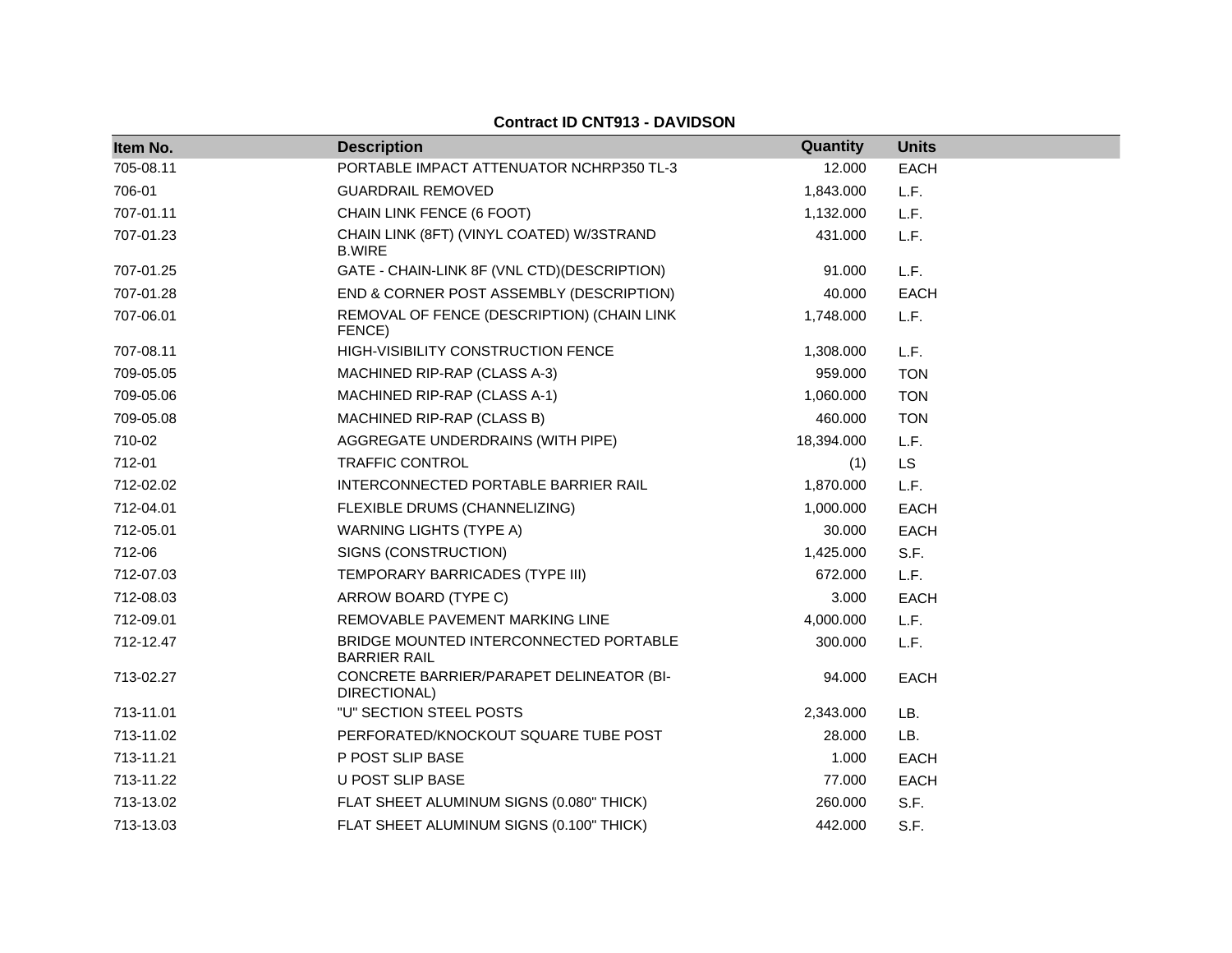| Item No.  | <b>Description</b>                                                          | Quantity   | <b>Units</b> |
|-----------|-----------------------------------------------------------------------------|------------|--------------|
| 713-14.21 | STREET NAME SIGN (RIGID 0.100IN THICK                                       | 158.000    | S.F.         |
| 713-15    | REMOVAL OF SIGNS, POSTS AND FOOTINGS                                        | (1)        | LS.          |
| 713-15.07 | SUSPENDED FLAT SHEET ALUMINUM SIGN (0.080"<br>THICK)                        | 6.000      | EACH         |
| 713-16.01 | CHANGEABLE MESSAGE SIGN UNIT                                                | 2.000      | <b>EACH</b>  |
| 714-03.01 | DIRECT BURIAL CONDUIT (2" PVC, SCHEDULE 40)                                 | 1,165.000  | L.F.         |
| 714-05.04 | PULL BOXES (TYPE C)                                                         | 19.000     | <b>EACH</b>  |
| 714-06.08 | CABLE (DESCRIPTION) (1/C # 4 AWG)                                           | 4,025.000  | L.F.         |
| 714-06.09 | CABLE (DESCRIPTION) (# 6 SOLID COPPER SOFT<br>DRAWN)                        | 460.000    | L.F.         |
| 714-06.10 | CABLE (DESCRIPTION) (# 6 COPPER SOFT DRAWN<br>BARE)                         | 1,285.000  | L.F.         |
| 714-06.11 | CABLE (DESCRIPTION) (#6 ALUMINUM DUPLEX,<br>SHEPHERD XLP)                   | 2,480.000  | L.F.         |
| 714-06.12 | CABLE (DESCRIPTION) (#2 ALUMINUM DUPLEX,<br>CHOW XLP)                       | 15,665.000 | L.F.         |
| 714-08.09 | LIGHT STANDARDS (DESCRIPTION) (35' MH, 10'<br>ARMS)                         | 2.000      | <b>EACH</b>  |
| 714-08.10 | LIGHT STANDARDS (DESCRIPTION) (35' MH, 10'<br>ARMS)                         | 12.000     | <b>EACH</b>  |
| 714-08.11 | LIGHT STANDARDS (DESCRIPTION) (35' MH, 15'<br>ARMS)                         | 35.000     | <b>EACH</b>  |
| 714-08.20 | FOUNDATION (ONLY) FOR LIGHT STANDARD                                        | 47.000     | <b>EACH</b>  |
| 714-08.29 | REMOVE & RELOCATE LIGHT STANDARD                                            | (1)        | <b>LS</b>    |
| 714-09.09 | LUMINAIRES (DESCRIPTION) (165W LED, LIGHT<br>STANDARD AND NES POLE MOUNTED) | 91.000     | <b>EACH</b>  |
| 714-09.10 | LUMINAIRES (DESCRIPTION) (165W LED, SIGNAL<br>POLE MOUNTED)                 | 7.000      | <b>EACH</b>  |
| 714-09.11 | LUMINAIRES (DESCRIPTION) (165W LED, BRIDGE<br>POLE MOUNTED)                 | 2.000      | <b>EACH</b>  |
| 714-09.12 | LUMINAIRES (DESCRIPTION) (48W LED, LIGHT<br>STANDARD AND NES POLE MOUNTED)  | 19.000     | <b>EACH</b>  |
| 714-25    | ELECTRICAL CONNECTION                                                       | 15.000     | <b>EACH</b>  |
| 714-25.22 | INSTALL SVC RISER (DESCRIPTION) (2 IN RGS)                                  | 8.000      | <b>EACH</b>  |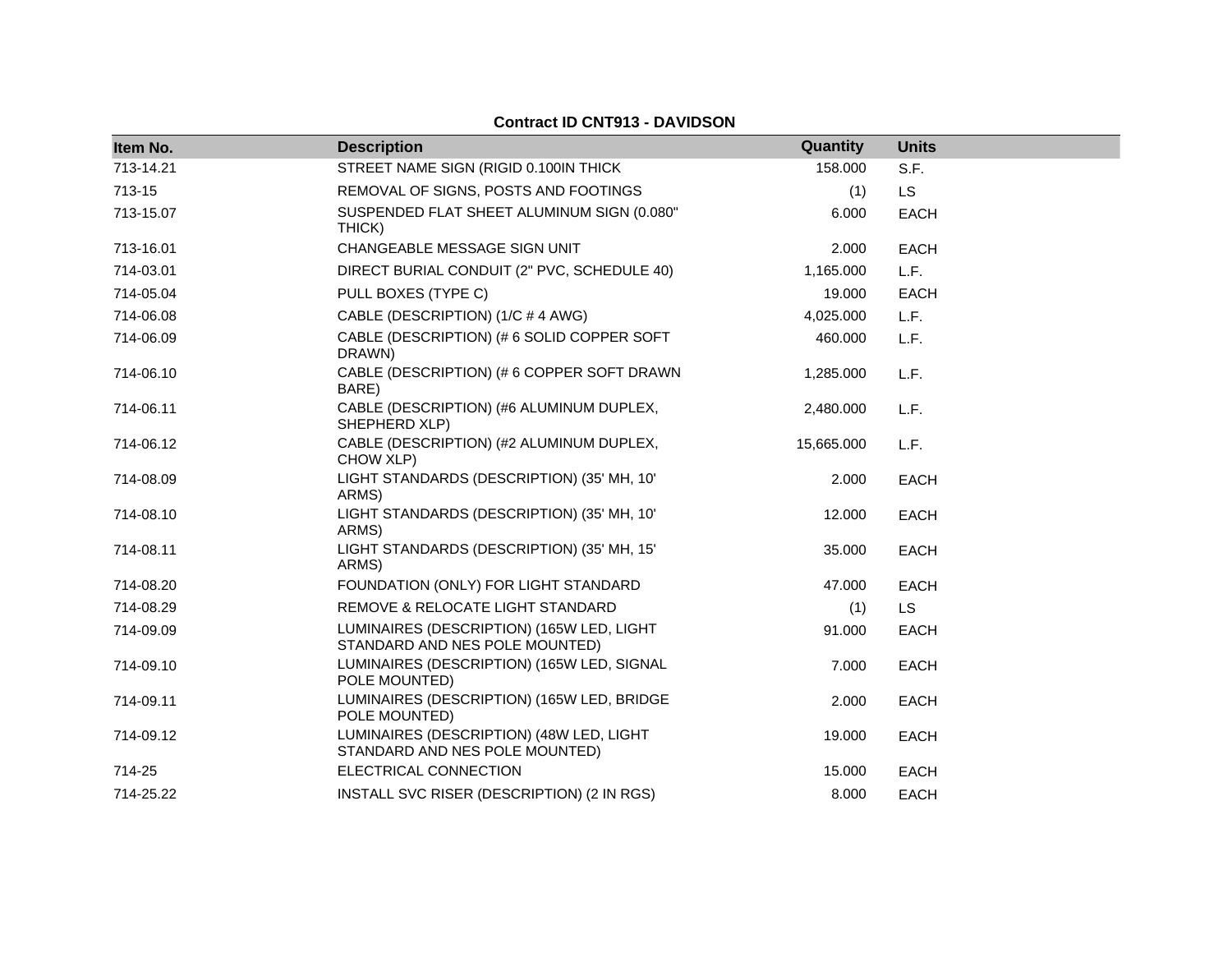| Item No.  | <b>Description</b>                                         | Quantity  | <b>Units</b> |
|-----------|------------------------------------------------------------|-----------|--------------|
| 716-01.21 | SNOWPLOWABLE RAISED PAVEMENT MARKERS<br>(BI-DIR) (1 COLOR) | 477.000   | <b>EACH</b>  |
| 716-01.22 | SNOWPLOWABLE RAISED PAVMENT MARKERS<br>(MONO-DIR)(1 COLOR) | 14.000    | <b>EACH</b>  |
| 716-01.23 | SNOWPLOWABLE RAISED PAVEMENT MARKERS<br>(BI-DIR)(2 COLOR)  | 403.000   | <b>EACH</b>  |
| 716-02.04 | PLASTIC PAVEMENT MARKING(CHANNELIZATION<br>STRIPING)       | 1,822.000 | S.Y.         |
| 716-02.05 | PLASTIC PAVEMENT MARKING (STOP LINE)                       | 754.000   | L.F.         |
| 716-02.06 | PLASTIC PAVEMENT MARKING (TURN LANE<br>ARROW)              | 67.000    | <b>EACH</b>  |
| 716-02.08 | PLASTIC PAVEMENT MARKING (8" DOTTED LINE)                  | 97.000    | L.F.         |
| 716-02.09 | PLASTIC PAVEMENT MARKING (LONGITUDINAL<br>CROSS-WALK)      | 1,351.000 | L.F.         |
| 716-02.12 | PLASTIC PAVEMENT MARKING (8IN LINE)                        | 0.500     | L.M.         |
| 716-04.01 | PLASTIC PAVEMENT MARKING (STRAIGHT-TURN<br>ARROW)          | 8.000     | EACH         |
| 716-04.13 | PLASTIC PAVEMENT MARKING (BIKELANE SYMBOL<br>& ARROW)      | 26.000    | EACH         |
| 716-04.15 | PLASTIC PAVEMENT MARKING-BIKE<br>SYMBOL/ARROW SHARED       | 10.000    | <b>EACH</b>  |
| 716-05.01 | PAINTED PAVEMENT MARKING (4" LINE)                         | 60.000    | L.M.         |
| 716-05.02 | PAINTED PAVEMENT MARKING (8" BARRIER LINE)                 | 7,716.000 | L.F.         |
| 716-05.04 | PAINTED PAVEMENT MARKING (CHANNELIZATION<br>STRIPING)      | 3,836.000 | S.Y.         |
| 716-05.05 | PAINTED PAVEMENT MARKING (STOP LINE)                       | 1,155.000 | L.F.         |
| 716-05.06 | PAINTED PAVEMENT MARKING (TURN LANE<br>ARROW)              | 22.000    | EACH         |
| 716-06.01 | PAINTED WORD PVMT MARK (                                   | 1.000     | <b>EACH</b>  |
| 716-12.01 | ENHANCED FLATLINE THERMO PVMT MRKNG (4IN<br>LINE)          | 2.000     | L.M.         |
| 716-12.02 | ENHANCED FLATLINE THERMO PVMT MRKNG (6IN<br>LINE)          | 12.000    | L.M.         |
| 716-13.01 | SPRAY THERMO PVMT MRKNG (60 mil) (4IN LINE)                | 4.000     | L.M.         |
| 717-01    | <b>MOBILIZATION</b>                                        | (1)       | <b>LS</b>    |
| 730-01.02 | REMOVAL OF SIGNAL EQUIPMENT                                | 3.000     | <b>EACH</b>  |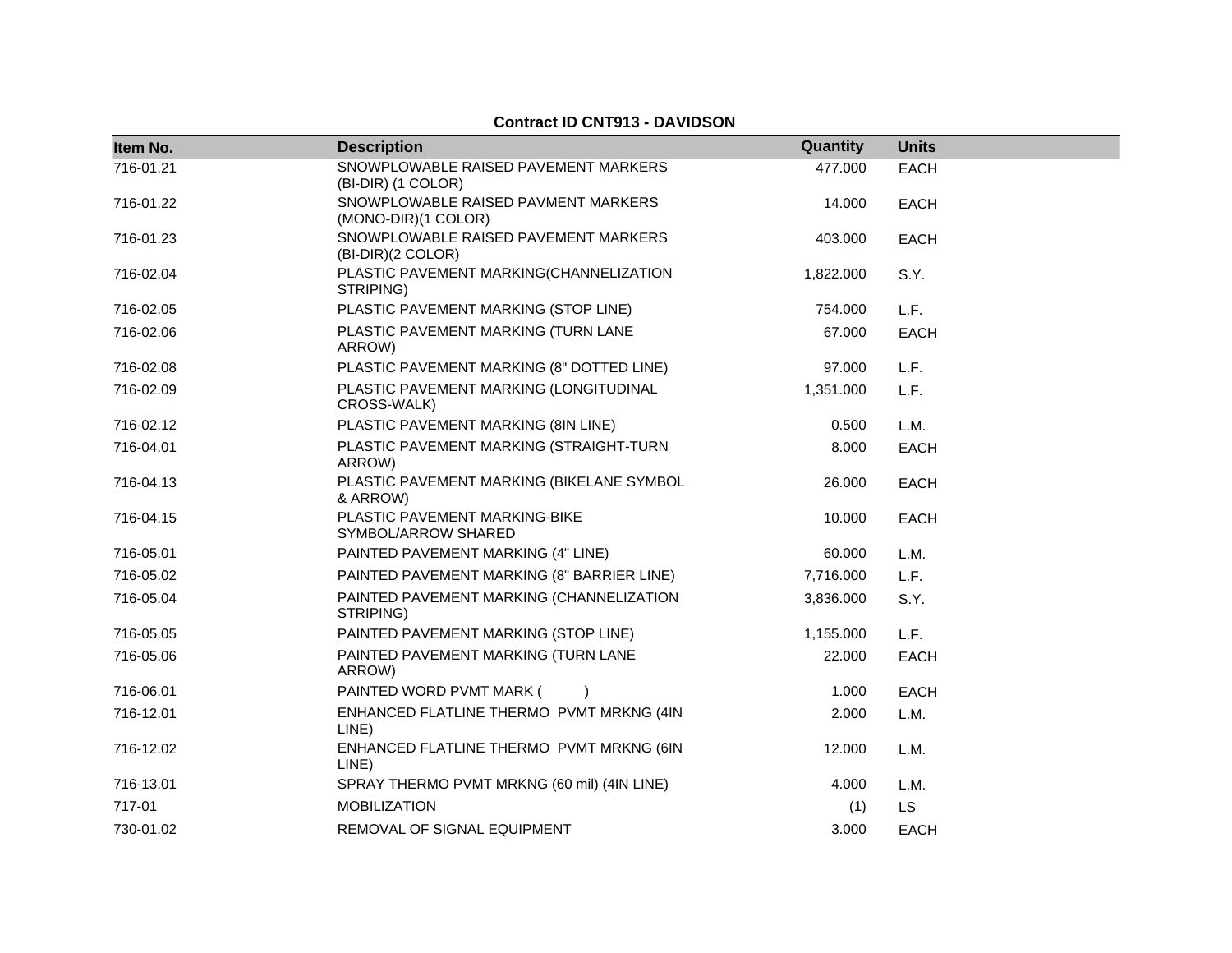| Item No.  | <b>Description</b>                                                   | Quantity   | <b>Units</b> |
|-----------|----------------------------------------------------------------------|------------|--------------|
| 730-02.09 | SIGNAL HEAD ASSEMBLY (130 WITH BACKPLATE)                            | 18.000     | <b>EACH</b>  |
| 730-02.17 | SIGNAL HEAD ASSEMBLY (150 A2H WITH<br><b>BACKPLATE)</b>              | 10.000     | <b>EACH</b>  |
| 730-02.30 | SIGNAL HEAD ASSEMBLY (DESCRIPTION) (130 A3<br><b>WITH BACKPLATE)</b> | 4.000      | <b>EACH</b>  |
| 730-02.31 | SIGNAL HEAD ASSEMBLY (DESCRIPTION) (140A2<br><b>WITH BACKPLATE)</b>  | 4.000      | <b>EACH</b>  |
| 730-03.21 | INSTALL PULL BOX (TYPE B)                                            | 26.000     | <b>EACH</b>  |
| 730-03.24 | INSTALL PULL BOX (FIBER OPTIC-TYPE B)                                | 22,000     | <b>EACH</b>  |
| 730-05.01 | ELECTRICAL SERVICE CONNECTION                                        | 4.000      | <b>EACH</b>  |
| 730-08.02 | SIGNAL CABLE - 5 CONDUCTOR                                           | 1,417.000  | L.F.         |
| 730-08.03 | SIGNAL CABLE - 7 CONDUCTOR                                           | 6,866.000  | L.F.         |
| 730-08.05 | SIGNAL CABLE - 12 CONDUCTOR                                          | 2,592.000  | L.F.         |
| 730-08.10 | SIGNAL CABLE - (DESCRIPTION) (2 CONDUCTOR)                           | 6,385.000  | L.F.         |
| 730-08.40 | INTERCONNECT CABLE - FIBER OPTIC<br>(DESCRIPTION) (12 SM DROP CABLE) | 426.000    | L.F.         |
| 730-08.41 | INTERCONNECT CABLE - FIBER OPTIC<br>(DESCRIPTION) (72 SM CABLE)      | 9,263.000  | L.F.         |
| 730-12.02 | CONDUIT 2" DIAMETER (PVC)                                            | 10,637.000 | L.F.         |
| 730-12.16 | CONDUIT (DESCRIPTION) (2" DIAMETER PVC<br>SCHEDULE 80)               | 3,884.000  | L.F.         |
| 730-13.08 | VEHICLE DETECTOR (DESCRIPTION) (RADAR<br>DETECTION-STOP LINE)        | 16.000     | <b>EACH</b>  |
| 730-15.32 | CABINET (EIGHT PHASE BASE MOUNTED)                                   | 4.000      | <b>EACH</b>  |
| 730-16.02 | EIGHT PHASE ACTUATED CONTROLLER                                      | 4.000      | <b>EACH</b>  |
| 730-23.30 | PEDESTAL POLE (DESCRIPTION) (10 FEET<br>PEDESTRIAN)                  | 32.000     | EACH         |
| 730-23.36 | CANTILEVER SIGNAL SUPPORT (DESCRIPTION) (1<br>ARM @ 50')             | 2.000      | <b>EACH</b>  |
| 730-23.37 | CANTILEVER SIGNAL SUPPORT (DESCRIPTION) (1<br>ARM @ 55')             | 5.000      | <b>EACH</b>  |
| 730-23.38 | CANTILEVER SIGNAL SUPPORT (DESCRIPTION) (1<br>ARM @ 60')             | 4.000      | <b>EACH</b>  |
| 730-23.39 | CANTILEVER SIGNAL SUPPORT (DESCRIPTION) (1<br>ARM @ 65')             | 2.000      | <b>EACH</b>  |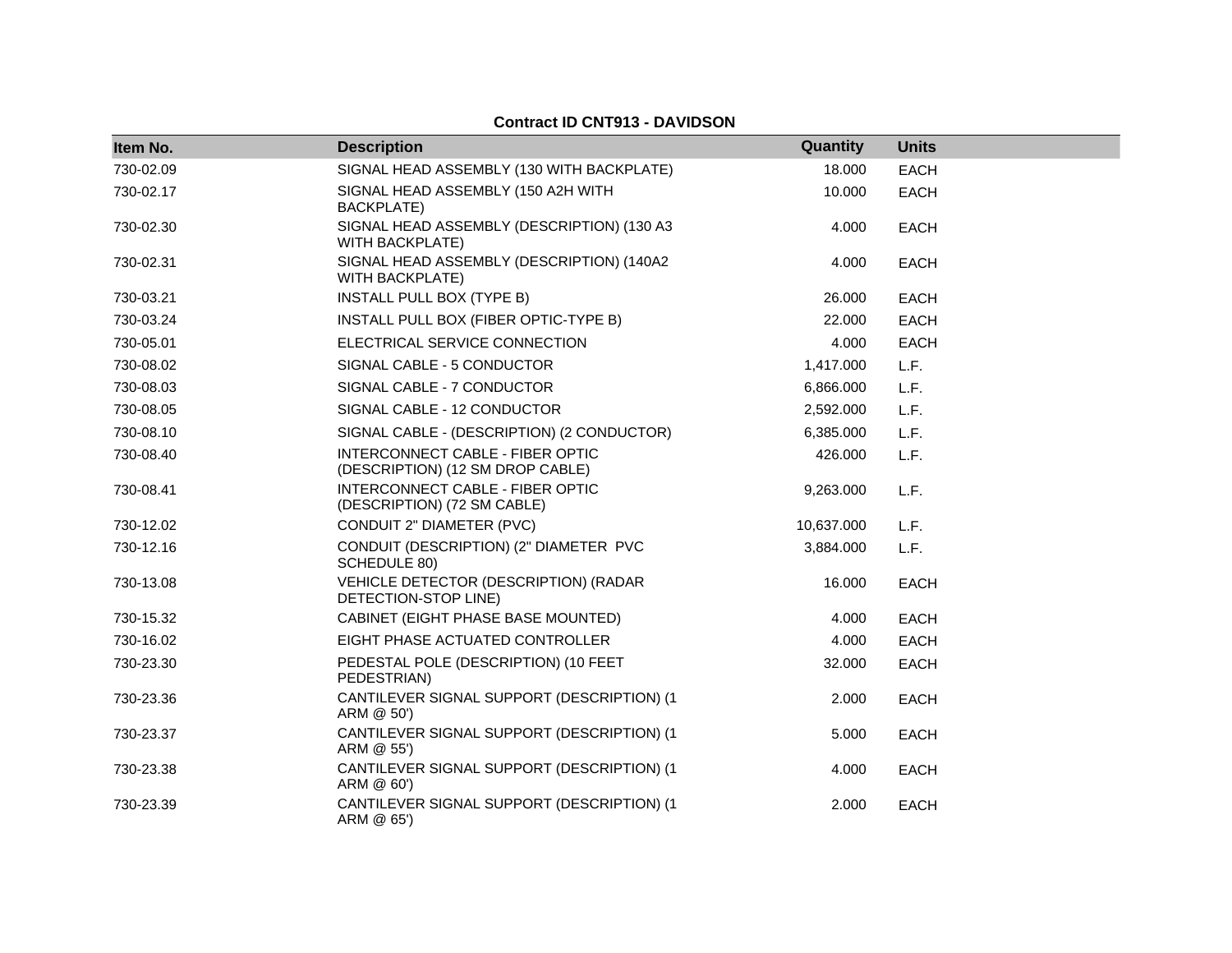| Item No.  | <b>Description</b>                                                                   | Quantity    | <b>Units</b> |
|-----------|--------------------------------------------------------------------------------------|-------------|--------------|
| 730-23.72 | CANTILEVER SIGNAL SUPPORT (1 ARM @ 35')                                              | 1.000       | <b>EACH</b>  |
| 730-23.88 | CANTILEVER SIGNAL SUPPORT (1 ARM @ 45')                                              | 1.000       | <b>EACH</b>  |
| 730-23.96 | CANTILEVER SIGNAL SUPPORT (DESCRIPTION) (1<br>ARM @ 75')                             | 1.000       | <b>EACH</b>  |
| 730-23.97 | CANTILEVER SIGNAL SUPPORT (DESCRIPTION) (1<br>ARM @ 38')                             | 2.000       | <b>EACH</b>  |
| 730-26.07 | FLASHING WARNING BEACON (DESCRIPTION)                                                | 2.000       | <b>EACH</b>  |
| 730-26.11 | COUNTDOWN PED SGNL HEAD W/AUDIBLE PUSH<br><b>BUTTON &amp; 15IN SIGN</b>              | 32,000      | <b>EACH</b>  |
| 730-40    | TEMPORARY TRAFFIC SIGNAL SYSTEM                                                      | 3.000       | <b>EACH</b>  |
| 740-10.03 | GEOTEXTILE (TYPE III) (EROSION CONTROL)                                              | 2,844.000   | S.Y.         |
| 740-10.04 | GEOTEXTILE (TYPE IV) (STABILIZATION)                                                 | 11,300.000  | S.Y.         |
| 801-01.07 | TEMPORARY SEEDING (WITH MULCH)                                                       | 2,495.000   | <b>UNIT</b>  |
| 801-02.15 | <b>FERTILIZER</b>                                                                    | 25.000      | <b>TON</b>   |
| 801-03    | WATER (SEEDING & SODDING)                                                            | 1,674.000   | M.G.         |
| 803-01    | SODDING (NEW SOD)                                                                    | 92,417.000  | S.Y.         |
| 806-02.03 | <b>PROJECT MOWING</b>                                                                | 8.000       | <b>CYCL</b>  |
| 202-04.01 | REMOVAL OF STRUCTURES (DESCRIPTION, STA.)<br>(EX. BR. 19-112-0.56)                   | (1)         | <b>LS</b>    |
| 204-02.01 | DRY EXCAVATION (BRIDGES)                                                             | 403.000     | C.Y.         |
| 204-03.01 | WET EXCAVATION (BRIDGES)                                                             | 207.000     | C.Y.         |
| 204-04.01 | ROCK EXCAVATION (BRIDGES)                                                            | 242.000     | C.Y.         |
| 204-05    | <b>ROCK DRILLING (BRIDGES)</b>                                                       | 48.000      | L.F.         |
| 204-10.01 | FOUNDATION PREPARATION(PR NO. , STA<br>$\lambda$<br>(PIER NO. 1 - STATION 131+93.33) | (1)         | LS           |
| 204-10.02 | FOUNDATION PREPARATION(PR NO. , STA<br>(PIER NO. 2 - STATION 132+76.67)              | (1)         | <b>LS</b>    |
| 303-01.02 | <b>GRANULAR BACKFILL (BRIDGES)</b>                                                   | 52.000      | <b>TON</b>   |
| 604-02.03 | EPOXY COATED REINFORCING STEEL                                                       | 197,918.000 | LB.          |
| 604-03.01 | <b>CLASS A CONCRETE (BRIDGES)</b>                                                    | 595.000     | C.Y.         |
| 604-03.02 | STEEL BAR REINFORCEMENT (BRIDGES)                                                    | 91,307.000  | LB.          |
| 604-03.04 | PAVEMENT @ BRIDGE ENDS                                                               | 453.000     | S.Y.         |
| 604-03.32 | <b>CLASS DS CONCRETE</b>                                                             | 640.000     | C.Y.         |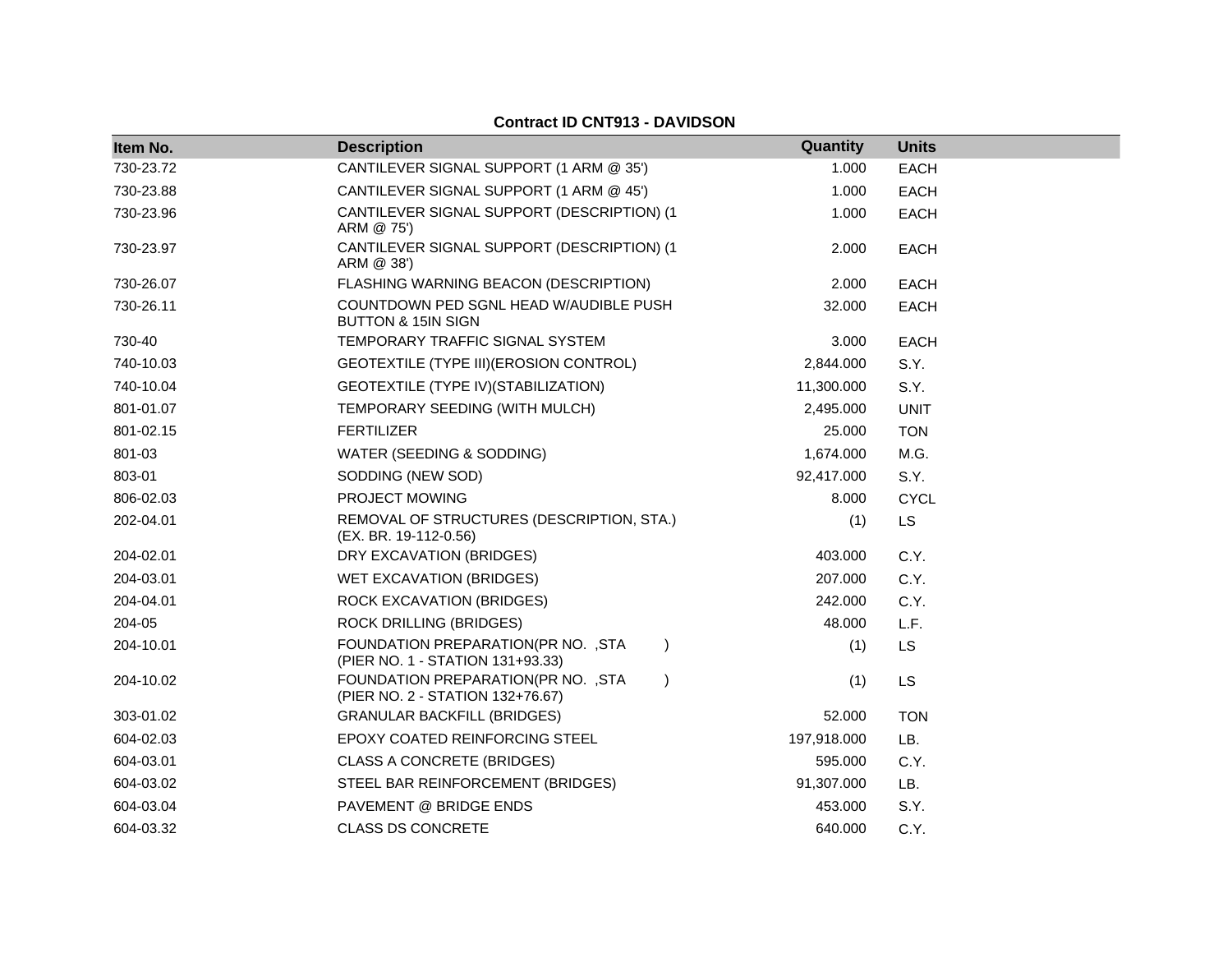### **Item No. Description Quantity Units** C.Y. 604-04.01 APPLIED TEXTURE FINISH (NEW STRUCTURES) 1,696.000 S.Y. 604-04.41 THREE STAR STATE EMBLEM 4.000 EACH 604-05.31 BRIDGE DECK GROOVING (MECHANICAL) 2,185.000 S.Y. 604-07.01 RETAINING WALL (DESCRIPTION) (WALL NO. 1) 1,384.000 S.F. 604-07.02 RETAINING WALL (DESCRIPTION) (WALL NO. 2) 3,023.000 S.F. 604-07.03 RETAINING WALL (DESCRIPTION) (WALL NO. 3) 1,617.000 S.F. 604-07.04 RETAINING WALL (DESCRIPTION) (WALL NO. 4) 567.000 S.F. 604-07.05 RETAINING WALL (DESCRIPTION) (WALL NO. 5) 1,030.000 S.F. 606-02.03 STEEL PILES (10 INCH) 1,022.000 L.F. 606-02.06 PILE TIPS (STEEL PILES, 10 INCH) 40.000 EACH 610-10.45 DECK DRAINS (DESCRIPTION) (GRATE TYPE 2) 9.000 EACH 615-01.10 PRESTRESSED CONCRETE BULB TEE BEAM (6" WEB)(BT-54) 2,206.000 L.F. 617-02 BRIDGE DECK CRACK SEALING 250.000 L.F. 617-05 SEALANT (DESCRIPTION) (HMWM) 1.500 GAL. 620-05 CONCRETE PARAPET WITH STRUCTURAL TUBING 1,406.000 L.F. 710-09.01 6" PERFORATED PIPE WITH VERTICAL DRAIN SYSTEM 222.000 L.F. 710-09.02 6" PIPE UNDERDRAIN 34.000 L.F. 714-01.01 STRUCTURAL LIGHTING (BRIDGE NO.) (BRIDGE NO. 1 ) (1) LS The set of the state of the state of the state of the state of the state of the state of the state of the state of the state of the state of the state of the state of the state of the state of the state of the state of the 790-02.03 POLE 35FT CLASS 4 WOOD 2.000 EACH 790-03.03 POLE 40FT CLASS 4 WOOD 9.000 EACH 790-03.31 POLE 40FT CLASS 3 METAL 1.000 EACH 790-04.02 POLE 45FT CLASS 2 WOOD 5.000 EACH 790-05.01 POLE 50FT CLASS 1 WOOD 11.000 EACH 790-05.07 POLE 50FT CLASS H1 METAL 4.000 EACH 790-05.09 POLE 50FT CLASS H3 METAL 4.000 EACH 790-06.01 POLE 55FT CLASS 1 WOOD 6.000 EACH 790-06.07 POLE 55FT CLASS H1 METAL 7.000 EACH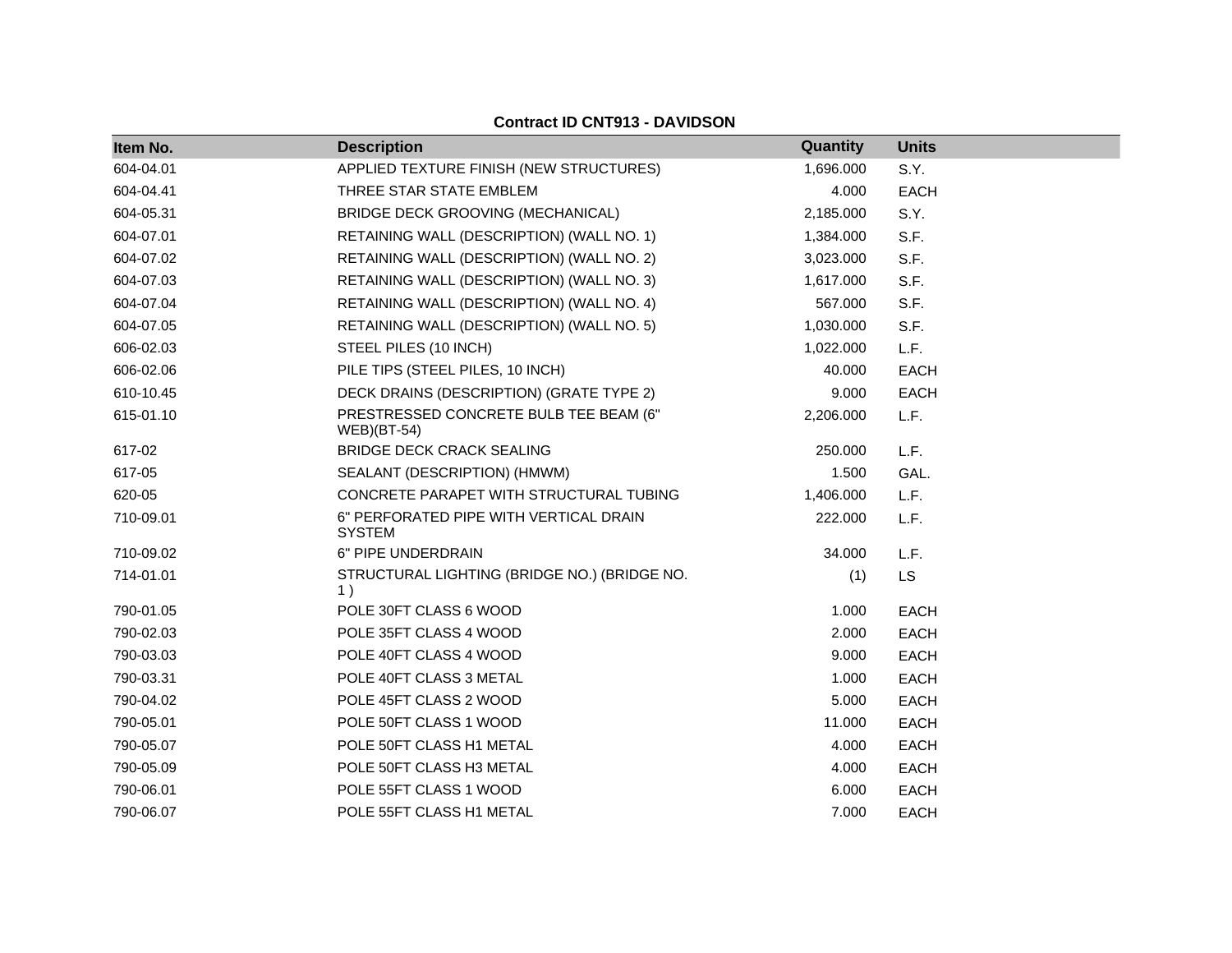| Item No.  | <b>Description</b>                        | Quantity | <b>Units</b> |
|-----------|-------------------------------------------|----------|--------------|
| 790-07.01 | POLE 60FT CLASS 1 WOOD                    | 3.000    | <b>EACH</b>  |
| 790-07.09 | POLE 60FT CLASS H3 METAL                  | 8.000    | <b>EACH</b>  |
| 790-07.18 | POLE 60FT CLASS H5 METAL                  | 6.000    | <b>EACH</b>  |
| 790-08.31 | POLE 65FT CLASS H5 METAL                  | 2.000    | <b>EACH</b>  |
| 790-09.06 | POLE 70FT CLASS H3 METAL                  | 1.000    | <b>EACH</b>  |
| 790-09.08 | POLE 70FT CLASS H5 METAL                  | 1.000    | <b>EACH</b>  |
| 790-10.06 | POLE 75FT CLASS H3 METAL                  | 1.000    | <b>EACH</b>  |
| 790-11.07 | POLE 80FT CLASS H4 METAL                  | 17.000   | <b>EACH</b>  |
| 790-11.15 | POLE 80FT CLASS H9 METAL                  | 1.000    | <b>EACH</b>  |
| 790-12.07 | POLE 85FT CLASS H4 METAL                  | 6.000    | <b>EACH</b>  |
| 790-13.07 | POLE 90FT CLASS H4 METAL                  | 12.000   | <b>EACH</b>  |
| 790-13.14 | POLE 90FT CLASS 1 METAL                   | 6.000    | <b>EACH</b>  |
| 790-13.15 | POLE 90FT CLASS H9 METAL                  | 2.000    | <b>EACH</b>  |
| 790-14.07 | POLE 95FT CLASS H4 METAL                  | 4.000    | <b>EACH</b>  |
| 790-15.04 | POLE 100FT CLASS H7 METAL                 | 1.000    | <b>EACH</b>  |
| 790-15.05 | POLE 100FT CLASS H9 METAL                 | 2.000    | <b>EACH</b>  |
| 790-20.01 | POLE(DESCRIPTION) (33 FT SELF SUPPOERTED) | 3.000    | <b>EACH</b>  |
| 790-22.13 | 1PH DEAD END 25KV                         | 3.000    | <b>EACH</b>  |
| 790-22.14 | 1PH DEAD END TAP 25KV                     | 10.000   | <b>EACH</b>  |
| 790-22.16 | 1PH DDE TANGENT 25KV                      | 4.000    | <b>EACH</b>  |
| 790-22.18 | 1PH SGL DEAD END XARM 25KV                | 1.000    | <b>EACH</b>  |
| 790-26.01 | 3PH CROSSARM 25KV                         | 6.000    | <b>EACH</b>  |
| 790-26.03 | 3PH CROSSARM SGL LRG COND 25KV            | 52.000   | <b>EACH</b>  |
| 790-26.11 | 3PH VERTICAL TANGENT SM ANGLE 25KV        | 1.000    | <b>EACH</b>  |
| 790-26.14 | 3PH CROSSARM DBL 10FT SM ANGLE 25KV       | 9.000    | <b>EACH</b>  |
| 790-26.15 | 3PH XARM DBL 10FT LRG COND SM ANGLE 25KV  | 6.000    | <b>EACH</b>  |
| 790-26.20 | 3PH VERTICAL ANGLE LRG COND 25KV          | 2.000    | <b>EACH</b>  |
| 790-26.23 | 3PH VERTICAL DEAD END 25KV                | 1.000    | <b>EACH</b>  |
| 790-26.26 | 3PH CROSSARM DEAD END 25KV                | 43.000   | <b>EACH</b>  |
| 790-26.27 | 3PH CROSSARM DBL DDE 25KV                 | 12.000   | <b>EACH</b>  |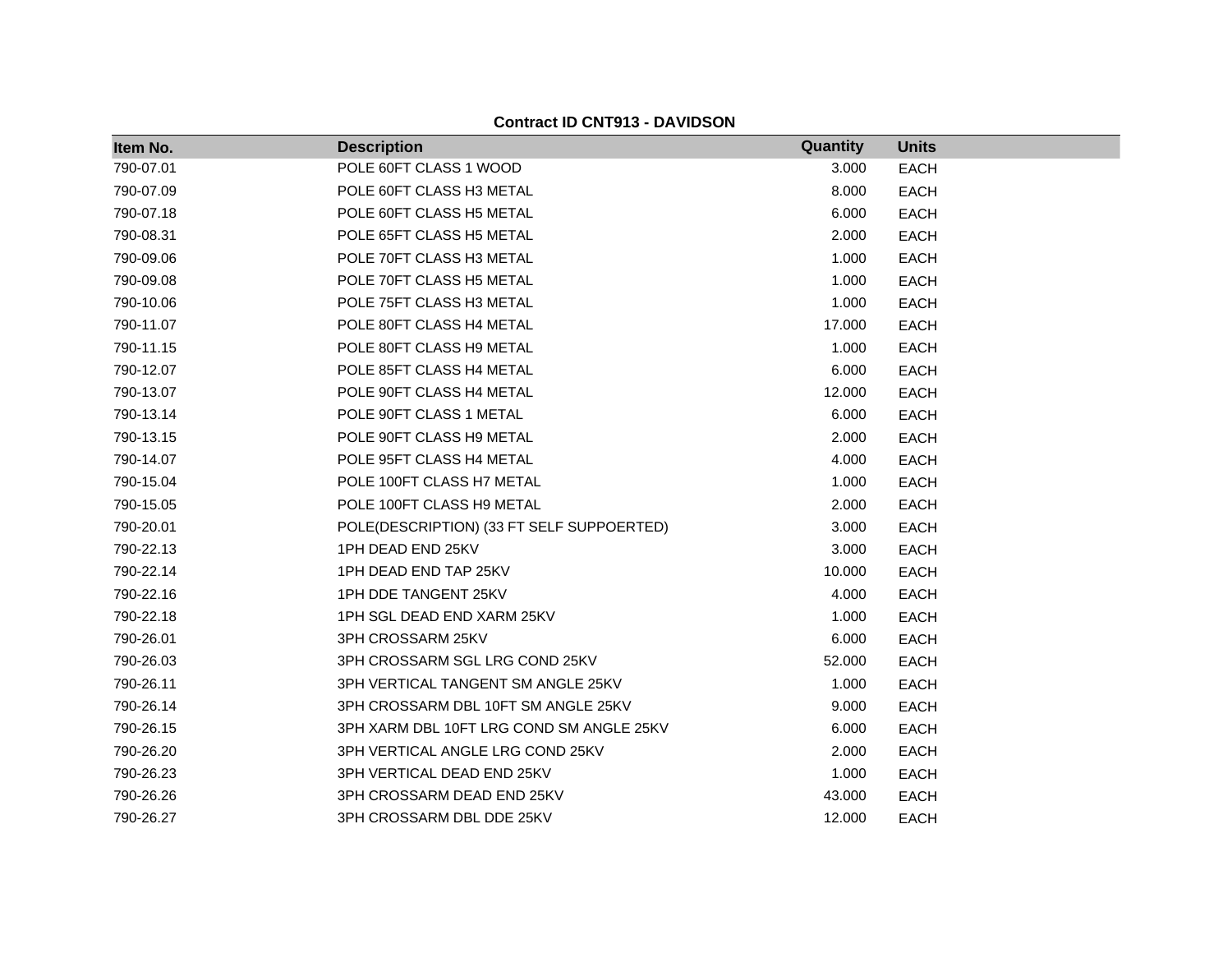| Item No.  | <b>Description</b>                                    | Quantity   | <b>Units</b> |
|-----------|-------------------------------------------------------|------------|--------------|
| 790-26.28 | 3PH DBL 10FT XARM DDE 25KV                            | 17.000     | <b>EACH</b>  |
| 790-26.44 | 3PH ALLEY ARM 25KV                                    | 1.000      | <b>EACH</b>  |
| 790-30.06 | SECONDARY CONDUCTOR 6 AL DUPLEX                       | 1,579.000  | L.F.         |
| 790-31.11 | SERVICE CONDUCTOR 2 AL TRIPLEX                        | 1,901.000  | L.F.         |
| 790-32.19 | DN GUY HVY CONST - 1 PREFORM                          | 99.000     | <b>EACH</b>  |
| 790-32.29 | DOWN GUY HEAVY CONSTRUCTION - PREFORM                 | 9.000      | <b>EACH</b>  |
| 790-32.30 | OVERHEAD GUY HEAVY CONSTRUCTION -<br><b>PREFORM</b>   | 34.000     | <b>EACH</b>  |
| 790-33.25 | SCREW TYPE ANCHOR 15,000LB                            | 23,000     | <b>EACH</b>  |
| 790-33.26 | SCREW TYPE ANCHOR 28,000LB                            | 34.000     | <b>EACH</b>  |
| 790-33.27 | SCREW TYPE ANCHOR 32,000LB                            | 8.000      | <b>EACH</b>  |
| 790-36.04 | <b>TRANSFER SERVICE</b>                               | 55.000     | <b>EACH</b>  |
| 790-36.06 | <b>TRANSFER LIGHT</b>                                 | 15.000     | <b>EACH</b>  |
| 790-36.14 | <b>TRANSFER CONDUCTOR</b>                             | 40.000     | <b>EACH</b>  |
| 790-40.02 | OH COND 2 7/1 ACSR SPARATE                            | 10,593.000 | L.F.         |
| 790-40.03 | OH COND 1/0 6/1 ACSR RAVEN                            | 5,676.000  | L.F.         |
| 790-40.06 | OH COND 4/0 6/1 ACSR PENGUIN                          | 4,258.000  | L.F.         |
| 790-40.09 | OH COND 336.4 18/1 ACSR MERLIN                        | 462.000    | L.F.         |
| 790-40.15 | OH COND 477 18/1 ACSR PELICAN                         | 14,920.000 | L.F.         |
| 790-40.23 | OH COND 795 36/1 ACSR COOT                            | 74,121.000 | L.F.         |
| 790-40.76 | OH STATIC COND _____ ____ ____<br>(7#8)<br>ALUMOWELD) | 9,787.000  | L.F.         |
| 790-41.49 | UG SEC COND 4/0 AL TPLX                               | 47.000     | L.F.         |
| 790-43.46 | SECONDARY PULLBOX LARGE                               | 1.000      | <b>EACH</b>  |
| 790-43.51 | SECONDARY RISER W/3IN CONDUIT                         | 1.000      | <b>EACH</b>  |
| 790-46.03 | 1PH TRANSFORMER CONV W/XARM MTD FUSE &<br>LA          | 24.000     | <b>EACH</b>  |
| 790-49.02 | 3PH XFMR BNK POLE MTD W/ FUSE/ARRESTERS               | 8.000      | <b>EACH</b>  |
| 790-59.05 | <b>GOLB SWITCH 25KV</b>                               | 6.000      | <b>EACH</b>  |
| 790-61.01 | 1PH FUSE CUTOUT XARM MOUNT 25KV                       | 35.000     | <b>EACH</b>  |
| 790-69.33 | DEADEND ASSEMBLY                                      | 4.000      | <b>EACH</b>  |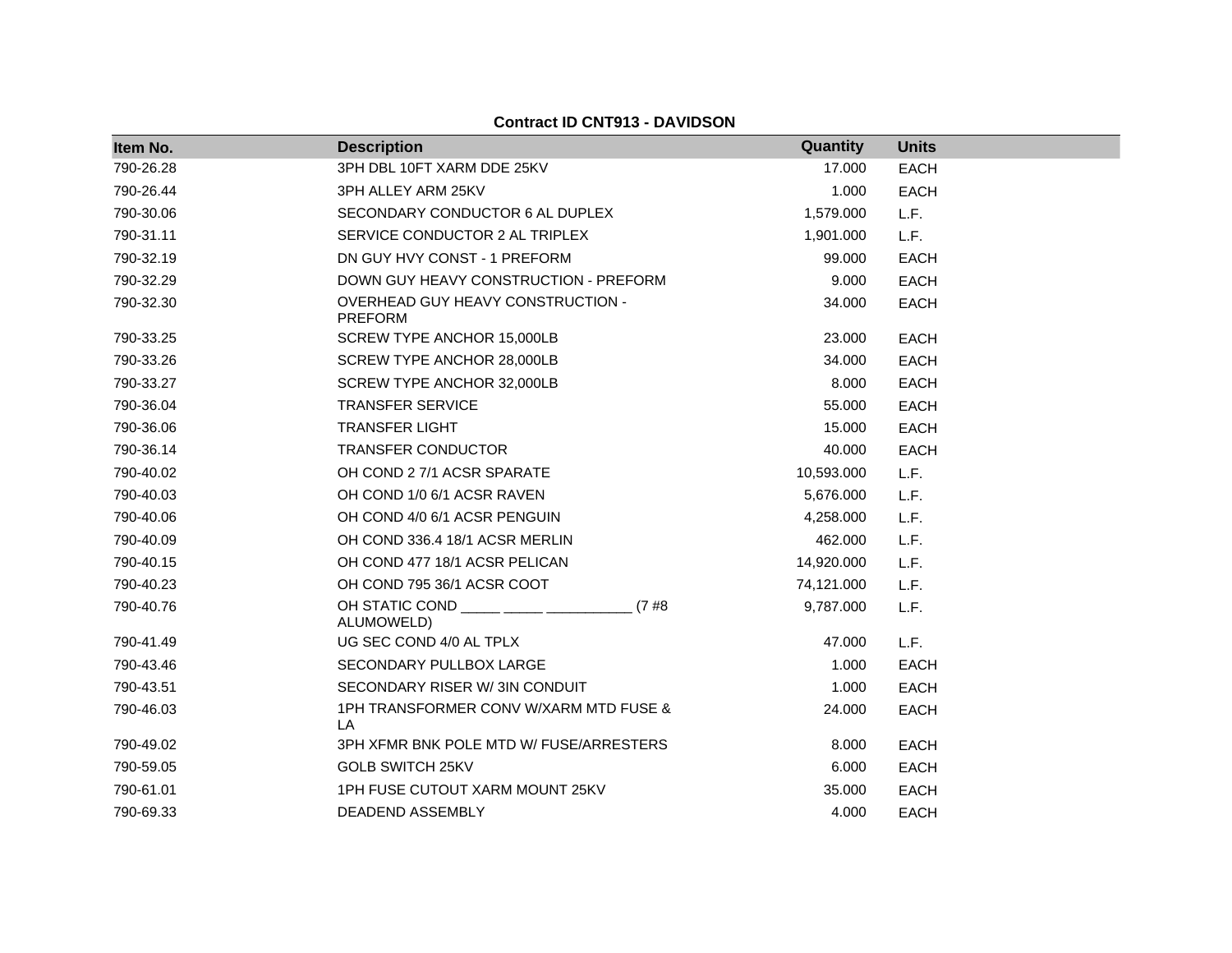| Item No.  | <b>Description</b>                     | Quantity   | <b>Units</b> |
|-----------|----------------------------------------|------------|--------------|
| 790-69.42 | EXTENSION LINK - EPOXY -10FT           | 3.000      | <b>EACH</b>  |
| 790-71.20 | TANGENT HOR LN POSTS 69KV MAX          | 35.000     | <b>EACH</b>  |
| 790-71.21 | SML ANGLE HOR LINE POSTS 69KV MAX      | 7.000      | <b>EACH</b>  |
| 790-71.33 | DDE LRG VERT ANG 69KV MAX              | 12.000     | <b>EACH</b>  |
| 790-98.01 | <b>REMOVE WIRE</b>                     | 17,985.000 | L.F.         |
| 790-98.02 | <b>REMOVE POLES</b>                    | 24.000     | <b>EACH</b>  |
| 790-98.03 | REMOVE FRAMING/ASSOCIATED APPARATUS    | 132.000    | <b>EACH</b>  |
| 791-02.02 | 2IN MDPE GAS MAIN                      | 1,120.000  | L.F.         |
| 791-02.04 | 4IN MDPE GAS MAIN                      | 880.000    | L.F.         |
| 791-02.05 | <b>6IN MDPE GAS MAIN</b>               | 11,080.000 | L.F.         |
| 791-06.02 | CONNECT TO 2IN EX. PE MAIN             | 1.000      | <b>EACH</b>  |
| 791-06.03 | CONNECT TO 4IN EX. PE MAIN             | 1.000      | <b>EACH</b>  |
| 791-06.10 | CONNECT TO 2IN EX. STL MAIN            | 1.000      | <b>EACH</b>  |
| 791-06.11 | CONNECT TO 4IN EX. STL MAIN            | 1.000      | <b>EACH</b>  |
| 791-06.23 | CONNECT TO 2IN EX. PE MAIN             | 3.000      | <b>EACH</b>  |
| 791-06.24 | CONNECT TO 4IN EX. PE MAIN             | 5.000      | <b>EACH</b>  |
| 791-06.31 | CONNECT TO 2IN EX. STL MAIN W/ STOPPLE | 1.000      | <b>EACH</b>  |
| 791-06.32 | CONNECT TO 4IN EX. STL MAIN W/ STOPPLE | 5.000      | <b>EACH</b>  |
| 791-07.01 | 2IN PE GAS VALVE ASSEMBLY              | 3.000      | <b>EACH</b>  |
| 791-07.02 | 4IN PE GAS VALVE ASSEMBLY              | 2.000      | <b>EACH</b>  |
| 791-07.03 | 6IN PE GAS VALVE ASSEMBLY              | 1.000      | <b>EACH</b>  |
| 791-08.07 | 3/4IN PE SERVICE PIPE                  | 1,280.000  | L.F.         |
| 791-08.09 | 1-1/4IN PE SERVICE PIPE                | 1,280.000  | L.F.         |
| 791-08.10 | 2IN PE SERVICE PIPE                    | 360.000    | L.F.         |
| 791-10.01 | RETIRE IN PLACE 3/4IN SERV CUT & PLUG  | 12.000     | <b>EACH</b>  |
| 791-10.02 | RETIRE IN PLACE 1IN SERV CUT & PLUG    | 7.000      | <b>EACH</b>  |
| 793-01.08 | POLE 35FT CLASS 5 WOOD                 | 15.000     | <b>EACH</b>  |
| 793-01.12 | POLE 40FT CLASS 4 WOOD                 | 8.000      | <b>EACH</b>  |
| 793-01.41 | ANCHOR 1IN                             | 38.000     | <b>EACH</b>  |
| 793-11.17 | COMPOSITE HANDHOLE 5FTX3FTX3FT         | 4.000      | <b>EACH</b>  |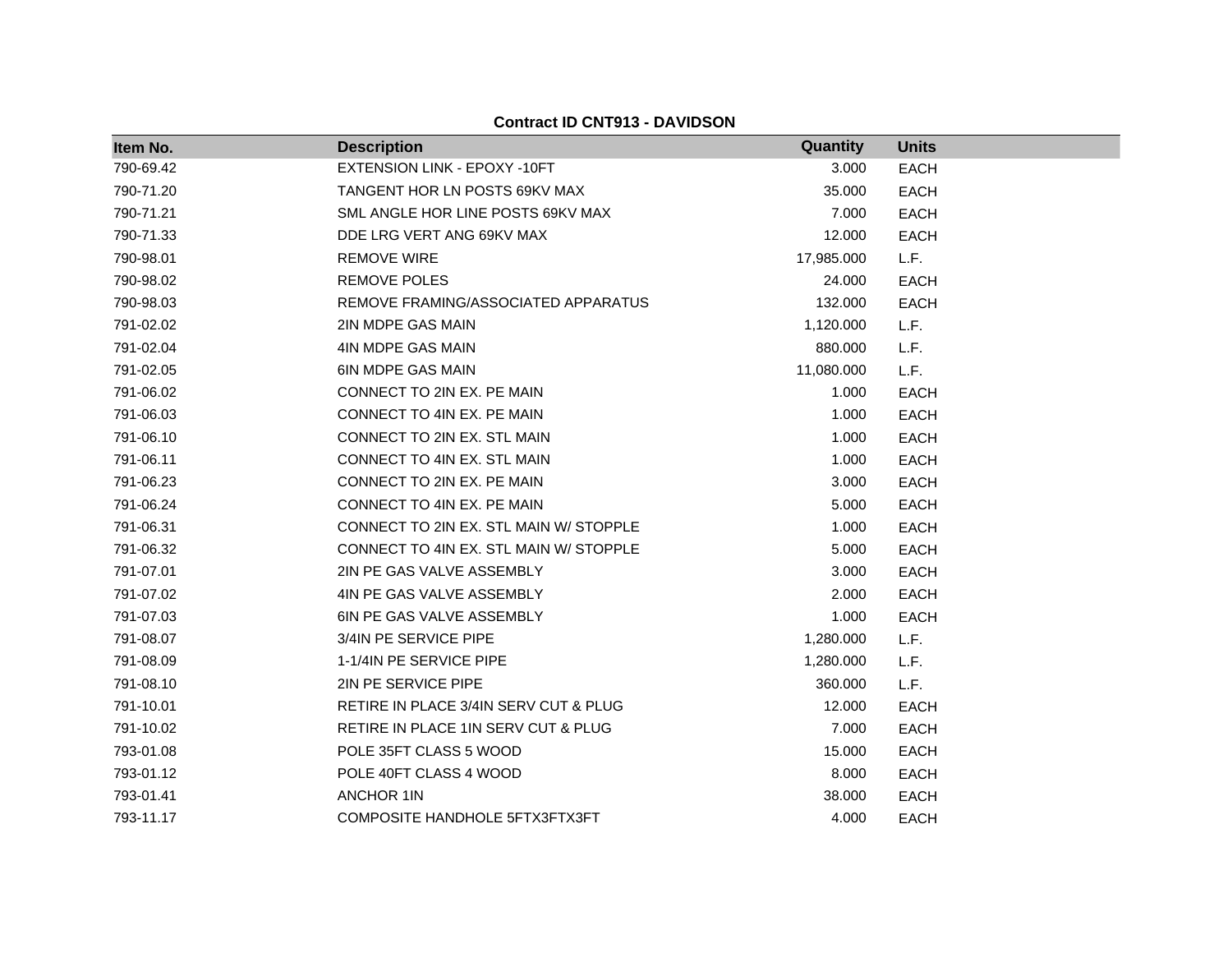| Item No.  | <b>Description</b>                                  | Quantity   | <b>Units</b> |
|-----------|-----------------------------------------------------|------------|--------------|
| 793-13.07 | 4IN SCHEDULE 40 PVC                                 | 76,542.000 | L.F.         |
| 793-13.12 | 1 DUCT FORMATION @ 36IN DEPTH                       | 394.000    | L.F.         |
| 793-13.17 | 2 DUCT FORMATION @ 36IN DEPTH                       | 1,569.000  | L.F.         |
| 793-13.19 | 2 DUCT FORMATION @ 60IN DEPTH                       | 281.000    | L.F.         |
| 793-13.22 | 3 DUCT FORMATION @ 36IN DEPTH                       | 2,457.000  | L.F.         |
| 793-13.24 | 3 DUCT FORMATION @ 60IN DEPTH                       | 408.000    | L.F.         |
| 793-13.27 | 4 DUCT FORMATION @ 36IN DEPTH                       | 58.000     | L.F.         |
| 793-13.38 | 9 DUCT FORMATION @ 48IN DEPTH                       | 5,308.000  | L.F.         |
| 793-13.43 | 12 DUCT FORMATION @ 48IN DEPTH                      | 1,032.000  | L.F.         |
| 793-13.51 | DUCT FORMATION @ ___ IN DEPTH (15 DUCT 48<br>$IN$ ) | 81.000     | L.F.         |
| 793-14.03 | MH PRECAST 6-FT W X 12-FT L X 7-FT H                | 5.000      | <b>EACH</b>  |
| 793-14.09 | <b>BRIDGE CONDUIT HANGER SYSTEM</b>                 | (1)        | <b>LS</b>    |
| 793-14.10 | 4IN CORE DRILL INTO MANHOLE                         | 76.000     | <b>EACH</b>  |
| 793-14.19 | 4IN SCH 80 ORANGE FLEXPIPE                          | 79.000     | L.F.         |
| 793-16.01 | MH(RETIRE/REMOVE/GRAVEL BACKFILL)                   | 6.000      | <b>EACH</b>  |
| 793-16.04 | DIRECTIONAL BORE 4IN/FLEX SLEEVE                    | 79.000     | L.F.         |
| 793-16.21 | <b>ADJUST MANHOLE LID</b>                           | 9.000      | <b>EACH</b>  |
| 793-98.04 | REMOVE POLES ALL SIZES                              | 39.000     | <b>EACH</b>  |
| 795-01.01 | 4IN DIP RESTRAINED JOINT WATER LINE                 | 222.000    | L.F.         |
| 795-01.03 | 6IN DIP RESTRAINED JOINT WATER LINE                 | 980.000    | L.F.         |
| 795-01.05 | 8IN DIP RESTRAINED JOINT WATER LINE                 | 3,800.000  | L.F.         |
| 795-01.09 | 12IN DIP RESTRAINED JOINT WATER LINE                | 510.000    | L.F.         |
| 795-01.31 | 3IN DIP RESTRAINED JOINT WATER LINE                 | 300.000    | L.F.         |
| 795-06.01 | CONNECT TO 2IN WATER LINE                           | 1.000      | <b>EACH</b>  |
| 795-06.04 | CONNECT TO 6IN WATER LINE                           | 4.000      | <b>EACH</b>  |
| 795-06.05 | <b>CONNECT TO 8IN WATER LINE</b>                    | 19.000     | <b>EACH</b>  |
| 795-06.07 | CONNECT TO 12IN WATER LINE                          | 5.000      | <b>EACH</b>  |
| 795-06.31 | CUT AND CAP 2IN WATER LINE                          | 1.000      | <b>EACH</b>  |
| 795-06.33 | <b>CUT AND CAP 6IN WATERLINE</b>                    | 21.000     | <b>EACH</b>  |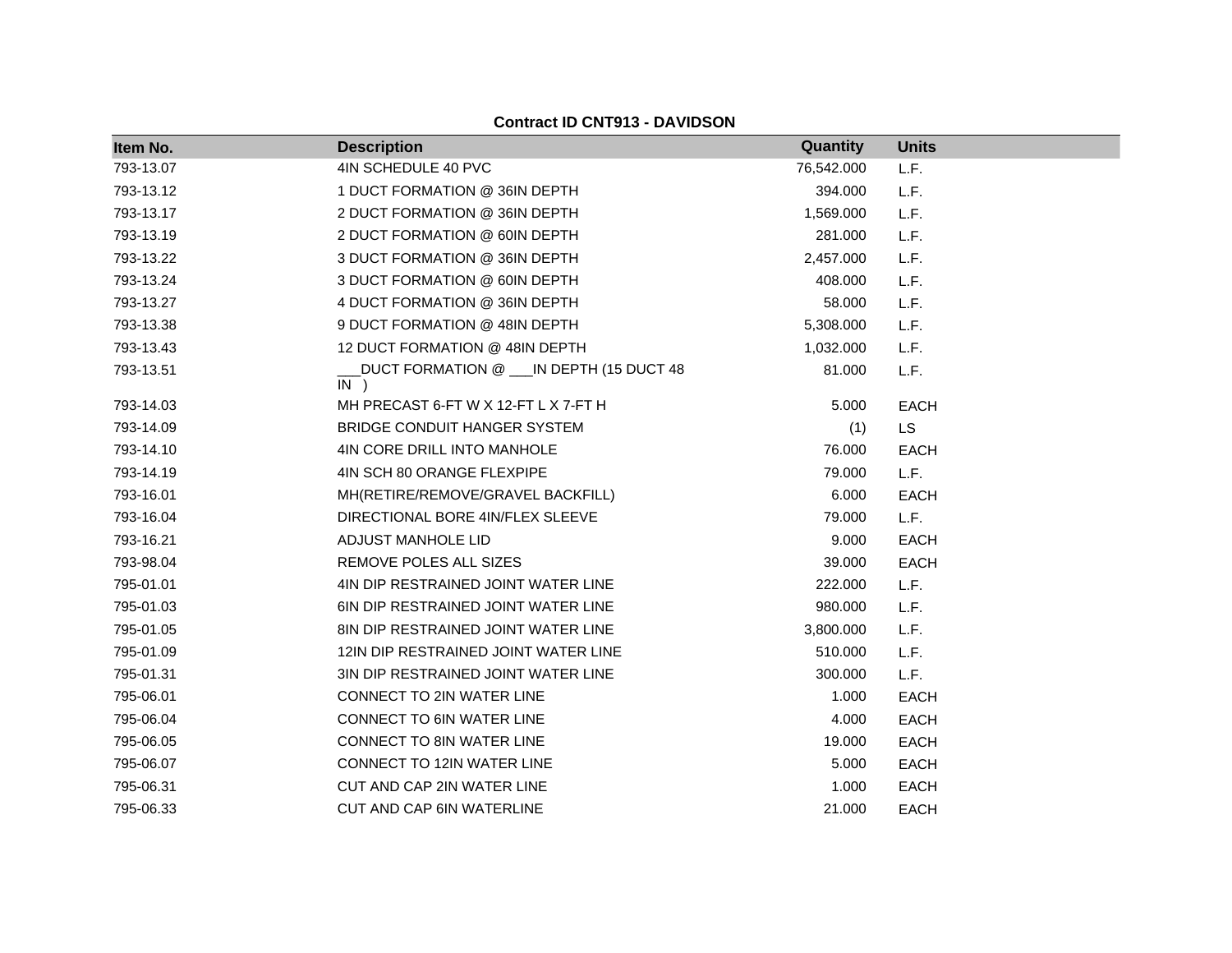| Item No.  | <b>Description</b>                            | Quantity   | <b>Units</b> |
|-----------|-----------------------------------------------|------------|--------------|
| 795-06.34 | <b>CUT AND CAP 8IN WATERLINE</b>              | 19.000     | <b>EACH</b>  |
| 795-06.37 | CUT AND CAP 12IN WATERLINE                    | 5.000      | <b>EACH</b>  |
| 795-07.03 | 6IN X 6IN TAPPING SLEEVE AND VALVE            | 3.000      | <b>EACH</b>  |
| 795-07.05 | 8IN X 6IN TAPPING SLEEVE AND VALVE            | 19.000     | <b>EACH</b>  |
| 795-07.06 | 8IN X 8IN TAPPING SLEEVE AND VALVE            | 2.000      | <b>EACH</b>  |
| 795-07.12 | 12IN X 6IN TAPPING SLEEVE AND VALVE           | 1.000      | <b>EACH</b>  |
| 795-08.04 | <b>6IN GATE VALVE ASSEMBLY</b>                | 19.000     | <b>EACH</b>  |
| 795-08.05 | <b>8IN GATE VALVE ASSEMBLY</b>                | 5.000      | <b>EACH</b>  |
| 795-08.09 | 12IN GATE VALVE ASSEMBLY                      | 2.000      | <b>EACH</b>  |
| 795-09.09 | RELOCATE/RECONNECT SERVICE ASSEMBLY           | 50.000     | <b>EACH</b>  |
| 795-09.28 | 3/4IN COPPER SERVICE PIPE                     | 1,000.000  | L.F.         |
| 795-09.29 | <b>1IN COPPER SERVICE PIPE</b>                | 100.000    | L.F.         |
| 795-11.01 | <b>BLOW-OFF ASSEMBLY</b>                      | 3.000      | <b>EACH</b>  |
| 795-11.02 | FIRE HYDRANT ASSEMBLY                         | 29.000     | <b>EACH</b>  |
| 795-12.01 | REMOVE FIRE HYDRANT                           | 25.000     | <b>EACH</b>  |
| 795-12.02 | REMOVAL OF EXISTING LINE                      | (1)        | LS           |
| 795-13.01 | DI FITTINGS                                   | 20,000.000 | LB.          |
| 795-15.04 | 18 IN STEEL CASING PIPE OPEN CUT METHOD       | 152.000    | L.F.         |
| 797-05.52 | 8IN PVC GRAVITY SEWER 6FT-12FT DEPTH          | 1,620.000  | L.F.         |
| 797-07.03 | 48IN MANHOLE 6FT-8FT DEPTH                    | 5.000      | <b>EACH</b>  |
| 797-07.04 | 48IN MANHOLE 8FT-10FT DEPTH                   | 3.000      | <b>EACH</b>  |
| 797-07.05 | 48IN MANHOLE 10FT-12FT DEPTH                  | 2.000      | <b>EACH</b>  |
| 797-07.56 | MANHOLE DROP CONNECTION ASSEMBLY              | 2.000      | <b>EACH</b>  |
| 797-08.05 | <b>6IN PVC PIPE FOR SERVICE LATERAL</b>       | 200.000    | L.F.         |
| 797-08.08 | <b>6IN CLEAN OUT ASSEMBLY</b>                 | 4.000      | <b>EACH</b>  |
| 797-10.02 | CONNECT 8IN SEWER TO EXIST. MANHOLE           | 2.000      | <b>EACH</b>  |
| 797-10.09 | CONNECT EX. 8IN SEWER TO NEW MANHOLE          | 2.000      | <b>EACH</b>  |
| 797-11.15 | 48IN MH ADJUSTMENT INCREASE HEIGHT            | 22.000     | V.F.         |
| 797-11.25 | RETIREIN PLACE 48IN MANHOLE                   | 8.000      | <b>EACH</b>  |
| 797-11.31 | <b>RETIREIN PLACE EXISTING SEWER 8IN-14IN</b> | 1,600.000  | L.F.         |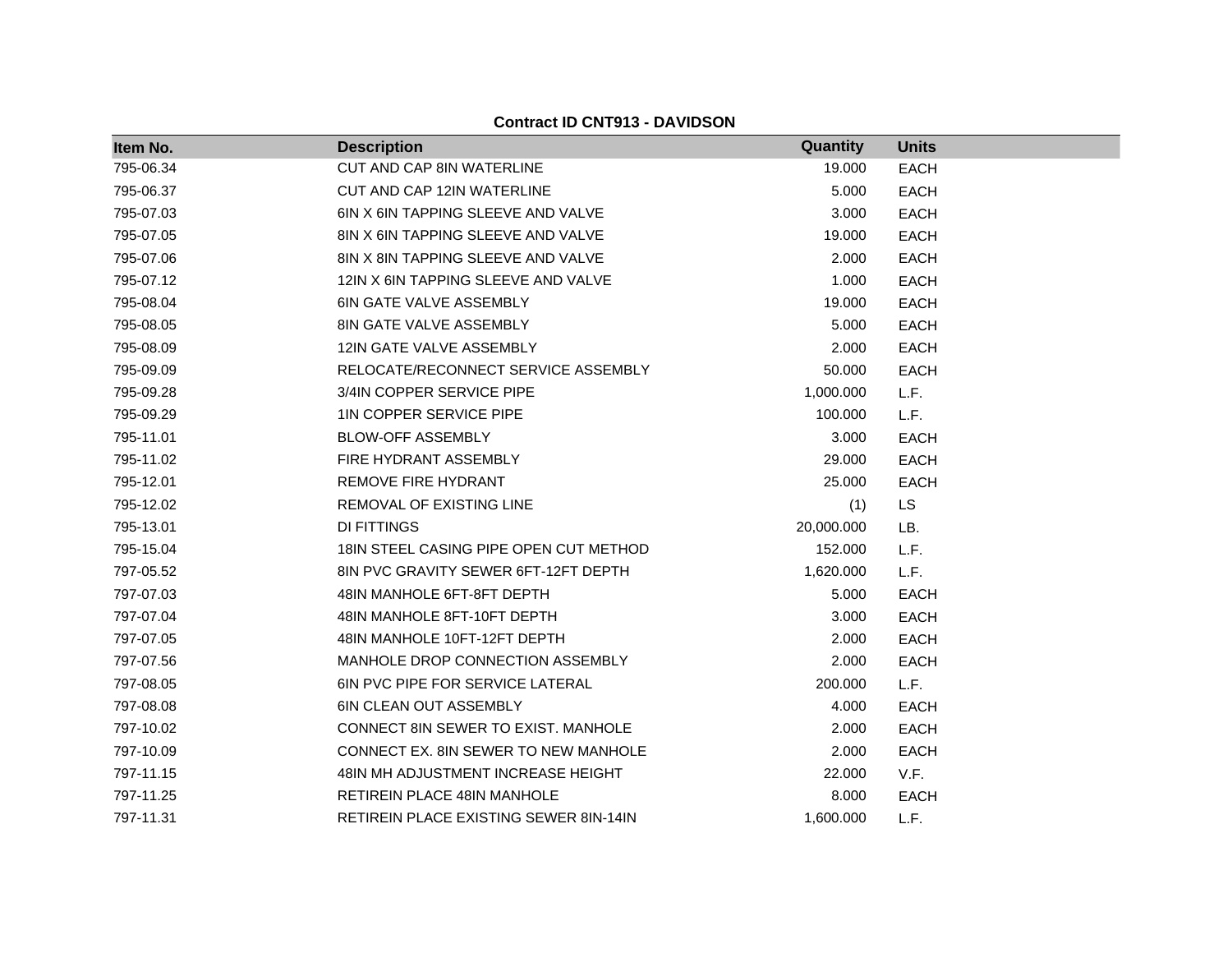| Item No.  | Description            | Quantity | <b>Units</b> |
|-----------|------------------------|----------|--------------|
| 797-11.38 | <b>BY-PASS PUMPING</b> |          | LS           |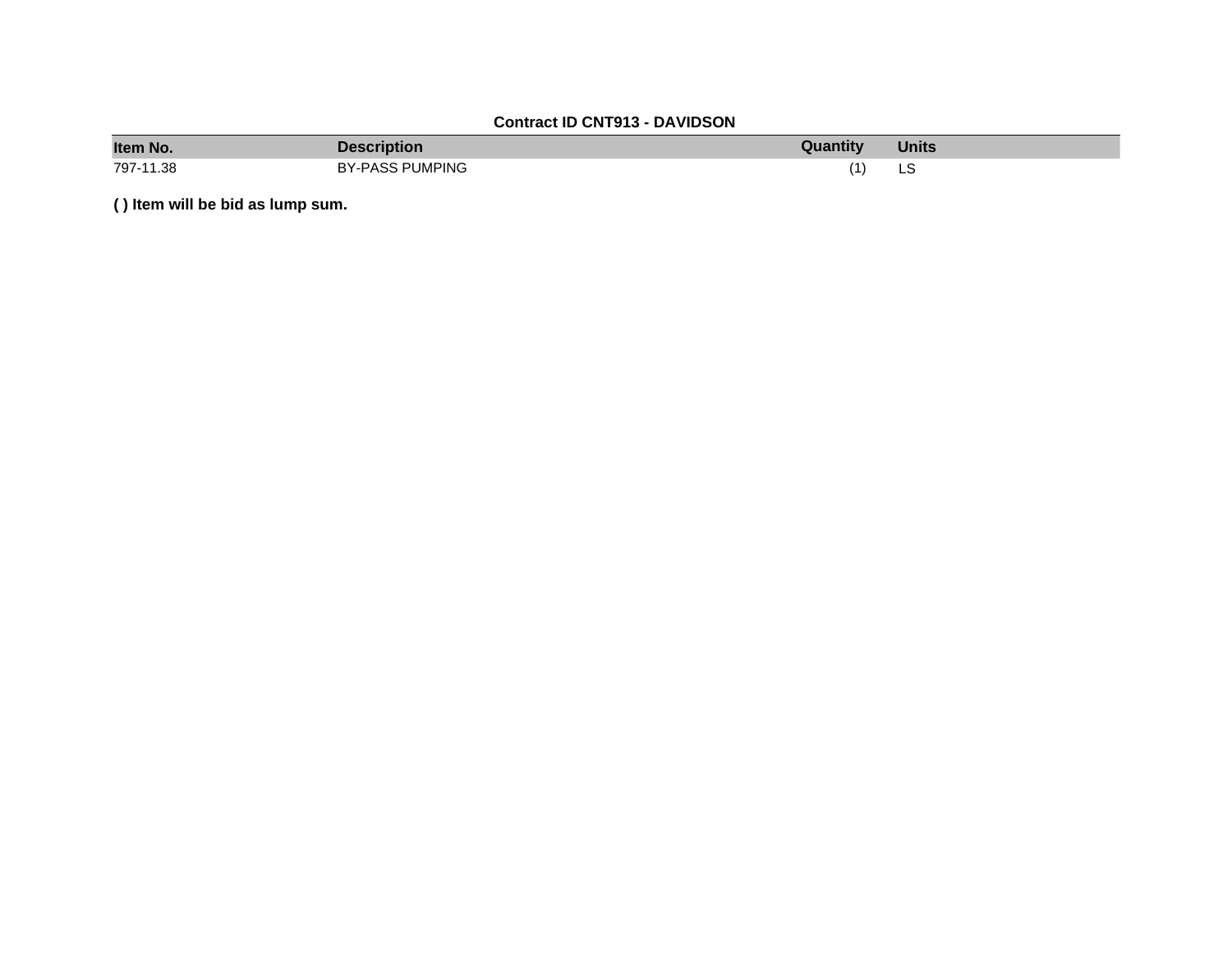| <b>Contract ID: CNT914</b>           |                                                                                                                   |                                |     |
|--------------------------------------|-------------------------------------------------------------------------------------------------------------------|--------------------------------|-----|
| <b>Letting Date: May 10, 2019</b>    | $10:00$ AM                                                                                                        | <b>Projects: 58024-4217-04</b> | N/A |
| <b>Counties: MARION</b>              |                                                                                                                   |                                |     |
| District:                            |                                                                                                                   | <b>DBE Goal Percent:</b>       |     |
|                                      | <b>Description:</b> The repair of a 76" x 67" elliptical corrugated metal pipe culvert on S.R. 156 at L.M. 13.15. |                                |     |
| <b>Contract Time: DT - 8/31/2019</b> |                                                                                                                   |                                |     |

| Item No.  | <b>Description</b>                      | Quantity | <b>Units</b> |
|-----------|-----------------------------------------|----------|--------------|
| 209-09.01 | SANDBAGS                                | 50.000   | <b>BAG</b>   |
| 209-20.03 | POLYETHYLENE SHEETING (6 MIL. MINIMUM)  | 100.000  | S.Y.         |
| 607-25.01 | SAPL TYPE 1 GROUT (PIPE/CULVERT REPAIR) | 250,000  | C.F.         |
| 607-25.02 | SPRAY APPLIED PIPE LINER (SAPL)         | 450.000  | C.F.         |
| 712-01    | <b>TRAFFIC CONTROL</b>                  | (1)      | LS           |
| 712-01.02 | LANE CLOSURE                            | 5.000    | <b>EACH</b>  |
| 717-01    | <b>MOBILIZATION</b>                     | (1       | LS           |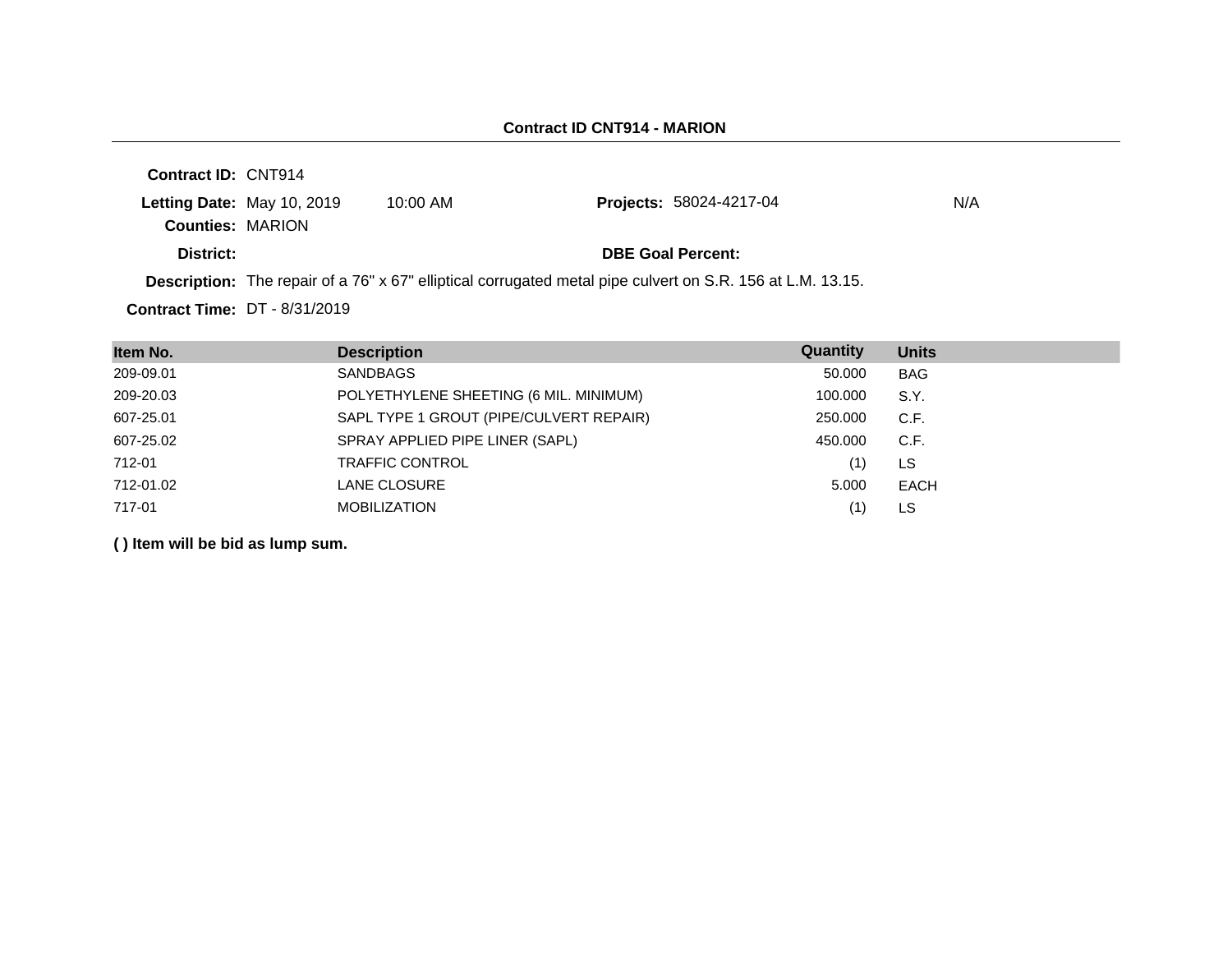**Contract ID:** CNT915 **Letting Date:** May 10, 2019 10:00 AM **Projects:** 72079-3214-94 **Counties:** RHEA **District: District: DBE Goal Percent:** 9.50 NH/HSIP-29(113) 72079-4214-04 N/A 72079-8214-14 NH/HSIP-29(113)

**Description:** The resurfacing on U.S. 27 (S.R. 29) from north of S.R. 60 (L.M. 4.90) to Landes Way (L.M. 6.53), including bridge deck repair.

**Contract Time:** DT - 9/30/2019

| Item No.  | <b>Description</b>                                         | Quantity  | <b>Units</b> |
|-----------|------------------------------------------------------------|-----------|--------------|
| 303-01    | MINERAL AGGREGATE, TYPE A BASE, GRADING D                  | 302.000   | <b>TON</b>   |
| 403-02.01 | <b>TRACKLESS TACK COAT</b>                                 | 32.000    | <b>TON</b>   |
| 411-02.10 | ACS MIX(PG70-22) GRADING D                                 | 4,895.000 | <b>TON</b>   |
| 411-12.02 | SCORING SHOULDERS (NON-CONTINUOUS) (16IN<br>WIDTH)         | 2.600     | L.M.         |
| 415-01.01 | COLD PLANING BITUMINOUS PAVEMENT                           | 4,902.000 | <b>TON</b>   |
| 611-01.20 | ADJUSTMENT OF EXISTING MANHOLE                             | 2.000     | <b>EACH</b>  |
| 701-01.01 | CONCRETE SIDEWALK (4 ")                                    | 600.000   | S.F.         |
| 701-02.01 | CONCRETE CURB RAMP (RETROFIT)                              | 415.000   | S.F.         |
| 701-03    | <b>CONCRETE MEDIAN PAVEMENT</b>                            | 17.000    | C.Y.         |
| 702-01    | <b>CONCRETE CURB</b>                                       | 10.900    | C.Y.         |
| 702-03    | <b>CONCRETE COMBINED CURB &amp; GUTTER</b>                 | 4.900     | C.Y.         |
| 712-01    | TRAFFIC CONTROL                                            | (1)       | <b>LS</b>    |
| 712-06    | SIGNS (CONSTRUCTION)                                       | 777.000   | S.F.         |
| 712-08.03 | ARROW BOARD (TYPE C)                                       | 2.000     | <b>EACH</b>  |
| 713-16.01 | CHANGEABLE MESSAGE SIGN UNIT                               | 2.000     | <b>EACH</b>  |
| 716-01.22 | SNOWPLOWABLE RAISED PAVMENT MARKERS<br>(MONO-DIR)(1 COLOR) | 74.000    | <b>EACH</b>  |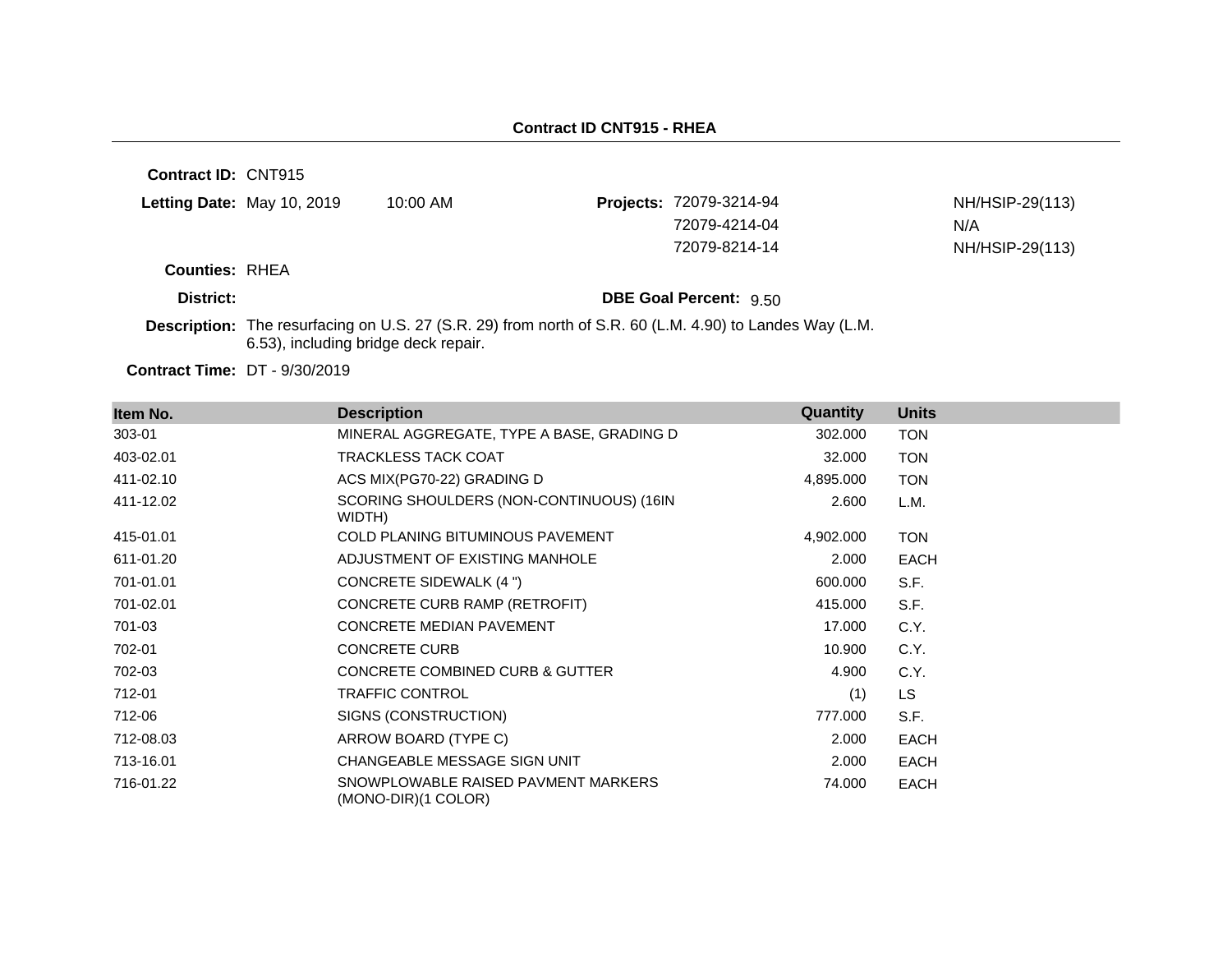| Item No.  | <b>Description</b>                                        | Quantity   | <b>Units</b> |
|-----------|-----------------------------------------------------------|------------|--------------|
| 716-01.23 | SNOWPLOWABLE RAISED PAVEMENT MARKERS<br>(BI-DIR)(2 COLOR) | 216.000    | <b>EACH</b>  |
| 716-02.04 | PLASTIC PAVEMENT MARKING(CHANNELIZATION<br>STRIPING)      | 150.000    | S.Y.         |
| 716-02.05 | PLASTIC PAVEMENT MARKING (STOP LINE)                      | 470.000    | L.F.         |
| 716-02.06 | PLASTIC PAVEMENT MARKING (TURN LANE<br>ARROW)             | 20.000     | <b>EACH</b>  |
| 716-04.01 | PLASTIC PAVEMENT MARKING (STRAIGHT-TURN<br>ARROW)         | 3.000      | <b>EACH</b>  |
| 716-04.05 | PLASTIC PAVEMENT MARKING (STRAIGHT ARROW)                 | 2.000      | <b>EACH</b>  |
| 716-04.12 | PLASTIC PAVEMENT MARKING (YIELD LINE)                     | 128.000    | S.F.         |
| 716-05.01 | PAINTED PAVEMENT MARKING (4" LINE)                        | 10.600     | L.M.         |
| 716-05.05 | PAINTED PAVEMENT MARKING (STOP LINE)                      | 320.000    | L.F.         |
| 716-12.02 | ENHANCED FLATLINE THERMO PVMT MRKNG (6IN<br>LINE)         | 8.600      | L.M.         |
| 716-12.05 | ENHANCED FLATLINE THERMO PVMT MRKNG (6IN<br>DOTTED LINE)  | 1,460.000  | L.F.         |
| 716-12.06 | ENHANCED FLAT LINE THERMO (8IN LINE)                      | 1,480.000  | L.F.         |
| 717-01    | <b>MOBILIZATION</b>                                       | (1)        | LS           |
| 730-14.02 | <b>SAW SLOT</b>                                           | 3,424.000  | L.F.         |
| 730-14.03 | <b>LOOP WIRE</b>                                          | 12,880.000 | L.F.         |
| 604-10.44 | <b>EXPANSION JOINT REPAIRS</b>                            | 160.000    | L.F.         |

**Contract ID CNT915 - RHEA**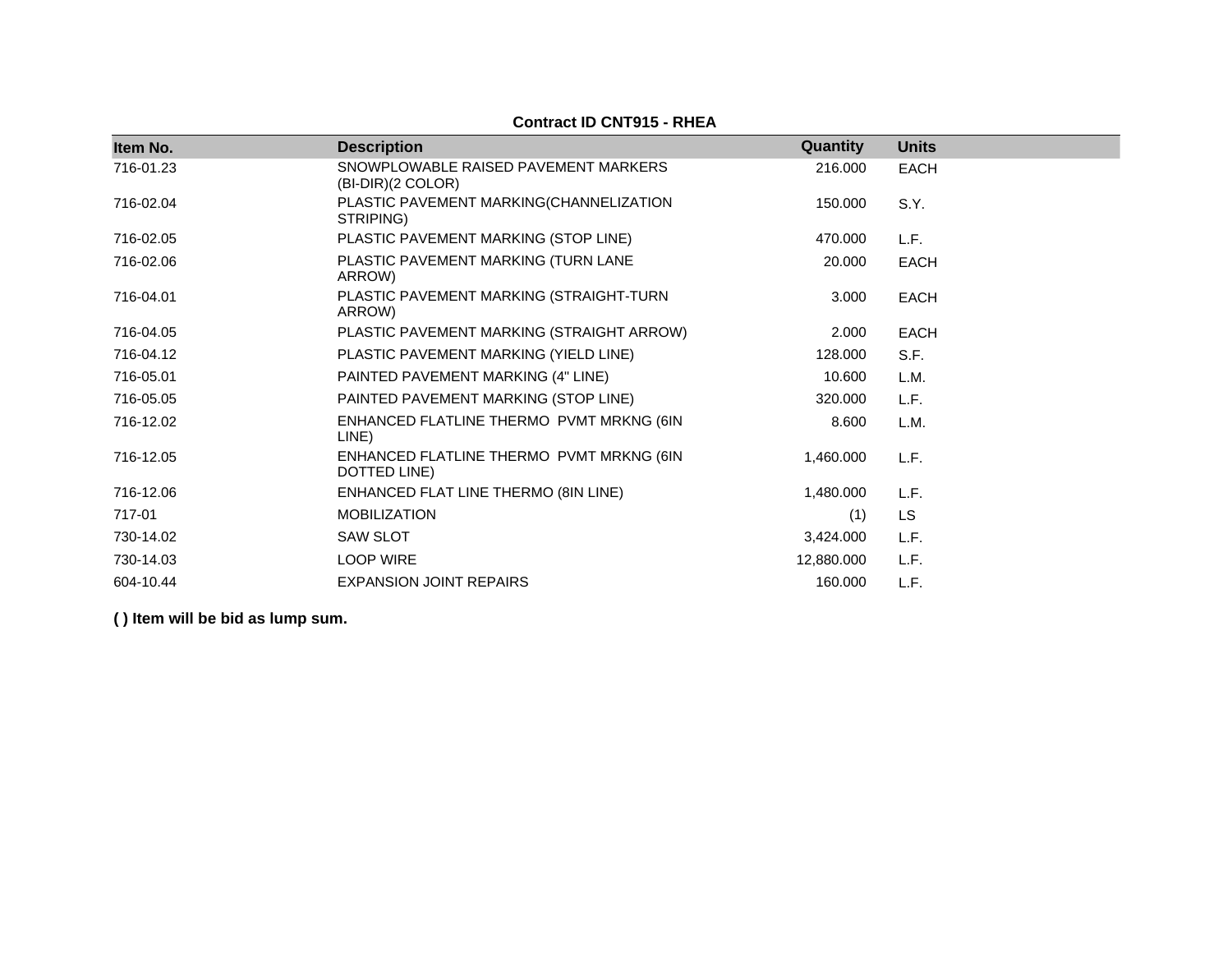# **Contract ID CNT910 - WAYNE**

| Contract ID: CNT910                  |                            |                                     |                                                                                                                  |     |
|--------------------------------------|----------------------------|-------------------------------------|------------------------------------------------------------------------------------------------------------------|-----|
|                                      | Letting Date: May 10, 2019 | $10:00$ AM                          | Projects: 91999-3602-04                                                                                          | N/A |
|                                      |                            |                                     | 91999-3603-04                                                                                                    | N/A |
| <b>Counties: WAYNE</b>               |                            |                                     |                                                                                                                  |     |
| District:                            |                            |                                     | <b>DBE Goal Percent:</b>                                                                                         |     |
|                                      |                            | and Savannah Highway in Waynesboro. | <b>Description:</b> The construction of a T.D.O.T. maintenance building at the intersection of U.S. 64 (S.R. 15) |     |
| <b>Contract Time: DT - 6/30/2020</b> |                            |                                     |                                                                                                                  |     |

| Item No.  | <b>Description</b>                                       | Quantity | <b>Units</b> |
|-----------|----------------------------------------------------------|----------|--------------|
| 607-65.20 | SITE PREPARATION                                         | 1.000    | <b>EACH</b>  |
| 680-01.03 | SALT BINS (40' x 80'-8")                                 | 1.000    | <b>EACH</b>  |
| 680-02.01 | BUILDING (DESCRIPTION) (FOUNDATION AND<br>STRUCTURE)     | 1.000    | <b>EACH</b>  |
| 680-02.02 | <b>BUILDING (DESCRIPTION) (INTERIOR</b><br>CONSTRUCTION) | 1.000    | <b>EACH</b>  |
| 717-01    | <b>MOBILIZATION</b>                                      | (1)      | LS.          |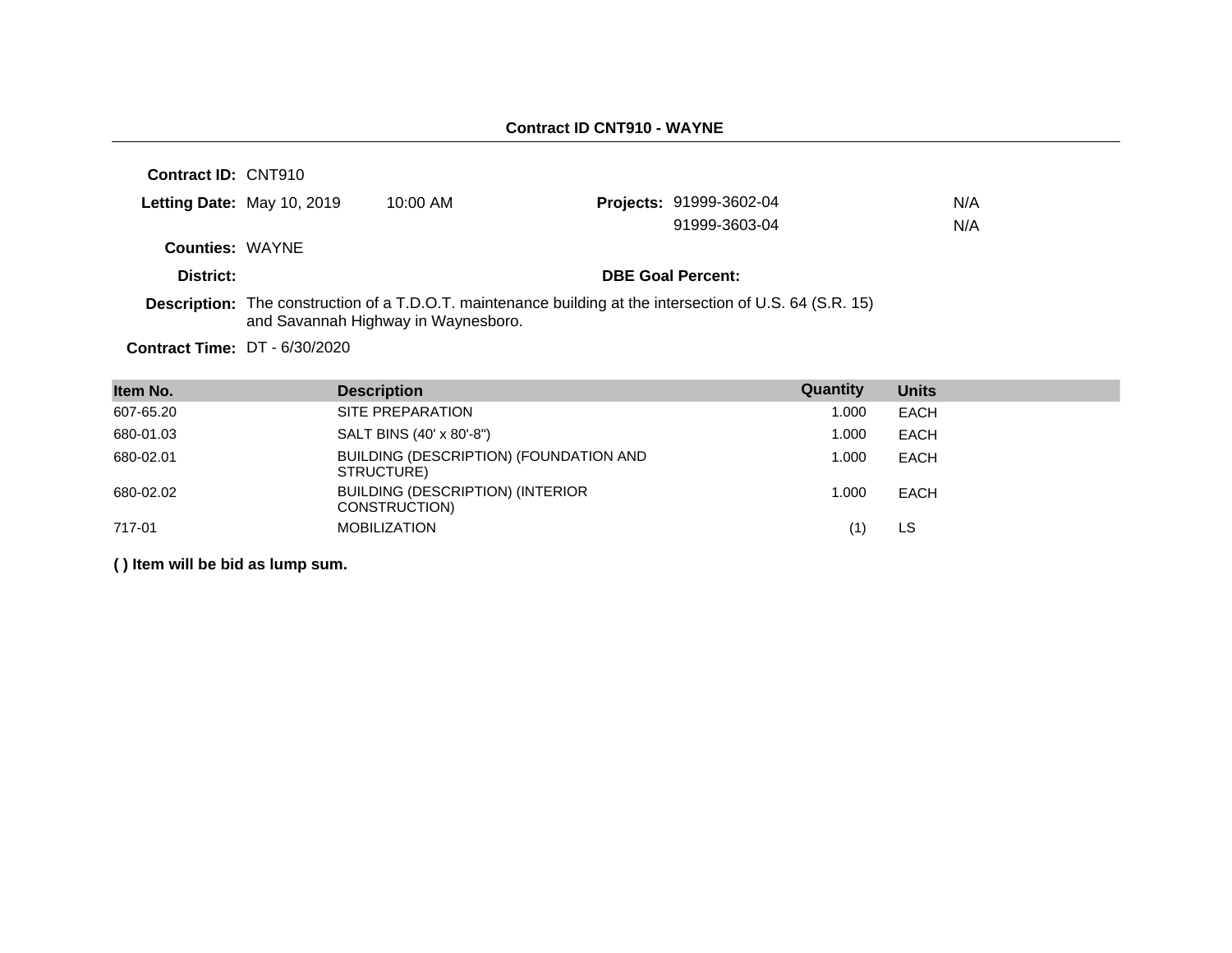**Contract ID:** CNT228 **Letting Date:** May 10, 2019 10:00 AM **Projects:** 01015-3251-94 **Counties:** ANDERSON **District: District: DBE Goal Percent:**  $9.00$ **Description:** The resurfacing on S.R. 116 from near S.R. 330 (L.M. 10.42) to near U.S. 25W (S.R. 9) (L.M. 19.25), including bridge deck repair. STP/HSIP-116(26) 01015-4251-04 N/A 01015-8251-14 STP/HSIP-116(26)

**Contract Time:** DT - 11/15/2019

| Item No.  | <b>Description</b>                                         | Quantity  | <b>Units</b> |
|-----------|------------------------------------------------------------|-----------|--------------|
| 307-01.15 | ASC MIX (PG64-22) (BPMLC-HM) GRADING CS                    | 980.000   | <b>TON</b>   |
| 403-01    | BITUMINOUS MATERIAL FOR TACK COAT (TC)                     | 110.000   | <b>TON</b>   |
| 411-03.13 | ACS MIX(PG70-22) THIN LIFT D ASPHALT                       | 6,317.000 | <b>TON</b>   |
| 411-12.04 | SCORING FOR RUMBLE STRIPE (NON-<br>CONTINUOUS) (4IN WIDTH) | 14.000    | L.M.         |
| 705-02.10 | <b>GUARDRAIL TRANSITION 27IN TO 31IN</b>                   | 1.000     | <b>EACH</b>  |
| 705-04.09 | EARTH PAD FOR TYPE 38 GR END TREATMENT                     | 1.000     | <b>EACH</b>  |
| 705-06.20 | TANGENT ENERGY ABSORBING TERM MASH TL-3                    | 1.000     | <b>EACH</b>  |
| 705-20.20 | LOW MAINT CRASH CUSHN NARROW (MASH TL-3)                   | 2.000     | <b>EACH</b>  |
| 712-01    | <b>TRAFFIC CONTROL</b>                                     | (1)       | LS.          |
| 712-02.02 | INTERCONNECTED PORTABLE BARRIER RAIL                       | 294.000   | L.F.         |
| 712-04.01 | FLEXIBLE DRUMS (CHANNELIZING)                              | 183.000   | <b>EACH</b>  |
| 712-04.50 | <b>BARRIER RAIL DELINEATOR</b>                             | 15.000    | <b>EACH</b>  |
| 712-05.01 | WARNING LIGHTS (TYPE A)                                    | 2.000     | <b>EACH</b>  |
| 712-06    | SIGNS (CONSTRUCTION)                                       | 662.000   | S.F.         |
| 713-02.21 | SIGN POST DELINEATION ENHANCEMENT                          | 10.000    | L.F.         |
| 716-01.21 | SNOWPLOWABLE RAISED PAVEMENT MARKERS<br>(BI-DIR) (1 COLOR) | 583.000   | <b>EACH</b>  |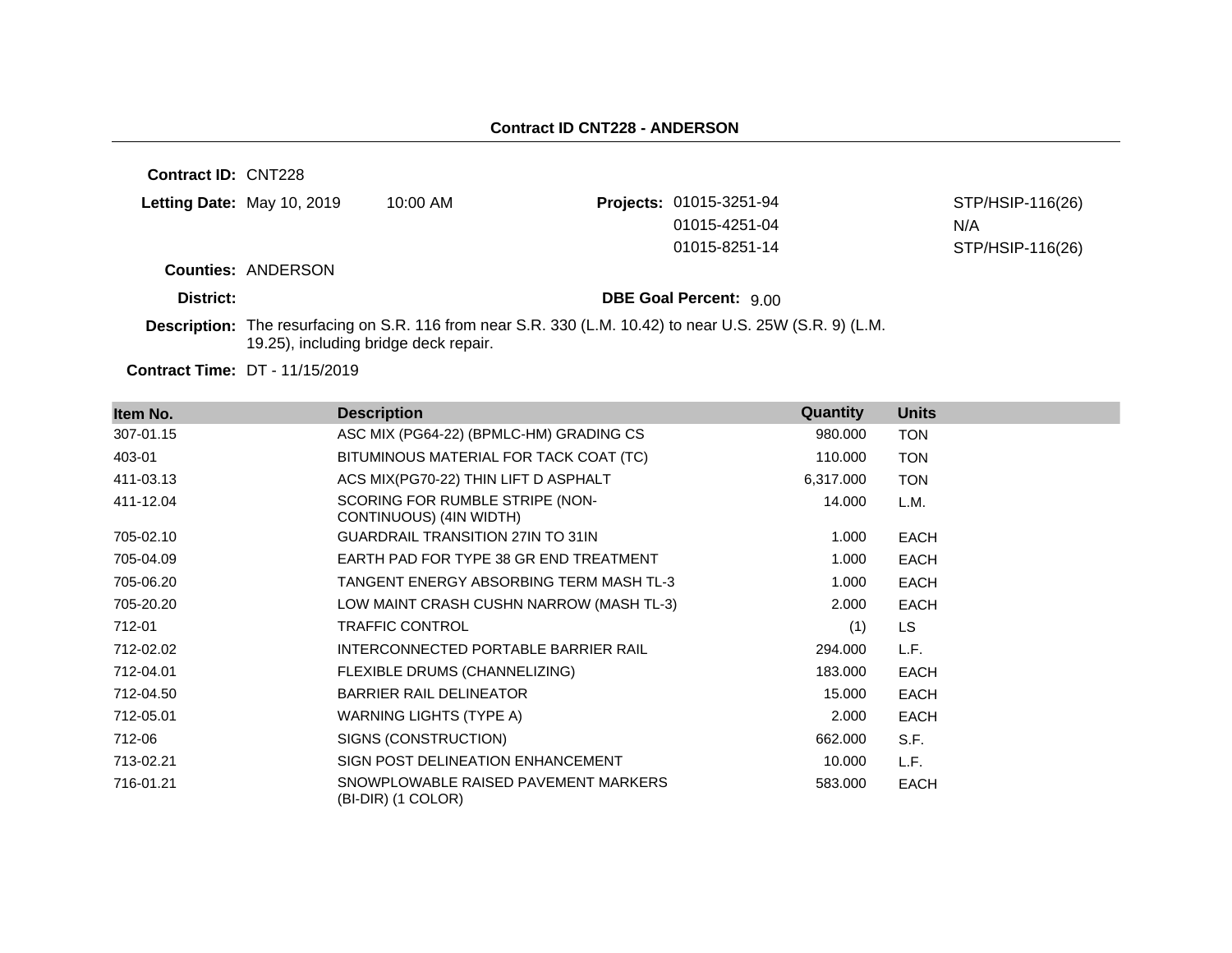# **Contract ID CNT228 - ANDERSON**

| Item No.  | <b>Description</b>                                         | Quantity  | <b>Units</b> |
|-----------|------------------------------------------------------------|-----------|--------------|
| 716-01.22 | SNOWPLOWABLE RAISED PAVMENT MARKERS<br>(MONO-DIR)(1 COLOR) | 5.000     | EACH         |
| 716-01.30 | REMOVAL OF SNOWPLOWABLE REFLECTIVE<br><b>MARKER</b>        | 588,000   | EACH         |
| 716-02.05 | PLASTIC PAVEMENT MARKING (STOP LINE)                       | 258.000   | L.F.         |
| 716-02.06 | PLASTIC PAVEMENT MARKING (TURN LANE<br>ARROW)              | 1.000     | EACH         |
| 716-04.04 | PLASTIC PAVEMENT MARKING (TRANSVERSE<br>SHOULDER)          | 5,300.000 | L.F.         |
| 716-05.01 | PAINTED PAVEMENT MARKING (4" LINE)                         | 9.000     | L.M.         |
| 716-12.02 | ENHANCED FLATLINE THERMO PVMT MRKNG (6IN<br>LINE)          | 9.000     | L.M.         |
| 716-13.01 | SPRAY THERMO PVMT MRKNG (60 mil) (4IN LINE)                | 27,000    | L.M.         |
| 717-01    | <b>MOBILIZATION</b>                                        | (1)       | <b>LS</b>    |
| 730-40    | TEMPORARY TRAFFIC SIGNAL SYSTEM                            | 2.000     | <b>EACH</b>  |
| 604-10.50 | BRIDGE DECK REPAIRS (PARTIAL DEPTH OF SLAB)                | 50.000    | S.Y.         |
| 617-01    | <b>BRIDGE DECK SEALANT</b>                                 | 305,000   | S.Y.         |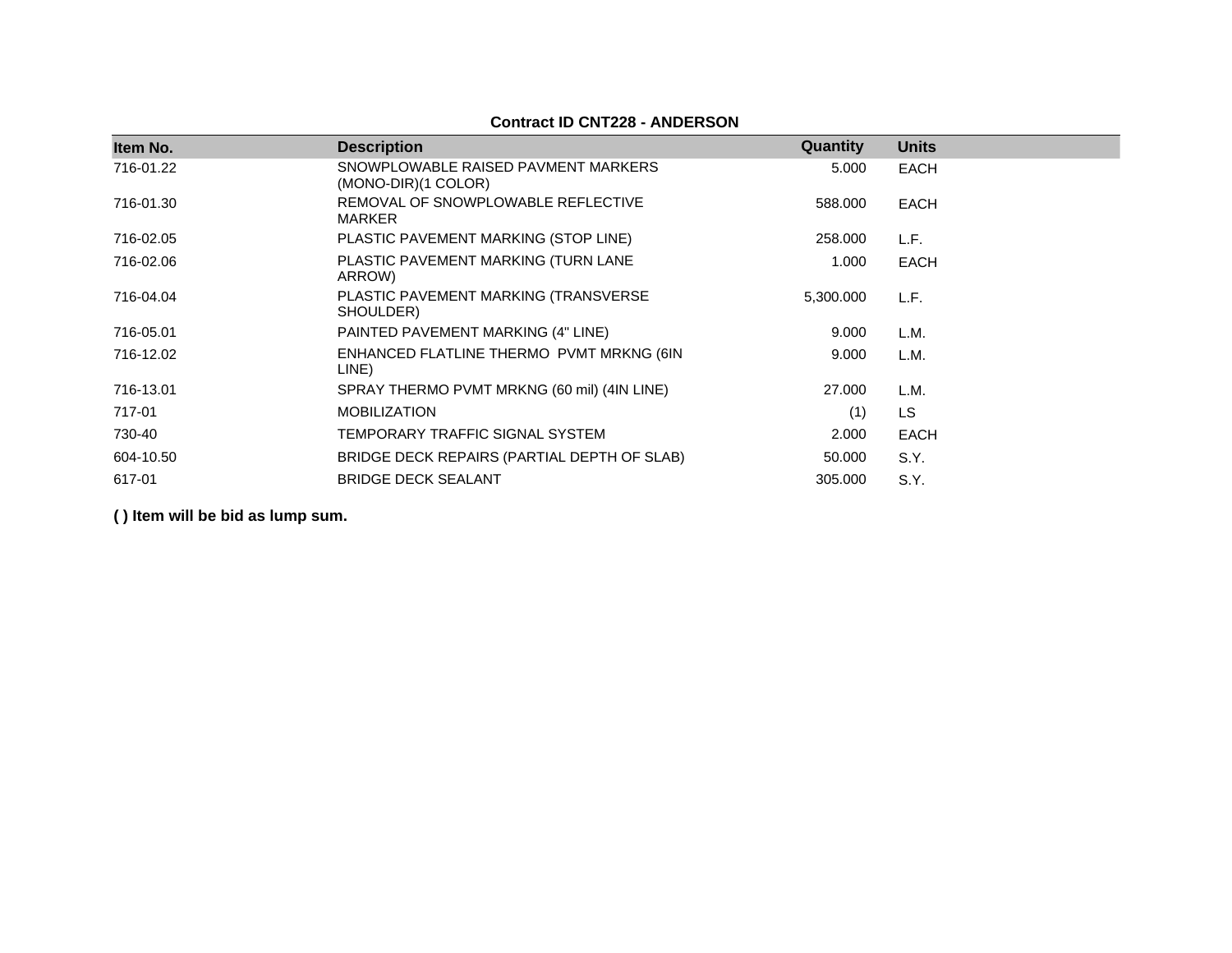**Contract ID:** CNT189

| Letting Date: May 10, 2019 |                                                                                     | $10:00$ AM                                                                                                                                                 | Projects: 98100-4129-04  | <b>NA</b> |
|----------------------------|-------------------------------------------------------------------------------------|------------------------------------------------------------------------------------------------------------------------------------------------------------|--------------------------|-----------|
|                            | HAMBLEN, HANCOCK, HAWKINS,<br>SEVIER, SULLIVAN, UNICOI, UNION,<br><b>WASHINGTON</b> | Counties: ANDERSON, BLOUNT, CAMPBELL, CARTER,<br>CLAIBORNE, COCKE, GRAINGER, GREENE,<br>JEFFERSON, JOHNSON, KNOX, LOUDON,<br>MONROE, MORGAN, ROANE, SCOTT, |                          |           |
| District:                  |                                                                                     |                                                                                                                                                            | <b>DBE Goal Percent:</b> |           |

**Description:** The random on-call signing on various Interstate and State Routes.

**Contract Time:** DT - 6/30/2020

| Item No.  | <b>Description</b>                                           | Quantity   | <b>Units</b> |
|-----------|--------------------------------------------------------------|------------|--------------|
| 712-01.02 | LANE CLOSURE                                                 | 2.000      | <b>EACH</b>  |
| 712-01.03 | LANE CLOSURE(NIGHT WORK)                                     | 5.000      | <b>EACH</b>  |
| 712-08.03 | ARROW BOARD (TYPE C)                                         | 4.000      | <b>EACH</b>  |
| 712-08.20 | TRUCK MOUNTED ATTENUATOR W/MSSAGE BOARD                      | 20.000     | <b>DAY</b>   |
| 713-01.01 | CLASS A CONCRETE (FOUNDATION FOR SIGN<br>SUPPORTS)           | 10.000     | C.Y.         |
| 713-01.02 | STEEL BAR REINFORCEMENT (FOUNDATION FOR<br>SIGN SUPPORTS)    | 4,000.000  | LB.          |
| 713-04.02 | STEEL I-BEAMS & W-F BEAMS FOR SIGN SUPPORTS                  | 2,500.000  | LB.          |
| 713-05    | STEEL HOLLOW SQUARE POST (BREAKAWAY) SIGN<br><b>SUPPORTS</b> | 50.000     | LB.          |
| 713-06    | STEEL I-BEAMS & WF-BEAMS(BREAKAWAY) SIGN<br><b>SUPPORT</b>   | 10,000.000 | LB.          |
| 713-11.01 | "U" SECTION STEEL POSTS                                      | 45.000     | LB.          |
| 713-11.02 | PERFORATED/KNOCKOUT SQUARE TUBE POST                         | 45.000     | LB.          |
| 713-11.05 | SQUARE TUBE SIGN SUPPORT                                     | 45.000     | LB.          |
| 713-13.02 | FLAT SHEET ALUMINUM SIGNS (0.080" THICK)                     | 23.000     | S.F.         |
| 713-13.03 | FLAT SHEET ALUMINUM SIGNS (0.100" THICK)                     | 60.000     | S.F.         |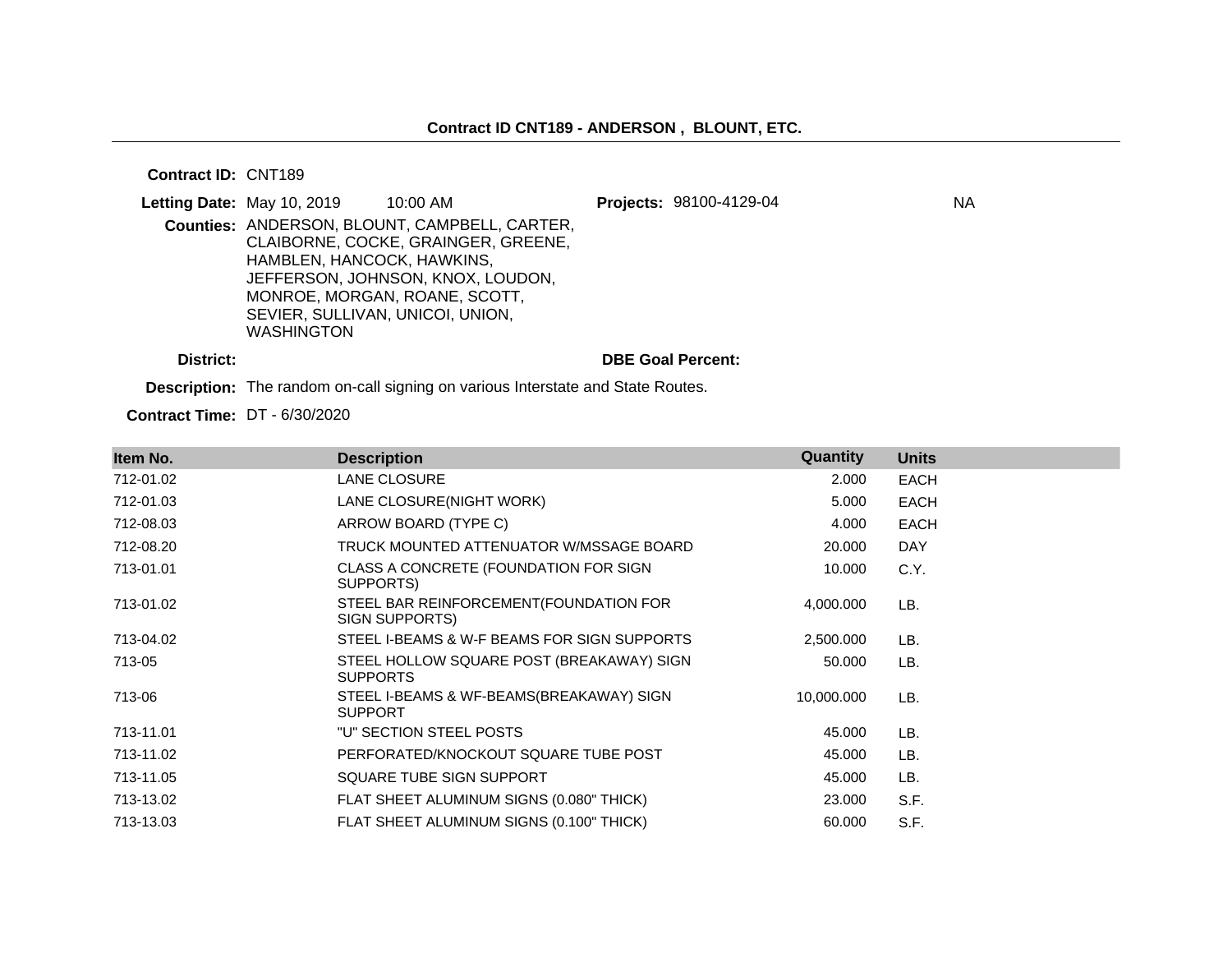# **Contract ID CNT189 - ANDERSON , BLOUNT, ETC.**

| Item No.  | <b>Description</b>                                                     | Quantity  | <b>Units</b> |
|-----------|------------------------------------------------------------------------|-----------|--------------|
| 713-13.12 | FLAT SHEET ALUM SIGNS OVERLAY (0.080" THICK)                           | 150,000   | S.F.         |
| 713-13.14 | FLORESCENT YELLOW SIGN SHEETING                                        | 100.000   | S.F.         |
| 713-14    | EXTRUDED ALUMINUM PANEL SIGNS                                          | 4.000.000 | S.F.         |
| 713-15.01 | REMOVAL OF EXISTING SIGN POST                                          | 5.000     | <b>EACH</b>  |
| 713-15.03 | REMOVAL OF LARGER BARRIER MOUNTED SIGNS<br>WITH SADDLE SUPPORTS        | 30.000    | <b>EACH</b>  |
| 713-15.10 | REMOVAL OF SMALL BARRIER MOUNTED SIGNS W/<br><b>FLAT PLAT SUPPORTS</b> | 30.000    | <b>EACH</b>  |
| 713-15.36 | REMOVE SIGN, SUPPORT & FOOTING                                         | 10.000    | <b>EACH</b>  |
| 713-15.37 | <b>INSTALLATION OF SIGN</b><br>MESSAGE(LETTER,#,ARROW,SHIELD)          | 24.000    | S.F.         |
| 713-15.38 | EXTRUDED ALUMINUM PANELS FOR OVERLAYING<br><b>BACKGROUND</b>           | 19.000    | S.F.         |
| 713-17.02 | INSTALL AUXILIARY SUPPORT FOR EXIT NUMBER<br><b>PANEL</b>              | 6.000     | <b>EACH</b>  |
| 713-17.04 | INSTALL AUXILIARY SUPPORT ON EXISTING SIGN                             | 235,000   | L.F.         |
| 713-20.30 | <b>SIGN ADJUSTMENTS</b>                                                | 8.000     | <b>EACH</b>  |
| 713-30.02 | <b>BRIDGE MOUNTED SIGN SUPPORT</b>                                     | 225.000   | LB.          |
| 713-30.05 | BARRIER MOUNTED SQUARE TUBE SIGN SUPPORT                               | 1,440.000 | LB.          |
| 713-30.08 | BARRIER MOUNTED PERFORATED/KNOCKOUT<br><b>SIGN SUPPORT</b>             | 113.000   | LB.          |
| 713-30.09 | BARRIER MOUNTED SIGN SUPPORT (SADDLE)                                  | 8.000     | <b>EACH</b>  |
| 713-30.10 | BARRIER MOUNTED SIGN SUPPORT<br>(PERF/KNOCKOUT) (FLAT PLATE)           | 10.000    | <b>EACH</b>  |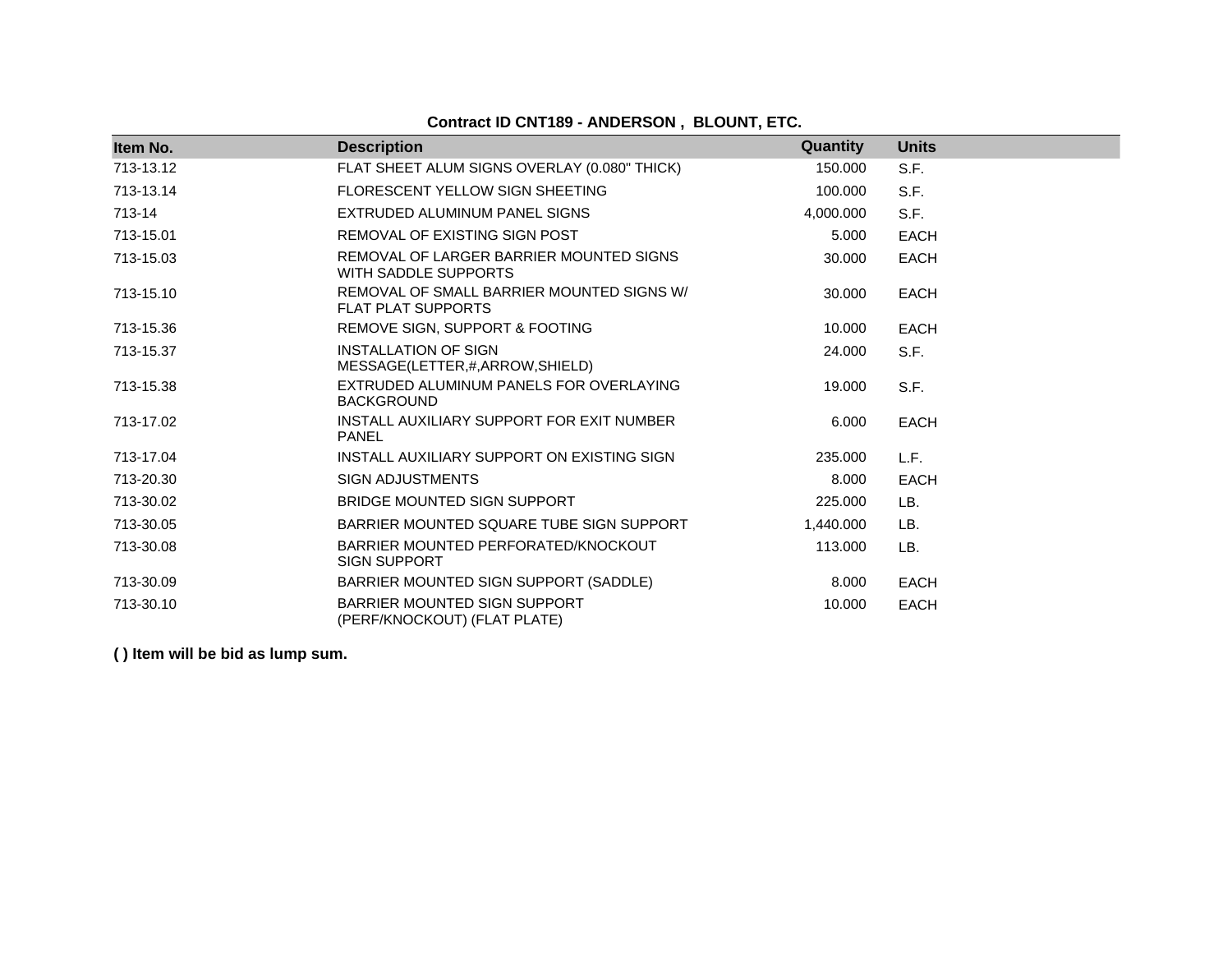#### **Contract ID:** CNT191

|           | Letting Date: May 10, 2019             | $10:00$ AM                         | Projects: 98303-4137-04  | N/A |
|-----------|----------------------------------------|------------------------------------|--------------------------|-----|
|           | Counties: BEDFORD, CHEATHAM, DAVIDSON, |                                    |                          |     |
|           |                                        | DICKSON, GILES, HICKMAN, HOUSTON,  |                          |     |
|           | HUMPHREYS, LAWRENCE, LEWIS,            |                                    |                          |     |
|           |                                        | LINCOLN, MACON, MARSHALL, MAURY,   |                          |     |
|           | MONTGOMERY, MOORE, PERRY,              |                                    |                          |     |
|           |                                        | ROBERTSON, RUTHERFORD, SMITH,      |                          |     |
|           |                                        | STEWART, SUMNER, TROUSDALE, WAYNE, |                          |     |
|           | WILLIAMSON, WILSON                     |                                    |                          |     |
| District: |                                        |                                    | <b>DBE Goal Percent:</b> |     |

**Description:** The random on-call signing on various Interstate and State Routes.

**Contract Time:** DT - 6/30/2020

| Item No.  | <b>Description</b>                                           | <b>Quantity</b> | <b>Units</b> |
|-----------|--------------------------------------------------------------|-----------------|--------------|
| 712-01.02 | <b>LANE CLOSURE</b>                                          | 3.000           | <b>EACH</b>  |
| 712-01.03 | LANE CLOSURE(NIGHT WORK)                                     | 5.000           | <b>EACH</b>  |
| 712-08.03 | ARROW BOARD (TYPE C)                                         | 4.000           | <b>EACH</b>  |
| 712-08.20 | TRUCK MOUNTED ATTENUATOR W/MSSAGE BOARD                      | 20.000          | <b>DAY</b>   |
| 713-01.01 | CLASS A CONCRETE (FOUNDATION FOR SIGN<br>SUPPORTS)           | 15.000          | C.Y.         |
| 713-01.02 | STEEL BAR REINFORCEMENT (FOUNDATION FOR<br>SIGN SUPPORTS)    | 2,880.000       | LB.          |
| 713-04.02 | STEEL I-BEAMS & W-F BEAMS FOR SIGN SUPPORTS                  | 2,400.000       | LB.          |
| 713-05    | STEEL HOLLOW SQUARE POST (BREAKAWAY) SIGN<br><b>SUPPORTS</b> | 45.000          | LB.          |
| 713-06    | STEEL I-BEAMS & WF-BEAMS(BREAKAWAY) SIGN<br><b>SUPPORT</b>   | 10,000.000      | LB.          |
| 713-11.01 | "U" SECTION STEEL POSTS                                      | 45.000          | LB.          |
| 713-11.02 | PERFORATED/KNOCKOUT SQUARE TUBE POST                         | 45.000          | LB.          |
| 713-11.05 | SQUARE TUBE SIGN SUPPORT                                     | 45.000          | LB.          |
| 713-13.02 | FLAT SHEET ALUMINUM SIGNS (0.080" THICK)                     | 38.000          | S.F.         |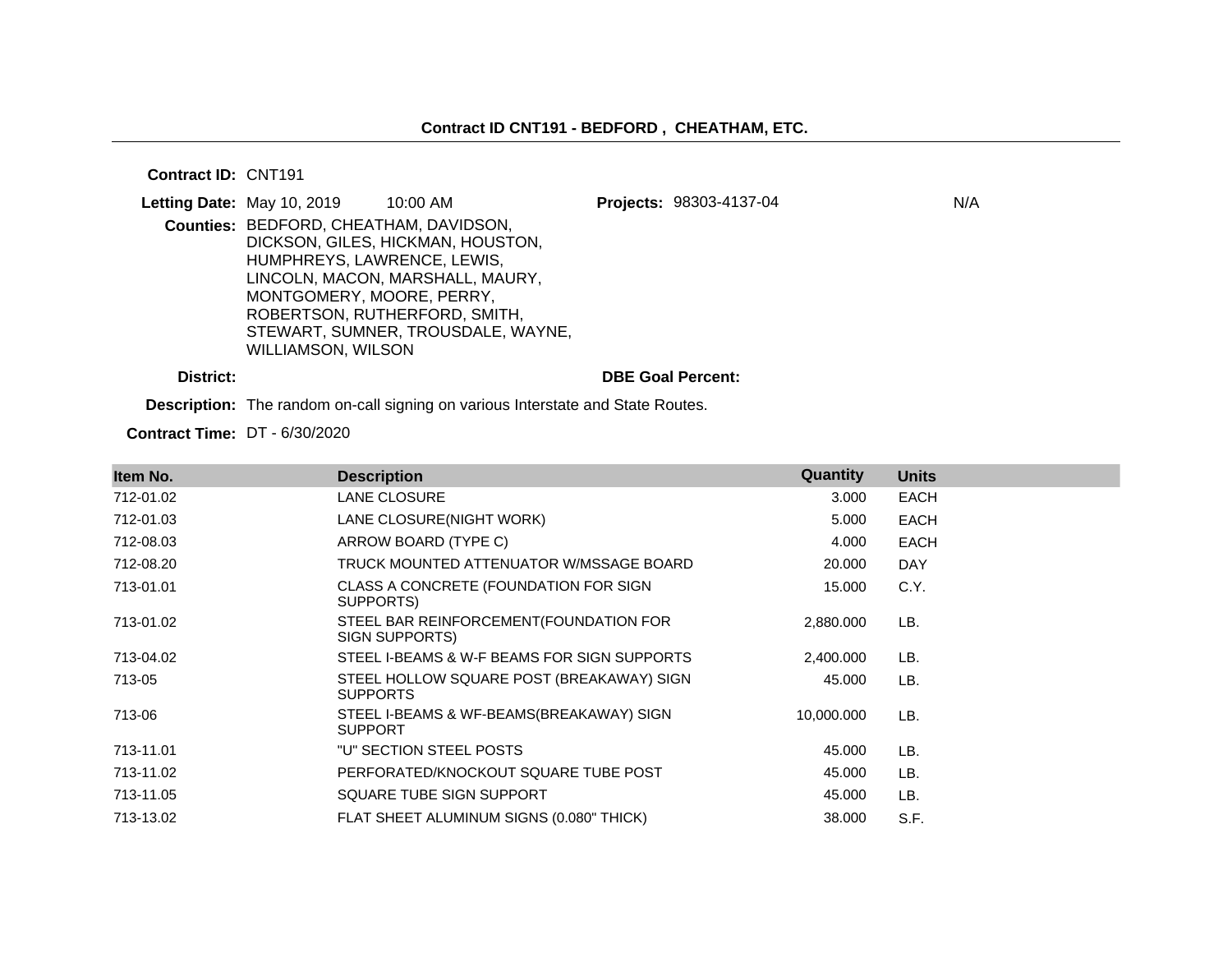# **Contract ID CNT191 - BEDFORD , CHEATHAM, ETC.**

| Item No.  | <b>Description</b>                                                     | <b>Quantity</b> | <b>Units</b> |
|-----------|------------------------------------------------------------------------|-----------------|--------------|
| 713-13.03 | FLAT SHEET ALUMINUM SIGNS (0.100" THICK)                               | 27.000          | S.F.         |
| 713-13.12 | FLAT SHEET ALUM SIGNS OVERLAY (0.080" THICK)                           | 180.000         | S.F.         |
| 713-13.14 | FLORESCENT YELLOW SIGN SHEETING                                        | 100.000         | S.F.         |
| 713-14    | EXTRUDED ALUMINUM PANEL SIGNS                                          | 4,500.000       | S.F.         |
| 713-15.01 | REMOVAL OF EXISTING SIGN POST                                          | 8.000           | <b>EACH</b>  |
| 713-15.03 | REMOVAL OF LARGER BARRIER MOUNTED SIGNS<br>WITH SADDLE SUPPORTS        | 30,000          | <b>EACH</b>  |
| 713-15.10 | REMOVAL OF SMALL BARRIER MOUNTED SIGNS W/<br><b>FLAT PLAT SUPPORTS</b> | 30.000          | <b>EACH</b>  |
| 713-15.36 | REMOVE SIGN, SUPPORT & FOOTING                                         | 5.000           | <b>EACH</b>  |
| 713-15.37 | <b>INSTALLATION OF SIGN</b><br>MESSAGE(LETTER,#,ARROW,SHIELD)          | 45.000          | S.F.         |
| 713-15.38 | EXTRUDED ALUMINUM PANELS FOR OVERLAYING<br><b>BACKGROUND</b>           | 45.000          | S.F.         |
| 713-17.02 | INSTALL AUXILIARY SUPPORT FOR EXIT NUMBER<br><b>PANEL</b>              | 4.000           | <b>EACH</b>  |
| 713-17.04 | INSTALL AUXILIARY SUPPORT ON EXISTING SIGN                             | 235.000         | L.F.         |
| 713-20.30 | <b>SIGN ADJUSTMENTS</b>                                                | 8.000           | EACH         |
| 713-30.02 | BRIDGE MOUNTED SIGN SUPPORT                                            | 300,000         | LB.          |
| 713-30.05 | BARRIER MOUNTED SQUARE TUBE SIGN SUPPORT                               | 4,320.000       | LB.          |
| 713-30.08 | BARRIER MOUNTED PERFORATED/KNOCKOUT<br><b>SIGN SUPPORT</b>             | 135.000         | LB.          |
| 713-30.09 | BARRIER MOUNTED SIGN SUPPORT (SADDLE)                                  | 11.000          | <b>EACH</b>  |
| 713-30.10 | BARRIER MOUNTED SIGN SUPPORT<br>(PERF/KNOCKOUT) (PERF/KNOCKOUT)        | 36.000          | <b>EACH</b>  |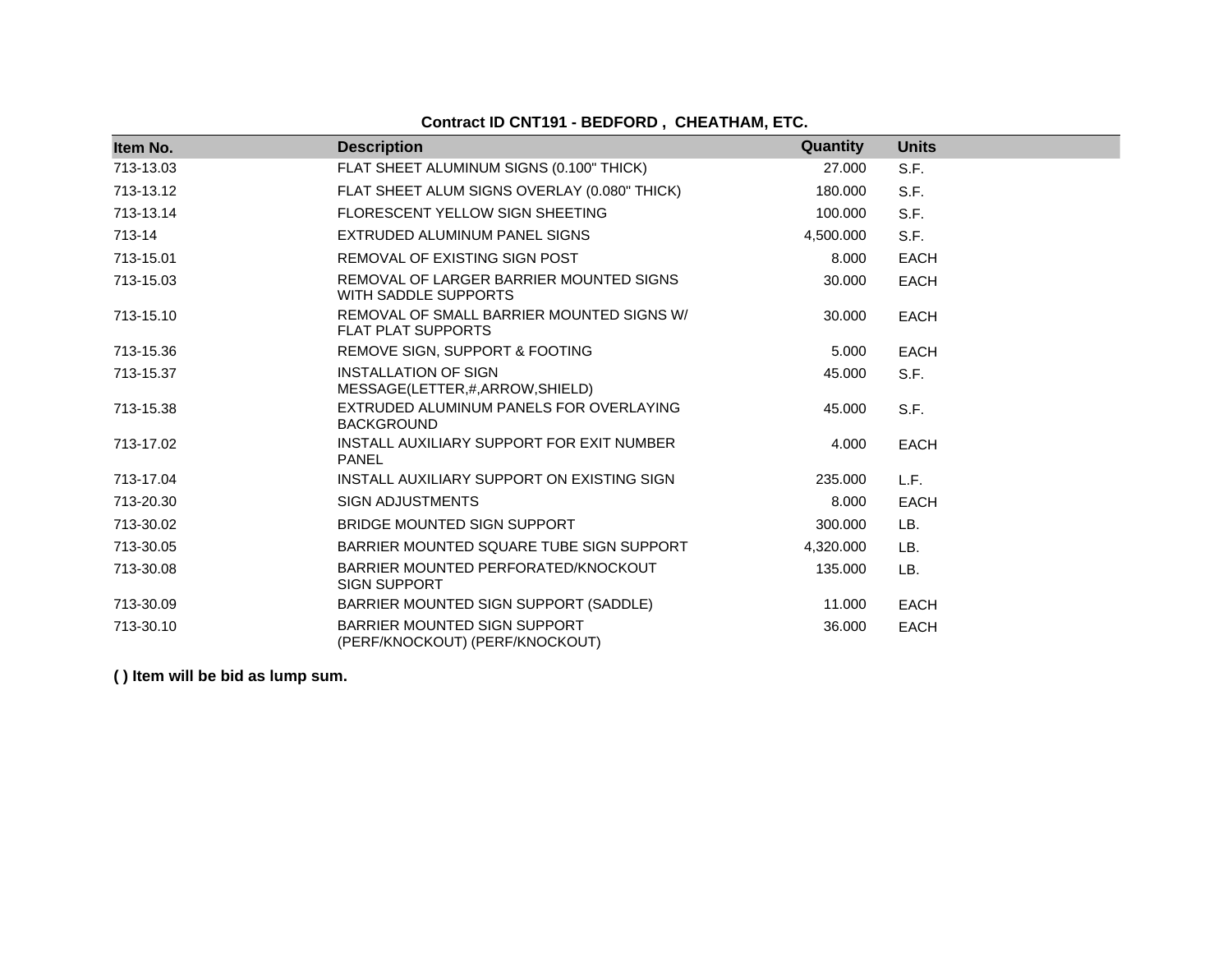#### **Contract ID:** CNT192

|           | Letting Date: May 10, 2019                    | 10:00 AM                                                                                                                                                    | Projects: 98400-4117-04  | N/A |
|-----------|-----------------------------------------------|-------------------------------------------------------------------------------------------------------------------------------------------------------------|--------------------------|-----|
|           | HARDEMAN, HARDIN, HAYWOOD,<br>TIPTON, WEAKLEY | Counties: BENTON, CARROLL, CHESTER, CROCKETT,<br>DECATUR, DYER, FAYETTE, GIBSON,<br>HENDERSON, HENRY, LAKE, LAUDERDALE,<br>MADISON, MCNAIRY, OBION, SHELBY, |                          |     |
| District: |                                               |                                                                                                                                                             | <b>DBE Goal Percent:</b> |     |

**Description:** The random on-call signing on various Interstate and State Routes.

**Contract Time:** DT - 6/30/2020

| Item No.  | <b>Description</b>                                           | Quantity   | <b>Units</b> |
|-----------|--------------------------------------------------------------|------------|--------------|
| 712-01.02 | LANE CLOSURE                                                 | 2.000      | <b>EACH</b>  |
| 712-01.03 | LANE CLOSURE(NIGHT WORK)                                     | 5.000      | <b>EACH</b>  |
| 712-08.03 | ARROW BOARD (TYPE C)                                         | 4.000      | <b>EACH</b>  |
| 712-08.20 | TRUCK MOUNTED ATTENUATOR W/MSSAGE BOARD                      | 20.000     | <b>DAY</b>   |
| 713-01.01 | CLASS A CONCRETE (FOUNDATION FOR SIGN<br>SUPPORTS)           | 12.000     | C.Y.         |
| 713-01.02 | STEEL BAR REINFORCEMENT(FOUNDATION FOR<br>SIGN SUPPORTS)     | 4,000.000  | LB.          |
| 713-04.02 | STEEL I-BEAMS & W-F BEAMS FOR SIGN SUPPORTS                  | 1,500.000  | LB.          |
| 713-05    | STEEL HOLLOW SQUARE POST (BREAKAWAY) SIGN<br><b>SUPPORTS</b> | 75.000     | LB.          |
| 713-06    | STEEL I-BEAMS & WF-BEAMS(BREAKAWAY) SIGN<br><b>SUPPORT</b>   | 12,000.000 | LB.          |
| 713-11.01 | "U" SECTION STEEL POSTS                                      | 60.000     | LB.          |
| 713-11.02 | PERFORATED/KNOCKOUT SQUARE TUBE POST                         | 60.000     | LB.          |
| 713-11.05 | SQUARE TUBE SIGN SUPPORT                                     | 45.000     | LB.          |
| 713-13.02 | FLAT SHEET ALUMINUM SIGNS (0.080" THICK)                     | 38.000     | S.F.         |
| 713-13.03 | FLAT SHEET ALUMINUM SIGNS (0.100" THICK)                     | 50.000     | S.F.         |
| 713-13.12 | FLAT SHEET ALUM SIGNS OVERLAY (0.080" THICK)                 | 225.000    | S.F.         |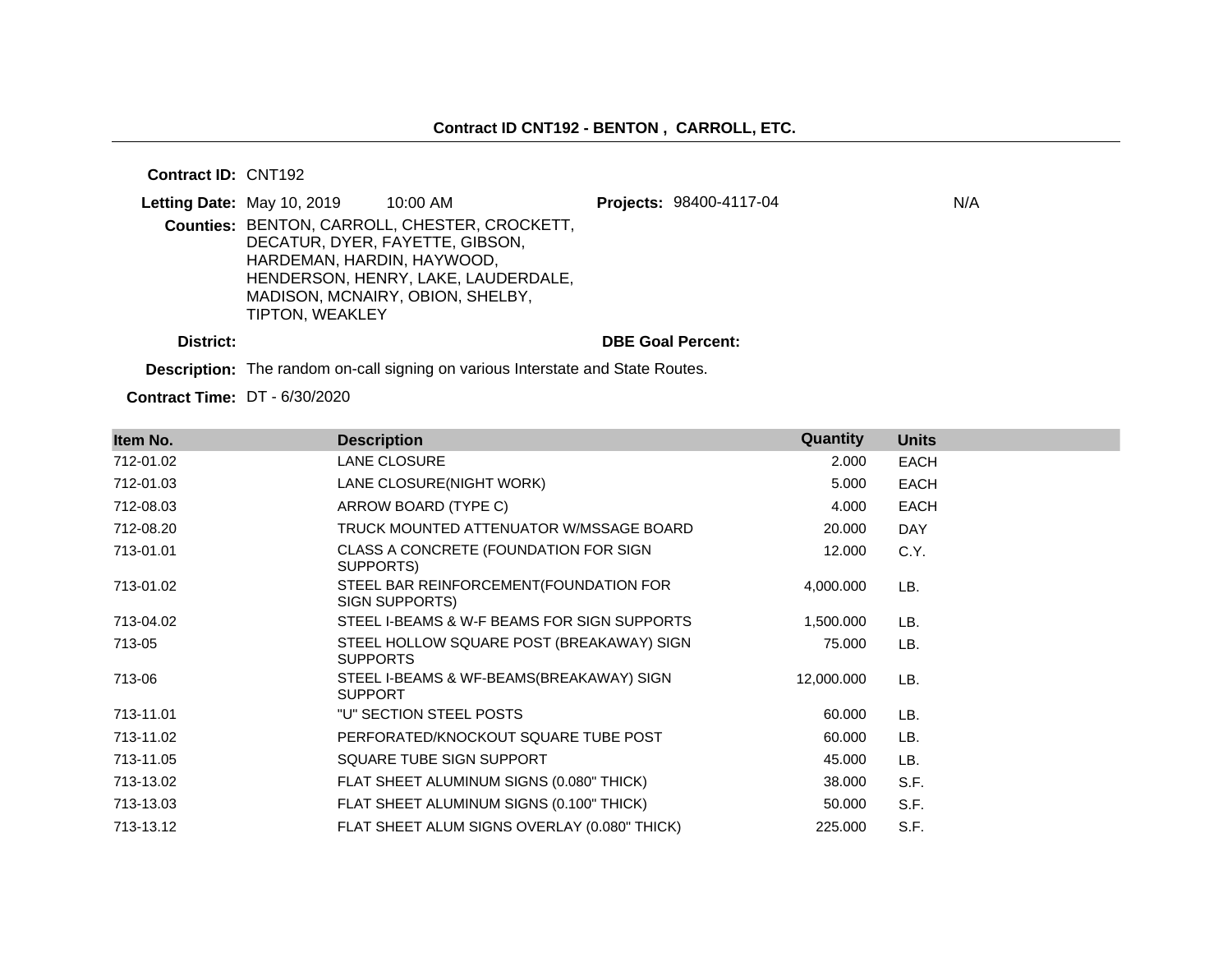# **Contract ID CNT192 - BENTON , CARROLL, ETC.**

| Item No.  | <b>Description</b>                                                     | Quantity  | <b>Units</b> |
|-----------|------------------------------------------------------------------------|-----------|--------------|
| 713-13.14 | FLORESCENT YELLOW SIGN SHEETING                                        | 75.000    | S.F.         |
| 713-14    | EXTRUDED ALUMINUM PANEL SIGNS                                          | 4,000.000 | S.F.         |
| 713-15.01 | REMOVAL OF EXISTING SIGN POST                                          | 5.000     | <b>EACH</b>  |
| 713-15.03 | REMOVAL OF LARGER BARRIER MOUNTED SIGNS<br>WITH SADDLE SUPPORTS        | 30,000    | <b>EACH</b>  |
| 713-15.10 | REMOVAL OF SMALL BARRIER MOUNTED SIGNS W/<br><b>FLAT PLAT SUPPORTS</b> | 30,000    | <b>EACH</b>  |
| 713-15.36 | REMOVE SIGN, SUPPORT & FOOTING                                         | 6.000     | <b>EACH</b>  |
| 713-15.37 | <b>INSTALLATION OF SIGN</b><br>MESSAGE(LETTER,#,ARROW,SHIELD)          | 30,000    | S.F.         |
| 713-15.38 | EXTRUDED ALUMINUM PANELS FOR OVERLAYING<br><b>BACKGROUND</b>           | 19.000    | S.F.         |
| 713-17.02 | INSTALL AUXILIARY SUPPORT FOR EXIT NUMBER<br><b>PANEL</b>              | 5.000     | <b>EACH</b>  |
| 713-17.04 | INSTALL AUXILIARY SUPPORT ON EXISTING SIGN                             | 235,000   | L.F.         |
| 713-20.30 | <b>SIGN ADJUSTMENTS</b>                                                | 6.000     | <b>EACH</b>  |
| 713-30.02 | BRIDGE MOUNTED SIGN SUPPORT                                            | 300.000   | LB.          |
| 713-30.05 | BARRIER MOUNTED SQUARE TUBE SIGN SUPPORT                               | 2.880.000 | LB.          |
| 713-30.08 | BARRIER MOUNTED PERFORATED/KNOCKOUT<br><b>SIGN SUPPORT</b>             | 150,000   | LB.          |
| 713-30.09 | BARRIER MOUNTED SIGN SUPPORT (SADDLE)                                  | 8.000     | <b>EACH</b>  |
| 713-30.10 | <b>BARRIER MOUNTED SIGN SUPPORT</b><br>(PERF/KNOCKOUT) (FLAT PLATE)    | 17.000    | <b>EACH</b>  |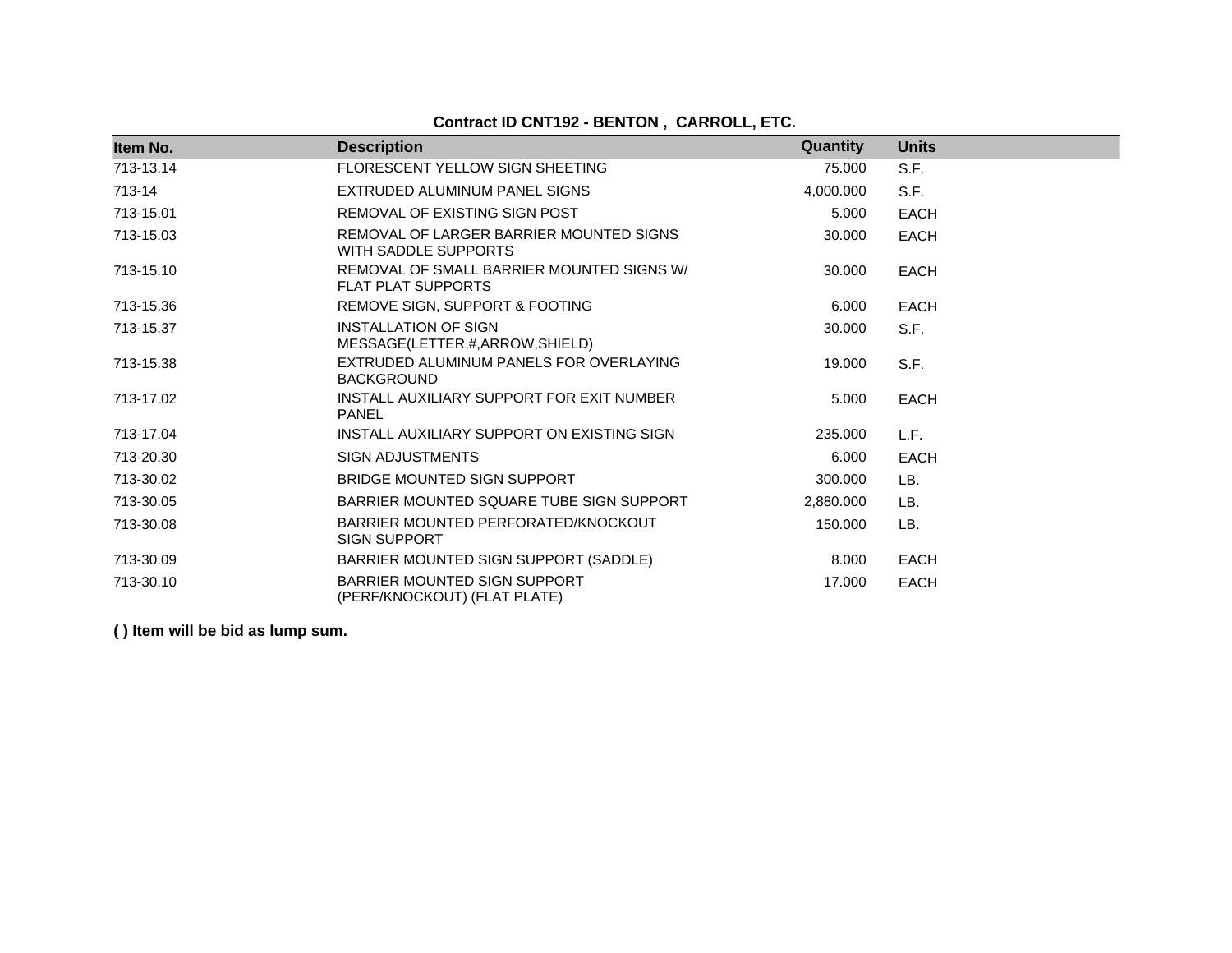**Contract ID:** CNT230 **Letting Date:** May 10, 2019 10:00 AM **Counties:** BLEDSOE **District: District: DBE Goal Percent:** 8.50 **Description:** The emergency slope stabilization on S.R. 28 near L.M. 28.80. **Projects:** 04001-4239-04 NH-28(74)

**Contract Time:** DT - 7/31/2019

| Item No.  | <b>Description</b>                                              | Quantity  | <b>Units</b> |
|-----------|-----------------------------------------------------------------|-----------|--------------|
| 105-01    | CONSTRUCTION STAKES, LINES AND GRADES                           | (1)       | LS.          |
| 203-01    | ROAD & DRAINAGE EXCAVATION (UNCLASSIFIED)                       | 639.000   | C.Y.         |
| 203-06    | <b>WATER</b>                                                    | 1.000     | M.G.         |
| 209-02.07 | <b>18" TEMPORARY SLOPE DRAIN</b>                                | 60.000    | L.F.         |
| 209-05    | <b>SEDIMENT REMOVAL</b>                                         | 10.000    | C.Y.         |
| 209-08.02 | TEMPORARY SILT FENCE (WITH BACKING)                             | 385.000   | L.F.         |
| 209-08.07 | ROCK CHECK DAM PER                                              | 19.000    | <b>EACH</b>  |
| 209-08.08 | ENHANCED ROCK CHECK DAM                                         | 1.000     | <b>EACH</b>  |
| 303-01    | MINERAL AGGREGATE, TYPE A BASE, GRADING D                       | 561.000   | <b>TON</b>   |
| 307-01.01 | ASPHALT CONCRETE MIX (PG64-22) (BPMB-HM)<br><b>GRADING A</b>    | 181.000   | <b>TON</b>   |
| 307-01.08 | ASPHALT CONCRETE MIX (PG64-22) (BPMB-HM)<br><b>GRADING B-M2</b> | 116.000   | <b>TON</b>   |
| 402-01    | BITUMINOUS MATERIAL FOR PRIME COAT (PC)                         | 2.000     | <b>TON</b>   |
| 402-02    | AGGREGATE FOR COVER MATERIAL (PC)                               | 6.000     | <b>TON</b>   |
| 403-01    | BITUMINOUS MATERIAL FOR TACK COAT (TC)                          | 2.000     | <b>TON</b>   |
| 407-20.05 | SAW CUTTING ASPHALT PAVEMENT                                    | 360.000   | L.F.         |
| 411-01.10 | ACS MIX(PG64-22) GRADING D                                      | 139.000   | <b>TON</b>   |
| 415-01.02 | <b>COLD PLANING BITUMINOUS PAVEMENT</b>                         | 1,322.000 | S.Y.         |
| 610-12.02 | <b>HORIZONTAL DRAINS</b>                                        | 5,600.000 | L.F.         |
| 705-02.10 | <b>GUARDRAIL TRANSITION 27IN TO 31IN</b>                        | 56,000    | <b>EACH</b>  |
| 705-06.01 | W BEAM GR (TYPE 2) MASH TL3                                     | 357.000   | L.F.         |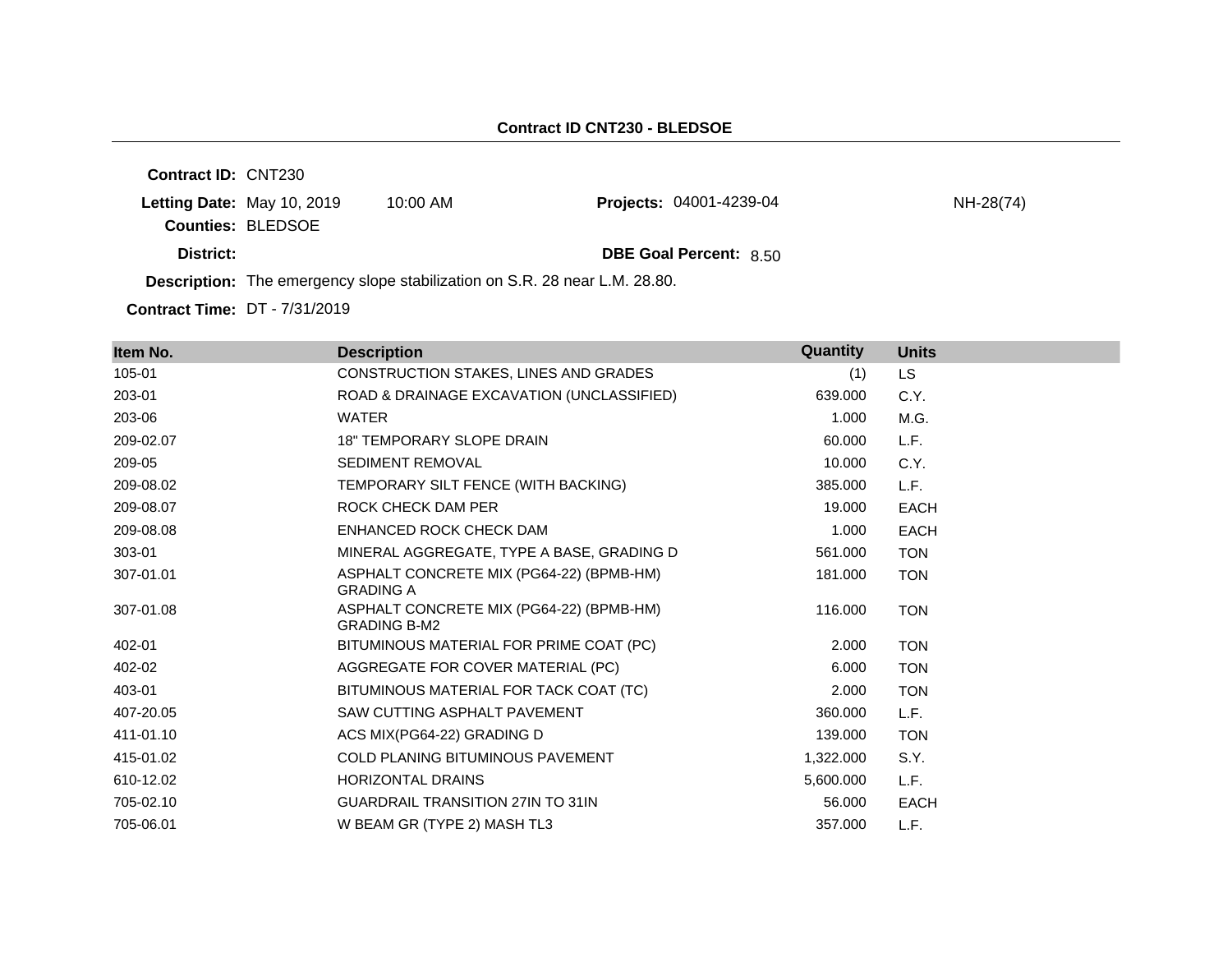| Item No.  | <b>Description</b>                                         | Quantity   | <b>Units</b> |
|-----------|------------------------------------------------------------|------------|--------------|
| 705-08.11 | PORTABLE IMPACT ATTENUATOR NCHRP350 TL-3                   | 2.000      | <b>EACH</b>  |
| 706-01    | <b>GUARDRAIL REMOVED</b>                                   | 413.000    | L.F.         |
| 709-05.05 | MACHINED RIP-RAP (CLASS A-3)                               | 454.000    | <b>TON</b>   |
| 709-05.06 | MACHINED RIP-RAP (CLASS A-1)                               | 11.000     | <b>TON</b>   |
| 712-01    | <b>TRAFFIC CONTROL</b>                                     | (1)        | <b>LS</b>    |
| 712-02.02 | INTERCONNECTED PORTABLE BARRIER RAIL                       | 618.000    | L.F.         |
| 712-04.01 | FLEXIBLE DRUMS (CHANNELIZING)                              | 25,000     | <b>EACH</b>  |
| 712-06    | SIGNS (CONSTRUCTION)                                       | 294.000    | S.F.         |
| 712-09.01 | REMOVABLE PAVEMENT MARKING LINE                            | 5,662.000  | L.F.         |
| 712-09.04 | REMOVABLE PAVEMENT MARKING (STOP LINE)                     | 50.000     | L.F.         |
| 713-02.26 | CONCRETE BARRIER/PARAPET DELINEATOR                        | 31.000     | <b>EACH</b>  |
| 713-16.01 | CHANGEABLE MESSAGE SIGN UNIT                               | 2.000      | <b>EACH</b>  |
| 716-01.21 | SNOWPLOWABLE RAISED PAVEMENT MARKERS<br>(BI-DIR) (1 COLOR) | 5.000      | <b>EACH</b>  |
| 716-01.22 | SNOWPLOWABLE RAISED PAVMENT MARKERS<br>(MONO-DIR)(1 COLOR) | 5.000      | EACH         |
| 716-05.02 | PAINTED PAVEMENT MARKING (8" BARRIER LINE)                 | 1,810.000  | L.F.         |
| 716-08.01 | REMOVAL OF PAVEMENT MARKING (LINE)                         | 1,810.000  | L.F.         |
| 716-13.02 | SPRAY THERMO PVMT MRKNG (60 mil) (6IN LINE)                | 0.400      | L.M.         |
| 717-01    | <b>MOBILIZATION</b>                                        | (1)        | <b>LS</b>    |
| 730-40    | TEMPORARY TRAFFIC SIGNAL SYSTEM                            | 1.000      | <b>EACH</b>  |
| 740-06.01 | <b>GEOMEMBRANE</b>                                         | 470.000    | S.Y.         |
| 740-11.03 | TEMPORARY SEDIMENT TUBE 18IN                               | 940.000    | L.F.         |
| 801-02.08 | TEMPORARY SEEDING (WITHOUT MULCH)                          | 13.000     | <b>UNIT</b>  |
| 801-03    | WATER (SEEDING & SODDING)                                  | 2.000      | M.G.         |
| 805-05.02 | SOIL NAIL STABILIZATION                                    | 14,150.000 | L.F.         |
| 805-05.03 | REINFORCED SHOTCRETE FACING                                | 3,000.000  | S.F.         |
| 805-05.04 | SECONDARY WALL (DESCRIPTION) (OUTER WALL<br>FACE)          | 3,000.000  | S.F.         |
| 805-12.02 | EROSION CONTROL BLANKET (TYPE II)                          | 1,399.000  | S.Y.         |

# **Contract ID CNT230 - BLEDSOE**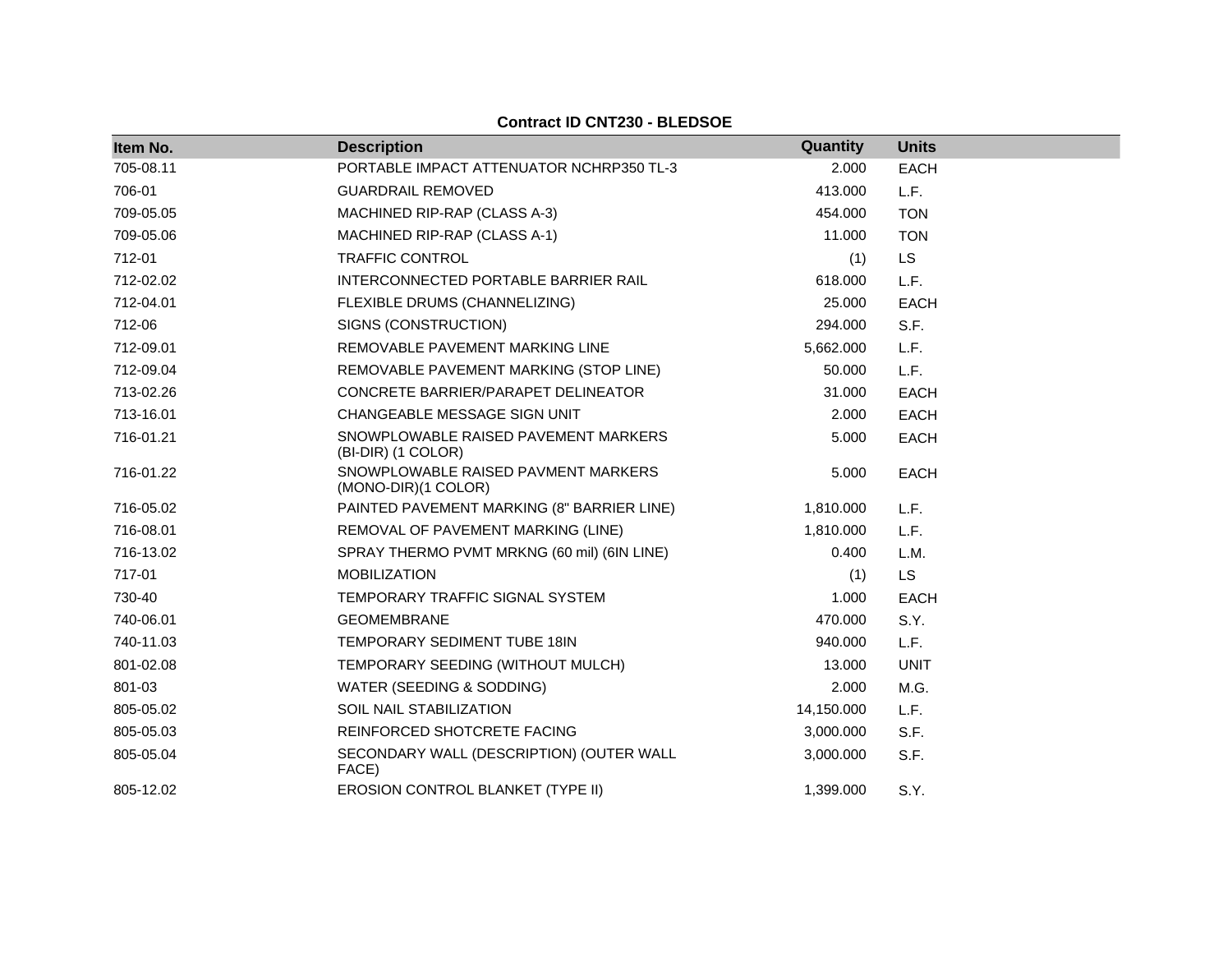**Contract ID:** CNT139

|           | Letting Date: May 10, 2019 | 10:00 AM | <b>Projects: 04003-3218-94</b><br>04003-8218-14 | STP/HSIP-30(83)<br>STP/HSIP-30(83) |
|-----------|----------------------------|----------|-------------------------------------------------|------------------------------------|
|           | <b>Counties: BLEDSOE</b>   |          |                                                 |                                    |
| District: |                            |          | <b>DBE Goal Percent: 8.00</b>                   |                                    |

**Description:** The resurfacing on S.R. 30 from U.S. 127 (S.R. 28) (L.M. 10.34) to near Cherokee Ridge Road (L.M. 13.28).

**Contract Time:** DT - 11/15/2019

| Item No.  | <b>Description</b>                                         | Quantity   | <b>Units</b> |
|-----------|------------------------------------------------------------|------------|--------------|
| 403-01    | BITUMINOUS MATERIAL FOR TACK COAT (TC)                     | 23.000     | <b>TON</b>   |
| 403-05.01 | BITUMINOUS MATERIAL (FOG SEAL) SHOULDER                    | 5.500      | <b>TON</b>   |
| 411-01.10 | ACS MIX(PG64-22) GRADING D                                 | 3,860.000  | <b>TON</b>   |
| 411-12.03 | SCORING FOR RUMBLE STRIPE (NON-<br>CONTINUOUS) (8IN WIDTH) | 4.700      | L.M.         |
| 415-01.02 | COLD PLANING BITUMINOUS PAVEMENT                           | 49,210.000 | S.Y.         |
| 705-04.09 | EARTH PAD FOR TYPE 38 GR END TREATMENT                     | 6.000      | <b>EACH</b>  |
| 705-06.01 | W BEAM GR (TYPE 2) MASH TL3                                | 75.000     | L.F.         |
| 705-06.20 | TANGENT ENERGY ABSORBING TERM MASH TL-3                    | 6.000      | <b>EACH</b>  |
| 706-01    | <b>GUARDRAIL REMOVED</b>                                   | 300.000    | L.F.         |
| 712-01    | <b>TRAFFIC CONTROL</b>                                     | (1)        | <b>LS</b>    |
| 712-06    | SIGNS (CONSTRUCTION)                                       | 447.000    | S.F.         |
| 716-01.21 | SNOWPLOWABLE RAISED PAVEMENT MARKERS<br>(BI-DIR) (1 COLOR) | 185.000    | <b>EACH</b>  |
| 716-01.22 | SNOWPLOWABLE RAISED PAVMENT MARKERS<br>(MONO-DIR)(1 COLOR) | 66.000     | <b>EACH</b>  |
| 716-01.30 | REMOVAL OF SNOWPLOWABLE REFLECTIVE<br><b>MARKER</b>        | 251.000    | <b>EACH</b>  |
| 716-02.04 | PLASTIC PAVEMENT MARKING(CHANNELIZATION<br>STRIPING)       | 37.000     | S.Y.         |
| 716-02.05 | PLASTIC PAVEMENT MARKING (STOP LINE)                       | 119.000    | L.F.         |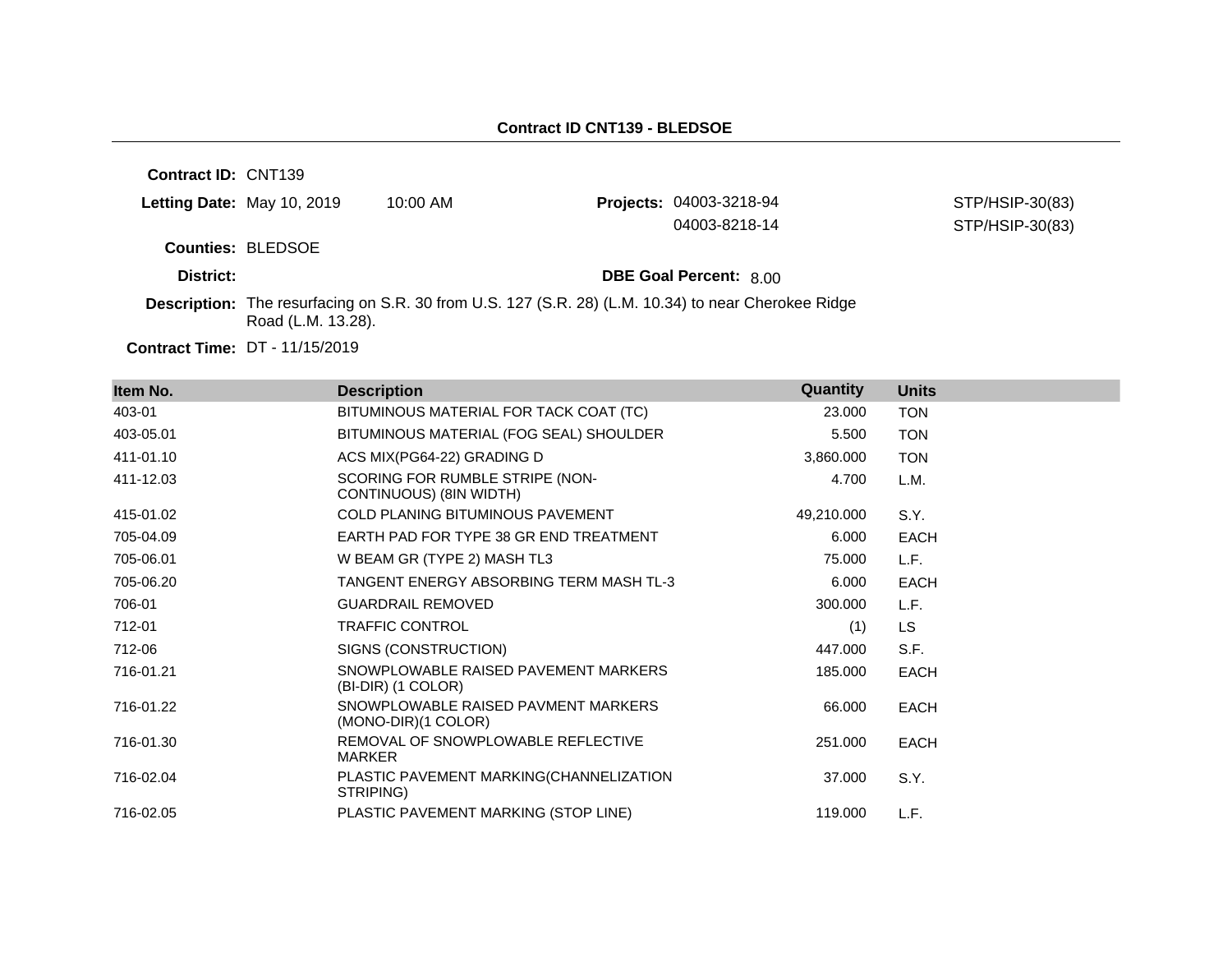| Item No.  | <b>Description</b>                                             | Quantity | <b>Units</b> |
|-----------|----------------------------------------------------------------|----------|--------------|
| 716-02.06 | PLASTIC PAVEMENT MARKING (TURN LANE<br>ARROW)                  | 8.000    | <b>EACH</b>  |
| 716-04.01 | PLASTIC PAVEMENT MARKING (STRAIGHT-TURN<br>ARROW)              | 1.000    | <b>EACH</b>  |
| 716-04.14 | PLASTIC PAVEMENT MARKING (LANE REDUCTION<br>ARROW)             | 2.000    | <b>EACH</b>  |
| 716-05.01 | PAINTED PAVEMENT MARKING (4" LINE)                             | 15.100   | L.M.         |
| 716-05.05 | PAINTED PAVEMENT MARKING (STOP LINE)                           | 105.000  | L.F.         |
| 716-13.02 | SPRAY THERMO PVMT MRKNG (60 mil) (6IN LINE)                    | 10.900   | L.M.         |
| 716-13.03 | SPRAY THERMO PVMT MRKNG (60 mil) (8IN<br><b>BARRIER LINE</b> ) | 244.000  | L.F.         |
| 716-13.05 | SPRAY THERMO PVMT MRKNG (60 mil) (6IN DOTTED<br>LINE)          | 40.000   | L.F.         |
| 717-01    | <b>MOBILIZATION</b>                                            | (1)      | LS           |

# **Contract ID CNT139 - BLEDSOE**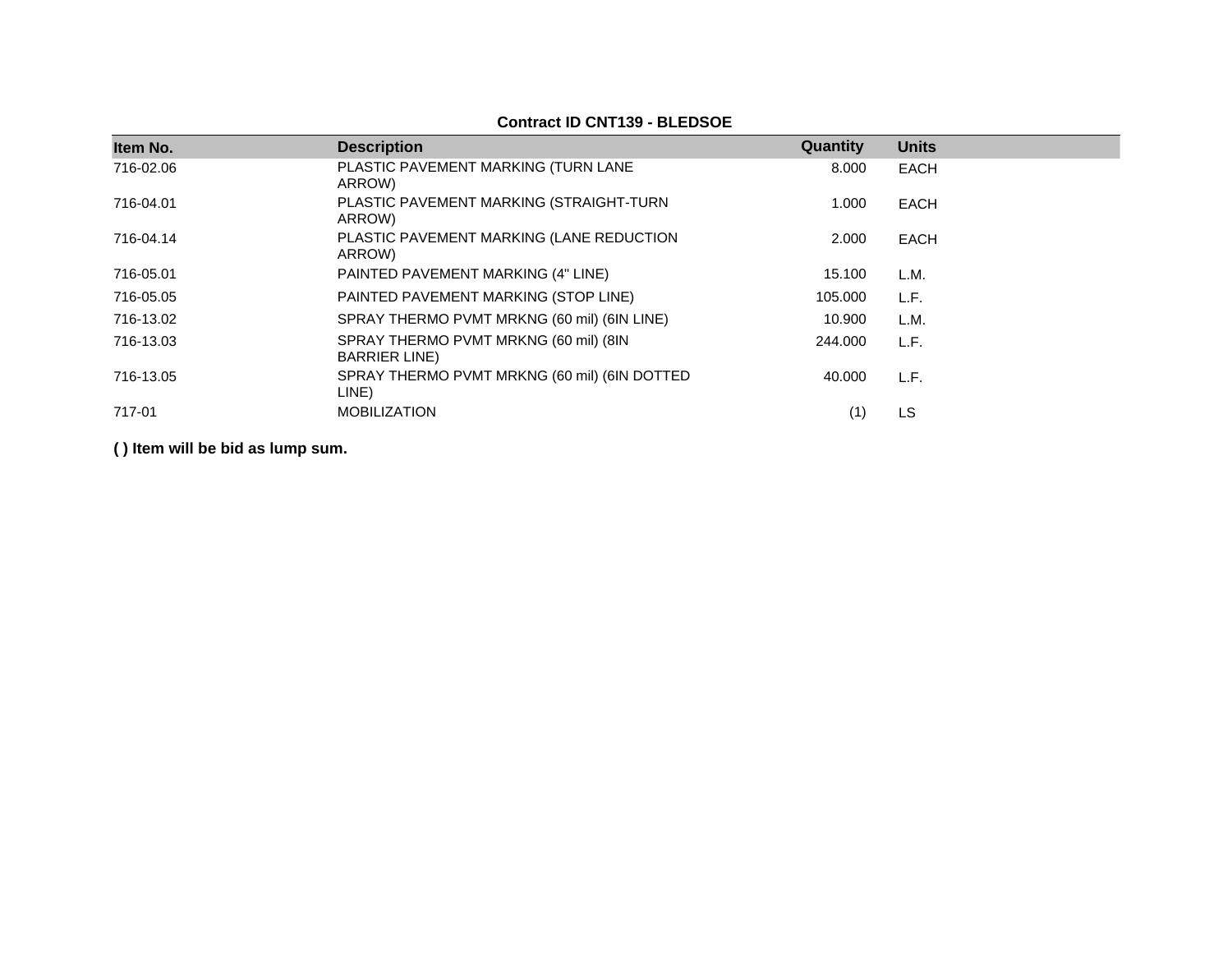#### **Contract ID:** CNT190

|           | <b>Letting Date: May 10, 2019</b>                                                                             | $10:00$ AM                                                                                                              | Projects: 98200-4115-04  | ΝA |
|-----------|---------------------------------------------------------------------------------------------------------------|-------------------------------------------------------------------------------------------------------------------------|--------------------------|----|
|           | COFFEE, CUMBERLAND, DEKALB,<br>FENTRESS, FRANKLIN, GRUNDY,<br>MEIGS, OVERTON, PICKETT, POLK,<br>WARREN, WHITE | Counties: BLEDSOE, BRADLEY, CANNON, CLAY,<br>HAMILTON, JACKSON, MARION, MCMINN,<br>PUTNAM, RHEA, SEQUATCHIE, VAN BUREN, |                          |    |
| District: |                                                                                                               |                                                                                                                         | <b>DBE Goal Percent:</b> |    |

**Description:** The random on-call signing on various Interstate and State Routes.

**Contract Time:** DT - 6/30/2020

| Item No.  | <b>Description</b>                                           | Quantity   | <b>Units</b> |
|-----------|--------------------------------------------------------------|------------|--------------|
| 712-01.02 | LANE CLOSURE                                                 | 2.000      | <b>EACH</b>  |
| 712-01.03 | LANE CLOSURE(NIGHT WORK)                                     | 4.000      | EACH         |
| 712-08.03 | ARROW BOARD (TYPE C)                                         | 4.000      | <b>EACH</b>  |
| 712-08.20 | TRUCK MOUNTED ATTENUATOR W/MSSAGE BOARD                      | 20.000     | <b>DAY</b>   |
| 713-01.01 | CLASS A CONCRETE (FOUNDATION FOR SIGN<br>SUPPORTS)           | 15.000     | C.Y.         |
| 713-01.02 | STEEL BAR REINFORCEMENT (FOUNDATION FOR<br>SIGN SUPPORTS)    | 4,000.000  | LB.          |
| 713-04.02 | STEEL I-BEAMS & W-F BEAMS FOR SIGN SUPPORTS                  | 3,000.000  | LB.          |
| 713-05    | STEEL HOLLOW SQUARE POST (BREAKAWAY) SIGN<br><b>SUPPORTS</b> | 75.000     | LB.          |
| 713-06    | STEEL I-BEAMS & WF-BEAMS(BREAKAWAY) SIGN<br><b>SUPPORT</b>   | 12,000.000 | LB.          |
| 713-11.01 | "U" SECTION STEEL POSTS                                      | 45.000     | LB.          |
| 713-11.02 | PERFORATED/KNOCKOUT SQUARE TUBE POST                         | 45.000     | LB.          |
| 713-11.05 | SQUARE TUBE SIGN SUPPORT                                     | 45.000     | LB.          |
| 713-13.02 | FLAT SHEET ALUMINUM SIGNS (0.080" THICK)                     | 30.000     | S.F.         |
| 713-13.03 | FLAT SHEET ALUMINUM SIGNS (0.100" THICK)                     | 38.000     | S.F.         |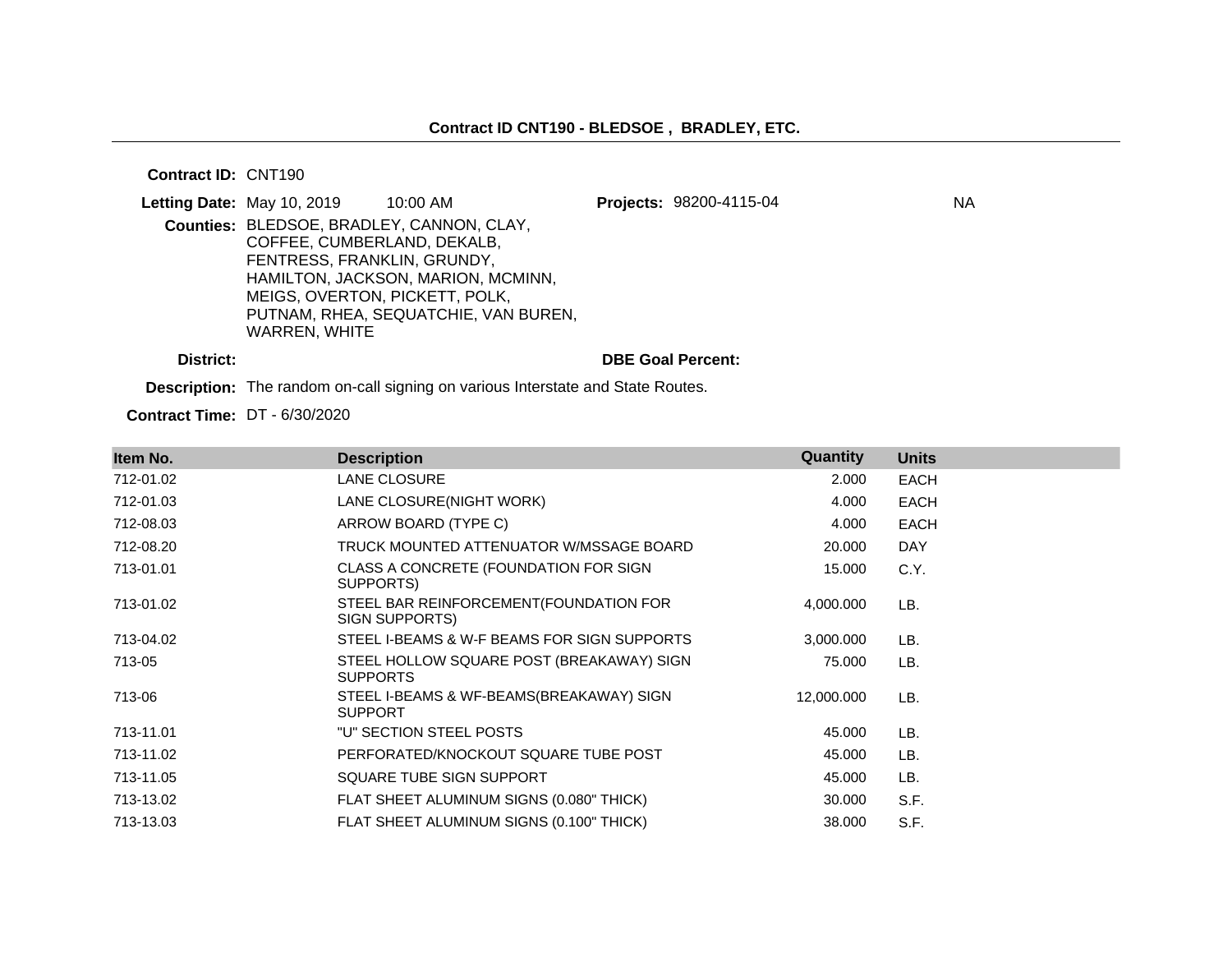# **Contract ID CNT190 - BLEDSOE , BRADLEY, ETC.**

| Item No.  | <b>Description</b>                                                     | Quantity  | <b>Units</b> |
|-----------|------------------------------------------------------------------------|-----------|--------------|
| 713-13.12 | FLAT SHEET ALUM SIGNS OVERLAY (0.080" THICK)                           | 150,000   | S.F.         |
| 713-13.14 | FLORESCENT YELLOW SIGN SHEETING                                        | 200,000   | S.F.         |
| 713-14    | EXTRUDED ALUMINUM PANEL SIGNS                                          | 4,000.000 | S.F.         |
| 713-15.01 | REMOVAL OF EXISTING SIGN POST                                          | 3.000     | <b>EACH</b>  |
| 713-15.03 | REMOVAL OF LARGER BARRIER MOUNTED SIGNS<br>WITH SADDLE SUPPORTS        | 30,000    | <b>EACH</b>  |
| 713-15.10 | REMOVAL OF SMALL BARRIER MOUNTED SIGNS W/<br><b>FLAT PLAT SUPPORTS</b> | 30,000    | <b>EACH</b>  |
| 713-15.36 | REMOVE SIGN, SUPPORT & FOOTING                                         | 8.000     | <b>EACH</b>  |
| 713-15.37 | <b>INSTALLATION OF SIGN</b><br>MESSAGE(LETTER,#,ARROW,SHIELD)          | 15.000    | S.F.         |
| 713-15.38 | EXTRUDED ALUMINUM PANELS FOR OVERLAYING<br><b>BACKGROUND</b>           | 30,000    | S.F.         |
| 713-17.02 | INSTALL AUXILIARY SUPPORT FOR EXIT NUMBER<br><b>PANEL</b>              | 5.000     | <b>EACH</b>  |
| 713-17.04 | INSTALL AUXILIARY SUPPORT ON EXISTING SIGN                             | 100.000   | L.F.         |
| 713-20.30 | <b>SIGN ADJUSTMENTS</b>                                                | 4.000     | <b>EACH</b>  |
| 713-30.02 | <b>BRIDGE MOUNTED SIGN SUPPORT</b>                                     | 225.000   | LB.          |
| 713-30.05 | BARRIER MOUNTED SQUARE TUBE SIGN SUPPORT                               | 1,440.000 | LB.          |
| 713-30.08 | BARRIER MOUNTED PERFORATED/KNOCKOUT<br><b>SIGN SUPPORT</b>             | 90.000    | LB.          |
| 713-30.09 | BARRIER MOUNTED SIGN SUPPORT (SADDLE)                                  | 8.000     | <b>EACH</b>  |
| 713-30.10 | BARRIER MOUNTED SIGN SUPPORT<br>(PERF/KNOCKOUT) (FLAT PLATE)           | 10.000    | <b>EACH</b>  |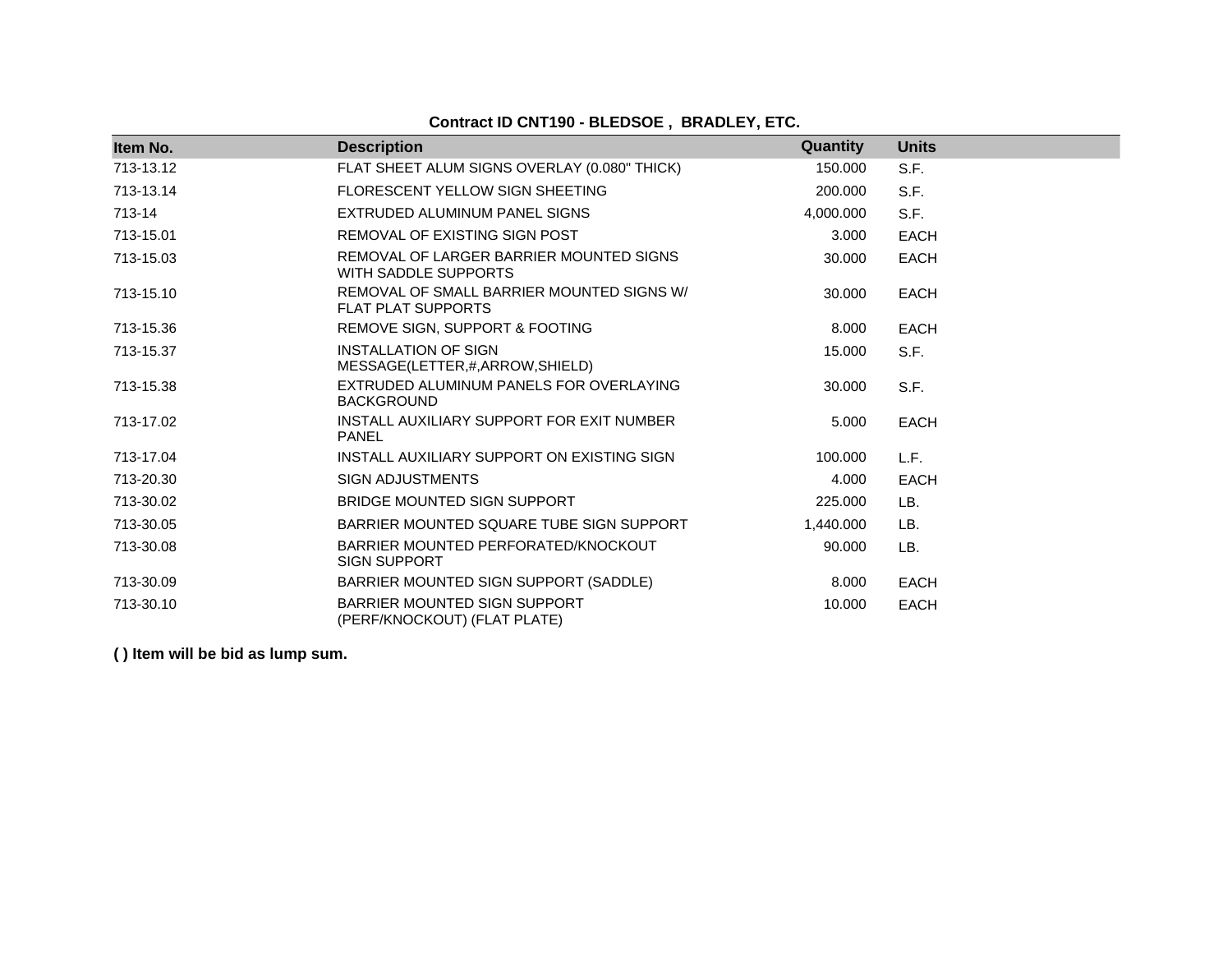# **Contract ID CNT150 - BLEDSOE , BRADLEY, ETC.**

**Contract ID:** CNT150

|                                                                            | <b>Letting Date: May 10, 2019</b> | $10:00$ AM                                                                                                               |  | <b>Projects: 98200-8208-14</b> | STP-REG2(198) |
|----------------------------------------------------------------------------|-----------------------------------|--------------------------------------------------------------------------------------------------------------------------|--|--------------------------------|---------------|
|                                                                            | WARREN                            | Counties: BLEDSOE, BRADLEY, CANNON, COFFEE,<br>FRANKLIN, GRUNDY, HAMILTON, MARION,<br>POLK, RHEA, SEQUATCHIE, VAN BUREN, |  |                                |               |
| District:                                                                  |                                   |                                                                                                                          |  | <b>DBE Goal Percent: 9.00</b>  |               |
| Description: The longitudinal joint stabilization on various State Routes. |                                   |                                                                                                                          |  |                                |               |

**Contract Time:** DT - 7/31/2019

| Item No.  | <b>Description</b>               | Quantity      | <b>Units</b> |
|-----------|----------------------------------|---------------|--------------|
| 411-01.12 | LONGITUDINAL JOINT STABILIZATION | 2,565,420.000 | S.F.         |
| 712-01    | TRAFFIC CONTROL                  | (1)           | LS           |
| 717-01    | <b>MOBILIZATION</b>              | (1)           | LS           |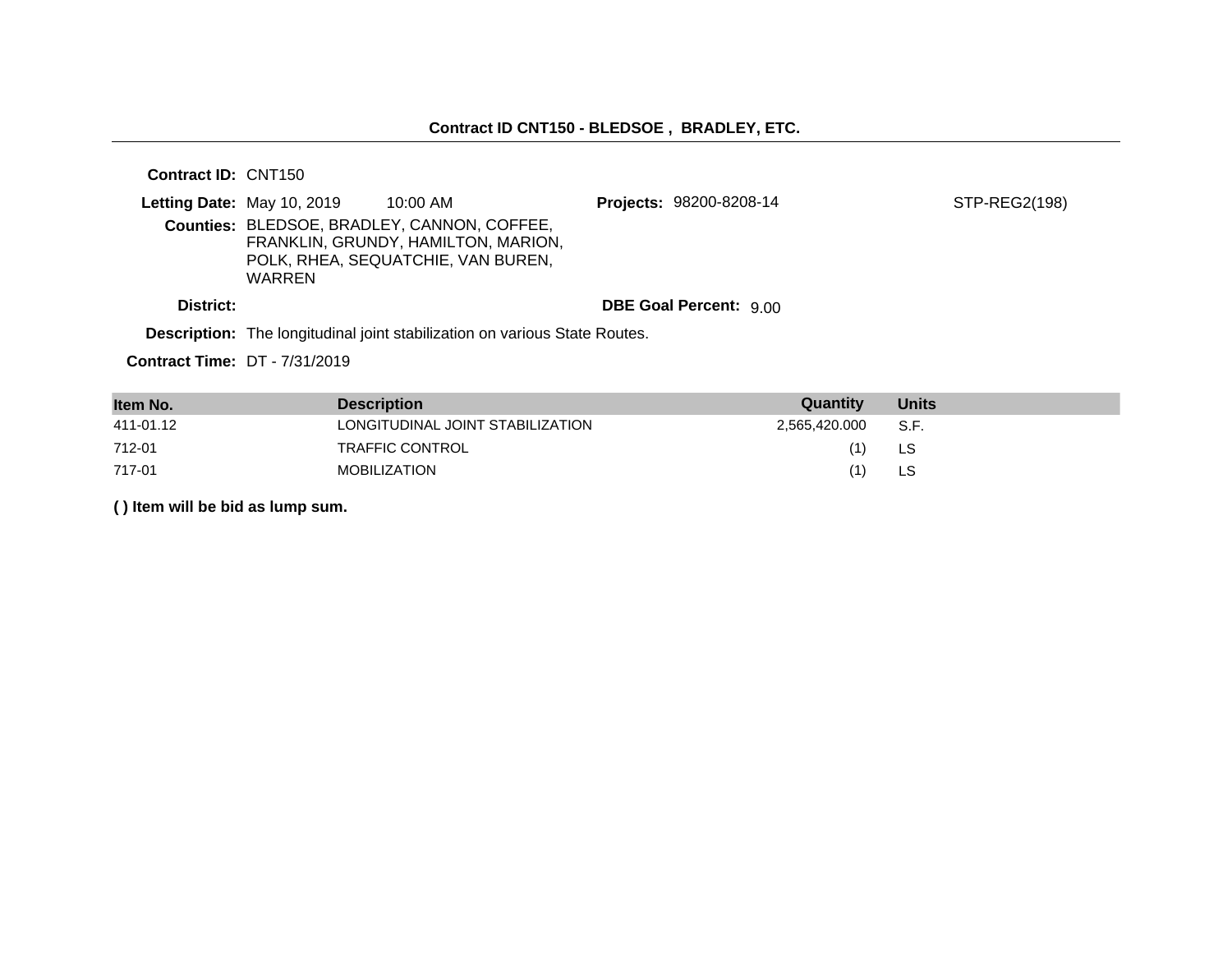#### **Contract ID CNT151 - BLEDSOE , FRANKLIN, ETC.**

**Contract ID:** CNT151 **Letting Date:** May 10, 2019 10:00 AM **Projects:** 98200-8207-14 **Counties:** BLEDSOE, FRANKLIN, GRUNDY, HAMILTON, POLK, SEQUATCHIE, VAN BUREN, WARREN **District: District: DBE Goal Percent:** 7.00 STP-REG2(197)

**Description:** The crack sealing at various locations on various State Routes.

**Contract Time:** DT - 7/31/2019

| Item No. | <b>Description</b>   | Quantity    | <b>Units</b> |
|----------|----------------------|-------------|--------------|
| 411-04   | <b>CRACK SEALANT</b> | 170.331.000 | LB.          |
| 712-01   | TRAFFIC CONTROL      |             | LS           |
| 717-01   | MOBILIZATION         |             | LS           |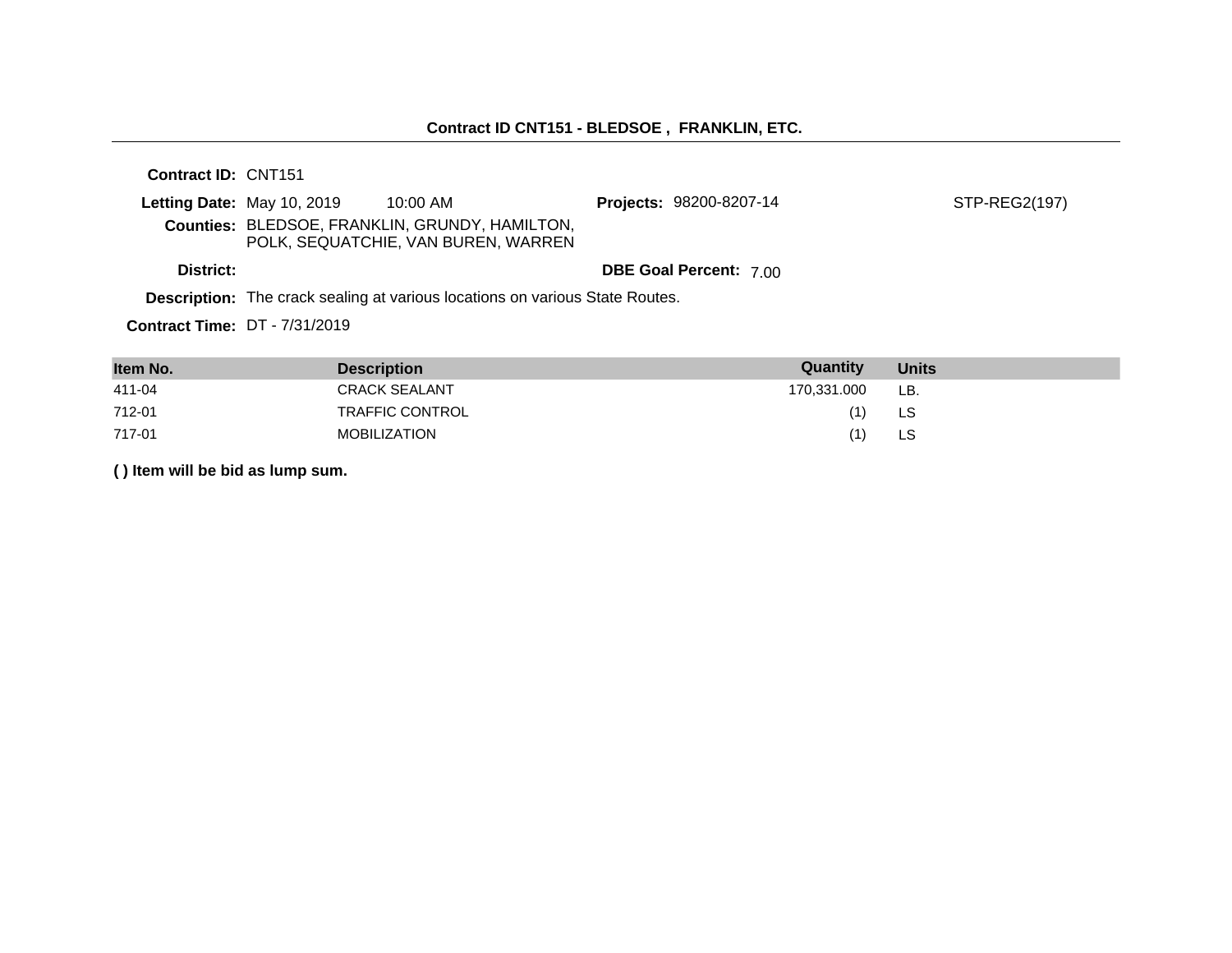**Contract ID:** CNT134

| Letting Date: May 10, 2019 | 10:00 AM | Projects: 05006-3264-94       | NH/HSIP-73(70)  |
|----------------------------|----------|-------------------------------|-----------------|
|                            |          | 05006-3265-94                 | NH/HSIP-73(71)  |
|                            |          | 05006-8264-14                 | NH/HSIP-73(70)  |
|                            |          | 05006-8265-14                 | NH/HSIP-73(71)  |
|                            |          | 05022-3236-94                 | STP/HSIP-335(7) |
|                            |          | 05022-4236-04                 | N/A             |
|                            |          | 05022-8236-14                 | STP/HSIP-335(7) |
| <b>Counties: BLOUNT</b>    |          |                               |                 |
| District:                  |          | <b>DBE Goal Percent: 9.50</b> |                 |

**Description:** The resurfacing on U.S. 321 (S.R. 73) from S.R. 335 (L.M. 7.70) to near Tuckalechee Pike (L.M. 17.00) and on S.R. 335 from near U.S. 411 (S.R. 33) (L.M. 0.00) to near U.S. 321 (S.R. 73) (L.M. 3.48).

**Contract Time:** DT - 11/15/2019

| Item No.  | <b>Description</b>                                         | Quantity   | <b>Units</b> |
|-----------|------------------------------------------------------------|------------|--------------|
| 307-01.15 | ASC MIX (PG64-22) (BPMLC-HM) GRADING CS                    | 336,000    | <b>TON</b>   |
| 403-01    | BITUMINOUS MATERIAL FOR TACK COAT (TC)                     | 235,000    | <b>TON</b>   |
| 411-01.07 | ACS MIX (PG64-22) GRADING E SHOULDER                       | 2,751.000  | <b>TON</b>   |
| 411-02.10 | ACS MIX(PG70-22) GRADING D                                 | 24,436.000 | <b>TON</b>   |
| 411-03.13 | ACS MIX(PG70-22) THIN LIFT D ASPHALT                       | 3,414.000  | <b>TON</b>   |
| 411-12.01 | SCORING SHOULDERS (CONTINUOUS) (16IN<br>WIDTH)             | 4.500      | L.M.         |
| 411-12.02 | SCORING SHOULDERS (NON-CONTINUOUS) (16IN<br>WIDTH)         | 5.400      | L.M.         |
| 411-12.03 | SCORING FOR RUMBLE STRIPE (NON-<br>CONTINUOUS) (8IN WIDTH) | 5.400      | L.M.         |
| 415-01.01 | <b>COLD PLANING BITUMINOUS PAVEMENT</b>                    | 27,025.000 | <b>TON</b>   |
| 701-02.01 | CONCRETE CURB RAMP (RETROFIT)                              | 4,925.000  | S.F.         |
| 701-02.03 | <b>CONCRETE CURB RAMP</b>                                  | 200,000    | S.F.         |
| 705-02.10 | <b>GUARDRAIL TRANSITION 27IN TO 31IN</b>                   | 41.000     | <b>EACH</b>  |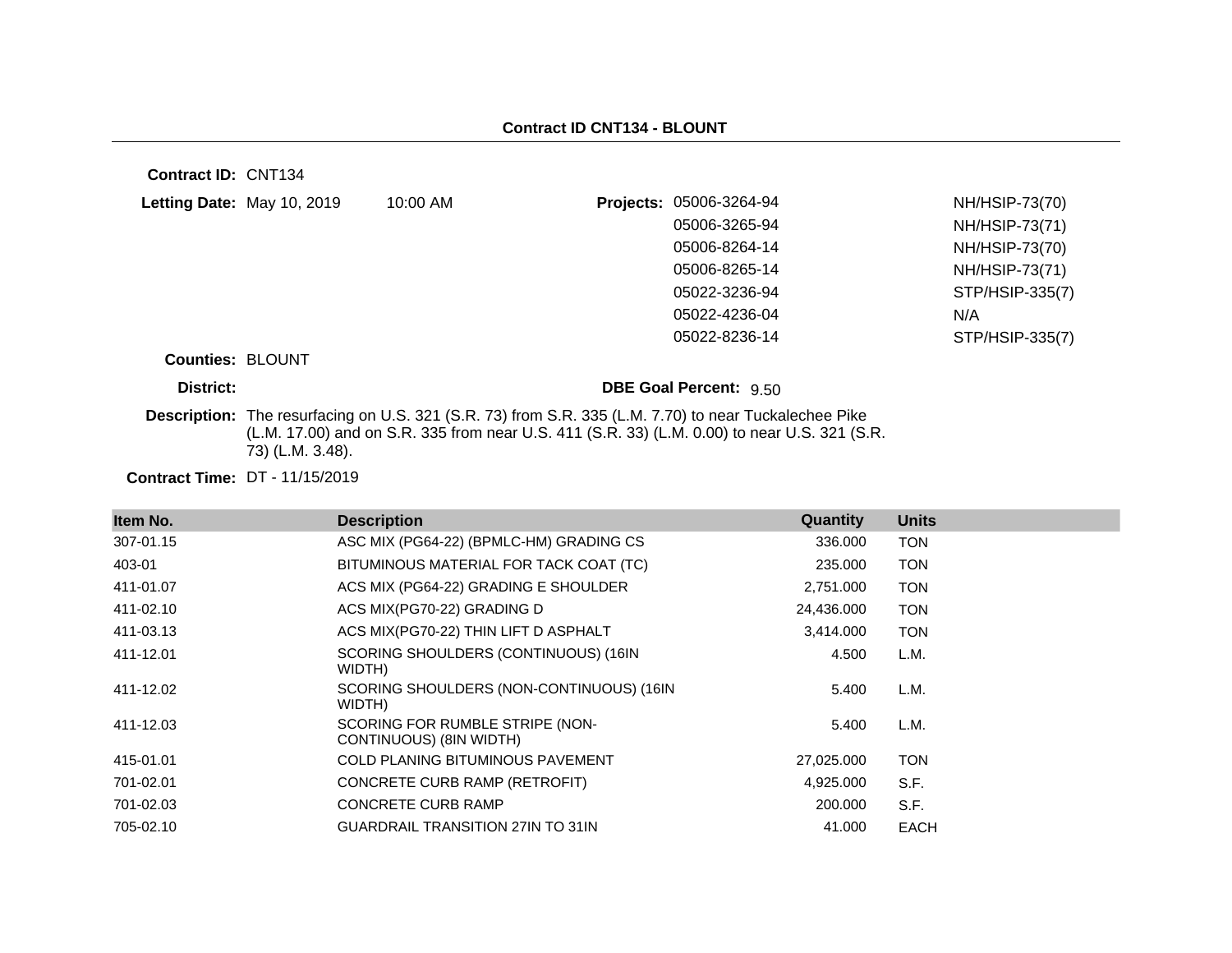#### **Item No. Description Quantity Units** 705-04.09 EARTH PAD FOR TYPE 38 GR END TREATMENT 41.000 EACH 705-06.20 TANGENT ENERGY ABSORBING TERM MASH TL-3 41.000 EACH 712-01 TRAFFIC CONTROL (1) LS 712-04.01 FLEXIBLE DRUMS (CHANNELIZING) 602.000 EACH 712-05.01 WARNING LIGHTS (TYPE A) 301.000 EACH 712-06 SIGNS (CONSTRUCTION) 2,725.000 S.F. 712-08.03 ARROW BOARD (TYPE C) 4.000 EACH 716-01.21 SNOWPLOWABLE RAISED PAVEMENT MARKERS (BI-DIR) (1 COLOR) 1,014.000 EACH 716-01.22 SNOWPLOWABLE RAISED PAVMENT MARKERS (MONO-DIR)(1 COLOR) 759.000 EACH 716-01.23 SNOWPLOWABLE RAISED PAVEMENT MARKERS (BI-DIR)(2 COLOR) 1,020.000 EACH 716-01.30 REMOVAL OF SNOWPLOWABLE REFLECTIVE MARKER 1,494.000 EACH 716-02.03 PLASTIC PAVEMENT MARKING (CROSS-WALK) 3,572.000 L.F. 716-02.04 PLASTIC PAVEMENT MARKING(CHANNELIZATION STRIPING) 533.000 S.Y. 716-02.05 PLASTIC PAVEMENT MARKING (STOP LINE) 1,981.000 L.F. 716-02.06 PLASTIC PAVEMENT MARKING (TURN LANE ARROW) 143.000 EACH 716-02.08 PLASTIC PAVEMENT MARKING (8" DOTTED LINE) 4,089.000 L.F. 716-02.09 PLASTIC PAVEMENT MARKING (LONGITUDINAL CROSS-WALK) 1,387.000 L.F. 716-02.11 PLASTIC PAVEMENT MARKING (6" DOTTED LINE) 224.000 L.F. 716-02.12 PLASTIC PAVEMENT MARKING (8IN LINE) 1.000 L.M. 716-03.01 PLASTIC WORD PAVEMENT MARKING (ONLY) 8.000 EACH 716-03.04 PLASTIC WORD PAVEMENT MARKING (SCHOOL) 2.000 EACH 716-04.01 PLASTIC PAVEMENT MARKING (STRAIGHT-TURN ARROW) 7.000 EACH 716-04.04 PLASTIC PAVEMENT MARKING (TRANSVERSE SHOULDER) 181.000 L.F. 716-04.05 PLASTIC PAVEMENT MARKING (STRAIGHT ARROW) 5.000 EACH 716-04.12 PLASTIC PAVEMENT MARKING (YIELD LINE) 36.000 S.F.

#### **Contract ID CNT134 - BLOUNT**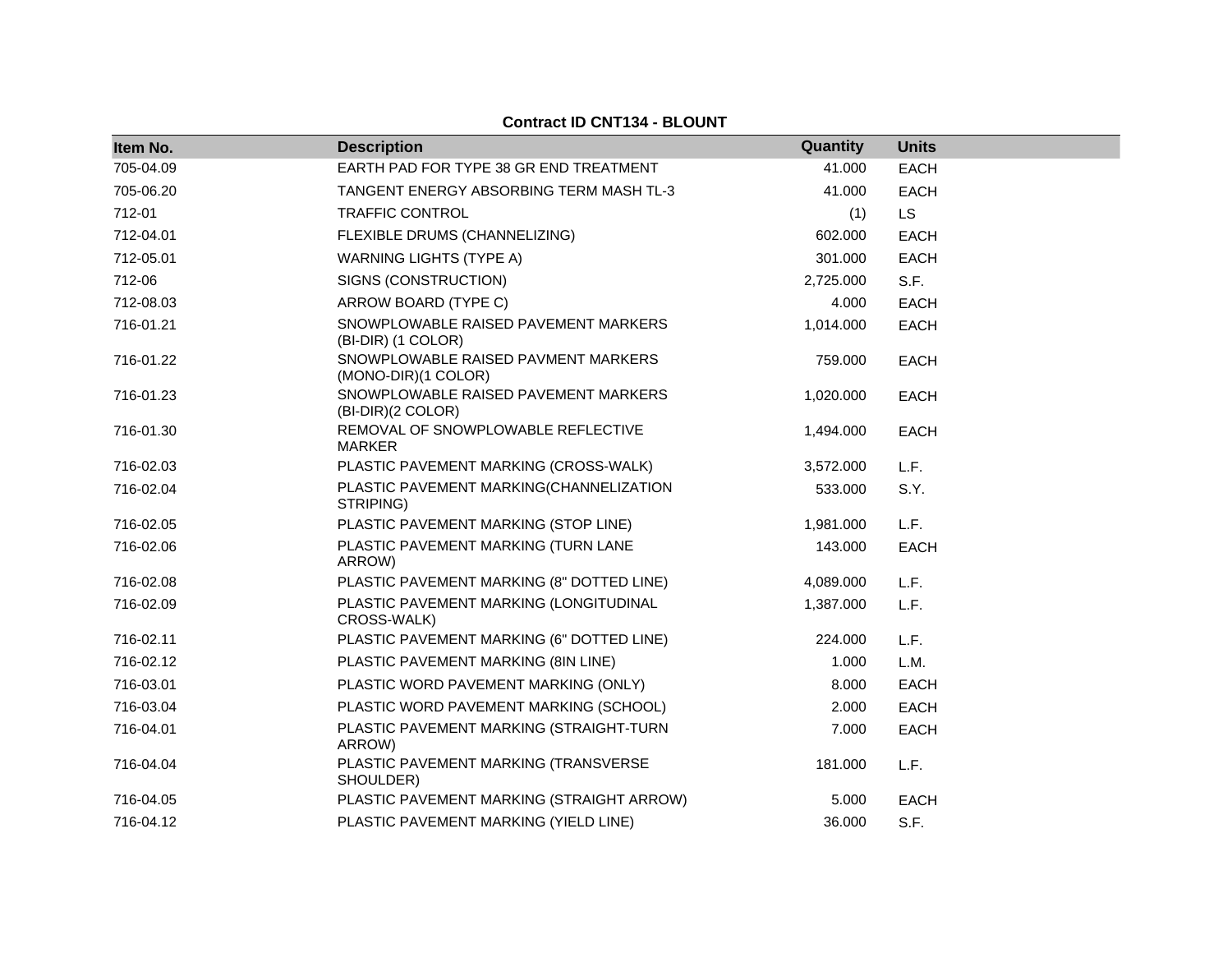|           |                                                   | Quantity   |              |
|-----------|---------------------------------------------------|------------|--------------|
| Item No.  | <b>Description</b>                                |            | <b>Units</b> |
| 716-05.01 | PAINTED PAVEMENT MARKING (4" LINE)                | 51.800     | L.M.         |
| 716-10.30 | TRUNCATED DOME DETECTABLE WARNING MAT             | 248.000    | S.F.         |
| 716-12.02 | ENHANCED FLATLINE THERMO PVMT MRKNG (6IN<br>LINE) | 55.800     | L.M.         |
| 716-13.02 | SPRAY THERMO PVMT MRKNG (60 mil) (6IN LINE)       | 8.000      | L.M.         |
| 717-01    | <b>MOBILIZATION</b>                               | (1)        | LS           |
| 730-14.02 | <b>SAW SLOT</b>                                   | 31,000.000 | L.F.         |
| 730-14.03 | <b>LOOP WIRE</b>                                  | 62,000.000 | L.F.         |
| 617-04.01 | TYPE 1 THIN EPOXY OVERLAY (EPOXY-URETHANE)        | 950,000    | S.Y.         |

#### **Contract ID CNT134 - BLOUNT**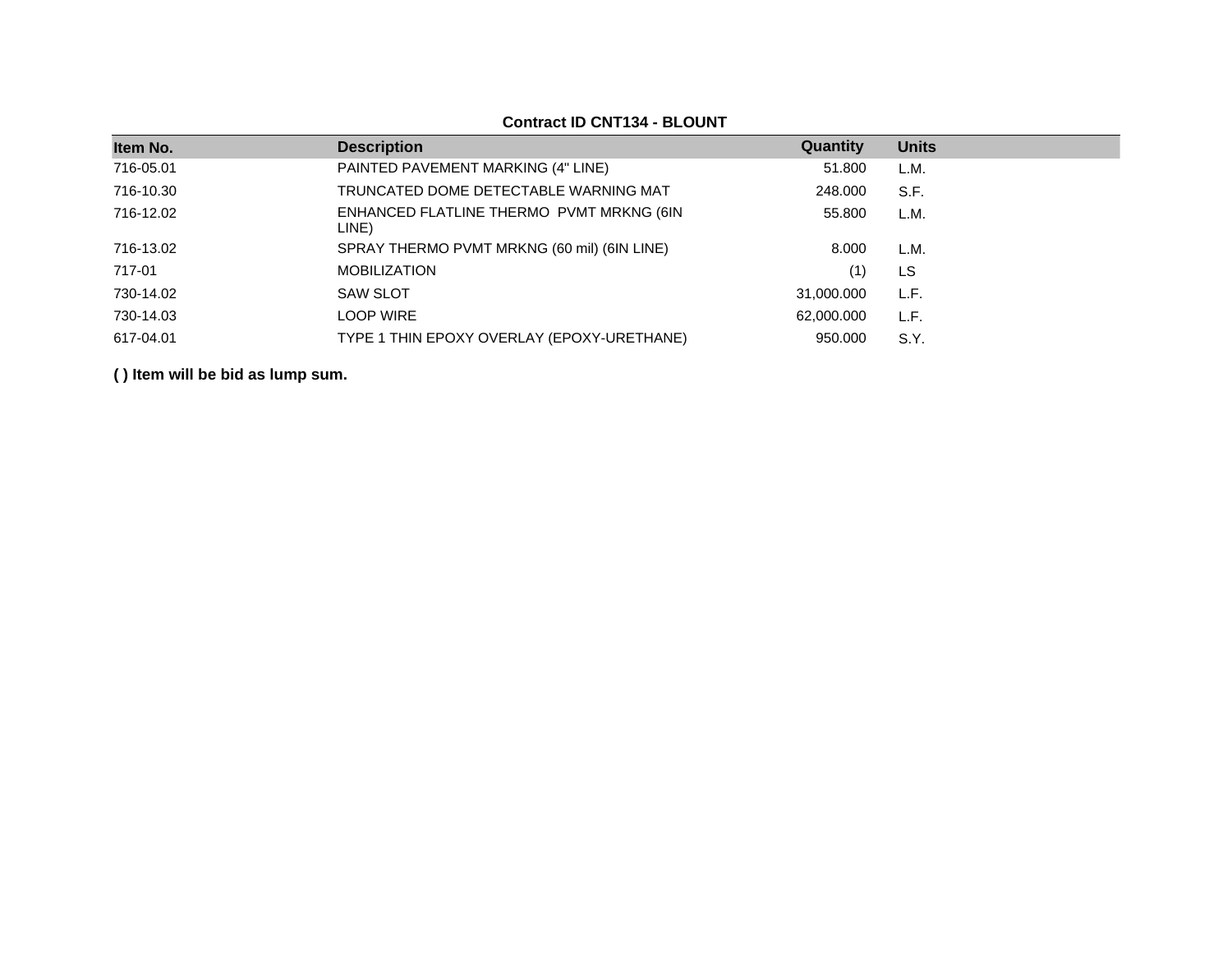**Contract ID:** CNT235 **Letting Date:** May 10, 2019 10:00 AM **Counties:** CAMPBELL **District: District: DBE Goal Percent: Description:** The emergency slope stabilization on I-75 near L.M. 21.60 (M.M. 151.90). Projects: 07100-4158-04 NH-I-75-3(186)

**Contract Time:** DT - 5/31/2020

| Item No.  | <b>Description</b>                             | Quantity    | <b>Units</b> |
|-----------|------------------------------------------------|-------------|--------------|
| 105-01    | CONSTRUCTION STAKES, LINES AND GRADES          | (1)         | LS.          |
| 201-01    | CLEARING AND GRUBBING                          | (1)         | <b>LS</b>    |
| 202-01.13 | REMOVAL OF PIPE (SIZE, STA.) (SIZE, STA.)      | 50.000      | L.F.         |
| 203-01    | ROAD & DRAINAGE EXCAVATION (UNCLASSIFIED)      | 4,349.000   | C.Y.         |
| 203-02.01 | BORROW EXCAVATION (GRADED SOLID ROCK)          | 145,013.000 | <b>TON</b>   |
| 209-05    | <b>SEDIMENT REMOVAL</b>                        | 20.000      | C.Y.         |
| 209-08.08 | ENHANCED ROCK CHECK DAM                        | 1.000       | <b>EACH</b>  |
| 209-40.33 | CATCH BASIN PROTECTION (TYPE D)                | 1.000       | <b>EACH</b>  |
| 303-10.01 | MINERAL AGGREGATE (SIZE 57)                    | 1,270.000   | <b>TON</b>   |
| 403-01    | BITUMINOUS MATERIAL FOR TACK COAT (TC)         | 9.000       | <b>TON</b>   |
| 411-01.07 | ACS MIX (PG64-22) GRADING E SHOULDER           | 803.000     | <b>TON</b>   |
| 411-03.10 | ACS MIX(PG76-22) GRADING D                     | 534.000     | <b>TON</b>   |
| 411-12.01 | SCORING SHOULDERS (CONTINUOUS) (16IN<br>WIDTH) | 2.000       | L.M.         |
| 415-01.02 | <b>COLD PLANING BITUMINOUS PAVEMENT</b>        | 20,503.000  | S.Y.         |
| 607-03.03 | 18" CONCRETE PIPE CULVERT (CLASS IV)           | 34.000      | L.F.         |
| 607-06.02 | 30" CONCRETE PIPE CULVERT (CLASS III)          | 29.000      | L.F.         |
| 607-07.04 | 36" CONCRETE PIPE CULVERT (CLASS V)            | 370.000     | L.F.         |
| 610-12.02 | HORIZONTAL DRAINS                              | 500.000     | L.F.         |
| 611-01.04 | $MANHOLES$ , $> 12' - 16' DEPTH$               | 1.000       | <b>EACH</b>  |
| 611-01.07 | $MANHOLES, > 24' - 28' DEPTH$                  | 5.000       | <b>EACH</b>  |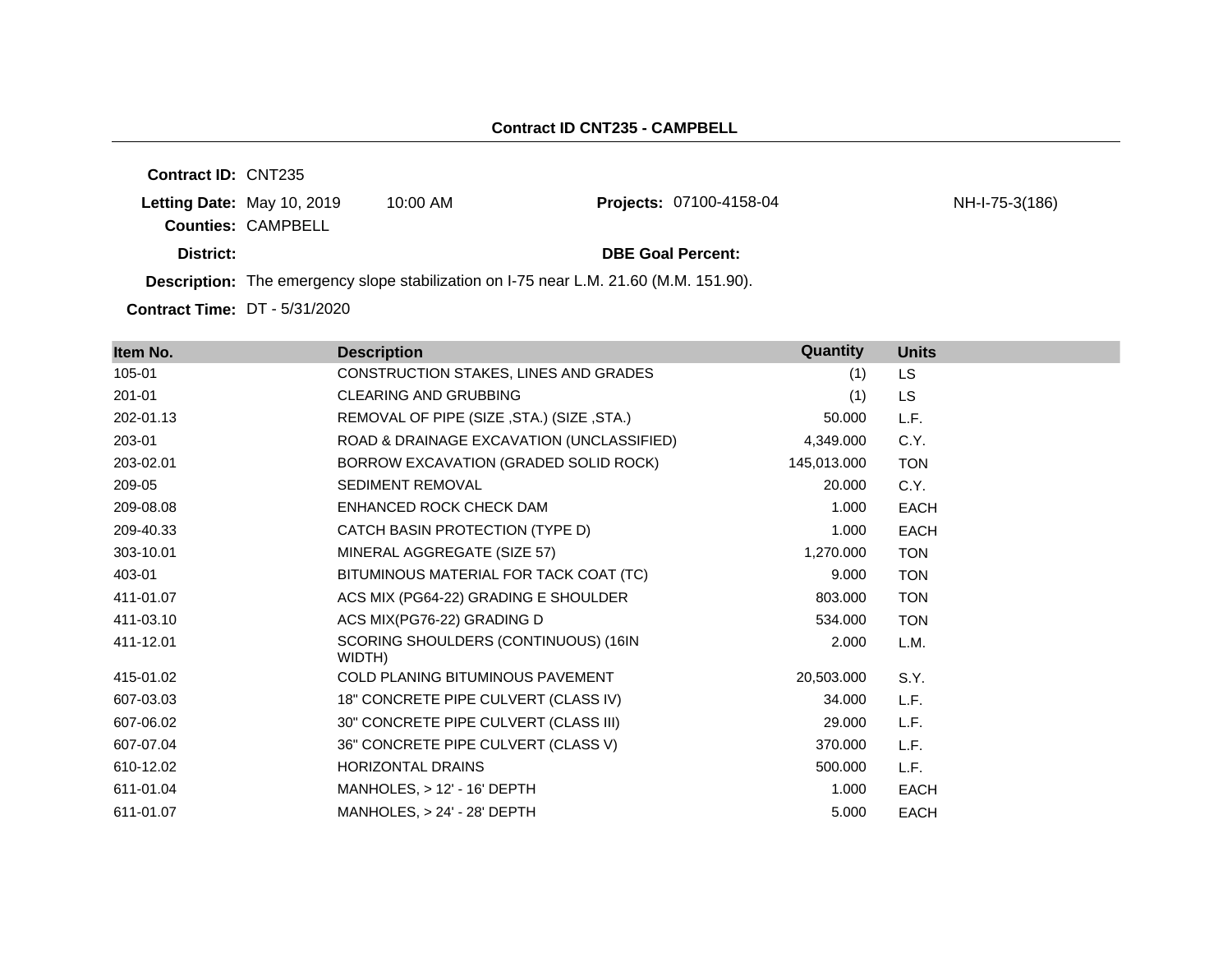#### **Contract ID CNT235 - CAMPBELL**

| Item No.  | <b>Description</b>                                        | Quantity  | <b>Units</b> |
|-----------|-----------------------------------------------------------|-----------|--------------|
| 611-07.61 | 30IN ENDWALL (CROSS DRAIN) 4:1                            | 1.000     | <b>EACH</b>  |
| 611-07.63 | 36IN ENDWALL (CROSS DRAIN) 3:1                            | 1.000     | <b>EACH</b>  |
| 611-07.73 | 18IN ENDWALL (MEDIAN DRAIN)                               | 1.000     | EACH         |
| 611-09.01 | ADJUSTMENT OF EXISTING CATCHBASIN                         | 1.000     | EACH         |
| 611-25.06 | CATCH BASINS, TYPE 25, > 20' - 24' DEPTH                  | 1.000     | <b>EACH</b>  |
| 621-03.02 | <b>18" TEMPORARY DRAINAGE PIPE</b>                        | 1,500.000 | L.F.         |
| 702-01.01 | <b>EXTRUDED SLOPING CURB</b>                              | 531.000   | L.F.         |
| 705-04.50 | PORTABLE BARRIER RAIL DELINEATOR                          | 15.000    | EACH         |
| 705-06.01 | W BEAM GR (TYPE 2) MASH TL3                               | 531.000   | L.F.         |
| 705-06.10 | GR TERMINALTRAILING END (TYPE 13) MASH TL3                | 1.000     | <b>EACH</b>  |
| 705-20.25 | TEMPORARY CRASH CUSHION (MASH TL-3)                       | 1.000     | EACH         |
| 706-01    | <b>GUARDRAIL REMOVED</b>                                  | 531.000   | L.F.         |
| 709-05.05 | MACHINED RIP-RAP (CLASS A-3)                              | 100.000   | <b>TON</b>   |
| 709-05.08 | MACHINED RIP-RAP (CLASS B)                                | 1,388.000 | <b>TON</b>   |
| 712-01    | <b>TRAFFIC CONTROL</b>                                    | (1)       | <b>LS</b>    |
| 712-02.02 | INTERCONNECTED PORTABLE BARRIER RAIL                      | 1,050.000 | L.F.         |
| 712-04.01 | FLEXIBLE DRUMS (CHANNELIZING)                             | 200.000   | EACH         |
| 712-05.01 | <b>WARNING LIGHTS (TYPE A)</b>                            | 100.000   | <b>EACH</b>  |
| 712-06    | SIGNS (CONSTRUCTION)                                      | 452.000   | S.F.         |
| 712-08.03 | ARROW BOARD (TYPE C)                                      | 1.000     | <b>EACH</b>  |
| 713-02.14 | FLEXIBLE DELINEATOR (WHITE)                               | 73.000    | <b>EACH</b>  |
| 716-01.13 | RAISED PVMT MARKERS (BI-DIRECTIONAL) (2<br>COLOR LENS)    | 165.000   | <b>EACH</b>  |
| 716-01.23 | SNOWPLOWABLE RAISED PAVEMENT MARKERS<br>(BI-DIR)(2 COLOR) | 42.000    | <b>EACH</b>  |
| 716-01.30 | REMOVAL OF SNOWPLOWABLE REFLECTIVE<br><b>MARKER</b>       | 42.000    | <b>EACH</b>  |
| 716-05.02 | PAINTED PAVEMENT MARKING (8" BARRIER LINE)                | 9,885.000 | L.F.         |
| 716-08.01 | REMOVAL OF PAVEMENT MARKING (LINE)                        | 7,414.000 | L.F.         |
| 716-12.02 | ENHANCED FLATLINE THERMO PVMT MRKNG (6IN<br>LINE)         | 2.000     | L.M.         |
| 717-01    | <b>MOBILIZATION</b>                                       | (1)       | LS           |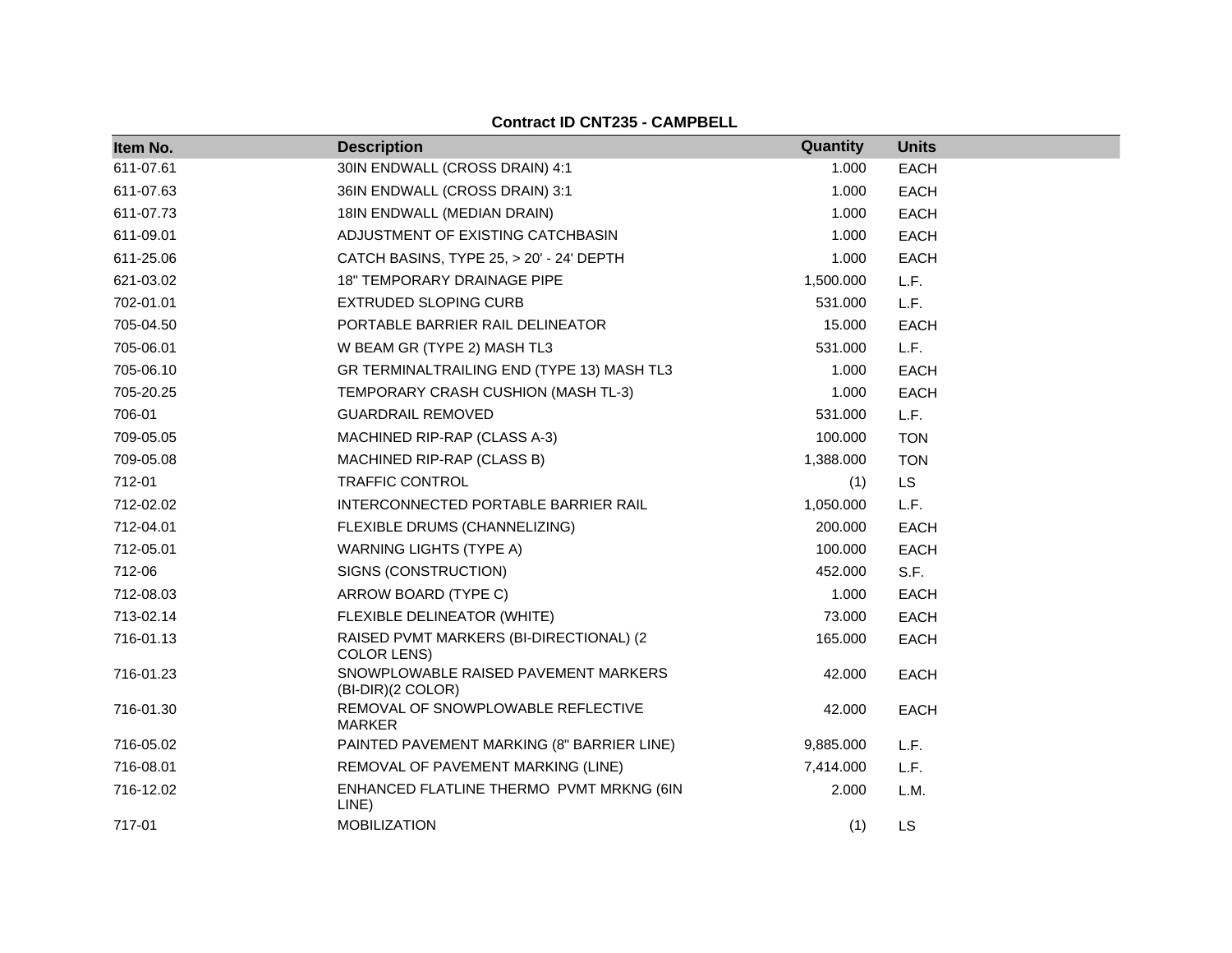## **Contract ID CNT235 - CAMPBELL**

| Item No.  | <b>Description</b>                      | Quantity   | <b>Units</b> |
|-----------|-----------------------------------------|------------|--------------|
| 740-10.03 | GEOTEXTILE (TYPE III) (EROSION CONTROL) | 2,950.000  | S.Y.         |
| 740-10.04 | GEOTEXTILE (TYPE IV) (STABILIZATION)    | 52,952.000 | S.Y.         |
| 740-11.03 | TEMPORARY SEDIMENT TUBE 18IN            | 205,000    | L.F.         |
| 801-01.07 | TEMPORARY SEEDING (WITH MULCH)          | 1.000      | UNIT         |
| 801-02.01 | CROWN VETCH MIXTURE (WITHOUT MULCH)     | 1.000      | UNIT         |
| 801-03    | WATER (SEEDING & SODDING)               | 1.000      | M.G.         |
| 805-12.04 | EROSION CONTROL BLANKET (TYPE IV)       | 13.904.000 | S.Y.         |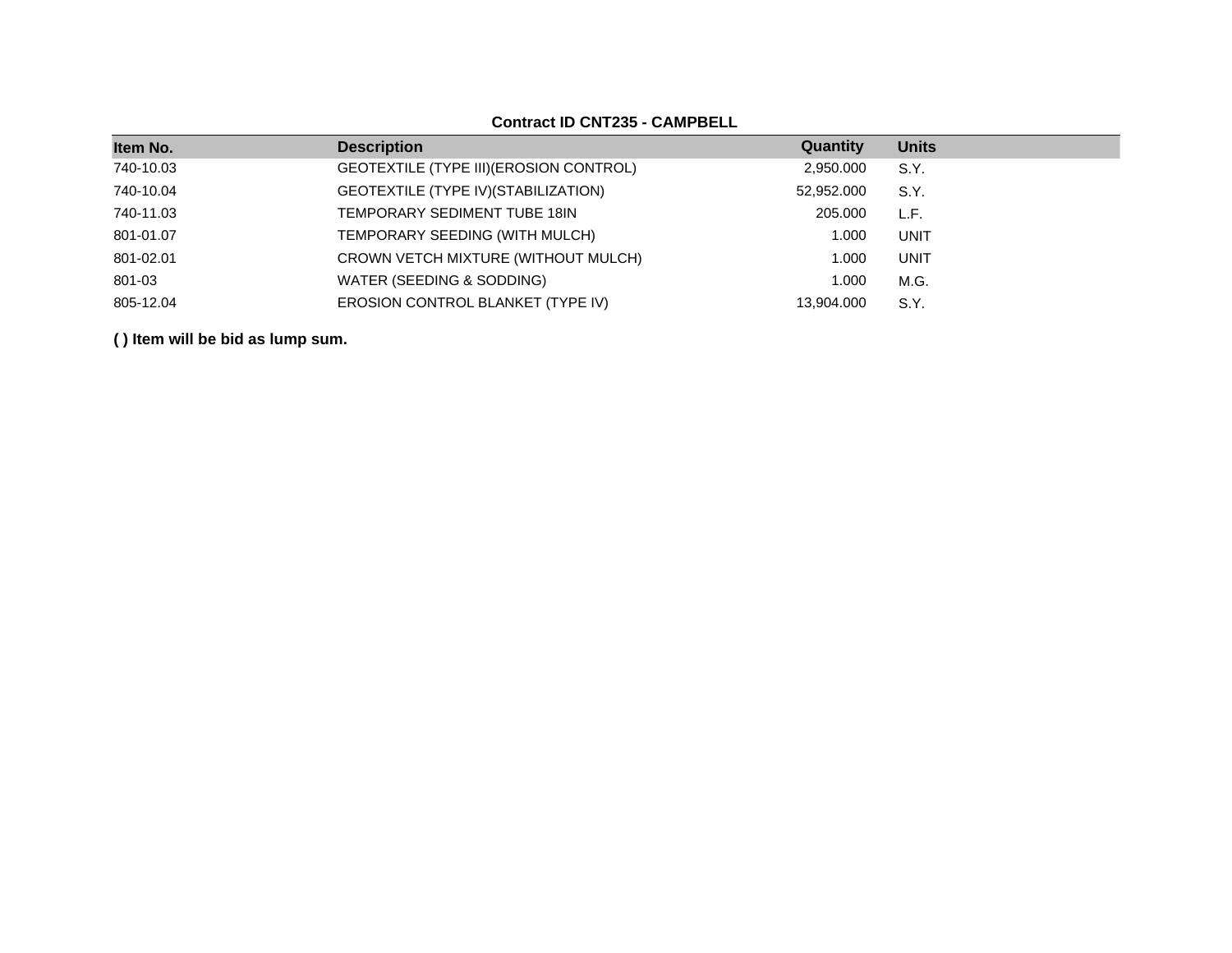**Contract ID:** CNT030

| Letting Date: May 10, 2019   | 10:00 AM | Projects: 08004-8212-14 | STP-96(57)   |
|------------------------------|----------|-------------------------|--------------|
|                              |          | 58015-8217-14           | STP-150(9)   |
|                              |          | 58016-3243-94           | HSIP-156(13) |
|                              |          | 58016-4243-04           | N/A          |
|                              |          | 89011-3209-94           | HSIP-287(13) |
|                              |          | 89011-4209-04           | N/A          |
| ____________________________ |          |                         |              |

#### **Counties:** CANNON, MARION, WARREN

#### **District: District: DBE Goal Percent:** 5.50

**Description:** The resurfacing (microsurfacing) on S.R. 96 in Cannon County, U.S. 41 (S.R. 150) and S.R. 156 in Marion County and on S.R. 287 in Warren County.

**Contract Time:** DT - 9/30/2019

| Item No.  | <b>Description</b>                                         | Quantity    | <b>Units</b> |
|-----------|------------------------------------------------------------|-------------|--------------|
| 403-01.01 | BITUMINOUS MATERIAL FOR TACK COAT (MICRO-<br>SURFACING)    | 29.000      | <b>TON</b>   |
| 403-01.10 | High Performance Fog Seals                                 | 102,639.000 | S.Y.         |
| 411-12.04 | SCORING FOR RUMBLE STRIPE (NON-<br>CONTINUOUS) (4IN WIDTH) | 7.700       | L.M.         |
| 414-03.01 | EMULSIFIED ASPHALT FOR MICRO-SURFACING                     | 546.000     | <b>TON</b>   |
| 414-03.02 | AGGREGATE FOR MICRO SURFACING                              | 4,534.000   | <b>TON</b>   |
| 414-04.03 | ASPHALT EMULSION (SCRUB SEAL)                              | 89.000      | <b>TON</b>   |
| 414-04.04 | MINERAL AGGREGATE (SCRUB SEAL)                             | 735.000     | <b>TON</b>   |
| 705-02.10 | <b>GUARDRAIL TRANSITION 27IN TO 31IN</b>                   | 7.000       | <b>EACH</b>  |
| 705-04.09 | EARTH PAD FOR TYPE 38 GR END TREATMENT                     | 7.000       | <b>EACH</b>  |
| 705-06.20 | TANGENT ENERGY ABSORBING TERM MASH TL-3                    | 7.000       | <b>EACH</b>  |
| 706-01    | <b>GUARDRAIL REMOVED</b>                                   | 329,000     | L.F.         |
| 712-01    | <b>TRAFFIC CONTROL</b>                                     | (1)         | LS           |
| 712-06    | SIGNS (CONSTRUCTION)                                       | 1,594.000   | S.F.         |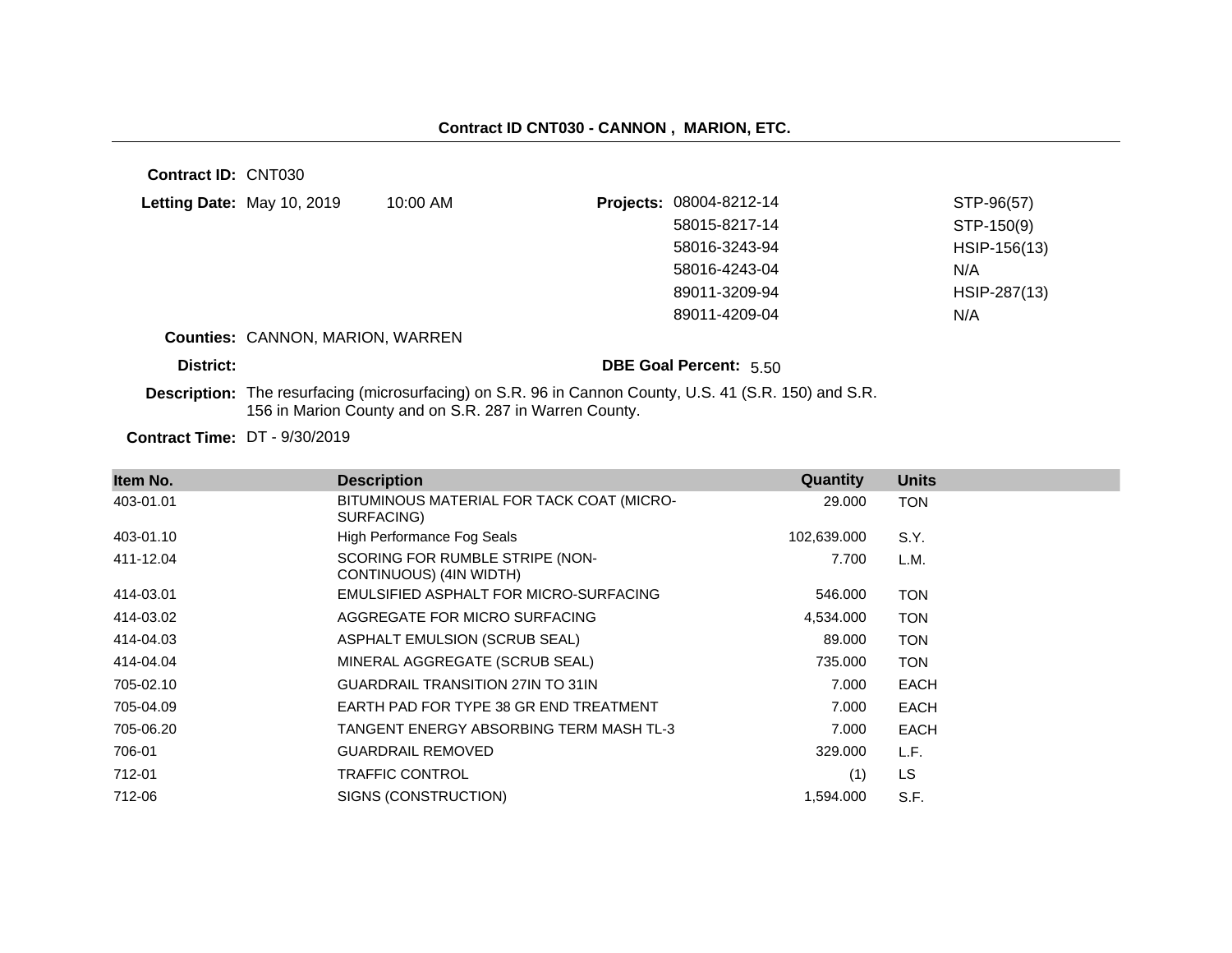# **Contract ID CNT030 - CANNON , MARION, ETC.**

| Item No.  | <b>Description</b>                                           | Quantity  | <b>Units</b> |
|-----------|--------------------------------------------------------------|-----------|--------------|
| 716-01.21 | SNOWPLOWABLE RAISED PAVEMENT MARKERS<br>(BI-DIR) (1 COLOR)   | 935.000   | <b>EACH</b>  |
| 716-01.22 | SNOWPLOWABLE RAISED PAVMENT MARKERS<br>(MONO-DIR)(1 COLOR)   | 865.000   | <b>EACH</b>  |
| 716-01.23 | SNOWPLOWABLE RAISED PAVEMENT MARKERS<br>(BI-DIR)(2 COLOR)    | 20.000    | <b>EACH</b>  |
| 716-01.30 | REMOVAL OF SNOWPLOWABLE REFLECTIVE<br><b>MARKER</b>          | 1,820.000 | <b>EACH</b>  |
| 716-02.04 | PLASTIC PAVEMENT MARKING(CHANNELIZATION<br>STRIPING)         | 100.000   | S.Y.         |
| 716-02.05 | PLASTIC PAVEMENT MARKING (STOP LINE)                         | 965.000   | L.F.         |
| 716-02.06 | PLASTIC PAVEMENT MARKING (TURN LANE<br>ARROW)                | 8.000     | <b>EACH</b>  |
| 716-04.02 | PLASTIC PAVEMENT MARKING(DOUBLE TURNING<br>ARROW)            | 1.000     | <b>EACH</b>  |
| 716-04.17 | PLASTIC PAVEMENT MARKING (YIELD SYMBOL)                      | 2.000     | <b>EACH</b>  |
| 716-05.01 | PAINTED PAVEMENT MARKING (4" LINE)                           | 9.700     | L.M.         |
| 716-08.04 | REMOVAL OF PAVEMENT MARKING<br>(CHANNELIZATION STRIPING)     | 100.000   | S.Y.         |
| 716-08.06 | REMOVAL OF PAVEMENT MARKING (TURN LANE<br>ARROW)             | 8.000     | <b>EACH</b>  |
| 716-08.08 | REMOVAL OF PAVEMENT MARKING (DOUBLE<br><b>TURNING ARROW)</b> | 1.000     | <b>EACH</b>  |
| 716-08.20 | REMOVAL OF PAVEMENT MARKING (LINE)                           | 53.000    | L.M.         |
| 716-12.02 | ENHANCED FLATLINE THERMO PVMT MRKNG (6IN<br>LINE)            | 20.400    | L.M.         |
| 716-13.01 | SPRAY THERMO PVMT MRKNG (60 mil) (4IN LINE)                  | 19.300    | L.M.         |
| 716-13.02 | SPRAY THERMO PVMT MRKNG (60 mil) (6IN LINE)                  | 54.500    | L.M.         |
| 716-13.04 | SPRAY THERMO PVMT MRKNG (60 mil) (4IN DOTTED<br>LINE)        | 21.000    | L.F.         |
| 717-01    | <b>MOBILIZATION</b>                                          | (1)       | <b>LS</b>    |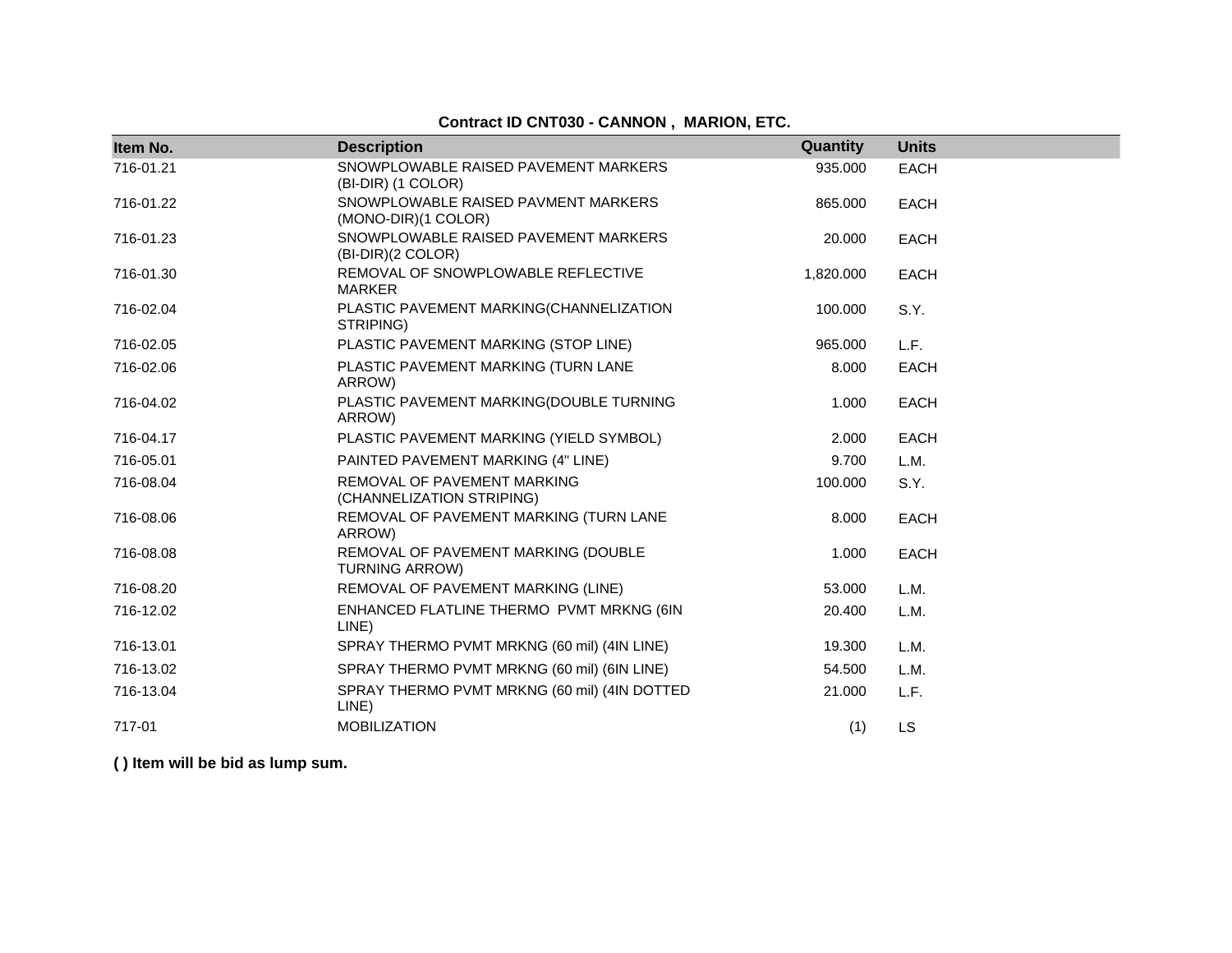**Contract ID:** CNT173 **Letting Date:** May 10, 2019 10:00 AM **Counties:** CHEATHAM, MONTGOMERY **District: District: DBE Goal Percent:** 7.00 **Description:** The resurfacing on S.R. 12 in Cheatham County from the Davidson County line (L.M. 0.00) to S.R. 455 (L.M. 5.85) and in Montgomery County from the bridge over Red River (L.M. 15.50) to Hermitage Road (L.M. 19.75). **Projects:** 11005-8232-14 STP-12(59) 63005-3245-94 NH/HSIP-12(58) 63005-8245-14 NH/HSIP-12(58)

**Contract Time:** DT - 11/15/2019

| Item No.  | <b>Description</b>                                              | Quantity   | <b>Units</b> |
|-----------|-----------------------------------------------------------------|------------|--------------|
| 208-01.05 | <b>BROOMING &amp; DEGRASSING SHOULDERS</b>                      | 19.900     | L.M.         |
| 303-01    | MINERAL AGGREGATE, TYPE A BASE, GRADING D                       | 2,605.000  | <b>TON</b>   |
| 307-02.08 | ASPHALT CONCRETE MIX (PG70-22) (BPMB-HM)<br><b>GRADING B-M2</b> | 1,189.000  | <b>TON</b>   |
| 403-01    | BITUMINOUS MATERIAL FOR TACK COAT (TC)                          | 209.000    | <b>TON</b>   |
| 407-07.01 | INTELLIGENT COMPACTION EQUIPMENT                                | (1)        | LS.          |
| 411-02.10 | ACS MIX(PG70-22) GRADING D                                      | 32,570.000 | <b>TON</b>   |
| 411-12.01 | SCORING SHOULDERS (CONTINUOUS) (16IN<br>WIDTH)                  | 9.700      | L.M.         |
| 411-12.02 | SCORING SHOULDERS (NON-CONTINUOUS) (16IN<br>WIDTH)              | 7.800      | L.M.         |
| 415-01.01 | <b>COLD PLANING BITUMINOUS PAVEMENT</b>                         | 31,818.000 | <b>TON</b>   |
| 701-02.01 | CONCRETE CURB RAMP (RETROFIT)                                   | 2,110.000  | S.F.         |
| 712-01    | <b>TRAFFIC CONTROL</b>                                          | (1)        | LS.          |
| 712-04.01 | FLEXIBLE DRUMS (CHANNELIZING)                                   | 160,000    | <b>EACH</b>  |
| 712-05.01 | WARNING LIGHTS (TYPE A)                                         | 4.000      | <b>EACH</b>  |
| 712-06    | SIGNS (CONSTRUCTION)                                            | 4,602.000  | S.F.         |
| 712-08.03 | ARROW BOARD (TYPE C)                                            | 4.000      | <b>EACH</b>  |
| 713-16.01 | CHANGEABLE MESSAGE SIGN UNIT                                    | 4.000      | EACH         |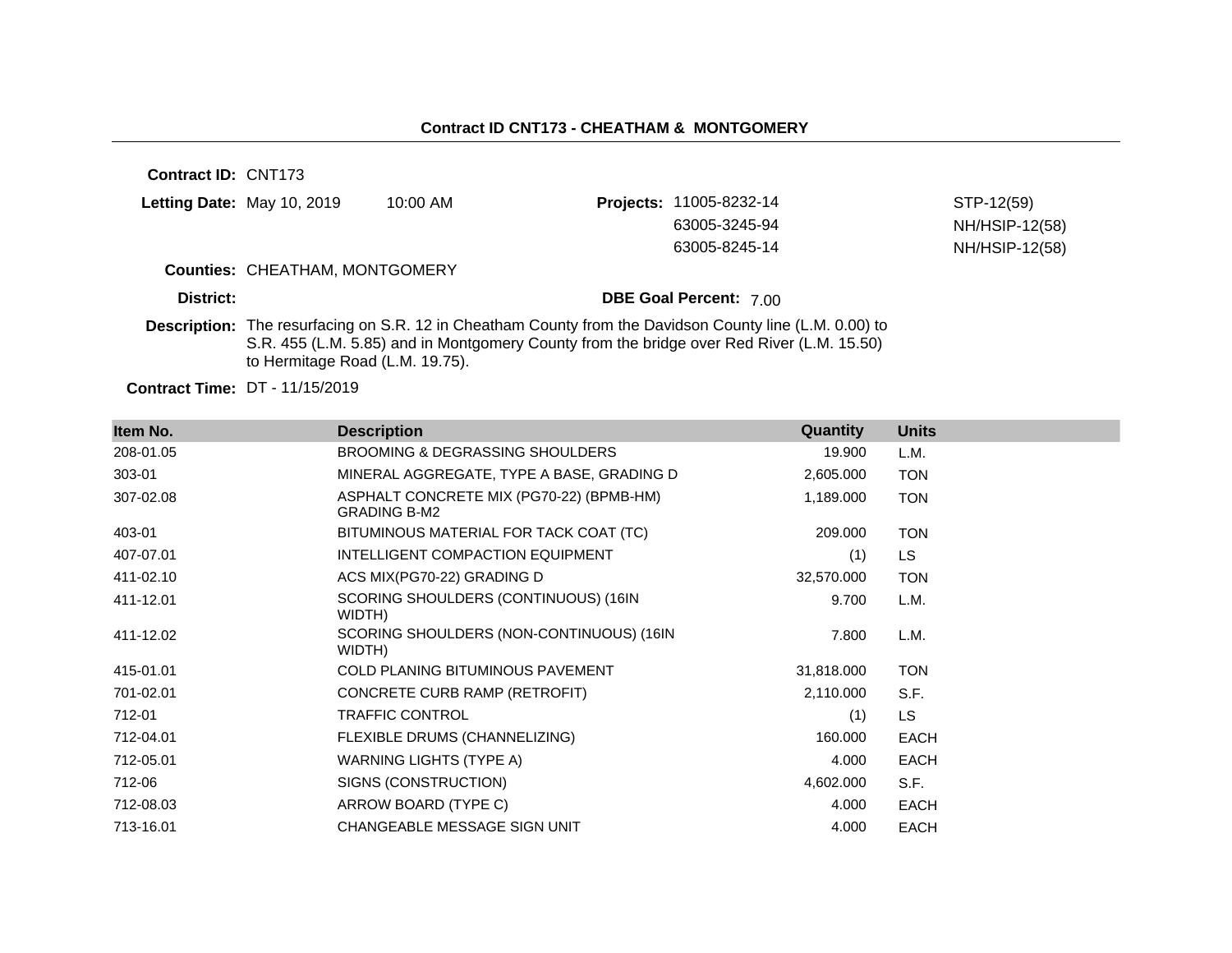## **Contract ID CNT173 - CHEATHAM & MONTGOMERY**

| Item No.  | <b>Description</b>                                         | Quantity   | <b>Units</b> |
|-----------|------------------------------------------------------------|------------|--------------|
| 716-01.21 | SNOWPLOWABLE RAISED PAVEMENT MARKERS<br>(BI-DIR) (1 COLOR) | 613.000    | <b>EACH</b>  |
| 716-01.22 | SNOWPLOWABLE RAISED PAVMENT MARKERS<br>(MONO-DIR)(1 COLOR) | 1,793.000  | <b>EACH</b>  |
| 716-01.23 | SNOWPLOWABLE RAISED PAVEMENT MARKERS<br>(BI-DIR)(2 COLOR)  | 97.000     | <b>EACH</b>  |
| 716-01.30 | REMOVAL OF SNOWPLOWABLE REFLECTIVE<br><b>MARKER</b>        | 2,501.000  | <b>EACH</b>  |
| 716-02.03 | PLASTIC PAVEMENT MARKING (CROSS-WALK)                      | 100.000    | L.F.         |
| 716-02.04 | PLASTIC PAVEMENT MARKING(CHANNELIZATION<br>STRIPING)       | 659.000    | S.Y.         |
| 716-02.05 | PLASTIC PAVEMENT MARKING (STOP LINE)                       | 1,930.000  | L.F.         |
| 716-02.06 | PLASTIC PAVEMENT MARKING (TURN LANE<br>ARROW)              | 135.000    | <b>EACH</b>  |
| 716-02.09 | PLASTIC PAVEMENT MARKING (LONGITUDINAL<br>CROSS-WALK)      | 900.000    | L.F.         |
| 716-02.11 | PLASTIC PAVEMENT MARKING (6" DOTTED LINE)                  | 6,050.000  | L.F.         |
| 716-02.12 | PLASTIC PAVEMENT MARKING (8IN LINE)                        | 0.500      | L.M.         |
| 716-04.05 | PLASTIC PAVEMENT MARKING (STRAIGHT ARROW)                  | 4.000      | <b>EACH</b>  |
| 716-05.01 | PAINTED PAVEMENT MARKING (4" LINE)                         | 55.000     | L.M.         |
| 716-12.02 | ENHANCED FLATLINE THERMO PVMT MRKNG (6IN<br>LINE)          | 46.500     | L.M.         |
| 716-13.01 | SPRAY THERMO PVMT MRKNG (60 mil) (4IN LINE)                | 8.500      | L.M.         |
| 717-01    | <b>MOBILIZATION</b>                                        | (1)        | LS           |
| 730-14.02 | <b>SAW SLOT</b>                                            | 11,445.000 | L.F.         |
| 730-14.03 | <b>LOOP WIRE</b>                                           | 25,890.000 | L.F.         |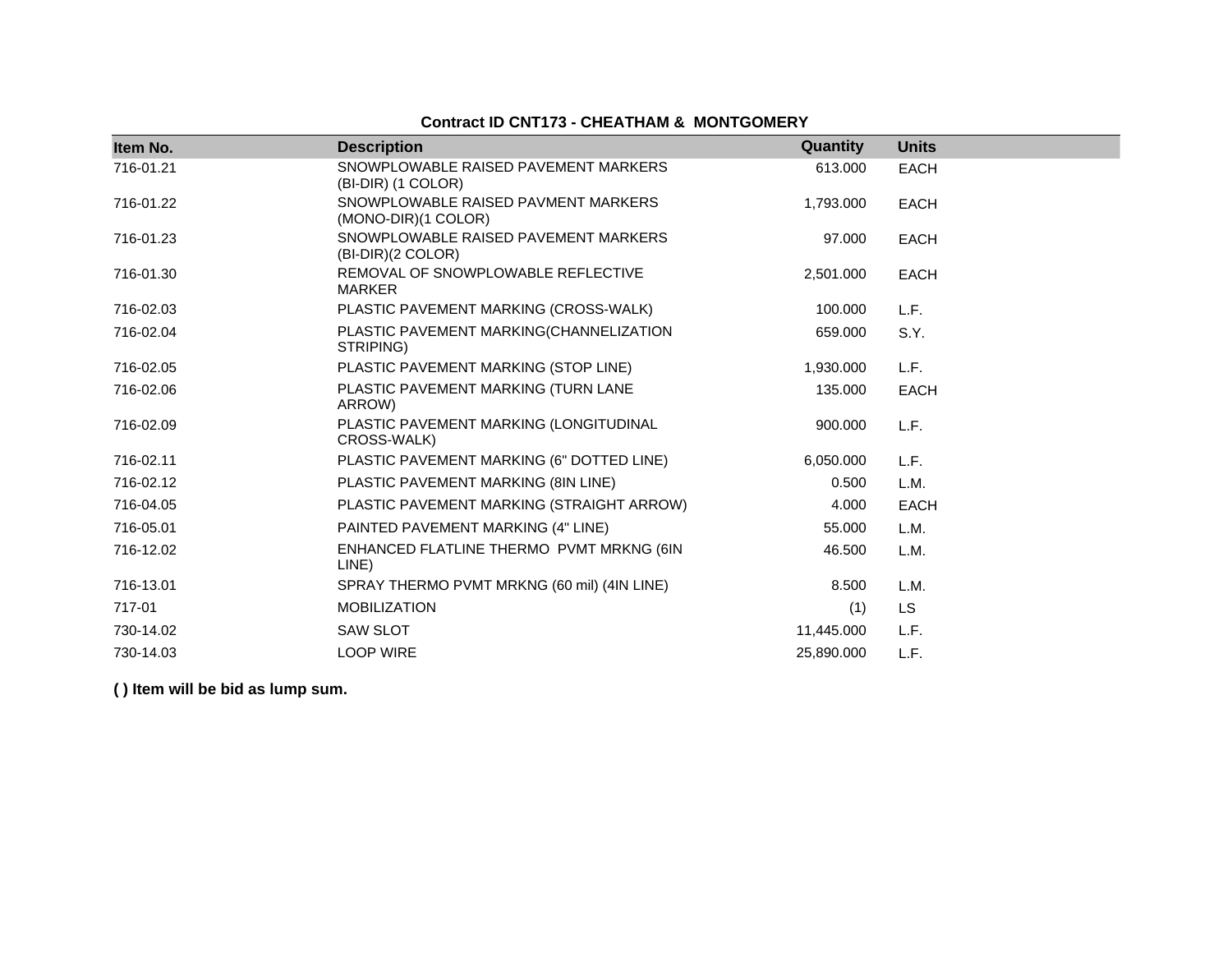**Contract ID:** CNT171 **Letting Date:** May 10, 2019 10:00 AM **Counties:** CLAY **District: District: DBE Goal Percent:** 7.00 **Contract Time:** DT - 11/15/2019 **Description:** The resurfacing on S.R. 53 from north of Copeland Lane (L.M. 3.37) to Old Livingston Highway (L.M. 6.79). **Projects:** 14005-3215-94 HSIP-53(55) 14005-4215-04 N/A

| Item No.  | <b>Description</b>                                              | Quantity  | <b>Units</b> |
|-----------|-----------------------------------------------------------------|-----------|--------------|
| 204-08.01 | BACKFILL MATERIAL (FLOWABLE FILL)                               | 7.500     | C.Y.         |
| 303-01    | MINERAL AGGREGATE, TYPE A BASE, GRADING D                       | 881.000   | <b>TON</b>   |
| 307-01.08 | ASPHALT CONCRETE MIX (PG64-22) (BPMB-HM)<br><b>GRADING B-M2</b> | 93.000    | <b>TON</b>   |
| 403-01    | BITUMINOUS MATERIAL FOR TACK COAT (TC)                          | 30.000    | <b>TON</b>   |
| 411-03.07 | ACS MIX(PG64-22) THIN LIFT ASPHALT                              | 2,308.000 | <b>TON</b>   |
| 411-12.02 | SCORING SHOULDERS (NON-CONTINUOUS) (16IN<br>WIDTH)              | 5.500     | L.M.         |
| 415-01.01 | <b>COLD PLANING BITUMINOUS PAVEMENT</b>                         | 3,563.000 | <b>TON</b>   |
| 710-04    | FILTER CLOTH UNDERDRAIN (WITH PIPE)                             | 2,350.000 | L.F.         |
| 710-05    | LATERAL UNDERDRAIN                                              | 220.000   | L.F.         |
| 710-06.13 | LATERAL UNDERDRAIN ENDWALL (4:1)                                | 11.000    | <b>EACH</b>  |
| 712-01    | <b>TRAFFIC CONTROL</b>                                          | (1)       | <b>LS</b>    |
| 712-06    | SIGNS (CONSTRUCTION)                                            | 729.000   | S.F.         |
| 716-01.22 | SNOWPLOWABLE RAISED PAVMENT MARKERS<br>(MONO-DIR)(1 COLOR)      | 91.000    | EACH         |
| 716-01.23 | SNOWPLOWABLE RAISED PAVEMENT MARKERS<br>(BI-DIR)(2 COLOR)       | 229.000   | EACH         |
| 716-02.05 | PLASTIC PAVEMENT MARKING (STOP LINE)                            | 85.000    | L.F.         |
| 716-02.06 | PLASTIC PAVEMENT MARKING (TURN LANE<br>ARROW)                   | 2.000     | <b>EACH</b>  |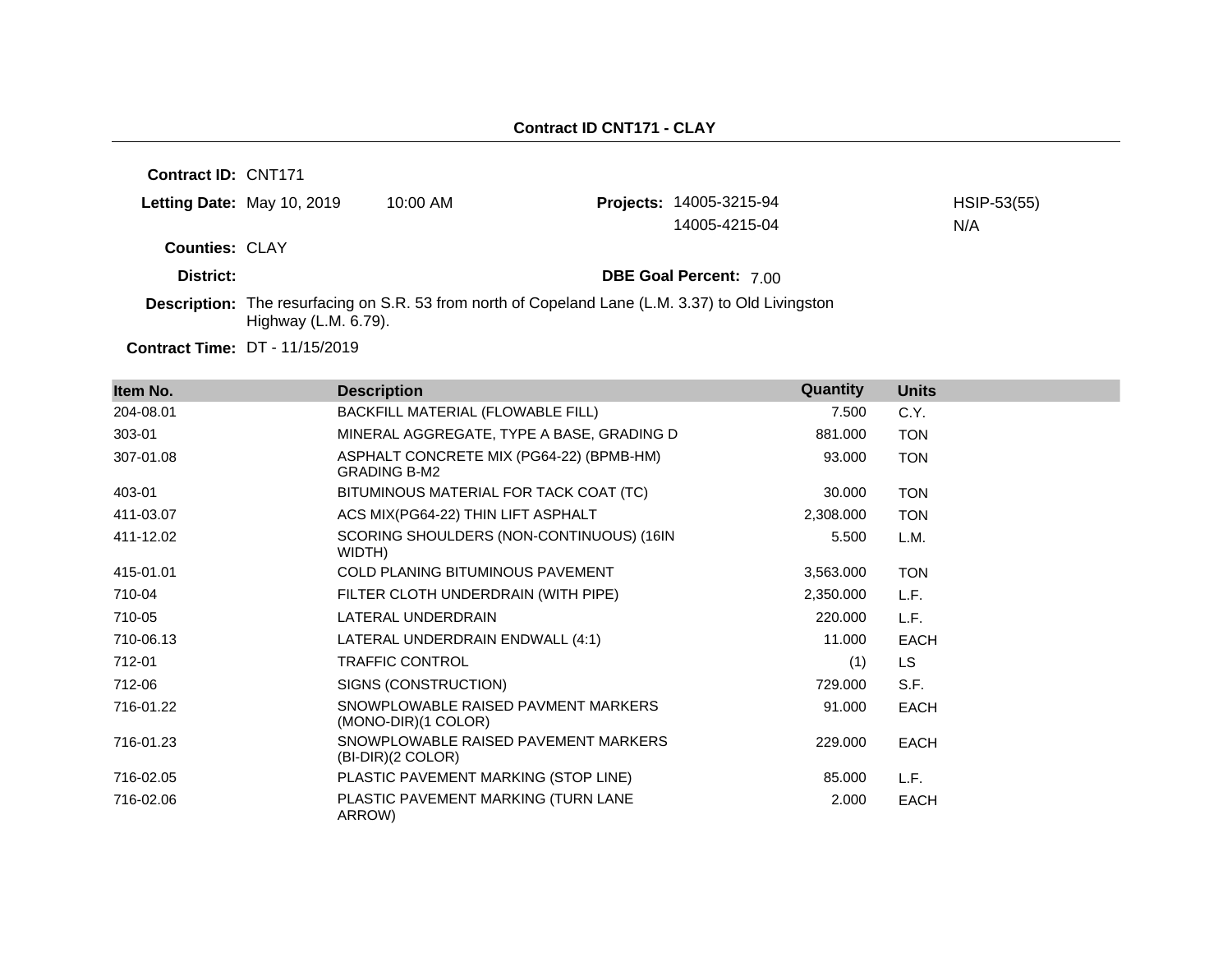| Item No.  | <b>Description</b>                                 | Quantity | <b>Units</b> |
|-----------|----------------------------------------------------|----------|--------------|
| 716-02.12 | PLASTIC PAVEMENT MARKING (8IN LINE)                | 0.100    | L.M.         |
| 716-04.14 | PLASTIC PAVEMENT MARKING (LANE REDUCTION<br>ARROW) | 4.000    | EACH         |
| 716-05.01 | PAINTED PAVEMENT MARKING (4" LINE)                 | 20.100   | L.M.         |
| 716-05.05 | PAINTED PAVEMENT MARKING (STOP LINE)               | 85.000   | L.F.         |
| 716-12.02 | ENHANCED FLATLINE THERMO PVMT MRKNG (6IN<br>LINE)  | 13.400   | L.M.         |
| 717-01    | <b>MOBILIZATION</b>                                |          | LS           |

#### **Contract ID CNT171 - CLAY**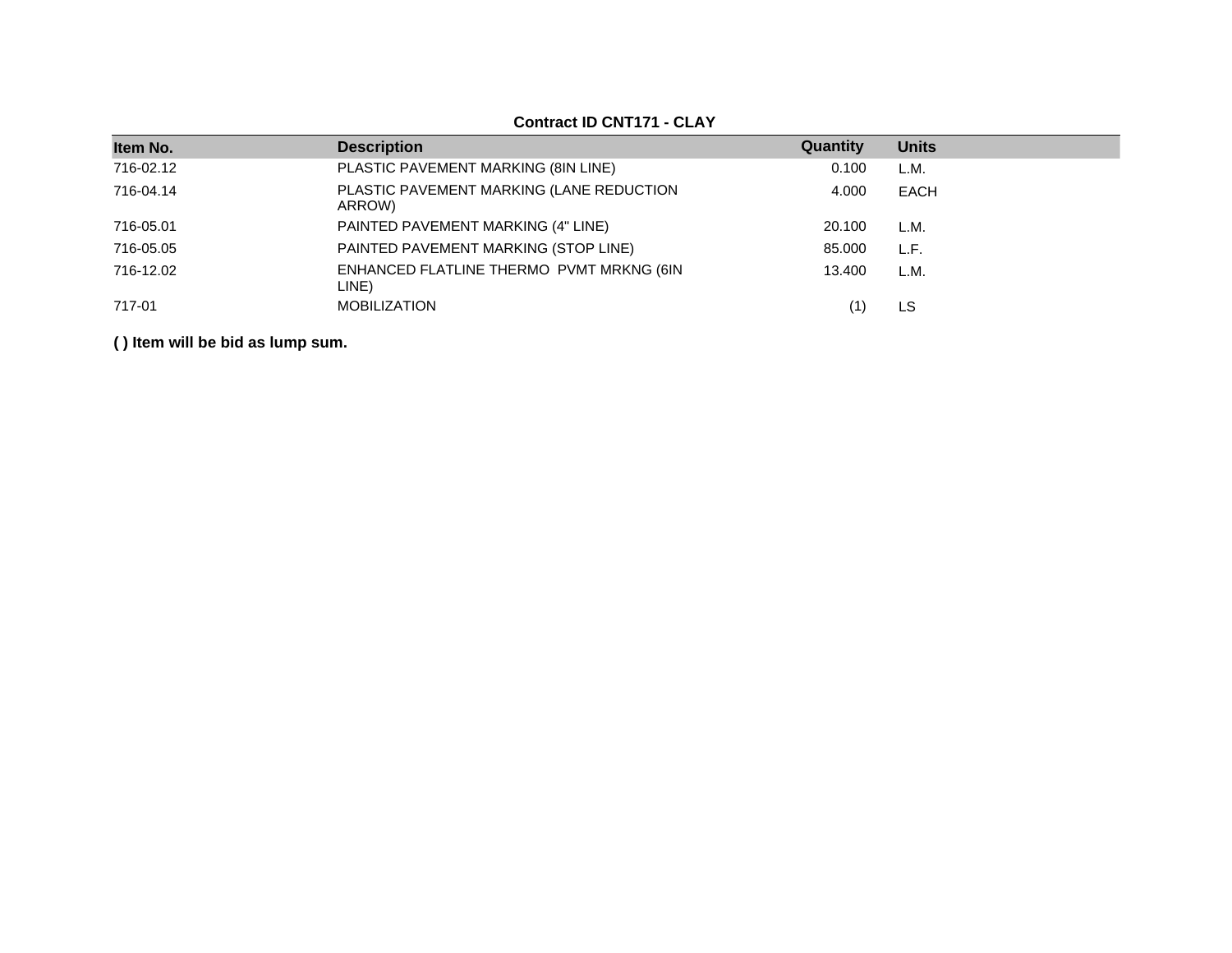**Contract ID:** CNT004 **Letting Date:** May 10, 2019 10:00 AM **Counties:** COCKE **District: District: DBE Goal Percent:** 7.50 **Description:** The resurfacing on U.S. 25 (U.S. 70, S.R. 9) from near S.R. 73 (L.M. 6.97) to near S.R. 107 (L.M. 17.25) including repair of the bridge over the Pigeon River (L.M. 6.82). **Projects:** 15003-4241-04 N/A 15003-8243-14 STP-9(101)

**Contract Time:** DT - 11/15/2019

| Item No.  | <b>Description</b>                                         | Quantity  | <b>Units</b> |
|-----------|------------------------------------------------------------|-----------|--------------|
| 307-01.15 | ASC MIX (PG64-22) (BPMLC-HM) GRADING CS                    | 790.000   | <b>TON</b>   |
| 403-01    | BITUMINOUS MATERIAL FOR TACK COAT (TC)                     | 117.000   | <b>TON</b>   |
| 403-05    | BITUMINOUS MATERIAL(TC/FOG SEAL)(UNDILUTED)                | 3.000     | <b>TON</b>   |
| 411-03.13 | ACS MIX(PG70-22) THIN LIFT D ASPHALT                       | 7,336.000 | <b>TON</b>   |
| 411-12.02 | SCORING SHOULDERS (NON-CONTINUOUS) (16IN<br>WIDTH)         | 3.800     | L.M.         |
| 411-12.03 | SCORING FOR RUMBLE STRIPE (NON-<br>CONTINUOUS) (8IN WIDTH) | 2.200     | L.M.         |
| 411-12.04 | SCORING FOR RUMBLE STRIPE (NON-<br>CONTINUOUS) (4IN WIDTH) | 10.000    | L.M.         |
| 712-01    | <b>TRAFFIC CONTROL</b>                                     | (1)       | LS.          |
| 712-06    | SIGNS (CONSTRUCTION)                                       | 599.000   | S.F.         |
| 712-08.03 | ARROW BOARD (TYPE C)                                       | 2.000     | <b>EACH</b>  |
| 716-01.21 | SNOWPLOWABLE RAISED PAVEMENT MARKERS<br>(BI-DIR) (1 COLOR) | 636.000   | <b>EACH</b>  |
| 716-01.22 | SNOWPLOWABLE RAISED PAVMENT MARKERS<br>(MONO-DIR)(1 COLOR) | 24.000    | <b>EACH</b>  |
| 716-01.30 | REMOVAL OF SNOWPLOWABLE REFLECTIVE<br><b>MARKER</b>        | 660.000   | <b>EACH</b>  |
| 716-02.05 | PLASTIC PAVEMENT MARKING (STOP LINE)                       | 56.000    | L.F.         |
| 716-04.04 | PLASTIC PAVEMENT MARKING (TRANSVERSE<br>SHOULDER)          | 9,265.000 | L.F.         |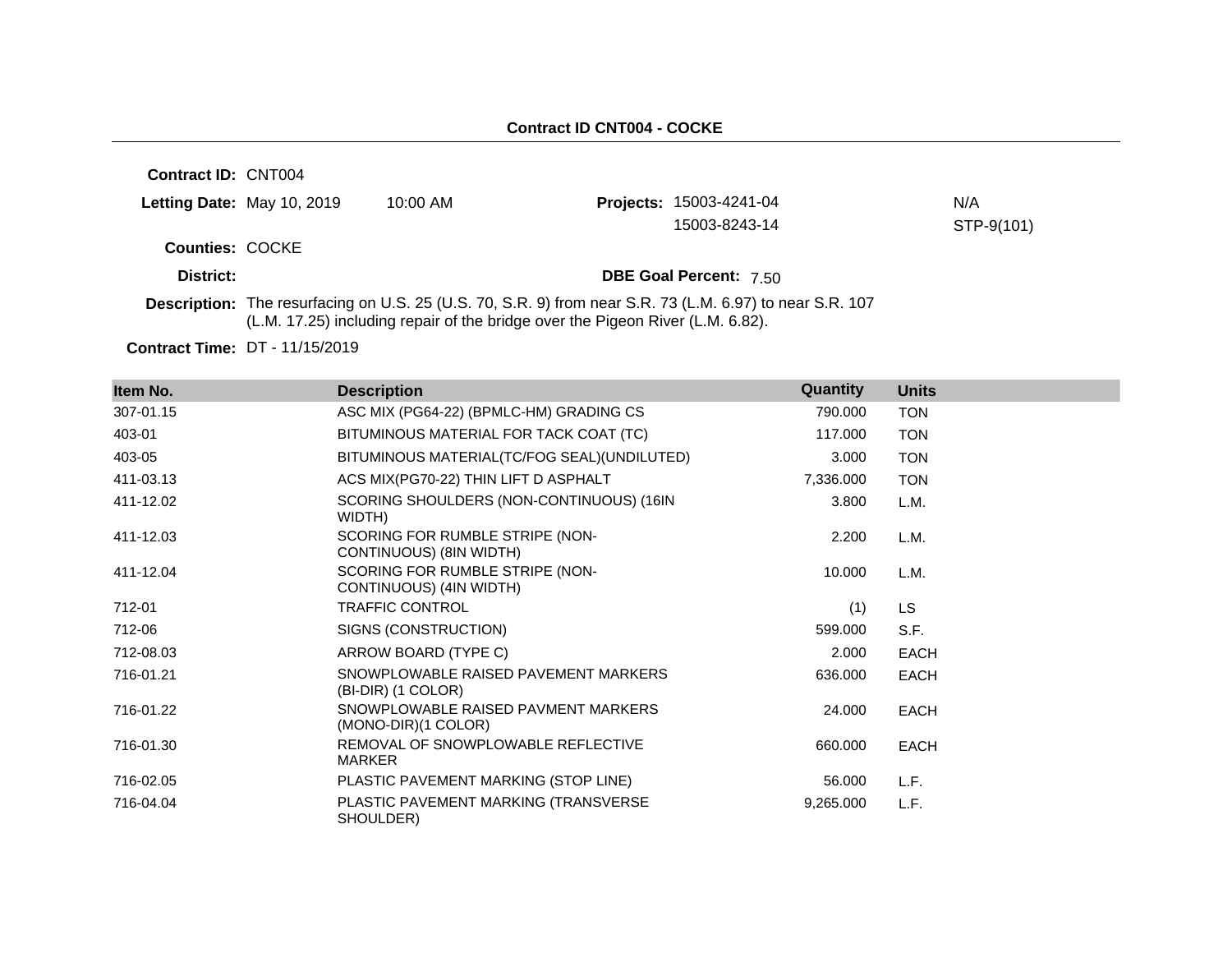| Item No.  | <b>Description</b>                                                                | Quantity | <b>Units</b> |
|-----------|-----------------------------------------------------------------------------------|----------|--------------|
| 716-04.14 | PLASTIC PAVEMENT MARKING (LANE REDUCTION<br>ARROW)                                | 2.000    | <b>EACH</b>  |
| 716-05.01 | PAINTED PAVEMENT MARKING (4" LINE)                                                | 10.000   | L.M.         |
| 716-12.02 | ENHANCED FLATLINE THERMO PVMT MRKNG (6IN<br>LINE)                                 | 24.500   | L.M.         |
| 716-13.01 | SPRAY THERMO PVMT MRKNG (60 mil) (4IN LINE)                                       | 12.200   | L.M.         |
| 716-13.02 | SPRAY THERMO PVMT MRKNG (60 mil) (6IN LINE)                                       | 2.700    | L.M.         |
| 717-01    | <b>MOBILIZATION</b>                                                               | (1)      | <b>LS</b>    |
| 201-07.01 | REMOVAL AND DISPOSAL OF BRUSH & TREES                                             | (1)      | <b>LS</b>    |
| 202-01.02 | <b>REMOVAL OF ASBESTOS</b>                                                        | (1)      | <b>LS</b>    |
| 209-05    | <b>SEDIMENT REMOVAL</b>                                                           | 325.000  | C.Y.         |
| 209-08.02 | TEMPORARY SILT FENCE (WITH BACKING)                                               | 280.000  | L.F.         |
| 603-02.15 | <b>REPAINT EXISTING BEARINGS</b>                                                  | (1)      | <b>LS</b>    |
| 603-05.20 | CONTAINMENT & DISPOSAL OF WASTE(LOCATION &<br>DESCRP) (BRIDGE NO. 15-SR009-06.82) | (1)      | <b>LS</b>    |
| 604-10.05 | <b>CONCRETE</b>                                                                   | 316,000  | S.F.         |
| 604-10.54 | <b>CONCRETE REPAIRS</b>                                                           | 259,000  | S.F.         |
| 604-10.58 | EPOXY INJECTION (INJECTION)                                                       | 7.000    | GAL.         |
| 604-10.62 | EPOXY INJECTION REPAIR (COMPLETE AND IN<br>PLACE)                                 | 125,000  | L.F.         |
| 604-10.63 | <b>CONCRETE REPAIRS (CRACKS)</b>                                                  | 48.000   | L.F.         |
| 712-01    | <b>TRAFFIC CONTROL</b>                                                            | (1)      | <b>LS</b>    |
| 712-04.01 | FLEXIBLE DRUMS (CHANNELIZING)                                                     | 182.000  | <b>EACH</b>  |
| 712-06    | SIGNS (CONSTRUCTION)                                                              | 135.000  | S.F.         |
| 717-01    | <b>MOBILIZATION</b>                                                               | (1)      | <b>LS</b>    |

#### **Contract ID CNT004 - COCKE**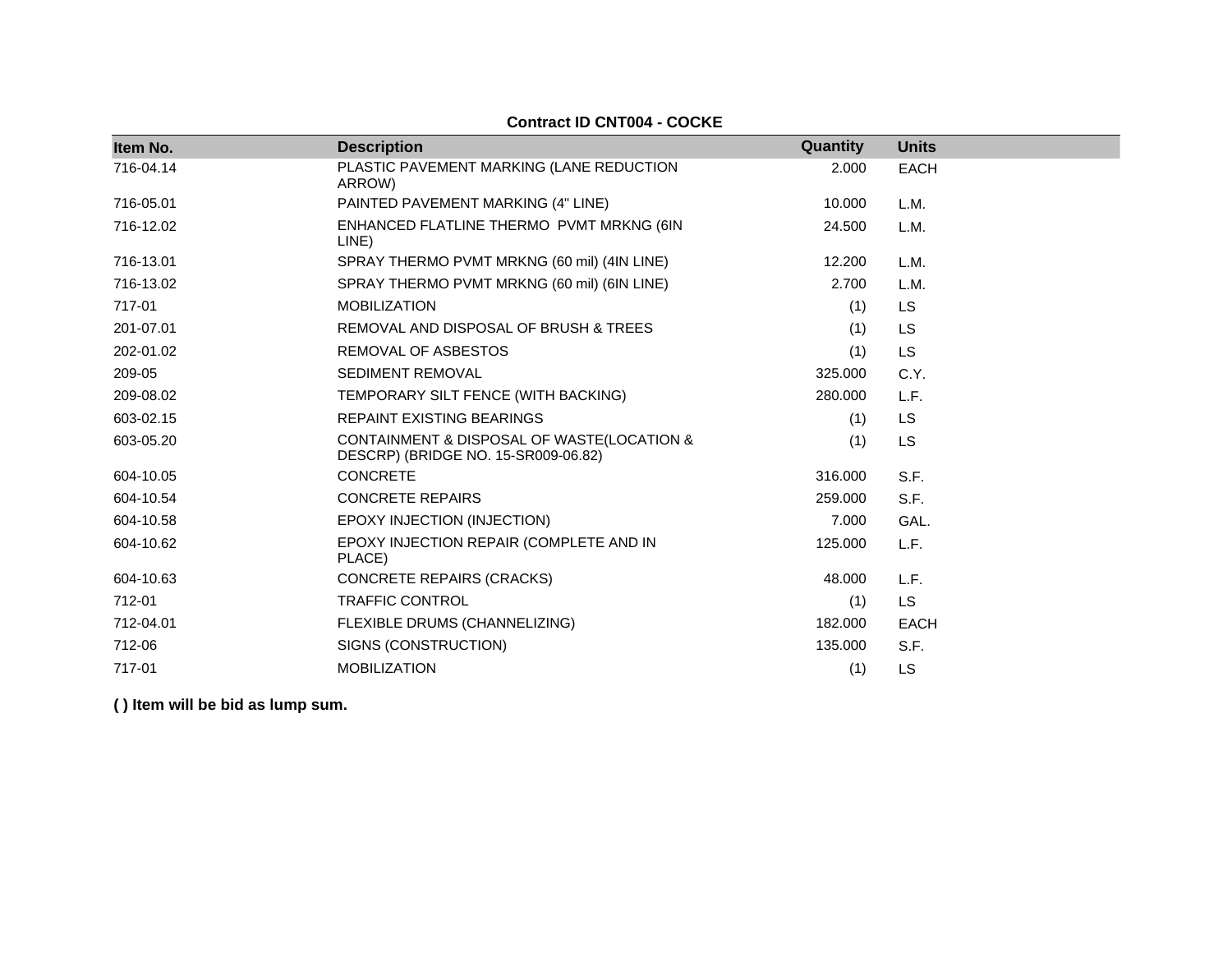**Contract ID:** CNT140 **Letting Date:** May 10, 2019 10:00 AM **Projects:** 16004-3217-94 **Counties:** COFFEE **District: District: DBE Goal Percent:** 7.50 **Contract Time:** DT - 11/15/2019 **Description:** The resurfacing on U.S. 41 (S.R. 2) from the Rutherford County Line (L.M. 0.00) to east of Country Club Drive (L.M. 12.55). STP/HSIP-2(266) 16004-8217-14 STP/HSIP-2(266)

| Item No.  | <b>Description</b>                                         | Quantity   | <b>Units</b> |
|-----------|------------------------------------------------------------|------------|--------------|
| 403-01    | BITUMINOUS MATERIAL FOR TACK COAT (TC)                     | 96.000     | <b>TON</b>   |
| 411-03.12 | ACS MIX(PG64-22) THIN LIFT D ASPHALT                       | 13,152.000 | <b>TON</b>   |
| 411-12.03 | SCORING FOR RUMBLE STRIPE (NON-<br>CONTINUOUS) (8IN WIDTH) | 19.900     | L.M.         |
| 705-04.09 | EARTH PAD FOR TYPE 38 GR END TREATMENT                     | 1.000      | EACH         |
| 705-06.01 | W BEAM GR (TYPE 2) MASH TL3                                | 13.000     | L.F.         |
| 705-06.20 | TANGENT ENERGY ABSORBING TERM MASH TL-3                    | 1.000      | <b>EACH</b>  |
| 706-01    | <b>GUARDRAIL REMOVED</b>                                   | 50.000     | L.F.         |
| 712-01    | <b>TRAFFIC CONTROL</b>                                     | (1)        | <b>LS</b>    |
| 712-04.01 | FLEXIBLE DRUMS (CHANNELIZING)                              | 25.000     | EACH         |
| 712-06    | SIGNS (CONSTRUCTION)                                       | 925.000    | S.F.         |
| 716-01.21 | SNOWPLOWABLE RAISED PAVEMENT MARKERS<br>(BI-DIR) (1 COLOR) | 912.000    | <b>EACH</b>  |
| 716-01.23 | SNOWPLOWABLE RAISED PAVEMENT MARKERS<br>(BI-DIR)(2 COLOR)  | 66.000     | EACH         |
| 716-01.30 | REMOVAL OF SNOWPLOWABLE REFLECTIVE<br><b>MARKER</b>        | 75.000     | EACH         |
| 716-02.04 | PLASTIC PAVEMENT MARKING(CHANNELIZATION<br>STRIPING)       | 131.000    | S.Y.         |
| 716-02.05 | PLASTIC PAVEMENT MARKING (STOP LINE)                       | 5.000      | L.F.         |
| 716-02.06 | PLASTIC PAVEMENT MARKING (TURN LANE<br>ARROW)              | 1.000      | <b>EACH</b>  |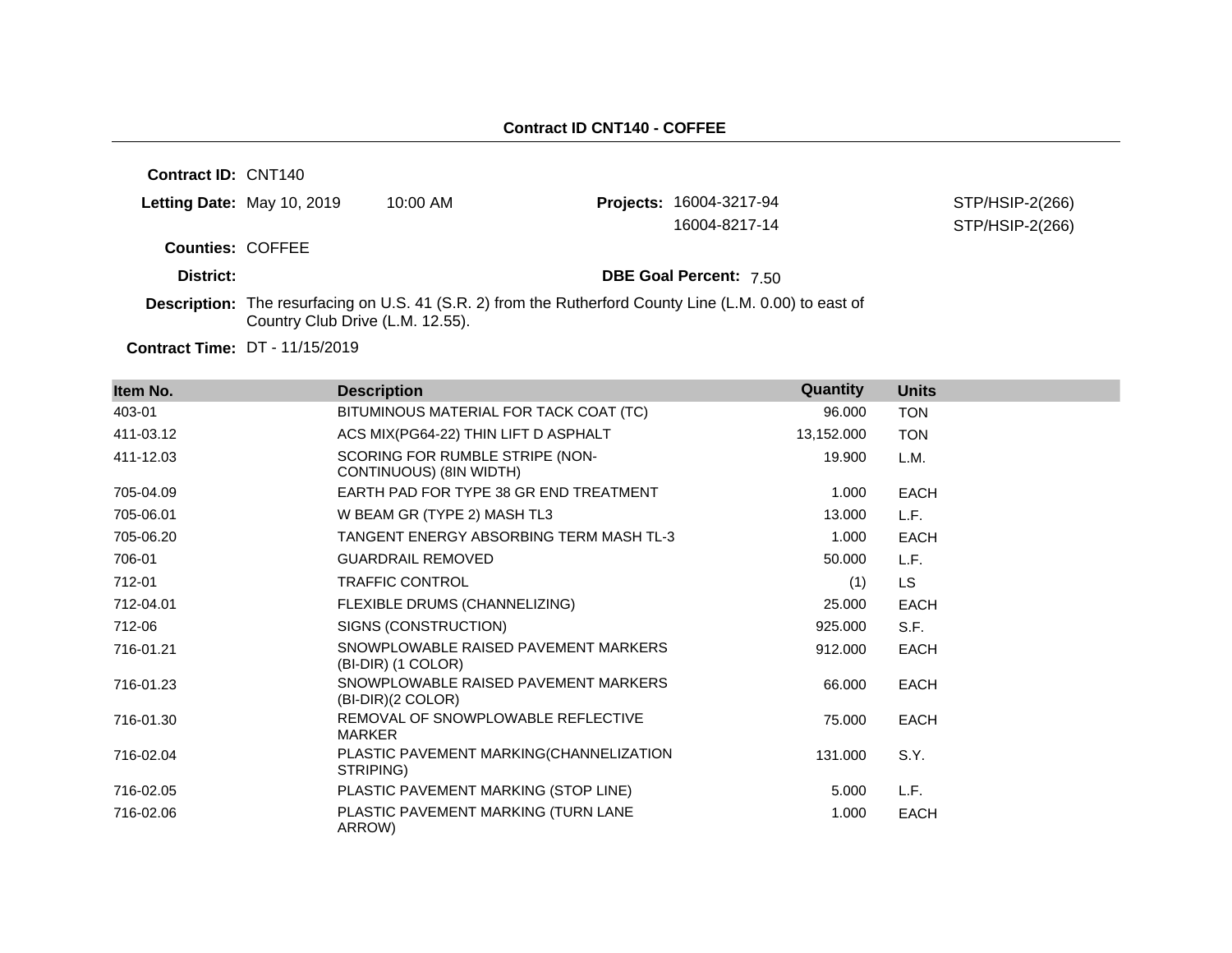## **Contract ID CNT140 - COFFEE**

| Item No.  | <b>Description</b>                                             | Quantity | <b>Units</b> |
|-----------|----------------------------------------------------------------|----------|--------------|
| 716-04.17 | PLASTIC PAVEMENT MARKING (YIELD SYMBOL)                        | 2.000    | <b>EACH</b>  |
| 716-05.01 | PAINTED PAVEMENT MARKING (4" LINE)                             | 25.100   | L.M.         |
| 716-13.02 | SPRAY THERMO PVMT MRKNG (60 mil) (6IN LINE)                    | 37.700   | L.M.         |
| 716-13.03 | SPRAY THERMO PVMT MRKNG (60 mil) (8IN<br><b>BARRIER LINE</b> ) | 575.000  | L.F.         |
| 716-13.05 | SPRAY THERMO PVMT MRKNG (60 mil) (6IN DOTTED<br>LINE)          | 175.000  | L.F.         |
| 717-01    | <b>MOBILIZATION</b>                                            | (1`      | LS           |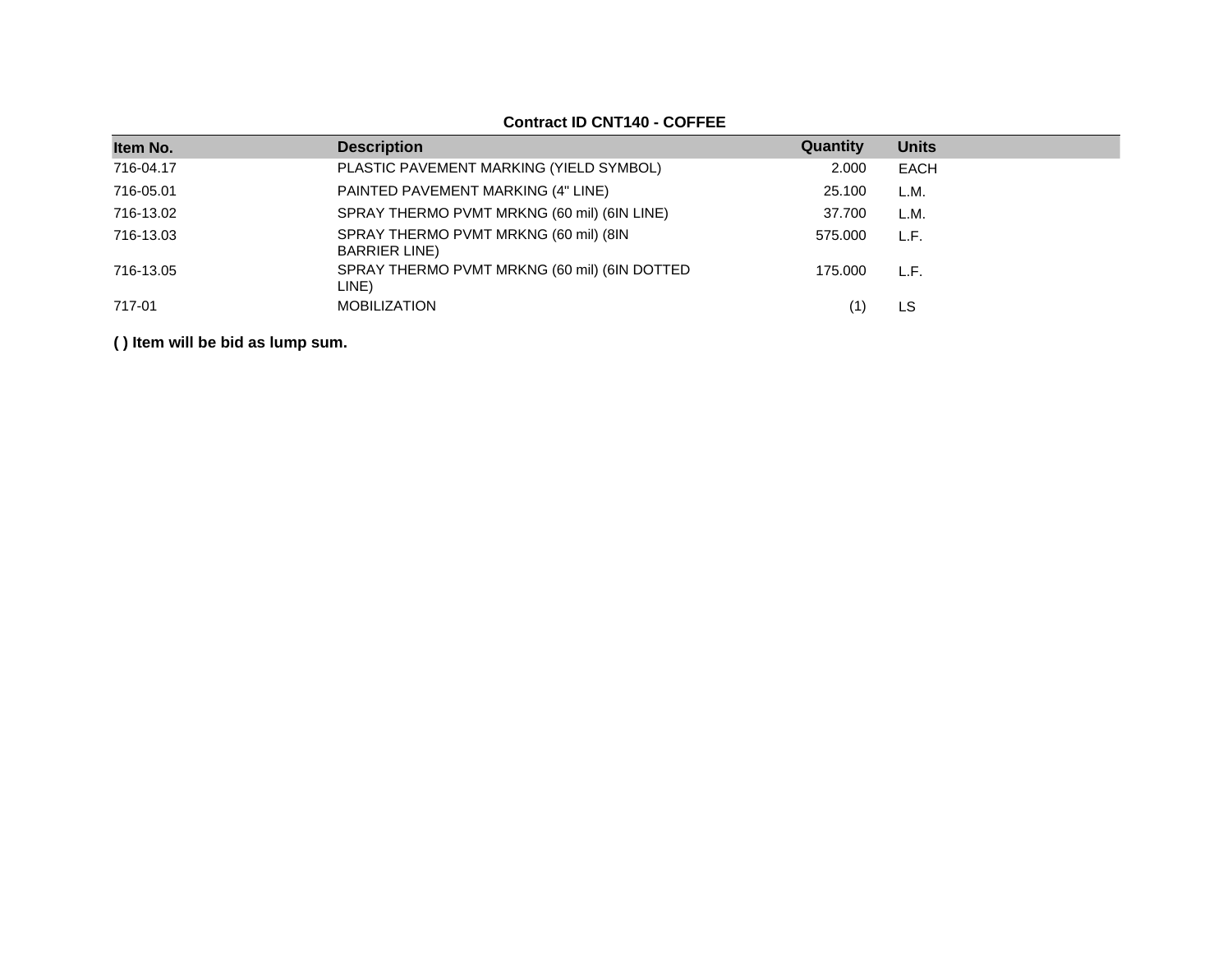**Contract ID:** CNT234 **Letting Date:** May 10, 2019 10:00 AM **Counties:** CUMBERLAND **District: District: DBE Goal Percent:** 5.50 **Description:** The emergency slope stabilization on U.S. 70 (S.R. 1) near L.M. 26.60. **Projects:** 18003-4243-04 STP-1(409)

**Contract Time:** DT - 8/31/2019

| Item No.  | <b>Description</b>                                              | Quantity   | <b>Units</b> |
|-----------|-----------------------------------------------------------------|------------|--------------|
| 105-01    | CONSTRUCTION STAKES, LINES AND GRADES                           | (1)        | <b>LS</b>    |
| 203-01    | ROAD & DRAINAGE EXCAVATION (UNCLASSIFIED)                       | 1,352.000  | C.Y.         |
| 203-07    | <b>FURNISHING &amp; SPREADING TOPSOIL</b>                       | 250,000    | C.Y.         |
| 203-40.11 | TIE-BACK ANCHORS (ROCK)                                         | 64,800.000 | L.F.         |
| 209-02.07 | <b>18" TEMPORARY SLOPE DRAIN</b>                                | 310.000    | L.F.         |
| 209-03.23 | FILTER SOCK (24 INCH)                                           | 810.000    | L.F.         |
| 209-05    | <b>SEDIMENT REMOVAL</b>                                         | 28,000     | C.Y.         |
| 209-08.02 | TEMPORARY SILT FENCE (WITH BACKING)                             | 680.000    | L.F.         |
| 209-08.07 | ROCK CHECK DAM PER                                              | 15.000     | <b>EACH</b>  |
| 209-08.08 | ENHANCED ROCK CHECK DAM                                         | 2.000      | <b>EACH</b>  |
| 303-01    | MINERAL AGGREGATE, TYPE A BASE, GRADING D                       | 449.000    | <b>TON</b>   |
| 307-01.01 | ASPHALT CONCRETE MIX (PG64-22) (BPMB-HM)<br><b>GRADING A</b>    | 127.000    | <b>TON</b>   |
| 307-01.08 | ASPHALT CONCRETE MIX (PG64-22) (BPMB-HM)<br><b>GRADING B-M2</b> | 83,000     | <b>TON</b>   |
| 402-01    | BITUMINOUS MATERIAL FOR PRIME COAT (PC)                         | 2.000      | <b>TON</b>   |
| 402-02    | AGGREGATE FOR COVER MATERIAL (PC)                               | 4.000      | <b>TON</b>   |
| 403-01    | BITUMINOUS MATERIAL FOR TACK COAT (TC)                          | 4.000      | <b>TON</b>   |
| 407-20.05 | SAW CUTTING ASPHALT PAVEMENT                                    | 400.000    | L.F.         |
| 411-01.10 | ACS MIX(PG64-22) GRADING D                                      | 97.000     | <b>TON</b>   |
| 415-01.02 | <b>COLD PLANING BITUMINOUS PAVEMENT</b>                         | 2,200.000  | S.Y.         |
| 610-12.02 | <b>HORIZONTAL DRAINS</b>                                        | 1,280.000  | L.F.         |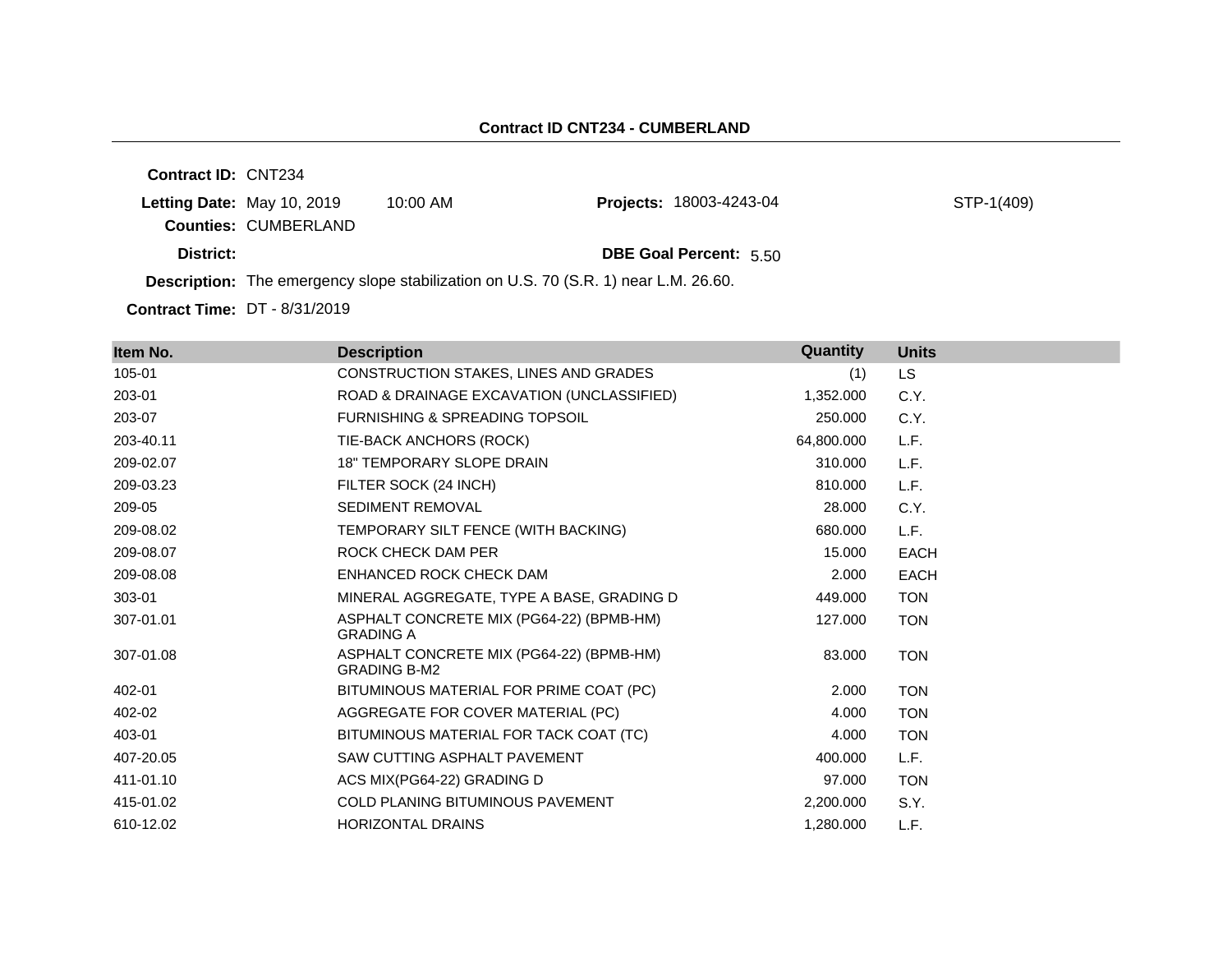#### **Contract ID CNT234 - CUMBERLAND**

| Item No.  | <b>Description</b>                                | Quantity   | <b>Units</b> |
|-----------|---------------------------------------------------|------------|--------------|
| 705-04.09 | EARTH PAD FOR TYPE 38 GR END TREATMENT            | 2.000      | <b>EACH</b>  |
| 705-06.01 | W BEAM GR (TYPE 2) MASH TL3                       | 400.000    | L.F.         |
| 705-06.20 | TANGENT ENERGY ABSORBING TERM MASH TL-3           | 2.000      | <b>EACH</b>  |
| 705-08.11 | PORTABLE IMPACT ATTENUATOR NCHRP350 TL-3          | 2.000      | <b>EACH</b>  |
| 709-05.05 | MACHINED RIP-RAP (CLASS A-3)                      | 360.000    | <b>TON</b>   |
| 709-05.06 | MACHINED RIP-RAP (CLASS A-1)                      | 10.000     | <b>TON</b>   |
| 712-01    | <b>TRAFFIC CONTROL</b>                            | (1)        | <b>LS</b>    |
| 712-02.02 | INTERCONNECTED PORTABLE BARRIER RAIL              | 1,210.000  | L.F.         |
| 712-04.01 | FLEXIBLE DRUMS (CHANNELIZING)                     | 22,000     | <b>EACH</b>  |
| 712-04.50 | <b>BARRIER RAIL DELINEATOR</b>                    | 46.000     | <b>EACH</b>  |
| 712-06    | SIGNS (CONSTRUCTION)                              | 148.000    | S.F.         |
| 712-09.01 | REMOVABLE PAVEMENT MARKING LINE                   | 3,000.000  | L.F.         |
| 712-09.02 | REMOVABLE PAVEMENT MARKING (8" BARRIER<br>LINE)   | 1,400.000  | L.F.         |
| 712-09.04 | REMOVABLE PAVEMENT MARKING (STOP LINE)            | 30.000     | L.F.         |
| 716-12.02 | ENHANCED FLATLINE THERMO PVMT MRKNG (6IN<br>LINE) | 1,600.000  | L.M.         |
| 716-13.02 | SPRAY THERMO PVMT MRKNG (60 mil) (6IN LINE)       | 1,600.000  | L.M.         |
| 717-01    | <b>MOBILIZATION</b>                               | (1)        | <b>LS</b>    |
| 730-40    | TEMPORARY TRAFFIC SIGNAL SYSTEM                   | 1.000      | <b>EACH</b>  |
| 740-06.01 | <b>GEOMEMBRANE</b>                                | 767.000    | S.Y.         |
| 801-01.07 | TEMPORARY SEEDING (WITH MULCH)                    | 20,000     | <b>UNIT</b>  |
| 801-03    | WATER (SEEDING & SODDING)                         | 15.000     | M.G.         |
| 805-05.03 | REINFORCED SHOTCRETE FACING                       | 39,950.000 | S.F.         |
| 805-12.02 | EROSION CONTROL BLANKET (TYPE II)                 | 534.000    | S.Y.         |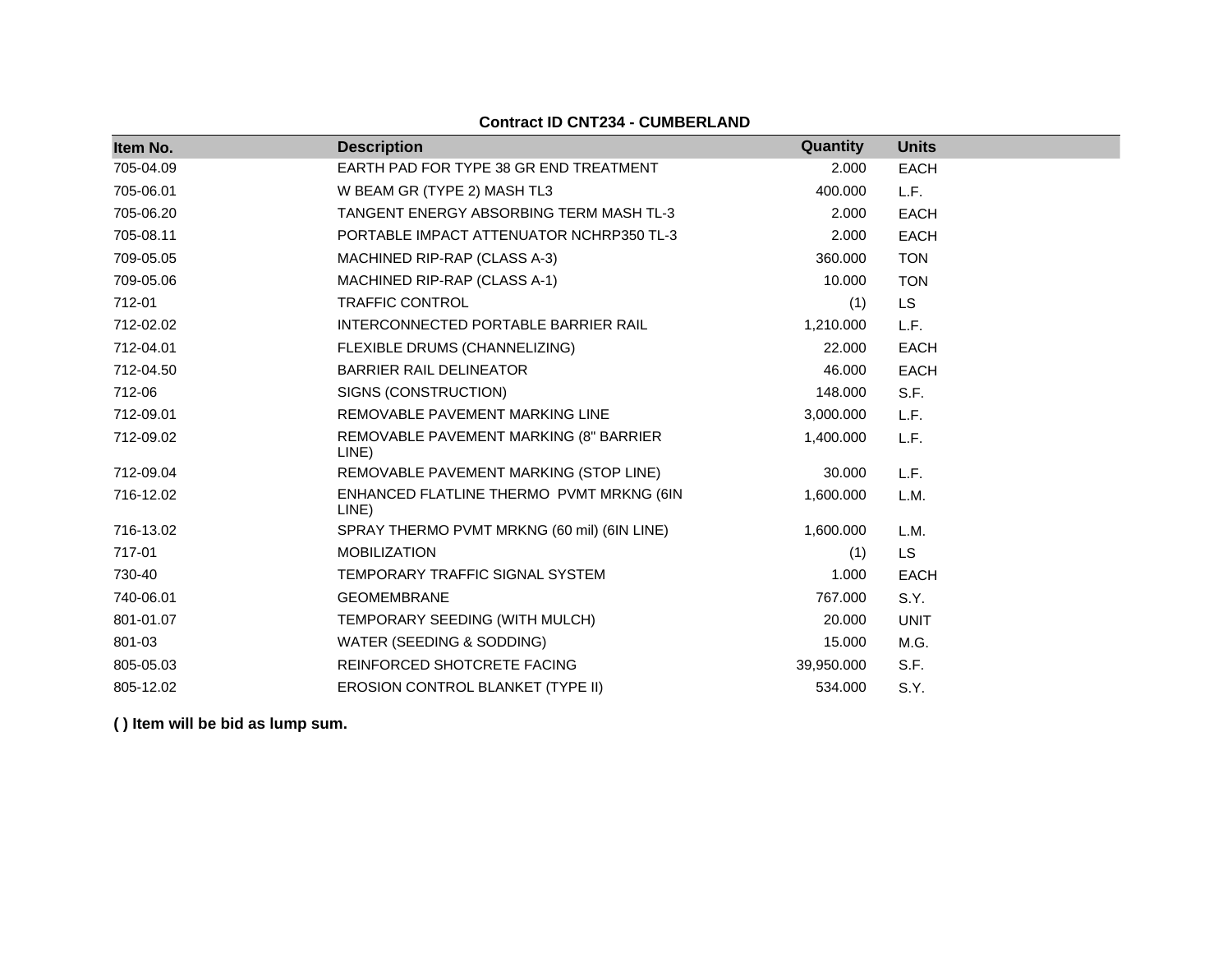| <b>Contract ID: CNT163</b> |                            |                                                                                                              |                                |             |
|----------------------------|----------------------------|--------------------------------------------------------------------------------------------------------------|--------------------------------|-------------|
|                            | Letting Date: May 10, 2019 | $10:00$ AM                                                                                                   | <b>Projects: 19036-3222-94</b> | HSIP-12(60) |
|                            |                            |                                                                                                              | 19036-4222-04                  | N/A         |
|                            | <b>Counties: DAVIDSON</b>  |                                                                                                              |                                |             |
| District:                  |                            |                                                                                                              | <b>DBE Goal Percent: 7.50</b>  |             |
|                            | (L.M. 6.22).               | <b>Description:</b> The resurfacing on S.R. 12 from near S.R. 112 (L.M. 4.62) to south of Industrial Parkway |                                |             |
|                            | .                          |                                                                                                              |                                |             |

Contract Time: CD - 45 Days

| Item No.  | <b>Description</b>                         | Quantity  | <b>Units</b> |
|-----------|--------------------------------------------|-----------|--------------|
| 208-01.05 | <b>BROOMING &amp; DEGRASSING SHOULDERS</b> | 3.200     | L.M.         |
| 303-01    | MINERAL AGGREGATE, TYPE A BASE, GRADING D  | 413.000   | <b>TON</b>   |
| 307-01.15 | ASC MIX (PG64-22) (BPMLC-HM) GRADING CS    | 500.000   | <b>TON</b>   |
| 403-01    | BITUMINOUS MATERIAL FOR TACK COAT (TC)     | 10.000    | <b>TON</b>   |
| 411-01.10 | ACS MIX(PG64-22) GRADING D                 | 2,004.000 | <b>TON</b>   |
| 705-02.10 | <b>GUARDRAIL TRANSITION 27IN TO 31IN</b>   | 2.000     | EACH         |
| 705-04.10 | EARTH PAD FOR GUARD RAIL END TREATMENT     | 2.000     | EACH         |
| 705-06.30 | GR TERMINAL (ENERGY ABSORBING) MASH TL2    | 2.000     | <b>EACH</b>  |
| 706-01    | <b>GUARDRAIL REMOVED</b>                   | 50.000    | L.F.         |
| 712-01    | <b>TRAFFIC CONTROL</b>                     | (1)       | LS.          |
| 712-04.01 | FLEXIBLE DRUMS (CHANNELIZING)              | 25.000    | EACH         |
| 712-05.01 | WARNING LIGHTS (TYPE A)                    | 4.000     | EACH         |
| 712-06    | SIGNS (CONSTRUCTION)                       | 818.000   | S.F.         |
| 713-11.01 | "U" SECTION STEEL POSTS                    | 490.000   | LB.          |
| 713-16.20 | SIGNS (DESCRIPTION) (R3-17)                | 12.000    | <b>EACH</b>  |
| 713-16.21 | SIGNS (DESCRIPTION) (R3-17bP)              | 2.000     | <b>EACH</b>  |
| 713-16.22 | SIGNS (DESCRIPTION) (W16-18P "FYG")        | 2.000     | <b>EACH</b>  |
| 713-16.23 | SIGNS (DESCRIPTION) (R4-11)                | 2.000     | <b>EACH</b>  |
| 713-16.24 | SIGNS (DESCRIPTION) (R4-4)                 | 1.000     | <b>EACH</b>  |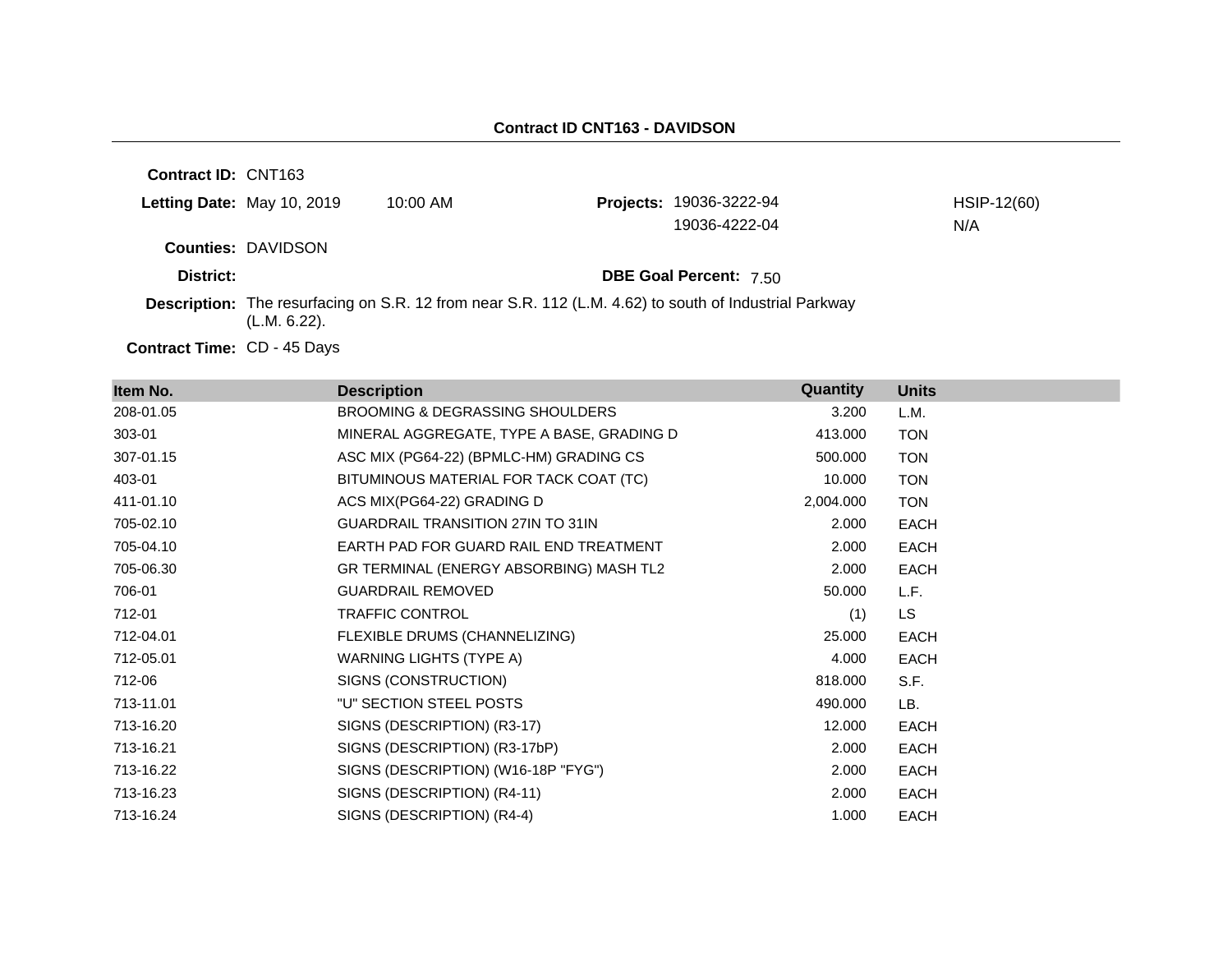#### **Contract ID CNT163 - DAVIDSON**

| Item No.  | <b>Description</b>                                         | Quantity  | <b>Units</b> |
|-----------|------------------------------------------------------------|-----------|--------------|
| 716-01.21 | SNOWPLOWABLE RAISED PAVEMENT MARKERS<br>(BI-DIR) (1 COLOR) | 106.000   | <b>EACH</b>  |
| 716-02.04 | PLASTIC PAVEMENT MARKING(CHANNELIZATION<br>STRIPING)       | 340,000   | S.Y.         |
| 716-02.05 | PLASTIC PAVEMENT MARKING (STOP LINE)                       | 226,000   | L.F.         |
| 716-02.06 | PLASTIC PAVEMENT MARKING (TURN LANE<br>ARROW)              | 2.000     | EACH         |
| 716-04.15 | PLASTIC PAVEMENT MARKING-BIKE<br>SYMBOL/ARROW SHARED       | 29,000    | <b>EACH</b>  |
| 716-13.01 | SPRAY THERMO PVMT MRKNG (60 mil) (4IN LINE)                | 5.980     | L.M.         |
| 716-13.02 | SPRAY THERMO PVMT MRKNG (60 mil) (6IN LINE)                | 2.780     | L.M.         |
| 716-13.05 | SPRAY THERMO PVMT MRKNG (60 mil) (6IN DOTTED<br>LINE)      | 1,702.000 | L.F.         |
| 717-01    | <b>MOBILIZATION</b>                                        | (1)       | LS           |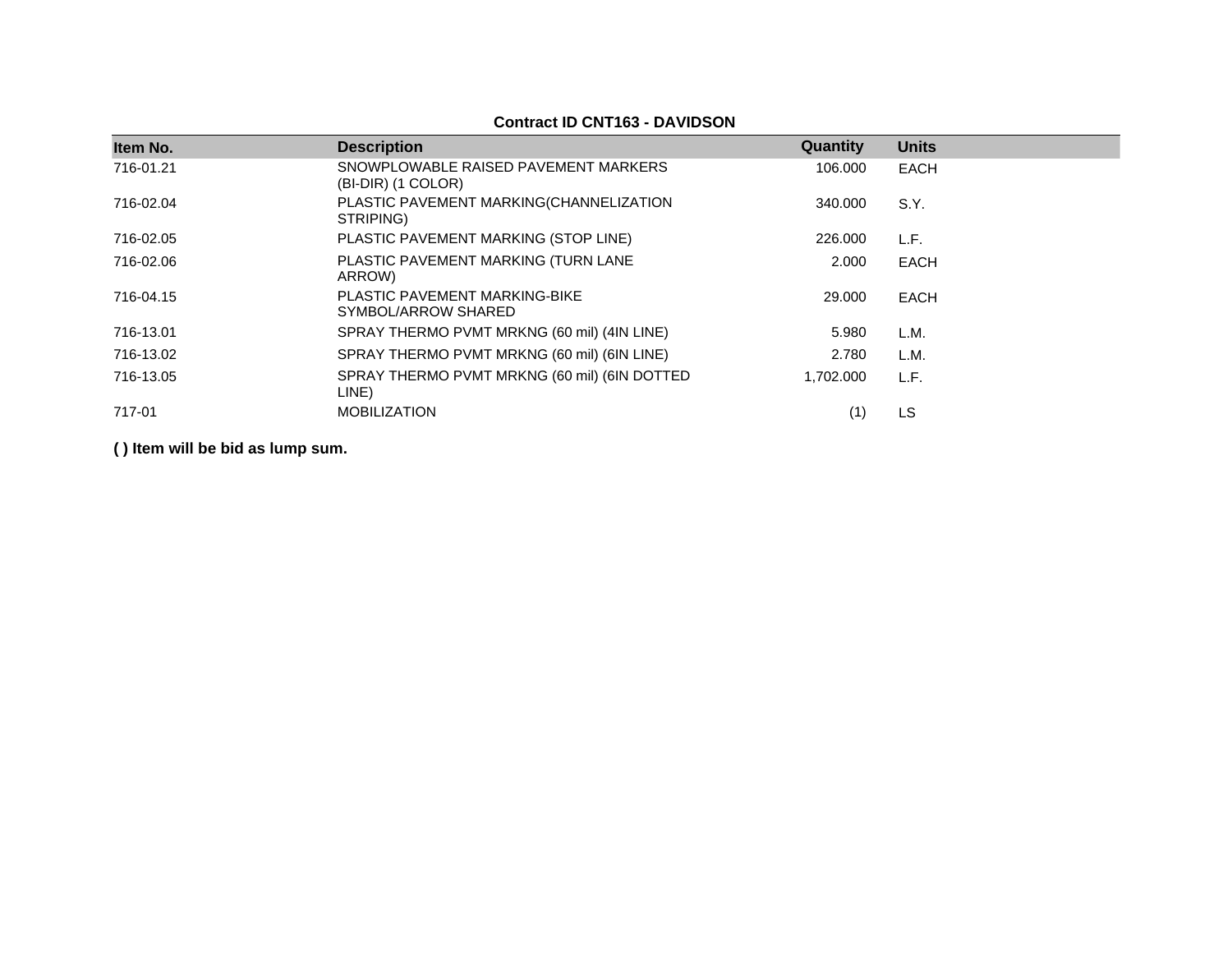**Contract ID:** CNT215 **Letting Date:** May 10, 2019 10:00 AM **Projects:** 19044-3222-94 **Counties:** DAVIDSON **District: District: DBE Goal Percent:** 7.00 NH/HSIP-100(88) 19044-8221-14 NH-100(87) 19044-8222-14 NH/HSIP-100(88)

**Description:** The resurfacing on S.R. 100 from Temple Road (L.M. 6.00) to Heady Drive (L.M. 12.08).

Contract Time: CD - 60 Days

| Item No.  | <b>Description</b>                                              | Quantity   | <b>Units</b> |
|-----------|-----------------------------------------------------------------|------------|--------------|
| 202-03    | REMOVAL OF RIGID PAVEMENT, SIDEWALK, ETC.                       | 2.000      | S.Y.         |
| 208-01.05 | BROOMING & DEGRASSING SHOULDERS                                 | 11.800     | L.M.         |
| 303-01    | MINERAL AGGREGATE, TYPE A BASE, GRADING D                       | 219.000    | <b>TON</b>   |
| 307-02.08 | ASPHALT CONCRETE MIX (PG70-22) (BPMB-HM)<br><b>GRADING B-M2</b> | 2,000.000  | <b>TON</b>   |
| 403-01    | BITUMINOUS MATERIAL FOR TACK COAT (TC)                          | 71.000     | <b>TON</b>   |
| 411-02.10 | ACS MIX(PG70-22) GRADING D                                      | 10,395.000 | <b>TON</b>   |
| 411-12.03 | SCORING FOR RUMBLE STRIPE (NON-<br>CONTINUOUS) (8IN WIDTH)      | 9.400      | L.M.         |
| 415-01.01 | <b>COLD PLANING BITUMINOUS PAVEMENT</b>                         | 10,292.000 | <b>TON</b>   |
| 701-02.01 | CONCRETE CURB RAMP (RETROFIT)                                   | 590.000    | S.F.         |
| 712-01    | <b>TRAFFIC CONTROL</b>                                          | (1)        | LS.          |
| 712-04.01 | FLEXIBLE DRUMS (CHANNELIZING)                                   | 200.000    | <b>EACH</b>  |
| 712-05.01 | WARNING LIGHTS (TYPE A)                                         | 8.000      | <b>EACH</b>  |
| 712-06    | SIGNS (CONSTRUCTION)                                            | 1,974.000  | S.F.         |
| 712-08.03 | ARROW BOARD (TYPE C)                                            | 2.000      | <b>EACH</b>  |
| 716-01.21 | SNOWPLOWABLE RAISED PAVEMENT MARKERS<br>(BI-DIR) (1 COLOR)      | 574.000    | <b>EACH</b>  |
| 716-01.22 | SNOWPLOWABLE RAISED PAVMENT MARKERS<br>(MONO-DIR)(1 COLOR)      | 606.000    | <b>EACH</b>  |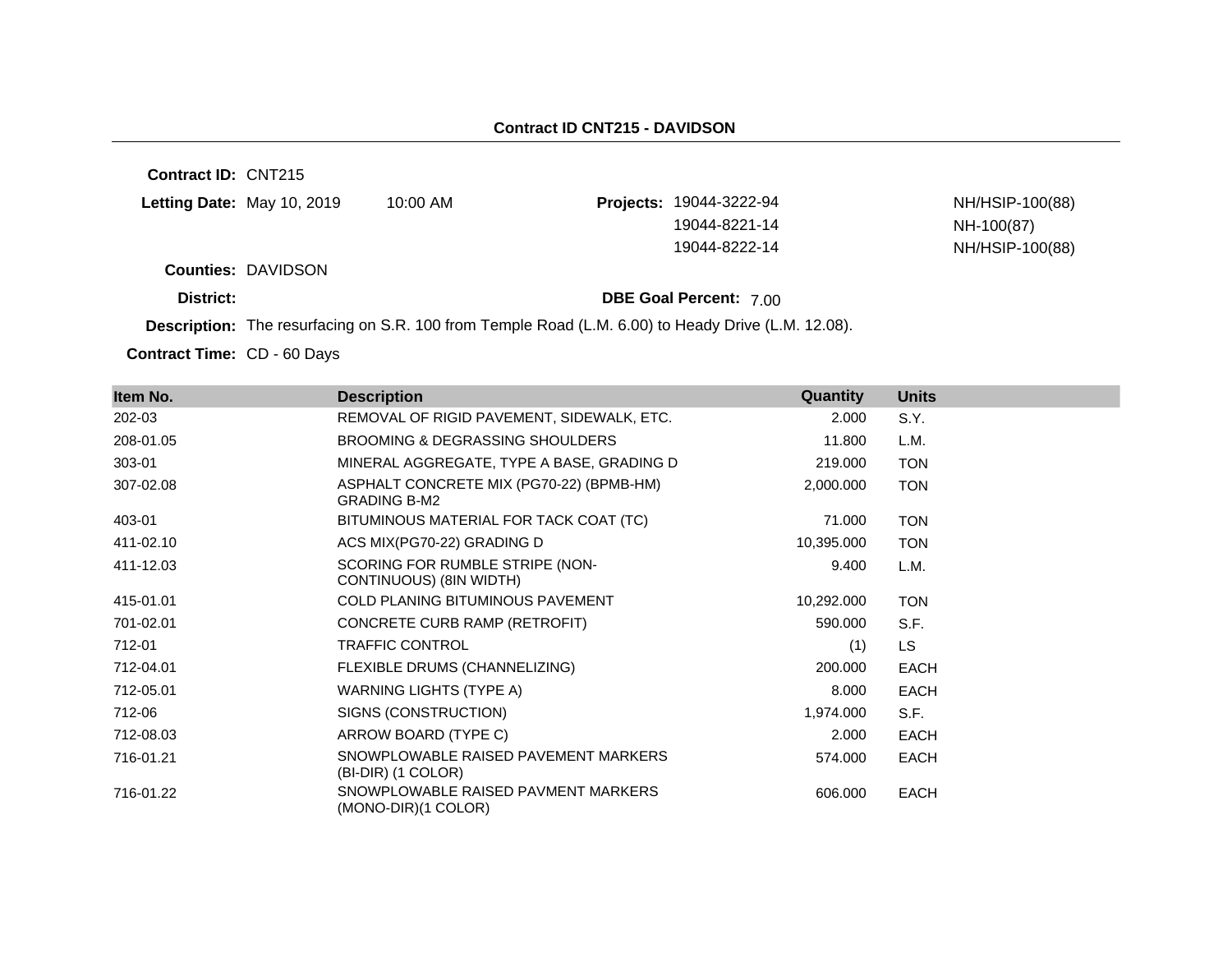| Item No.  | <b>Description</b>                                       | Quantity  | <b>Units</b> |
|-----------|----------------------------------------------------------|-----------|--------------|
| 716-01.30 | REMOVAL OF SNOWPLOWABLE REFLECTIVE<br><b>MARKER</b>      | 435.000   | <b>EACH</b>  |
| 716-02.03 | PLASTIC PAVEMENT MARKING (CROSS-WALK)                    | 280.000   | L.F.         |
| 716-02.04 | PLASTIC PAVEMENT MARKING(CHANNELIZATION<br>STRIPING)     | 1,910.000 | S.Y.         |
| 716-02.05 | PLASTIC PAVEMENT MARKING (STOP LINE)                     | 500.000   | L.F.         |
| 716-02.06 | PLASTIC PAVEMENT MARKING (TURN LANE<br>ARROW)            | 20,000    | <b>EACH</b>  |
| 716-02.09 | PLASTIC PAVEMENT MARKING (LONGITUDINAL<br>CROSS-WALK)    | 310.000   | L.F.         |
| 716-02.11 | PLASTIC PAVEMENT MARKING (6" DOTTED LINE)                | 800.000   | L.F.         |
| 716-03.01 | PLASTIC WORD PAVEMENT MARKING (ONLY)                     | 3.000     | <b>EACH</b>  |
| 716-04.01 | PLASTIC PAVEMENT MARKING (STRAIGHT-TURN<br>ARROW)        | 4.000     | <b>EACH</b>  |
| 716-04.04 | PLASTIC PAVEMENT MARKING (TRANSVERSE<br>SHOULDER)        | 200,000   | L.F.         |
| 716-04.05 | PLASTIC PAVEMENT MARKING (STRAIGHT ARROW)                | 8.000     | <b>EACH</b>  |
| 716-04.13 | PLASTIC PAVEMENT MARKING (BIKELANE SYMBOL<br>& ARROW)    | 2.000     | <b>EACH</b>  |
| 716-05.01 | PAINTED PAVEMENT MARKING (4" LINE)                       | 27.100    | L.M.         |
| 716-12.02 | ENHANCED FLATLINE THERMO PVMT MRKNG (6IN<br>LINE)        | 14.300    | L.M.         |
| 716-12.05 | ENHANCED FLATLINE THERMO PVMT MRKNG (6IN<br>DOTTED LINE) | 1,250.000 | L.F.         |
| 716-13.02 | SPRAY THERMO PVMT MRKNG (60 mil) (6IN LINE)              | 11.700    | L.M.         |
| 717-01    | <b>MOBILIZATION</b>                                      | (1)       | LS           |
| 730-14.02 | <b>SAW SLOT</b>                                          | 585,000   | L.F.         |
| 730-14.03 | <b>LOOP WIRE</b>                                         | 1,170.000 | L.F.         |

# **Contract ID CNT215 - DAVIDSON**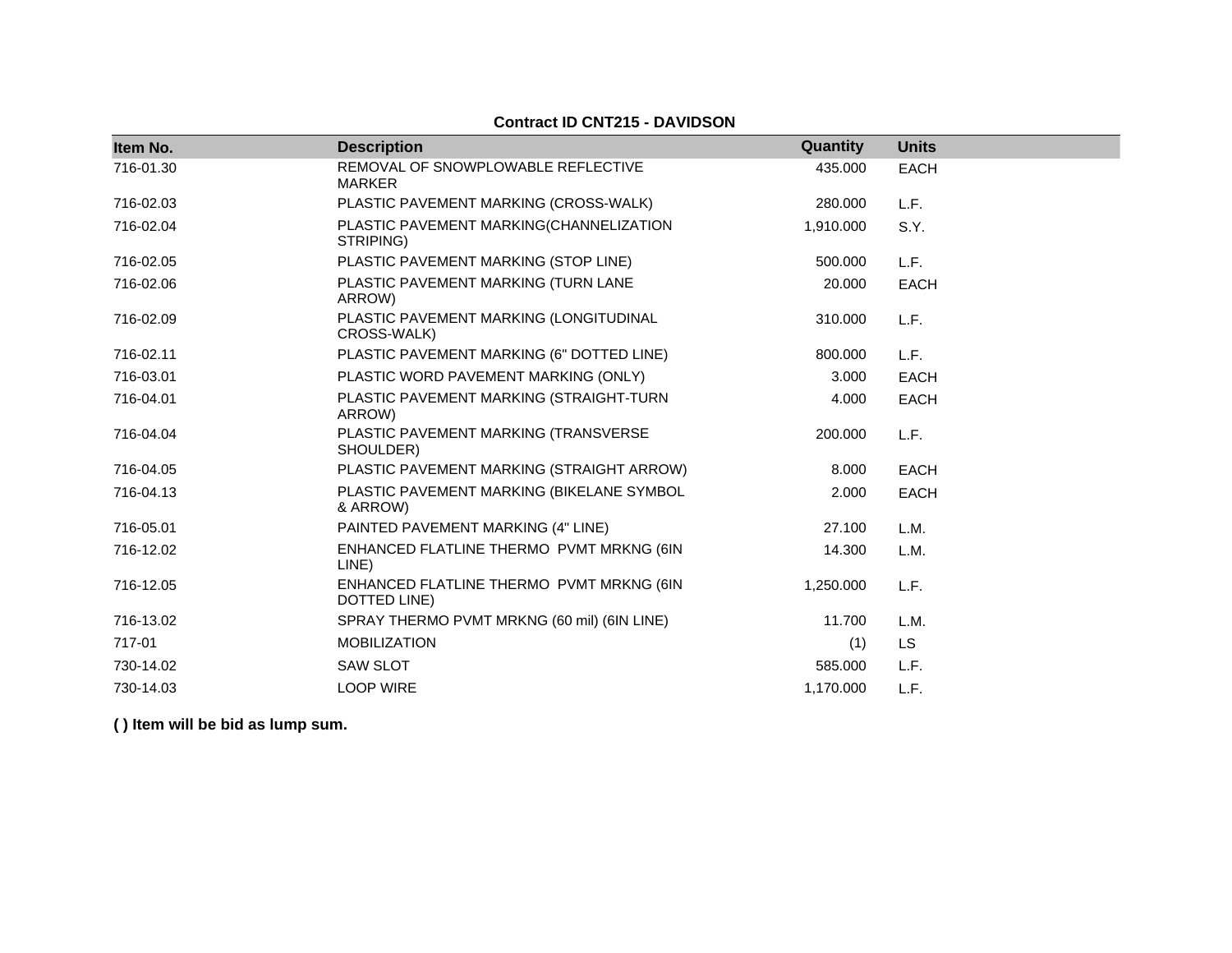| <b>Contract ID: CNT160</b>         |                                  |                                                                                                               |                                |                 |
|------------------------------------|----------------------------------|---------------------------------------------------------------------------------------------------------------|--------------------------------|-----------------|
|                                    | Letting Date: May 10, 2019       | $10:00$ AM                                                                                                    | <b>Projects: 19016-3208-94</b> | STP/HSIP-1(403) |
|                                    |                                  |                                                                                                               | 19016-8208-14                  | STP/HSIP-1(403) |
|                                    | <b>Counties: DAVIDSON</b>        |                                                                                                               |                                |                 |
| District:                          |                                  |                                                                                                               | <b>DBE Goal Percent: 9.50</b>  |                 |
|                                    | Harpeth Valley Road (L.M. 5.19). | <b>Description:</b> The resurfacing on U.S. 70 (S.R. 1) from the Cheatham County line (L.M. 0.00) to south of |                                |                 |
| <b>Contract Time: CD - 45 Days</b> |                                  |                                                                                                               |                                |                 |

| Item No.  | <b>Description</b>                                              | Quantity  | <b>Units</b> |
|-----------|-----------------------------------------------------------------|-----------|--------------|
| 208-01.05 | BROOMING & DEGRASSING SHOULDERS                                 | 10.200    | L.M.         |
| 303-01    | MINERAL AGGREGATE, TYPE A BASE, GRADING D                       | 188.000   | <b>TON</b>   |
| 307-01.08 | ASPHALT CONCRETE MIX (PG64-22) (BPMB-HM)<br><b>GRADING B-M2</b> | 1,000.000 | <b>TON</b>   |
| 403-01    | BITUMINOUS MATERIAL FOR TACK COAT (TC)                          | 27,000    | <b>TON</b>   |
| 411-02.10 | ACS MIX(PG70-22) GRADING D                                      | 6,023.000 | <b>TON</b>   |
| 411-12.03 | SCORING FOR RUMBLE STRIPE (NON-<br>CONTINUOUS) (8IN WIDTH)      | 8.300     | L.M.         |
| 705-02.10 | <b>GUARDRAIL TRANSITION 27IN TO 31IN</b>                        | 13.000    | <b>EACH</b>  |
| 705-04.09 | EARTH PAD FOR TYPE 38 GR END TREATMENT                          | 10.000    | <b>EACH</b>  |
| 705-04.10 | EARTH PAD FOR GUARD RAIL END TREATMENT                          | 3.000     | <b>EACH</b>  |
| 705-06.20 | TANGENT ENERGY ABSORBING TERM MASH TL-3                         | 10.000    | <b>EACH</b>  |
| 705-06.30 | GR TERMINAL (ENERGY ABSORBING) MASH TL2                         | 3.000     | <b>EACH</b>  |
| 706-01    | <b>GUARDRAIL REMOVED</b>                                        | 575.000   | L.F.         |
| 712-01    | TRAFFIC CONTROL                                                 | (1)       | LS.          |
| 712-04.01 | FLEXIBLE DRUMS (CHANNELIZING)                                   | 25,000    | <b>EACH</b>  |
| 712-05.01 | WARNING LIGHTS (TYPE A)                                         | 4.000     | <b>EACH</b>  |
| 712-06    | SIGNS (CONSTRUCTION)                                            | 1,001.000 | S.F.         |
| 716-01.21 | SNOWPLOWABLE RAISED PAVEMENT MARKERS<br>(BI-DIR) (1 COLOR)      | 406.000   | <b>EACH</b>  |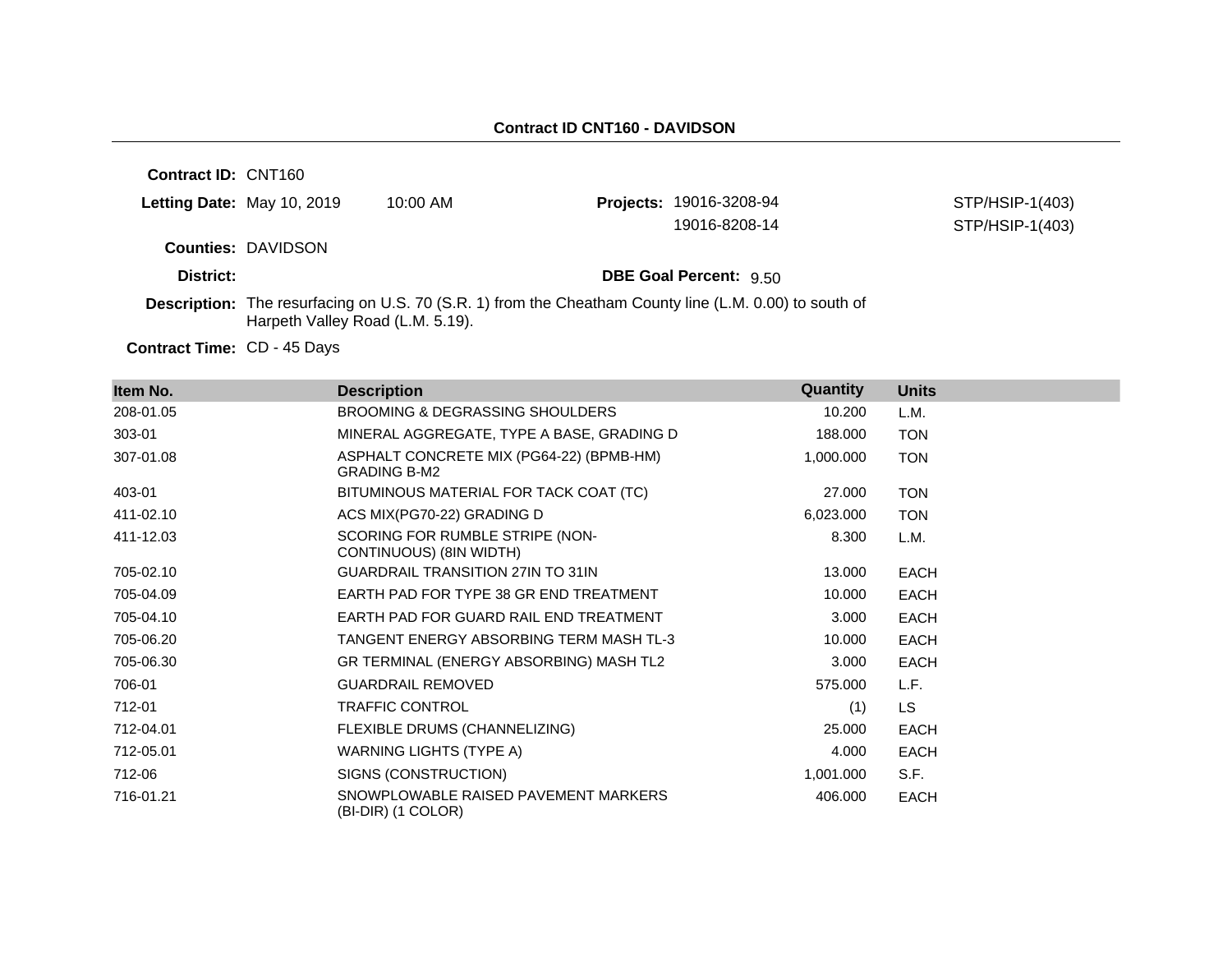#### **Contract ID CNT160 - DAVIDSON**

| Item No.  | <b>Description</b>                                           | Quantity | <b>Units</b> |
|-----------|--------------------------------------------------------------|----------|--------------|
| 716-01.22 | SNOWPLOWABLE RAISED PAVMENT MARKERS<br>$(MONO-DIR)(1 COLOR)$ | 6.000    | EACH         |
| 716-02.05 | PLASTIC PAVEMENT MARKING (STOP LINE)                         | 30,000   | L.F.         |
| 716-02.06 | PLASTIC PAVEMENT MARKING (TURN LANE<br>ARROW)                | 5.000    | EACH         |
| 716-03.03 | PLASTIC WORD PAVEMENT MARKING (STOP<br>AHEAD)                | 1.000    | EACH         |
| 716-04.05 | PLASTIC PAVEMENT MARKING (STRAIGHT ARROW)                    | 3.000    | EACH         |
| 716-04.12 | PLASTIC PAVEMENT MARKING (YIELD LINE)                        | 100.000  | S.F.         |
| 716-05.01 | PAINTED PAVEMENT MARKING (4" LINE)                           | 2.500    | L.M.         |
| 716-12.02 | ENHANCED FLATLINE THERMO PVMT MRKNG (6IN<br>LINE)            | 10.300   | L.M.         |
| 716-13.02 | SPRAY THERMO PVMT MRKNG (60 mil) (6IN LINE)                  | 10.300   | L.M.         |
| 717-01    | <b>MOBILIZATION</b>                                          | (1)      | LS           |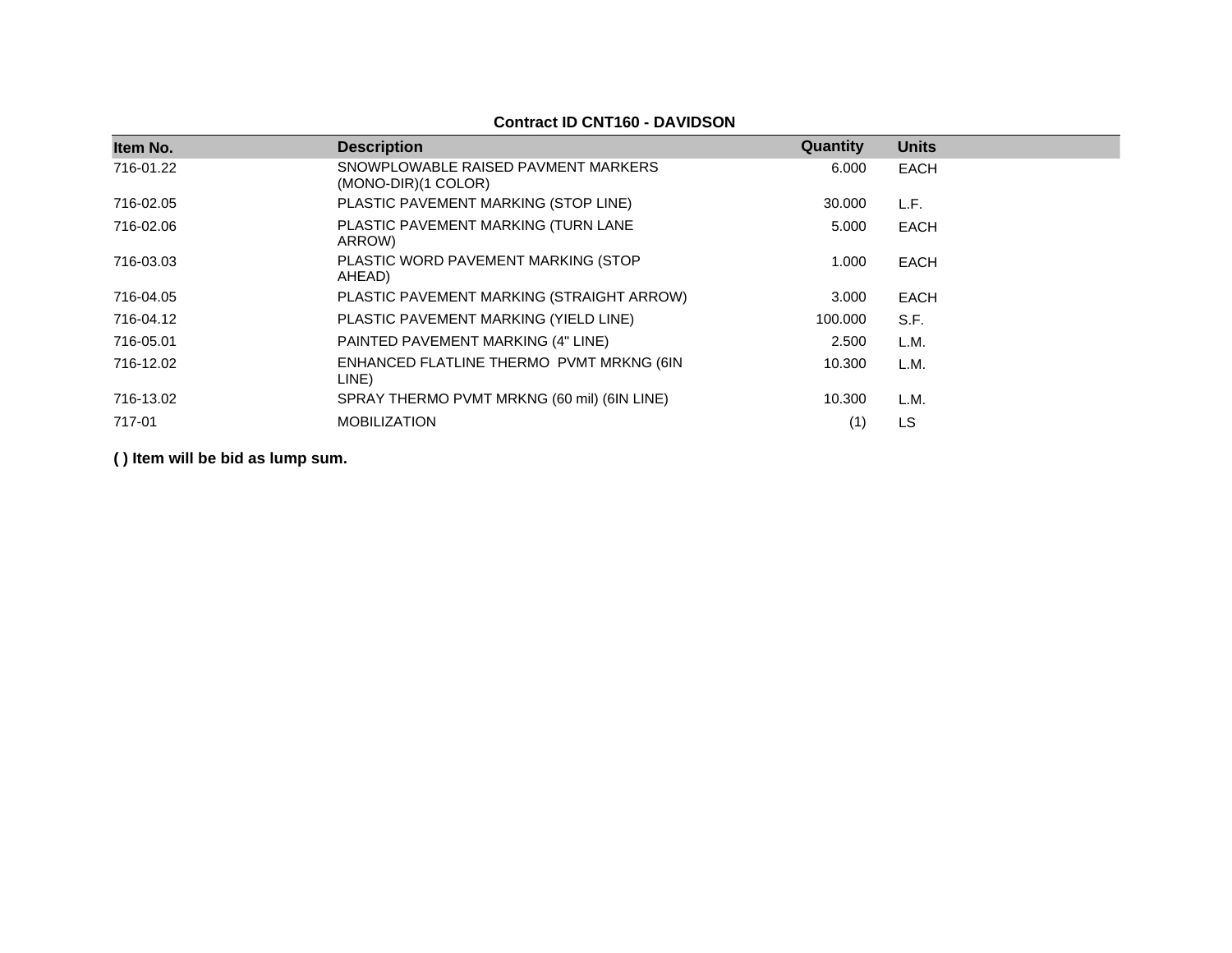| <b>Contract ID: CNT188</b>      |                            |            |                                                                                     |     |
|---------------------------------|----------------------------|------------|-------------------------------------------------------------------------------------|-----|
|                                 | Letting Date: May 10, 2019 | $10:00$ AM | <b>Projects: 19047-4241-04</b>                                                      | N/A |
|                                 | <b>Counties: DAVIDSON</b>  |            |                                                                                     |     |
| District:                       |                            |            | <b>DBE Goal Percent:</b>                                                            |     |
|                                 |                            |            | <b>Description:</b> The tunnel cleaning of the Thompson Lane Underpass on S.R. 155. |     |
| Contract Time: $DT - 6/30/2020$ |                            |            |                                                                                     |     |

| Item No.  | <b>Description</b>                                    | Quantity | <b>Units</b> |
|-----------|-------------------------------------------------------|----------|--------------|
| 712-01.56 | MAINTENANCE OF TRAFFIC (<br>(THOMPSON LANE UNDERPASS) | 12.000   | EACH         |
| 713-20.40 | <b>GRAFFITI REMOVAL</b>                               | 250.000  | S.F.         |
| 717-01    | <b>MOBILIZATION</b>                                   | (1)      | LS.          |
| 760-01.05 | TUNNEL CLEANING (THOMPSON LANE TUNNELS)               | 12.000   | EACH         |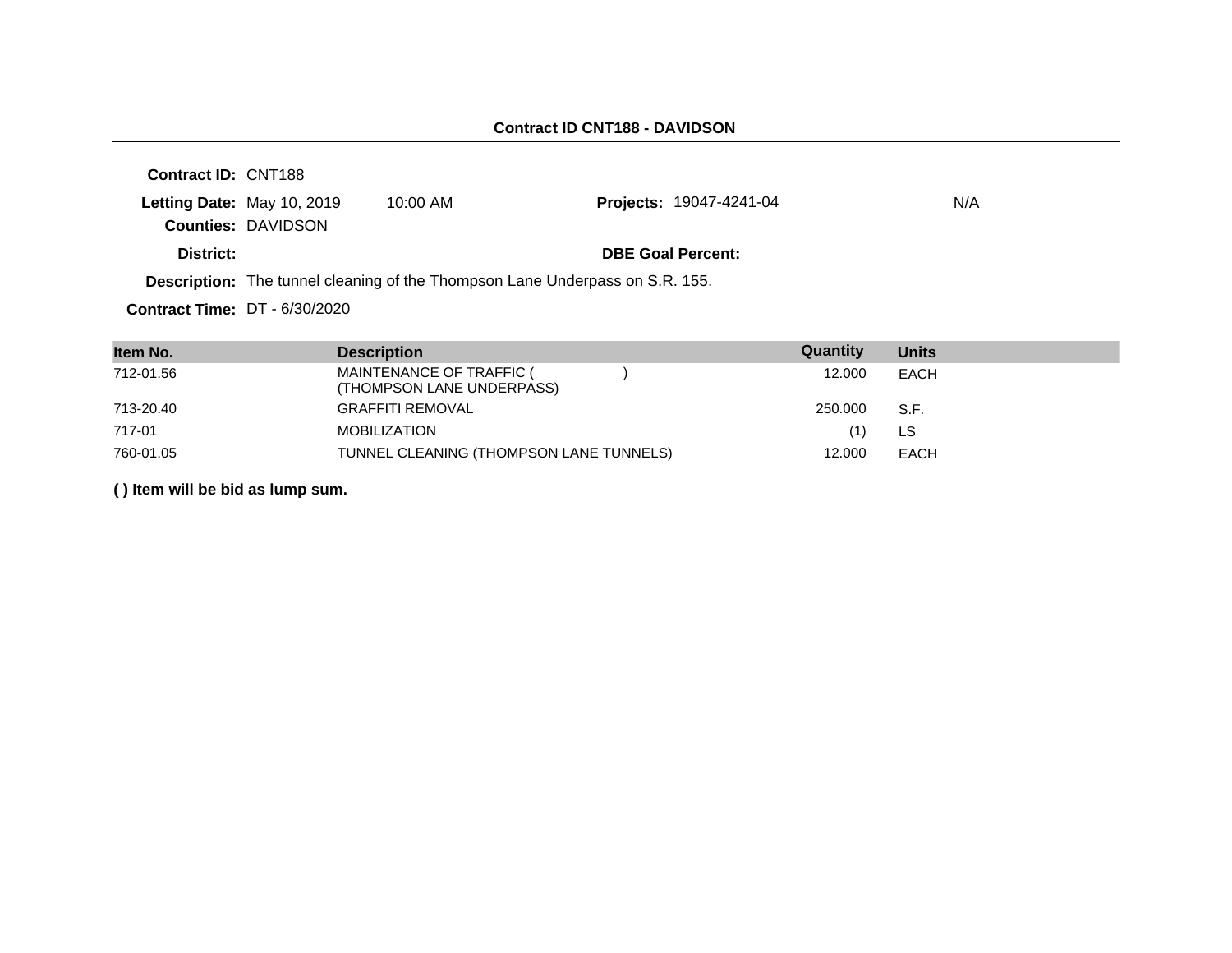| <b>Contract ID: CNT145</b> |                   |            |                                                                                                                |                                    |
|----------------------------|-------------------|------------|----------------------------------------------------------------------------------------------------------------|------------------------------------|
| Letting Date: May 10, 2019 |                   | $10:00$ AM | Projects: 21007-3227-94<br>21007-8227-14                                                                       | STP/HSIP-146(8)<br>STP/HSIP-146(8) |
| <b>Counties: DEKALB</b>    |                   |            |                                                                                                                |                                    |
| District:                  |                   |            | <b>DBE Goal Percent: 9.50</b>                                                                                  |                                    |
|                            | Road (L.M. 5.47). |            | <b>Description:</b> The resurfacing on S.R. 146 from the Cannon County line (L.M. 0.00) to north of Game Ridge |                                    |

**Contract Time:** DT - 11/15/2019

| Item No.  | <b>Description</b>                                         | Quantity  | <b>Units</b> |
|-----------|------------------------------------------------------------|-----------|--------------|
| 403-01    | BITUMINOUS MATERIAL FOR TACK COAT (TC)                     | 29.000    | <b>TON</b>   |
| 411-03.07 | ACS MIX(PG64-22) THIN LIFT ASPHALT                         | 2,812.000 | <b>TON</b>   |
| 411-12.04 | SCORING FOR RUMBLE STRIPE (NON-<br>CONTINUOUS) (4IN WIDTH) | 8.800     | L.M.         |
| 415-01.01 | <b>COLD PLANING BITUMINOUS PAVEMENT</b>                    | 4,342.000 | <b>TON</b>   |
| 705-01.04 | <b>METAL BEAM GUARD FENCE</b>                              | 50.000    | L.F.         |
| 705-02.10 | <b>GUARDRAIL TRANSITION 27IN TO 31IN</b>                   | 4.000     | <b>EACH</b>  |
| 705-04.09 | EARTH PAD FOR TYPE 38 GR END TREATMENT                     | 4.000     | <b>EACH</b>  |
| 705-06.01 | W BEAM GR (TYPE 2) MASH TL3                                | 50.000    | L.F.         |
| 705-06.02 | W BEAM GR (TYPE 2) MASH TL3 (LONG POST)                    | 50.000    | L.F.         |
| 705-06.20 | TANGENT ENERGY ABSORBING TERM MASH TL-3                    | 4.000     | <b>EACH</b>  |
| 706-01    | <b>GUARDRAIL REMOVED</b>                                   | 150.000   | L.F.         |
| 712-01    | <b>TRAFFIC CONTROL</b>                                     | (1)       | LS.          |
| 712-06    | SIGNS (CONSTRUCTION)                                       | 1,105.000 | S.F.         |
| 713-02.14 | FLEXIBLE DELINEATOR (WHITE)                                | 16.000    | <b>EACH</b>  |
| 716-01.21 | SNOWPLOWABLE RAISED PAVEMENT MARKERS<br>(BI-DIR) (1 COLOR) | 365.000   | <b>EACH</b>  |
| 716-01.30 | REMOVAL OF SNOWPLOWABLE REFLECTIVE<br><b>MARKER</b>        | 365.000   | <b>EACH</b>  |
| 716-02.04 | PLASTIC PAVEMENT MARKING(CHANNELIZATION<br>STRIPING)       | 15.000    | S.Y.         |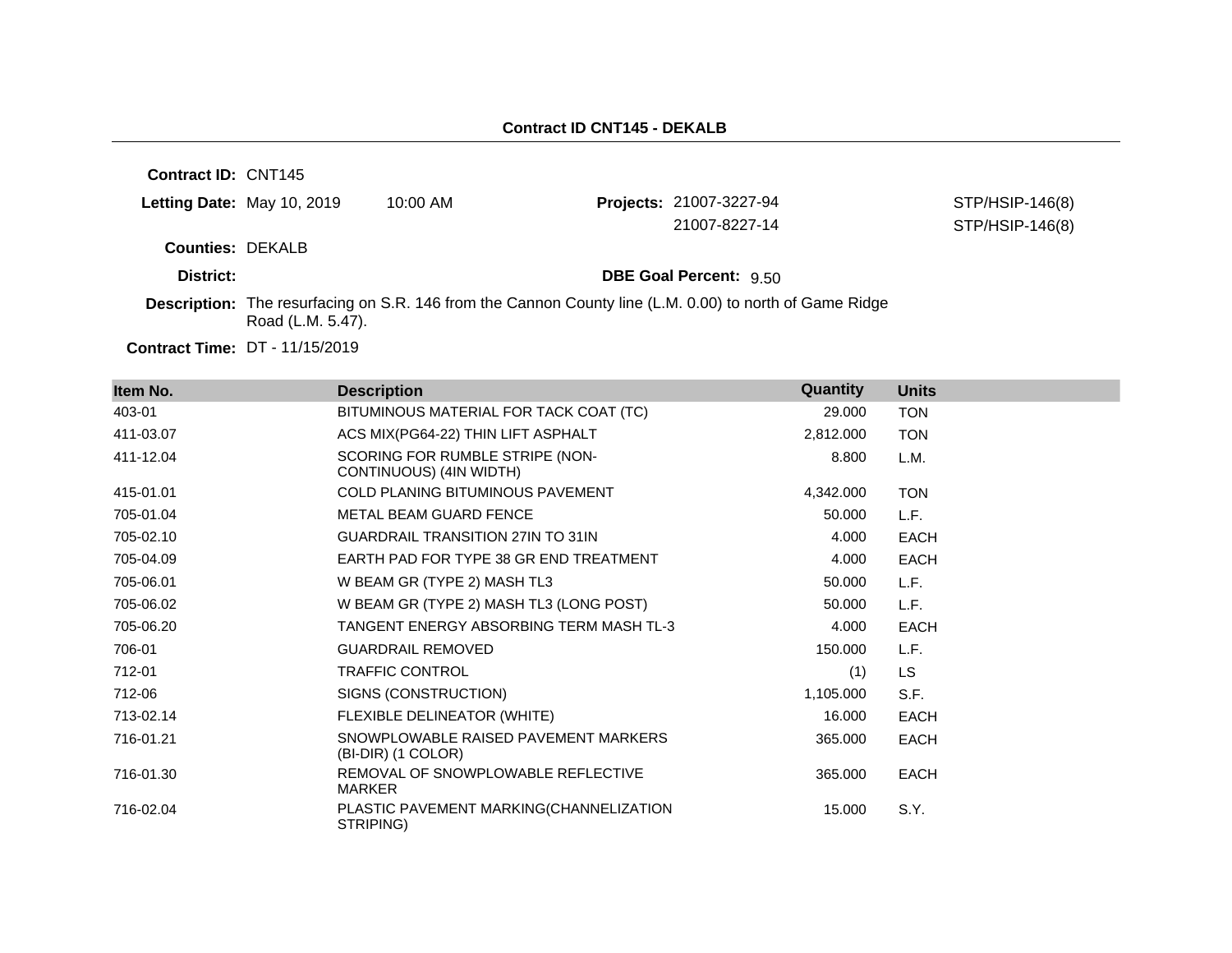| Item No.  | <b>Description</b>                                    | Quantity | <b>Units</b> |
|-----------|-------------------------------------------------------|----------|--------------|
| 716-02.05 | PLASTIC PAVEMENT MARKING (STOP LINE)                  | 222,000  | L.F.         |
| 716-05.01 | PAINTED PAVEMENT MARKING (4" LINE)                    | 40.900   | L.M.         |
| 716-13.01 | SPRAY THERMO PVMT MRKNG (60 mil) (4IN LINE)           | 20.400   | L.M.         |
| 716-13.04 | SPRAY THERMO PVMT MRKNG (60 mil) (4IN DOTTED<br>LINE) | 175.000  | L.F.         |
| 717-01    | <b>MOBILIZATION</b>                                   |          | LS           |

## **Contract ID CNT145 - DEKALB**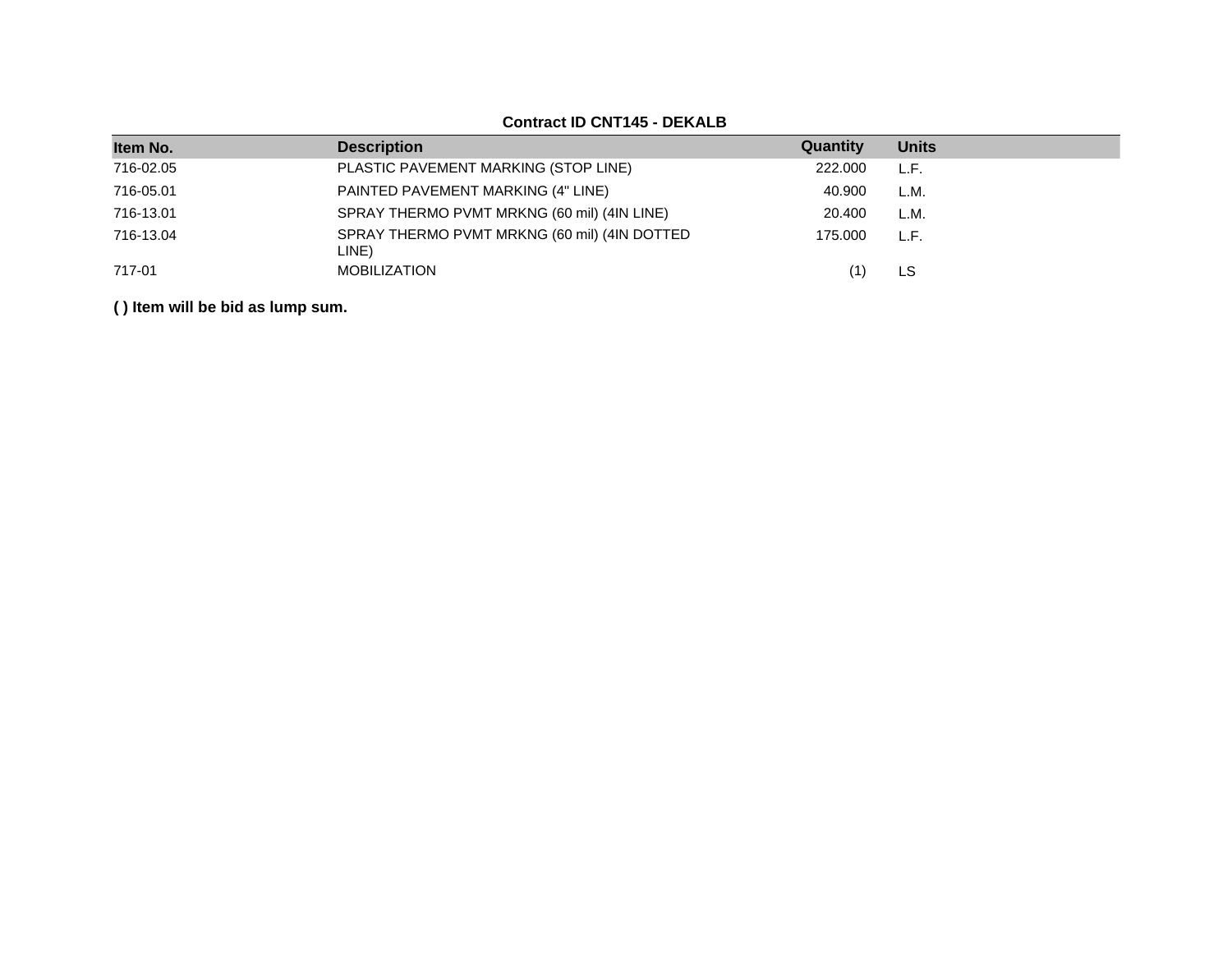**Contract ID:** CNT011 **Letting Date:** May 10, 2019 10:00 AM **Counties:** DEKALB, WARREN **District: District: DBE Goal Percent:**  $9.50$ **Description:** The grading, drainage, construction of a concrete Bulb-Tee or concrete I-beam bridge and paving on S.R. 56 from south of the Warren-Dekalb County line (L.M. 24.45) to near Magness Road in Dekalb County (L.M. 2.86). **Projects:** 21004-3252-14 STP-56(29) 21004-3259-14 STP/HIP-56(39)

**Contract Time:** DT - 10/31/2021

| Item No.  | <b>Description</b>                                                                                            | Quantity    | <b>Units</b> |
|-----------|---------------------------------------------------------------------------------------------------------------|-------------|--------------|
| 105-01    | CONSTRUCTION STAKES, LINES AND GRADES                                                                         | (1)         | LS.          |
| 109-10.01 | <b>TRAINEE</b>                                                                                                | 6,740.000   | <b>HOUR</b>  |
| 201-01    | <b>CLEARING AND GRUBBING</b>                                                                                  | (1)         | LS.          |
| 202-01    | REMOVAL OF STRUCTURES AND OBSTRUCTIONS                                                                        | (1)         | LS.          |
| 202-04.51 | REMOVAL OF STRUCTURES (DESCRIPTION, STA.)<br>(47' OF 48"X40" CMP, 127+28 LT. & 46' OF 36" CMP,<br>127+46 LT.) | (1)         | LS.          |
| 202-04.52 | REMOVAL OF STRUCTURES (DESCRIPTION, STA.)<br>(137' OF 72" RCP, 312+50 CL.)                                    | (1)         | LS.          |
| 202-13    | WATER WELL ABANDONMENT                                                                                        | 3.000       | <b>EACH</b>  |
| 203-01    | ROAD & DRAINAGE EXCAVATION (UNCLASSIFIED)                                                                     | 821,439.000 | C.Y.         |
| 203-02.01 | BORROW EXCAVATION (GRADED SOLID ROCK)                                                                         | 25,894.000  | <b>TON</b>   |
| 203-03    | BORROW EXCAVATION (UNCLASSIFIED)                                                                              | 2,517.000   | C.Y.         |
| 203-03.01 | BORROW EXCAVATION (SELECT MATERIAL)                                                                           | 5,325.000   | C.Y.         |
| 203-04    | PLACING AND SPREADING TOPSOIL                                                                                 | 55,021.000  | C.Y.         |
| 203-05    | <b>UNDERCUTTING</b>                                                                                           | 39,290.000  | C.Y.         |
| 203-06    | <b>WATER</b>                                                                                                  | 2,906.000   | M.G.         |
| 203-08    | CHANNEL EXCAVATION (UNCLASSIFIED)                                                                             | 205.000     | C.Y.         |
| 203-15.03 | <b>COMPACTED CLAY</b>                                                                                         | 180.000     | C.Y.         |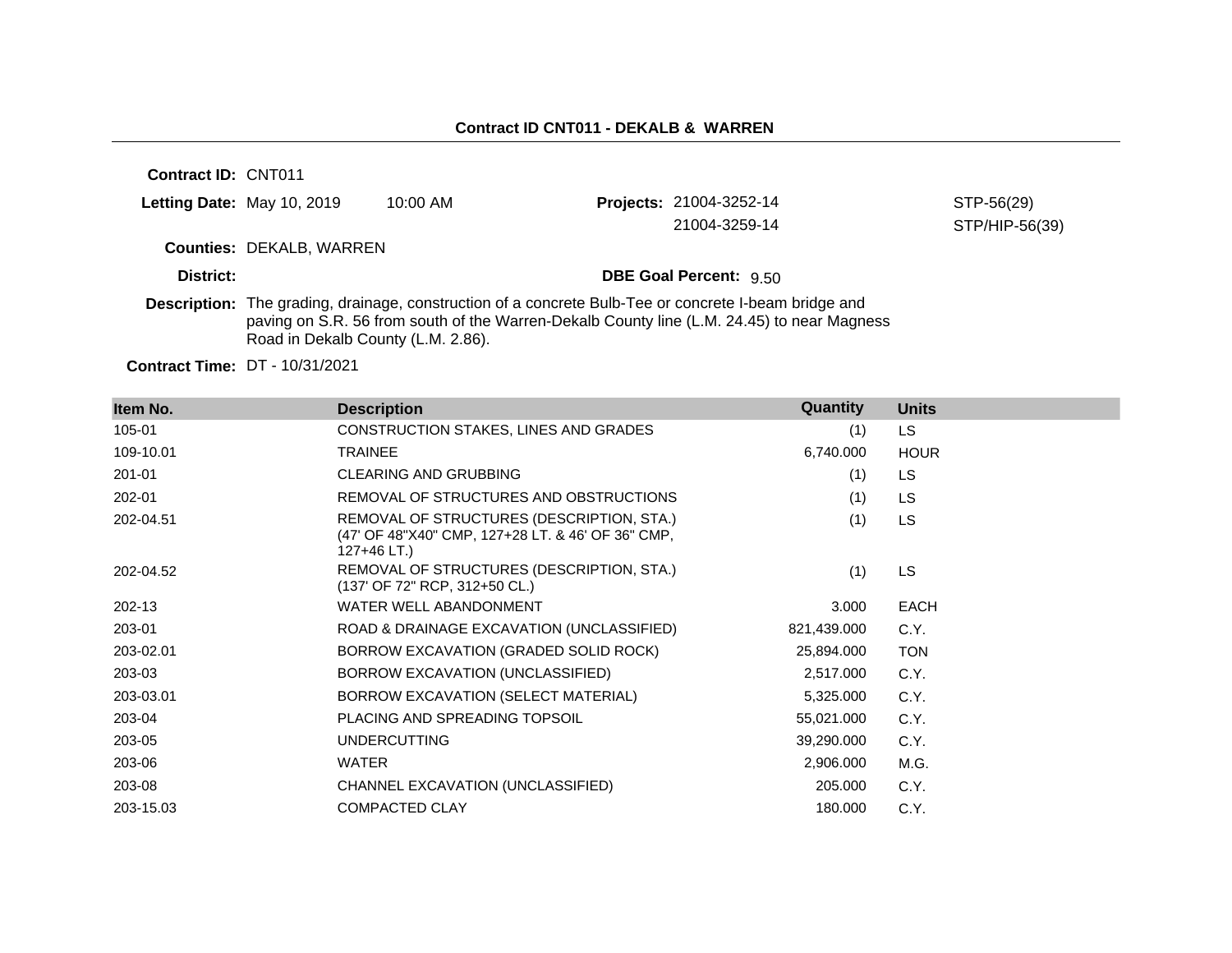| Item No.  | <b>Description</b>                                              | Quantity    | <b>Units</b> |
|-----------|-----------------------------------------------------------------|-------------|--------------|
| 203-20.01 | <b>CHANNEL SUBSTRATE</b>                                        | 48.000      | C.Y.         |
| 204-08    | FOUNDATION FILL MATERIAL                                        | 412.000     | C.Y.         |
| 204-08.01 | BACKFILL MATERIAL (FLOWABLE FILL)                               | 107.000     | C.Y.         |
| 209-02.03 | 8" TEMPORARY SLOPE DRAIN                                        | 8,880.000   | L.F.         |
| 209-02.05 | <b>12" TEMPORARY SLOPE DRAIN</b>                                | 810.000     | L.F.         |
| 209-02.06 | 15" TEMPORARY SLOPE DRAIN                                       | 455.000     | L.F.         |
| 209-02.07 | <b>18" TEMPORARY SLOPE DRAIN</b>                                | 135.000     | L.F.         |
| 209-03.36 | STREAM MITIGATION-STEP POOL                                     | 21.000      | <b>EACH</b>  |
| 209-03.37 | STREAM MITIGATION CROSS VANE STRUCTURE                          | 3.000       | <b>EACH</b>  |
| 209-03.59 | STREAM MITIGATION - BRUSH MATTRESS                              | 41.000      | S.Y.         |
| 209-03.67 | Stream Mitigation - Wood Toe W/Reinforced Earth                 | 246.000     | L.F.         |
| 209-05    | SEDIMENT REMOVAL                                                | 10,454.000  | C.Y.         |
| 209-08.02 | TEMPORARY SILT FENCE (WITH BACKING)                             | 44,348.000  | L.F.         |
| 209-08.03 | TEMPORARY SILT FENCE (WITHOUT BACKING)                          | 42,407.000  | L.F.         |
| 209-08.04 | TEMPORARY ENHANCED SILT FENCE                                   | 720.000     | L.F.         |
| 209-08.07 | ROCK CHECK DAM PER                                              | 929.000     | <b>EACH</b>  |
| 209-08.08 | ENHANCED ROCK CHECK DAM                                         | 196.000     | <b>EACH</b>  |
| 209-09.01 | SANDBAGS                                                        | 2,500.000   | <b>BAG</b>   |
| 209-09.03 | SEDIMENT FILTER BAG (15' X 15')                                 | 8.000       | <b>EACH</b>  |
| 209-13.04 | TURBIDITY CURTAIN(DESCRIPTION) (12" DEPTH)                      | 300.000     | L.F.         |
| 209-20.03 | POLYETHYLENE SHEETING (6 MIL. MINIMUM)                          | 104.000     | S.Y.         |
| 209-40.33 | CATCH BASIN PROTECTION (TYPE D)                                 | 9.000       | <b>EACH</b>  |
| 209-40.34 | CATCH BASIN PROTECTION (TYPE E)                                 | 15.000      | <b>EACH</b>  |
| 209-65.03 | TEMPORARY DIVERSION CHANNEL                                     | 996.000     | L.F.         |
| 303-01    | MINERAL AGGREGATE, TYPE A BASE, GRADING D                       | 188,937.000 | <b>TON</b>   |
| 303-01.01 | GRANULAR BACKFILL (ROADWAY)                                     | 10,620.000  | <b>TON</b>   |
| 303-10.01 | MINERAL AGGREGATE (SIZE 57)                                     | 1,083.000   | <b>TON</b>   |
| 307-01.01 | ASPHALT CONCRETE MIX (PG64-22) (BPMB-HM)<br><b>GRADING A</b>    | 24,577.000  | <b>TON</b>   |
| 307-01.08 | ASPHALT CONCRETE MIX (PG64-22) (BPMB-HM)<br><b>GRADING B-M2</b> | 16,741.000  | <b>TON</b>   |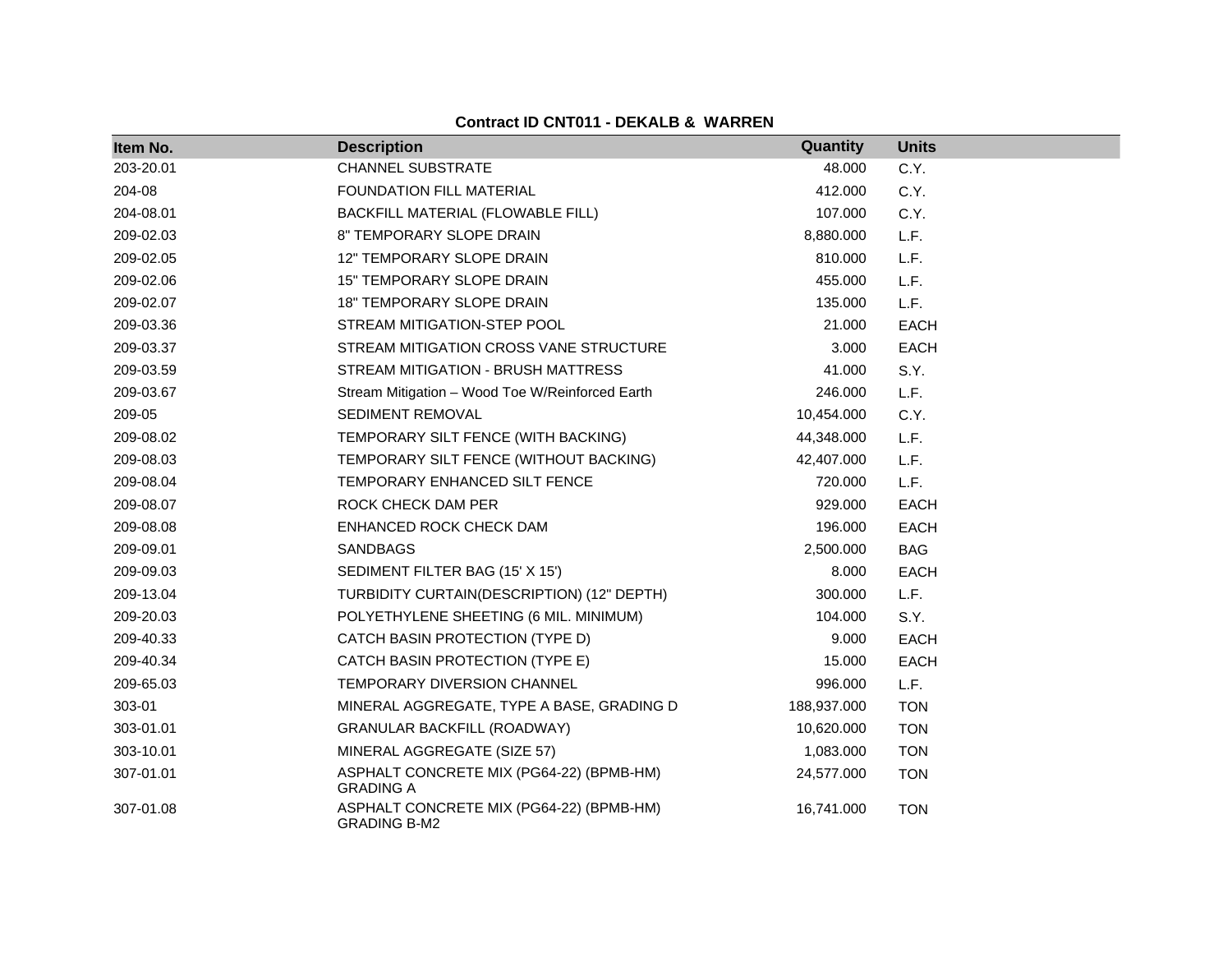| Item No.  | <b>Description</b>                                            | Quantity    | <b>Units</b> |
|-----------|---------------------------------------------------------------|-------------|--------------|
| 307-01.20 | ASP. CONC. MIX(PG64-22) (BPMB-HM) GR. A-S                     | 10,718.000  | <b>TON</b>   |
| 402-01    | BITUMINOUS MATERIAL FOR PRIME COAT (PC)                       | 250.000     | <b>TON</b>   |
| 402-02    | AGGREGATE FOR COVER MATERIAL (PC)                             | 886,000     | <b>TON</b>   |
| 403-01    | BITUMINOUS MATERIAL FOR TACK COAT (TC)                        | 96.000      | <b>TON</b>   |
| 411-01.07 | ACS MIX (PG64-22) GRADING E SHOULDER                          | 4,469.000   | <b>TON</b>   |
| 411-01.10 | ACS MIX(PG64-22) GRADING D                                    | 9,724.000   | <b>TON</b>   |
| 411-12.01 | SCORING SHOULDERS (CONTINUOUS) (16IN<br>WIDTH)                | 3.213       | L.M.         |
| 411-12.02 | SCORING SHOULDERS (NON-CONTINUOUS) (16IN<br>WIDTH)            | 6.400       | L.M.         |
| 411-12.03 | SCORING FOR RUMBLE STRIPE (NON-<br>CONTINUOUS) (8IN WIDTH)    | 0.300       | L.M.         |
| 415-01.02 | COLD PLANING BITUMINOUS PAVEMENT                              | 30,729.000  | S.Y.         |
| 604-01.01 | CLASS A CONCRETE (ROADWAY)                                    | 1,270.000   | C.Y.         |
| 604-01.02 | STEEL BAR REINFORCEMENT (ROADWAY)                             | 245,092.000 | LB.          |
| 604-15.01 | PORTLAND CEMENT GROUT                                         | 4.000       | C.Y.         |
| 607-03.02 | 18" CONCRETE PIPE CULVERT (CLASS III)                         | 1,956.000   | L.F.         |
| 607-05.02 | 24" CONCRETE PIPE CULVERT (CLASS III)                         | 1,297.000   | L.F.         |
| 607-06.02 | 30" CONCRETE PIPE CULVERT (CLASS III)                         | 461.000     | L.F.         |
| 607-07.02 | 36" CONCRETE PIPE CULVERT (CLASS III)                         | 322.000     | L.F.         |
| 607-08.02 | 42" CONCRETE PIPE CULVERT (CLASS III)                         | 338.000     | L.F.         |
| 607-08.05 | 42" CONCRETE PIPE CULVERT(CLASS IV)JACKED-<br><b>IN-PLACE</b> | 312.000     | L.F.         |
| 607-16.06 | 45"X 29" HORIZONTAL OVAL CONCRETE PIPE<br><b>CULVERT</b>      | 50.000      | L.F.         |
| 607-39.02 | 18" PIPE CULVERT (SIDE DRAIN)                                 | 2,326.000   | L.F.         |
| 607-39.03 | 24" PIPE CULVERT (SIDE DRAIN)                                 | 2,846.000   | L.F.         |
| 607-39.04 | 30" PIPE CULVERT (SIDE DRAIN)                                 | 52.000      | L.F.         |
| 607-39.05 | 36" PIPE CULVERT (SIDE DRAIN)                                 | 92.000      | L.F.         |
| 607-65.71 | 60" MINIMUM ID PIPE TO SLIP LINE 72" PIPE                     | 196.000     | L.F.         |
| 610-07.03 | 18" PIPE DRAIN (BRIDGE DRAIN)                                 | 170.000     | L.F.         |
| 611-01.02 | MANHOLES, > 4' - 8' DEPTH                                     | 1.000       | <b>EACH</b>  |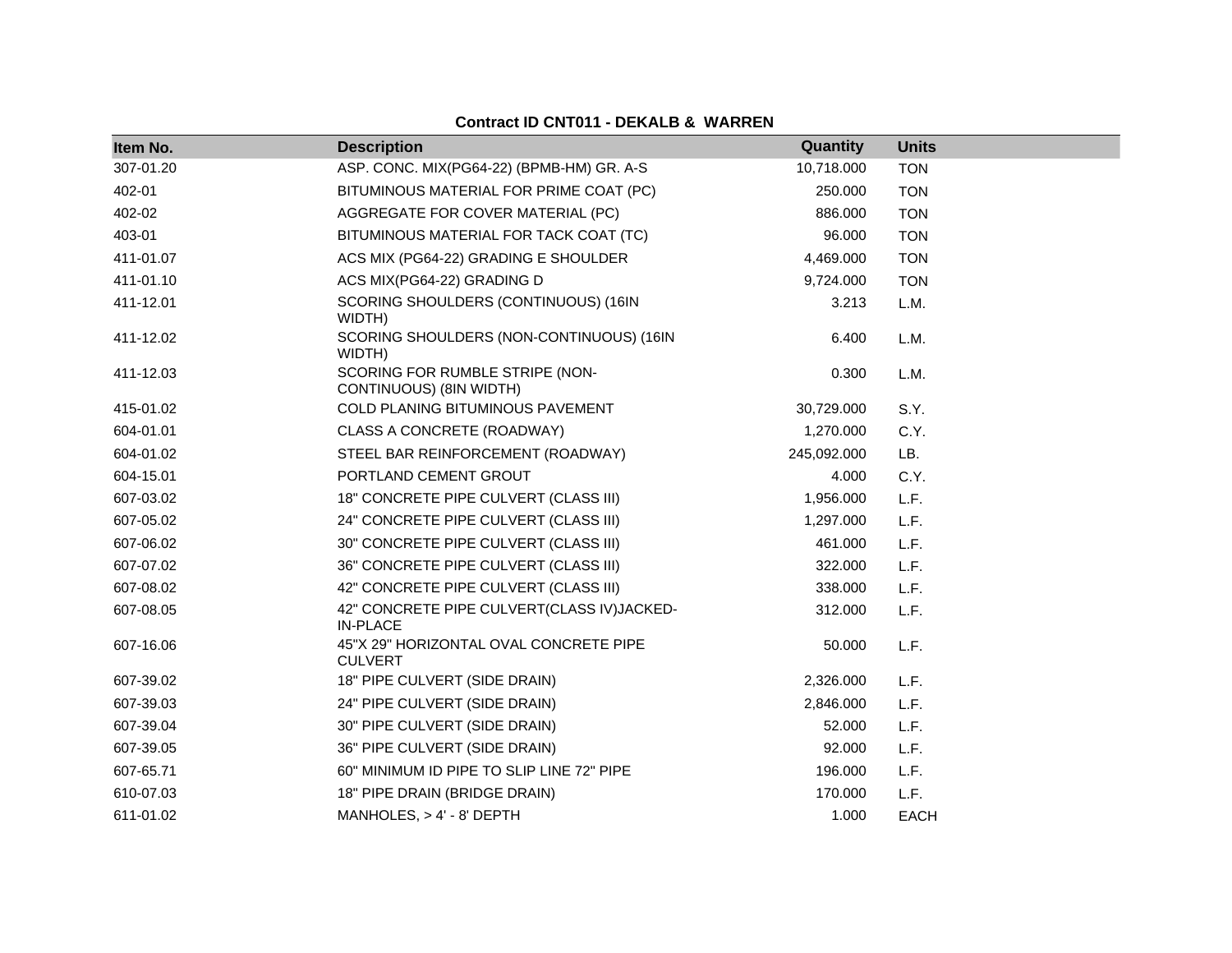| Item No.  | <b>Description</b>                      | Quantity   | <b>Units</b> |
|-----------|-----------------------------------------|------------|--------------|
| 611-02.10 | JUNCTION BOX, TYPE 1                    | 1.000      | <b>EACH</b>  |
| 611-07.01 | CLASS A CONCRETE (PIPE ENDWALLS)        | 165.960    | C.Y.         |
| 611-07.02 | STEEL BAR REINFORCEMENT (PIPE ENDWALLS) | 6,720.000  | LB.          |
| 611-07.31 | 18IN ENDWALL (SIDE DRAIN)               | 66.000     | <b>EACH</b>  |
| 611-07.32 | 24IN ENDWALL (SIDE DRAIN)               | 130.000    | <b>EACH</b>  |
| 611-07.54 | 18IN ENDWALL (CROSS DRAIN) 3:1          | 10.000     | <b>EACH</b>  |
| 611-07.55 | 18IN ENDWALL (CROSS DRAIN) 4:1          | 1.000      | <b>EACH</b>  |
| 611-07.56 | 18IN ENDWALL (CROSS DRAIN) 6:1          | 1.000      | EACH         |
| 611-07.57 | 24IN ENDWALL (CROSS DRAIN) 3:1          | 2.000      | <b>EACH</b>  |
| 611-07.58 | 24IN ENDWALL (CROSS DRAIN) 4:1          | 11.000     | <b>EACH</b>  |
| 611-07.59 | 24IN ENDWALL (CROSS DRAIN) 6:1          | 3.000      | <b>EACH</b>  |
| 611-07.60 | 30IN ENDWALL (CROSS DRAIN) 3:1          | 5.000      | <b>EACH</b>  |
| 611-07.61 | 30IN ENDWALL (CROSS DRAIN) 4:1          | 1.000      | <b>EACH</b>  |
| 611-07.62 | 30IN ENDWALL (CROSS DRAIN) 6:1          | 6.000      | <b>EACH</b>  |
| 611-07.64 | 36IN ENDWALL (CROSS DRAIN) 4:1          | 4.000      | <b>EACH</b>  |
| 611-07.65 | 36IN ENDWALL (CROSS DRAIN) 6:1          | 2.000      | <b>EACH</b>  |
| 611-07.66 | 42IN ENDWALL (CROSS DRAIN) 3:1          | 2.000      | <b>EACH</b>  |
| 611-07.67 | 42IN ENDWALL (CROSS DRAIN) 4:1          | 1.000      | EACH         |
| 611-07.68 | 42IN ENDWALL (CROSS DRAIN) 6:1          | 3.000      | <b>EACH</b>  |
| 611-07.70 | 48IN ENDWALL (CROSS DRAIN) 4:1          | 2.000      | <b>EACH</b>  |
| 611-12.01 | CATCH BASINS, TYPE 12, 0' - 4' DEPTH    | 7.000      | EACH         |
| 611-12.02 | CATCH BASINS, TYPE 12, > 4' - 8' DEPTH  | 8.000      | <b>EACH</b>  |
| 611-42.01 | CATCH BASINS, TYPE 42, 0' - 4' DEPTH    | 4.000      | EACH         |
| 701-01.01 | CONCRETE SIDEWALK (4 ")                 | 12,379.000 | S.F.         |
| 701-02    | <b>CONCRETE DRIVEWAY</b>                | 3,716.000  | S.F.         |
| 701-02.03 | CONCRETE CURB RAMP                      | 372.000    | S.F.         |
| 702-03    | CONCRETE COMBINED CURB & GUTTER         | 203.000    | C.Y.         |
| 705-01.01 | <b>GUARDRAIL AT BRIDGE ENDS</b>         | 216.000    | L.F.         |
| 705-04.09 | EARTH PAD FOR TYPE 38 GR END TREATMENT  | 22.000     | <b>EACH</b>  |
| 705-06.01 | W BEAM GR (TYPE 2) MASH TL3             | 5,949.000  | L.F.         |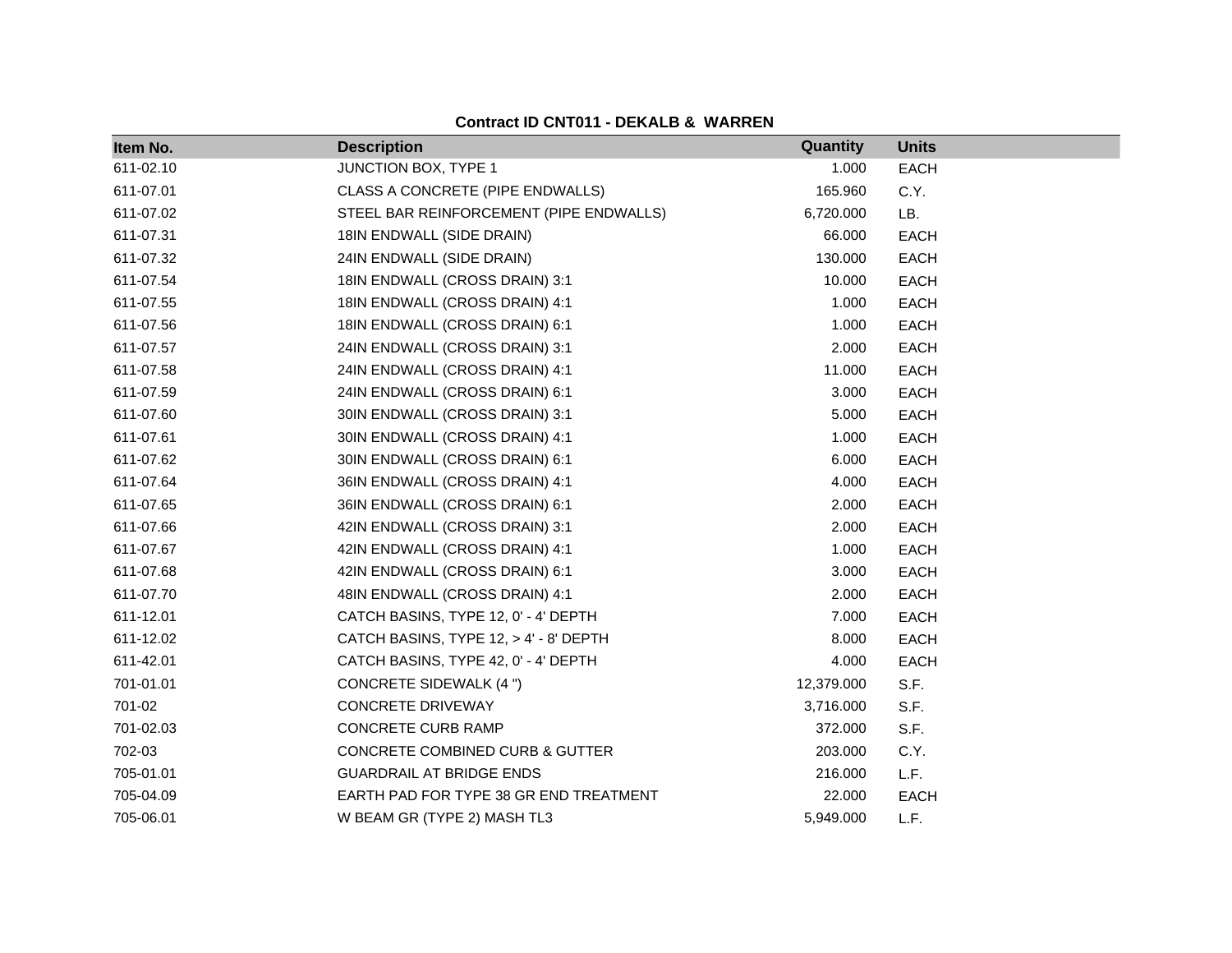| Item No.  | <b>Description</b>                         | Quantity   | <b>Units</b> |
|-----------|--------------------------------------------|------------|--------------|
| 705-06.10 | GR TERMINALTRAILING END (TYPE 13) MASH TL3 | 8.000      | <b>EACH</b>  |
| 705-06.11 | GR TERMINAL (IN-INLINE) MASH TL3           | 15.000     | <b>EACH</b>  |
| 705-06.20 | TANGENT ENERGY ABSORBING TERM MASH TL-3    | 27.000     | <b>EACH</b>  |
| 705-06.30 | GR TERMINAL (ENERGY ABSORBING) MASH TL2    | 2.000      | <b>EACH</b>  |
| 705-08.51 | PORTABLE IMPACT ATTENUATOR NCHRP350 TL-3   | 4.000      | <b>EACH</b>  |
| 705-20.25 | TEMPORARY CRASH CUSHION (MASH TL-3)        | 37.000     | <b>EACH</b>  |
| 706-01    | <b>GUARDRAIL REMOVED</b>                   | 2,619.000  | L.F.         |
| 706-10.26 | ROUNDED END ELEMENT                        | 12.000     | <b>EACH</b>  |
| 707-08.11 | HIGH-VISIBILITY CONSTRUCTION FENCE         | 9,745.000  | L.F.         |
| 707-11.01 | PEDESTRIAN CONSTRUCTION BARRIER FENCE      | 200.000    | L.F.         |
| 708-02.01 | MARKERS (CONCRETE R.O.W. POSTS)            | 357.000    | <b>EACH</b>  |
| 709-01.01 | RUBBLE STONE RIP-RAP                       | 6.000      | C.Y.         |
| 709-05.05 | MACHINED RIP-RAP (CLASS A-3)               | 4,489.000  | <b>TON</b>   |
| 709-05.06 | MACHINED RIP-RAP (CLASS A-1)               | 10,059.000 | <b>TON</b>   |
| 709-05.08 | MACHINED RIP-RAP (CLASS B)                 | 3,630.000  | <b>TON</b>   |
| 709-05.09 | MACHINED RIP-RAP (CLASS C)                 | 2,642.000  | <b>TON</b>   |
| 709-05.81 | <b>ROCK RIFFLES</b>                        | (1)        | <b>LS</b>    |
| 710-02    | AGGREGATE UNDERDRAINS (WITH PIPE)          | 84,469.000 | L.F.         |
| 710-05    | LATERAL UNDERDRAIN                         | 4,850.000  | L.F.         |
| 710-06.11 | LATERAL UNDERDRAIN ENDWALL (2:1)           | 18.000     | <b>EACH</b>  |
| 710-06.12 | LATERAL UNDERDRAIN ENDWALL (3:1)           | 20.000     | <b>EACH</b>  |
| 710-06.13 | LATERAL UNDERDRAIN ENDWALL (4:1)           | 10.000     | <b>EACH</b>  |
| 710-06.15 | LATERAL UNDERDRAIN ENDWALL (6:1)           | 159.000    | <b>EACH</b>  |
| 712-01    | <b>TRAFFIC CONTROL</b>                     | (1)        | <b>LS</b>    |
| 712-02.02 | INTERCONNECTED PORTABLE BARRIER RAIL       | 6,665.000  | L.F.         |
| 712-04.01 | FLEXIBLE DRUMS (CHANNELIZING)              | 1,461.000  | <b>EACH</b>  |
| 712-04.02 | FLEXIBLE DRUMS (CHANNELIZATION)            | 145.000    | <b>EACH</b>  |
| 712-05.01 | <b>WARNING LIGHTS (TYPE A)</b>             | 159.000    | <b>EACH</b>  |
| 712-05.03 | <b>WARNING LIGHTS (TYPE C)</b>             | 73.000     | <b>EACH</b>  |
| 712-06    | SIGNS (CONSTRUCTION)                       | 2,439.000  | S.F.         |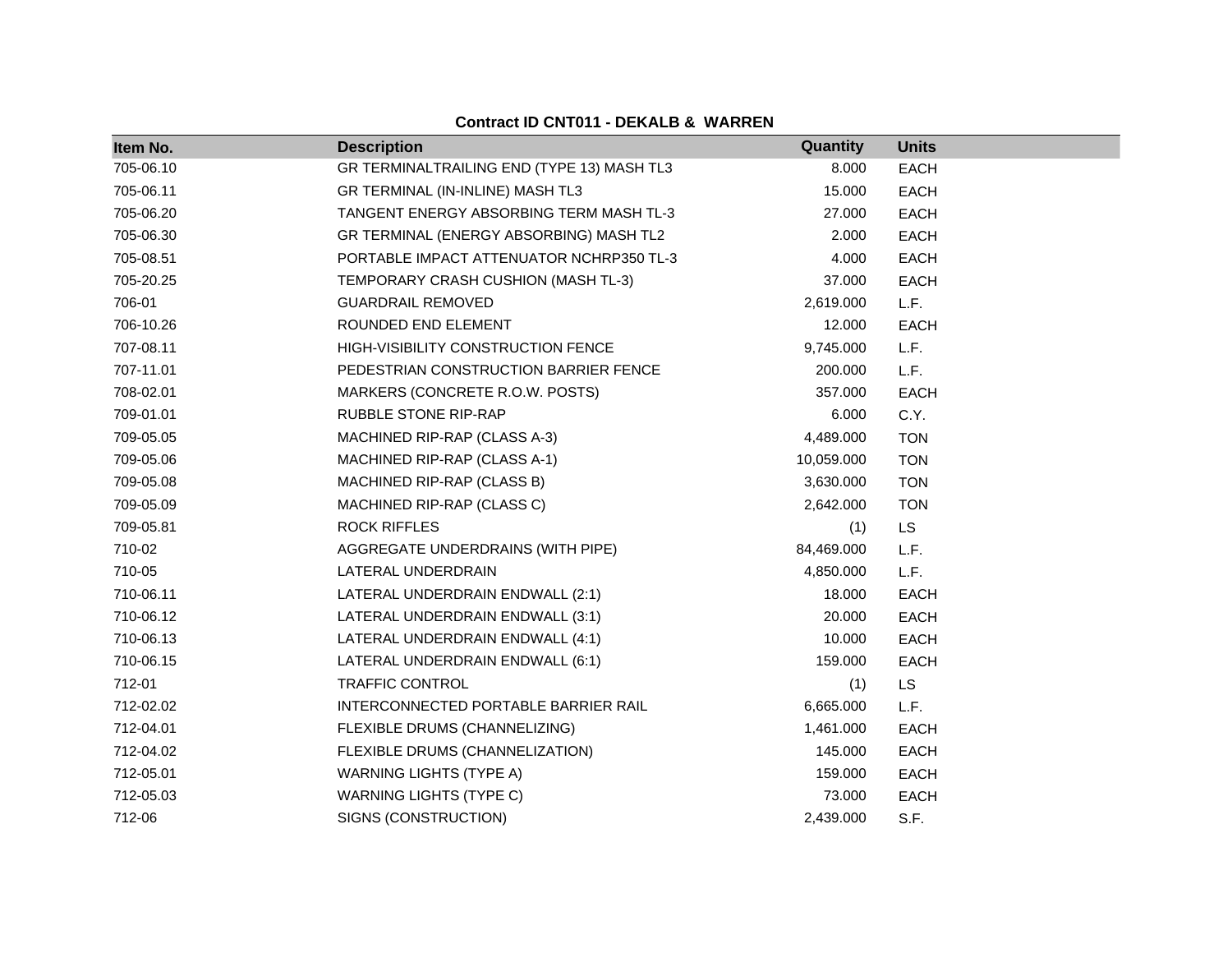| Item No.  | <b>Description</b>                                         | Quantity  | <b>Units</b> |
|-----------|------------------------------------------------------------|-----------|--------------|
| 712-06.01 | <b>VERTICAL PANELS</b>                                     | 566,000   | S.F.         |
| 712-07.03 | TEMPORARY BARRICADES (TYPE III)                            | 812.000   | L.F.         |
| 712-08.03 | ARROW BOARD (TYPE C)                                       | 4.000     | <b>EACH</b>  |
| 712-09.01 | REMOVABLE PAVEMENT MARKING LINE                            | 5,230.000 | L.F.         |
| 712-09.02 | REMOVABLE PAVEMENT MARKING (8" BARRIER<br>LINE)            | 3,780.000 | L.F.         |
| 712-09.03 | REMOVABLE PAVEMENT MARKING(CHANNELIZING<br>STRIPING)       | 50,000    | S.Y.         |
| 712-09.04 | REMOVABLE PAVEMENT MARKING (STOP LINE)                     | 25.000    | L.F.         |
| 713-02.26 | CONCRETE BARRIER/PARAPET DELINEATOR                        | 16.000    | <b>EACH</b>  |
| 713-11.02 | PERFORATED/KNOCKOUT SQUARE TUBE POST                       | 8,205.000 | LB.          |
| 713-11.21 | P POST SLIP BASE                                           | 1.000     | <b>EACH</b>  |
| 713-13.02 | FLAT SHEET ALUMINUM SIGNS (0.080" THICK)                   | 504.000   | S.F.         |
| 713-13.03 | FLAT SHEET ALUMINUM SIGNS (0.100" THICK)                   | 916.000   | S.F.         |
| 713-14.22 | STREET NAME SIGN (SUSPENDED 0.100IN THICK)                 | 80.000    | S.F.         |
| 713-15    | REMOVAL OF SIGNS, POSTS AND FOOTINGS                       | (1)       | <b>LS</b>    |
| 713-15.06 | MILE POST SIGN                                             | 5.000     | <b>EACH</b>  |
| 713-15.07 | SUSPENDED FLAT SHEET ALUMINUM SIGN (0.080"<br>THICK)       | 2.000     | <b>EACH</b>  |
| 713-16.01 | CHANGEABLE MESSAGE SIGN UNIT                               | 4.000     | <b>EACH</b>  |
| 713-16.07 | END OF ROADWAY SIGN AND SUPPORT                            | 2.000     | <b>EACH</b>  |
| 716-01.21 | SNOWPLOWABLE RAISED PAVEMENT MARKERS<br>(BI-DIR) (1 COLOR) | 1,606.000 | <b>EACH</b>  |
| 716-01.22 | SNOWPLOWABLE RAISED PAVMENT MARKERS<br>(MONO-DIR)(1 COLOR) | 173.000   | EACH         |
| 716-02.03 | PLASTIC PAVEMENT MARKING (CROSS-WALK)                      | 340.000   | L.F.         |
| 716-02.04 | PLASTIC PAVEMENT MARKING(CHANNELIZATION<br>STRIPING)       | 5,404.000 | S.Y.         |
| 716-02.05 | PLASTIC PAVEMENT MARKING (STOP LINE)                       | 1,122.000 | L.F.         |
| 716-02.06 | PLASTIC PAVEMENT MARKING (TURN LANE<br>ARROW)              | 35.000    | <b>EACH</b>  |
| 716-03.01 | PLASTIC WORD PAVEMENT MARKING (ONLY)                       | 10.000    | <b>EACH</b>  |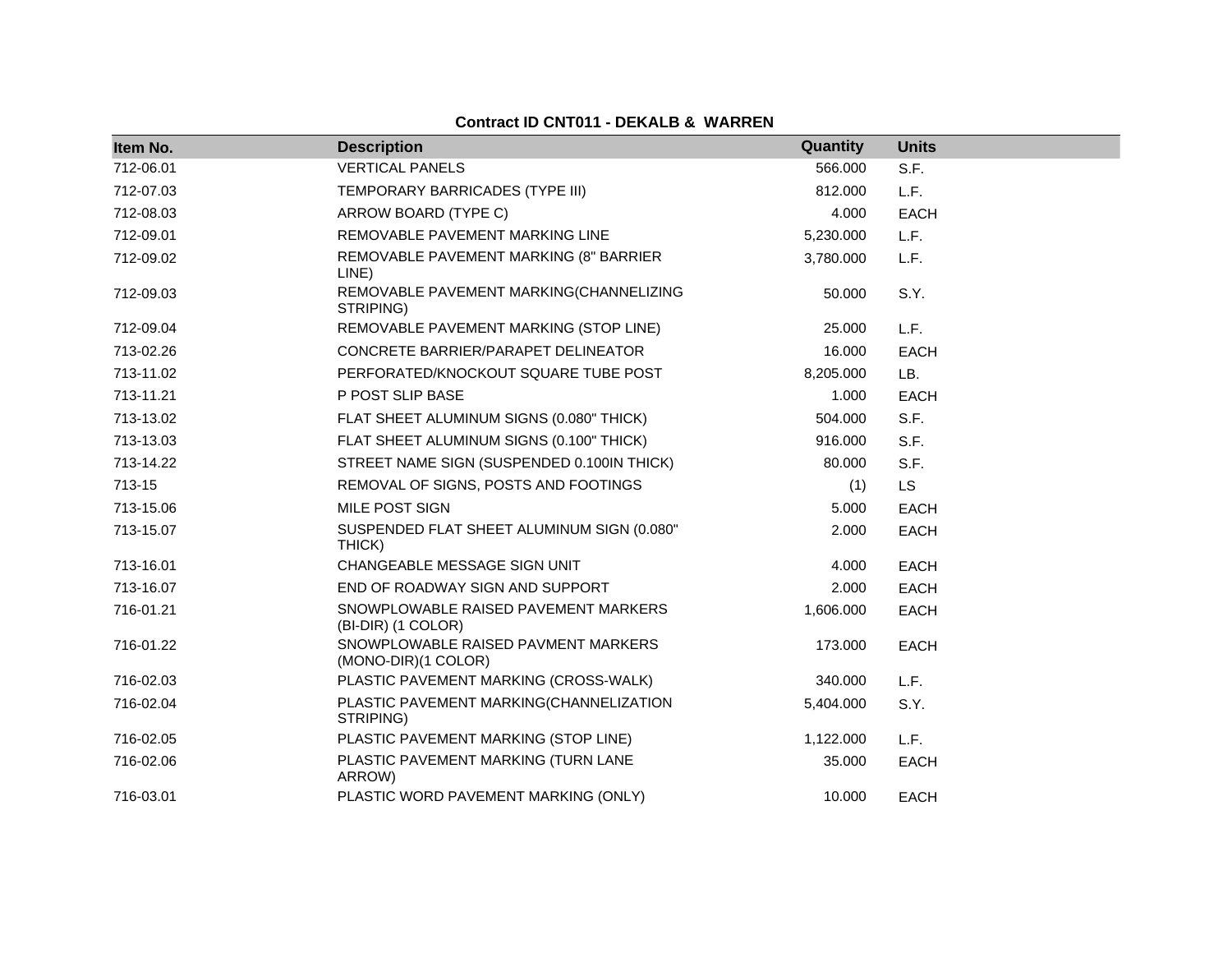| Item No.  | <b>Description</b>                                       | Quantity   | <b>Units</b> |
|-----------|----------------------------------------------------------|------------|--------------|
| 716-04.14 | PLASTIC PAVEMENT MARKING (LANE REDUCTION<br>ARROW)       | 2.000      | <b>EACH</b>  |
| 716-05.01 | PAINTED PAVEMENT MARKING (4" LINE)                       | 11.800     | L.M.         |
| 716-05.02 | PAINTED PAVEMENT MARKING (8" BARRIER LINE)               | 1,115.000  | L.F.         |
| 716-05.04 | PAINTED PAVEMENT MARKING (CHANNELIZATION<br>STRIPING)    | 15,168.000 | S.Y.         |
| 716-05.05 | PAINTED PAVEMENT MARKING (STOP LINE)                     | 312.000    | L.F.         |
| 716-05.06 | PAINTED PAVEMENT MARKING (TURN LANE<br>ARROW)            | 29,000     | <b>EACH</b>  |
| 716-05.09 | PAINTED PAVEMENT MARKING(STRAIGHT-TURN<br>ARROW)         | 3.000      | <b>EACH</b>  |
| 716-05.11 | PAINTED PAVEMENT MARKING(STRAIGHT ARROW)                 | 3.000      | EACH         |
| 716-05.20 | PAINTED PAVEMENT MARKING (6" LINE)                       | 86.400     | L.M.         |
| 716-08.05 | REMOVAL OF PAVEMENT MARKING (STOP LINE)                  | 72.000     | L.F.         |
| 716-12.02 | ENHANCED FLATLINE THERMO PVMT MRKNG (6IN<br>LINE)        | 42.500     | L.M.         |
| 716-12.05 | ENHANCED FLATLINE THERMO PVMT MRKNG (6IN<br>DOTTED LINE) | 349,000    | L.F.         |
| 716-13.01 | SPRAY THERMO PVMT MRKNG (60 mil) (4IN LINE)              | 1.200      | L.M.         |
| 716-13.02 | SPRAY THERMO PVMT MRKNG (60 mil) (6IN LINE)              | 0.900      | L.M.         |
| 716-13.04 | SPRAY THERMO PVMT MRKNG (60 mil) (4IN DOTTED<br>LINE)    | 53,000     | L.F.         |
| 717-01    | <b>MOBILIZATION</b>                                      | (1)        | <b>LS</b>    |
| 730-01.02 | REMOVAL OF SIGNAL EQUIPMENT                              | 1.000      | <b>EACH</b>  |
| 730-02.09 | SIGNAL HEAD ASSEMBLY (130 WITH BACKPLATE)                | 7.000      | EACH         |
| 730-02.17 | SIGNAL HEAD ASSEMBLY (150 A2H WITH<br>BACKPLATE)         | 2.000      | <b>EACH</b>  |
| 730-03.20 | <b>INSTALL PULL BOX (TYPE A)</b>                         | 4.000      | <b>EACH</b>  |
| 730-05.01 | ELECTRICAL SERVICE CONNECTION                            | 1.000      | <b>EACH</b>  |
| 730-08.02 | SIGNAL CABLE - 5 CONDUCTOR                               | 713.000    | L.F.         |
| 730-08.03 | SIGNAL CABLE - 7 CONDUCTOR                               | 1,375.000  | L.F.         |
| 730-09.20 | SPAN WIRE ASSEMBLY                                       | 455.000    | L.F.         |
| 730-10.01 | TETHER WIRE ASSEMBLY - 1/4" DIAMETER                     | 455.000    | L.F.         |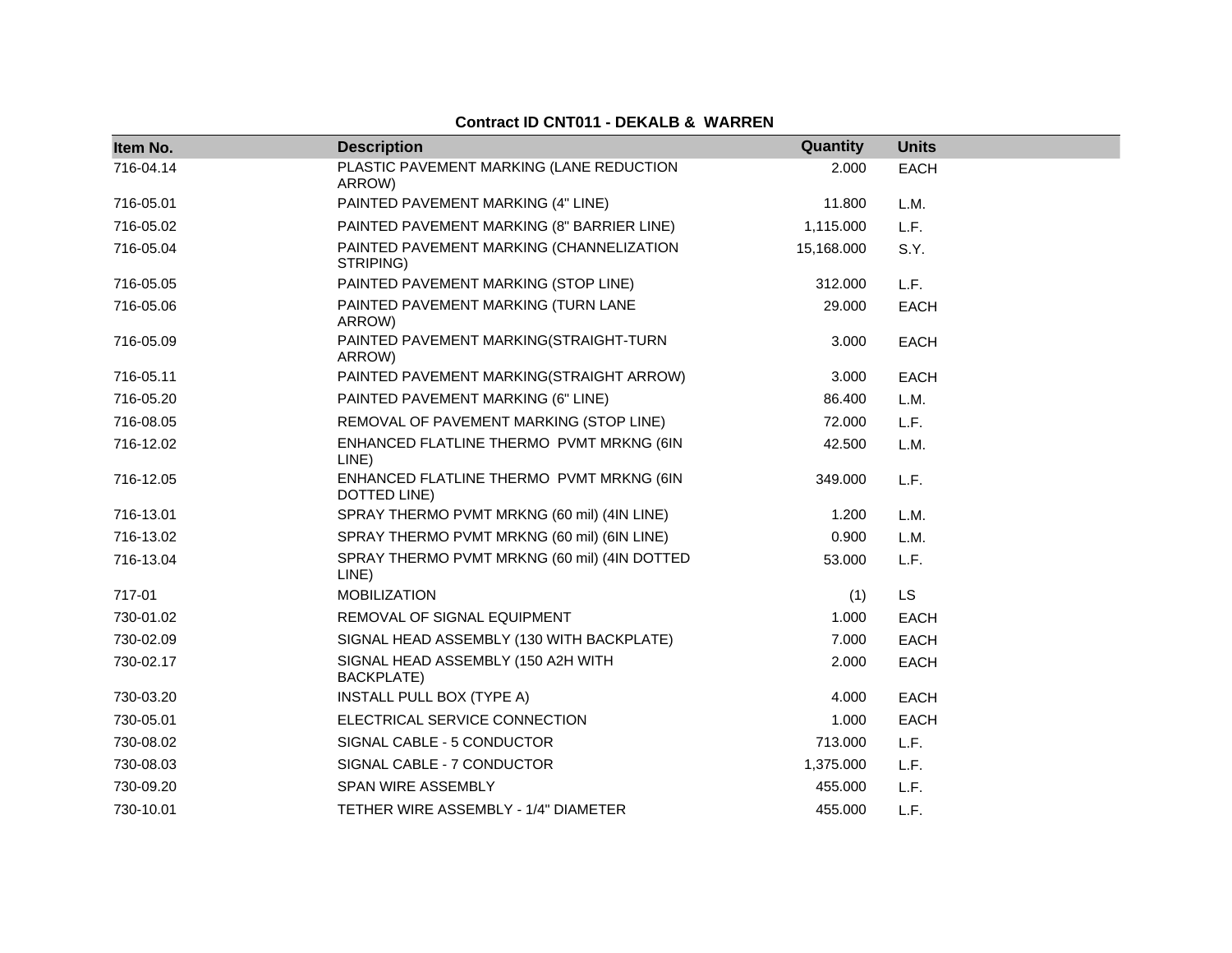| Item No.  | <b>Description</b>                                                      | Quantity   | <b>Units</b> |
|-----------|-------------------------------------------------------------------------|------------|--------------|
| 730-12.01 | CONDUIT 1" DIAMETER (PVC)                                               | 80.000     | L.F.         |
| 730-12.02 | CONDUIT 2" DIAMETER (PVC)                                               | 105.000    | L.F.         |
| 730-12.03 | CONDUIT 3" DIAMETER (PVC)                                               | 28.000     | L.F.         |
| 730-13.03 | VEHICLE DETECTOR (4 - CHANNEL, RACK MOUNT)                              | 3.000      | <b>EACH</b>  |
| 730-14.01 | SHIELDED DETECTOR CABLE                                                 | 2,045.000  | L.F.         |
| 730-14.02 | <b>SAW SLOT</b>                                                         | 2,370.000  | L.F.         |
| 730-14.03 | <b>LOOP WIRE</b>                                                        | 5,730.000  | L.F.         |
| 730-15.32 | CABINET (EIGHT PHASE BASE MOUNTED)                                      | 1.000      | <b>EACH</b>  |
| 730-16.02 | EIGHT PHASE ACTUATED CONTROLLER                                         | 1.000      | <b>EACH</b>  |
| 730-23.01 | STEEL STRAIN POLE (SIGNAL SUPPORT)                                      | 4.000      | <b>EACH</b>  |
| 730-23.30 | PEDESTAL POLE (DESCRIPTION) (PEDESTRIAN<br>SIGNAL SUPPORT)              | 4.000      | <b>EACH</b>  |
| 730-26.11 | COUNTDOWN PED SGNL HEAD W/AUDIBLE PUSH<br><b>BUTTON &amp; 15IN SIGN</b> | 8.000      | <b>EACH</b>  |
| 730-40    | TEMPORARY TRAFFIC SIGNAL SYSTEM                                         | 1.000      | <b>EACH</b>  |
| 740-10.03 | GEOTEXTILE (TYPE III) (EROSION CONTROL)                                 | 25,623.000 | S.Y.         |
| 740-10.04 | GEOTEXTILE (TYPE IV) (STABILIZATION)                                    | 38,926.000 | S.Y.         |
| 740-11.03 | <b>TEMPORARY SEDIMENT TUBE 18IN</b>                                     | 6,440.000  | L.F.         |
| 740-11.05 | TEMPORARY SEDIMENT TUBE 24IN                                            | 4,760.000  | L.F.         |
| 801-01    | SEEDING (WITH MULCH)                                                    | 2,443.000  | <b>UNIT</b>  |
| 801-01.07 | TEMPORARY SEEDING (WITH MULCH)                                          | 3,840.000  | <b>UNIT</b>  |
| 801-02    | SEEDING (WITHOUT MULCH)                                                 | 481.000    | <b>UNIT</b>  |
| 801-02.01 | CROWN VETCH MIXTURE (WITHOUT MULCH)                                     | 389.000    | <b>UNIT</b>  |
| 801-02.15 | <b>FERTILIZER</b>                                                       | 76.000     | <b>TON</b>   |
| 801-03    | WATER (SEEDING & SODDING)                                               | 2,118.000  | M.G.         |
| 801-07    | SEED (SUPPLEMENTAL APPLICATION)                                         | 4,001.000  | LB.          |
| 801-07.01 | CROWN VETCH SEED (SUPPLEMENTAL<br>APPLICATION)                          | 88.000     | LB.          |
| 801-08    | FERTILIZER (SUPPLEMENTAL APPLICATION)                                   | 31.000     | <b>TON</b>   |
| 802-02.40 | CUTTINGS: SALIX NIGRA (24-48IN LENGTH)                                  | 393.000    | <b>EACH</b>  |
| 802-02.42 | CUTTINGS: CORNUS AMOMUM (24-48IN)                                       | 393.000    | <b>EACH</b>  |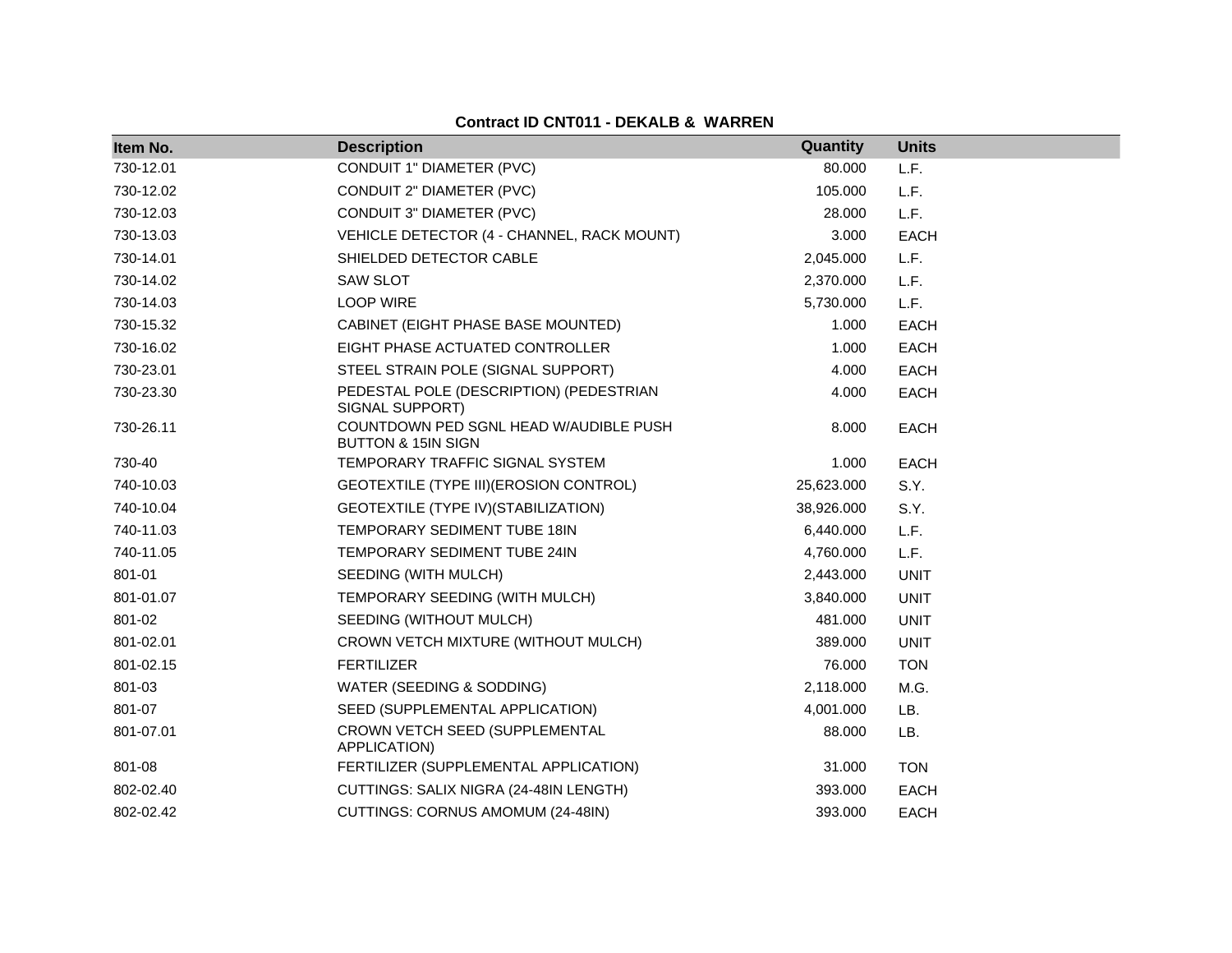| Item No.  | <b>Description</b>                                                                | Quantity    | <b>Units</b> |
|-----------|-----------------------------------------------------------------------------------|-------------|--------------|
| 802-02.43 | CUTTINGS: SAMBUCUS CANADENSIS (24-48IN)                                           | 393.000     | <b>EACH</b>  |
| 802-11.11 | CERCIS CANADENSIS (REDBUD 2-5FT CNTNR<br>GRWN)                                    | 4.000       | <b>EACH</b>  |
| 802-12.02 | ACER RUBRUM (RED MAPLE SEEDLNG B.R.)                                              | 58.000      | <b>EACH</b>  |
| 802-12.07 | BETULA NIGRA (RIVER BIRCH SEEDLNG B.R.)                                           | 39.000      | <b>EACH</b>  |
| 802-12.11 | CERCIS CANADENSIS (REDBUD SEEDLNG B.R.)                                           | 68.000      | EACH         |
| 802-12.12 | CORNUS FLORIDA (FLOWERING DOGWOOD<br>SEEDLNG B.R.)                                | 58.000      | EACH         |
| 802-12.16 | FRAXINUS PENNSYLVANICA (GREEN ASH SEEDLNG<br>B.R.)                                | 43.000      | <b>EACH</b>  |
| 802-12.18 | LIQUIDAMBER STYRACIFLUA (SWEETGUM<br>SEEDLNG B.R.)                                | 73.000      | <b>EACH</b>  |
| 802-12.19 | LIRIODENDRON TULIPIFERA (TULIP POPLAR<br>SEEDLNG B.R.)                            | 39.000      | <b>EACH</b>  |
| 802-12.26 | PLATANUS OCCIDENTALIS (SYCAMORE SEEDLNG<br>B.R.                                   | 39.000      | <b>EACH</b>  |
| 802-12.29 | QUERCUS ALBA (WHITE OAK SEEDLNG B.R.)                                             | 58.000      | <b>EACH</b>  |
| 802-12.33 | QUERCUS MICHAUXII (SWMP CHSTNT OAK<br>SEEDLNG B.R.)                               | 34.000      | EACH         |
| 802-13.04 | CORNUS AMOMUM (SILKY DOGWOOD 2-5FT CNTNR<br>GRWN)                                 | 4.000       | EACH         |
| 802-13.55 | HAMAMELIS VIRGINIANA (WITCH HAZEL SDLNG<br><b>BARE ROOT)</b>                      | 4.000       | <b>EACH</b>  |
| 802-13.56 | HYDRANGEA QUERCIFOLIA (OAKLF HYDRANGEA<br><b>SDLNG BARE ROOT)</b>                 | 4.000       | <b>EACH</b>  |
| 803-01    | SODDING (NEW SOD)                                                                 | 131,137.000 | S.Y.         |
| 805-01.03 | TURF REINFORCEMENT MAT (CLASS III)                                                | 9,427.000   | S.Y.         |
| 805-12.01 | EROSION CONTROL BLANKET (TYPE I)                                                  | 153,679.000 | S.Y.         |
| 805-12.02 | EROSION CONTROL BLANKET (TYPE II)                                                 | 37,180.000  | S.Y.         |
| 805-12.08 | 700 GRAM COIR FIBER EROSION BLANKET                                               | 231.000     | S.Y.         |
| 806-02.03 | <b>PROJECT MOWING</b>                                                             | 8.000       | <b>CYCL</b>  |
| 920-08.22 | TEMPORARY SHORING                                                                 | 1,344.000   | S.F.         |
| 202-04.50 | REMOVAL OF STRUCTURES (DESCRIPTION, STA.)<br>(53' OF 3 @ 10'X6' RCBB, 171+36 RT.) | (1)         | LS           |
| 604-02.01 | CLASS A CONCRETE (BOX BRIDGES)                                                    | 437.000     | C.Y.         |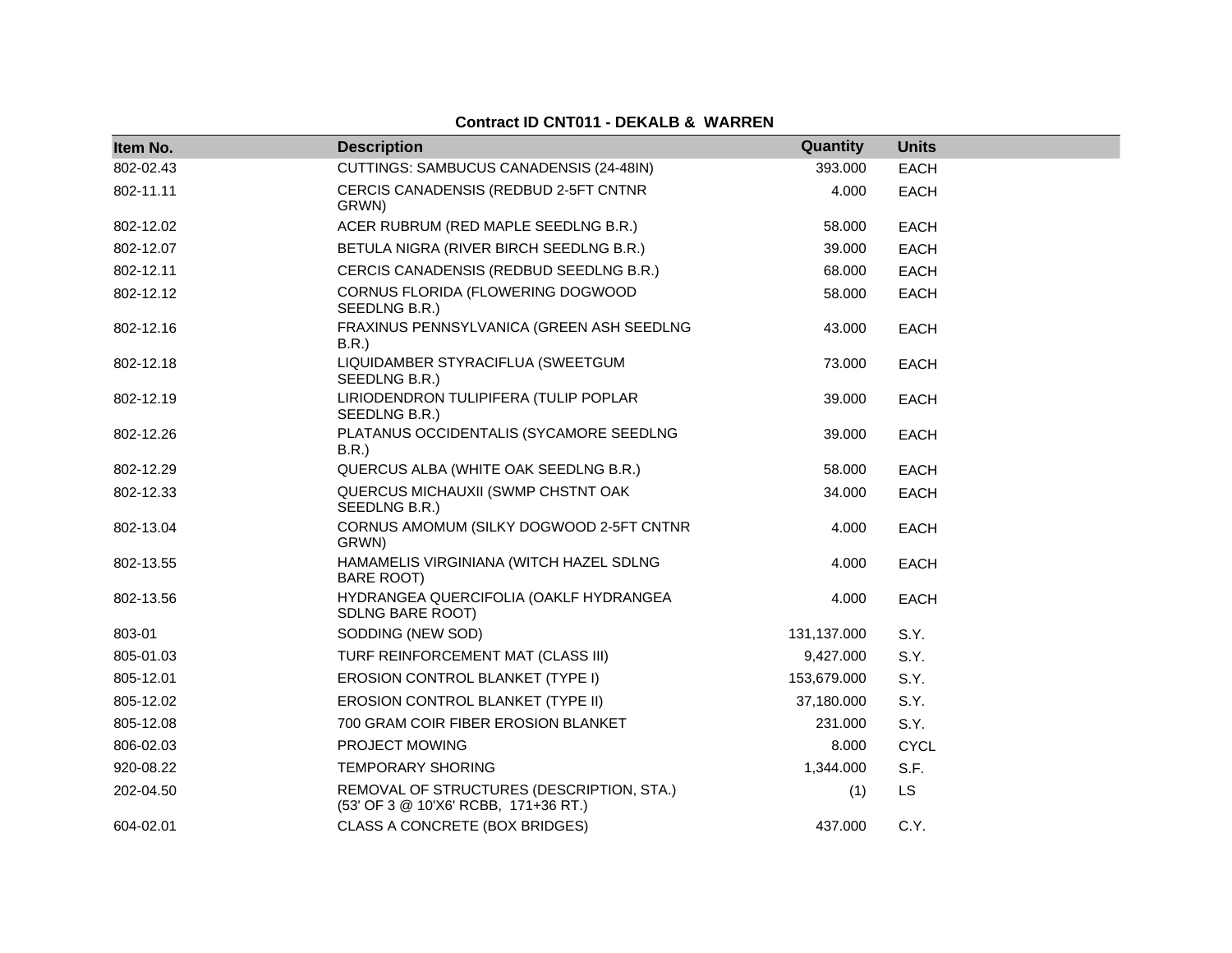| Item No.  | <b>Description</b>                                                               | Quantity    | <b>Units</b> |
|-----------|----------------------------------------------------------------------------------|-------------|--------------|
| 604-02.02 | STEEL BAR REINFORCEMENT (BOX BRIDGES)                                            | 80,659.000  | LB.          |
| 202-04.03 | REMOVAL OF STRUCTURES (DESCRIPTION, STA.)<br>(BRIDGE NO. 21-SR56-0.49)           | (1)         | <b>LS</b>    |
| 204-02.01 | DRY EXCAVATION (BRIDGES)                                                         | 863.000     | C.Y.         |
| 204-03.01 | WET EXCAVATION (BRIDGES)                                                         | 145.000     | C.Y.         |
| 204-10.01 | FOUNDATION PREPARATION(PR NO. , STA<br>$\lambda$<br>(PIER NO. 1, STA. 105+93.15) | (1)         | <b>LS</b>    |
| 204-10.07 | FOUNDATION PREPARATION(PR NO. , STA<br>$\lambda$<br>(PIER NO. 2, STA. 112+15.00) | (1)         | <b>LS</b>    |
| 303-01.02 | <b>GRANULAR BACKFILL (BRIDGES)</b>                                               | 84.000      | <b>TON</b>   |
| 604-02.03 | EPOXY COATED REINFORCING STEEL                                                   | 196,503.000 | LB.          |
| 604-03.01 | <b>CLASS A CONCRETE (BRIDGES)</b>                                                | 643.000     | C.Y.         |
| 604-03.02 | STEEL BAR REINFORCEMENT (BRIDGES)                                                | 72,704.000  | LB.          |
| 604-03.04 | PAVEMENT @ BRIDGE ENDS                                                           | 560.000     | S.Y.         |
| 604-03.09 | CLASS D CONCRETE (BRIDGE DECK)                                                   | 411.000     | C.Y.         |
| 604-04.01 | APPLIED TEXTURE FINISH (NEW STRUCTURES)                                          | 1,214.000   | S.Y.         |
| 604-04.41 | THREE STAR STATE EMBLEM                                                          | 4.000       | <b>EACH</b>  |
| 604-05.31 | BRIDGE DECK GROOVING (MECHANICAL)                                                | 2,956.000   | S.Y.         |
| 606-02.03 | STEEL PILES (10 INCH)                                                            | 4,157.000   | L.F.         |
| 606-02.06 | PILE TIPS (STEEL PILES, 10 INCH)                                                 | 102.000     | <b>EACH</b>  |
| 606-03.03 | STEEL PILES (12 INCH)                                                            | 918.000     | L.F.         |
| 606-03.06 | PILE TIPS (STEEL PILES, 12 INCH)                                                 | 50.000      | <b>EACH</b>  |
| 615-01.03 | PRESTRESSED CONCRETE I-BEAM (TYPE III)                                           | 1,628.000   | L.F.         |
| 620-05.01 | CONC PARAPET SINGLE SLOPE (STD-1-1SS)                                            | 961.000     | L.F.         |
| 710-09.01 | 6" PERFORATED PIPE WITH VERTICAL DRAIN<br><b>SYSTEM</b>                          | 348.000     | L.F.         |
| 710-09.02 | 6" PIPE UNDERDRAIN                                                               | 69.000      | L.F.         |
| 790-03.01 | POLE 40FT CLASS 2 WOOD                                                           | 8.000       | <b>EACH</b>  |
| 790-04.02 | POLE 45FT CLASS 2 WOOD                                                           | 43.000      | <b>EACH</b>  |
| 790-05.03 | POLE 50FT CLASS 3 WOOD                                                           | 3.000       | EACH         |
| 790-06.02 | POLE 55FT CLASS 2 WOOD                                                           | 8.000       | <b>EACH</b>  |
| 790-07.01 | POLE 60FT CLASS 1 WOOD                                                           | 1.000       | <b>EACH</b>  |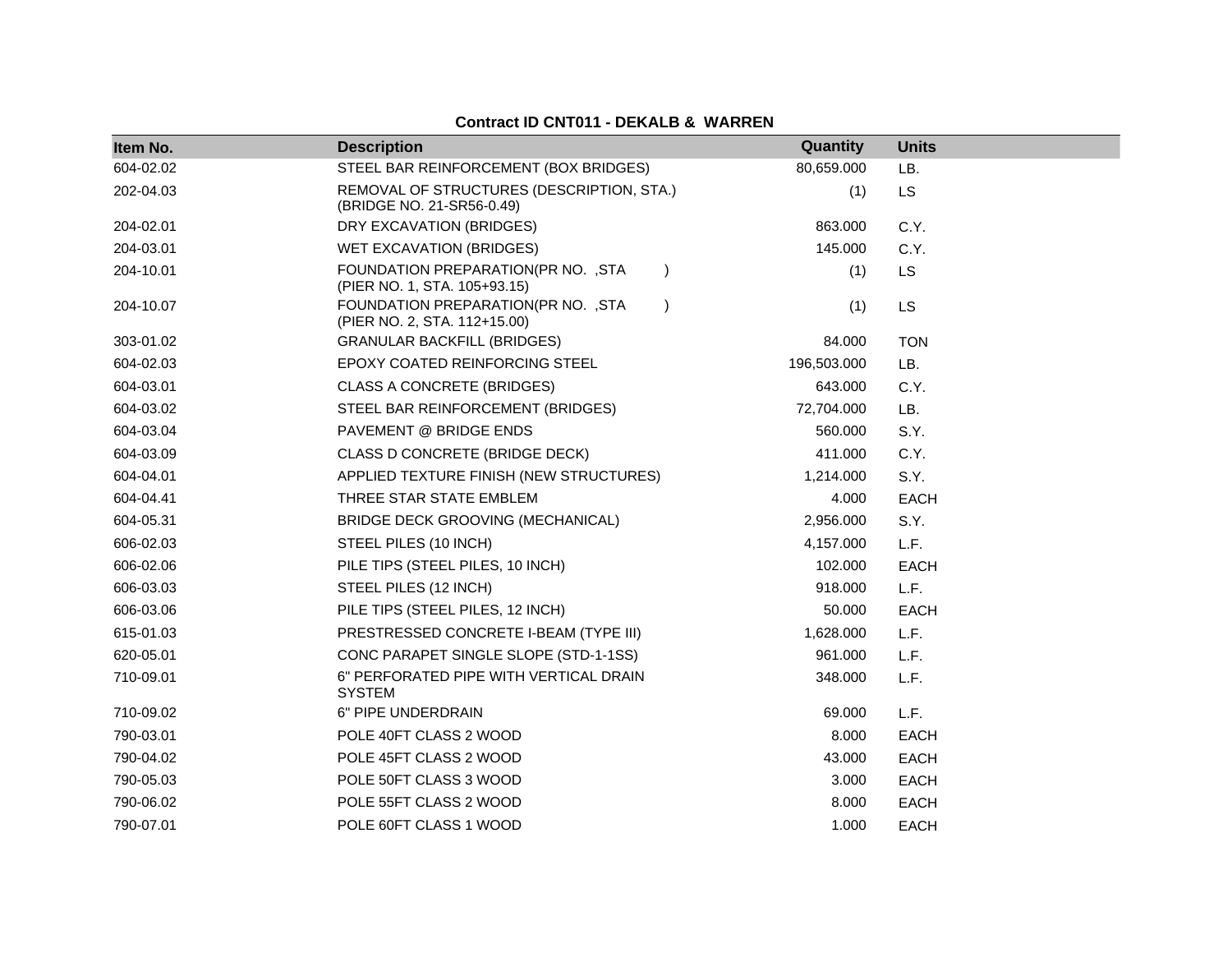| Item No.  | <b>Description</b>                       | <b>Quantity</b> | <b>Units</b> |
|-----------|------------------------------------------|-----------------|--------------|
| 790-07.07 | POLE 60FT CLASS H1 METAL                 | 1.000           | <b>EACH</b>  |
| 790-22.01 | 1PH SGL PRIMARY SUPPORT 25KV             | 7.000           | <b>EACH</b>  |
| 790-22.07 | 1PH DBL PTS ANGLE 25KV                   | 2.000           | <b>EACH</b>  |
| 790-22.10 | 1PH SUSPENSION ANGLE 25KV                | 2.000           | <b>EACH</b>  |
| 790-22.12 | 1PH DEAD END MISC 25KV                   | 14.000          | <b>EACH</b>  |
| 790-22.13 | 1PH DEAD END 25KV                        | 7.000           | <b>EACH</b>  |
| 790-22.16 | 1PH DDE TANGENT 25KV                     | 1.000           | <b>EACH</b>  |
| 790-22.17 | 1PH DDE FEED THROUGH 25KV                | 3.000           | <b>EACH</b>  |
| 790-26.12 | 3PH CROSSARM DBL SM ANGLE 25KV           | 5.000           | <b>EACH</b>  |
| 790-26.13 | 3PH CROSSARM DBL SM ANGLE LRG COND 25KV  | 26.000          | <b>EACH</b>  |
| 790-26.20 | 3PH VERTICAL ANGLE LRG COND 25KV         | 9.000           | <b>EACH</b>  |
| 790-26.22 | 3PH VERTICAL DDE ANGLE LRG COND 25KV     | 1.000           | <b>EACH</b>  |
| 790-26.23 | 3PH VERTICAL DEAD END 25KV               | 1.000           | <b>EACH</b>  |
| 790-26.25 | 3PH CROSSARM DDE 25KV                    | 3.000           | <b>EACH</b>  |
| 790-26.27 | 3PH CROSSARM DBL DDE 25KV                | 2.000           | <b>EACH</b>  |
| 790-26.33 | 3PH XARM DBL DDE UNBAL LOAD INV ARM 25KV | 4.000           | <b>EACH</b>  |
| 790-26.34 | 3PH CROSSARM TPL DDE 25KV                | 2.000           | <b>EACH</b>  |
| 790-30.03 | SECONDARY ASSEMBLIES DEADEND             | 1.000           | <b>EACH</b>  |
| 790-31.02 | SERVICE ASSEMBLY-POLE TYPE               | 13.000          | <b>EACH</b>  |
| 790-31.11 | SERVICE CONDUCTOR 2 AL TRIPLEX           | 583.000         | L.F.         |
| 790-31.12 | SERVICE CONDUCTOR 1/0 AL TRIPLEX         | 596.000         | L.F.         |
| 790-32.01 | DOWN GUY - THROUGH BOLT TYPE             | 68.000          | <b>EACH</b>  |
| 790-32.08 | OH GUY - THROUGH BOLT TYPE HEAVY DUTY    | 8.000           | <b>EACH</b>  |
| 790-32.23 | <b>GUY GUARD</b>                         | 1.000           | <b>EACH</b>  |
| 790-33.20 | ANCHOR TRIPLE EYE POWER INSTALLED        | 56.000          | <b>EACH</b>  |
| 790-36.04 | <b>TRANSFER SERVICE</b>                  | 230.000         | <b>EACH</b>  |
| 790-36.09 | <b>TRANSFER - 1TR XFMR ASSEMBLY</b>      | 7.000           | <b>EACH</b>  |
| 790-36.14 | <b>TRANSFER CONDUCTOR</b>                | 19.000          | <b>EACH</b>  |
| 790-40.02 | OH COND 2 7/1 ACSR SPARATE               | 3,463.000       | L.F.         |
| 790-40.05 | OH COND 3/0 6/1 ACSR PIGEON              | 8,918.000       | L.F.         |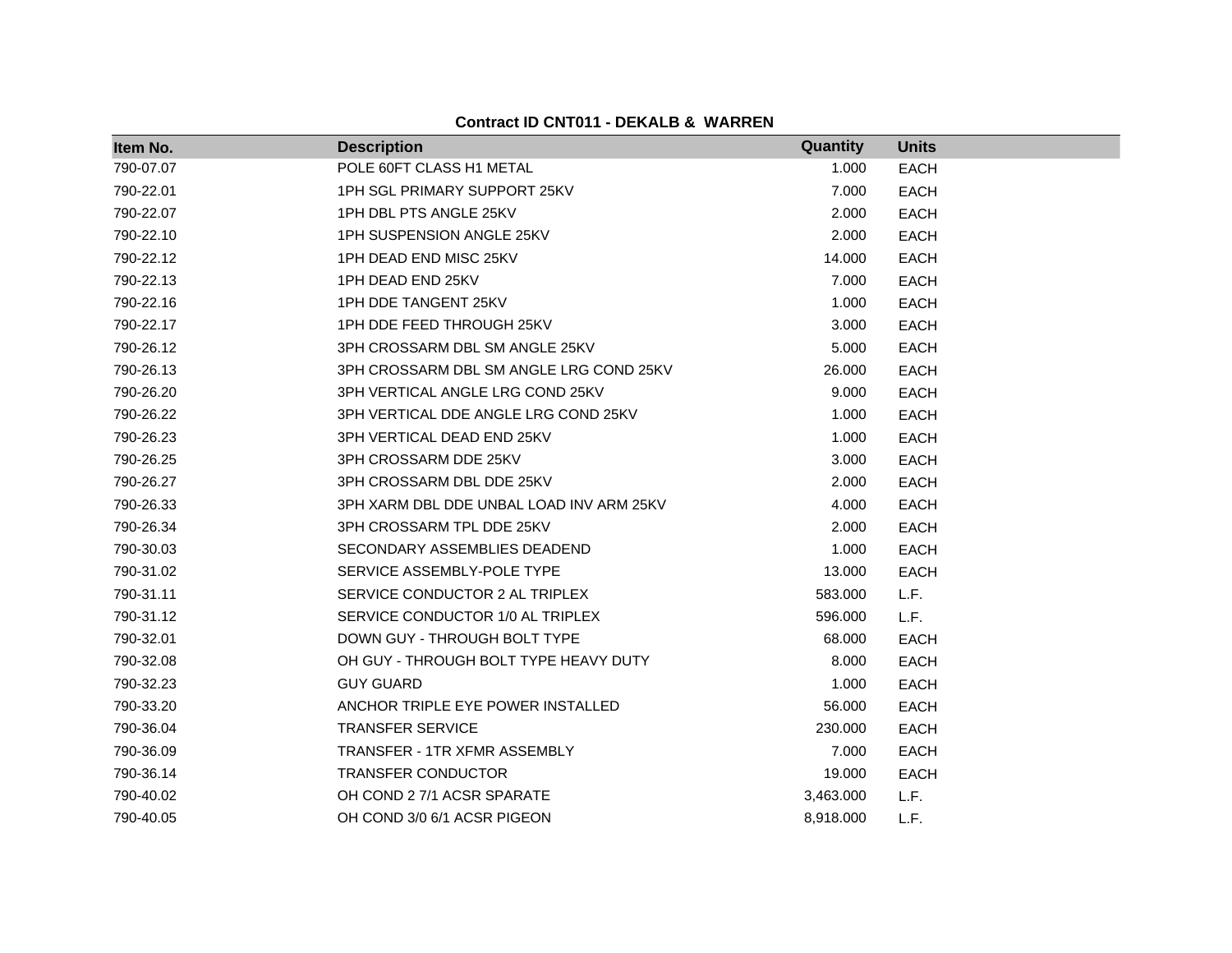| Item No.  | <b>Description</b>                          | Quantity   | <b>Units</b> |
|-----------|---------------------------------------------|------------|--------------|
| 790-40.09 | OH COND 336.4 18/1 ACSR MERLIN              | 26,754.000 | L.F.         |
| 790-68.01 | POLE GROUND ROD TYPE                        | 62.000     | <b>EACH</b>  |
| 790-68.10 | MISCELLANEOUS ASSEMBLIES                    | 6.000      | <b>EACH</b>  |
| 790-98.01 | <b>REMOVE WIRE</b>                          | 49,700.000 | L.F.         |
| 790-98.02 | <b>REMOVE POLES</b>                         | 51.000     | <b>EACH</b>  |
| 790-98.03 | REMOVE FRAMING/ASSOCIATED APPARATUS         | 344.000    | <b>EACH</b>  |
| 791-02.02 | 2IN MDPE GAS MAIN                           | 1,900.000  | L.F.         |
| 791-02.04 | 4IN MDPE GAS MAIN                           | 13,250.000 | L.F.         |
| 791-06.02 | CONNECT TO 2IN EX. PE MAIN                  | 2.000      | <b>EACH</b>  |
| 791-06.03 | CONNECT TO 4IN EX. PE MAIN                  | 16.000     | <b>EACH</b>  |
| 791-08.07 | 3/4IN PE SERVICE PIPE                       | 3,500.000  | L.F.         |
| 791-09.07 | <b>RESTORE GRAVEL</b>                       | 8,000.000  | S.Y.         |
| 793-01.01 | POLE 30FT CLASS 4 WOOD                      | 3.000      | <b>EACH</b>  |
| 793-01.07 | POLE 35FT CLASS 4 WOOD                      | 2.000      | <b>EACH</b>  |
| 793-01.12 | POLE 40FT CLASS 4 WOOD                      | 1.000      | <b>EACH</b>  |
| 793-01.33 | POLE (DESCRIPTION) (SEE PLANS)              | 6.000      | <b>EACH</b>  |
| 793-01.40 | ANCHOR 3/4IN                                | 59.000     | <b>EACH</b>  |
| 793-01.41 | <b>ANCHOR 1IN</b>                           | 1.000      | <b>EACH</b>  |
| 793-02.08 | GUY WIRE 10M OR 3/8IN                       | 68.000     | <b>EACH</b>  |
| 793-02.92 | OVERHEAD GUY WIRE (DESCRIPTION) (SEE PLANS) | 8.000      | <b>EACH</b>  |
| 793-03.01 | 25 PAIR GROUP AERIAL SPLICE                 | 2,438.000  | <b>EACH</b>  |
| 793-03.03 | 10M STRAND                                  | 39,473.000 | L.F.         |
| 793-03.11 | 25 PAIR CABLE                               | 2,136.000  | L.F.         |
| 793-03.12 | 50 PAIR CABLE                               | 8,064.000  | L.F.         |
| 793-03.14 | 100 PAIR CABLE                              | 15,665.000 | L.F.         |
| 793-03.41 | AERIAL CABLE (DESCRIPTION)                  | 3,718.000  | L.F.         |
| 793-04.01 | RELASH/DELASH CABLE                         | 725.000    | L.F.         |
| 793-04.04 | 10 PAIR AERIAL TERMINAL                     | 4.000      | <b>EACH</b>  |
| 793-04.06 | READY ACCESS CLOSURE                        | 52.000     | <b>EACH</b>  |
| 793-04.07 | AERIAL SPLICE CLOSURE                       | 6.000      | <b>EACH</b>  |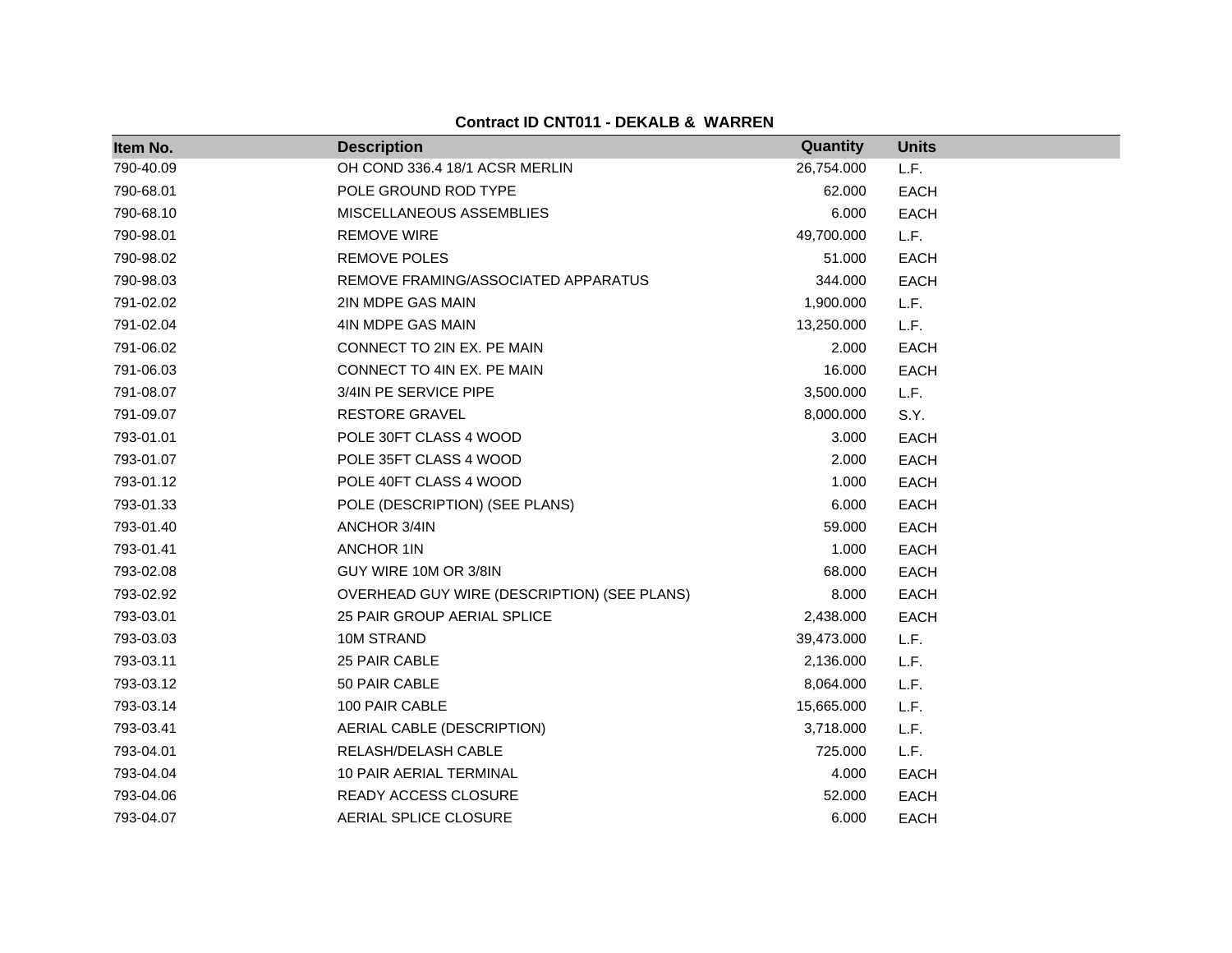| Item No.  | <b>Description</b>               | Quantity   | <b>Units</b> |
|-----------|----------------------------------|------------|--------------|
| 793-04.21 | <b>3 PAIR AERIAL DROP</b>        | 1,210.000  | L.F.         |
| 793-04.25 | HOT SPLICE EXISTING CABLES       | 1,214.000  | <b>EACH</b>  |
| 793-06.02 | POLE MOUNTED XBOX                | 1.000      | <b>EACH</b>  |
| 793-07.01 | 12 FIBER (MATERIAL ONLY)         | 8,115.000  | L.F.         |
| 793-07.02 | 24 FIBER(MATERIAL ONLY)          | 16,224.000 | L.F.         |
| 793-07.16 | 12-96 FIBER(INSTALLATION ONLY)   | 26,903.000 | L.F.         |
| 793-07.23 | FIBER OPTIC MAINTENANCE LOOP     | 26.000     | <b>EACH</b>  |
| 793-07.25 | SINGLE FIBER OPTIC CABLE SPLICE  | 132.000    | <b>EACH</b>  |
| 793-07.27 | 60 FIBER(MATERIAL ONLY)          | 3,664.000  | L.F.         |
| 793-07.41 | HOT SPLICE EXISTING FIBER CABLES | 168.000    | <b>EACH</b>  |
| 793-09.01 | 25 PAIR BURIED CABLE             | 150.000    | L.F.         |
| 793-09.02 | 50 PAIR BURIED CABLE             | 1,850.000  | L.F.         |
| 793-09.04 | 100 PAIR BURIED CABLE            | 1,510.000  | L.F.         |
| 793-09.09 | 600 PAIR BURIED CABLE            | 500.000    | L.F.         |
| 793-10.02 | BURIED CABLE @ 36IN DEPTH        | 1,100.000  | L.F.         |
| 793-10.08 | BURIED CABLE @ IN DEPTH          | 1,570.000  | L.F.         |
| 793-11.04 | 6IN PEDESTAL                     | 1.000      | <b>EACH</b>  |
| 793-11.06 | 8IN PEDESTAL                     | 7.000      | <b>EACH</b>  |
| 793-11.10 | 12IN PEDESTAL                    | 6.000      | <b>EACH</b>  |
| 793-11.13 | <b>BURIED RISER GUARD</b>        | 16.000     | <b>EACH</b>  |
| 793-11.15 | 5 PAIR BURIED DROP               | 2.000      | L.F.         |
| 793-11.36 | 3 PAIR BURIED DROP               | 420.000    | L.F.         |
| 793-12.02 | REARRANGEMENT EXISTING CABLE     | 3.000      | <b>EACH</b>  |
| 793-13.17 | 2 DUCT FORMATION @ 36IN DEPTH    | 30.000     | L.F.         |
| 793-15.01 | TRANSFER CABLE ATTACHMENT        | 16.000     | EACH         |
| 793-15.02 | TRANSFER DROP ATTACHMENT         | 24.000     | <b>EACH</b>  |
| 793-16.02 | DIRECTIONAL BORE 2IN/FLEX SLEEVE | 3,410.000  | L.F.         |
| 793-98.01 | REMOVE AERIAL CABLE AND WIRE     | 92,600.000 | L.F.         |
| 793-98.04 | REMOVE POLES ALL SIZES           | 149.000    | <b>EACH</b>  |
| 793-98.06 | REMOVE PEDESTALS                 | 10.000     | <b>EACH</b>  |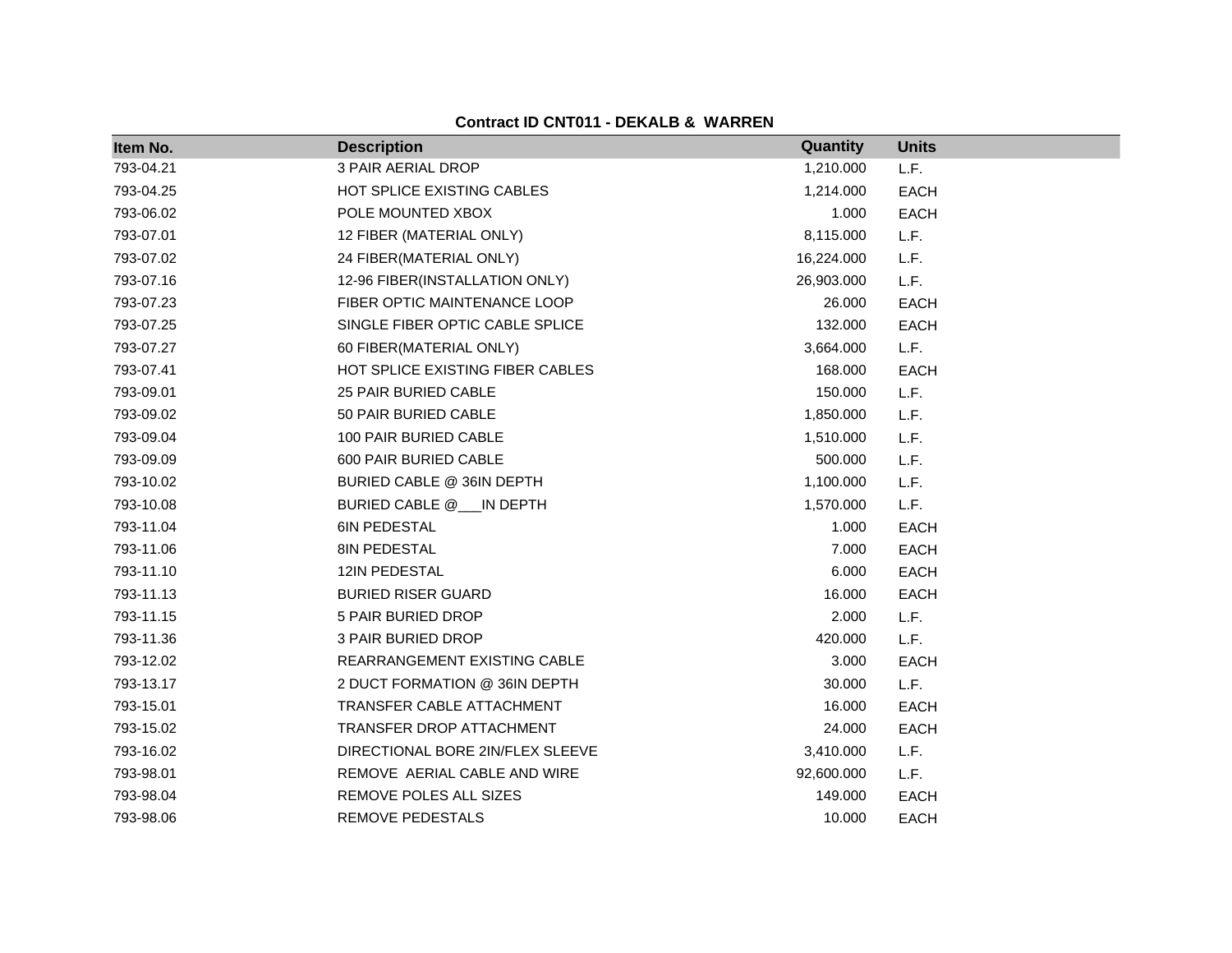| Item No.  | <b>Description</b>                                              | Quantity   | <b>Units</b> |
|-----------|-----------------------------------------------------------------|------------|--------------|
| 793-98.08 | REMOVE ANCHOR (ANY SIZE)                                        | 100.000    | <b>EACH</b>  |
| 793-98.21 | TRIM UTILITY RIGHT-OF-WAY                                       | 820.000    | L.F.         |
| 795-03.05 | <b>6IN PVC WATER LINE</b>                                       | 19,600.000 | L.F.         |
| 795-05.17 | <b>HDD 6IN HDPE CASING PIPE-ROCK</b>                            | 200.000    | L.F.         |
| 795-05.77 | BORE/JACK 12IN STEEL CASING PIPE-ROCK.                          | 600.000    | L.F.         |
| 795-07.01 | 4IN X 4IN TAPPING SLEEVE AND VALVE                              | 1.000      | <b>EACH</b>  |
| 795-07.03 | 6IN X 6IN TAPPING SLEEVE AND VALVE                              | 8.000      | <b>EACH</b>  |
| 795-08.04 | <b>6IN GATE VALVE ASSEMBLY</b>                                  | 42.000     | <b>EACH</b>  |
| 795-09.01 | 3/4IN WATER SERVICE METER ASSEMBLY                              | 60.000     | <b>EACH</b>  |
| 795-09.04 | 2IN WATER SERVICE METER ASSEMBLY                                | 2.000      | <b>EACH</b>  |
| 795-09.09 | RELOCATE/RECONNECT SERVICE ASSEMBLY                             | 10.000     | <b>EACH</b>  |
| 795-09.10 | <b>SAMPLE TAP</b>                                               | 15.000     | <b>EACH</b>  |
| 795-09.27 | TI OF 2IN PVC CASING FOR SERVICE PIPE-ROCK                      | 8,000.000  | L.F.         |
| 795-09.28 | 3/4IN COPPER SERVICE PIPE                                       | 9,000.000  | L.F.         |
| 795-09.31 | 2IN TYPE "K" COPPER WATER LINE                                  | 200.000    | L.F.         |
| 795-11.02 | FIRE HYDRANT ASSEMBLY                                           | 9.000      | <b>EACH</b>  |
| 795-13.01 | DI FITTINGS                                                     | 7,000.000  | LB.          |
| 795-14.05 | <b>CONCRETE ENCASEMENT</b>                                      | 300.000    | L.F.         |
| 795-14.08 | RESTORE ASPHALT                                                 | 200.000    | S.Y.         |
| 795-14.09 | <b>RESTORE CONCRETE</b>                                         | 200.000    | S.Y.         |
| 795-15.02 | 12IN STEEL CASING PIPE OPEN CUT METHOD                          | 1,050.000  | L.F.         |
| 303-01    | MINERAL AGGREGATE, TYPE A BASE, GRADING D                       | 99,992.000 | <b>TON</b>   |
| 307-01.01 | ASPHALT CONCRETE MIX (PG64-22) (BPMB-HM)<br><b>GRADING A</b>    | 9,606.000  | <b>TON</b>   |
| 307-01.02 | ASPHALT CEMENT (PG64-22) (BPMB-HM) GRADING<br>$A-S$             | 254.000    | <b>TON</b>   |
| 307-01.03 | AGGREGATE (BPMB-HM) GRADING A-S                                 | 7,564.000  | <b>TON</b>   |
| 307-01.08 | ASPHALT CONCRETE MIX (PG64-22) (BPMB-HM)<br><b>GRADING B-M2</b> | 7,699.000  | <b>TON</b>   |
| 402-01    | BITUMINOUS MATERIAL FOR PRIME COAT (PC)                         | 184.000    | <b>TON</b>   |
| 402-02    | AGGREGATE FOR COVER MATERIAL (PC)                               | 729.000    | <b>TON</b>   |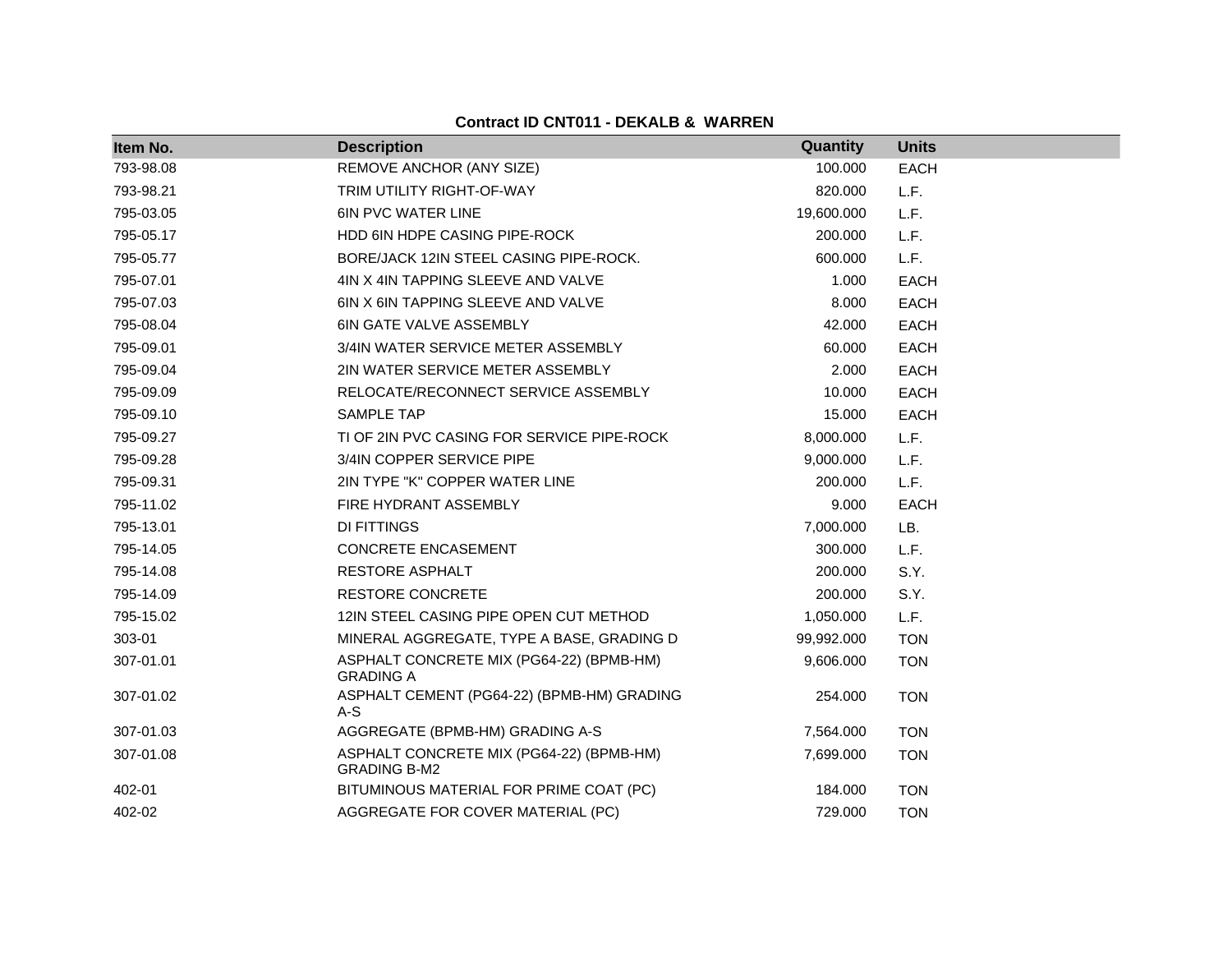| Item No.  | <b>Description</b>                                              | Quantity   | <b>Units</b> |
|-----------|-----------------------------------------------------------------|------------|--------------|
| 403-01    | BITUMINOUS MATERIAL FOR TACK COAT (TC)                          | 61.000     | <b>TON</b>   |
| 411-01.07 | ACS MIX (PG64-22) GRADING E SHOULDER                            | 2,970.000  | <b>TON</b>   |
| 411-01.10 | ACS MIX(PG64-22) GRADING D                                      | 5,636.000  | <b>TON</b>   |
| 303-01    | MINERAL AGGREGATE, TYPE A BASE, GRADING D                       | 78,390.000 | <b>TON</b>   |
| 307-01.01 | ASPHALT CONCRETE MIX (PG64-22) (BPMB-HM)<br><b>GRADING A</b>    | 9,906.000  | <b>TON</b>   |
| 307-01.02 | ASPHALT CEMENT (PG64-22) (BPMB-HM) GRADING<br>$A-S$             | 254.000    | <b>TON</b>   |
| 307-01.03 | AGGREGATE (BPMB-HM) GRADING A-S                                 | 7,564.000  | <b>TON</b>   |
| 307-01.08 | ASPHALT CONCRETE MIX (PG64-22) (BPMB-HM)<br><b>GRADING B-M2</b> | 7,699.000  | <b>TON</b>   |
| 309-01.01 | MINERAL AGGREGATE (A-CBC)                                       | 15,871.000 | <b>TON</b>   |
| 309-01.02 | PORTLAND CEMENT (A-CBC)                                         | 613.000    | <b>TON</b>   |
| 309-02    | BITUMINOUS MATERIAL (A-CBC)                                     | 51.000     | <b>TON</b>   |
| 402-01    | BITUMINOUS MATERIAL FOR PRIME COAT (PC)                         | 190.000    | <b>TON</b>   |
| 402-02    | AGGREGATE FOR COVER MATERIAL (PC)                               | 754.000    | <b>TON</b>   |
| 403-01    | BITUMINOUS MATERIAL FOR TACK COAT (TC)                          | 115.000    | <b>TON</b>   |
| 411-01.07 | ACS MIX (PG64-22) GRADING E SHOULDER                            | 2,970.000  | <b>TON</b>   |
| 411-01.10 | ACS MIX(PG64-22) GRADING D                                      | 5,636.000  | <b>TON</b>   |
| 604-02.03 | EPOXY COATED REINFORCING STEEL                                  | 63,210.000 | LB.          |
| 604-03.02 | STEEL BAR REINFORCEMENT (BRIDGES)                               | 29,032.000 | LB.          |
| 604-03.09 | CLASS D CONCRETE (BRIDGE DECK)                                  | 263.000    | C.Y.         |
| 604-04.01 | APPLIED TEXTURE FINISH (NEW STRUCTURES)                         | 890.000    | S.Y.         |
| 615-01.10 | PRESTRESSED CONCRETE BULB TEE BEAM (6"<br>$WEB$ )(BT-54)        | 1,050.000  | L.F.         |
| 604-02.03 | <b>EPOXY COATED REINFORCING STEEL</b>                           | 79,859.000 | LB.          |
| 604-03.02 | STEEL BAR REINFORCEMENT (BRIDGES)                               | 28,846.000 | LB.          |
| 604-03.09 | CLASS D CONCRETE (BRIDGE DECK)                                  | 245.000    | C.Y.         |
| 604-04.01 | APPLIED TEXTURE FINISH (NEW STRUCTURES)                         | 878.000    | S.Y.         |
| 615-01.03 | PRESTRESSED CONCRETE I-BEAM (TYPE III)                          | 1,050.000  | L.F.         |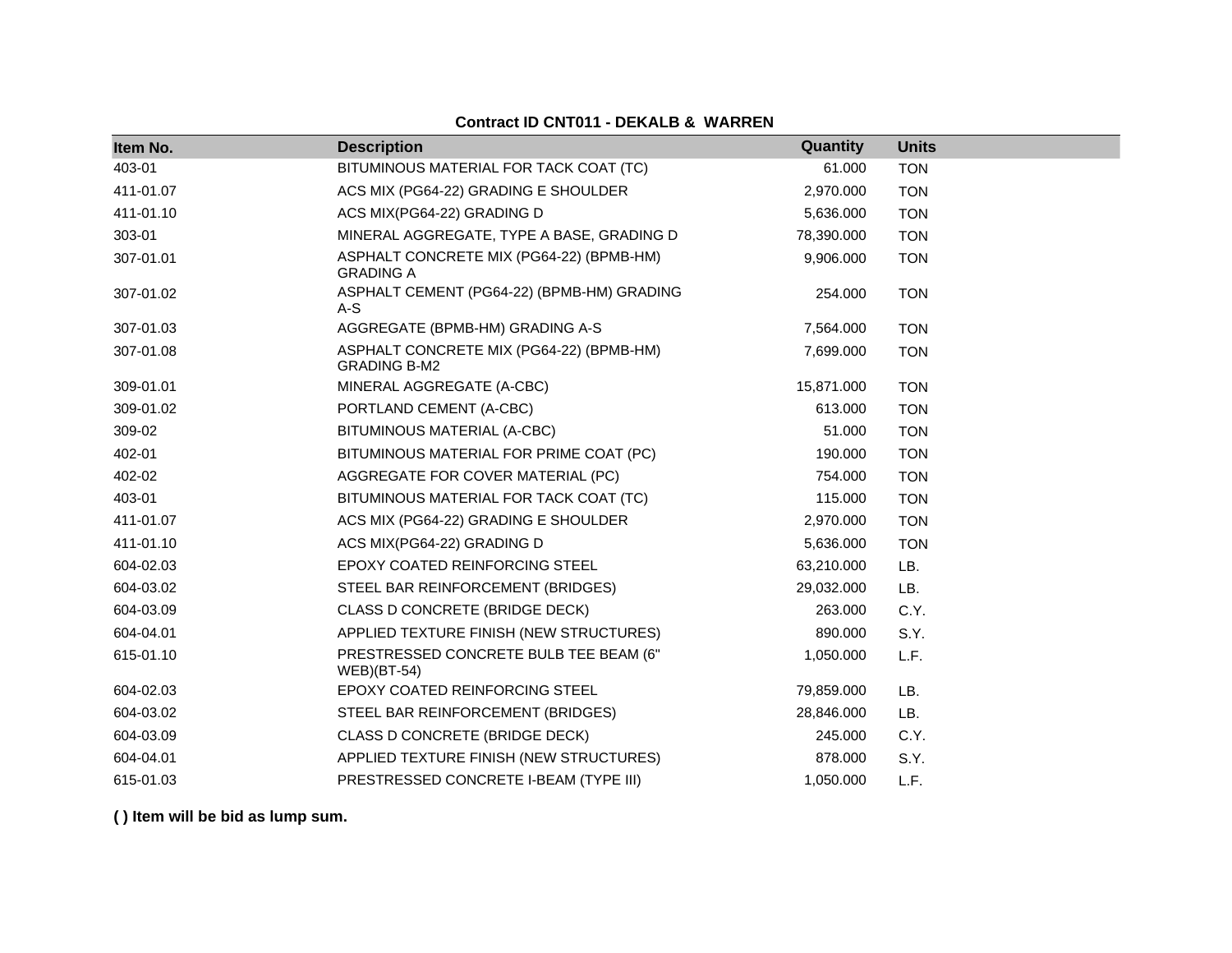### **Contract ID CNT193 - DICKSON**

**Contract ID:** CNT193 **Letting Date:** May 10, 2019 10:00 AM **Counties:** DICKSON **District: District: DBE Goal Percent:** 7.50 **Description:** The resurfacing on S.R. 46 from U.S. 70 (S.R. 1) (L.M. 8.66) to Union Hill Road (L.M. 17.76). Projects: 22015-3215-94 HSIP-46(35) 22015-4215-04 N/A

Contract Time: CD - 45 Days

| Item No.  | <b>Description</b>                                             | Quantity  | <b>Units</b> |
|-----------|----------------------------------------------------------------|-----------|--------------|
| 202-03    | REMOVAL OF RIGID PAVEMENT, SIDEWALK, ETC.                      | 40.000    | S.Y.         |
| 202-08.10 | REMOVAL OF CURB (DESCRIPTION) (DESCRIPTION)                    | 40.000    | L.F.         |
| 208-01.05 | BROOMING & DEGRASSING SHOULDERS                                | 18.200    | L.M.         |
| 303-01    | MINERAL AGGREGATE, TYPE A BASE, GRADING D                      | 1,754.000 | <b>TON</b>   |
| 307-01.07 | ASPHALT CONCRETE MIX (PG64-22) (BPMB-HM)<br><b>GRADING B-M</b> | 300.000   | <b>TON</b>   |
| 403-01    | BITUMINOUS MATERIAL FOR TACK COAT (TC)                         | 50.000    | <b>TON</b>   |
| 407-07.01 | INTELLIGENT COMPACTION EQUIPMENT                               | (1)       | <b>LS</b>    |
| 411-03.12 | ACS MIX(PG64-22) THIN LIFT D ASPHALT                           | 6,436.000 | <b>TON</b>   |
| 411-12.03 | SCORING FOR RUMBLE STRIPE (NON-<br>CONTINUOUS) (8IN WIDTH)     | 14.600    | L.M.         |
| 701-01.01 | CONCRETE SIDEWALK (4 ")                                        | 200.000   | S.F.         |
| 701-02.01 | CONCRETE CURB RAMP (RETROFIT)                                  | 290,000   | S.F.         |
| 701-03    | <b>CONCRETE MEDIAN PAVEMENT</b>                                | 2.000     | C.Y.         |
| 702-01.02 | <b>CONCRETE CURB</b>                                           | 40.000    | L.F.         |
| 705-02.10 | <b>GUARDRAIL TRANSITION 27IN TO 31IN</b>                       | 4.000     | <b>EACH</b>  |
| 705-04.09 | EARTH PAD FOR TYPE 38 GR END TREATMENT                         | 4.000     | <b>EACH</b>  |
| 705-06.20 | TANGENT ENERGY ABSORBING TERM MASH TL-3                        | 4.000     | <b>EACH</b>  |
| 706-01    | <b>GUARDRAIL REMOVED</b>                                       | 200.000   | L.F.         |
| 712-01    | <b>TRAFFIC CONTROL</b>                                         | (1)       | <b>LS</b>    |
| 712-04.01 | FLEXIBLE DRUMS (CHANNELIZING)                                  | 25.000    | <b>EACH</b>  |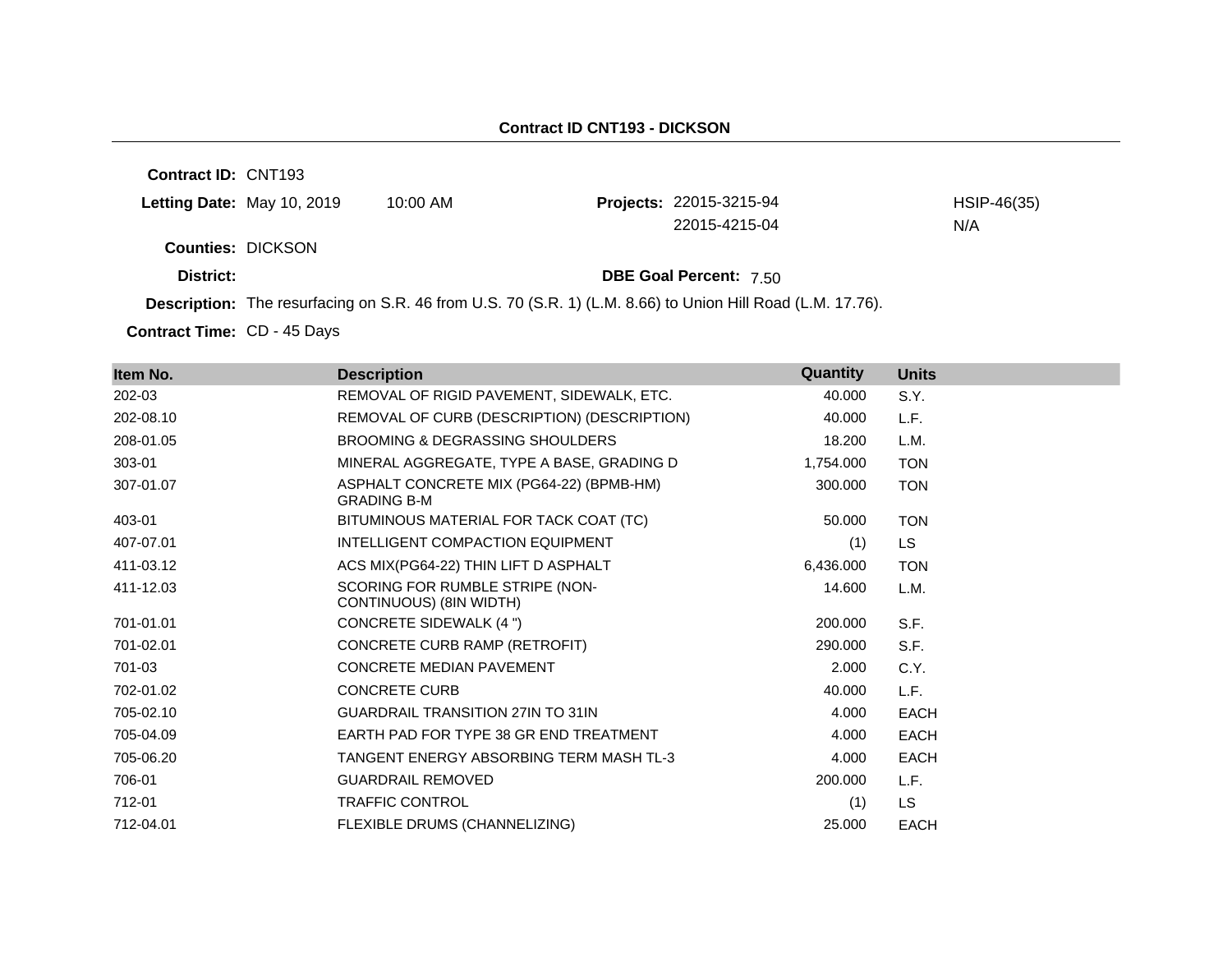### **Contract ID CNT193 - DICKSON**

| Item No.  | <b>Description</b>                                             | Quantity  | <b>Units</b> |
|-----------|----------------------------------------------------------------|-----------|--------------|
| 712-05.01 | <b>WARNING LIGHTS (TYPE A)</b>                                 | 4.000     | <b>EACH</b>  |
| 712-06    | SIGNS (CONSTRUCTION)                                           | 1,610.000 | S.F.         |
| 716-01.21 | SNOWPLOWABLE RAISED PAVEMENT MARKERS<br>(BI-DIR) (1 COLOR)     | 601.000   | <b>EACH</b>  |
| 716-01.30 | REMOVAL OF SNOWPLOWABLE REFLECTIVE<br><b>MARKER</b>            | 396.000   | <b>EACH</b>  |
| 716-02.05 | PLASTIC PAVEMENT MARKING (STOP LINE)                           | 12.000    | L.F.         |
| 716-02.09 | PLASTIC PAVEMENT MARKING (LONGITUDINAL<br>CROSS-WALK)          | 30.000    | L.F.         |
| 716-04.01 | PLASTIC PAVEMENT MARKING (STRAIGHT-TURN<br>ARROW)              | 1.000     | <b>EACH</b>  |
| 716-04.14 | PLASTIC PAVEMENT MARKING (LANE REDUCTION<br>ARROW)             | 2.000     | <b>EACH</b>  |
| 716-12.02 | ENHANCED FLATLINE THERMO PVMT MRKNG (6IN<br>LINE)              | 11.900    | L.M.         |
| 716-13.02 | SPRAY THERMO PVMT MRKNG (60 mil) (6IN LINE)                    | 18.200    | L.M.         |
| 716-13.03 | SPRAY THERMO PVMT MRKNG (60 mil) (8IN<br><b>BARRIER LINE</b> ) | 130.000   | L.F.         |
| 716-13.04 | SPRAY THERMO PVMT MRKNG (60 mil) (4IN DOTTED<br>LINE)          | 500.000   | L.F.         |
| 717-01    | <b>MOBILIZATION</b>                                            | (1)       | <b>LS</b>    |
| 730-14.02 | <b>SAW SLOT</b>                                                | 1,153.000 | L.F.         |
| 730-14.03 | <b>LOOP WIRE</b>                                               | 2,506.000 | L.F.         |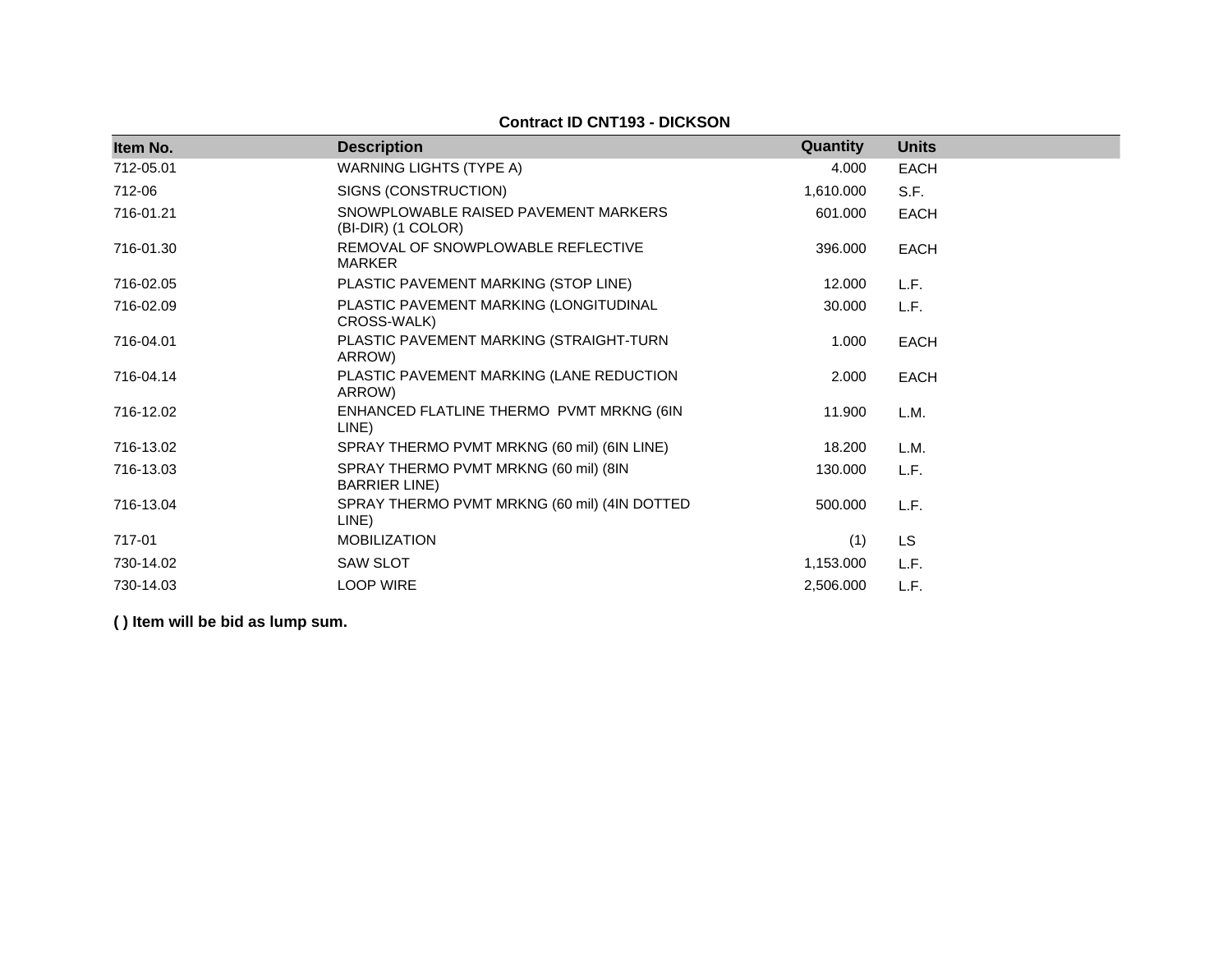| <b>Contract ID: CNT214</b> |                            |                                                           |                                                                                                       |           |
|----------------------------|----------------------------|-----------------------------------------------------------|-------------------------------------------------------------------------------------------------------|-----------|
|                            | Letting Date: May 10, 2019 | $10:00$ AM                                                | <b>Projects: 22002-4256-04</b>                                                                        | NH-1(407) |
| <b>Counties: DICKSON</b>   |                            |                                                           |                                                                                                       |           |
| District:                  |                            |                                                           | <b>DBE Goal Percent: 15.00</b>                                                                        |           |
|                            |                            | 7.70) in Dickson, including grading, drainage and paving. | Description: The emergency replacement of a collapsed corrugated metal pipe on U.S. 70 (S.R. 1) (L.M. |           |

**Contract Time:** DT - 8/30/2019

| Item No.  | <b>Description</b>                                              | Quantity  | <b>Units</b> |
|-----------|-----------------------------------------------------------------|-----------|--------------|
| 202-02.01 | REMOVAL OF PIPE (SIZE, STA.) (30" CMP, STA.<br>$105+18$         | 52.000    | L.F.         |
| 203-01    | ROAD & DRAINAGE EXCAVATION (UNCLASSIFIED)                       | 1,853.000 | C.Y.         |
| 203-02.01 | BORROW EXCAVATION (GRADED SOLID ROCK)                           | 2,323.000 | <b>TON</b>   |
| 203-10.15 | <b>WASTE MATERIAL</b>                                           | 1,845.000 | C.Y.         |
| 209-05    | <b>SEDIMENT REMOVAL</b>                                         | 3.000     | C.Y.         |
| 209-08.02 | TEMPORARY SILT FENCE (WITH BACKING)                             | 130.000   | L.F.         |
| 209-09.01 | <b>SANDBAGS</b>                                                 | 700.000   | <b>BAG</b>   |
| 209-20.03 | POLYETHYLENE SHEETING (6 MIL. MINIMUM)                          | 23.000    | S.Y.         |
| 303-01    | MINERAL AGGREGATE, TYPE A BASE, GRADING D                       | 267.000   | <b>TON</b>   |
| 307-02.01 | ASPHALT CONCRETE MIX (PG70-22) (BPMB-HM)<br><b>GRADING A</b>    | 102.000   | <b>TON</b>   |
| 307-02.08 | ASPHALT CONCRETE MIX (PG70-22) (BPMB-HM)<br><b>GRADING B-M2</b> | 35.000    | <b>TON</b>   |
| 402-01    | BITUMINOUS MATERIAL FOR PRIME COAT (PC)                         | 0.500     | <b>TON</b>   |
| 402-02    | AGGREGATE FOR COVER MATERIAL (PC)                               | 1.800     | <b>TON</b>   |
| 403-01    | BITUMINOUS MATERIAL FOR TACK COAT (TC)                          | 0.200     | <b>TON</b>   |
| 407-02.13 | REMOVAL & DISPOSAL OF EXISTING ASPHALT<br><b>PAVEMENT</b>       | 323.000   | S.Y.         |
| 411-02.10 | ACS MIX(PG70-22) GRADING D                                      | 24.000    | <b>TON</b>   |
| 411-12.03 | SCORING FOR RUMBLE STRIPE (NON-<br>CONTINUOUS) (8IN WIDTH)      | 0.100     | L.M.         |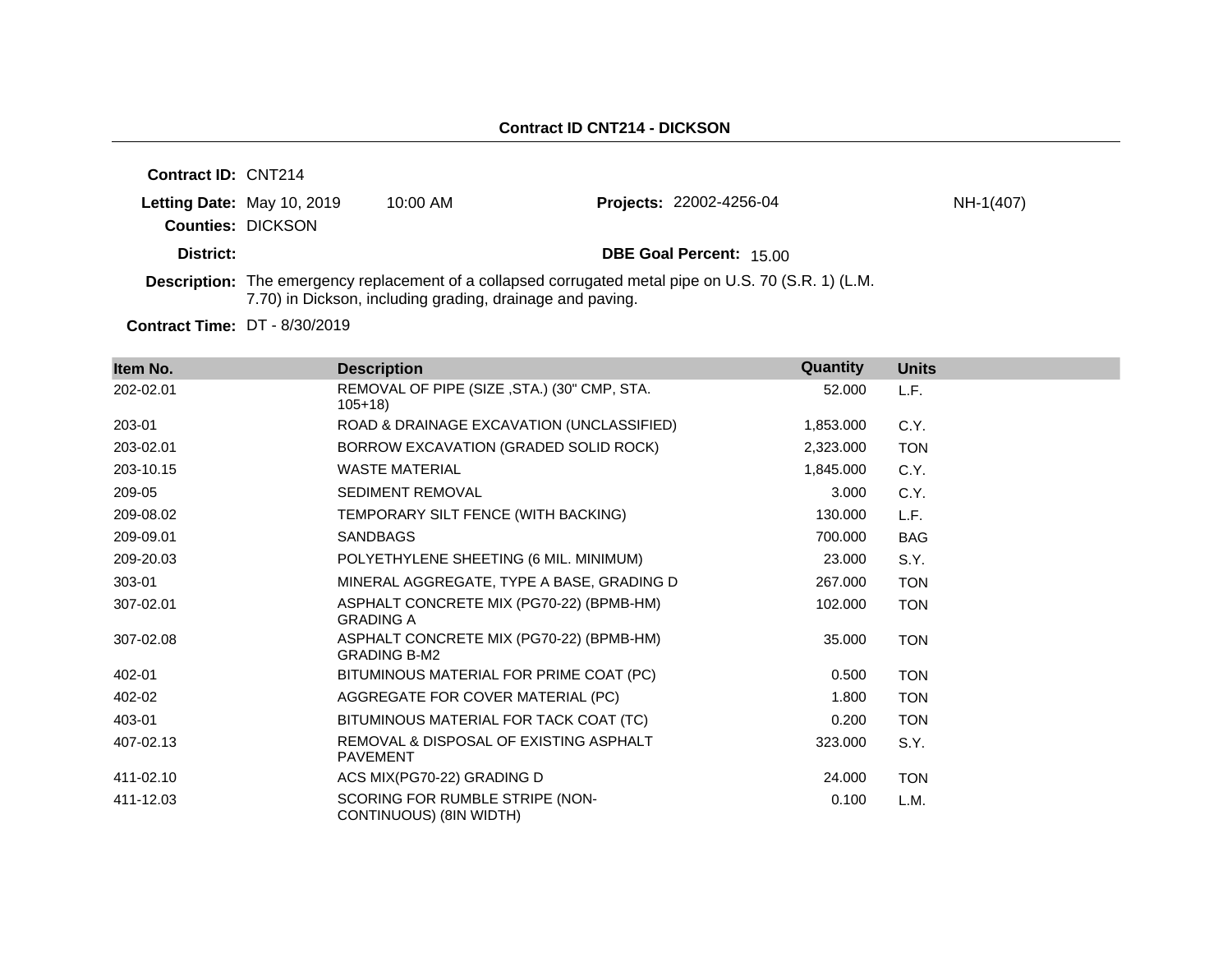| Item No.  | <b>Description</b>                                        | Quantity  | <b>Units</b> |
|-----------|-----------------------------------------------------------|-----------|--------------|
| 607-08.04 | 42" CONCRETE PIPE CULVERT (CLASS V)                       | 44.000    | L.F.         |
| 611-02.12 | <b>JUNCTION BOX, TYPE 3</b>                               | 1.000     | <b>EACH</b>  |
| 611-07.66 | 42IN ENDWALL (CROSS DRAIN) 3:1                            | 1.000     | <b>EACH</b>  |
| 621-03.03 | <b>24" TEMPORARY DRAINAGE PIPE</b>                        | 70.000    | L.F.         |
| 707-08.11 | <b>HIGH-VISIBILITY CONSTRUCTION FENCE</b>                 | 130.000   | L.F.         |
| 709-05.05 | MACHINED RIP-RAP (CLASS A-3)                              | 589.000   | <b>TON</b>   |
| 712-01    | <b>TRAFFIC CONTROL</b>                                    | (1)       | LS.          |
| 712-04.01 | FLEXIBLE DRUMS (CHANNELIZING)                             | 60.000    | <b>EACH</b>  |
| 712-05.01 | <b>WARNING LIGHTS (TYPE A)</b>                            | 66.000    | <b>EACH</b>  |
| 712-06    | SIGNS (CONSTRUCTION)                                      | 532.000   | S.F.         |
| 712-07.03 | TEMPORARY BARRICADES (TYPE III)                           | 48.000    | L.F.         |
| 713-16.01 | CHANGEABLE MESSAGE SIGN UNIT                              | 2.000     | <b>EACH</b>  |
| 716-01.23 | SNOWPLOWABLE RAISED PAVEMENT MARKERS<br>(BI-DIR)(2 COLOR) | 2.000     | <b>EACH</b>  |
| 716-13.02 | SPRAY THERMO PVMT MRKNG (60 mil) (6IN LINE)               | 0.300     | L.M.         |
| 717-01    | <b>MOBILIZATION</b>                                       | (1)       | LS.          |
| 740-10.03 | GEOTEXTILE (TYPE III) (EROSION CONTROL)                   | 86.000    | S.Y.         |
| 740-10.04 | GEOTEXTILE (TYPE IV) (STABILIZATION)                      | 1,747.000 | S.Y.         |
| 740-11.01 | <b>TEMPORARY SEDIMENT TUBE 8IN</b>                        | 100.000   | L.F.         |
| 801-01.07 | TEMPORARY SEEDING (WITH MULCH)                            | 5.000     | <b>UNIT</b>  |
| 801-03    | WATER (SEEDING & SODDING)                                 | 3.000     | M.G.         |
| 803-01    | SODDING (NEW SOD)                                         | 122,000   | S.Y.         |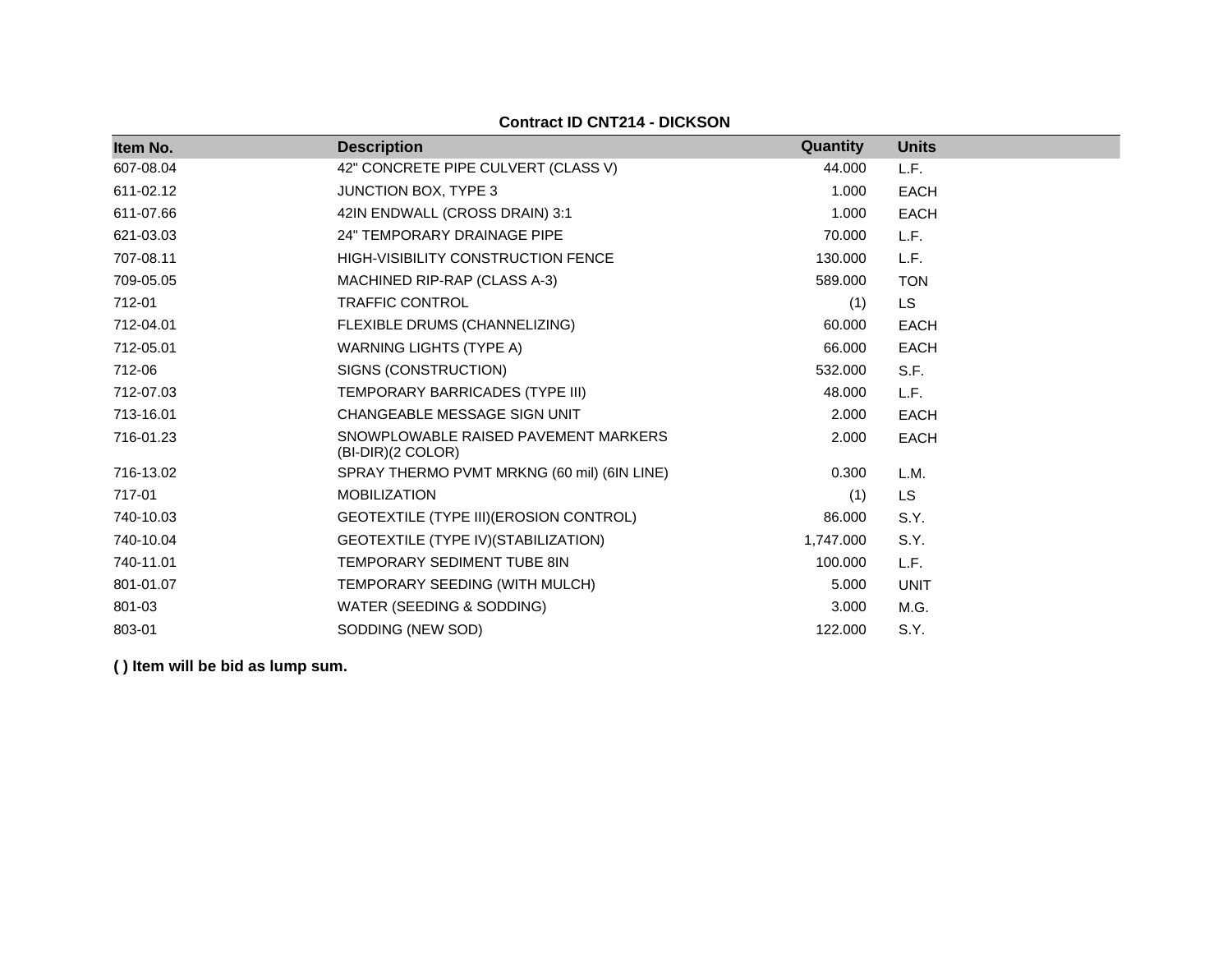**Contract ID:** CNT159 **Letting Date:** May 10, 2019 10:00 AM **Projects:** 22002-3253-94 **Counties:** DICKSON **District: District: DBE Goal Percent:** 8.50 **Description:** The resurfacing on U.S. 70 (S.R. 1) from Corlew Drive (L.M. 14.00) to the Cheatham County line (L.M. 21.85). STP/HSIP-1(404) 22002-8253-14 STP/HSIP-1(404)

**Contract Time:** DT - 11/15/2019 Days

| Item No.  | <b>Description</b>                                              | Quantity  | <b>Units</b> |
|-----------|-----------------------------------------------------------------|-----------|--------------|
| 208-01.05 | <b>BROOMING &amp; DEGRASSING SHOULDERS</b>                      | 15.700    | L.M.         |
| 303-01    | MINERAL AGGREGATE, TYPE A BASE, GRADING D                       | 1,504.000 | <b>TON</b>   |
| 307-01.08 | ASPHALT CONCRETE MIX (PG64-22) (BPMB-HM)<br><b>GRADING B-M2</b> | 300.000   | <b>TON</b>   |
| 403-01    | BITUMINOUS MATERIAL FOR TACK COAT (TC)                          | 52.000    | <b>TON</b>   |
| 411-03.12 | ACS MIX(PG64-22) THIN LIFT D ASPHALT                            | 6,729.000 | <b>TON</b>   |
| 411-12.03 | SCORING FOR RUMBLE STRIPE (NON-<br>CONTINUOUS) (8IN WIDTH)      | 5.000     | L.M.         |
| 701-02.01 | CONCRETE CURB RAMP (RETROFIT)                                   | 4,731.000 | S.F.         |
| 712-01    | <b>TRAFFIC CONTROL</b>                                          | (1)       | LS.          |
| 712-04.01 | FLEXIBLE DRUMS (CHANNELIZING)                                   | 25.000    | <b>EACH</b>  |
| 712-06    | SIGNS (CONSTRUCTION)                                            | 1,490.000 | S.F.         |
| 713-16.09 | RAILROAD ADVANCE WARNING SIGN AND<br><b>SUPPORT</b>             | 4.000     | <b>EACH</b>  |
| 713-16.20 | SIGNS (DESCRIPTION) (W11-2, PEDESTRIAN<br>CROSSING)             | 2.000     | <b>EACH</b>  |
| 716-01.21 | SNOWPLOWABLE RAISED PAVEMENT MARKERS<br>(BI-DIR) (1 COLOR)      | 520.000   | <b>EACH</b>  |
| 716-01.22 | SNOWPLOWABLE RAISED PAVMENT MARKERS<br>(MONO-DIR)(1 COLOR)      | 79.000    | <b>EACH</b>  |
| 716-01.30 | REMOVAL OF SNOWPLOWABLE REFLECTIVE<br><b>MARKER</b>             | 599.000   | <b>EACH</b>  |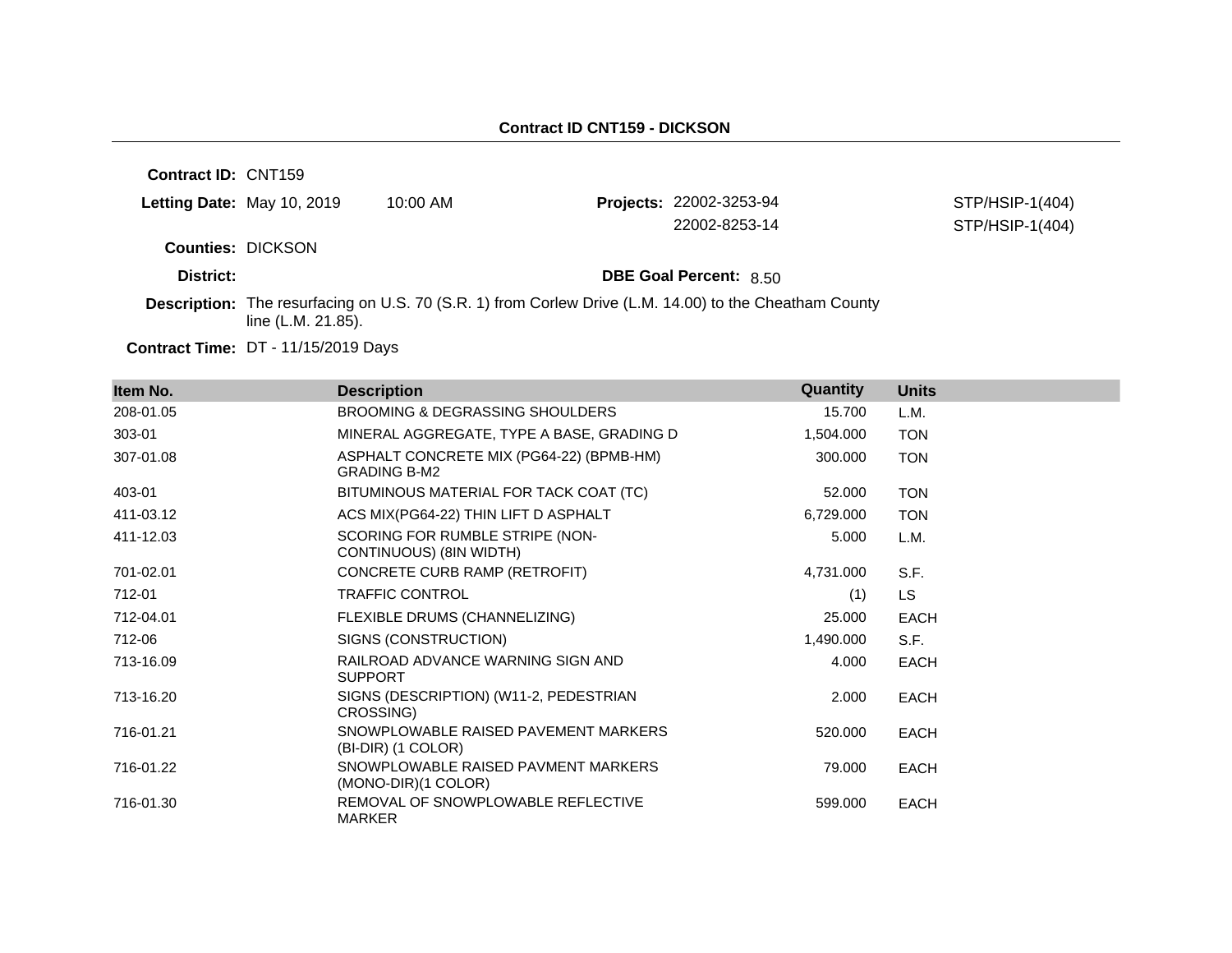| Item No.  | <b>Description</b>                                    | Quantity  | <b>Units</b> |
|-----------|-------------------------------------------------------|-----------|--------------|
| 716-02.03 | PLASTIC PAVEMENT MARKING (CROSS-WALK)                 | 846.000   | L.F.         |
| 716-02.04 | PLASTIC PAVEMENT MARKING(CHANNELIZATION<br>STRIPING)  | 270.000   | S.Y.         |
| 716-02.05 | PLASTIC PAVEMENT MARKING (STOP LINE)                  | 124.000   | L.F.         |
| 716-02.06 | PLASTIC PAVEMENT MARKING (TURN LANE<br>ARROW)         | 3.000     | <b>EACH</b>  |
| 716-03.02 | PLASTIC WORD PAVEMENT MARKING (RXR)                   | 2.000     | <b>EACH</b>  |
| 716-04.02 | PLASTIC PAVEMENT MARKING(DOUBLE TURNING<br>ARROW)     | 3.000     | <b>EACH</b>  |
| 716-04.14 | PLASTIC PAVEMENT MARKING (LANE REDUCTION<br>ARROW)    | 2.000     | <b>EACH</b>  |
| 716-12.02 | ENHANCED FLATLINE THERMO PVMT MRKNG (6IN<br>LINE)     | 11.300    | L.M.         |
| 716-13.02 | SPRAY THERMO PVMT MRKNG (60 mil) (6IN LINE)           | 15.700    | L.M.         |
| 716-13.05 | SPRAY THERMO PVMT MRKNG (60 mil) (6IN DOTTED<br>LINE) | 1,760.000 | L.F.         |
| 717-01    | <b>MOBILIZATION</b>                                   | (1)       | LS           |
| 730-14.02 | <b>SAW SLOT</b>                                       | 1,303.000 | L.F.         |
| 730-14.03 | <b>LOOP WIRE</b>                                      | 3,286.000 | L.F.         |

**Contract ID CNT159 - DICKSON**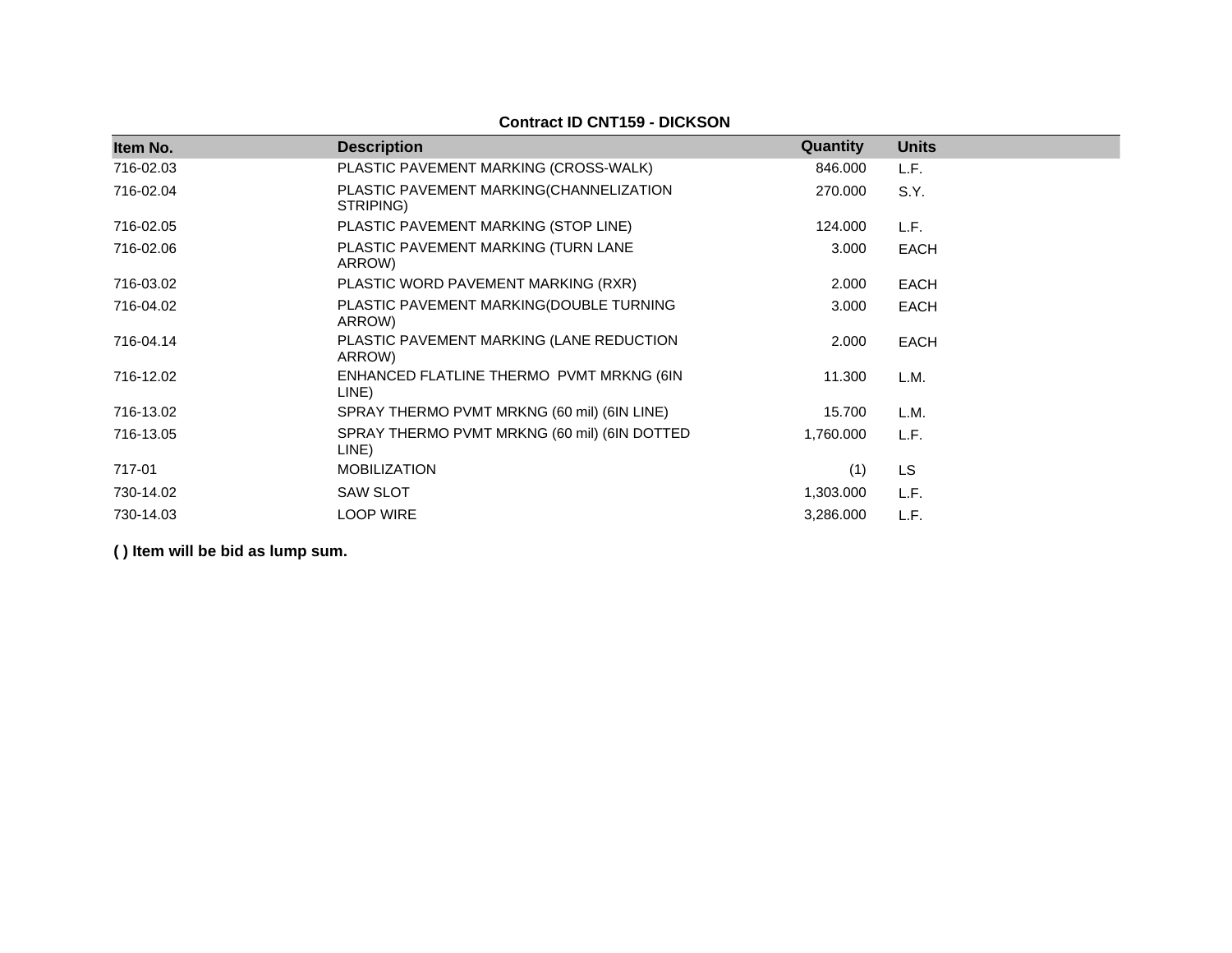| <b>Contract ID: CNT195</b> |                            |                                              |                                                                                                    |               |
|----------------------------|----------------------------|----------------------------------------------|----------------------------------------------------------------------------------------------------|---------------|
| <b>Counties: DYER</b>      | Letting Date: May 10, 2019 | $10:00 \text{ AM}$                           | <b>Projects: 23945-3480-94</b>                                                                     | $HSIP-826(5)$ |
| District:                  |                            |                                              | <b>DBE Goal Percent: 9.00</b>                                                                      |               |
|                            |                            | 3.75) to north of Hendrix Drive (L.M. 4.75). | Description: The miscellaneous safety improvements on Hamer Road from north of Hillside Cove (L.M. |               |

**Contract Time:** DT - 10/31/2019

| Item No.  | <b>Description</b>                                    | Quantity | <b>Units</b> |
|-----------|-------------------------------------------------------|----------|--------------|
| 705-04.09 | EARTH PAD FOR TYPE 38 GR END TREATMENT                | 6.000    | <b>EACH</b>  |
| 705-04.21 | <b>GUARDRAIL DELINEATION ENHANCEMENT</b>              | 455.000  | L.F.         |
| 705-06.01 | W BEAM GR (TYPE 2) MASH TL3                           | 25,000   | L.F.         |
| 705-06.20 | <b>TANGENT ENERGY ABSORBING TERM MASH TL-3</b>        | 6.000    | <b>EACH</b>  |
| 706-01    | <b>GUARDRAIL REMOVED</b>                              | 325,000  | L.F.         |
| 712-01    | <b>TRAFFIC CONTROL</b>                                | (1)      | <b>LS</b>    |
| 712-06    | SIGNS (CONSTRUCTION)                                  | 162.000  | S.F.         |
| 713-02.21 | SIGN POST DELINEATION ENHANCEMENT                     | 84.000   | L.F.         |
| 713-11.01 | "U" SECTION STEEL POSTS                               | 182.000  | LB.          |
| 713-11.02 | PERFORATED/KNOCKOUT SQUARE TUBE POST                  | 318,000  | LB.          |
| 713-11.21 | P POST SLIP BASE                                      | 2.000    | <b>EACH</b>  |
| 713-13.02 | FLAT SHEET ALUMINUM SIGNS (0.080" THICK)              | 51.000   | S.F.         |
| 713-13.03 | FLAT SHEET ALUMINUM SIGNS (0.100" THICK)              | 77.000   | S.F.         |
| 713-15.36 | REMOVE SIGN, SUPPORT & FOOTING                        | 2.000    | <b>EACH</b>  |
| 716-02.05 | PLASTIC PAVEMENT MARKING (STOP LINE)                  | 41.000   | L.F.         |
| 716-03.03 | PLASTIC WORD PAVEMENT MARKING (STOP<br>AHEAD)         | 1.000    | <b>EACH</b>  |
| 716-03.07 | PLASTIC WORD PAVEMENT MARKING (STOP)                  | 1.000    | <b>EACH</b>  |
| 716-13.01 | SPRAY THERMO PVMT MRKNG (60 mil) (4IN LINE)           | 3.140    | L.M.         |
| 716-13.04 | SPRAY THERMO PVMT MRKNG (60 mil) (4IN DOTTED<br>LINE) | 260,000  | L.F.         |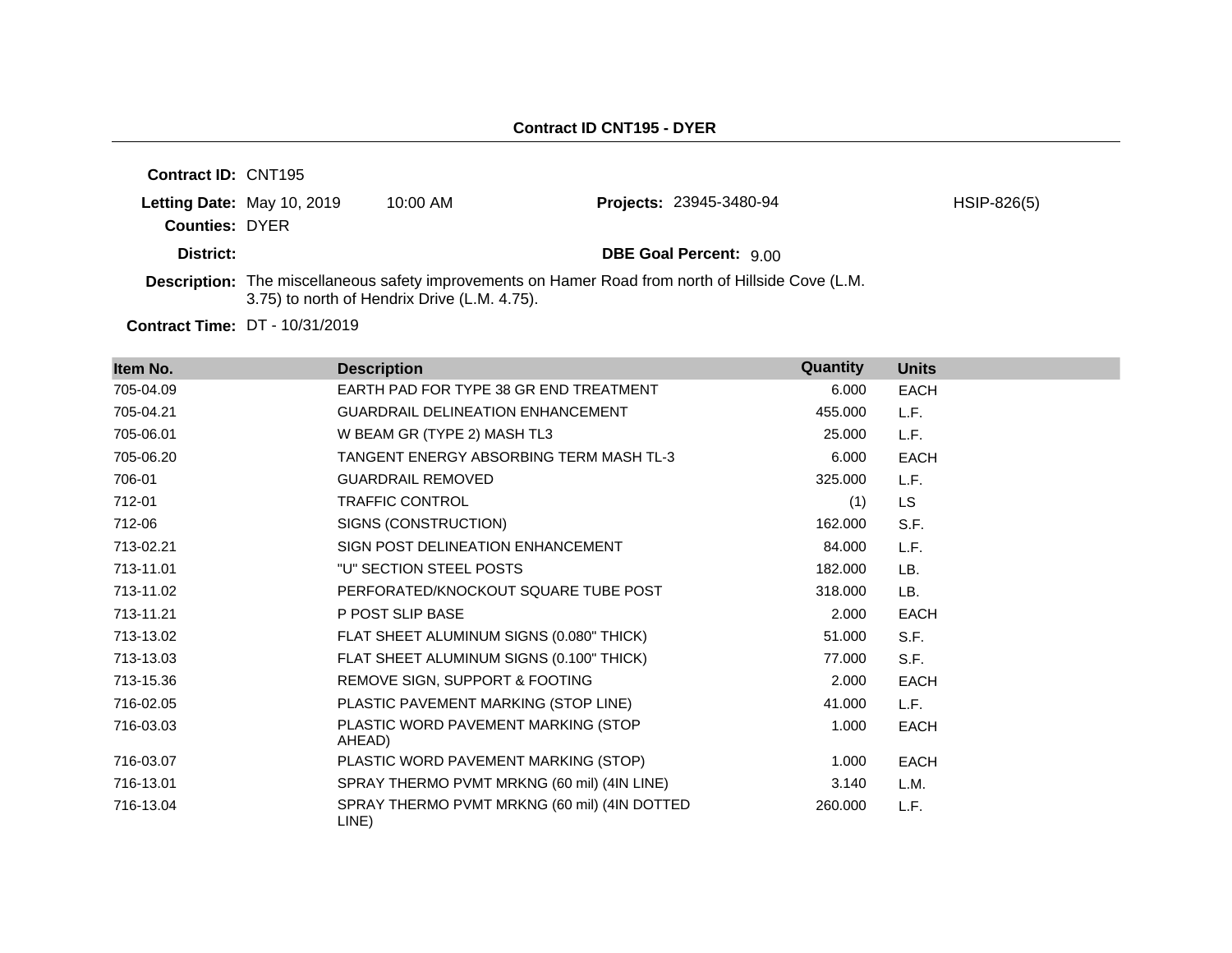# **Contract ID CNT195 - DYER**

| Item No. | <b>Description</b>  | Quantity | <b>Units</b> |
|----------|---------------------|----------|--------------|
| 717-01   | <b>MOBILIZATION</b> |          | LЭ           |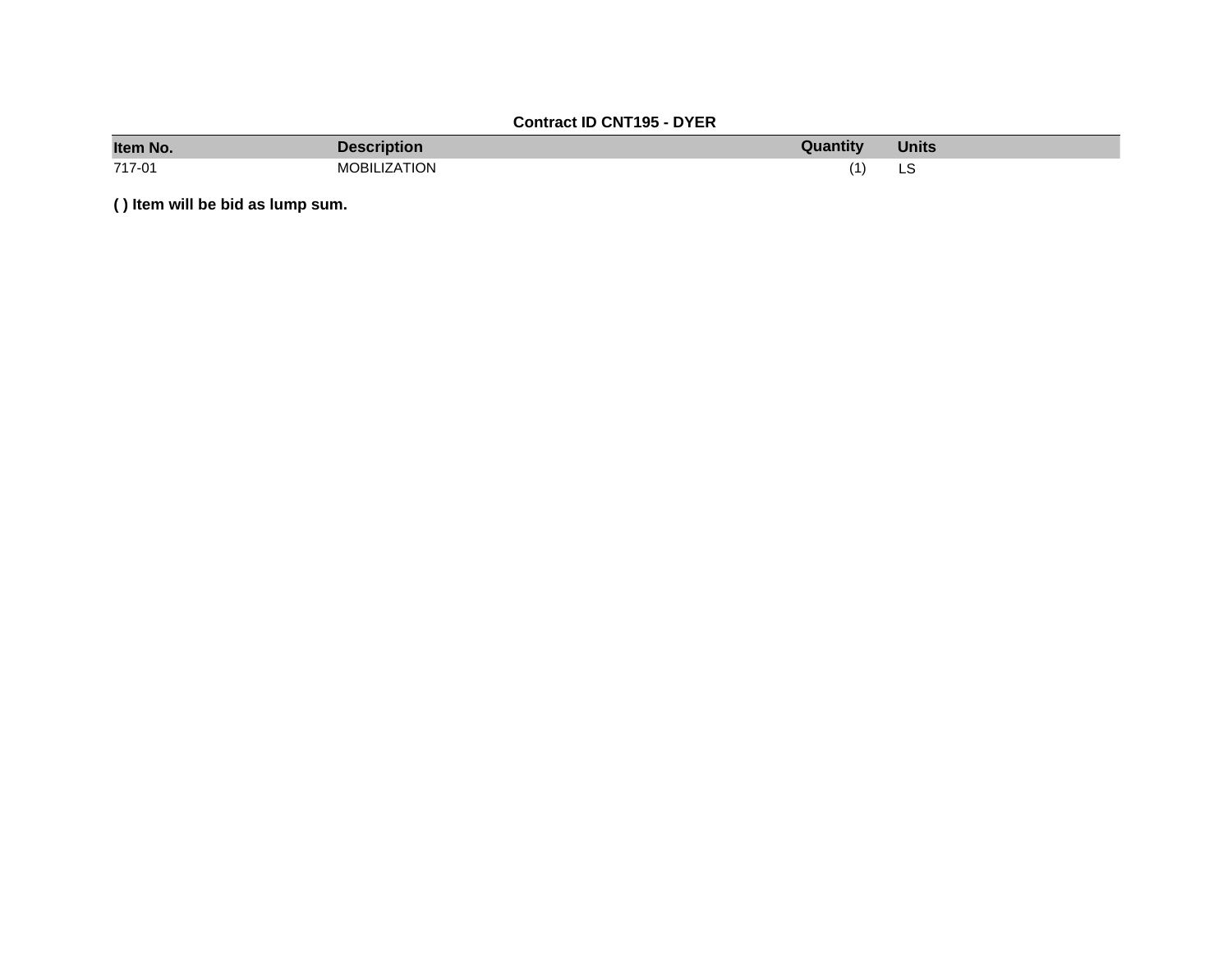| <b>Contract ID: CNT141</b> |            |               |                                                                                                                                                                           |
|----------------------------|------------|---------------|---------------------------------------------------------------------------------------------------------------------------------------------------------------------------|
| Letting Date: May 10, 2019 | $10:00$ AM |               | STP/HSIP-50(63)                                                                                                                                                           |
|                            |            | 26005-8228-14 | STP/HSIP-50(63)                                                                                                                                                           |
| <b>Counties: FRANKLIN</b>  |            |               |                                                                                                                                                                           |
|                            |            |               |                                                                                                                                                                           |
| $10.26$ ).                 |            |               |                                                                                                                                                                           |
|                            |            |               | <b>Projects: 26005-3228-94</b><br><b>DBE Goal Percent: 7.50</b><br>Description: The resurfacing on S.R. 50 from east of S.R. 121 (L.M. 6.06) to near Dry Creek Road (L.M. |

**Contract Time:** DT - 11/15/2019

| Item No.  | <b>Description</b>                                             | Quantity   | <b>Units</b> |
|-----------|----------------------------------------------------------------|------------|--------------|
| 303-01    | MINERAL AGGREGATE, TYPE A BASE, GRADING D                      | 278.000    | <b>TON</b>   |
| 307-01.10 | ASPHALT CONCRETE MIX (PG64-22) (BPMB-HM)<br><b>GRADING C-W</b> | 5,150.000  | <b>TON</b>   |
| 403-01    | BITUMINOUS MATERIAL FOR TACK COAT (TC)                         | 31.000     | <b>TON</b>   |
| 411-12.03 | SCORING FOR RUMBLE STRIPE (NON-<br>CONTINUOUS) (8IN WIDTH)     | 6.700      | L.M.         |
| 415-01.02 | <b>COLD PLANING BITUMINOUS PAVEMENT</b>                        | 71.345.000 | S.Y.         |
| 705-04.09 | EARTH PAD FOR TYPE 38 GR END TREATMENT                         | 4.000      | <b>EACH</b>  |
| 705-06.01 | W BEAM GR (TYPE 2) MASH TL3                                    | 250,000    | L.F.         |
| 705-06.20 | TANGENT ENERGY ABSORBING TERM MASH TL-3                        | 4.000      | <b>EACH</b>  |
| 706-01    | <b>GUARDRAIL REMOVED</b>                                       | 632.000    | L.F.         |
| 712-01    | <b>TRAFFIC CONTROL</b>                                         | (1)        | LS.          |
| 712-06    | SIGNS (CONSTRUCTION)                                           | 793.000    | S.F.         |
| 716-01.21 | SNOWPLOWABLE RAISED PAVEMENT MARKERS<br>(BI-DIR) (1 COLOR)     | 277.000    | <b>EACH</b>  |
| 716-01.22 | SNOWPLOWABLE RAISED PAVMENT MARKERS<br>$(MONO-DIR)(1 COLOR)$   | 23,000     | <b>EACH</b>  |
| 716-02.05 | PLASTIC PAVEMENT MARKING (STOP LINE)                           | 223,000    | L.F.         |
| 716-02.06 | PLASTIC PAVEMENT MARKING (TURN LANE<br>ARROW)                  | 2.000      | <b>EACH</b>  |
| 716-04.14 | PLASTIC PAVEMENT MARKING (LANE REDUCTION<br>ARROW)             | 1.000      | <b>EACH</b>  |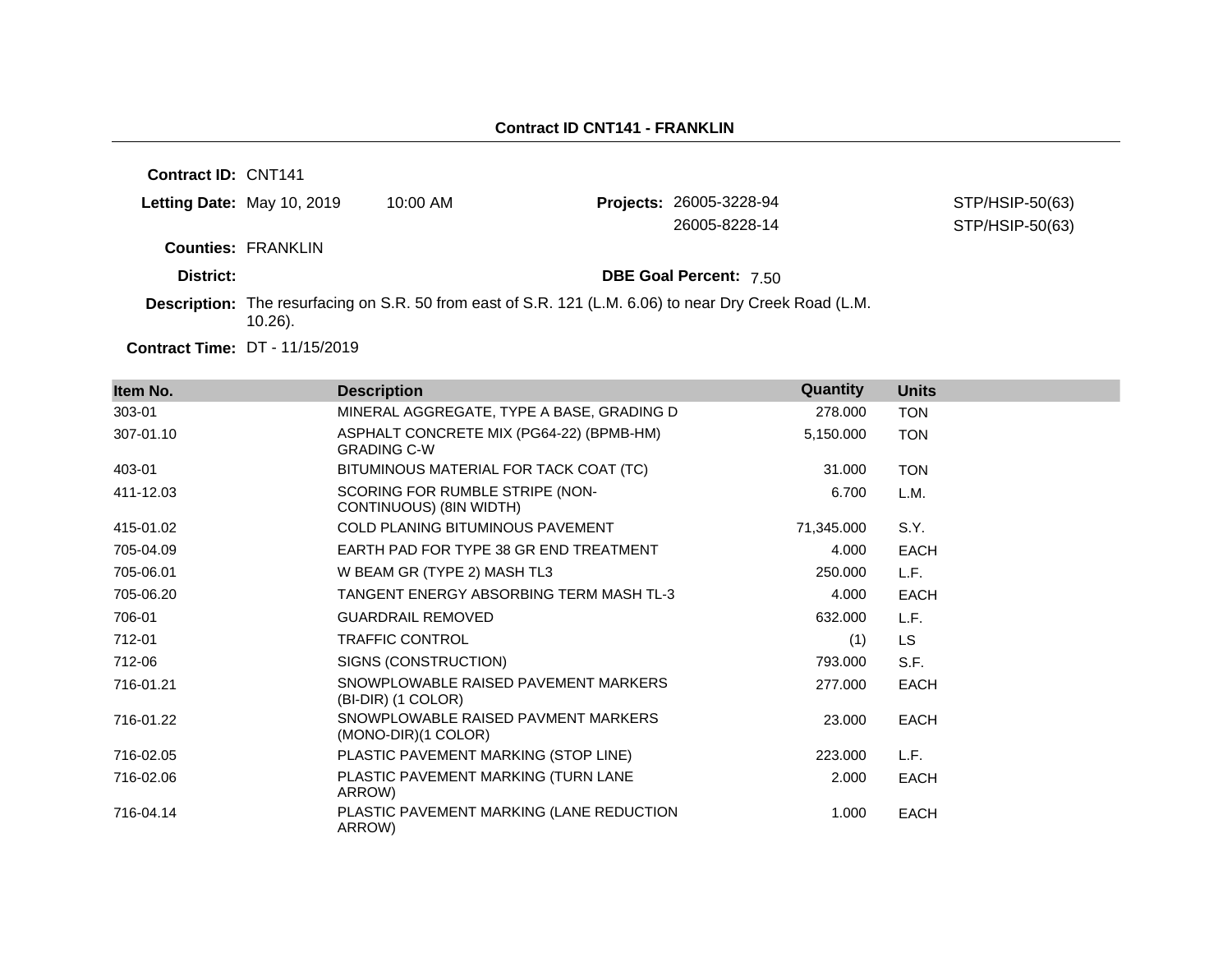| Item No.  | <b>Description</b>                                    | Quantity | <b>Units</b> |
|-----------|-------------------------------------------------------|----------|--------------|
| 716-05.01 | PAINTED PAVEMENT MARKING (4" LINE)                    | 28,900   | L.M.         |
| 716-05.05 | PAINTED PAVEMENT MARKING (STOP LINE)                  | 223,000  | L.F.         |
| 716-13.02 | SPRAY THERMO PVMT MRKNG (60 mil) (6IN LINE)           | 14.500   | L.M.         |
| 716-13.05 | SPRAY THERMO PVMT MRKNG (60 mil) (6IN DOTTED<br>LINE) | 235,000  | L.F.         |
| 717-01    | <b>MOBILIZATION</b>                                   |          | LS           |

# **Contract ID CNT141 - FRANKLIN**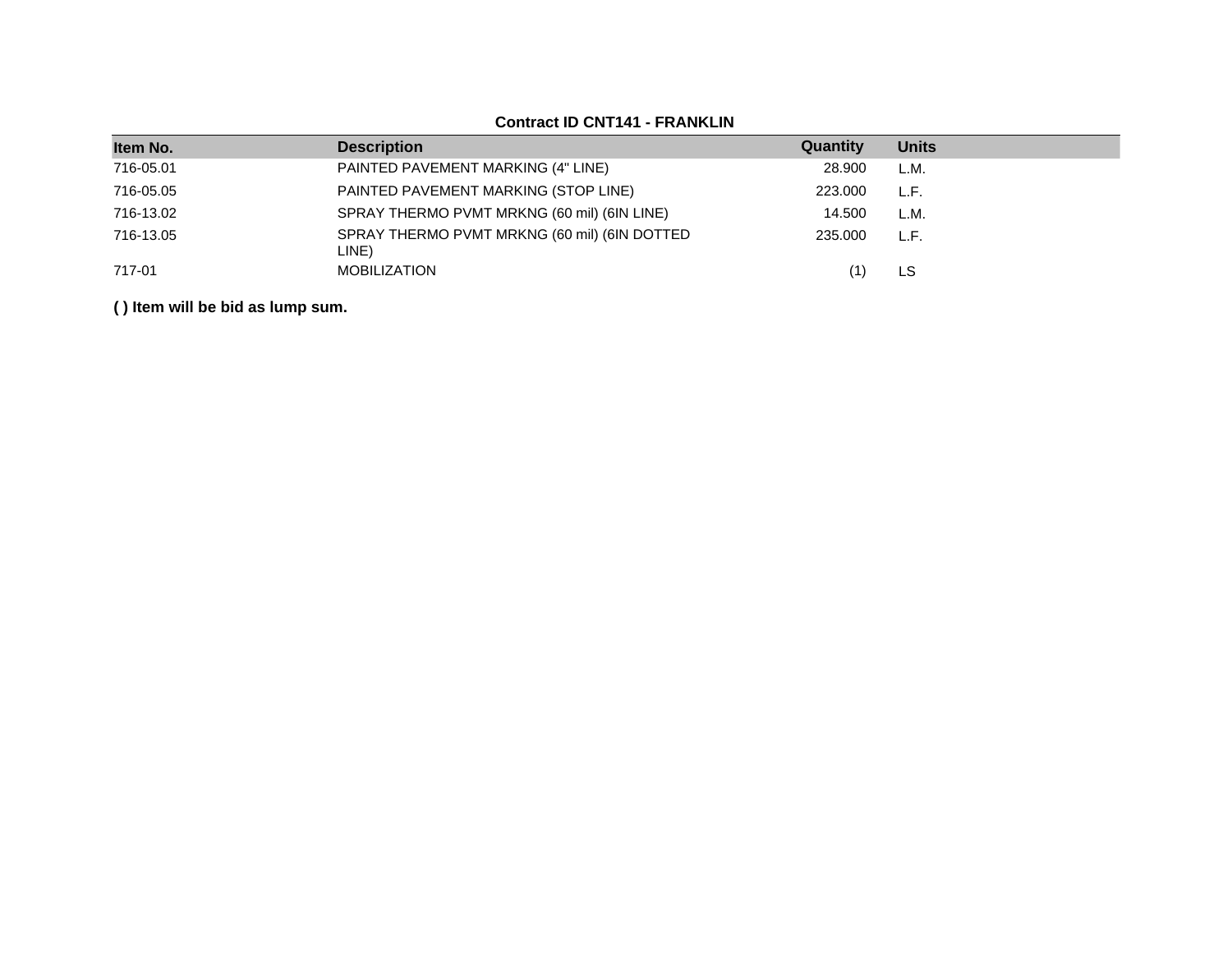**Contract ID:** CNT223

| Letting Date: May 10, 2019 | 10:00 AM | <b>Projects: 27004-3282-94</b> | NH/HSIP-43(44) |
|----------------------------|----------|--------------------------------|----------------|
|                            |          | 27004-8282-14                  | NH/HSIP-43(44) |
| <b>Counties: GIBSON</b>    |          |                                |                |
| District:                  |          | <b>DBE Goal Percent: 3.00</b>  |                |

**Description:** The resurfacing with hot in-place recycling on U.S. 45E (S.R. 43) from the Madison County line (L.M. 0.00) to S.R. 187 (L.M. 6.88).

**Contract Time:** DT - 11/15/2019

| Item No.  | <b>Description</b>                                                | Quantity    | <b>Units</b> |
|-----------|-------------------------------------------------------------------|-------------|--------------|
| 202-03.01 | REMOVAL OF ASPHALT PAVEMENT                                       | 400.000     | S.Y.         |
| 203-06    | <b>WATER</b>                                                      | 30.000      | M.G.         |
| 208-01.05 | BROOMING & DEGRASSING SHOULDERS                                   | 28.000      | L.M.         |
| 303-02    | MINERAL AGGREGATE, TYPE B BASE, GRADING<br>(DESCRIPTION) (C OR D) | 3,913.000   | <b>TON</b>   |
| 307-01.01 | ASPHALT CONCRETE MIX (PG64-22) (BPMB-HM)<br><b>GRADING A</b>      | 138.000     | <b>TON</b>   |
| 307-01.08 | ASPHALT CONCRETE MIX (PG64-22) (BPMB-HM)<br><b>GRADING B-M2</b>   | 46.000      | <b>TON</b>   |
| 311-03.04 | HOT IN PLACE RECYCLING OF ASPHALT PAVEMENT<br>(2.001N)            | 191,488.000 | S.Y.         |
| 311-03.10 | Asphalt Rejuvenating Agent                                        | 105,319.000 | GAL.         |
| 403-01    | BITUMINOUS MATERIAL FOR TACK COAT (TC)                            | 111.000     | <b>TON</b>   |
| 411-01.10 | ACS MIX(PG64-22) GRADING D                                        | 600.000     | <b>TON</b>   |
| 411-03.13 | ACS MIX(PG70-22) THIN LIFT D ASPHALT                              | 12,101.000  | <b>TON</b>   |
| 411-03.24 | ACS MIX(PG64-22) THIN LIFT E ASPHALT                              | 3,140.000   | <b>TON</b>   |
| 411-12.01 | SCORING SHOULDERS (CONTINUOUS) (16IN<br>WIDTH)                    | 14.000      | L.M.         |
| 411-12.02 | SCORING SHOULDERS (NON-CONTINUOUS) (16IN<br>WIDTH)                | 10.000      | L.M.         |
| 415-01.02 | <b>COLD PLANING BITUMINOUS PAVEMENT</b>                           | 3,125.000   | S.Y.         |
| 701-02.01 | CONCRETE CURB RAMP (RETROFIT)                                     | 182.000     | S.F.         |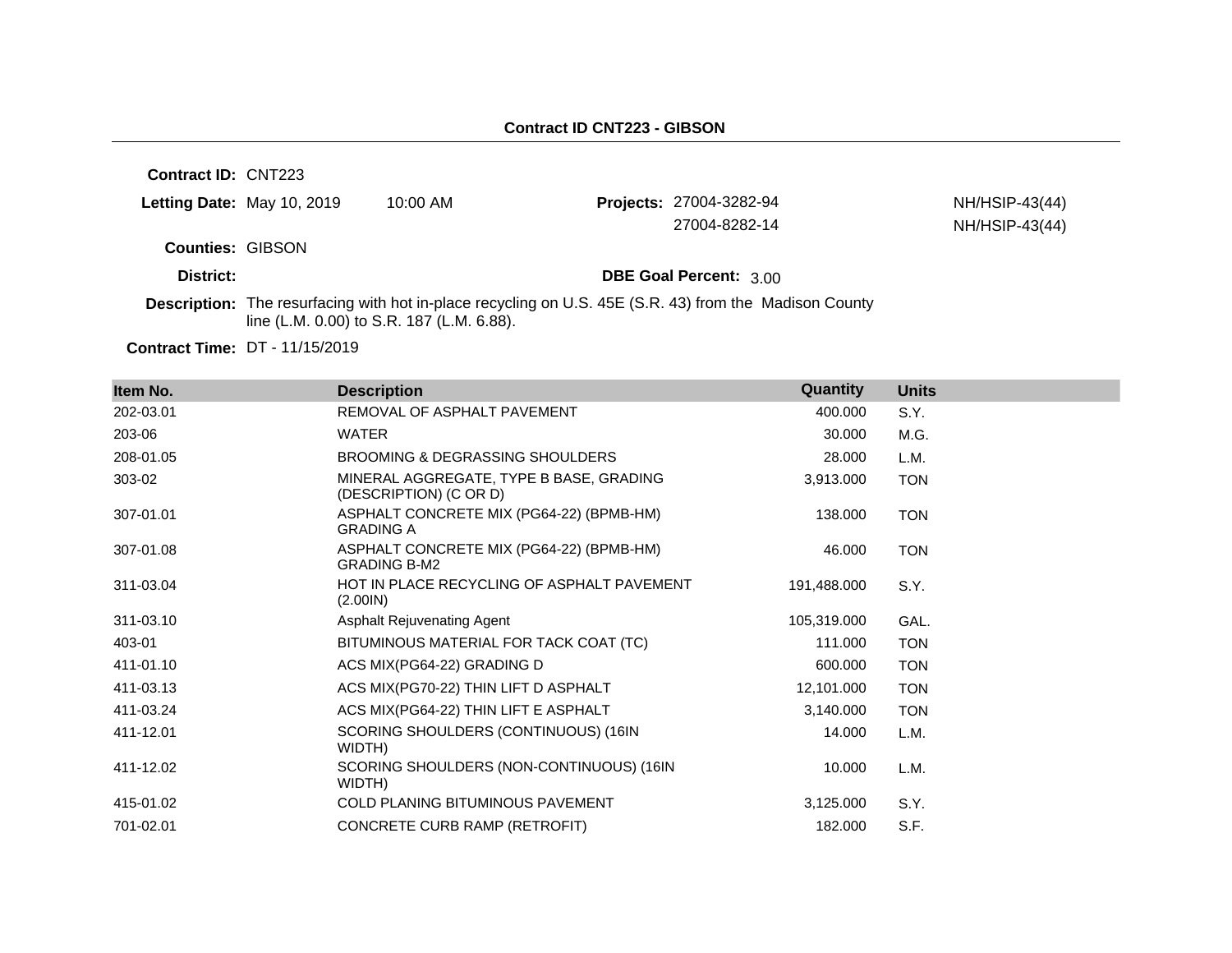**Contract ID CNT223 - GIBSON**

| Item No.  | <b>Description</b>                                         | Quantity  | <b>Units</b> |
|-----------|------------------------------------------------------------|-----------|--------------|
| 701-02.03 | <b>CONCRETE CURB RAMP</b>                                  | 91.000    | S.F.         |
| 705-06.20 | TANGENT ENERGY ABSORBING TERM MASH TL-3                    | 10.000    | <b>EACH</b>  |
| 712-01    | <b>TRAFFIC CONTROL</b>                                     | (1)       | <b>LS</b>    |
| 712-06    | SIGNS (CONSTRUCTION)                                       | 2,768.000 | S.F.         |
| 712-08.03 | ARROW BOARD (TYPE C)                                       | 4.000     | <b>EACH</b>  |
| 716-01.21 | SNOWPLOWABLE RAISED PAVEMENT MARKERS<br>(BI-DIR) (1 COLOR) | 274.000   | <b>EACH</b>  |
| 716-01.23 | SNOWPLOWABLE RAISED PAVEMENT MARKERS<br>(BI-DIR)(2 COLOR)  | 890.000   | <b>EACH</b>  |
| 716-01.30 | REMOVAL OF SNOWPLOWABLE REFLECTIVE<br>MARKER               | 812.000   | <b>EACH</b>  |
| 716-02.03 | PLASTIC PAVEMENT MARKING (CROSS-WALK)                      | 250.000   | L.F.         |
| 716-02.04 | PLASTIC PAVEMENT MARKING(CHANNELIZATION<br>STRIPING)       | 1,550.000 | S.Y.         |
| 716-02.05 | PLASTIC PAVEMENT MARKING (STOP LINE)                       | 1,000.000 | L.F.         |
| 716-02.06 | PLASTIC PAVEMENT MARKING (TURN LANE<br>ARROW)              | 63.000    | <b>EACH</b>  |
| 716-03.01 | PLASTIC WORD PAVEMENT MARKING (ONLY)                       | 4.000     | <b>EACH</b>  |
| 716-03.06 | PLASTIC WORD PAVEMENT MARKING (SIGNAL<br>AHEAD)            | 12.000    | <b>EACH</b>  |
| 716-04.01 | PLASTIC PAVEMENT MARKING (STRAIGHT-TURN<br>ARROW)          | 6.000     | <b>EACH</b>  |
| 716-04.05 | PLASTIC PAVEMENT MARKING (STRAIGHT ARROW)                  | 3.000     | <b>EACH</b>  |
| 716-04.12 | PLASTIC PAVEMENT MARKING (YIELD LINE)                      | 160.000   | S.F.         |
| 716-05.20 | PAINTED PAVEMENT MARKING (6" LINE)                         | 31.000    | L.M.         |
| 716-12.02 | ENHANCED FLATLINE THERMO PVMT MRKNG (6IN<br>LINE)          | 31.000    | L.M.         |
| 716-12.09 | ENHANCED FLAT LINE THERMO (12IN LINE)                      | 1,277.000 | L.F.         |
| 717-01    | <b>MOBILIZATION</b>                                        | (1)       | <b>LS</b>    |
| 730-12.01 | CONDUIT 1" DIAMETER (PVC)                                  | 50.000    | L.F.         |
| 730-14.01 | SHIELDED DETECTOR CABLE                                    | 50.000    | L.F.         |
| 730-14.02 | <b>SAW SLOT</b>                                            | 3,066.000 | L.F.         |
| 730-14.03 | <b>LOOP WIRE</b>                                           | 7,272.000 | L.F.         |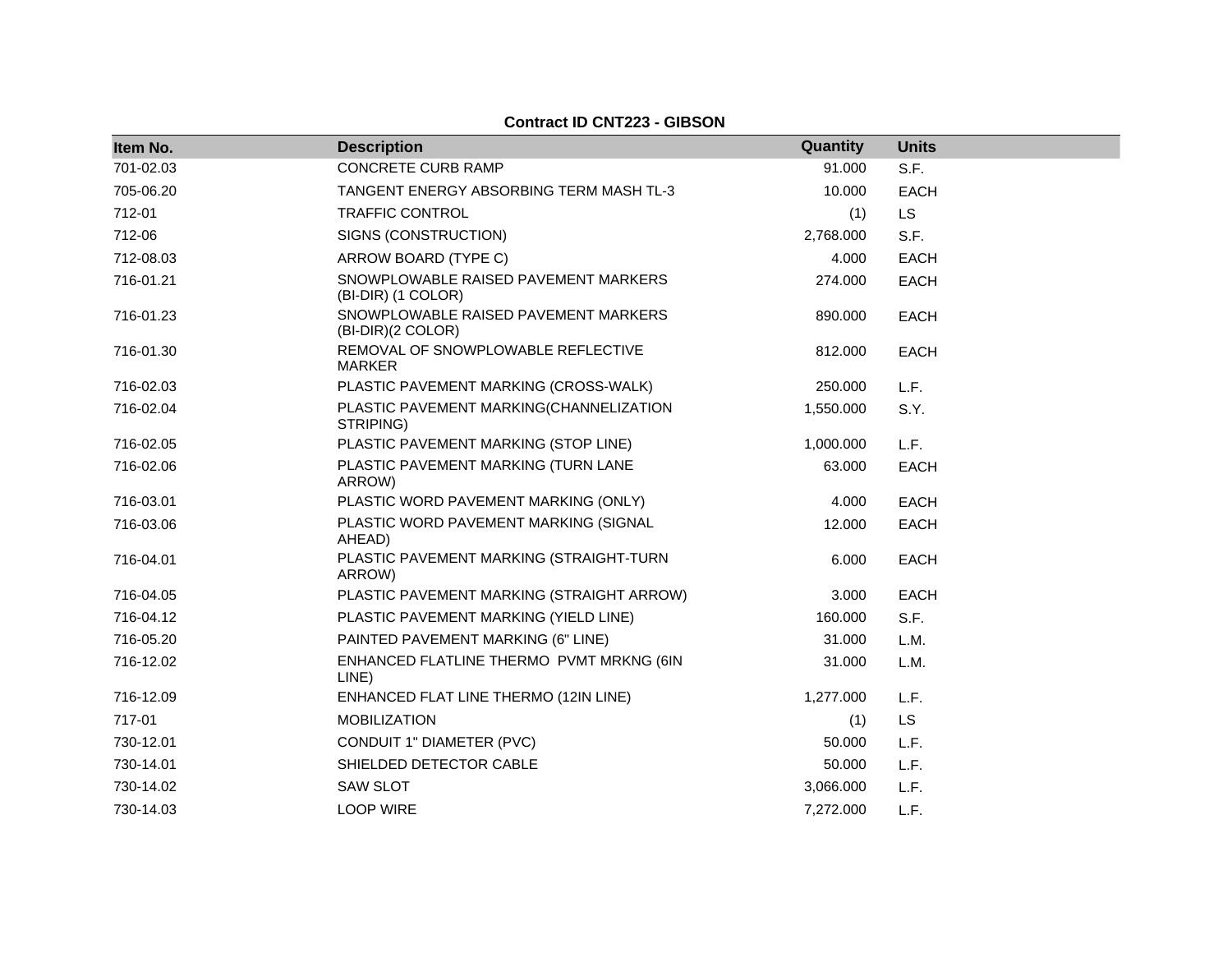| Contract ID: CNT220     |                                       |                                                                                                                                                                                                          |                               |                |
|-------------------------|---------------------------------------|----------------------------------------------------------------------------------------------------------------------------------------------------------------------------------------------------------|-------------------------------|----------------|
|                         | <b>Letting Date: May 10, 2019</b>     | $10:00$ AM                                                                                                                                                                                               | Projects: 27001-3244-94       | NH/HSIP-5(115) |
|                         |                                       |                                                                                                                                                                                                          | 27001-4244-04                 | N/A            |
|                         |                                       |                                                                                                                                                                                                          | 27001-8244-14                 | NH/HSIP-5(115) |
|                         |                                       |                                                                                                                                                                                                          | 27002-3231-94                 | NH/HSIP-5(113) |
|                         |                                       |                                                                                                                                                                                                          | 27002-8231-14                 | NH/HSIP-5(113) |
| <b>Counties: GIBSON</b> |                                       |                                                                                                                                                                                                          |                               |                |
| District:               |                                       |                                                                                                                                                                                                          | <b>DBE Goal Percent: 4 00</b> |                |
|                         | repair.                               | Description: The resurfacing on U.S. 45W (S.R. 5) from S.R. 366 (L.M. 4.23) to S.R. 457 (L.M. 11.58) and<br>on S.R. 5 from the Madison County line (L.M. 0.00) to S.R. 366 (L.M. 1.16), including bridge |                               |                |
|                         | <b>Contract Time: DT - 11/15/2019</b> |                                                                                                                                                                                                          |                               |                |

| Item No.  | <b>Description</b>                                                     | Quantity    | <b>Units</b> |
|-----------|------------------------------------------------------------------------|-------------|--------------|
| 202-03.01 | REMOVAL OF ASPHALT PAVEMENT                                            | 272,000     | S.Y.         |
| 203-06    | <b>WATER</b>                                                           | 24.500      | M.G.         |
| 208-01.05 | BROOMING & DEGRASSING SHOULDERS                                        | 4.550       | L.M.         |
| 303-02    | MINERAL AGGREGATE, TYPE B BASE, GRADING<br>(DESCRIPTION) (D)           | 2,611.000   | TON          |
| 303-02    | MINERAL AGGREGATE, TYPE B BASE, GRADING<br>(DESCRIPTION) (DESCRIPTION) | 614.000     | TON          |
| 307-01.01 | ASPHALT CONCRETE MIX (PG64-22) (BPMB-HM)<br><b>GRADING A</b>           | 125.000     | TON          |
| 403-01    | BITUMINOUS MATERIAL FOR TACK COAT (TC)                                 | 183.000     | TON          |
| 411-01.07 | ACS MIX (PG64-22) GRADING E SHOULDER                                   | 5,822.000   | <b>TON</b>   |
| 411-02.10 | ACS MIX(PG70-22) GRADING D                                             | 22,773.000  | <b>TON</b>   |
| 411-12.01 | SCORING SHOULDERS (CONTINUOUS) (16IN<br>WIDTH)                         | 8.142       | L.M.         |
| 411-12.02 | SCORING SHOULDERS (NON-CONTINUOUS) (16IN<br>WIDTH)                     | 14.297      | L.M.         |
| 415-01.02 | <b>COLD PLANING BITUMINOUS PAVEMENT</b>                                | 379,723.000 | S.Y.         |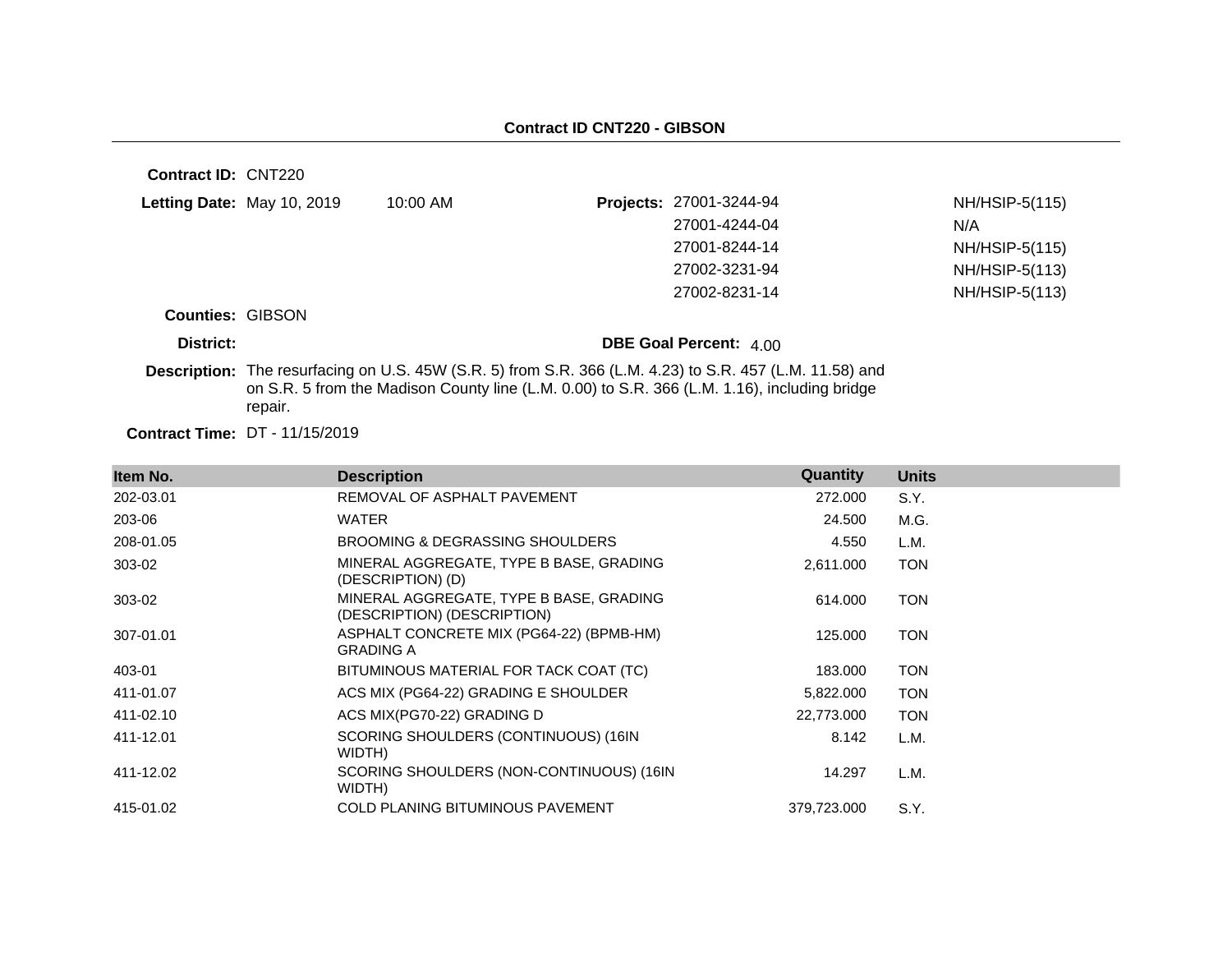| Item No.  | <b>Description</b>                                             | Quantity  | <b>Units</b> |
|-----------|----------------------------------------------------------------|-----------|--------------|
| 701-02.01 | CONCRETE CURB RAMP (RETROFIT)                                  | 570.000   | S.F.         |
| 705-02.10 | <b>GUARDRAIL TRANSITION 27IN TO 31IN</b>                       | 3.000     | <b>EACH</b>  |
| 705-04.09 | EARTH PAD FOR TYPE 38 GR END TREATMENT                         | 3.000     | <b>EACH</b>  |
| 705-06.20 | TANGENT ENERGY ABSORBING TERM MASH TL-3                        | 14.000    | <b>EACH</b>  |
| 712-01    | <b>TRAFFIC CONTROL</b>                                         | (1)       | <b>LS</b>    |
| 712-04.01 | FLEXIBLE DRUMS (CHANNELIZING)                                  | 310.000   | <b>EACH</b>  |
| 712-06    | SIGNS (CONSTRUCTION)                                           | 3,382.000 | S.F.         |
| 712-08.03 | ARROW BOARD (TYPE C)                                           | 6.000     | <b>EACH</b>  |
| 712-09.02 | REMOVABLE PAVEMENT MARKING (8" BARRIER<br>LINE)                | 880.000   | L.F.         |
| 713-16.01 | CHANGEABLE MESSAGE SIGN UNIT                                   | 4.000     | <b>EACH</b>  |
| 716-01.21 | SNOWPLOWABLE RAISED PAVEMENT MARKERS<br>(BI-DIR) (1 COLOR)     | 479.000   | EACH         |
| 716-01.22 | SNOWPLOWABLE RAISED PAVMENT MARKERS<br>(MONO-DIR)(1 COLOR)     | 154.000   | <b>EACH</b>  |
| 716-01.23 | SNOWPLOWABLE RAISED PAVEMENT MARKERS<br>(BI-DIR)(2 COLOR)      | 987.000   | <b>EACH</b>  |
| 716-02.03 | PLASTIC PAVEMENT MARKING (CROSS-WALK)                          | 285.000   | L.F.         |
| 716-02.04 | PLASTIC PAVEMENT MARKING(CHANNELIZATION<br>STRIPING)           | 2,124.000 | S.Y.         |
| 716-02.05 | PLASTIC PAVEMENT MARKING (STOP LINE)                           | 545.000   | L.F.         |
| 716-02.06 | PLASTIC PAVEMENT MARKING (TURN LANE<br>ARROW)                  | 117.000   | <b>EACH</b>  |
| 716-03.06 | PLASTIC WORD PAVEMENT MARKING (SIGNAL<br>AHEAD)                | 10.000    | <b>EACH</b>  |
| 716-05.20 | PAINTED PAVEMENT MARKING (6" LINE)                             | 38.063    | L.M.         |
| 716-12.02 | ENHANCED FLATLINE THERMO PVMT MRKNG (6IN<br>LINE)              | 38.063    | L.M.         |
| 716-13.03 | SPRAY THERMO PVMT MRKNG (60 mil) (8IN<br><b>BARRIER LINE</b> ) | 2,392.000 | L.F.         |
| 717-01    | <b>MOBILIZATION</b>                                            | (1)       | <b>LS</b>    |
| 730-12.01 | CONDUIT 1" DIAMETER (PVC)                                      | 50.000    | L.F.         |
| 730-14.01 | SHIELDED DETECTOR CABLE                                        | 50.000    | L.F.         |
| 730-14.02 | <b>SAW SLOT</b>                                                | 3.564.000 | L.F.         |

### **Contract ID CNT220 - GIBSON**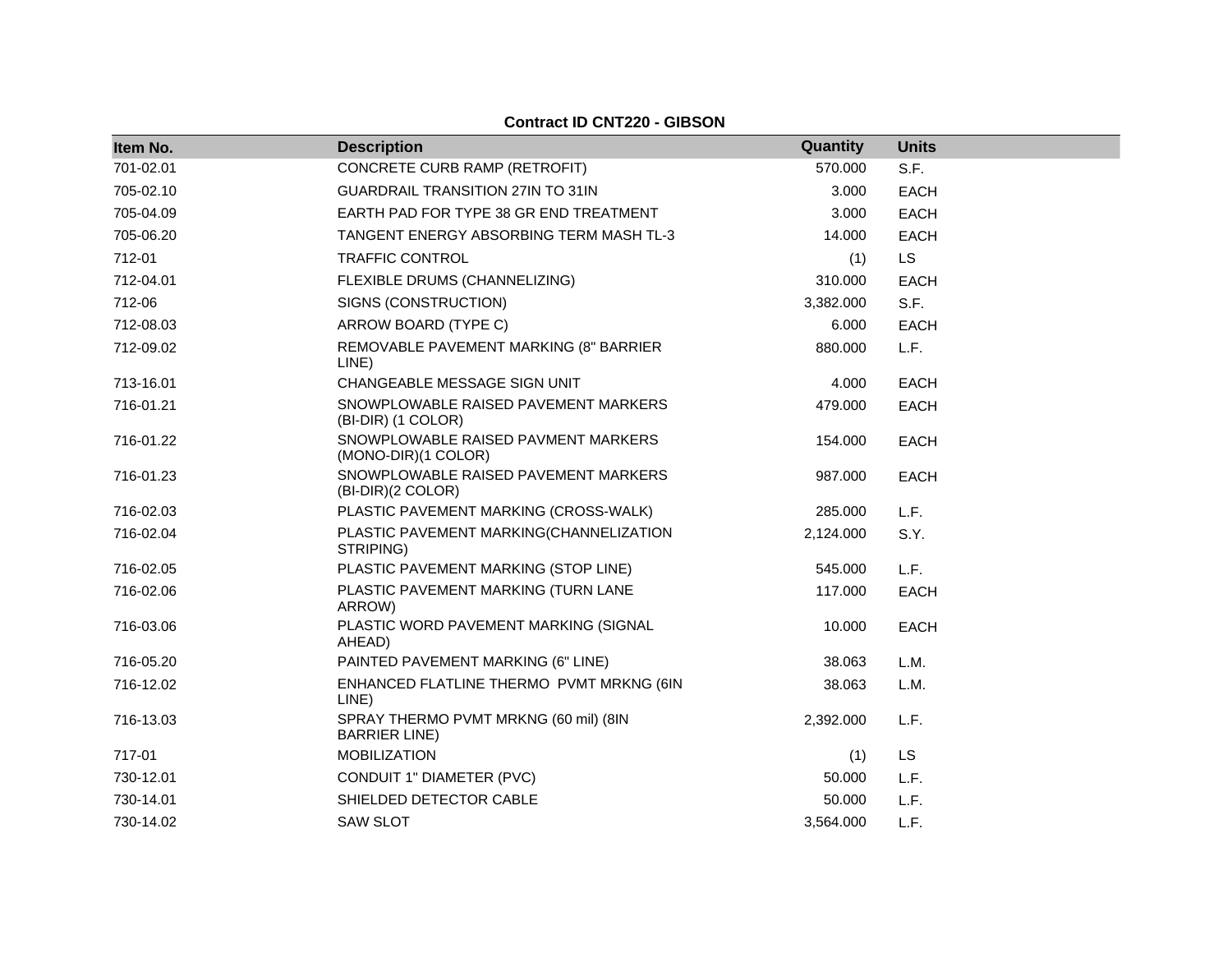## **Contract ID CNT220 - GIBSON**

| Item No.  | <b>Description</b>      | Quantity  | <b>Units</b> |
|-----------|-------------------------|-----------|--------------|
| 730-14.03 | LOOP WIRE               | 9.046.000 | L.F.         |
| 604-10.53 | <b>CONCRETE REPAIRS</b> | 45.000    | S.Y.         |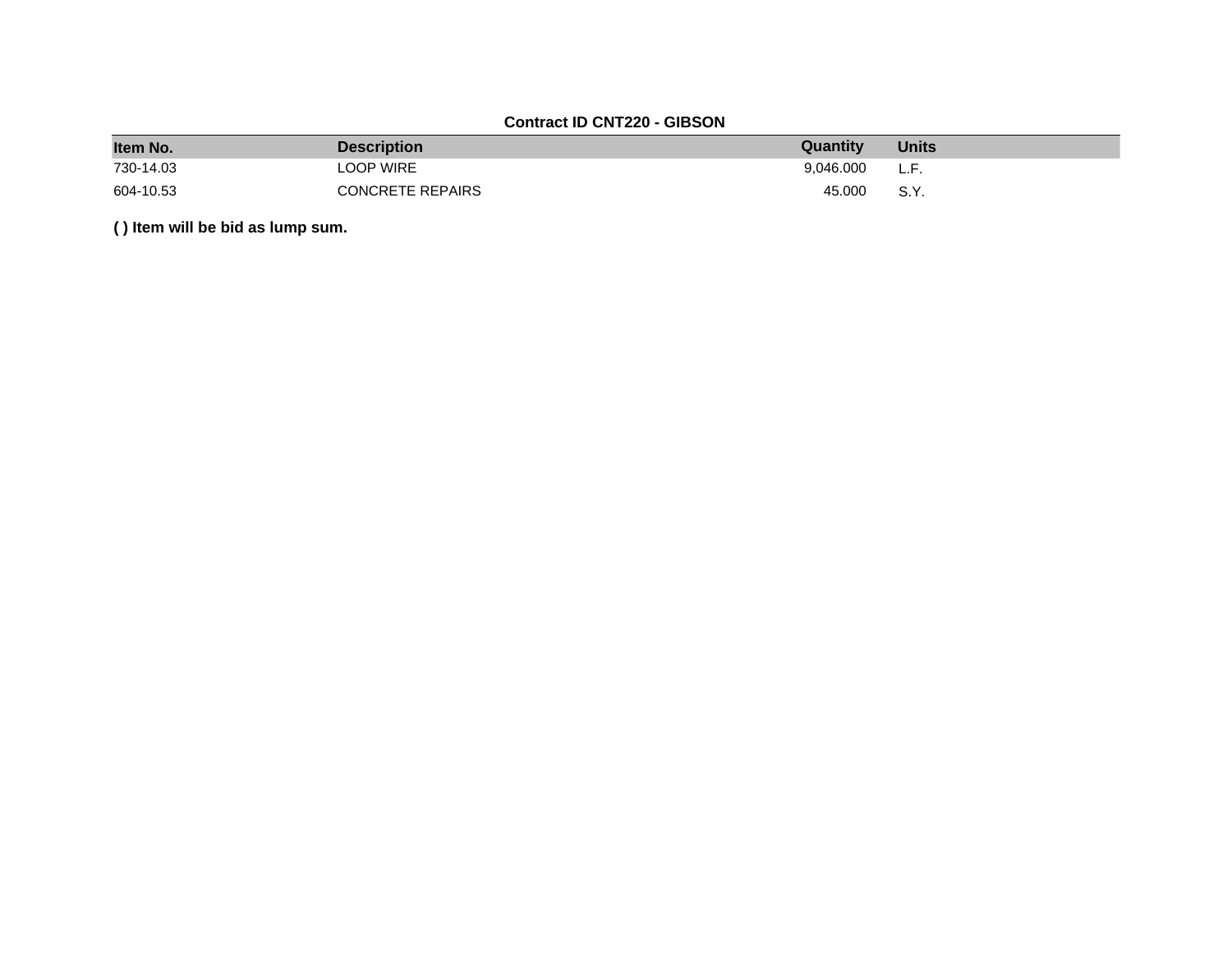| <b>Contract ID: CNT172</b> |            |                                                                                                        |     |
|----------------------------|------------|--------------------------------------------------------------------------------------------------------|-----|
| Letting Date: May 10, 2019 | $10:00$ AM | <b>Projects: 28007-4230-04</b>                                                                         | N/A |
| <b>Counties: GILES</b>     |            |                                                                                                        |     |
| District:                  |            | <b>DBE Goal Percent:</b>                                                                               |     |
|                            |            | <b>Description:</b> The replacement of a 48" corrugated metal pipe on U.S. 64 (S.R. 15) at L.M. 22.55. |     |
|                            |            |                                                                                                        |     |

**Contract Time:** DT - 12/31/2019

| Item No.  | <b>Description</b>                        | <b>Quantity</b> | <b>Units</b> |
|-----------|-------------------------------------------|-----------------|--------------|
| 201-01    | <b>CLEARING AND GRUBBING</b>              | (1)             | LS.          |
| 204-06.01 | FLOWABLE FILL (GENERAL)                   | 190.000         | C.Y.         |
| 209-08.02 | TEMPORARY SILT FENCE (WITH BACKING)       | 1,000.000       | L.F.         |
| 209-09.01 | <b>SANDBAGS</b>                           | 50.000          | <b>BAG</b>   |
| 209-09.04 | SEDIMENT FILTER BAG(15' X 10')            | 1.000           | <b>EACH</b>  |
| 209-20.03 | POLYETHYLENE SHEETING (6 MIL. MINIMUM)    | 100.000         | S.Y.         |
| 303-01    | MINERAL AGGREGATE, TYPE A BASE, GRADING D | 50.000          | <b>TON</b>   |
| 303-10.01 | MINERAL AGGREGATE (SIZE 57)               | 500.000         | <b>TON</b>   |
| 607-60.14 | 42" STEEL PIPE CULVERT (JACK-IN-PLACE)    | 404.000         | L.F.         |
| 611-07.66 | 42IN ENDWALL (CROSS DRAIN) 3:1            | 2.000           | <b>EACH</b>  |
| 621-05.02 | <b>TEMPORARY SHORING</b>                  | (1)             | LS.          |
| 709-05.06 | MACHINED RIP-RAP (CLASS A-1)              | 800.000         | <b>TON</b>   |
| 712-01    | <b>TRAFFIC CONTROL</b>                    | (1)             | LS           |
| 717-01    | <b>MOBILIZATION</b>                       | (1)             | LS           |
| 740-10.03 | GEOTEXTILE (TYPE III) (EROSION CONTROL)   | 100.000         | S.Y.         |
| 801-01    | SEEDING (WITH MULCH)                      | 20.000          | <b>UNIT</b>  |
| 801-03    | WATER (SEEDING & SODDING)                 | 2.000           | M.G.         |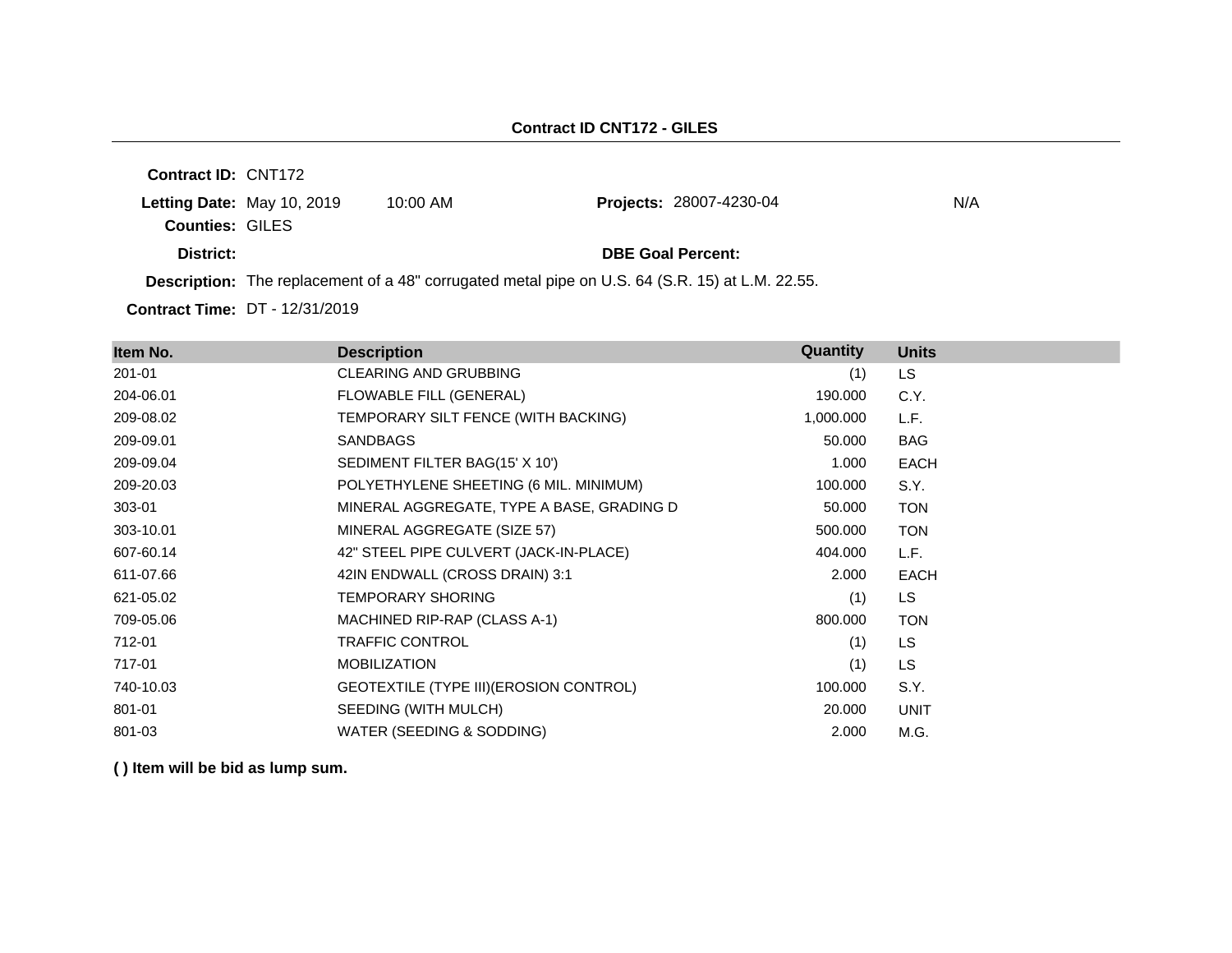| Contract ID: CNT199     |                                       |                                                                                                         |                                                                                             |                  |
|-------------------------|---------------------------------------|---------------------------------------------------------------------------------------------------------|---------------------------------------------------------------------------------------------|------------------|
|                         | Letting Date: May 10, 2019            | $10:00$ AM                                                                                              | Projects: 30002-3253-94                                                                     | STP/HSIP-34(119) |
|                         |                                       |                                                                                                         | 30002-8253-14                                                                               | STP/HSIP-34(119) |
|                         |                                       |                                                                                                         | 30006-3231-94                                                                               | HSIP-70(27)      |
|                         |                                       |                                                                                                         | 30006-4231-04                                                                               | N/A              |
| <b>Counties: GREENE</b> |                                       |                                                                                                         |                                                                                             |                  |
| District:               |                                       |                                                                                                         | <b>DBE Goal Percent: 600</b>                                                                |                  |
|                         | (L.M. 6.80).                          | Description: The resurfacing on S.R. 70 from U.S. 11E (S.R. 34) (L.M. 16.47) to near I-81 NB ramp (L.M. | 26.54) and on U.S. 11E (S.R. 34) from near the I-81 SB ramp (L.M. 2.31) to near Main Street |                  |
|                         | <b>Contract Time: DT - 11/15/2019</b> |                                                                                                         |                                                                                             |                  |

| Item No.  | <b>Description</b>                                         | Quantity   | <b>Units</b> |
|-----------|------------------------------------------------------------|------------|--------------|
| 303-01    | MINERAL AGGREGATE, TYPE A BASE, GRADING D                  | 102.000    | <b>TON</b>   |
| 307-01.15 | ASC MIX (PG64-22) (BPMLC-HM) GRADING CS                    | 1,681.000  | <b>TON</b>   |
| 403-01    | BITUMINOUS MATERIAL FOR TACK COAT (TC)                     | 176.000    | <b>TON</b>   |
| 407-07.01 | INTELLIGENT COMPACTION EQUIPMENT                           | (1)        | LS.          |
| 411-01.07 | ACS MIX (PG64-22) GRADING E SHOULDER                       | 3,133,000  | <b>TON</b>   |
| 411-02.10 | ACS MIX(PG70-22) GRADING D                                 | 11,103.000 | <b>TON</b>   |
| 411-03.13 | ACS MIX(PG70-22) THIN LIFT D ASPHALT                       | 6,848.000  | <b>TON</b>   |
| 411-12.01 | SCORING SHOULDERS (CONTINUOUS) (16IN<br>WIDTH)             | 9.000      | L.M.         |
| 411-12.02 | SCORING SHOULDERS (NON-CONTINUOUS) (16IN<br>WIDTH)         | 7.200      | L.M.         |
| 411-12.04 | SCORING FOR RUMBLE STRIPE (NON-<br>CONTINUOUS) (4IN WIDTH) | 20.100     | L.M.         |
| 415-01.02 | <b>COLD PLANING BITUMINOUS PAVEMENT</b>                    | 4,655.000  | S.Y.         |
| 705-02.10 | <b>GUARDRAIL TRANSITION 27IN TO 31IN</b>                   | 13.000     | <b>EACH</b>  |
| 705-04.09 | EARTH PAD FOR TYPE 38 GR END TREATMENT                     | 13.000     | <b>EACH</b>  |
| 705-06.20 | TANGENT ENERGY ABSORBING TERM MASH TL-3                    | 13.000     | <b>EACH</b>  |
| 712-01    | <b>TRAFFIC CONTROL</b>                                     | (1)        | LS           |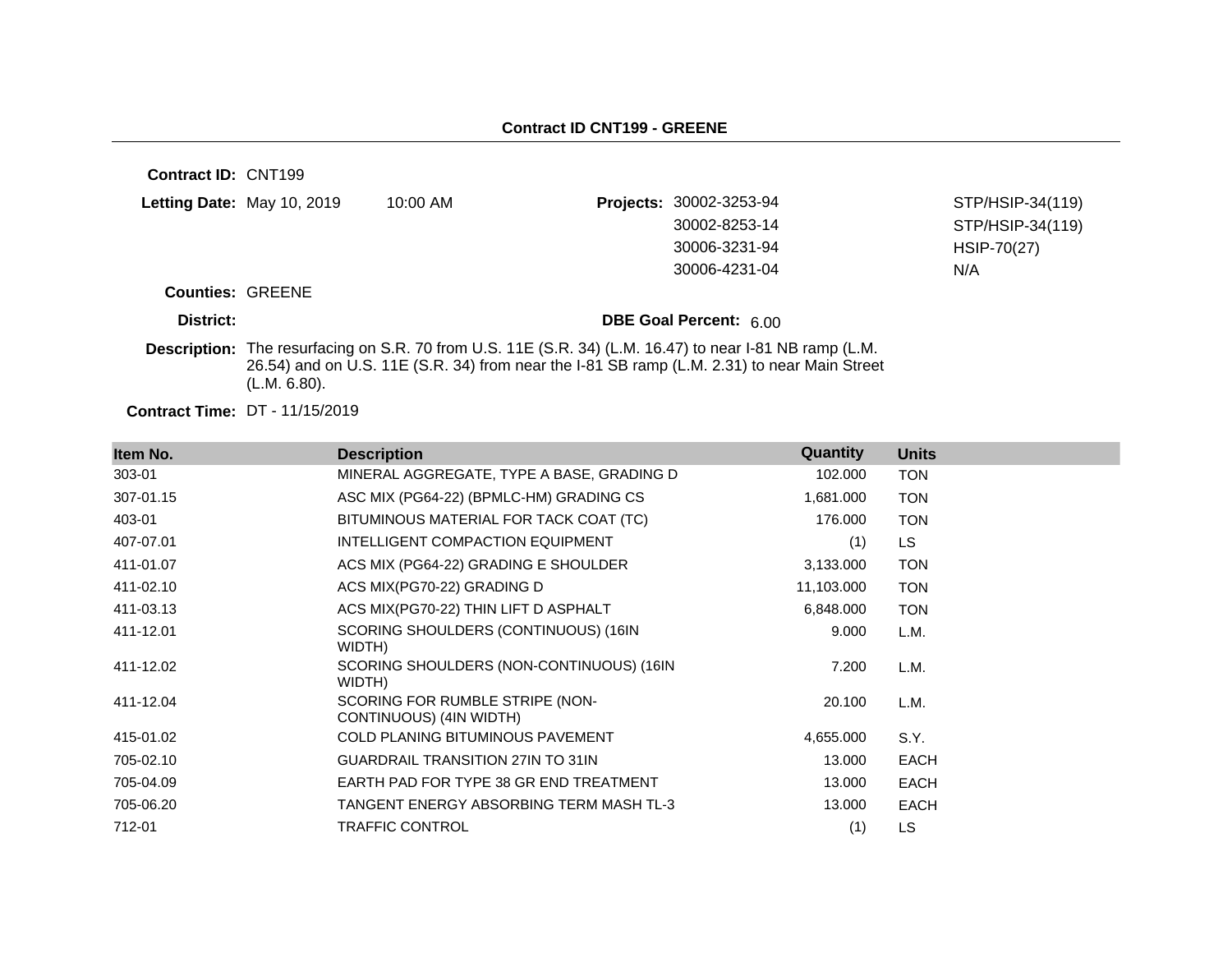### **Contract ID CNT199 - GREENE**

| Item No.  | <b>Description</b>                                                | Quantity  | <b>Units</b> |
|-----------|-------------------------------------------------------------------|-----------|--------------|
| 712-06    | SIGNS (CONSTRUCTION)                                              | 1,564.000 | S.F.         |
| 712-08.03 | ARROW BOARD (TYPE C)                                              | 2.000     | <b>EACH</b>  |
| 713-02.11 | REMOVAL OF EXISTING DELINEATORS                                   | 233.000   | <b>EACH</b>  |
| 713-02.14 | FLEXIBLE DELINEATOR (WHITE)                                       | 233,000   | <b>EACH</b>  |
| 713-16.20 | SIGNS (DESCRIPTION) (DESCRIPTION)                                 | 1.000     | <b>EACH</b>  |
| 716-01.21 | SNOWPLOWABLE RAISED PAVEMENT MARKERS<br>(BI-DIR) (1 COLOR)        | 692.000   | <b>EACH</b>  |
| 716-01.23 | SNOWPLOWABLE RAISED PAVEMENT MARKERS<br>(BI-DIR)(2 COLOR)         | 768.000   | <b>EACH</b>  |
| 716-01.30 | REMOVAL OF SNOWPLOWABLE REFLECTIVE<br><b>MARKER</b>               | 1,460.000 | <b>EACH</b>  |
| 716-02.04 | PLASTIC PAVEMENT MARKING(CHANNELIZATION<br>STRIPING)              | 2,452.000 | S.Y.         |
| 716-02.05 | PLASTIC PAVEMENT MARKING (STOP LINE)                              | 990.000   | L.F.         |
| 716-02.06 | PLASTIC PAVEMENT MARKING (TURN LANE<br>ARROW)                     | 25.000    | EACH         |
| 716-02.11 | PLASTIC PAVEMENT MARKING (6" DOTTED LINE)                         | 1,175.000 | L.F.         |
| 716-03.01 | PLASTIC WORD PAVEMENT MARKING (ONLY)                              | 2.000     | <b>EACH</b>  |
| 716-03.09 | PLASTIC WORD PAVEMENT MARKING (<br>( )                            | 2.000     | <b>EACH</b>  |
| 716-04.04 | PLASTIC PAVEMENT MARKING (TRANSVERSE<br>SHOULDER)                 | 1,420.000 | L.F.         |
| 716-04.12 | PLASTIC PAVEMENT MARKING (YIELD LINE)                             | 36.000    | S.F.         |
| 716-04.14 | PLASTIC PAVEMENT MARKING (LANE REDUCTION<br>ARROW)                | 2.000     | <b>EACH</b>  |
| 716-05.01 | PAINTED PAVEMENT MARKING (4" LINE)                                | 30.200    | L.M.         |
| 716-12.02 | ENHANCED FLATLINE THERMO PVMT MRKNG (6IN<br>LINE)                 | 60.200    | L.M.         |
| 716-12.03 | ENHANCED FLATLINE THERMO PVMT MRKNG (8IN<br><b>BARRIER LINE</b> ) | 555,000   | L.F.         |
| 717-01    | <b>MOBILIZATION</b>                                               | (1)       | <b>LS</b>    |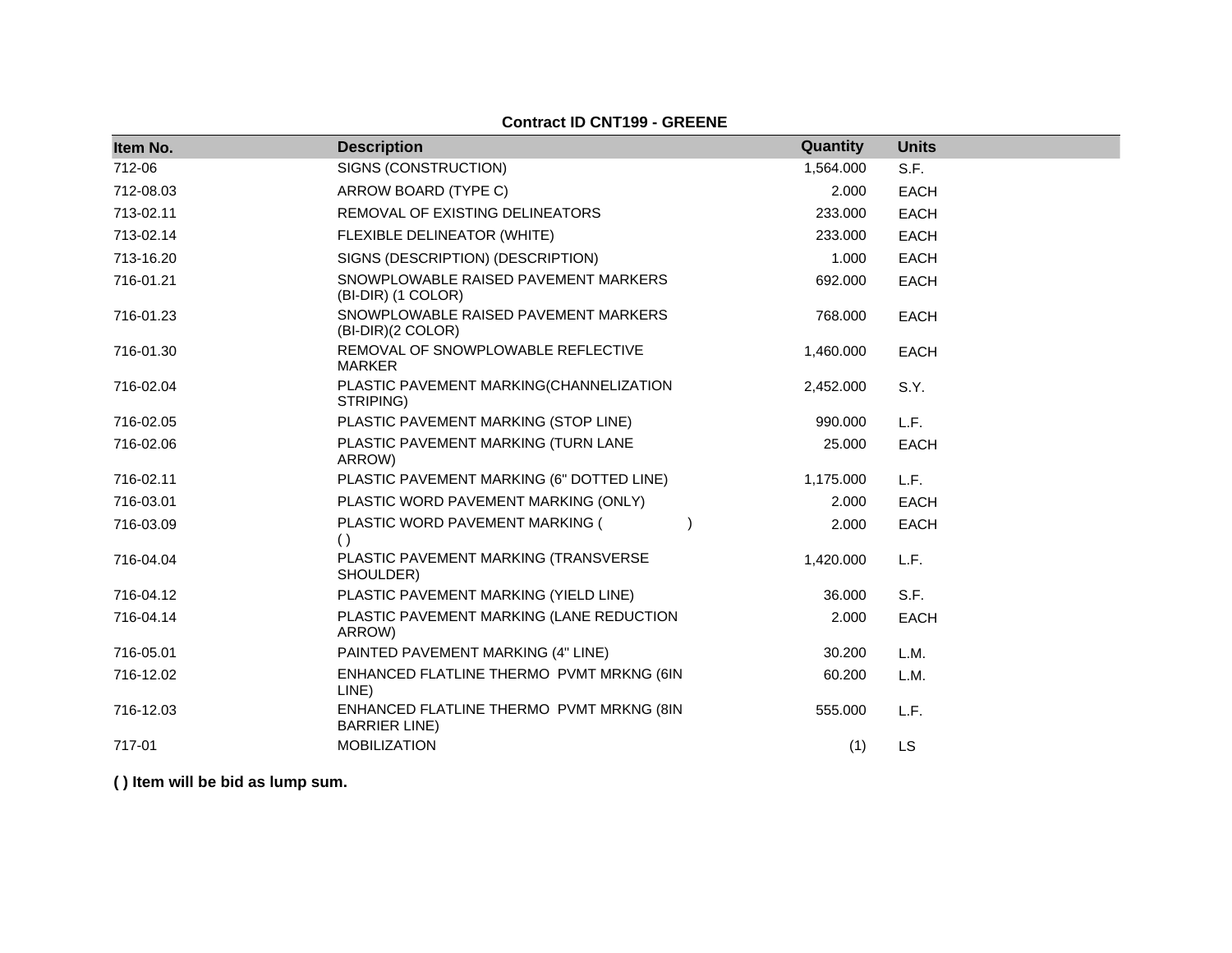| <b>Contract ID: CNT149</b> |                                       |                                                                                                          |                                |     |
|----------------------------|---------------------------------------|----------------------------------------------------------------------------------------------------------|--------------------------------|-----|
|                            | Letting Date: May 10, 2019            | $10:00$ AM                                                                                               | <b>Projects: 31007-4238-04</b> | N/A |
| <b>Counties: GRUNDY</b>    |                                       |                                                                                                          |                                |     |
| District:                  |                                       |                                                                                                          | <b>DBE Goal Percent:</b>       |     |
|                            | County line (L.M. 31.18).             | <b>Description:</b> The resurfacing on S.R. 108 from east of Hugh Wooten Road (L.M. 26.00) to the Warren |                                |     |
|                            | <b>Contract Time: DT - 11/15/2019</b> |                                                                                                          |                                |     |

**Item No. Description Quantity Units** 303-01 MINERAL AGGREGATE, TYPE A BASE, GRADING D 346.000 TON 403-01 BITUMINOUS MATERIAL FOR TACK COAT (TC) 36.000 TON 411-01.10 ACS MIX(PG64-22) GRADING D 5,745.000 TON 411-12.04 SCORING FOR RUMBLE STRIPE (NON-CONTINUOUS) (4IN WIDTH) 8.200 L.M. 415-01.02 COLD PLANING BITUMINOUS PAVEMENT 81,240.000 S.Y. 712-01 TRAFFIC CONTROL (1) LS 712-04.01 FLEXIBLE DRUMS (CHANNELIZING) 25.000 EACH 712-06 SIGNS (CONSTRUCTION) 991.000 S.F. 716-01.21 SNOWPLOWABLE RAISED PAVEMENT MARKERS (BI-DIR) (1 COLOR) 345.000 EACH 716-01.30 REMOVAL OF SNOWPLOWABLE REFLECTIVE MARKER 345.000 EACH 716-02.05 PLASTIC PAVEMENT MARKING (STOP LINE) 180.000 L.F. 716-05.01 PAINTED PAVEMENT MARKING (4" LINE) 28.800 L.M. 716-05.05 PAINTED PAVEMENT MARKING (STOP LINE) 180.000 L.F. 716-12.02 ENHANCED FLATLINE THERMO PVMT MRKNG (6IN LINE) 8.000 L.M. 716-13.01 SPRAY THERMO PVMT MRKNG (60 mil) (4IN LINE) 10.400 L.M. 717-01 MOBILIZATION (1) LS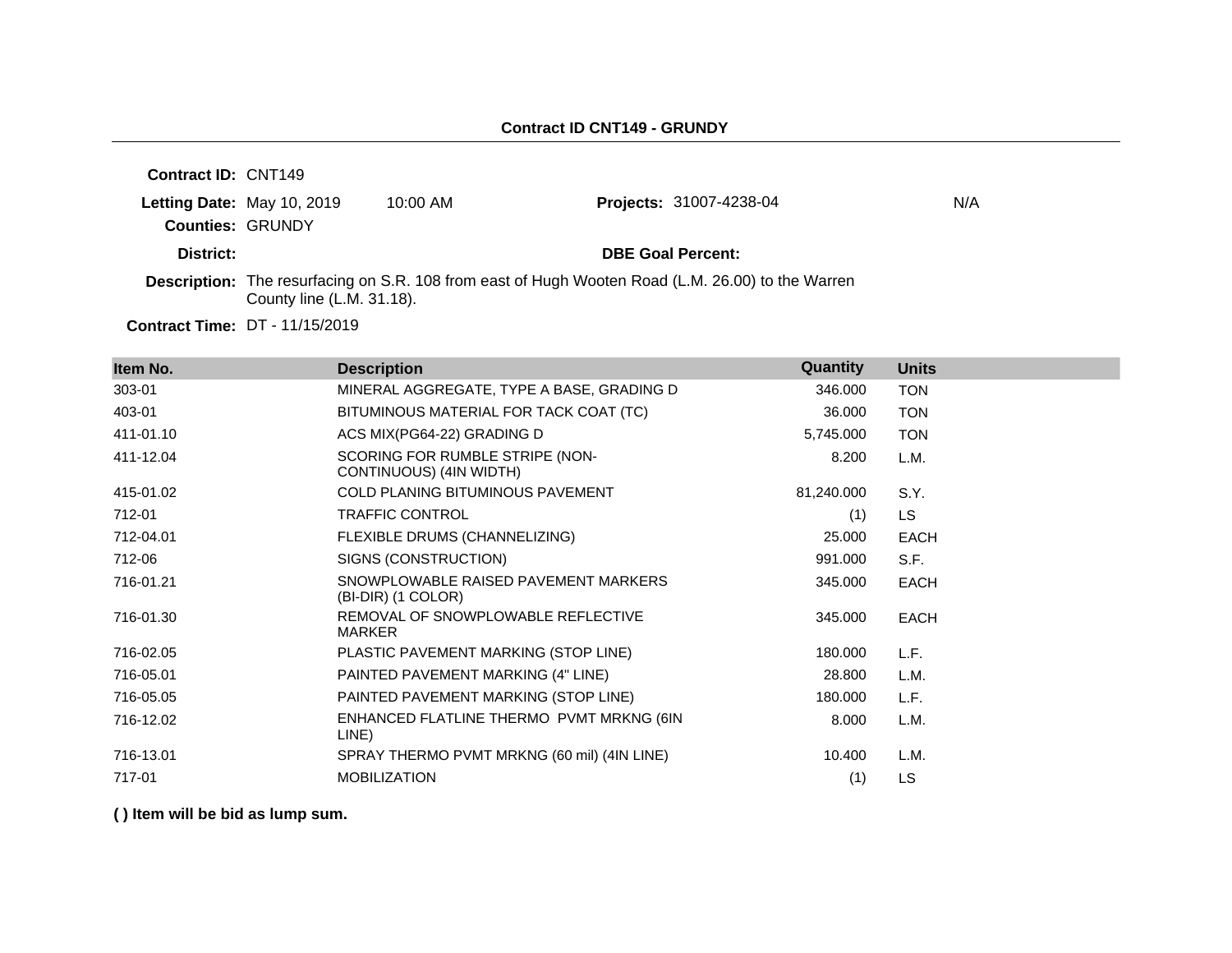**Contract ID:** CNT146 **Letting Date:** May 10, 2019 10:00 AM **Counties:** HAMILTON **District: DBE Goal Percent:** 10.00 **Description:** The resurfacing on S.R. 58 from the Georgia State line (L.M. 0.00) to S.R. 17 (L.M. 2.17). **Projects:** 33039-3213-94 HSIP-58(52) 33039-4213-04 HSIP-58(52)

**Contract Time:** DT - 11/15/2019

| Item No.  | <b>Description</b>                                            | Quantity  | <b>Units</b> |
|-----------|---------------------------------------------------------------|-----------|--------------|
| 403-01    | BITUMINOUS MATERIAL FOR TACK COAT (TC)                        | 16.000    | <b>TON</b>   |
| 411-01.10 | ACS MIX(PG64-22) GRADING D                                    | 2,235.000 | <b>TON</b>   |
| 415-01.01 | <b>COLD PLANING BITUMINOUS PAVEMENT</b>                       | 2,371.000 | <b>TON</b>   |
| 611-09.01 | ADJUSTMENT OF EXISTING CATCHBASIN                             | 4.000     | <b>EACH</b>  |
| 701-02.01 | CONCRETE CURB RAMP (RETROFIT)                                 | 300,000   | S.F.         |
| 702-03    | <b>CONCRETE COMBINED CURB &amp; GUTTER</b>                    | 2.000     | C.Y.         |
| 705-04.09 | EARTH PAD FOR TYPE 38 GR END TREATMENT                        | 1.000     | EACH         |
| 705-04.23 | <b>GUARDRAIL DELINEATION ENHANCEMENT (BI-</b><br>DIRECTIONAL) | 9,332.000 | L.F.         |
| 705-06.20 | TANGENT ENERGY ABSORBING TERM MASH TL-3                       | 1.000     | <b>EACH</b>  |
| 706-01    | <b>GUARDRAIL REMOVED</b>                                      | 50.000    | L.F.         |
| 712-01    | <b>TRAFFIC CONTROL</b>                                        | (1)       | LS.          |
| 712-06    | SIGNS (CONSTRUCTION)                                          | 673.000   | S.F.         |
| 713-02.14 | FLEXIBLE DELINEATOR (WHITE)                                   | 830,000   | <b>EACH</b>  |
| 713-16.01 | CHANGEABLE MESSAGE SIGN UNIT                                  | 2.000     | <b>EACH</b>  |
| 716-01.21 | SNOWPLOWABLE RAISED PAVEMENT MARKERS<br>(BI-DIR) (1 COLOR)    | 290,000   | <b>EACH</b>  |
| 716-01.30 | REMOVAL OF SNOWPLOWABLE REFLECTIVE<br><b>MARKER</b>           | 145.000   | <b>EACH</b>  |
| 716-02.05 | PLASTIC PAVEMENT MARKING (STOP LINE)                          | 56.000    | L.F.         |
| 716-02.09 | PLASTIC PAVEMENT MARKING (LONGITUDINAL<br>CROSS-WALK)         | 52.000    | L.F.         |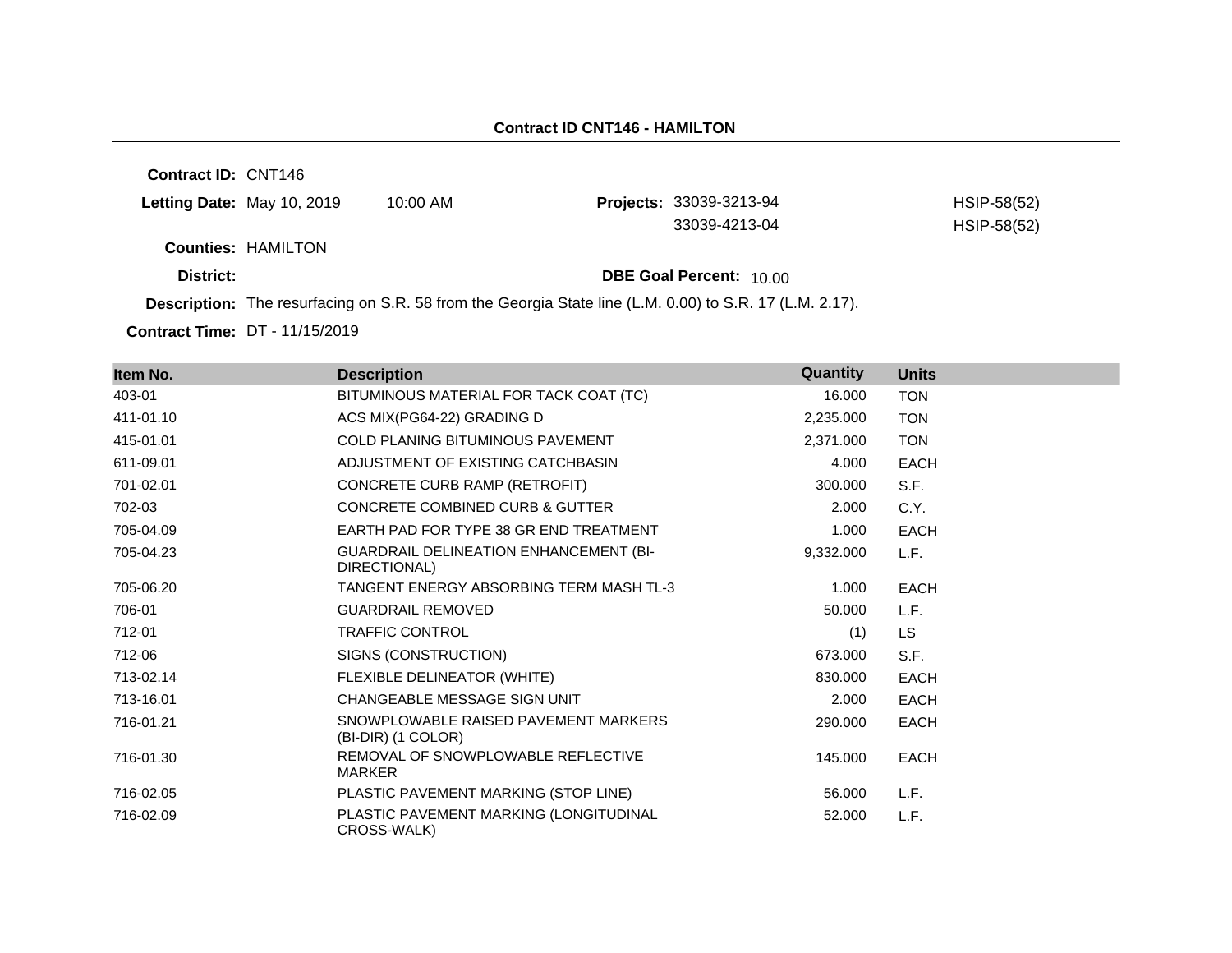| Item No.  | <b>Description</b>                                    | Quantity | <b>Units</b> |
|-----------|-------------------------------------------------------|----------|--------------|
| 716-05.01 | PAINTED PAVEMENT MARKING (4" LINE)                    | 8.700    | L.M.         |
| 716-05.05 | PAINTED PAVEMENT MARKING (STOP LINE)                  | 56.000   | L.F.         |
| 716-13.05 | SPRAY THERMO PVMT MRKNG (60 mil) (6IN DOTTED<br>LINE) | 100.000  | L.F.         |
| 716-14.02 | PROFILED THERMO PVMT MRKNG AUDIBLE (6IN)              | 8.700    | L.M.         |
| 717-01    | <b>MOBILIZATION</b>                                   |          | LS.          |

# **Contract ID CNT146 - HAMILTON**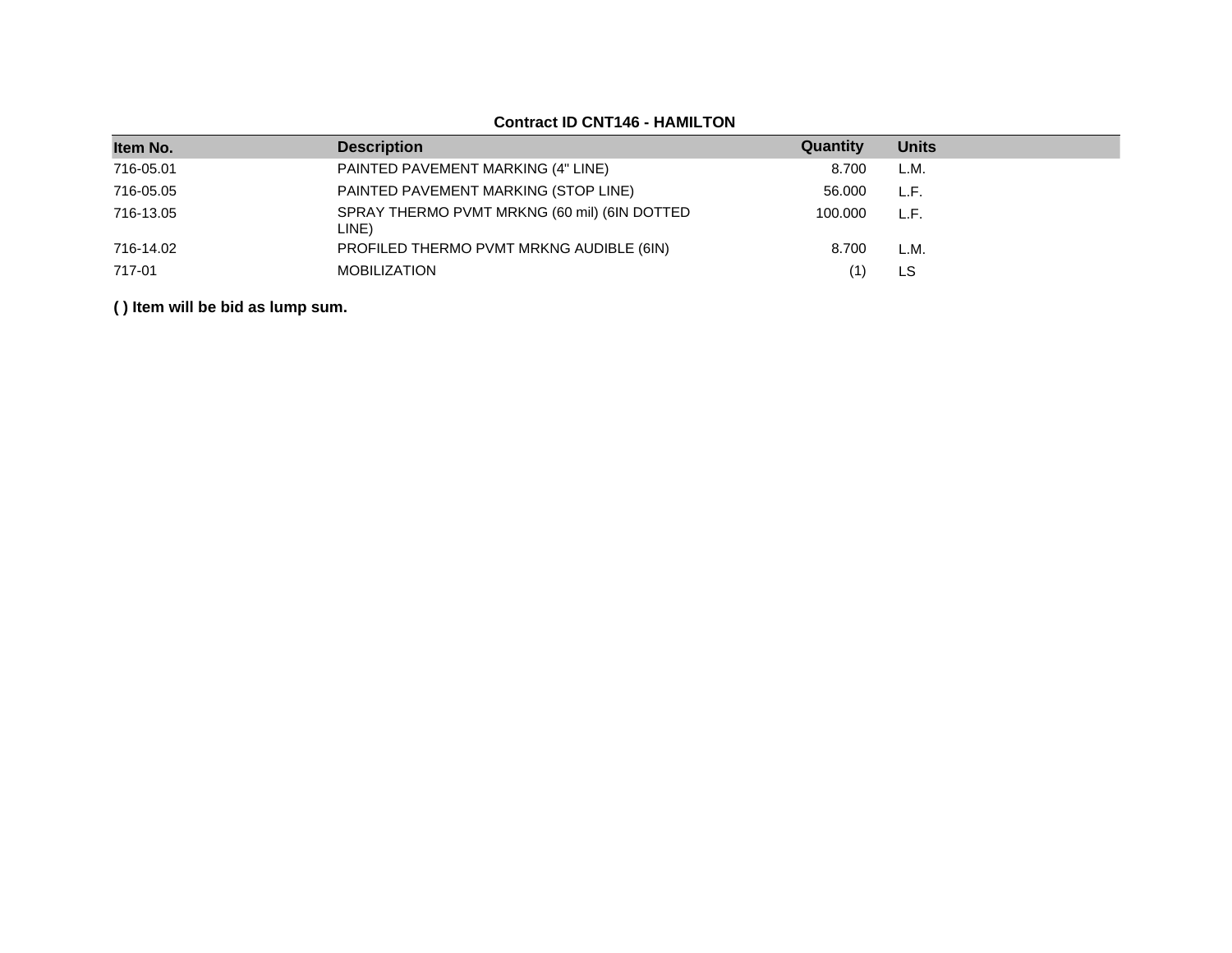| <b>Contract ID: CNT087</b> |                           |                                                                                                                                                              |                                |            |
|----------------------------|---------------------------|--------------------------------------------------------------------------------------------------------------------------------------------------------------|--------------------------------|------------|
| Letting Date: May 10, 2019 |                           | $10:00$ AM                                                                                                                                                   | <b>Projects: 33052-4254-04</b> | N/A        |
|                            |                           |                                                                                                                                                              | 33052-8254-14                  | NH-153(14) |
|                            | <b>Counties: HAMILTON</b> |                                                                                                                                                              |                                |            |
| District:                  |                           |                                                                                                                                                              | <b>DBE Goal Percent: 7.00</b>  |            |
|                            |                           | <b>Description:</b> The resurfacing on S.R. 153 from north of Shallowford Road (L.M. 2.60) to north of S.R. 58<br>(L.M. 4.76), including bridge deck repair. |                                |            |

**Contract Time:** DT - 11/15/2019

| Item No.  | <b>Description</b>                              | Quantity   | <b>Units</b> |
|-----------|-------------------------------------------------|------------|--------------|
| 303-01    | MINERAL AGGREGATE, TYPE A BASE, GRADING D       | 408.000    | <b>TON</b>   |
| 307-01.15 | ASC MIX (PG64-22) (BPMLC-HM) GRADING CS         | 3,463.000  | <b>TON</b>   |
| 403-01    | BITUMINOUS MATERIAL FOR TACK COAT (TC)          | 92.000     | <b>TON</b>   |
| 403-01.10 | High Performance Fog Seals                      | 28,174.000 | S.Y.         |
| 407-07.01 | INTELLIGENT COMPACTION EQUIPMENT                | (1)        | LS           |
| 411-03.10 | ACS MIX(PG76-22) GRADING D                      | 7,977.000  | <b>TON</b>   |
| 411-12.01 | SCORING SHOULDERS (CONTINUOUS) (16IN<br>WIDTH)  | 7.600      | L.M.         |
| 415-01.01 | COLD PLANING BITUMINOUS PAVEMENT                | 11,062.000 | <b>TON</b>   |
| 611-09.01 | ADJUSTMENT OF EXISTING CATCHBASIN               | 46.000     | <b>EACH</b>  |
| 712-01    | <b>TRAFFIC CONTROL</b>                          | (1)        | LS.          |
| 712-04.01 | FLEXIBLE DRUMS (CHANNELIZING)                   | 100.000    | <b>EACH</b>  |
| 712-05.01 | WARNING LIGHTS (TYPE A)                         | 50.000     | <b>EACH</b>  |
| 712-06    | SIGNS (CONSTRUCTION)                            | 1,498.000  | S.F.         |
| 712-06.16 | SIGNS (CONSTRUCTION) (REDUCED SPEED<br>WARNING) | 2.000      | <b>EACH</b>  |
| 712-08.03 | ARROW BOARD (TYPE C)                            | 2.000      | <b>EACH</b>  |
| 712-08.10 | MOBILE MESSAGE SIGN UNIT W/ATTENUATOR           | 300.000    | <b>HOUR</b>  |
| 713-16.01 | CHANGEABLE MESSAGE SIGN UNIT                    | 2.000      | <b>EACH</b>  |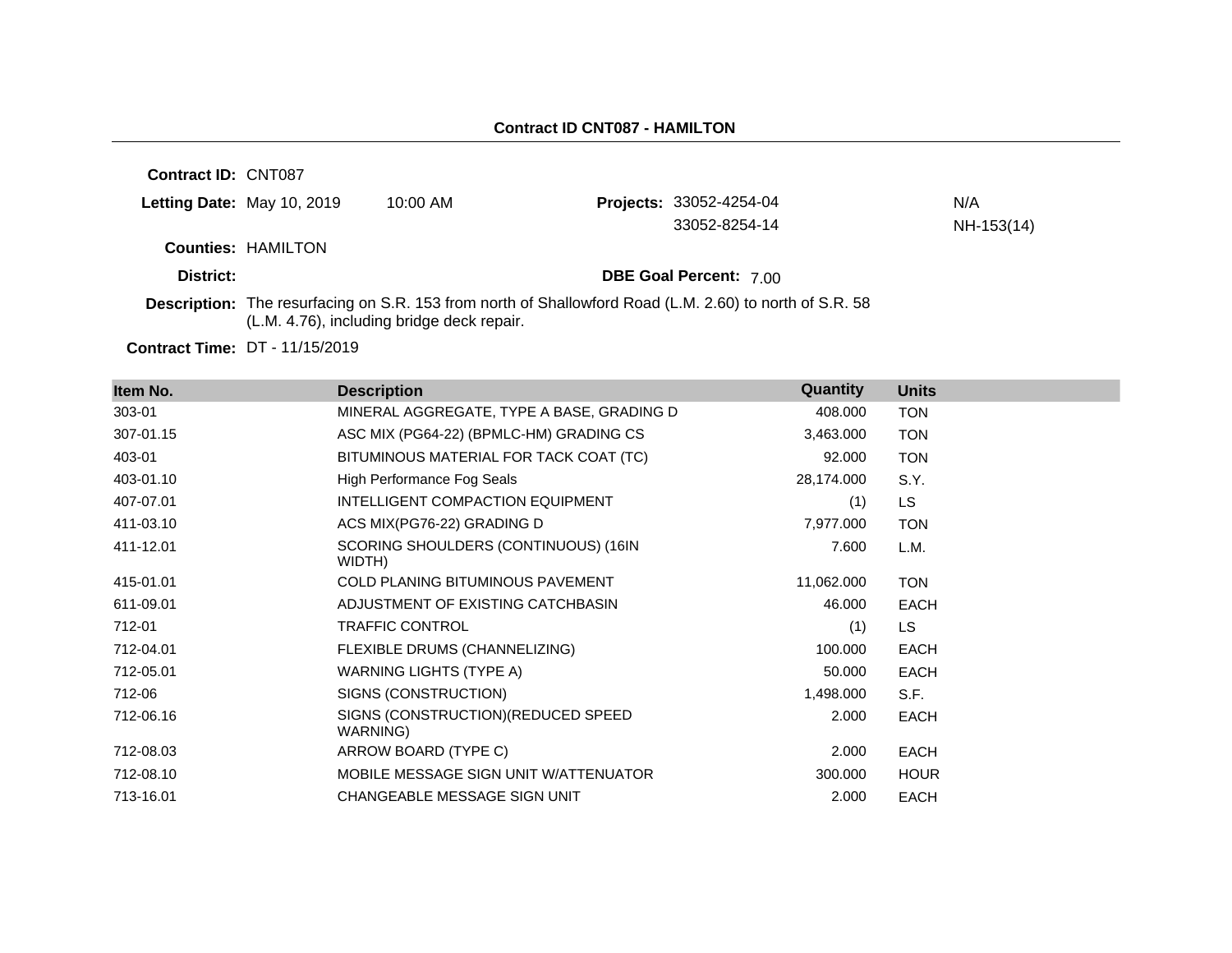### **Contract ID CNT087 - HAMILTON**

| Item No.  | <b>Description</b>                                                | Quantity   | <b>Units</b> |
|-----------|-------------------------------------------------------------------|------------|--------------|
| 716-01.23 | SNOWPLOWABLE RAISED PAVEMENT MARKERS<br>(BI-DIR)(2 COLOR)         | 1,400.000  | <b>EACH</b>  |
| 716-01.30 | REMOVAL OF SNOWPLOWABLE REFLECTIVE<br><b>MARKER</b>               | 1,400.000  | EACH         |
| 716-02.04 | PLASTIC PAVEMENT MARKING(CHANNELIZATION<br>STRIPING)              | 130.000    | S.Y.         |
| 716-02.05 | PLASTIC PAVEMENT MARKING (STOP LINE)                              | 320.000    | L.F.         |
| 716-02.06 | PLASTIC PAVEMENT MARKING (TURN LANE<br>ARROW)                     | 21.000     | <b>EACH</b>  |
| 716-03.07 | PLASTIC WORD PAVEMENT MARKING (STOP)                              | 1.000      | <b>EACH</b>  |
| 716-04.01 | PLASTIC PAVEMENT MARKING (STRAIGHT-TURN<br>ARROW)                 | 3.000      | <b>EACH</b>  |
| 716-04.04 | PLASTIC PAVEMENT MARKING (TRANSVERSE<br>SHOULDER)                 | 225.000    | L.F.         |
| 716-04.07 | PLASTIC PAVEMENT MARKING (EXIT ONLY ARROW)                        | 13.000     | <b>EACH</b>  |
| 716-04.08 | PLASTIC PAVEMENT MARKING (OPTION LANE<br>ARROW)                   | 2.000      | <b>EACH</b>  |
| 716-04.12 | PLASTIC PAVEMENT MARKING (YIELD LINE)                             | 110.000    | S.F.         |
| 716-04.17 | PLASTIC PAVEMENT MARKING (YIELD SYMBOL)                           | 6.000      | <b>EACH</b>  |
| 716-04.21 | <b>GREEN TEXTURED BIKE LANE</b>                                   | 25.000     | S.Y.         |
| 716-05.20 | PAINTED PAVEMENT MARKING (6" LINE)                                | 34.400     | L.M.         |
| 716-08.01 | REMOVAL OF PAVEMENT MARKING (LINE)                                | 17,539.000 | L.F.         |
| 716-12.02 | ENHANCED FLATLINE THERMO PVMT MRKNG (6IN<br>LINE)                 | 26.200     | L.M.         |
| 716-12.03 | ENHANCED FLATLINE THERMO PVMT MRKNG (8IN<br><b>BARRIER LINE</b> ) | 15,750.000 | L.F.         |
| 716-12.07 | ENHANCED FLAT LINE THERMO (8IN BROKEN LN)                         | 22,675.000 | L.F.         |
| 716-13.02 | SPRAY THERMO PVMT MRKNG (60 mil) (6IN LINE)                       | 3.300      | L.M.         |
| 717-01    | <b>MOBILIZATION</b>                                               | (1)        | LS           |
| 730-03.20 | INSTALL PULL BOX (TYPE A)                                         | 6.000      | EACH         |
| 730-12.02 | CONDUIT 2" DIAMETER (PVC)                                         | 120.000    | L.F.         |
| 730-14.02 | <b>SAW SLOT</b>                                                   | 2,250.000  | L.F.         |
| 730-14.03 | <b>LOOP WIRE</b>                                                  | 7,300.000  | L.F.         |
| 604-10.44 | <b>EXPANSION JOINT REPAIRS</b>                                    | 496.000    | L.F.         |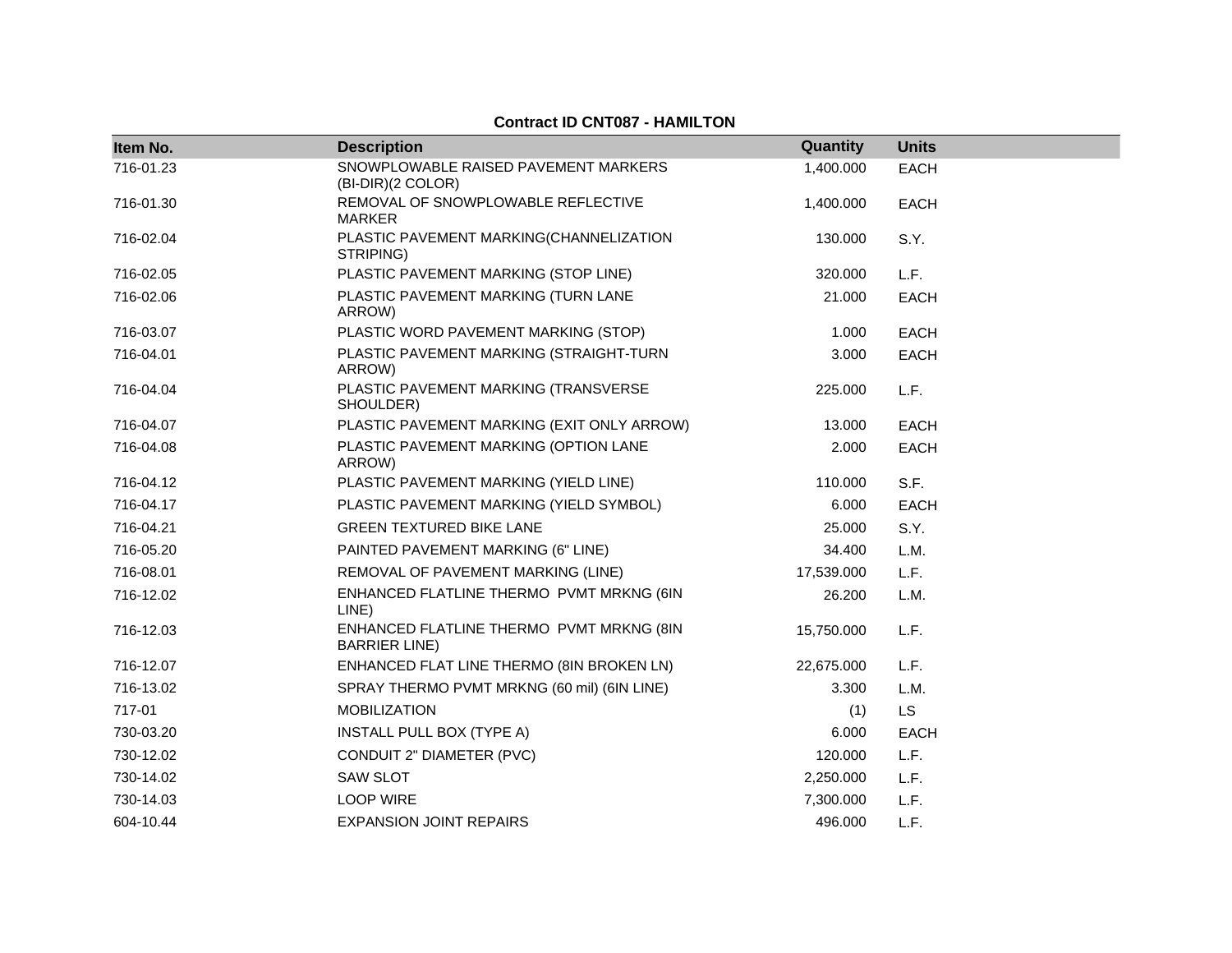# **Contract ID CNT087 - HAMILTON**

| Item No.  | <b>Description</b>                         | Quantity  | <b>Units</b> |
|-----------|--------------------------------------------|-----------|--------------|
| 604-10.53 | CONCRETE REPAIRS                           | 30.000    | S.Y.         |
| 617-04.01 | TYPE 1 THIN EPOXY OVERLAY (EPOXY-URETHANE) | 2,500.000 | S.Y.         |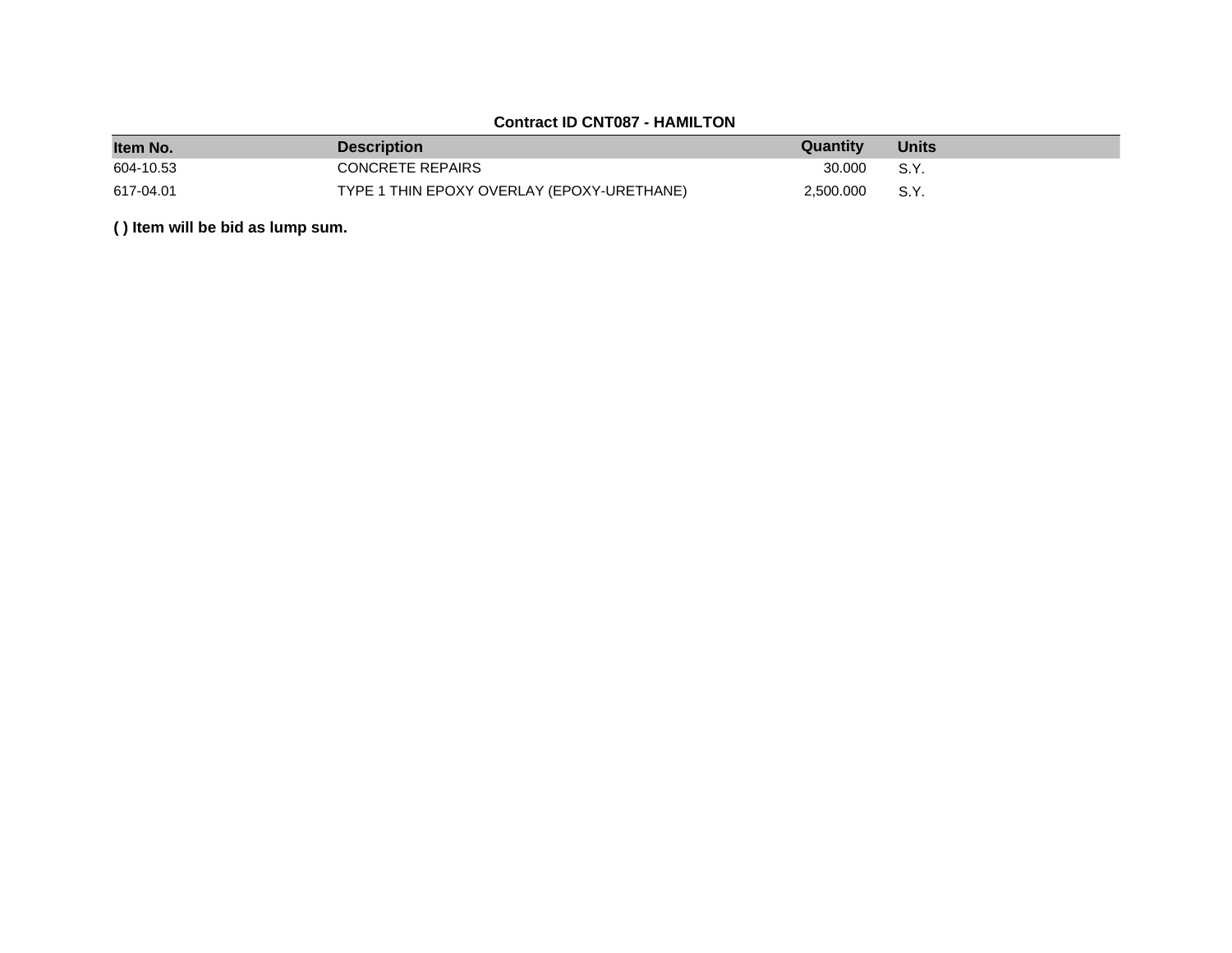**Contract ID:** CNT231 **Letting Date:** May 10, 2019 10:00 AM **Counties:** HAMILTON **District: DBE Goal Percent:** 10.00 **Description:** The emergency slope stabilization on S.R. 153 near L.M. 7.10. **Projects:** 33052-4256-04 **NH-153(15)** 

**Contract Time:** DT - 7/31/2019

| Item No.  | <b>Description</b>                                                                 | Quantity  | <b>Units</b> |
|-----------|------------------------------------------------------------------------------------|-----------|--------------|
| 105-01    | CONSTRUCTION STAKES, LINES AND GRADES                                              | (1)       | <b>LS</b>    |
| 202-08.15 | REMOVAL OF CURB AND GUTTER (DESCRIPTION)<br>(RT SIDE STA.10+50.00 TO STA.12+03.66) | 165.000   | L.F.         |
| 203-01    | ROAD & DRAINAGE EXCAVATION (UNCLASSIFIED)                                          | 2,989.000 | C.Y.         |
| 203-02.01 | BORROW EXCAVATION (GRADED SOLID ROCK)                                              | 3,728.000 | <b>TON</b>   |
| 203-06    | <b>WATER</b>                                                                       | 12.000    | M.G.         |
| 209-05    | <b>SEDIMENT REMOVAL</b>                                                            | 14.000    | C.Y.         |
| 209-08.02 | TEMPORARY SILT FENCE (WITH BACKING)                                                | 436.000   | L.F.         |
| 303-01    | MINERAL AGGREGATE, TYPE A BASE, GRADING D                                          | 240.000   | <b>TON</b>   |
| 307-01.01 | ASPHALT CONCRETE MIX (PG64-22) (BPMB-HM)<br><b>GRADING A</b>                       | 69.000    | <b>TON</b>   |
| 307-01.08 | ASPHALT CONCRETE MIX (PG64-22) (BPMB-HM)<br><b>GRADING B-M2</b>                    | 44.000    | <b>TON</b>   |
| 402-01    | BITUMINOUS MATERIAL FOR PRIME COAT (PC)                                            | 1.000     | <b>TON</b>   |
| 402-02    | AGGREGATE FOR COVER MATERIAL (PC)                                                  | 3.000     | <b>TON</b>   |
| 403-01    | BITUMINOUS MATERIAL FOR TACK COAT (TC)                                             | 1.000     | <b>TON</b>   |
| 407-20.05 | SAW CUTTING ASPHALT PAVEMENT                                                       | 200.000   | L.F.         |
| 411-01.10 | ACS MIX(PG64-22) GRADING D                                                         | 36,000    | <b>TON</b>   |
| 415-01.02 | <b>COLD PLANING BITUMINOUS PAVEMENT</b>                                            | 78.000    | S.Y.         |
| 702-03    | <b>CONCRETE COMBINED CURB &amp; GUTTER</b>                                         | 16.000    | C.Y.         |
| 705-06.01 | W BEAM GR (TYPE 2) MASH TL3                                                        | 263,000   | L.F.         |
| 705-08.11 | PORTABLE IMPACT ATTENUATOR NCHRP350 TL-3                                           | 1.000     | <b>EACH</b>  |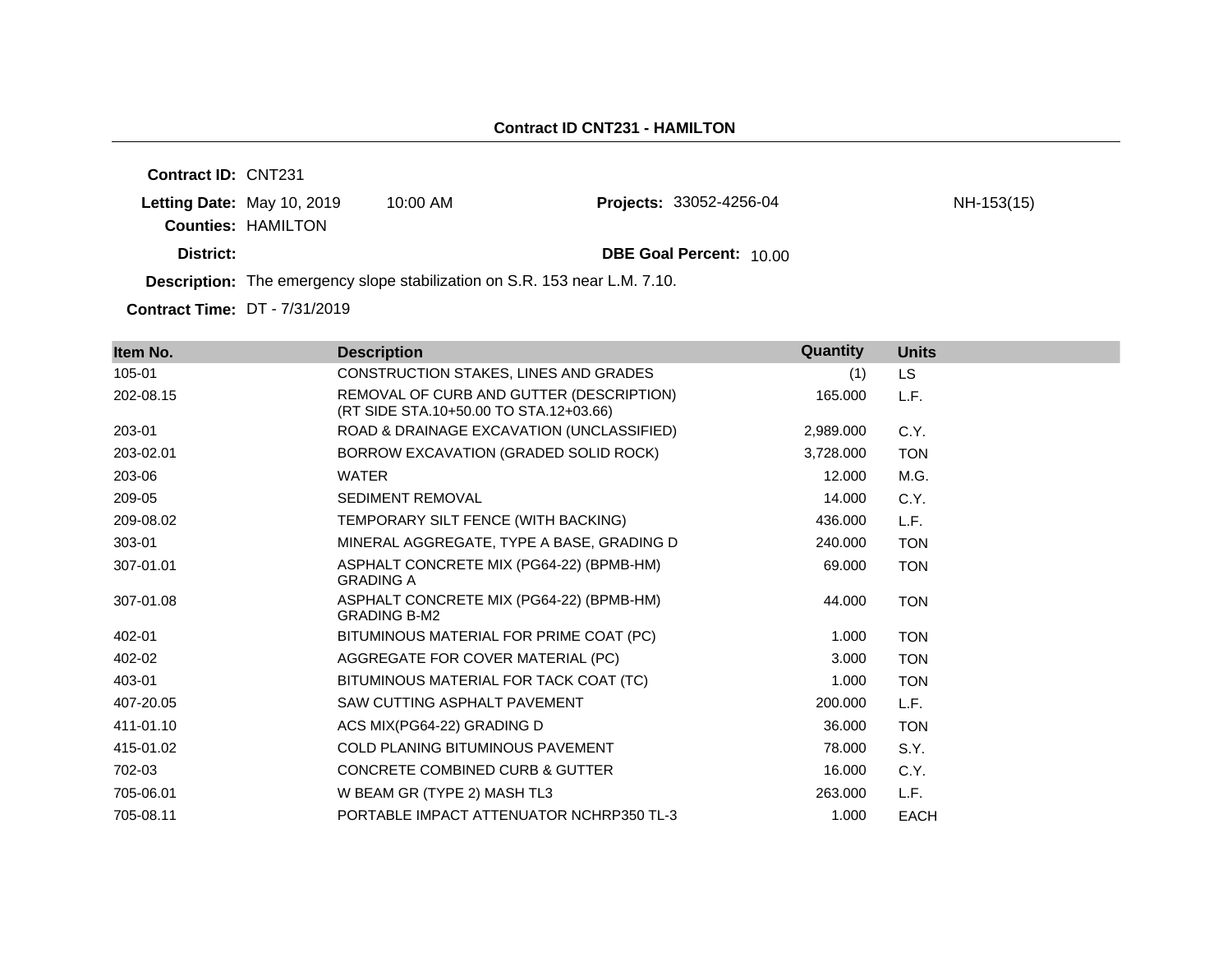**Contract ID CNT231 - HAMILTON**

| Item No.  | <b>Description</b>                          | <b>Quantity</b> | <b>Units</b> |
|-----------|---------------------------------------------|-----------------|--------------|
| 706-01    | <b>GUARDRAIL REMOVED</b>                    | 263.000         | L.F.         |
| 712-01    | <b>TRAFFIC CONTROL</b>                      | (1)             | <b>LS</b>    |
| 712-02.02 | INTERCONNECTED PORTABLE BARRIER RAIL        | 373.000         | L.F.         |
| 712-04.01 | FLEXIBLE DRUMS (CHANNELIZING)               | 8.000           | <b>EACH</b>  |
| 712-06    | SIGNS (CONSTRUCTION)                        | 145.000         | S.F.         |
| 712-07.03 | TEMPORARY BARRICADES (TYPE III)             | 16.000          | L.F.         |
| 713-02.26 | CONCRETE BARRIER/PARAPET DELINEATOR         | 19.000          | <b>EACH</b>  |
| 713-16.01 | CHANGEABLE MESSAGE SIGN UNIT                | 2.000           | <b>EACH</b>  |
| 716-05.02 | PAINTED PAVEMENT MARKING (8" BARRIER LINE)  | 267.000         | L.F.         |
| 716-08.01 | REMOVAL OF PAVEMENT MARKING (LINE)          | 267.000         | L.F.         |
| 716-13.01 | SPRAY THERMO PVMT MRKNG (60 mil) (4IN LINE) | 0.200           | L.M.         |
| 717-01    | <b>MOBILIZATION</b>                         | (1)             | <b>LS</b>    |
| 740-10.04 | GEOTEXTILE (TYPE IV) (STABILIZATION)        | 1,100.000       | S.Y.         |
| 740-11.03 | TEMPORARY SEDIMENT TUBE 18IN                | 263.000         | L.F.         |
| 801-02.08 | TEMPORARY SEEDING (WITHOUT MULCH)           | 1.000           | <b>UNIT</b>  |
| 801-03    | WATER (SEEDING & SODDING)                   | 2.000           | M.G.         |
| 805-12.02 | EROSION CONTROL BLANKET (TYPE II)           | 381.000         | S.Y.         |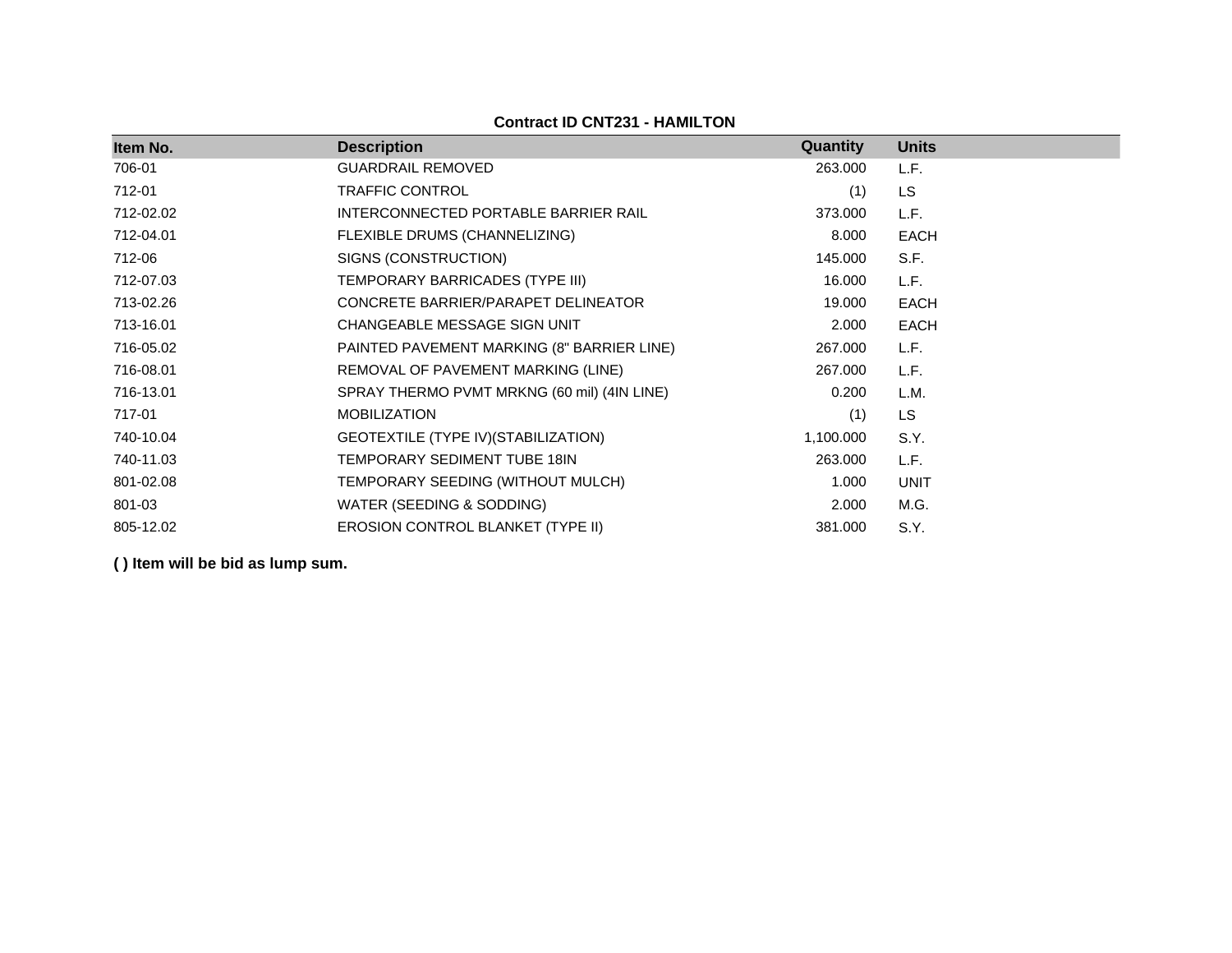| <b>Contract ID: CNT196</b> |                            |            |                                                                                                                                                                                                      |     |
|----------------------------|----------------------------|------------|------------------------------------------------------------------------------------------------------------------------------------------------------------------------------------------------------|-----|
|                            | Letting Date: May 10, 2019 | $10:00$ AM | <b>Projects: 33948-4262-04</b>                                                                                                                                                                       | N/A |
|                            | <b>Counties: HAMILTON</b>  |            |                                                                                                                                                                                                      |     |
| District:                  |                            |            | <b>DBE Goal Percent:</b>                                                                                                                                                                             |     |
|                            |                            |            | <b>Description:</b> The tunnel cleaning of the McCallie Tunnel on U.S. 11 (U.S. 64, S.R. 2), the Stringers Ridge<br>Tunnel on U.S. 127 (S.R. 8), and the Bachman Tubes on U.S. 41 (U.S. 76, S.R. 8). |     |

**Contract Time:** DT - 6/30/2020

| Item No.  | <b>Description</b>                                                               | Quantity  | <b>Units</b> |
|-----------|----------------------------------------------------------------------------------|-----------|--------------|
| 104-03.71 | ADDITIONAL WORK (DESCRIPTION) (CLEANING OF<br>PORTAL FACADES @ MCCALLIE TUNNELS) | 7.850.000 | S.F.         |
| 712-01.52 | MAINTENANCE OF TRAFFIC (<br>(MCCALLIE TUNNELS)                                   | 12,000    | <b>EACH</b>  |
| 712-01.53 | MAINTENANCE OF TRAFFIC (<br>(BACHMAN TUNNELS)                                    | 12,000    | <b>EACH</b>  |
| 712-01.54 | MAINTENANCE OF TRAFFIC (<br>(STRINGERS RIDGE TUNNEL)                             | 12,000    | <b>EACH</b>  |
| 713-20.40 | <b>GRAFFITI REMOVAL</b>                                                          | 250,000   | S.F.         |
| 717-01    | <b>MOBILIZATION</b>                                                              | (1)       | <b>LS</b>    |
| 760-01.01 | TUNNEL CLEANING (MCCALLIE TUNNELS)                                               | 12,000    | <b>EACH</b>  |
| 760-01.02 | TUNNEL CLEANING (BACHMAN TUNNELS)                                                | 12.000    | <b>EACH</b>  |
| 760-01.03 | TUNNEL CLEANING (STRINGER RIDGE TUNNEL)                                          | 12,000    | <b>EACH</b>  |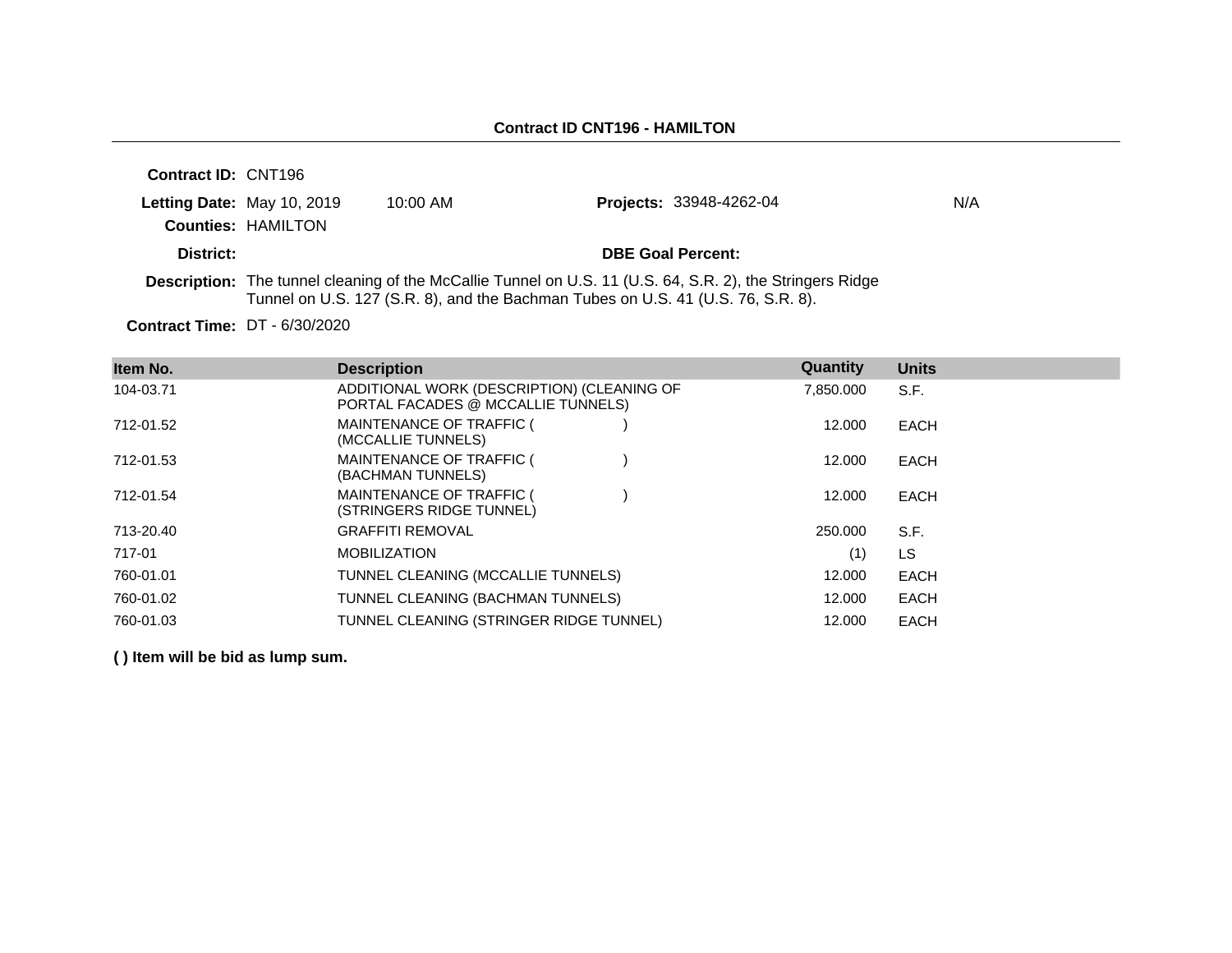**Contract ID:** CNT226 **Letting Date:** May 10, 2019 10:00 AM **Counties:** HARDEMAN **District: District: DBE Goal Percent: Description:** The resurfacing with hot in-place recycling on S.R. 57 from Saulsbury Road (L.M. 6.85) to near Old Rodgers Springs Road (L.M. 12.47). Projects: 35005-3251-94 HSIP-57(74) 35005-4251-04 NA

Contract Time: CD - 50

| Item No.  | <b>Description</b>                                                | Quantity   | <b>Units</b> |
|-----------|-------------------------------------------------------------------|------------|--------------|
| 202-03.01 | REMOVAL OF ASPHALT PAVEMENT                                       | 153,000    | S.Y.         |
| 203-06    | <b>WATER</b>                                                      | 6.000      | M.G.         |
| 208-01.05 | BROOMING & DEGRASSING SHOULDERS                                   | 12.000     | L.M.         |
| 303-02    | MINERAL AGGREGATE, TYPE B BASE, GRADING<br>(DESCRIPTION) (C OR D) | 809.000    | <b>TON</b>   |
| 307-01.01 | ASPHALT CONCRETE MIX (PG64-22) (BPMB-HM)<br><b>GRADING A</b>      | 53.000     | <b>TON</b>   |
| 307-01.08 | ASPHALT CONCRETE MIX (PG64-22) (BPMB-HM)<br><b>GRADING B-M2</b>   | 18.000     | <b>TON</b>   |
| 311-03.04 | HOT IN PLACE RECYCLING OF ASPHALT PAVEMENT<br>(2.001N)            | 79,035.000 | S.Y.         |
| 311-03.10 | Asphalt Rejuvenating Agent                                        | 43,470.000 | GAL.         |
| 403-01    | BITUMINOUS MATERIAL FOR TACK COAT (TC)                            | 29.000     | <b>TON</b>   |
| 411-03.12 | ACS MIX(PG64-22) THIN LIFT D ASPHALT                              | 4,112.000  | <b>TON</b>   |
| 411-12.03 | SCORING FOR RUMBLE STRIPE (NON-<br>CONTINUOUS) (8IN WIDTH)        | 9.000      | L.M.         |
| 415-01.02 | <b>COLD PLANING BITUMINOUS PAVEMENT</b>                           | 4,756.000  | S.Y.         |
| 607-39.02 | 18" PIPE CULVERT (SIDE DRAIN)                                     | 110.000    | L.F.         |
| 705-02.10 | <b>GUARDRAIL TRANSITION 27IN TO 31IN</b>                          | 5.000      | <b>EACH</b>  |
| 705-04.09 | EARTH PAD FOR TYPE 38 GR END TREATMENT                            | 5.000      | <b>EACH</b>  |
| 705-06.20 | TANGENT ENERGY ABSORBING TERM MASH TL-3                           | 5.000      | <b>EACH</b>  |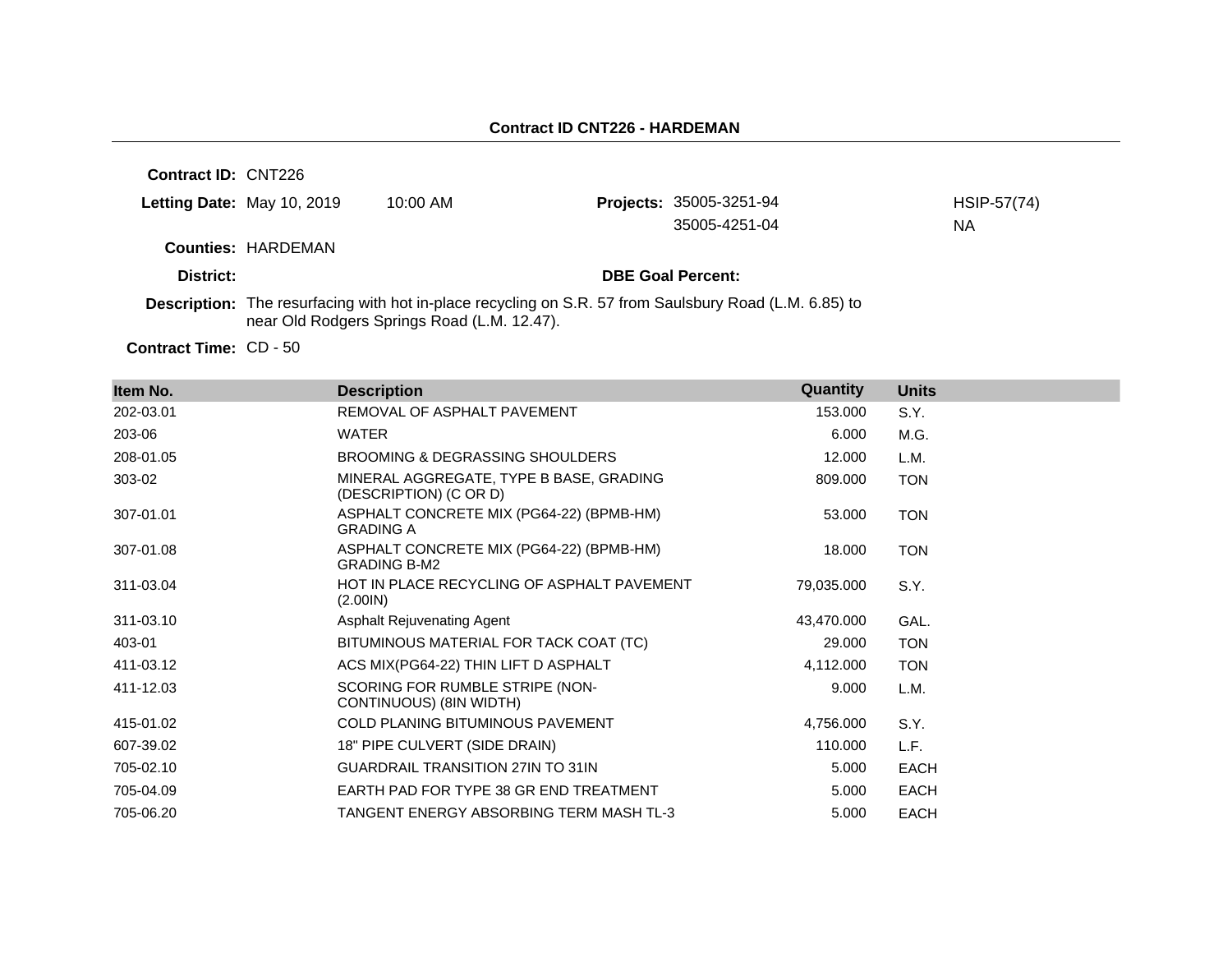## **Contract ID CNT226 - HARDEMAN**

| Item No.  | <b>Description</b>                                         | Quantity | <b>Units</b> |
|-----------|------------------------------------------------------------|----------|--------------|
| 712-01    | <b>TRAFFIC CONTROL</b>                                     | (1)      | LS           |
| 712-06    | SIGNS (CONSTRUCTION)                                       | 895.000  | S.F.         |
| 716-01.21 | SNOWPLOWABLE RAISED PAVEMENT MARKERS<br>(BI-DIR) (1 COLOR) | 362,000  | EACH         |
| 716-02.05 | PLASTIC PAVEMENT MARKING (STOP LINE)                       | 268,000  | L.F.         |
| 716-05.01 | PAINTED PAVEMENT MARKING (4" LINE)                         | 26,000   | L.M.         |
| 716-12.02 | ENHANCED FLATLINE THERMO PVMT MRKNG (6IN<br>LINE)          | 7.000    | L.M.         |
| 716-13.02 | SPRAY THERMO PVMT MRKNG (60 mil) (6IN LINE)                | 12.000   | L.M.         |
| 716-13.05 | SPRAY THERMO PVMT MRKNG (60 mil) (6IN DOTTED<br>LINE)      | 167.000  | L.F.         |
| 717-01    | <b>MOBILIZATION</b>                                        |          | LS           |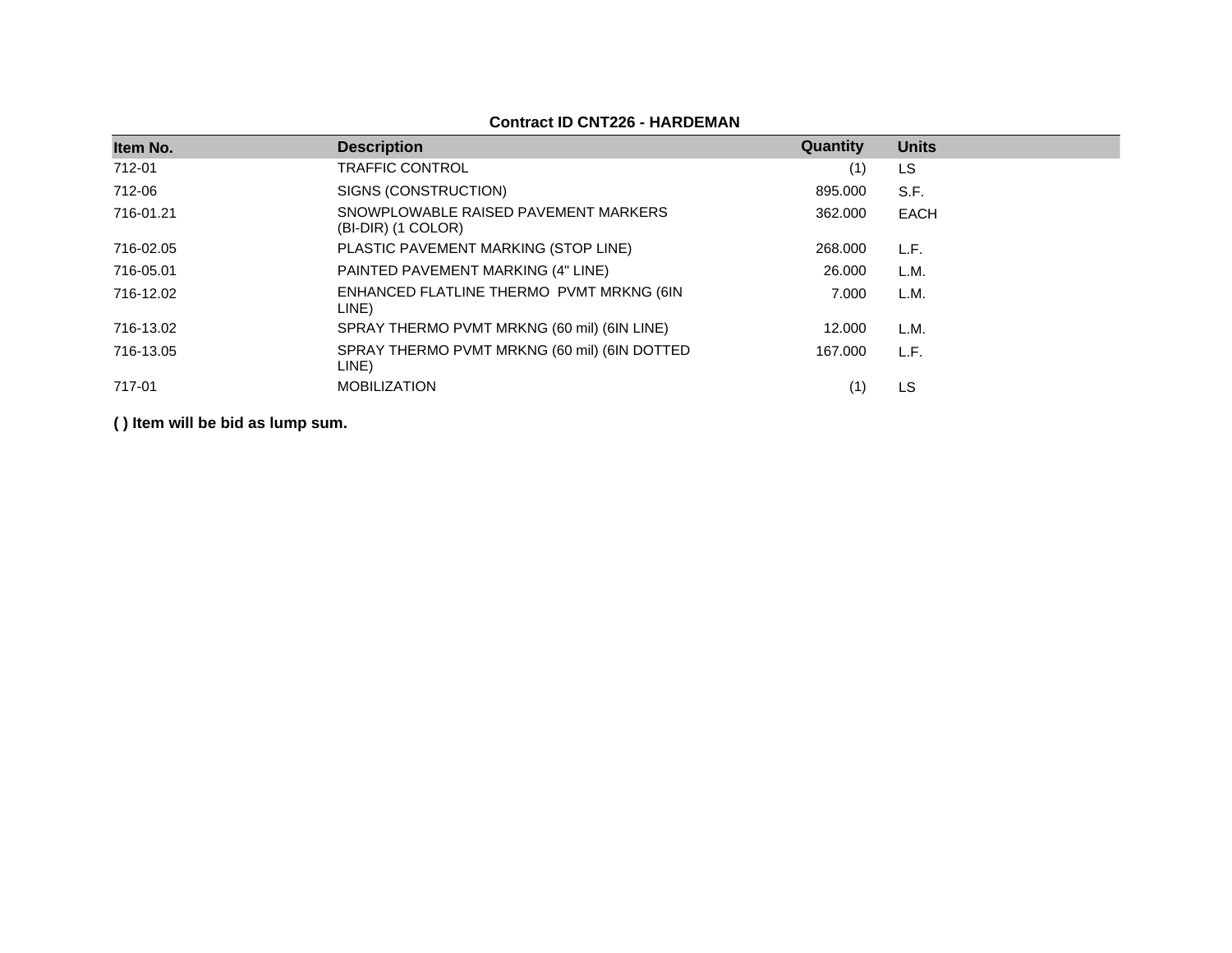| <b>Contract ID: CNT182</b> |               |                                                                                                               |                                |             |
|----------------------------|---------------|---------------------------------------------------------------------------------------------------------------|--------------------------------|-------------|
| Letting Date: May 10, 2019 |               | $10:00$ AM                                                                                                    | <b>Projects: 37005-3213-94</b> | HSIP-66(53) |
|                            |               |                                                                                                               | 37005-4213-04                  | NА          |
|                            |               |                                                                                                               | 37005-4214-04                  | N/A         |
| <b>Counties: HAWKINS</b>   |               |                                                                                                               |                                |             |
| District:                  |               |                                                                                                               | <b>DBE Goal Percent: 400</b>   |             |
|                            | (L.M. 12.66). | <b>Description:</b> The resurfacing on S.R. 66 from near Berry Road (L.M. 5.30) to near North Brummitt Street |                                |             |

**Contract Time:** DT - 11/15/2019

| Item No.  | <b>Description</b>                                         | Quantity  | <b>Units</b> |
|-----------|------------------------------------------------------------|-----------|--------------|
| 303-01    | MINERAL AGGREGATE, TYPE A BASE, GRADING D                  | 102.000   | <b>TON</b>   |
| 307-01.15 | ASC MIX (PG64-22) (BPMLC-HM) GRADING CS                    | 736.000   | <b>TON</b>   |
| 403-01    | BITUMINOUS MATERIAL FOR TACK COAT (TC)                     | 128.000   | <b>TON</b>   |
| 411-03.13 | ACS MIX(PG70-22) THIN LIFT D ASPHALT                       | 7,690.000 | <b>TON</b>   |
| 411-12.02 | SCORING SHOULDERS (NON-CONTINUOUS) (16IN<br>WIDTH)         | 10.000    | L.M.         |
| 411-12.03 | SCORING FOR RUMBLE STRIPE (NON-<br>CONTINUOUS) (8IN WIDTH) | 2.000     | L.M.         |
| 705-02.10 | <b>GUARDRAIL TRANSITION 27IN TO 31IN</b>                   | 5.000     | <b>EACH</b>  |
| 705-06.30 | GR TERMINAL (ENERGY ABSORBING) MASH TL2                    | 5.000     | <b>EACH</b>  |
| 712-01    | <b>TRAFFIC CONTROL</b>                                     | (1)       | LS.          |
| 712-06    | SIGNS (CONSTRUCTION)                                       | 1,396.000 | S.F.         |
| 712-08.03 | ARROW BOARD (TYPE C)                                       | 2.000     | <b>EACH</b>  |
| 716-01.21 | SNOWPLOWABLE RAISED PAVEMENT MARKERS<br>(BI-DIR) (1 COLOR) | 558.000   | <b>EACH</b>  |
| 716-01.22 | SNOWPLOWABLE RAISED PAVMENT MARKERS<br>(MONO-DIR)(1 COLOR) | 205.000   | <b>EACH</b>  |
| 716-01.30 | REMOVAL OF SNOWPLOWABLE REFLECTIVE<br><b>MARKER</b>        | 763.000   | <b>EACH</b>  |
| 716-02.04 | PLASTIC PAVEMENT MARKING(CHANNELIZATION<br>STRIPING)       | 4,106.000 | S.Y.         |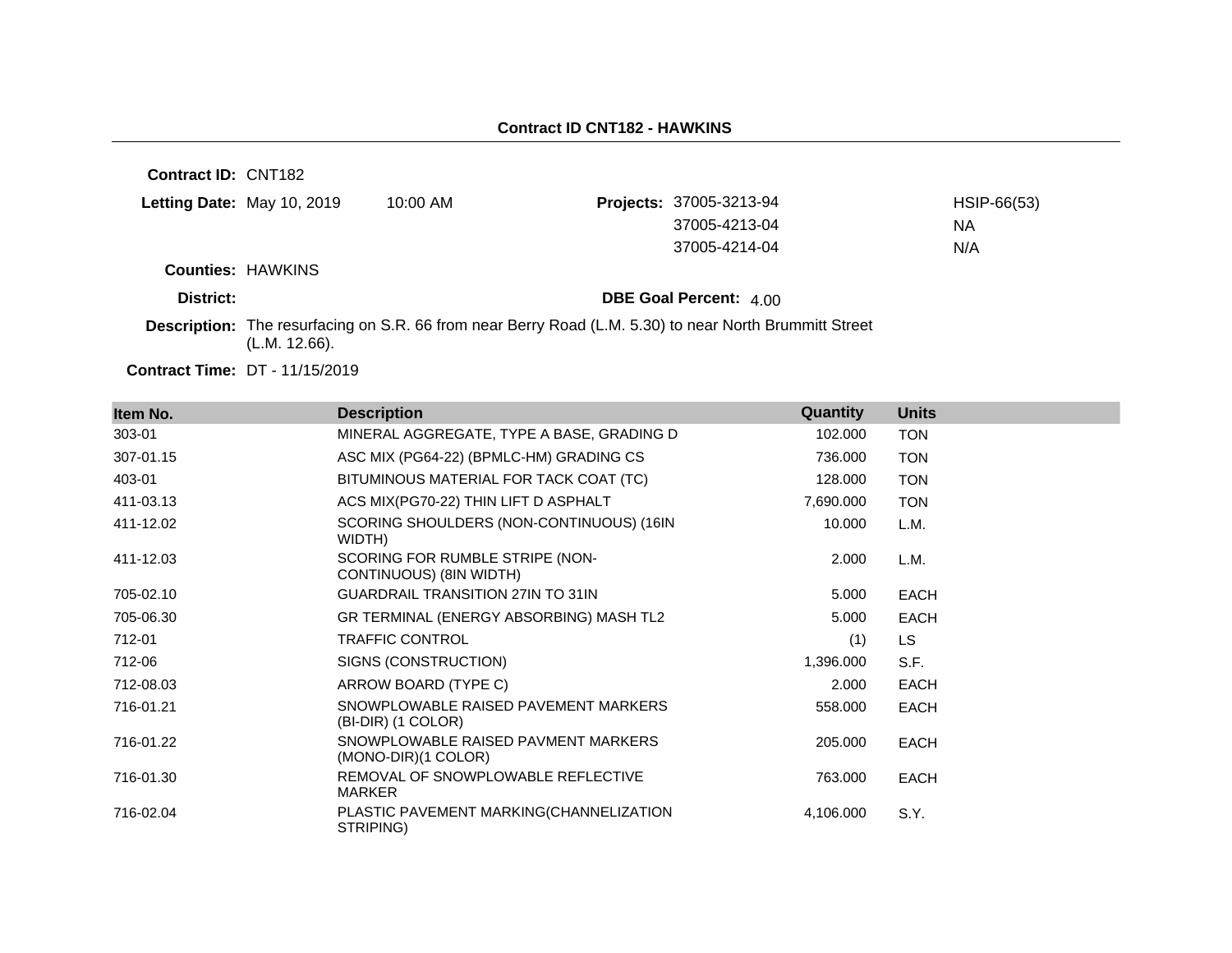#### **Item No. Description Quantity Units** 716-02.05 PLASTIC PAVEMENT MARKING (STOP LINE) 780.000 L.F. 716-02.06 PLASTIC PAVEMENT MARKING (TURN LANE ARROW) 34.000 EACH 716-04.04 PLASTIC PAVEMENT MARKING (TRANSVERSE SHOULDER) 3,066.000 L.F. 716-04.14 PLASTIC PAVEMENT MARKING (LANE REDUCTION ARROW) 4.000 EACH 716-05.01 PAINTED PAVEMENT MARKING (4" LINE) 8.000 L.M. 716-13.02 SPRAY THERMO PVMT MRKNG (60 mil) (6IN LINE) 30.000 L.M. 717-01 MOBILIZATION (1) LS 604-10.50 BRIDGE DECK REPAIRS (PARTIAL DEPTH OF SLAB) 5.000 S.Y. 604-10.53 CONCRETE REPAIRS 5.000 S.Y.

**( ) Item will be bid as lump sum.**

#### **Contract ID CNT182 - HAWKINS**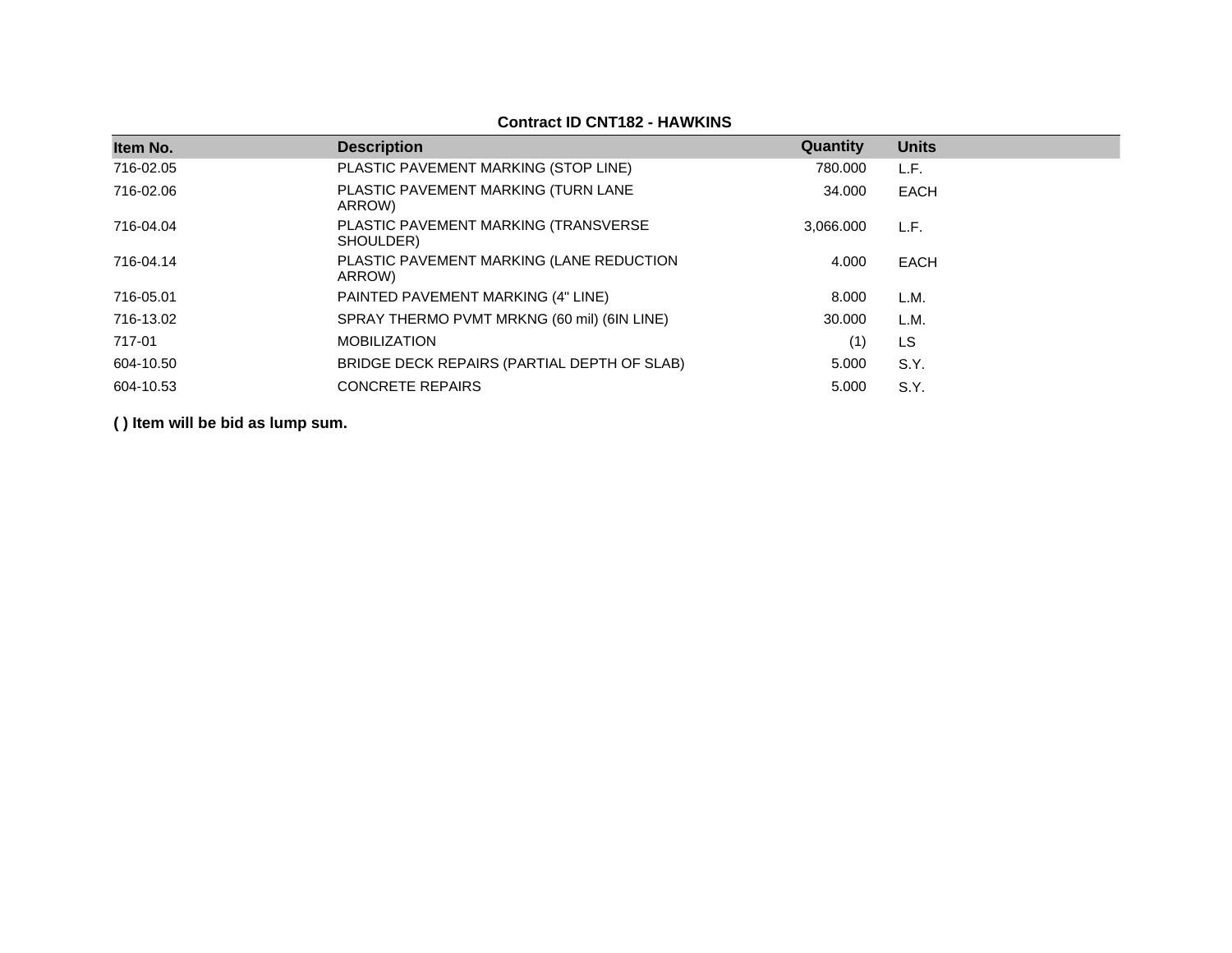#### **Contract ID CNT038 - HAWKINS**

**Contract ID:** CNT038 **Letting Date:** May 10, 2019 10:00 AM **Projects:** 37018-3229-94 **Counties:** HAWKINS **District: District: DBE Goal Percent:** 7.00 **Contract Time:** DT - 11/15/2019 **Description:** The resurfacing on S.R. 346 from near U.S. 11W (S.R. 1) (L.M. 7.60) to the Sullivan County line (L.M. 17.87). STP/HSIP-346(11) 37018-8229-14 STP/HSIP-346(11)

| Item No.  | <b>Description</b>                                         | Quantity  | <b>Units</b> |
|-----------|------------------------------------------------------------|-----------|--------------|
| 403-01    | BITUMINOUS MATERIAL FOR TACK COAT (TC)                     | 103.000   | <b>TON</b>   |
| 407-07.01 | INTELLIGENT COMPACTION EQUIPMENT                           | (1)       | LS.          |
| 411-03.13 | ACS MIX(PG70-22) THIN LIFT D ASPHALT                       | 6,774.000 | <b>TON</b>   |
| 415-01.01 | COLD PLANING BITUMINOUS PAVEMENT                           | 3,660.000 | <b>TON</b>   |
| 701-02.01 | CONCRETE CURB RAMP (RETROFIT)                              | 1,400.000 | S.F.         |
| 712-01    | <b>TRAFFIC CONTROL</b>                                     | (1)       | LS.          |
| 712-04.01 | FLEXIBLE DRUMS (CHANNELIZING)                              | 264.000   | <b>EACH</b>  |
| 712-05.01 | WARNING LIGHTS (TYPE A)                                    | 132.000   | <b>EACH</b>  |
| 712-06    | SIGNS (CONSTRUCTION)                                       | 986.000   | S.F.         |
| 712-08.03 | ARROW BOARD (TYPE C)                                       | 2.000     | <b>EACH</b>  |
| 716-01.21 | SNOWPLOWABLE RAISED PAVEMENT MARKERS<br>(BI-DIR) (1 COLOR) | 694.000   | EACH         |
| 716-01.22 | SNOWPLOWABLE RAISED PAVMENT MARKERS<br>(MONO-DIR)(1 COLOR) | 45.000    | EACH         |
| 716-01.30 | REMOVAL OF SNOWPLOWABLE REFLECTIVE<br>MARKER               | 550.000   | <b>EACH</b>  |
| 716-02.04 | PLASTIC PAVEMENT MARKING(CHANNELIZATION<br>STRIPING)       | 10.000    | S.Y.         |
| 716-02.05 | PLASTIC PAVEMENT MARKING (STOP LINE)                       | 500.000   | L.F.         |
| 716-02.06 | PLASTIC PAVEMENT MARKING (TURN LANE<br>ARROW)              | 20.000    | <b>EACH</b>  |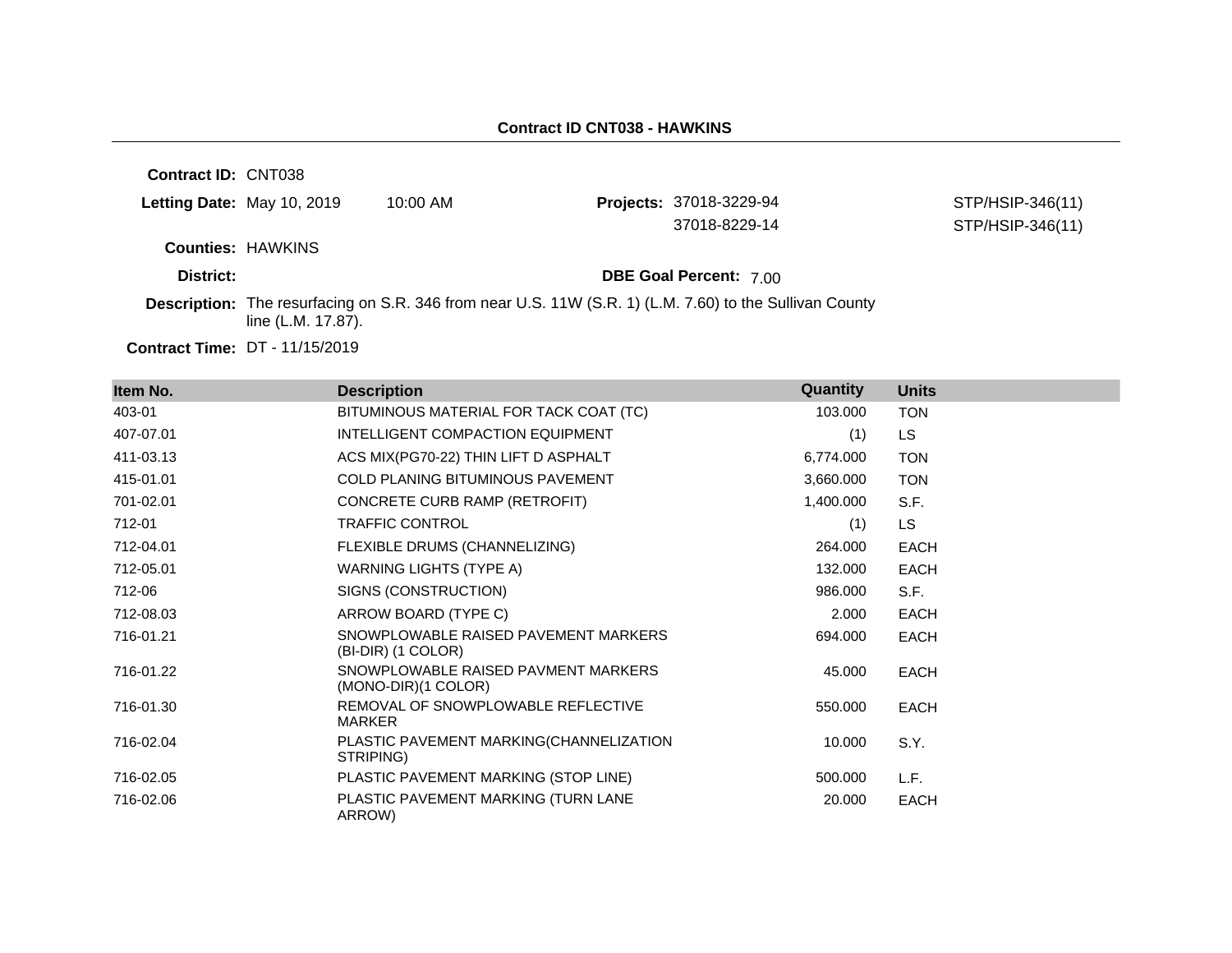| Item No.  | <b>Description</b>                                    | Quantity  | <b>Units</b> |
|-----------|-------------------------------------------------------|-----------|--------------|
| 716-02.09 | PLASTIC PAVEMENT MARKING (LONGITUDINAL<br>CROSS-WALK) | 400.000   | L.F.         |
| 716-03.04 | PLASTIC WORD PAVEMENT MARKING (SCHOOL)                | 2.000     | EACH         |
| 716-04.04 | PLASTIC PAVEMENT MARKING (TRANSVERSE<br>SHOULDER)     | 2.567.000 | L.F.         |
| 716-04.12 | PLASTIC PAVEMENT MARKING (YIELD LINE)                 | 54.000    | S.F.         |
| 716-05.01 | PAINTED PAVEMENT MARKING (4" LINE)                    | 42.000    | L.M.         |
| 716-10.30 | TRUNCATED DOME DETECTABLE WARNING MAT                 | 16.000    | S.F.         |
| 716-13.01 | SPRAY THERMO PVMT MRKNG (60 mil) (4IN LINE)           | 42.000    | L.M.         |
| 716-13.04 | SPRAY THERMO PVMT MRKNG (60 mil) (4IN DOTTED<br>LINE) | 640.000   | L.F.         |
| 717-01    | <b>MOBILIZATION</b>                                   |           | LS.          |

**Contract ID CNT038 - HAWKINS**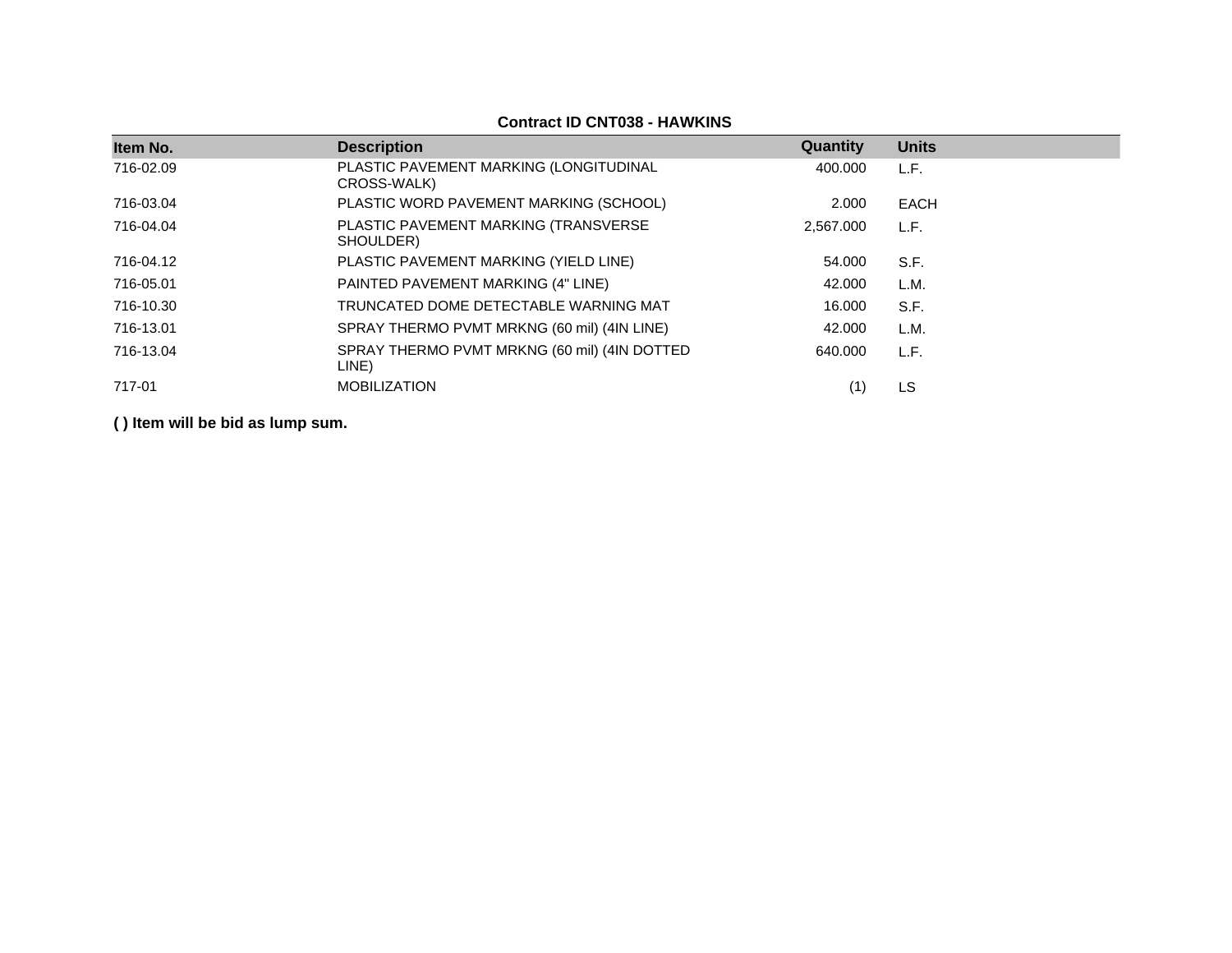| <b>Contract ID: CNT165</b> |                              |            |                                                                                                                    |             |
|----------------------------|------------------------------|------------|--------------------------------------------------------------------------------------------------------------------|-------------|
| Letting Date: May 10, 2019 |                              | $10:00$ AM | <b>Projects: 38002-3218-94</b>                                                                                     | HSIP-1(398) |
|                            |                              |            | 38002-4218-04                                                                                                      | NА          |
|                            | <b>Counties: HAYWOOD</b>     |            |                                                                                                                    |             |
| District:                  |                              |            | <b>DBE Goal Percent: 5.00</b>                                                                                      |             |
|                            | Big Muddy Creek (L.M. 6.28). |            | <b>Description:</b> The resurfacing on U.S. 70 (S.R. 1) from the Tipton County line (L.M. 0.00) to the bridge over |             |

**Contract Time:** CD - 50

| Item No.  | <b>Description</b>                                                | Quantity    | <b>Units</b> |
|-----------|-------------------------------------------------------------------|-------------|--------------|
| 202-03.01 | REMOVAL OF ASPHALT PAVEMENT                                       | 460.000     | S.Y.         |
| 203-06    | <b>WATER</b>                                                      | 20.000      | M.G.         |
| 208-01.02 | SHOULDER PREPARATION                                              | 0.700       | L.M.         |
| 208-01.05 | <b>BROOMING &amp; DEGRASSING SHOULDERS</b>                        | 13.000      | L.M.         |
| 303-02    | MINERAL AGGREGATE, TYPE B BASE, GRADING<br>(DESCRIPTION) (C or D) | 2,644.000   | <b>TON</b>   |
| 307-01.01 | ASPHALT CONCRETE MIX (PG64-22) (BPMB-HM)<br><b>GRADING A</b>      | 212,000     | <b>TON</b>   |
| 307-01.08 | ASPHALT CONCRETE MIX (PG64-22) (BPMB-HM)<br><b>GRADING B-M2</b>   | 139.000     | <b>TON</b>   |
| 403-01    | BITUMINOUS MATERIAL FOR TACK COAT (TC)                            | 51.000      | <b>TON</b>   |
| 411-01.10 | ACS MIX(PG64-22) GRADING D                                        | 8,031.000   | <b>TON</b>   |
| 411-12.03 | SCORING FOR RUMBLE STRIPE (NON-<br>CONTINUOUS) (8IN WIDTH)        | 9.000       | L.M.         |
| 415-01.02 | COLD PLANING BITUMINOUS PAVEMENT                                  | 131,974.000 | S.Y.         |
| 607-39.02 | 18" PIPE CULVERT (SIDE DRAIN)                                     | 60.000      | L.F.         |
| 705-02.10 | <b>GUARDRAIL TRANSITION 27IN TO 31IN</b>                          | 8.000       | EACH         |
| 705-04.09 | EARTH PAD FOR TYPE 38 GR END TREATMENT                            | 8.000       | <b>EACH</b>  |
| 705-06.20 | TANGENT ENERGY ABSORBING TERM MASH TL-3                           | 8.000       | <b>EACH</b>  |
| 712-01    | <b>TRAFFIC CONTROL</b>                                            | (1)         | LS.          |
| 712-06    | SIGNS (CONSTRUCTION)                                              | 1,023.000   | S.F.         |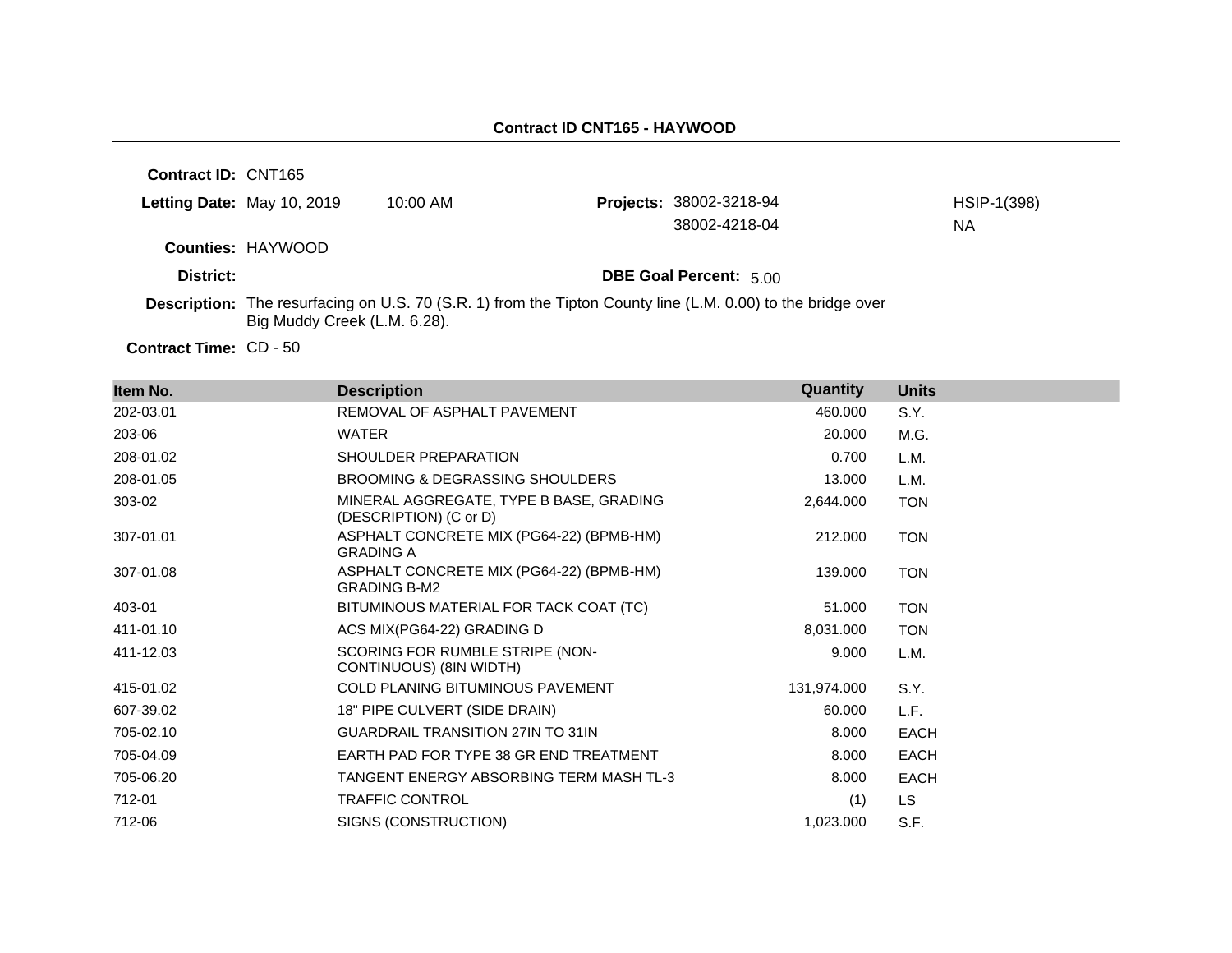# **Contract ID CNT165 - HAYWOOD**

| Item No.  | <b>Description</b>                                         | Quantity | <b>Units</b> |
|-----------|------------------------------------------------------------|----------|--------------|
| 716-01.21 | SNOWPLOWABLE RAISED PAVEMENT MARKERS<br>(BI-DIR) (1 COLOR) | 416,000  | <b>EACH</b>  |
| 716-02.05 | PLASTIC PAVEMENT MARKING (STOP LINE)                       | 181.000  | L.F.         |
| 716-05.01 | PAINTED PAVEMENT MARKING (4" LINE)                         | 21,000   | L.M.         |
| 716-12.02 | ENHANCED FLATLINE THERMO PVMT MRKNG (6IN<br>LINE)          | 9.000    | L.M.         |
| 716-13.02 | SPRAY THERMO PVMT MRKNG (60 mil) (6IN LINE)                | 13.000   | L.M.         |
| 717-01    | <b>MOBILIZATION</b>                                        | (1)      | LS           |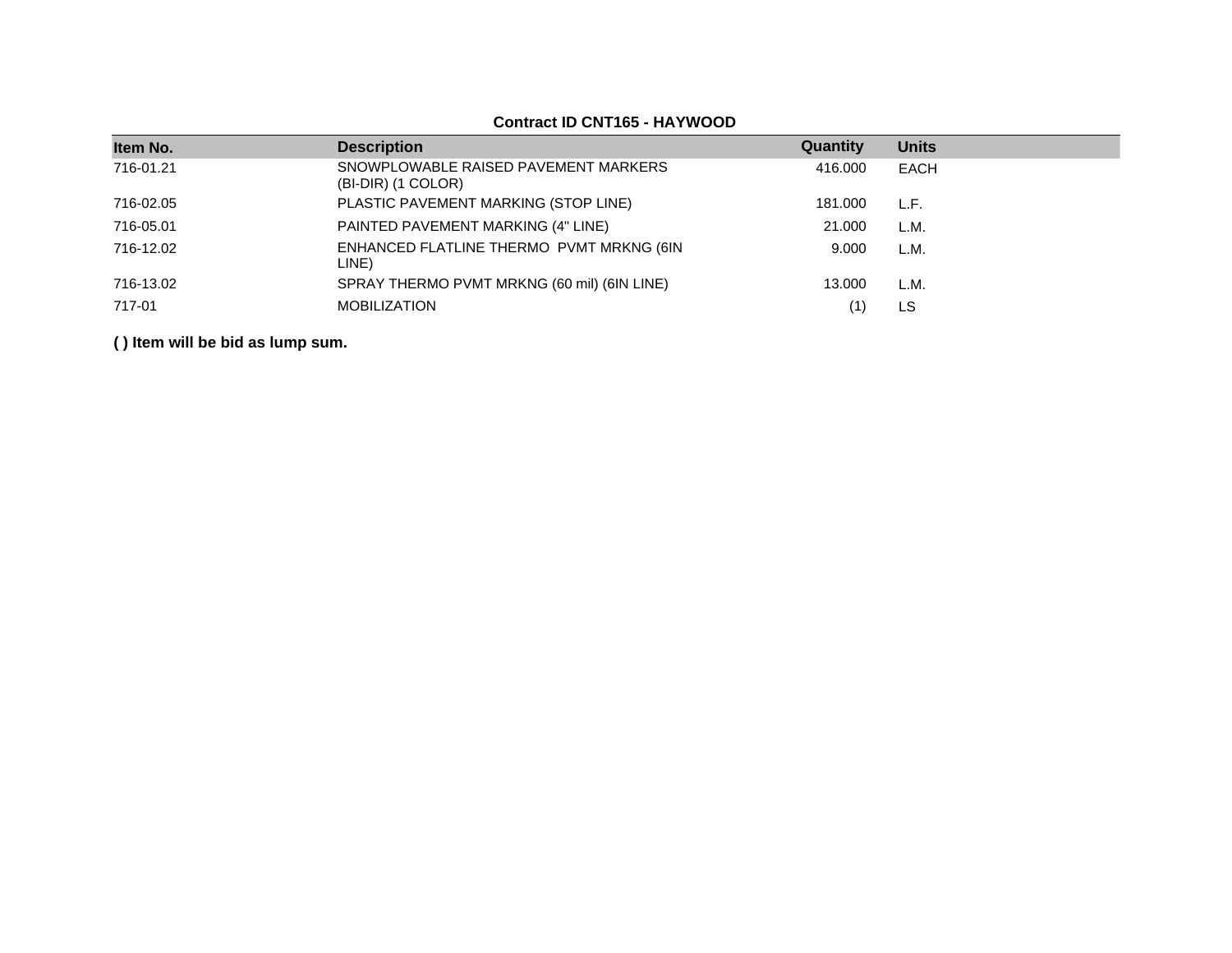**Contract ID:** CNT225 **Letting Date:** May 10, 2019 10:00 AM **Counties:** JEFFERSON **District: District: DBE Goal Percent:** 5.00 **Description:** The resurfacing on U.S. 11E (S.R. 34) from the Knox County line (L.M. 0.00) to near the Lost Creek bridge (L.M. 7.72). **Projects:** 45006-3245-94 HSIP-34(120) 45006-4245-04 N/A

**Contract Time:** DT - 11/15/2019

| Item No.  | <b>Description</b>                                         | Quantity   | <b>Units</b> |
|-----------|------------------------------------------------------------|------------|--------------|
| 303-01    | MINERAL AGGREGATE, TYPE A BASE, GRADING D                  | 3,893,000  | <b>TON</b>   |
| 307-01.15 | ASC MIX (PG64-22) (BPMLC-HM) GRADING CS                    | 1,506.000  | <b>TON</b>   |
| 403-01    | BITUMINOUS MATERIAL FOR TACK COAT (TC)                     | 100.000    | <b>TON</b>   |
| 407-07.01 | INTELLIGENT COMPACTION EQUIPMENT                           | (1)        | <b>LS</b>    |
| 411-01.07 | ACS MIX (PG64-22) GRADING E SHOULDER                       | 4,848.000  | <b>TON</b>   |
| 411-02.10 | ACS MIX(PG70-22) GRADING D                                 | 16,008.000 | <b>TON</b>   |
| 411-12.01 | SCORING SHOULDERS (CONTINUOUS) (16IN<br>WIDTH)             | 14.400     | L.M.         |
| 411-12.02 | SCORING SHOULDERS (NON-CONTINUOUS) (16IN<br>WIDTH)         | 12.100     | L.M.         |
| 705-02.10 | <b>GUARDRAIL TRANSITION 27IN TO 31IN</b>                   | 2.000      | <b>EACH</b>  |
| 705-04.09 | EARTH PAD FOR TYPE 38 GR END TREATMENT                     | 2.000      | <b>EACH</b>  |
| 705-06.20 | TANGENT ENERGY ABSORBING TERM MASH TL-3                    | 2.000      | <b>EACH</b>  |
| 712-01    | <b>TRAFFIC CONTROL</b>                                     | (1)        | LS.          |
| 712-06    | SIGNS (CONSTRUCTION)                                       | 1,764.000  | S.F.         |
| 712-08.03 | ARROW BOARD (TYPE C)                                       | 2.000      | <b>EACH</b>  |
| 716-01.21 | SNOWPLOWABLE RAISED PAVEMENT MARKERS<br>(BI-DIR) (1 COLOR) | 46.000     | <b>EACH</b>  |
| 716-01.22 | SNOWPLOWABLE RAISED PAVMENT MARKERS<br>(MONO-DIR)(1 COLOR) | 46.000     | <b>EACH</b>  |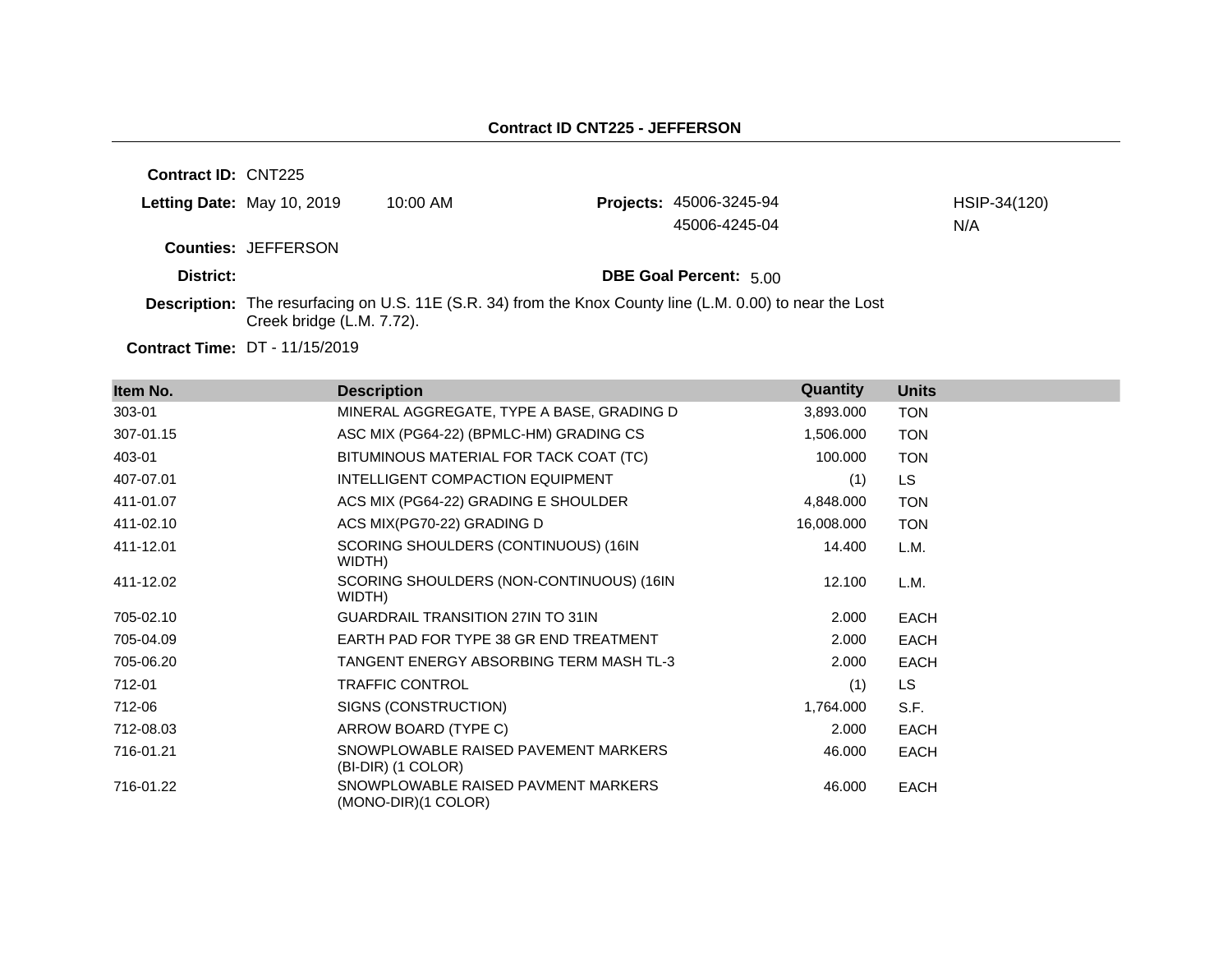## **Contract ID CNT225 - JEFFERSON**

| Item No.  | <b>Description</b>                                          | Quantity  | <b>Units</b> |
|-----------|-------------------------------------------------------------|-----------|--------------|
| 716-01.23 | SNOWPLOWABLE RAISED PAVEMENT MARKERS<br>$(BI-DIR)(2 COLOR)$ | 1,168.000 | <b>EACH</b>  |
| 716-01.30 | REMOVAL OF SNOWPLOWABLE REFLECTIVE<br><b>MARKER</b>         | 1,240.000 | <b>EACH</b>  |
| 716-02.05 | PLASTIC PAVEMENT MARKING (STOP LINE)                        | 154.000   | L.F.         |
| 716-02.06 | PLASTIC PAVEMENT MARKING (TURN LANE<br>ARROW)               | 9.000     | <b>EACH</b>  |
| 716-03.04 | PLASTIC WORD PAVEMENT MARKING (SCHOOL)                      | 4.000     | <b>EACH</b>  |
| 716-03.06 | PLASTIC WORD PAVEMENT MARKING (SIGNAL<br>AHEAD)             | 4.000     | <b>EACH</b>  |
| 716-04.04 | PLASTIC PAVEMENT MARKING (TRANSVERSE<br>SHOULDER)           | 5,426.000 | L.F.         |
| 716-04.12 | PLASTIC PAVEMENT MARKING (YIELD LINE)                       | 1,200.000 | S.F.         |
| 716-05.01 | PAINTED PAVEMENT MARKING (4" LINE)                          | 34.000    | L.M.         |
| 716-12.02 | ENHANCED FLATLINE THERMO PVMT MRKNG (6IN<br>LINE)           | 34.000    | L.M.         |
| 716-12.05 | ENHANCED FLATLINE THERMO PVMT MRKNG (6IN<br>DOTTED LINE)    | 789.000   | L.F.         |
| 717-01    | <b>MOBILIZATION</b>                                         | (1)       | LS           |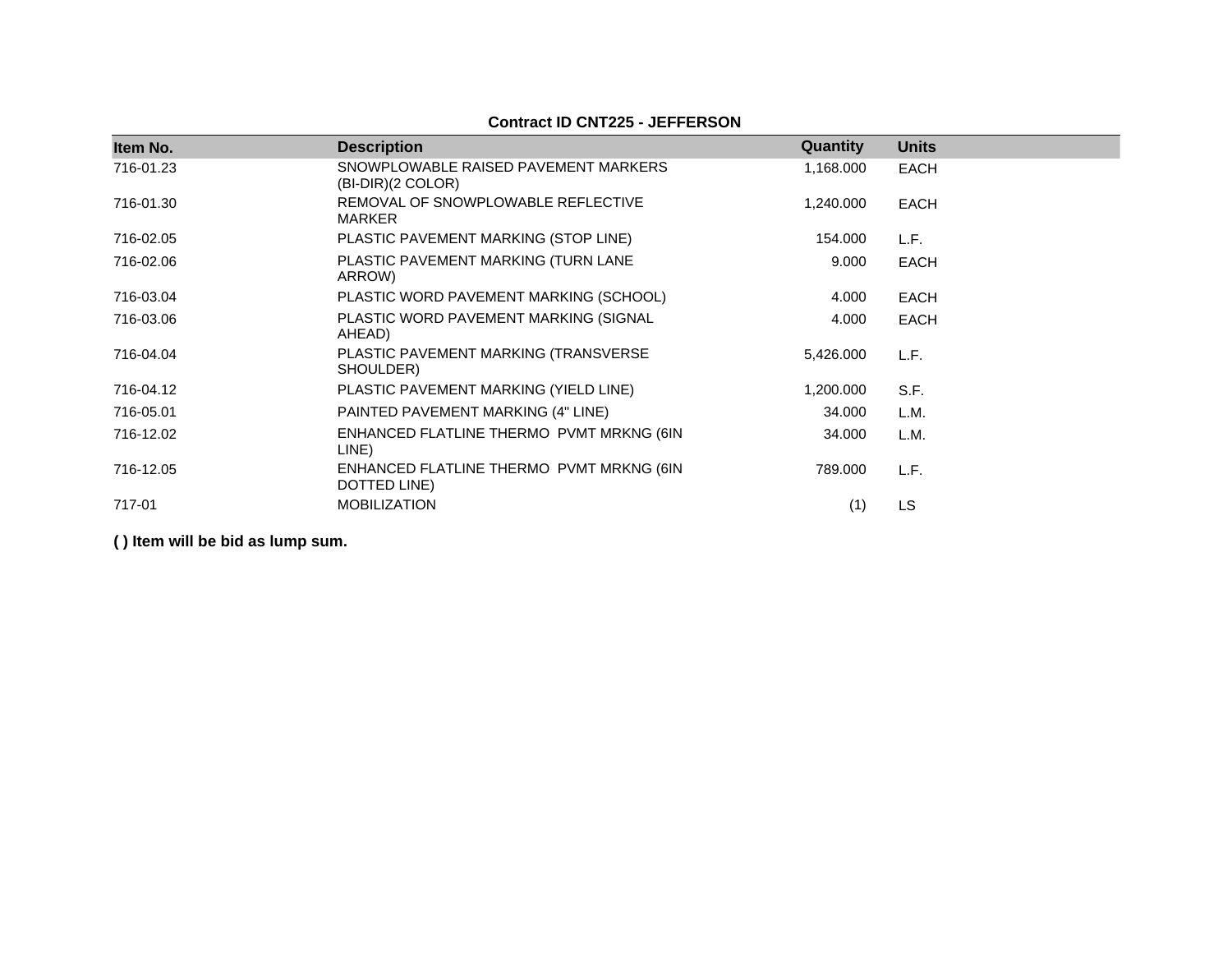| <b>Contract ID: CNT205</b>           |                            |            |                                                                                                       |            |
|--------------------------------------|----------------------------|------------|-------------------------------------------------------------------------------------------------------|------------|
|                                      | Letting Date: May 10, 2019 | $10:00$ AM | Projects: 45028-4207-04                                                                               | STP-363(2) |
|                                      | <b>Counties: JEFFERSON</b> |            |                                                                                                       |            |
| District:                            |                            |            | <b>DBE Goal Percent: 10.00</b>                                                                        |            |
|                                      |                            |            | <b>Description:</b> The emergency slope stabilization on S.R. 363 (Indian Creek Road) near L.M. 2.70. |            |
| <b>Contract Time: DT - 9/30/2019</b> |                            |            |                                                                                                       |            |

| Item No.  | <b>Description</b>                        | Quantity  | <b>Units</b> |
|-----------|-------------------------------------------|-----------|--------------|
| 201-01    | <b>CLEARING AND GRUBBING</b>              | (1)       | LS           |
| 203-01    | ROAD & DRAINAGE EXCAVATION (UNCLASSIFIED) | 556.000   | C.Y.         |
| 209-05    | <b>SEDIMENT REMOVAL</b>                   | 1.000     | C.Y.         |
| 403-01    | BITUMINOUS MATERIAL FOR TACK COAT (TC)    | 2.000     | <b>TON</b>   |
| 411-01.10 | ACS MIX(PG64-22) GRADING D                | 200,000   | <b>TON</b>   |
| 415-01.02 | <b>COLD PLANING BITUMINOUS PAVEMENT</b>   | 195.000   | S.Y.         |
| 610-12.02 | HORIZONTAL DRAINS                         | 125.000   | L.F.         |
| 705-01.01 | <b>GUARDRAIL AT BRIDGE ENDS</b>           | 27.000    | L.F.         |
| 705-02.10 | <b>GUARDRAIL TRANSITION 27IN TO 31IN</b>  | 1.000     | <b>EACH</b>  |
| 705-06.02 | W BEAM GR (TYPE 2) MASH TL3 (LONG POST)   | 50.000    | L.F.         |
| 705-08.51 | PORTABLE IMPACT ATTENUATOR NCHRP350 TL-3  | 2.000     | <b>EACH</b>  |
| 706-01    | <b>GUARDRAIL REMOVED</b>                  | 77.000    | L.F.         |
| 712-01    | <b>TRAFFIC CONTROL</b>                    | (1)       | <b>LS</b>    |
| 712-02.02 | INTERCONNECTED PORTABLE BARRIER RAIL      | 450.000   | L.F.         |
| 712-04.01 | FLEXIBLE DRUMS (CHANNELIZING)             | 125,000   | <b>EACH</b>  |
| 712-04.50 | <b>BARRIER RAIL DELINEATOR</b>            | 23.000    | EACH         |
| 712-05.01 | <b>WARNING LIGHTS (TYPE A)</b>            | 63.000    | <b>EACH</b>  |
| 712-06    | SIGNS (CONSTRUCTION)                      | 698.000   | S.F.         |
| 712-09.01 | REMOVABLE PAVEMENT MARKING LINE           | 3,250.000 | L.F.         |
| 712-09.04 | REMOVABLE PAVEMENT MARKING (STOP LINE)    | 22.000    | L.F.         |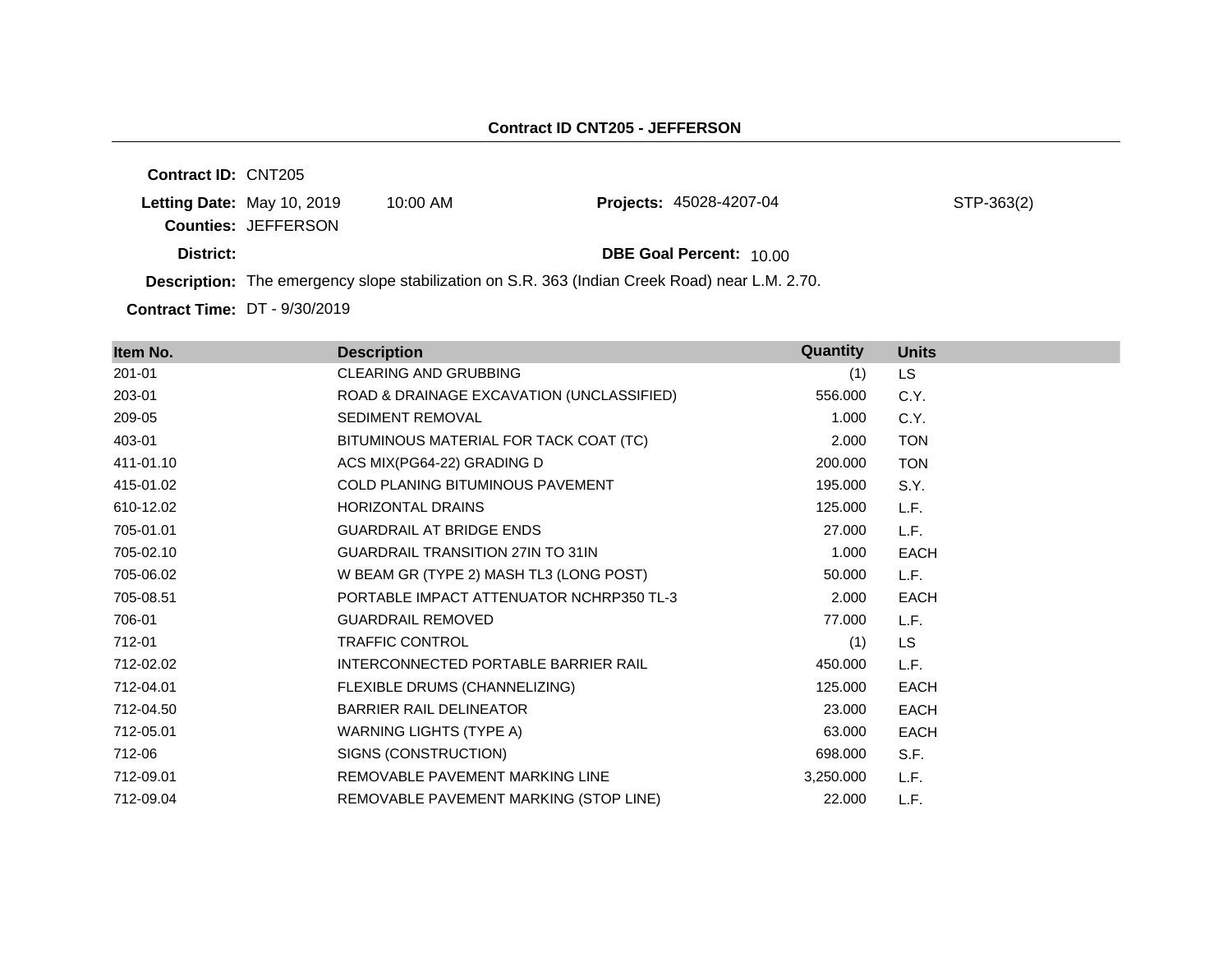| Item No.  | <b>Description</b>                                         | Quantity  | <b>Units</b> |
|-----------|------------------------------------------------------------|-----------|--------------|
| 716-01.21 | SNOWPLOWABLE RAISED PAVEMENT MARKERS<br>(BI-DIR) (1 COLOR) | 35.000    | <b>EACH</b>  |
| 716-01.30 | REMOVAL OF SNOWPLOWABLE REFLECTIVE<br><b>MARKER</b>        | 35.000    | EACH         |
| 716-12.02 | ENHANCED FLATLINE THERMO PVMT MRKNG (6IN<br>LINE)          | 0.550     | L.M.         |
| 716-13.01 | SPRAY THERMO PVMT MRKNG (60 mil) (4IN LINE)                | 1.100     | L.M.         |
| 717-01    | <b>MOBILIZATION</b>                                        | (1)       | <b>LS</b>    |
| 730-40    | TEMPORARY TRAFFIC SIGNAL SYSTEM                            | 1.000     | EACH         |
| 740-11.03 | TEMPORARY SEDIMENT TUBE 18IN                               | 300,000   | L.F.         |
| 801-01.02 | CROWN VETCH MIXTURE (WITH MULCH)                           | 1.000     | <b>UNIT</b>  |
| 805-05.02 | <b>SOIL NAIL STABILIZATION</b>                             | 5,000.000 | L.F.         |
| 805-05.03 | REINFORCED SHOTCRETE FACING                                | 600,000   | S.F.         |

## **Contract ID CNT205 - JEFFERSON**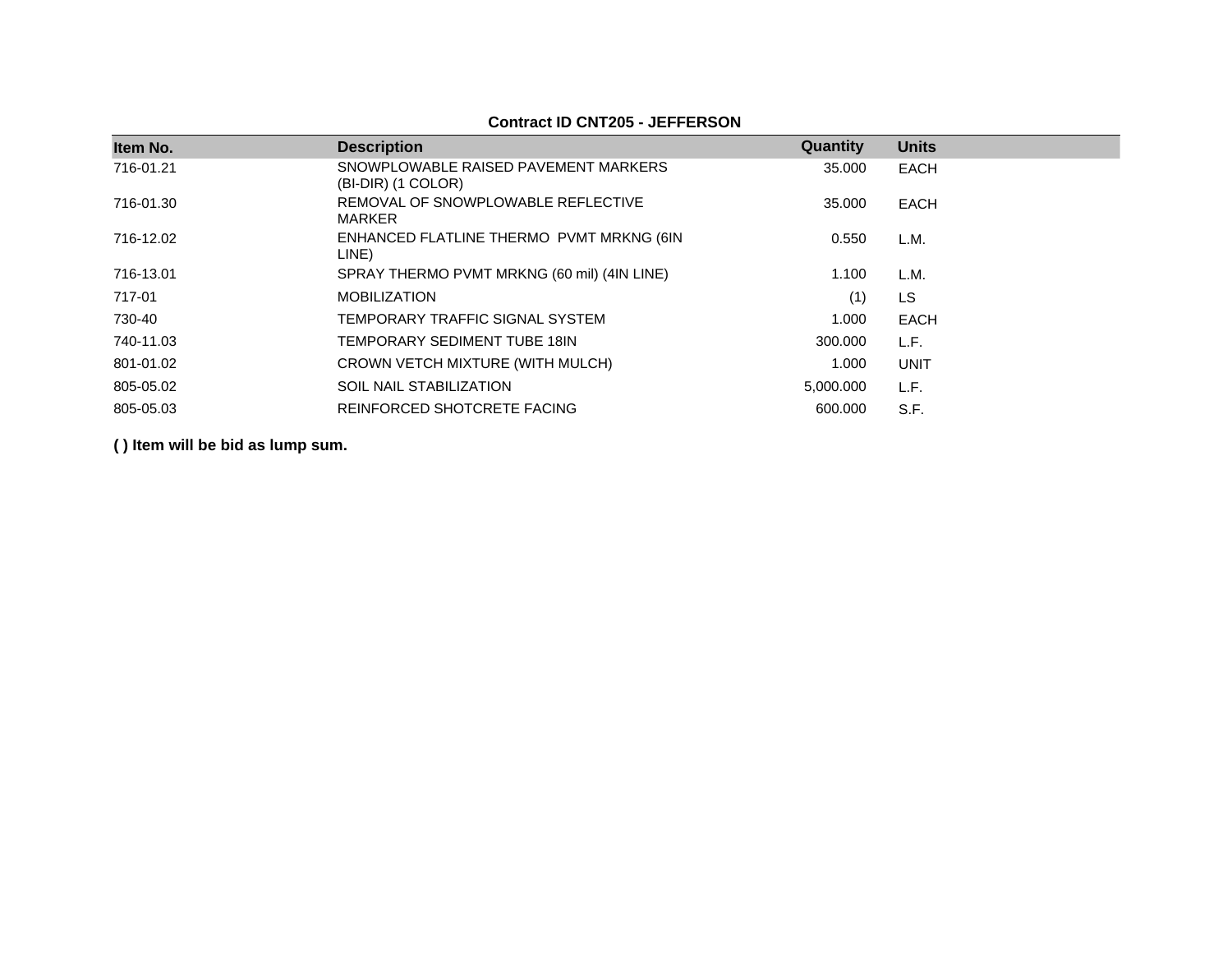| <b>Contract ID: CNT014</b> |                            |            |                                                                                                                                                                                                                    |              |
|----------------------------|----------------------------|------------|--------------------------------------------------------------------------------------------------------------------------------------------------------------------------------------------------------------------|--------------|
|                            | Letting Date: May 10, 2019 | $10:00$ AM | Projects: 47010-3232-94                                                                                                                                                                                            | BR-NH-1(311) |
| <b>Counties: KNOX</b>      |                            |            |                                                                                                                                                                                                                    |              |
| District:                  |                            |            | <b>DBE Goal Percent: 10.00</b>                                                                                                                                                                                     |              |
|                            |                            |            | <b>Description:</b> The grading, drainage, construction of two (2) bridges and paving on U.S. 11 (S.R. 1) over the<br>Norfolk Southern Railroad in Knoxville (L.M. 19.47), including retaining walls and lighting. |              |

**Contract Time:** DT - 8/31/2022

| Item No.  | <b>Description</b>                                              | Quantity   | <b>Units</b> |
|-----------|-----------------------------------------------------------------|------------|--------------|
| 105-01    | CONSTRUCTION STAKES, LINES AND GRADES                           | (1)        | LS.          |
| 109-10.01 | <b>TRAINEE</b>                                                  | 3,180.000  | <b>HOUR</b>  |
| 203-01    | ROAD & DRAINAGE EXCAVATION (UNCLASSIFIED)                       | 2,034.000  | C.Y.         |
| 203-03    | BORROW EXCAVATION (UNCLASSIFIED)                                | 2,979.000  | C.Y.         |
| 203-06    | <b>WATER</b>                                                    | 12.000     | M.G.         |
| 203-50    | CONSTRUCTION OF HAUL ROAD                                       | (1)        | <b>LS</b>    |
| 209-02.05 | <b>12" TEMPORARY SLOPE DRAIN</b>                                | 200.000    | L.F.         |
| 209-03.21 | FILTER SOCK (12 INCH)                                           | 15,683.000 | L.F.         |
| 209-05    | SEDIMENT REMOVAL                                                | 216.000    | C.Y.         |
| 209-09.03 | SEDIMENT FILTER BAG (15' X 15')                                 | 1.000      | <b>EACH</b>  |
| 209-40.33 | CATCH BASIN PROTECTION (TYPE D)                                 | 19.000     | <b>EACH</b>  |
| 209-40.41 | CATCH BASIN FILTER ASSEMBLY(TYPE 1)                             | 2.000      | <b>EACH</b>  |
| 209-40.42 | CATCH BASIN FILTER ASSEMBLY(TYPE 2)                             | 2.000      | <b>EACH</b>  |
| 209-40.43 | CATCH BASIN FILTER ASSEMBLY(TYPE 3)                             | 3.000      | <b>EACH</b>  |
| 209-40.44 | CATCH BASIN FILTER ASSEMBLY(TYPE 4)                             | 4.000      | <b>EACH</b>  |
| 209-40.45 | CATCH BASIN FILTER ASSEMBLY(TYPE 5)                             | 3.000      | <b>EACH</b>  |
| 209-40.47 | CATCH BASIN FILTER ASSEMBLY(TYPE 7)                             | 3.000      | <b>EACH</b>  |
| 303-01    | MINERAL AGGREGATE, TYPE A BASE, GRADING D                       | 4,186.000  | <b>TON</b>   |
| 303-10.01 | MINERAL AGGREGATE (SIZE 57)                                     | 15.000     | <b>TON</b>   |
| 307-01.08 | ASPHALT CONCRETE MIX (PG64-22) (BPMB-HM)<br><b>GRADING B-M2</b> | 348.000    | <b>TON</b>   |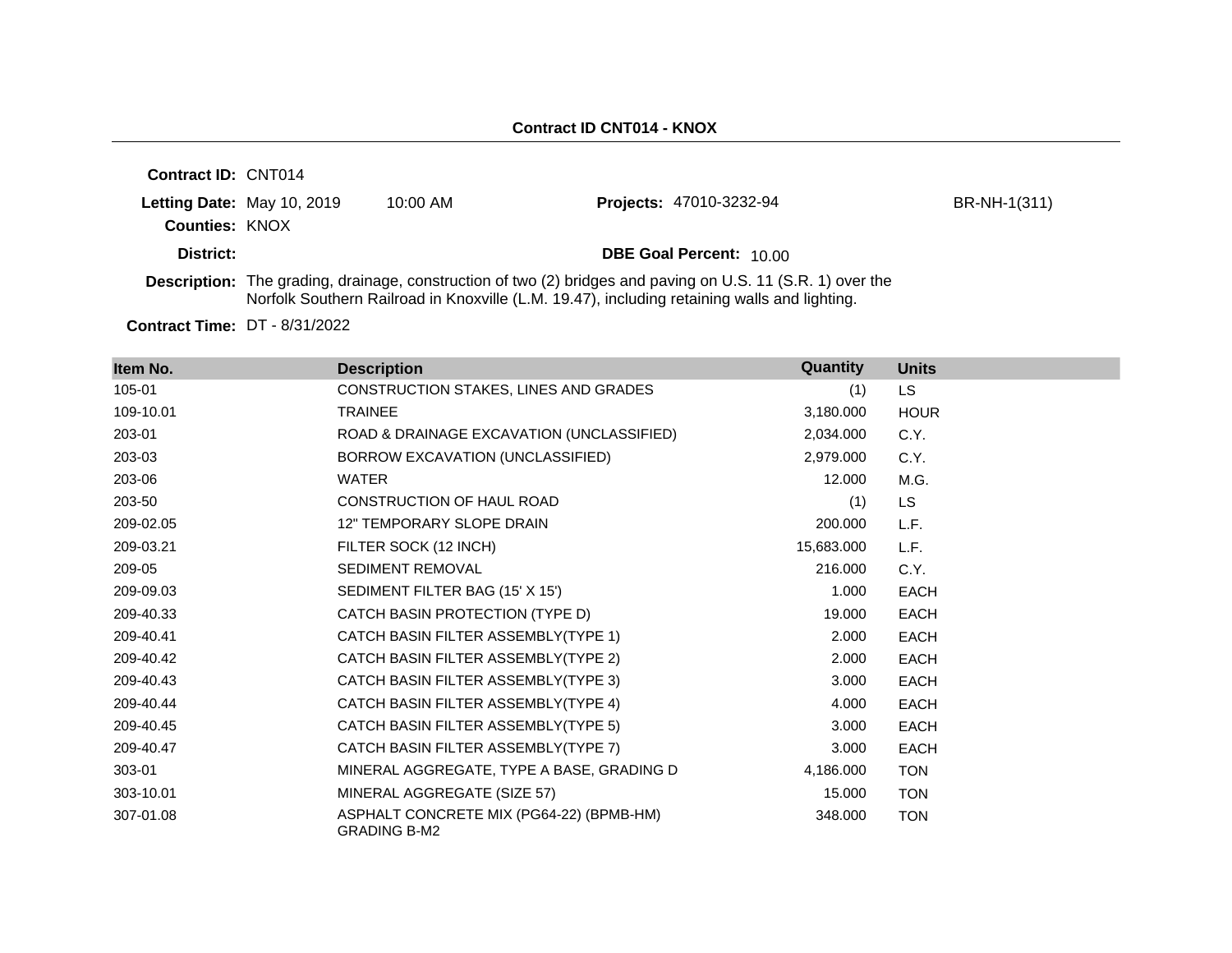| Item No.  | <b>Description</b>                                              | Quantity  | <b>Units</b> |
|-----------|-----------------------------------------------------------------|-----------|--------------|
| 307-02.01 | ASPHALT CONCRETE MIX (PG70-22) (BPMB-HM)<br><b>GRADING A</b>    | 560.000   | <b>TON</b>   |
| 307-02.08 | ASPHALT CONCRETE MIX (PG70-22) (BPMB-HM)<br><b>GRADING B-M2</b> | 141.000   | <b>TON</b>   |
| 402-01    | BITUMINOUS MATERIAL FOR PRIME COAT (PC)                         | 5.000     | <b>TON</b>   |
| 403-01    | BITUMINOUS MATERIAL FOR TACK COAT (TC)                          | 3.000     | <b>TON</b>   |
| 411-01.10 | ACS MIX(PG64-22) GRADING D                                      | 165.000   | <b>TON</b>   |
| 411-02.10 | ACS MIX(PG70-22) GRADING D                                      | 140.000   | <b>TON</b>   |
| 415-01.03 | <b>COLD PLANING BITUMINOUS PAVEMENT</b>                         | 43.000    | C.Y.         |
| 604-01.01 | CLASS A CONCRETE (ROADWAY)                                      | 85.000    | C.Y.         |
| 604-01.20 | <b>BOX TUBE SAFETY RAIL</b>                                     | 170.000   | L.F.         |
| 607-03.02 | 18" CONCRETE PIPE CULVERT (CLASS III)                           | 588.000   | L.F.         |
| 607-05.02 | 24" CONCRETE PIPE CULVERT (CLASS III)                           | 183.000   | L.F.         |
| 607-06.02 | 30" CONCRETE PIPE CULVERT (CLASS III)                           | 108.000   | L.F.         |
| 607-18.01 | <b>CULVERT INSPECTION WITH CAMERA</b>                           | 450.000   | L.F.         |
| 607-50.50 | PRECAST CONCRETE BOX CULVERT (SIZE)<br>(UNDERGRND DET. SYSTEM)  | (1)       | <b>LS</b>    |
| 611-01.02 | MANHOLES, $> 4' - 8'$ DEPTH                                     | 1.000     | <b>EACH</b>  |
| 611-05.01 | <b>TRENCH DRAINS</b>                                            | 60.000    | L.F.         |
| 611-10.01 | CATCH BASINS, TYPE 10, 0' - 4' DEPTH                            | 1.000     | <b>EACH</b>  |
| 611-10.02 | CATCH BASINS, TYPE 10, > 4' - 8' DEPTH                          | 2.000     | <b>EACH</b>  |
| 611-12.01 | CATCH BASINS, TYPE 12, 0' - 4' DEPTH                            | 1.000     | <b>EACH</b>  |
| 611-12.02 | CATCH BASINS, TYPE 12, > 4' - 8' DEPTH                          | 4.000     | EACH         |
| 611-12.03 | CATCH BASINS, TYPE 12, > 8' - 12' DEPTH                         | 1.000     | <b>EACH</b>  |
| 611-12.04 | CATCH BASINS, TYPE 12, > 12' - 16' DEPTH                        | 2.000     | <b>EACH</b>  |
| 611-14.02 | CATCH BASINS, TYPE 14, > 4' - 8' DEPTH                          | 4.000     | <b>EACH</b>  |
| 611-42.01 | CATCH BASINS, TYPE 42, 0' - 4' DEPTH                            | 1.000     | <b>EACH</b>  |
| 611-42.02 | CATCH BASINS, TYPE 42, > 4' - 8' DEPTH                          | 1.000     | <b>EACH</b>  |
| 701-01.01 | <b>CONCRETE SIDEWALK (4 ")</b>                                  | 4,470.000 | S.F.         |
| 701-02    | <b>CONCRETE DRIVEWAY</b>                                        | 308.000   | S.F.         |
| 701-02.03 | <b>CONCRETE CURB RAMP</b>                                       | 842.000   | S.F.         |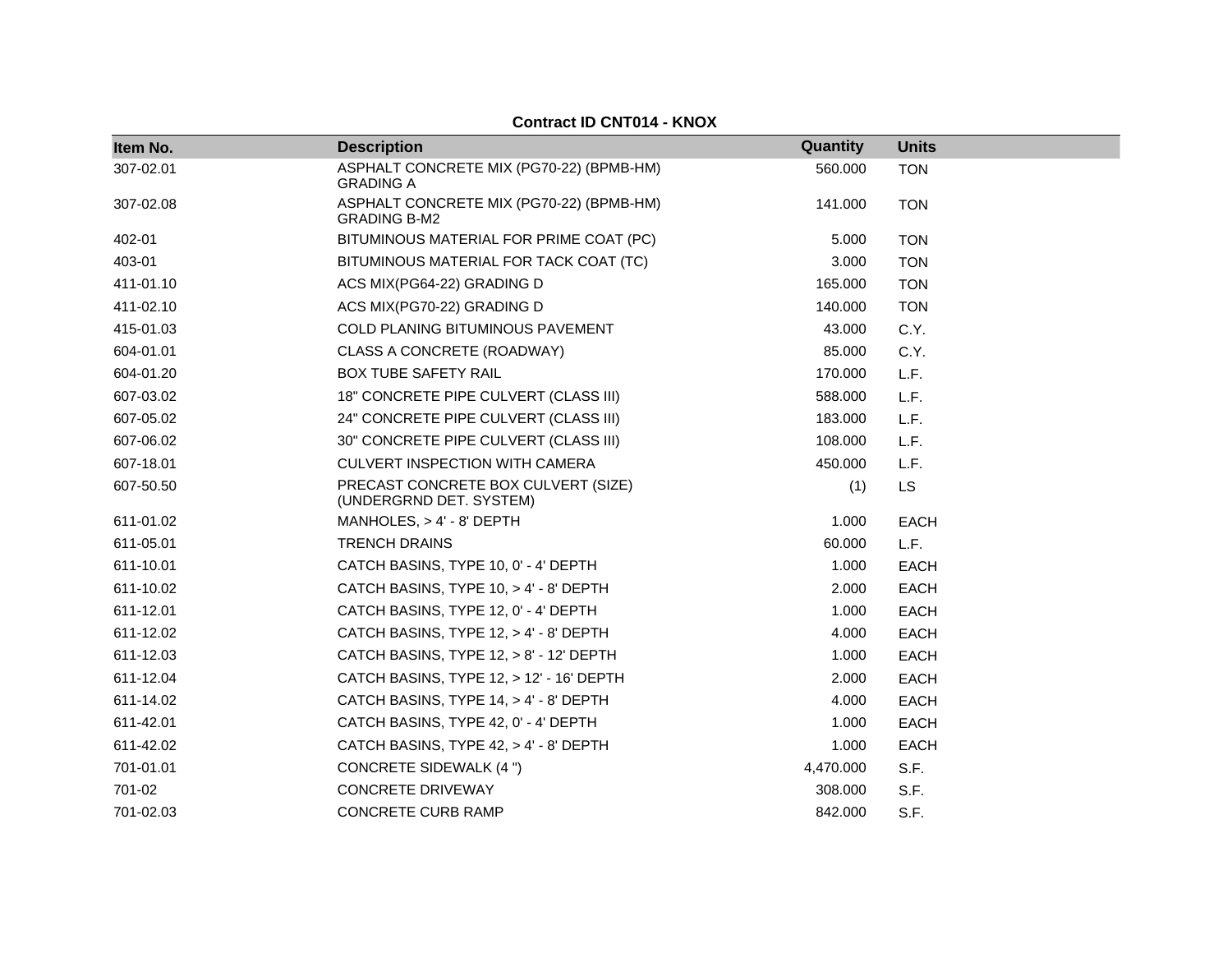| Item No.  | <b>Description</b>                                           | Quantity  | <b>Units</b> |
|-----------|--------------------------------------------------------------|-----------|--------------|
| 702-01    | <b>CONCRETE CURB</b>                                         | 2.000     | C.Y.         |
| 702-03    | <b>CONCRETE COMBINED CURB &amp; GUTTER</b>                   | 75.000    | C.Y.         |
| 707-01.11 | CHAIN LINK FENCE (6 FOOT)                                    | 100.000   | L.F.         |
| 707-01.13 | GATE - CHAIN-LINK FENCE-6 FOOT (DESCRIPTION)<br>(BRIDGE END) | 1.000     | <b>EACH</b>  |
| 709-05.05 | MACHINED RIP-RAP (CLASS A-3)                                 | 50.000    | <b>TON</b>   |
| 709-05.06 | MACHINED RIP-RAP (CLASS A-1)                                 | 24.000    | <b>TON</b>   |
| 712-01    | <b>TRAFFIC CONTROL</b>                                       | (1)       | <b>LS</b>    |
| 712-02.02 | INTERCONNECTED PORTABLE BARRIER RAIL                         | 200.000   | L.F.         |
| 712-04.01 | FLEXIBLE DRUMS (CHANNELIZING)                                | 100.000   | <b>EACH</b>  |
| 712-05.01 | <b>WARNING LIGHTS (TYPE A)</b>                               | 8.000     | <b>EACH</b>  |
| 712-05.03 | <b>WARNING LIGHTS (TYPE C)</b>                               | 100.000   | <b>EACH</b>  |
| 712-06    | SIGNS (CONSTRUCTION)                                         | 708.000   | S.F.         |
| 712-07.03 | TEMPORARY BARRICADES (TYPE III)                              | 210.000   | L.F.         |
| 712-08.03 | ARROW BOARD (TYPE C)                                         | 2.000     | <b>EACH</b>  |
| 712-12.10 | TEMPORARY CURB W/FLEXIBLE DELINEATOR (SEE<br>PLANS)          | 2,285.000 | L.F.         |
| 713-11.01 | "U" SECTION STEEL POSTS                                      | 33.000    | LB.          |
| 713-13.02 | FLAT SHEET ALUMINUM SIGNS (0.080" THICK)                     | 44.000    | S.F.         |
| 713-15    | REMOVAL OF SIGNS, POSTS AND FOOTINGS                         | (1)       | <b>LS</b>    |
| 713-16.01 | CHANGEABLE MESSAGE SIGN UNIT                                 | 3.000     | <b>EACH</b>  |
| 713-16.41 | <b>RELOCATE SIGN</b>                                         | (1)       | <b>LS</b>    |
| 713-30.09 | BARRIER MOUNTED SIGN SUPPORT (3"x3")                         | 5.000     | <b>EACH</b>  |
| 716-01.21 | SNOWPLOWABLE RAISED PAVEMENT MARKERS<br>(BI-DIR) (1 COLOR)   | 13.000    | <b>EACH</b>  |
| 716-01.22 | SNOWPLOWABLE RAISED PAVMENT MARKERS<br>(MONO-DIR)(1 COLOR)   | 16.000    | <b>EACH</b>  |
| 716-02.04 | PLASTIC PAVEMENT MARKING(CHANNELIZATION<br>STRIPING)         | 13.000    | S.Y.         |
| 716-02.05 | PLASTIC PAVEMENT MARKING (STOP LINE)                         | 150.000   | L.F.         |
| 716-02.06 | PLASTIC PAVEMENT MARKING (TURN LANE<br>ARROW)                | 4.000     | <b>EACH</b>  |
| 716-02.08 | PLASTIC PAVEMENT MARKING (8" DOTTED LINE)                    | 82.000    | L.F.         |

**Contract ID CNT014 - KNOX**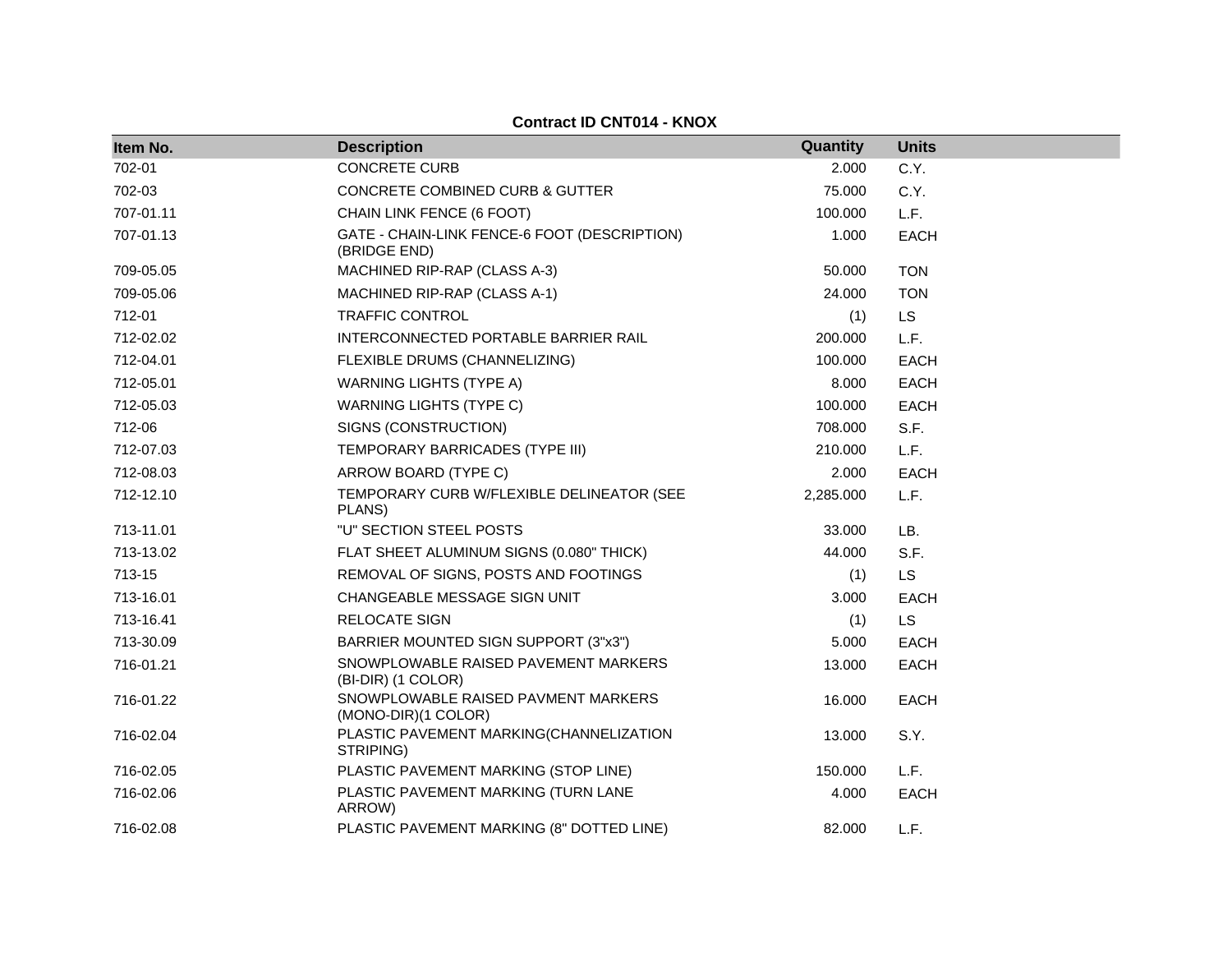| Item No.  | <b>Description</b>                                               | Quantity  | <b>Units</b> |
|-----------|------------------------------------------------------------------|-----------|--------------|
| 716-02.09 | PLASTIC PAVEMENT MARKING (LONGITUDINAL<br>CROSS-WALK)            | 320.000   | L.F.         |
| 716-04.13 | PLASTIC PAVEMENT MARKING (BIKELANE SYMBOL<br>& ARROW)            | 8.000     | EACH         |
| 716-04.21 | <b>GREEN TEXTURED BIKE LANE</b>                                  | 13.000    | S.Y.         |
| 716-05.01 | PAINTED PAVEMENT MARKING (4" LINE)                               | 1.000     | L.M.         |
| 716-09.72 | WET REFLECTIVE PAVEMEMT MARKING (4"LINE)                         | 1.100     | L.M.         |
| 716-13.01 | SPRAY THERMO PVMT MRKNG (60 mil) (4IN LINE)                      | 0.250     | L.M.         |
| 716-13.02 | SPRAY THERMO PVMT MRKNG (60 mil) (6IN LINE)                      | 0.100     | L.M.         |
| 716-13.04 | SPRAY THERMO PVMT MRKNG (60 mil) (4IN DOTTED<br>LINE)            | 67.000    | L.F.         |
| 716-13.05 | SPRAY THERMO PVMT MRKNG (60 mil) (6IN DOTTED<br>LINE)            | 17.000    | L.F.         |
| 717-01    | <b>MOBILIZATION</b>                                              | (1)       | <b>LS</b>    |
| 725-03.28 | RAILROAD FLAGMAN                                                 | 480.000   | <b>DAY</b>   |
| 730-01.02 | REMOVAL OF SIGNAL EQUIPMENT                                      | 1.000     | <b>EACH</b>  |
| 730-02.09 | SIGNAL HEAD ASSEMBLY (130 WITH BACKPLATE)                        | 8.000     | <b>EACH</b>  |
| 730-03.21 | INSTALL PULL BOX (TYPE B)                                        | 4.000     | <b>EACH</b>  |
| 730-03.23 | INSTALL PULL BOX (FIBER OPTIC-TYPE A)                            | 3.000     | <b>EACH</b>  |
| 730-03.24 | INSTALL PULL BOX (FIBER OPTIC-TYPE B)                            | 2.000     | EACH         |
| 730-05.01 | ELECTRICAL SERVICE CONNECTION                                    | 1.000     | <b>EACH</b>  |
| 730-08.03 | SIGNAL CABLE - 7 CONDUCTOR                                       | 575.000   | L.F.         |
| 730-08.05 | SIGNAL CABLE - 12 CONDUCTOR                                      | 835.000   | L.F.         |
| 730-12.02 | CONDUIT 2" DIAMETER (PVC)                                        | 360.000   | L.F.         |
| 730-12.13 | CONDUIT 2" DIAMETER (JACK AND BORE)                              | 1,230.000 | L.F.         |
| 730-13.07 | VEHICLE DETECTOR (SIREN ACTIVATED PRIORITY<br>CONTROL)           | 4.000     | <b>EACH</b>  |
| 730-13.08 | VEHICLE DETECTOR (DESCRIPTION)<br>(INTERSECTION RADAR DETECTION) | 1.000     | <b>EACH</b>  |
| 730-14.01 | SHIELDED DETECTOR CABLE                                          | 1,110.000 | L.F.         |
| 730-15.32 | CABINET (EIGHT PHASE BASE MOUNTED)                               | 1.000     | <b>EACH</b>  |
| 730-16.02 | EIGHT PHASE ACTUATED CONTROLLER                                  | 1.000     | <b>EACH</b>  |
| 730-23.80 | CANTILEVER SIGNAL SUPPORT (1 ARM @ 40')                          | 4.000     | <b>EACH</b>  |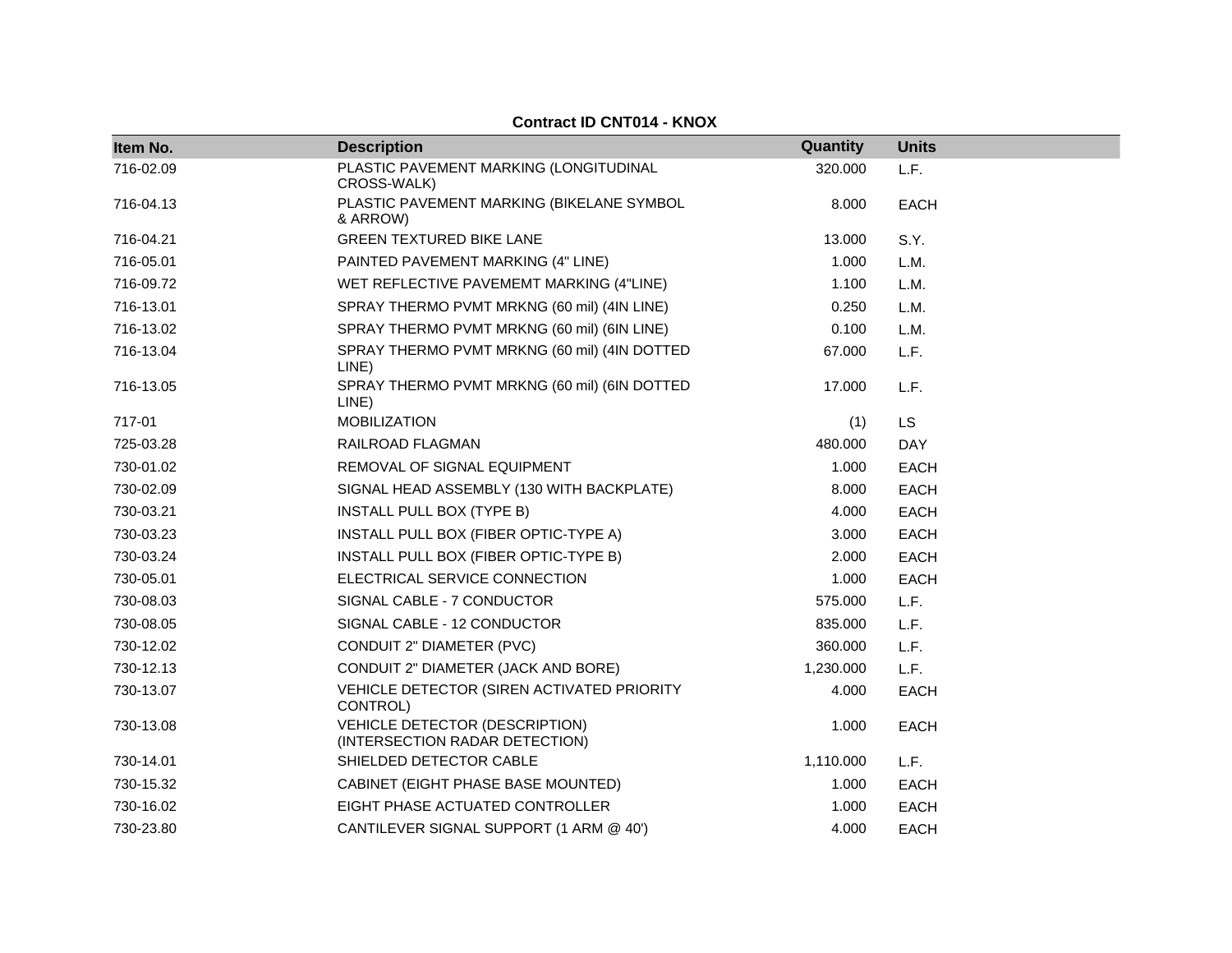#### **Item No. Description Quantity Units** EACH 730-26.11 COUNTDOWN PED SGNL HEAD W/AUDIBLE PUSH BUTTON & 15IN SIGN 8.000 EACH 730-35.06 BATTERY BACK-UP AND POWER CONDITIONER 1.000 EACH 740-10.03 GEOTEXTILE (TYPE III) (EROSION CONTROL) 188.000 S.Y. 801-01.07 TEMPORARY SEEDING (WITH MULCH) 17.000 UNIT 801-03 WATER (SEEDING & SODDING) 21.000 M.G. 803-01 SODDING (NEW SOD) 8.Y. 202-01.02 REMOVAL OF ASBESTOS (1) LS 202-04.01 REMOVAL OF STRUCTURES (DESCRIPTION, STA.) (BRIDGE ID. NO. 47SR0010025) (1) LS 204-02.01 DRY EXCAVATION (BRIDGES) 1,364.000 C.Y. 303-01.02 GRANULAR BACKFILL (BRIDGES) 5,432.000 TON 602-04.01 STEEL STRUCTURES (LOCATION & DESCRIPTION) (BRIDGE NO. 1) (1) LS 604-02.03 EPOXY COATED REINFORCING STEEL 601,385.000 LB. 604-03.01 CLASS A CONCRETE (BRIDGES) 2,255.000 C.Y. 604-03.02 STEEL BAR REINFORCEMENT (BRIDGES) 290,424.000 LB. 604-03.04 PAVEMENT @ BRIDGE ENDS 481.000 S.Y. 604-03.09 CLASS D CONCRETE (BRIDGE DECK) 1,663.000 C.Y. 604-04.01 APPLIED TEXTURE FINISH (NEW STRUCTURES) 5,320.000 S.Y. 604-05.31 BRIDGE DECK GROOVING (MECHANICAL) 5,699.000 S.Y. 604-07.01 RETAINING WALL (DESCRIPTION) (WALL NO. 1) 2,393.000 S.F. 604-11.01 EXPANSION DEVICE (DESCRIPTION) (WALL NO. 2, 8" MOVEMENT) 74.000 L.F. 604-11.02 EXPANSION DEVICE (DESCRIPTION) (WALL NO. 2, 4" MOVEMENT) 61.000 L.F. 606-02.03 STEEL PILES (10 INCH) 4,298.000 L.F. 606-02.06 PILE TIPS (STEEL PILES, 10 INCH) 252.000 EACH 606-03.03 STEEL PILES (12 INCH) 358.000 L.F. 606-03.06 PILE TIPS (STEEL PILES, 12 INCH) 14.000 EACH 615-02.22 PRESTRESSED CONCRETE BOX BEAM (18" X 36") 1,606.000 L.F.

620-05.02 STANDARD CONCRETE CLASSIC PARAPET RAIL 1,730.000 L.F.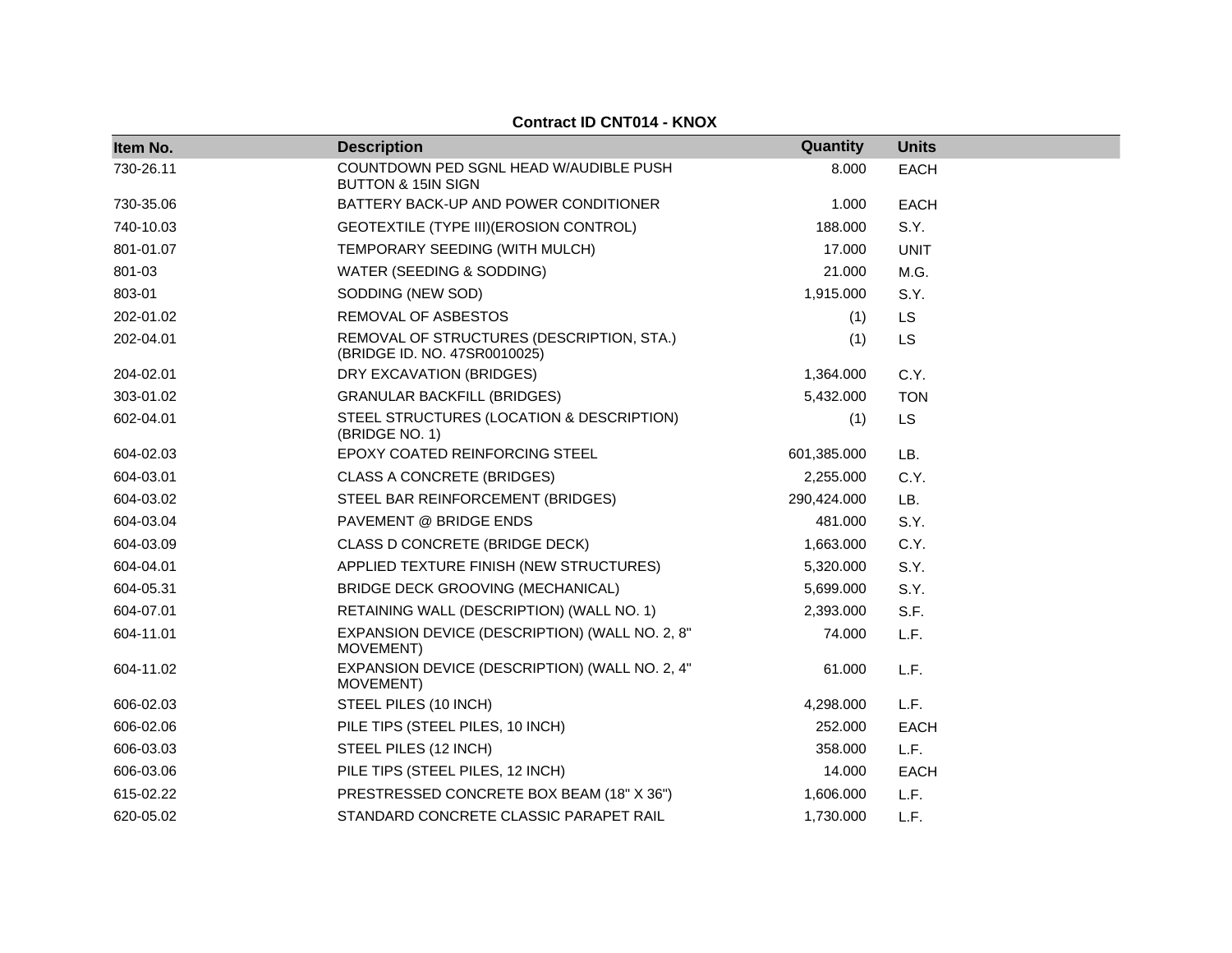| Item No.  | <b>Description</b>                                                      | Quantity    | <b>Units</b> |  |
|-----------|-------------------------------------------------------------------------|-------------|--------------|--|
| 625-02.01 | DRILLED SHAFT-SOIL (DIA.)                                               | 526.000     | V.F.         |  |
| 625-02.13 | DRILLED SHAFT-ROCK (DIA.)                                               | 128.000     | V.F.         |  |
| 625-02.40 | DRILLED SHAFT (SH-SCC) CONCRETE                                         | 681.000     | C.Y.         |  |
| 625-02.44 | DRILLED SHAFT REINFORCING STEEL                                         | 134,325.000 | LB.          |  |
| 710-09.01 | 6" PERFORATED PIPE WITH VERTICAL DRAIN<br><b>SYSTEM</b>                 | 349.000     | L.F.         |  |
| 710-09.02 | 6" PIPE UNDERDRAIN                                                      | 87.000      | L.F.         |  |
| 714-01.01 | STRUCTURAL LIGHTING (BRIDGE NO.) (BRIDGE<br>NOS. 1 AND 2)               | (1)         | <b>LS</b>    |  |
| 908-21.01 | BEARINGS (DESCRIPTION) (WALL NO. 2<br>REINFORCED NEOPRENE PADS)         | 11.000      | <b>EACH</b>  |  |
| 714-01.69 | REMOVE CONDUCTOR (SEE PLANS)                                            | 1,893.000   | L.F.         |  |
| 714-02.05 | ENCASED CONDUIT (DESCRIPTION) (2-2" CONDUIT)                            | 126.000     | L.F.         |  |
| 714-03.01 | DIRECT BURIAL CONDUIT (2" PVC, SCHEDULE 40)                             | 33.000      | L.F.         |  |
| 714-05.05 | PULL BOXES (DESCRIPTION) (13"x18"x18" QUAZITE<br><b>GROUND MOUNTED)</b> | 3.000       | <b>EACH</b>  |  |
| 714-05.06 | PULL BOXES (DESCRIPTION) (12"x12"x6" NEMA 3R)                           | 1.000       | <b>EACH</b>  |  |
| 714-05.46 | WOOD POLE (DESCRIPTION)                                                 | 1.000       | <b>EACH</b>  |  |
| 714-06.05 | CABLE (1/C # 6 AWG)                                                     | 7,912.000   | L.F.         |  |
| 714-06.06 | CABLE (1/C # 4 AWG)                                                     | 318.000     | L.F.         |  |
| 714-08.09 | LIGHT STANDARDS (DESCRIPTION) (BLACK STEEL)                             | 16.000      | <b>EACH</b>  |  |
| 714-08.33 | REMOVAL OF EXISTING COBRA HEAD LUMINAIRE                                | 19.000      | <b>EACH</b>  |  |
| 714-08.34 | REMOVAL OF LIGHT STANDARD                                               | 17.000      | <b>EACH</b>  |  |
| 714-09.09 | LUMINAIRES (DESCRIPTION) (ROADWAY LED)                                  | 18.000      | <b>EACH</b>  |  |
| 714-09.10 | LUMINAIRES (DESCRIPTION) (WALPACK LED)                                  | 2.000       | <b>EACH</b>  |  |
| 714-10.01 | OVERHEAD CONDUCTORS (GAUGE & TYPE) (#2<br>TRIPLEX)                      | 153.000     | L.F.         |  |
| 714-12.01 | CONTROL CENTER (NO. 1)                                                  | (1)         | <b>LS</b>    |  |
| 714-12.02 | CONTROL CENTER (NO. 2)                                                  | (1)         | <b>LS</b>    |  |
| 790-01.03 | POLE 30FT CLASS 4 WOOD                                                  | 1.000       | <b>EACH</b>  |  |
| 790-02.04 | POLE 35FT CLASS 5 WOOD                                                  | 1.000       | <b>EACH</b>  |  |
| 790-04.04 | POLE 45FT CLASS 4 WOOD                                                  | 1.000       | <b>EACH</b>  |  |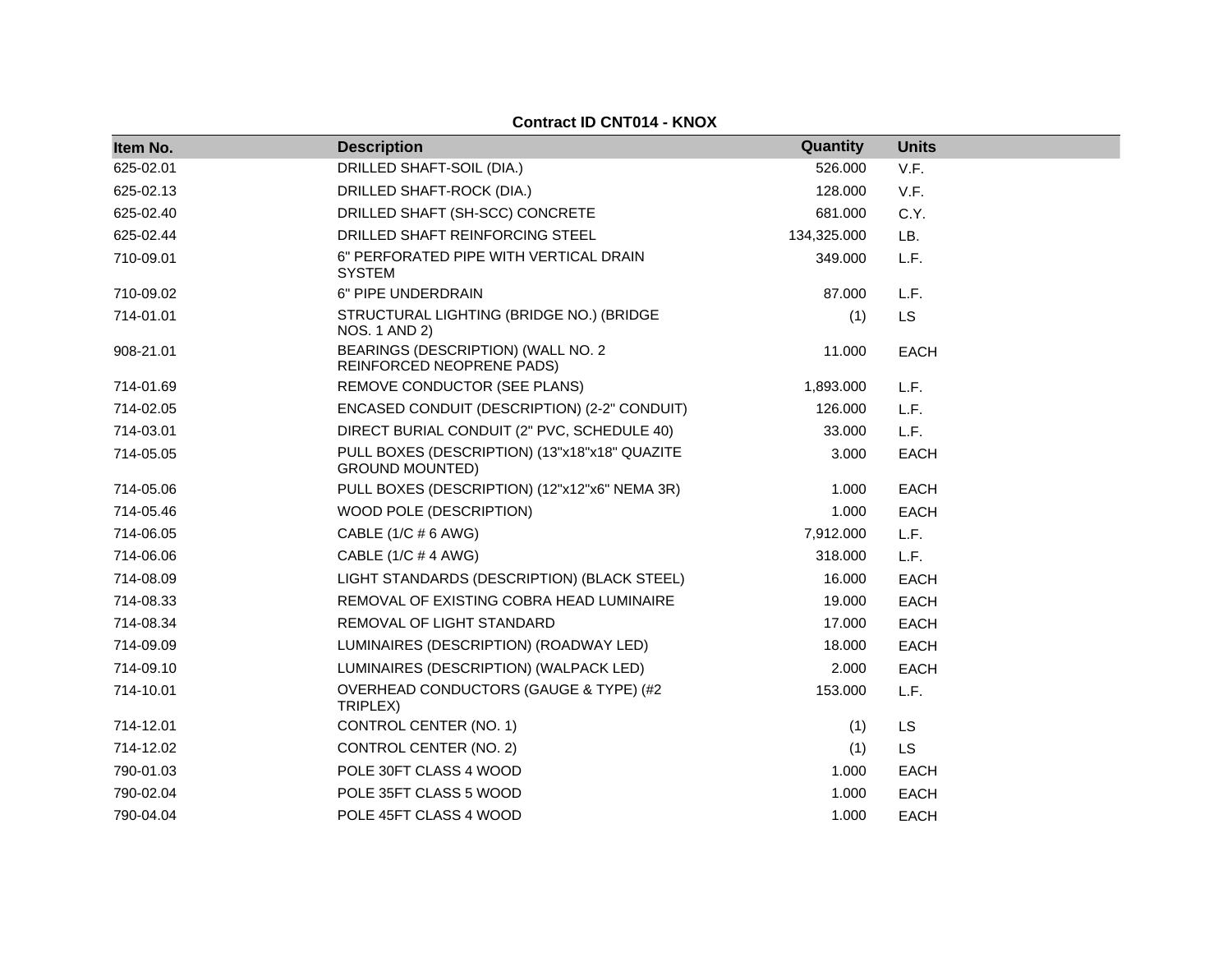| Item No.  | <b>Description</b>                                | Quantity  | <b>Units</b> |
|-----------|---------------------------------------------------|-----------|--------------|
| 790-05.02 | POLE 50FT CLASS 2 WOOD                            | 4.000     | <b>EACH</b>  |
| 790-06.01 | POLE 55FT CLASS 1 WOOD                            | 1.000     | <b>EACH</b>  |
| 790-21.08 | 1PH DEADEND 15KV                                  | 1.000     | <b>EACH</b>  |
| 790-21.09 | <b>1PH PRIMARY TAP 15KV</b>                       | 1.000     | <b>EACH</b>  |
| 790-25.01 | 3PH CROSSARM SGL 15KV                             | 3.000     | <b>EACH</b>  |
| 790-25.10 | 3PH CROSSARM DBL PRIM SUPPORT 15KV (See<br>Plans) | 1.000     | <b>EACH</b>  |
| 790-25.21 | 3PH CROSSARM DEADEND SGL 15KV                     | 2.000     | <b>EACH</b>  |
| 790-25.23 | 3PH CROSSARM DDE 15KV                             | 1.000     | <b>EACH</b>  |
| 790-25.26 | 3PH CROSSARM DDE 10FT ARMS 15KV                   | 1.000     | <b>EACH</b>  |
| 790-30.06 | SECONDARY CONDUCTOR 6 AL DUPLEX                   | 95.000    | L.F.         |
| 790-30.13 | SECONDARY CONDUCTOR 2 AL TRIPLEX                  | 126.000   | L.F.         |
| 790-31.11 | SERVICE CONDUCTOR 2 AL TRIPLEX                    | 21.000    | L.F.         |
| 790-32.01 | DOWN GUY - THROUGH BOLT TYPE                      | 4.000     | <b>EACH</b>  |
| 790-32.07 | OH GUY - THROUGH BOLT TYPE                        | 3.000     | <b>EACH</b>  |
| 790-33.03 | SCREW TYPE ANCHOR 6,000LB-8,000LB                 | 2.000     | <b>EACH</b>  |
| 790-33.04 | SCREW TYPE ANCHOR 10,000LB-12,000LB               | 1.000     | <b>EACH</b>  |
| 790-36.05 | <b>TRANSFER SECONDARY</b>                         | 3.000     | <b>EACH</b>  |
| 790-36.06 | <b>TRANSFER LIGHT</b>                             | 4.000     | <b>EACH</b>  |
| 790-40.03 | OH COND 1/0 6/1 ACSR RAVEN                        | 3,104.000 | L.F.         |
| 790-41.02 | UG PRI COND 1 AL 15KV                             | 5,874.000 | L.F.         |
| 790-42.07 | 6IN DIA GALVINIZED METAL PIPE                     | 3,900.000 | L.F.         |
| 790-42.12 | CONDUIT - POLE MTD - 2IN SCH 80 PVC               | 1.000     | L.F.         |
| 790-42.26 | __ DUCT BANK @ __IN-__IN DEPTH (SEE PLANS)        | 674.000   | L.F.         |
| 790-42.27 | _ DUCT BANK @ _IN-_IN DEPTH (SEE PLANS)           | 24.000    | L.F.         |
| 790-43.01 | LOADBREAK ELBOW 200A 15KV                         | 6.000     | <b>EACH</b>  |
| 790-43.06 | LOADBREAK JUNCTION 4 PT 200A 15KV                 | 3.000     | <b>EACH</b>  |
| 790-43.47 | PRIMARY PULLBOX                                   | 2.000     | <b>EACH</b>  |
| 790-46.02 | 1PH TRANSFORMER CONV W/POLE MTD FUSE & LA         | 3.000     | <b>EACH</b>  |
| 790-60.01 | 1PH FUSE CUTOUT XARM MOUNT 15KV                   | 3.000     | <b>EACH</b>  |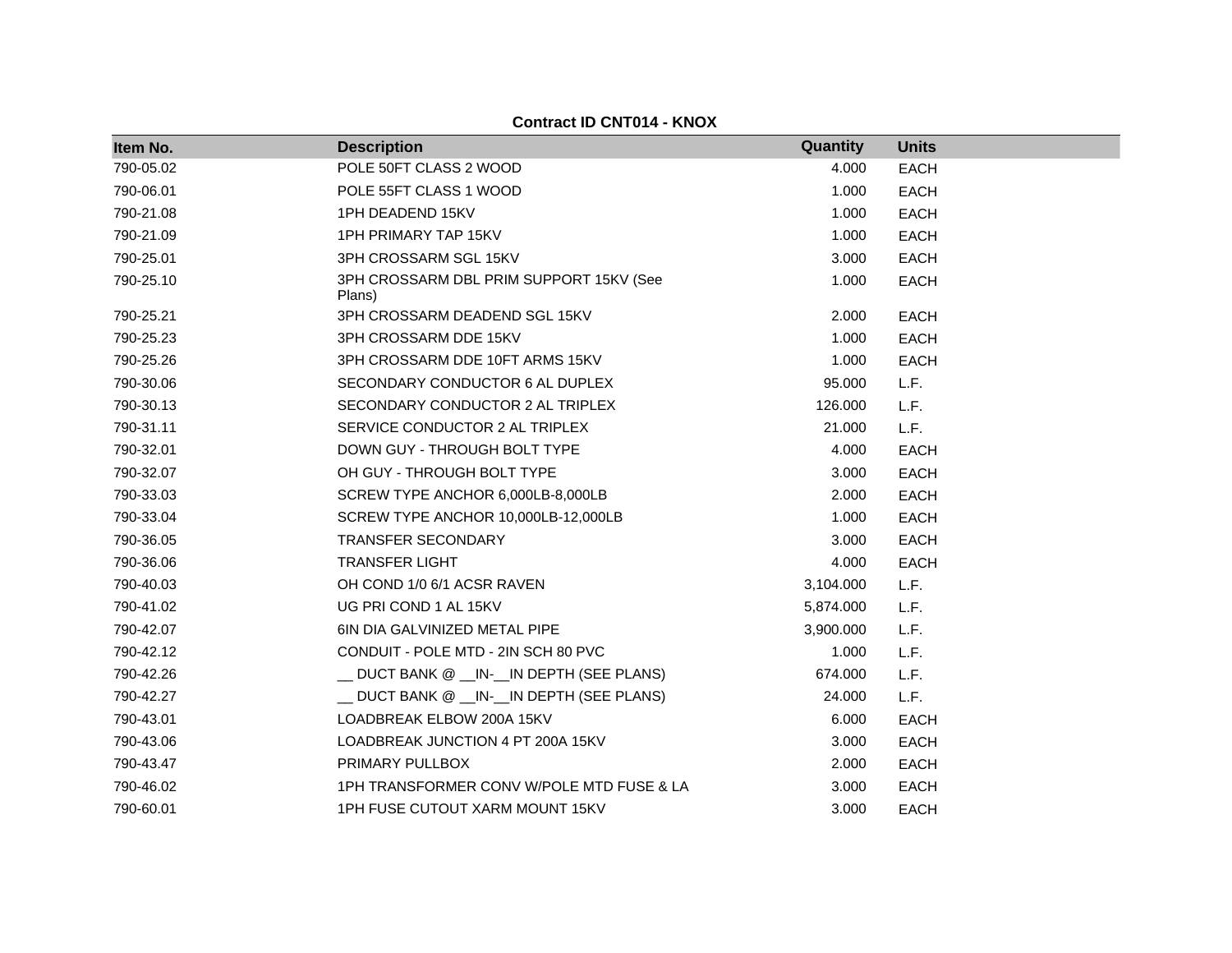| Item No.  | <b>Description</b>                         | Quantity  | <b>Units</b> |
|-----------|--------------------------------------------|-----------|--------------|
| 790-68.01 | POLE GROUND ROD TYPE                       | 6.000     | <b>EACH</b>  |
| 790-68.02 | POLE GROUND PLATE TYPE                     | 2.000     | <b>EACH</b>  |
| 790-68.11 | DEAD END SHOE                              | 8.000     | <b>EACH</b>  |
| 790-69.32 | <b>ARM PIN</b>                             | 2.000     | <b>EACH</b>  |
| 790-98.01 | <b>REMOVE WIRE</b>                         | 7,827.000 | L.F.         |
| 790-98.02 | <b>REMOVE POLES</b>                        | 12.000    | <b>EACH</b>  |
| 790-98.03 | REMOVE FRAMING/ASSOCIATED APPARATUS        | 38.000    | <b>EACH</b>  |
| 791-02.04 | 4IN MDPE GAS MAIN                          | 1,365.000 | L.F.         |
| 791-05.03 | BORE/JACK 8IN - STEEL CASING PIPE - UNCON. | 50.000    | L.F.         |
| 791-06.02 | CONNECT TO 2IN EX. PE MAIN                 | 1.000     | <b>EACH</b>  |
| 791-06.03 | CONNECT TO 4IN EX. PE MAIN                 | 4.000     | <b>EACH</b>  |
| 791-07.02 | 4IN PE GAS VALVE ASSEMBLY                  | 9.000     | <b>EACH</b>  |
| 791-08.04 | 1-1/4IN SERVICE ASSEMBLY                   | 1.000     | <b>EACH</b>  |
| 791-08.06 | 1/2IN PE SERVICE PIPE                      | 20.000    | L.F.         |
| 791-08.09 | 1-1/4IN PE SERVICE PIPE                    | 205.000   | L.F.         |
| 791-09.01 | BRIDGE HANGER SYSTEM AND PIPE              | (1)       | <b>LS</b>    |
| 791-09.05 | <b>RESTORE ASPHALT</b>                     | 80,000    | S.Y.         |
| 793-06.01 | POLE MOUNTED FIBER BOX                     | 6.000     | <b>EACH</b>  |
| 793-13.08 | 4IN RGS PIPE                               | 75.000    | L.F.         |
| 793-13.12 | 1 DUCT FORMATION @ 36IN DEPTH              | 75.000    | L.F.         |
| 793-14.26 | UNDERGROUND TO OVERHEAD RISER              | 1.000     | <b>EACH</b>  |
| 793-16.19 | REMOVE TRANSITE CONDUIT                    | 6,195.000 | L.F.         |
| 793-98.01 | REMOVE AERIAL CABLE AND WIRE               | 128.000   | L.F.         |
| 793-98.05 | RETIRE BURIED FACILITIES IN PLACE          | 1,020.000 | L.F.         |
| 793-98.07 | REMOVE UNDERGROUND TO OVERHEAD RISER       | 1.000     | <b>EACH</b>  |
| 795-01.04 | <b>6IN DIP SLIP JOINT WATER LINE</b>       | 60.000    | L.F.         |
| 795-01.06 | 8IN DIP SLIP JOINT WATER LINE              | 675.000   | L.F.         |
| 795-01.09 | 12IN DIP RESTRAINED JOINT WATER LINE       | 125.000   | L.F.         |
| 795-01.10 | 12IN DIP SLIP JOINT WATER LINE             | 330.000   | L.F.         |
| 795-06.04 | CONNECT TO 6IN WATER LINE                  | 3.000     | <b>EACH</b>  |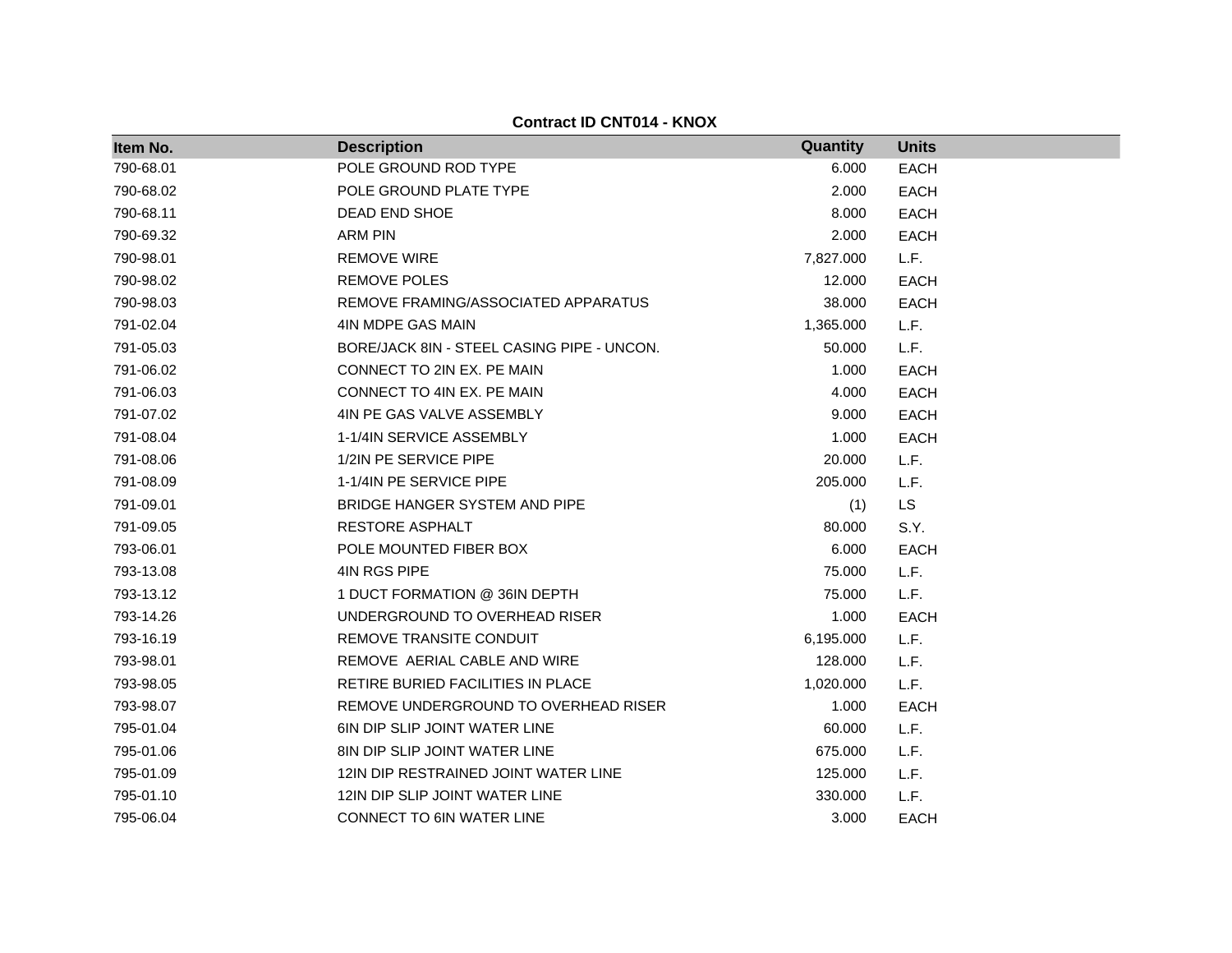| Item No.  | <b>Description</b>                            | <b>Quantity</b> | <b>Units</b> |
|-----------|-----------------------------------------------|-----------------|--------------|
| 795-06.05 | <b>CONNECT TO 8IN WATER LINE</b>              | 1.000           | <b>EACH</b>  |
| 795-06.07 | <b>CONNECT TO 12IN WATER LINE</b>             | 1.000           | <b>EACH</b>  |
| 795-08.04 | <b>6IN GATE VALVE ASSEMBLY</b>                | 1.000           | <b>EACH</b>  |
| 795-08.05 | <b>8IN GATE VALVE ASSEMBLY</b>                | 2.000           | <b>EACH</b>  |
| 795-08.09 | 12IN GATE VALVE ASSEMBLY                      | 4.000           | <b>EACH</b>  |
| 795-09.13 | <b>3IN COPPER SERVICE PIPE</b>                | 20.000          | L.F.         |
| 795-09.14 | 3/4IN HDPE SERVICE PIPE                       | 80,000          | L.F.         |
| 795-09.28 | 3/4IN COPPER SERVICE PIPE                     | 80,000          | L.F.         |
| 795-11.02 | FIRE HYDRANT ASSEMBLY                         | 3.000           | <b>EACH</b>  |
| 795-12.01 | <b>REMOVE FIRE HYDRANT</b>                    | 3.000           | <b>EACH</b>  |
| 795-13.01 | DI FITTINGS                                   | 2,000.000       | LB.          |
| 795-13.04 | <b>BRIDGE HANGER SYSTEM</b>                   | (1)             | <b>LS</b>    |
| 795-20.01 | RECONNECT SERVICE ASSEMBLY                    | 10.000          | <b>EACH</b>  |
| 797-05.52 | 8IN PVC GRAVITY SEWER 6FT-12FT DEPTH          | 30,000          | L.F.         |
| 797-05.53 | 8IN PVC GRAVITY SEWER 12FT-18FT DEPTH         | 200.000         | L.F.         |
| 797-07.06 | 48IN MANHOLE 12FT-14FT DEPTH                  | 1.000           | <b>EACH</b>  |
| 797-07.07 | 48IN MANHOLE 14FT-16FT DEPTH                  | 1.000           | <b>EACH</b>  |
| 797-10.09 | CONNECT EX. 8IN SEWER TO NEW MANHOLE          | 3.000           | <b>EACH</b>  |
| 797-10.10 | CONNECT EX.10-18IN SEWER TO NEW MANHOLE       | 1.000           | <b>EACH</b>  |
| 797-11.31 | <b>RETIREIN PLACE EXISTING SEWER 8IN-14IN</b> | 400.000         | L.F.         |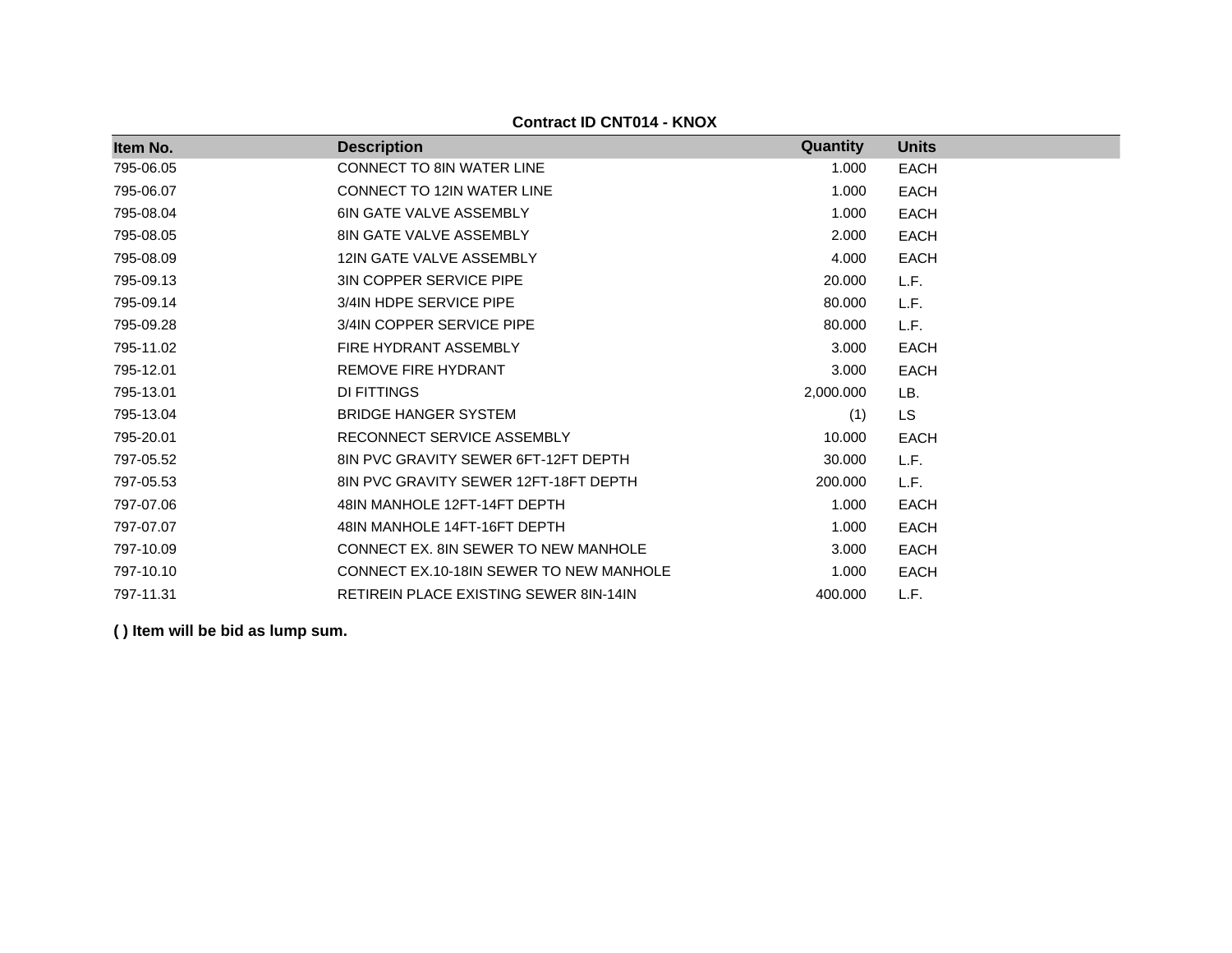| Contract ID: CNT197             |                            |                                           |                                                                                                          |     |
|---------------------------------|----------------------------|-------------------------------------------|----------------------------------------------------------------------------------------------------------|-----|
|                                 | Letting Date: May 10, 2019 | $10:00$ AM                                | <b>Projects: 47010-4249-04</b>                                                                           | N/A |
| <b>Counties: KNOX</b>           |                            |                                           |                                                                                                          |     |
| District:                       |                            |                                           | <b>DBE Goal Percent:</b>                                                                                 |     |
|                                 |                            | tunnel on S.R. 158 (James White Parkway). | <b>Description:</b> The tunnel cleaning on the Henley Street Connector Tunnel on S.R. 1 and the SMARTFIX |     |
| Contract Time: $DT - 6/30/2020$ |                            |                                           |                                                                                                          |     |

| Item No.  | <b>Description</b>                                | Quantity | <b>Units</b> |
|-----------|---------------------------------------------------|----------|--------------|
| 712-01.56 | MAINTENANCE OF TRAFFIC (<br>(SMARTFIX I-40 RAMP)  | 12.000   | EACH         |
| 712-01.60 | MAINTENANCE OF TRAFFIC (HENLEY STREET<br>TUNNELS) | 12.000   | EACH         |
| 713-20.40 | <b>GRAFFITI REMOVAL</b>                           | 250,000  | S.F.         |
| 717-01    | <b>MOBILIZATION</b>                               | (1)      | LS           |
| 760-01.04 | TUNNEL CLEANING (HENLEY STREET TUNNELS)           | 12,000   | <b>EACH</b>  |
| 760-01.07 | TUNNEL CLEANING (SMARTFIX I-40 RAMP)              | 12.000   | <b>EACH</b>  |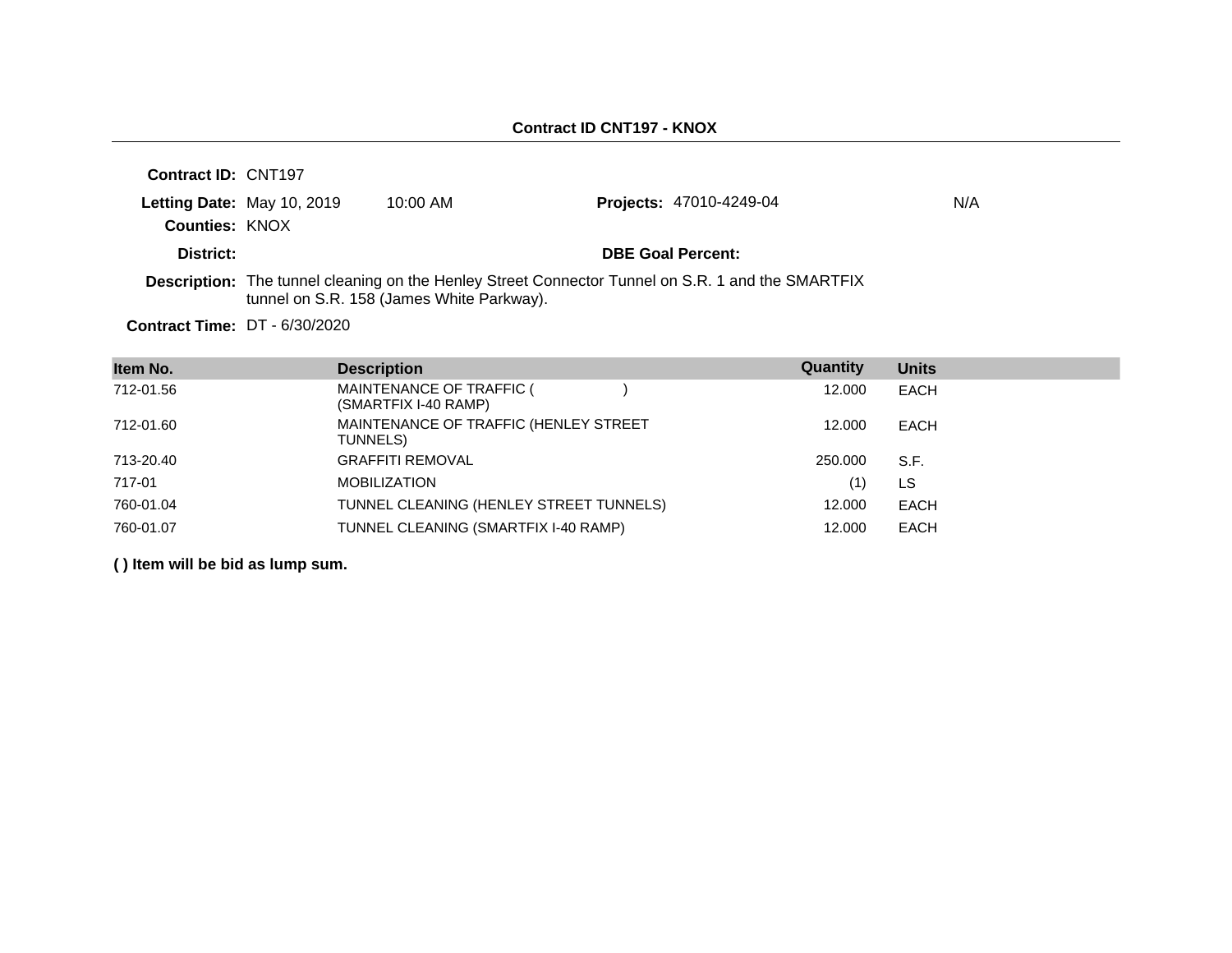**Contract ID:** CNT153

| Letting Date: May 10, 2019 | 10:00 AM | <b>Projects: 52002-3242-94</b> | NH/HSIP-10(78) |
|----------------------------|----------|--------------------------------|----------------|
|                            |          | 52002-8242-14                  | NH/HSIP-10(78) |
| <b>Counties: LINCOLN</b>   |          |                                |                |
| District:                  |          | <b>DBE Goal Percent: 6.50</b>  |                |

**Description:** The resurfacing on U.S. 231 (U.S. 431, S.R. 10) from south of South King Drive (L.M. 8.36) to the bridge over Norris Creek (L.M. 10.79).

Contract Time: CD - 60 Days

| Item No.  | <b>Description</b>                                              | Quantity  | <b>Units</b> |
|-----------|-----------------------------------------------------------------|-----------|--------------|
| 208-01.05 | BROOMING & DEGRASSING SHOULDERS                                 | 1.700     | L.M.         |
| 303-01    | MINERAL AGGREGATE, TYPE A BASE, GRADING D                       | 318.000   | <b>TON</b>   |
| 307-03.01 | ASPHALT CONCRETE MIX (PG76-22) (BPMB-HM)<br><b>GRADING A</b>    | 408.000   | <b>TON</b>   |
| 307-03.08 | ASPHALT CONCRETE MIX (PG76-22) (BPMB-HM)<br><b>GRADING B-M2</b> | 785.000   | <b>TON</b>   |
| 403-01    | BITUMINOUS MATERIAL FOR TACK COAT (TC)                          | 57.000    | <b>TON</b>   |
| 411-02.10 | ACS MIX(PG70-22) GRADING D                                      | 7,763.000 | <b>TON</b>   |
| 411-03.10 | ACS MIX(PG76-22) GRADING D                                      | 542.000   | <b>TON</b>   |
| 411-12.03 | SCORING FOR RUMBLE STRIPE (NON-<br>CONTINUOUS) (8IN WIDTH)      | 3.900     | L.M.         |
| 415-01.01 | <b>COLD PLANING BITUMINOUS PAVEMENT</b>                         | 9,254.000 | <b>TON</b>   |
| 611-09.01 | ADJUSTMENT OF EXISTING CATCHBASIN                               | 2.000     | <b>EACH</b>  |
| 701-02.01 | CONCRETE CURB RAMP (RETROFIT)                                   | 40.000    | S.F.         |
| 705-02.10 | <b>GUARDRAIL TRANSITION 27IN TO 31IN</b>                        | 7.000     | EACH         |
| 705-04.09 | EARTH PAD FOR TYPE 38 GR END TREATMENT                          | 7.000     | <b>EACH</b>  |
| 705-06.20 | TANGENT ENERGY ABSORBING TERM MASH TL-3                         | 7.000     | <b>EACH</b>  |
| 706-01    | <b>GUARDRAIL REMOVED</b>                                        | 350.000   | L.F.         |
| 712-01    | <b>TRAFFIC CONTROL</b>                                          | (1)       | LS.          |
| 712-04.01 | FLEXIBLE DRUMS (CHANNELIZING)                                   | 300.000   | <b>EACH</b>  |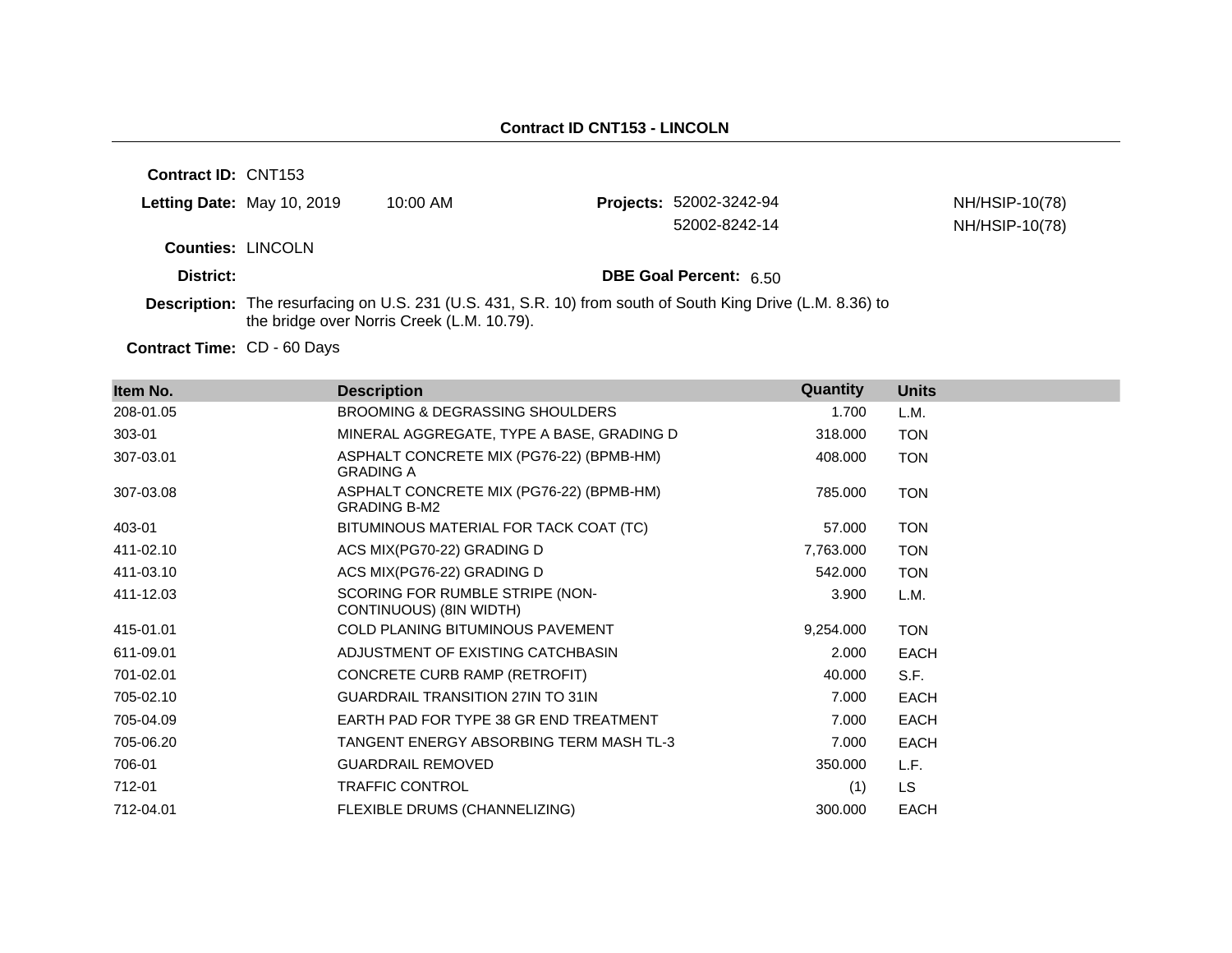**Contract ID CNT153 - LINCOLN**

| Item No.  | <b>Description</b>                                         | Quantity  | <b>Units</b> |
|-----------|------------------------------------------------------------|-----------|--------------|
| 712-05.01 | <b>WARNING LIGHTS (TYPE A)</b>                             | 4.000     | <b>EACH</b>  |
| 712-06    | SIGNS (CONSTRUCTION)                                       | 1,317.000 | S.F.         |
| 712-08.03 | ARROW BOARD (TYPE C)                                       | 2.000     | <b>EACH</b>  |
| 716-01.21 | SNOWPLOWABLE RAISED PAVEMENT MARKERS<br>(BI-DIR) (1 COLOR) | 476.000   | <b>EACH</b>  |
| 716-01.22 | SNOWPLOWABLE RAISED PAVMENT MARKERS<br>(MONO-DIR)(1 COLOR) | 321.000   | <b>EACH</b>  |
| 716-01.30 | REMOVAL OF SNOWPLOWABLE REFLECTIVE<br><b>MARKER</b>        | 685.000   | <b>EACH</b>  |
| 716-02.04 | PLASTIC PAVEMENT MARKING(CHANNELIZATION<br>STRIPING)       | 76.000    | S.Y.         |
| 716-02.05 | PLASTIC PAVEMENT MARKING (STOP LINE)                       | 859.000   | L.F.         |
| 716-02.06 | PLASTIC PAVEMENT MARKING (TURN LANE<br>ARROW)              | 42,000    | <b>EACH</b>  |
| 716-02.08 | PLASTIC PAVEMENT MARKING (8" DOTTED LINE)                  | 200,000   | L.F.         |
| 716-03.01 | PLASTIC WORD PAVEMENT MARKING (ONLY)                       | 2.000     | <b>EACH</b>  |
| 716-04.01 | PLASTIC PAVEMENT MARKING (STRAIGHT-TURN<br>ARROW)          | 10.000    | <b>EACH</b>  |
| 716-04.12 | PLASTIC PAVEMENT MARKING (YIELD LINE)                      | 15.000    | S.F.         |
| 716-05.01 | PAINTED PAVEMENT MARKING (4" LINE)                         | 13.000    | L.M.         |
| 716-12.02 | ENHANCED FLATLINE THERMO PVMT MRKNG (6IN<br>LINE)          | 8.100     | L.M.         |
| 716-12.06 | ENHANCED FLAT LINE THERMO (8IN LINE)                       | 2,100.000 | L.F.         |
| 716-13.02 | SPRAY THERMO PVMT MRKNG (60 mil) (6IN LINE)                | 4.900     | L.M.         |
| 717-01    | <b>MOBILIZATION</b>                                        | (1)       | LS           |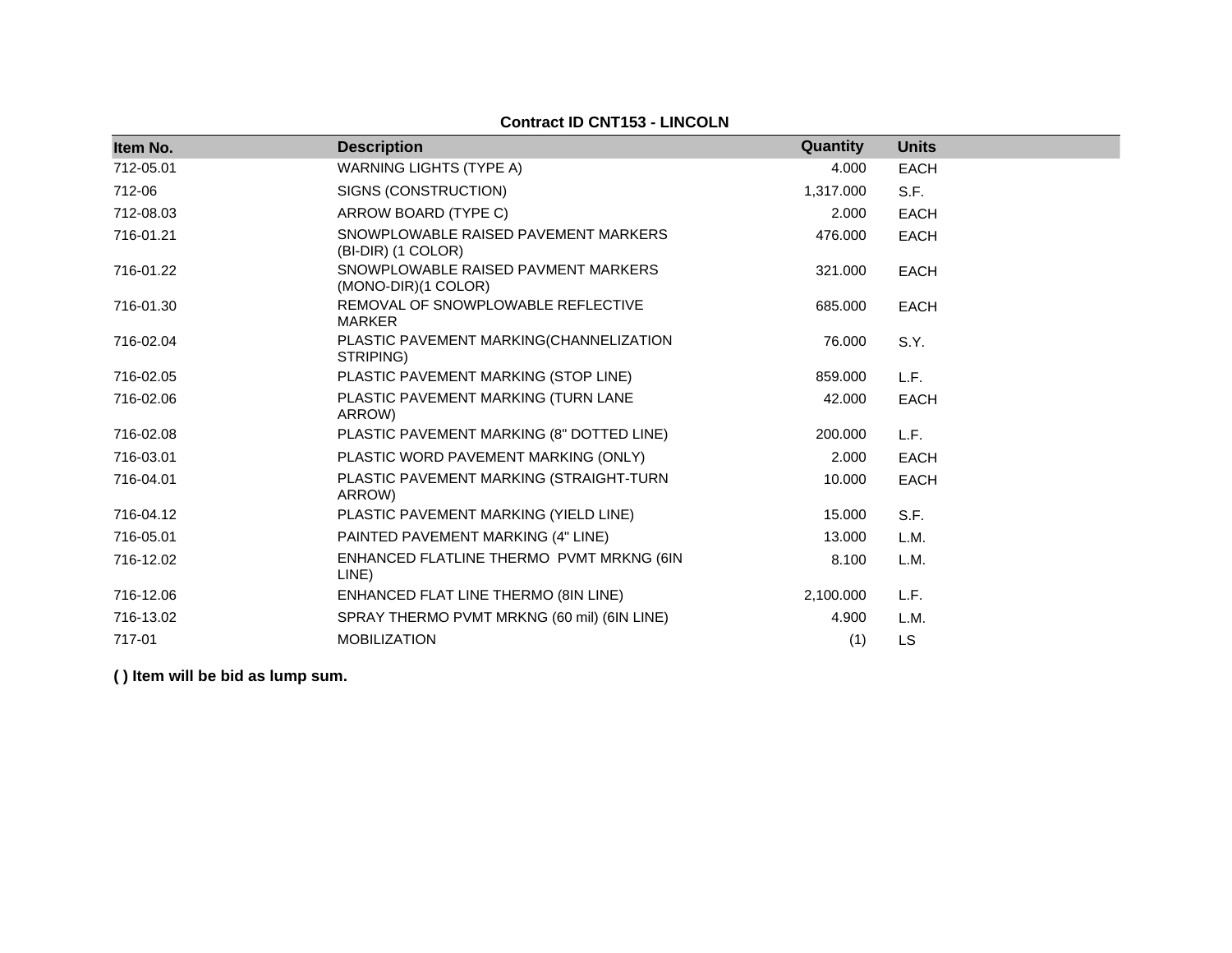#### **Contract ID CNT216 - MADISON**

**Contract ID:** CNT216

|           | Letting Date: May 10, 2019 | 10:00 AM                                                                                              | <b>Projects: 57008-3238-94</b> | NH/HSIP-5(112) |
|-----------|----------------------------|-------------------------------------------------------------------------------------------------------|--------------------------------|----------------|
|           |                            |                                                                                                       | 57008-8238-14                  | NH/HSIP-5(112) |
|           | <b>Counties: MADISON</b>   |                                                                                                       |                                |                |
| District: |                            |                                                                                                       | <b>DBE Goal Percent: 3.50</b>  |                |
|           |                            | <b>Description:</b> The requireding on LLC, $AE/CDE$ from CD, 400 (LM, 04, 04) to CD, 40 (LM, 00, 44) |                                |                |

**Description:** The resurfacing on U.S. 45 (S.R. 5) from S.R. 186 (L.M. 21.21) to S.R. 43 (L.M. 23.11).

**Contract Time:** DT - 11/15/2019

| Item No.  | <b>Description</b>                                                | Quantity   | <b>Units</b> |
|-----------|-------------------------------------------------------------------|------------|--------------|
| 202-03.01 | REMOVAL OF ASPHALT PAVEMENT                                       | 827.000    | S.Y.         |
| 203-06    | <b>WATER</b>                                                      | 6.000      | M.G.         |
| 208-01.05 | BROOMING & DEGRASSING SHOULDERS                                   | 6.544      | L.M.         |
| 303-02    | MINERAL AGGREGATE, TYPE B BASE, GRADING<br>(DESCRIPTION) (C OR D) | 939.000    | <b>TON</b>   |
| 307-01.01 | ASPHALT CONCRETE MIX (PG64-22) (BPMB-HM)<br><b>GRADING A</b>      | 285,000    | <b>TON</b>   |
| 307-01.08 | ASPHALT CONCRETE MIX (PG64-22) (BPMB-HM)<br><b>GRADING B-M2</b>   | 1,363.000  | <b>TON</b>   |
| 403-02.01 | <b>TRACKLESS TACK COAT</b>                                        | 43.000     | <b>TON</b>   |
| 411-01.10 | ACS MIX(PG64-22) GRADING D                                        | 350.000    | <b>TON</b>   |
| 411-03.13 | ACS MIX(PG70-22) THIN LIFT D ASPHALT                              | 5,243.000  | <b>TON</b>   |
| 411-03.24 | ACS MIX(PG64-22) THIN LIFT E ASPHALT                              | 1,916.000  | <b>TON</b>   |
| 411-12.01 | SCORING SHOULDERS (CONTINUOUS) (16IN<br>WIDTH)                    | 3.622      | L.M.         |
| 411-12.02 | SCORING SHOULDERS (NON-CONTINUOUS) (16IN<br>WIDTH)                | 2.800      | L.M.         |
| 414-04.03 | ASPHALT EMULSION (SCRUB SEAL)                                     | 97.000     | <b>TON</b>   |
| 414-04.04 | MINERAL AGGREGATE (SCRUB SEAL)                                    | 801.000    | <b>TON</b>   |
| 415-01.02 | <b>COLD PLANING BITUMINOUS PAVEMENT</b>                           | 43,851.000 | S.Y.         |
| 705-02.10 | <b>GUARDRAIL TRANSITION 27IN TO 31IN</b>                          | 7.000      | <b>EACH</b>  |
| 705-04.09 | EARTH PAD FOR TYPE 38 GR END TREATMENT                            | 2.000      | EACH         |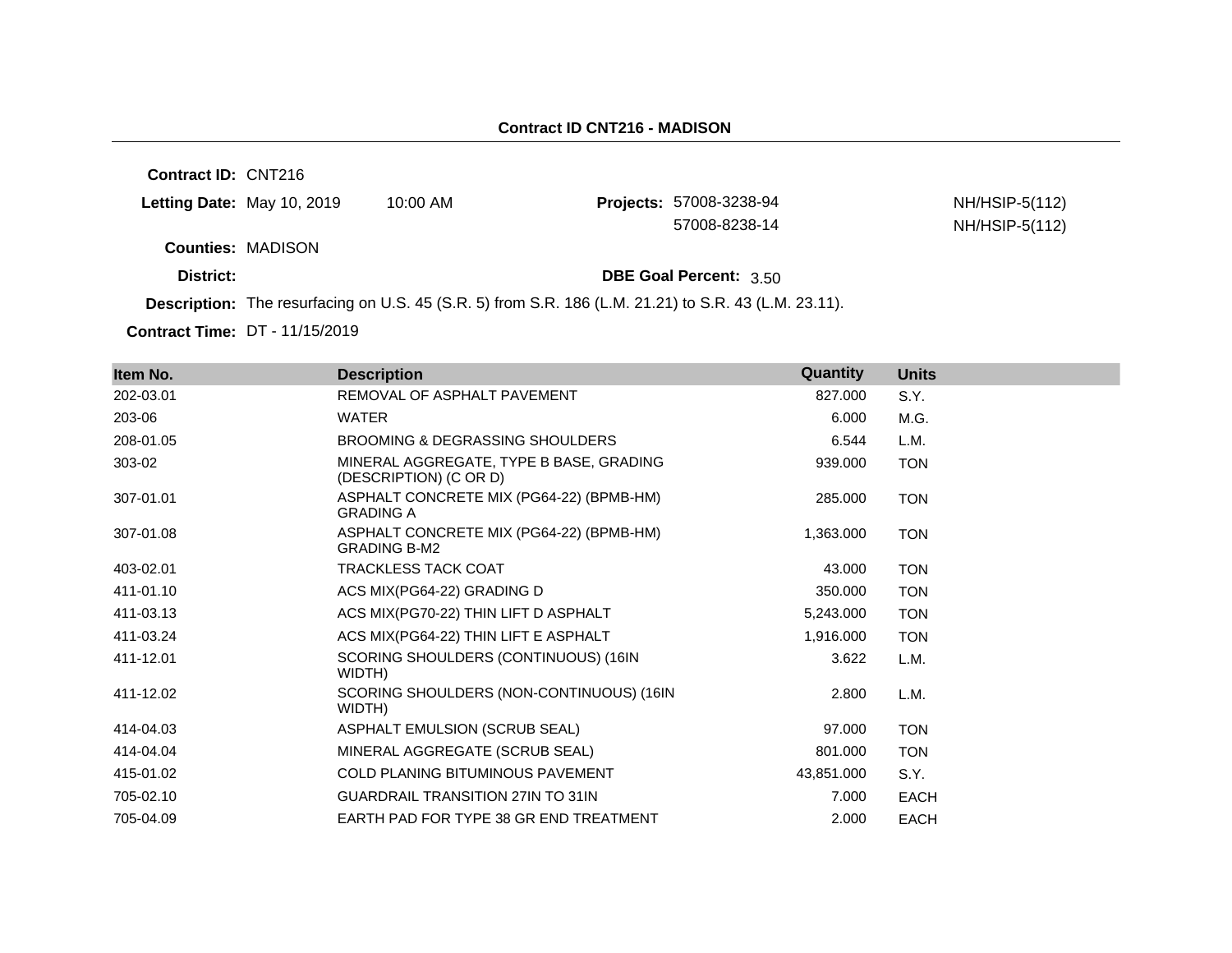## **Contract ID CNT216 - MADISON**

| Item No.  | <b>Description</b>                                                | Quantity  | <b>Units</b> |
|-----------|-------------------------------------------------------------------|-----------|--------------|
| 705-06.20 | TANGENT ENERGY ABSORBING TERM MASH TL-3                           | 7.000     | <b>EACH</b>  |
| 712-01    | <b>TRAFFIC CONTROL</b>                                            | (1)       | <b>LS</b>    |
| 712-04.01 | FLEXIBLE DRUMS (CHANNELIZING)                                     | 150.000   | <b>EACH</b>  |
| 712-05.03 | <b>WARNING LIGHTS (TYPE C)</b>                                    | 50.000    | <b>EACH</b>  |
| 712-06    | SIGNS (CONSTRUCTION)                                              | 1,784.000 | S.F.         |
| 712-08.03 | ARROW BOARD (TYPE C)                                              | 4.000     | <b>EACH</b>  |
| 716-01.22 | SNOWPLOWABLE RAISED PAVMENT MARKERS<br>(MONO-DIR)(1 COLOR)        | 13.000    | <b>EACH</b>  |
| 716-01.23 | SNOWPLOWABLE RAISED PAVEMENT MARKERS<br>(BI-DIR)(2 COLOR)         | 574.000   | <b>EACH</b>  |
| 716-01.30 | REMOVAL OF SNOWPLOWABLE REFLECTIVE<br><b>MARKER</b>               | 352.000   | <b>EACH</b>  |
| 716-02.04 | PLASTIC PAVEMENT MARKING(CHANNELIZATION<br>STRIPING)              | 34.000    | S.Y.         |
| 716-02.05 | PLASTIC PAVEMENT MARKING (STOP LINE)                              | 109.000   | L.F.         |
| 716-02.06 | PLASTIC PAVEMENT MARKING (TURN LANE<br>ARROW)                     | 23.000    | <b>EACH</b>  |
| 716-02.07 | PLASTIC PAVEMENT MARKING (24" BARRIER LINE)                       | 1,269.000 | L.F.         |
| 716-04.07 | PLASTIC PAVEMENT MARKING (EXIT ONLY ARROW)                        | 3.000     | <b>EACH</b>  |
| 716-04.12 | PLASTIC PAVEMENT MARKING (YIELD LINE)                             | 42.000    | S.F.         |
| 716-05.02 | PAINTED PAVEMENT MARKING (8" BARRIER LINE)                        | 2,183.000 | L.F.         |
| 716-05.20 | PAINTED PAVEMENT MARKING (6" LINE)                                | 10.000    | L.M.         |
| 716-08.04 | REMOVAL OF PAVEMENT MARKING<br>(CHANNELIZATION STRIPING)          | 34.000    | S.Y.         |
| 716-08.05 | REMOVAL OF PAVEMENT MARKING (STOP LINE)                           | 48.000    | L.F.         |
| 716-08.20 | REMOVAL OF PAVEMENT MARKING (LINE)                                | 8.280     | L.M.         |
| 716-12.02 | ENHANCED FLATLINE THERMO PVMT MRKNG (6IN<br>LINE)                 | 10.000    | L.M.         |
| 716-12.03 | ENHANCED FLATLINE THERMO PVMT MRKNG (8IN<br><b>BARRIER LINE</b> ) | 2,090.000 | L.F.         |
| 716-12.05 | ENHANCED FLATLINE THERMO PVMT MRKNG (6IN<br>DOTTED LINE)          | 1,443.000 | L.F.         |
| 716-12.08 | ENHANCED FLAT LINE THERMO (12IN BARRIER<br>LINE)                  | 1,590.000 | L.F.         |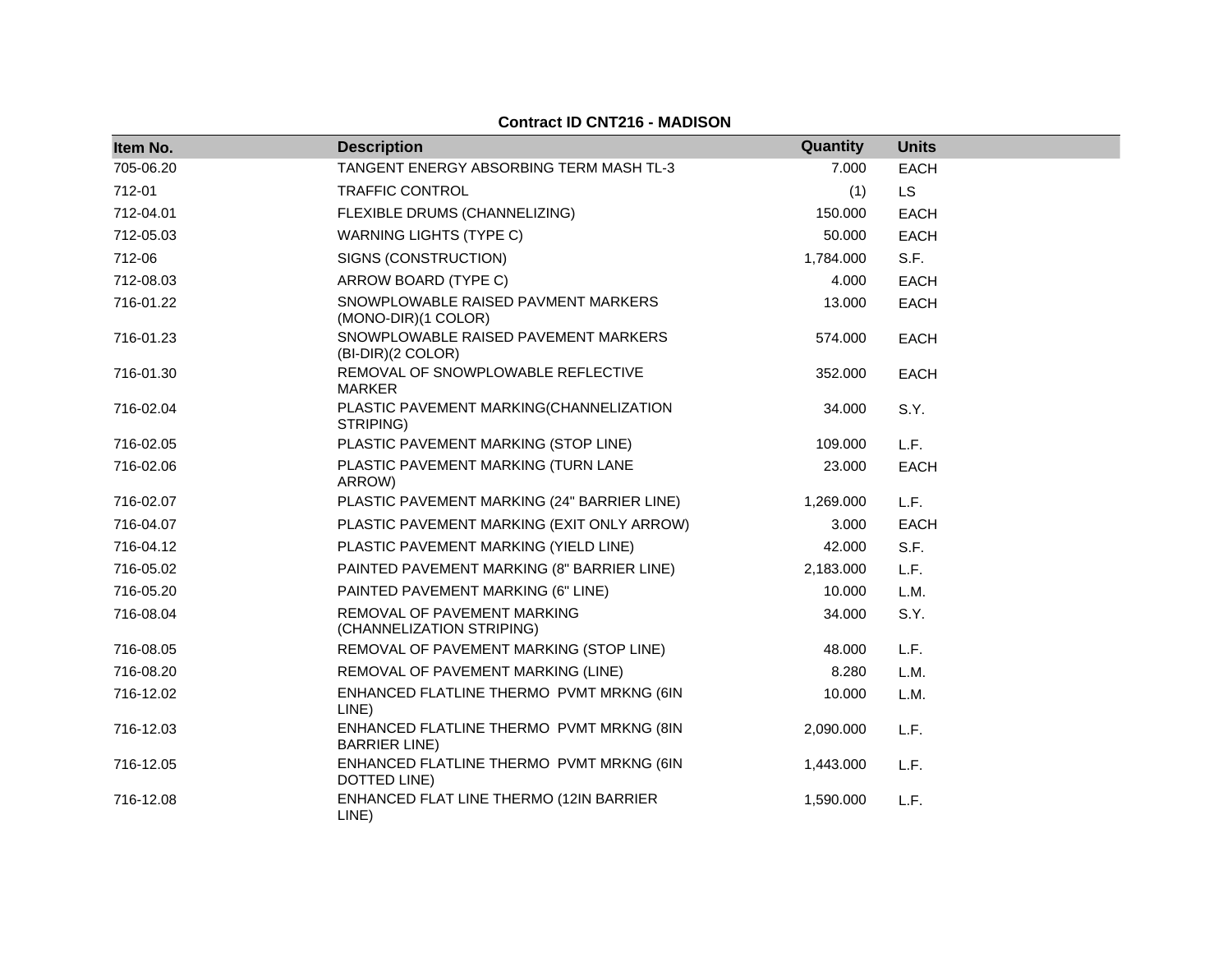# **Contract ID CNT216 - MADISON**

| Item No.  | <b>Description</b>                      | Quantity | <b>Units</b> |
|-----------|-----------------------------------------|----------|--------------|
| 716-12.10 | ENHANCED FLAT LINE THERMO (12IN DOTTED) | 93.000   | L.F.         |
| 717-01    | MOBILIZATION                            | (1)      |              |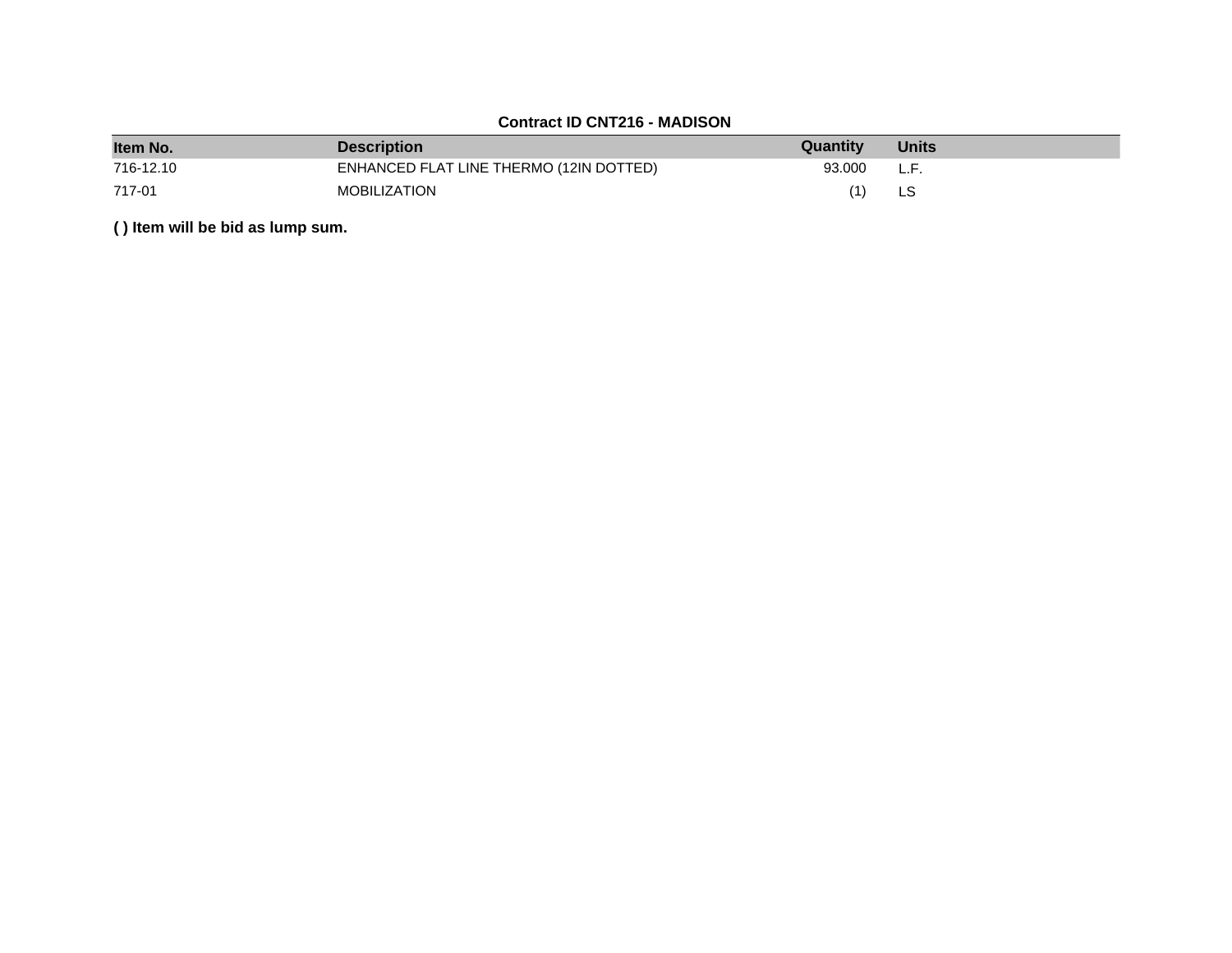**Contract ID:** CNT144

| <b>Letting Date:</b> May 10, 2019 | 10:00 AM | <b>Projects: 58017-3203-94</b> |
|-----------------------------------|----------|--------------------------------|
|                                   |          | 58017-8203-14                  |

STP/HSIP-377(1) STP/HSIP-377(1)

**Counties:** MARION

**District: District: DBE Goal Percent:** 6.00

**Description:** The resurfacing on S.R. 377 from the Alabama State line (L.M. 0.00) to S.R. 156 (L.M. 1.19).

**Contract Time:** DT - 11/15/2019

| Item No.  | <b>Description</b>                                             | Quantity   | <b>Units</b> |
|-----------|----------------------------------------------------------------|------------|--------------|
| 303-01    | MINERAL AGGREGATE, TYPE A BASE, GRADING D                      | 197.000    | <b>TON</b>   |
| 307-01.10 | ASPHALT CONCRETE MIX (PG64-22) (BPMB-HM)<br><b>GRADING C-W</b> | 1,271.000  | <b>TON</b>   |
| 403-01    | BITUMINOUS MATERIAL FOR TACK COAT (TC)                         | 8.000      | <b>TON</b>   |
| 411-12.04 | SCORING FOR RUMBLE STRIPE (NON-<br>CONTINUOUS) (4IN WIDTH)     | 1.900      | L.M.         |
| 415-01.02 | COLD PLANING BITUMINOUS PAVEMENT                               | 18,487.000 | S.Y.         |
| 705-04.09 | EARTH PAD FOR TYPE 38 GR END TREATMENT                         | 3.000      | EACH         |
| 705-06.20 | TANGENT ENERGY ABSORBING TERM MASH TL-3                        | 3.000      | EACH         |
| 706-01    | <b>GUARDRAIL REMOVED</b>                                       | 150.000    | L.F.         |
| 712-01    | <b>TRAFFIC CONTROL</b>                                         | (1)        | LS.          |
| 712-04.01 | FLEXIBLE DRUMS (CHANNELIZING)                                  | 25.000     | EACH         |
| 712-06    | SIGNS (CONSTRUCTION)                                           | 428,000    | S.F.         |
| 716-01.21 | SNOWPLOWABLE RAISED PAVEMENT MARKERS<br>(BI-DIR) (1 COLOR)     | 158.000    | EACH         |
| 716-02.05 | PLASTIC PAVEMENT MARKING (STOP LINE)                           | 32.000     | L.F.         |
| 716-05.01 | PAINTED PAVEMENT MARKING (4" LINE)                             | 4.800      | L.M.         |
| 716-05.05 | PAINTED PAVEMENT MARKING (STOP LINE)                           | 32.000     | L.F.         |
| 716-13.01 | SPRAY THERMO PVMT MRKNG (60 mil) (4IN LINE)                    | 48.000     | L.M.         |
| 717-01    | <b>MOBILIZATION</b>                                            | (1)        | LS.          |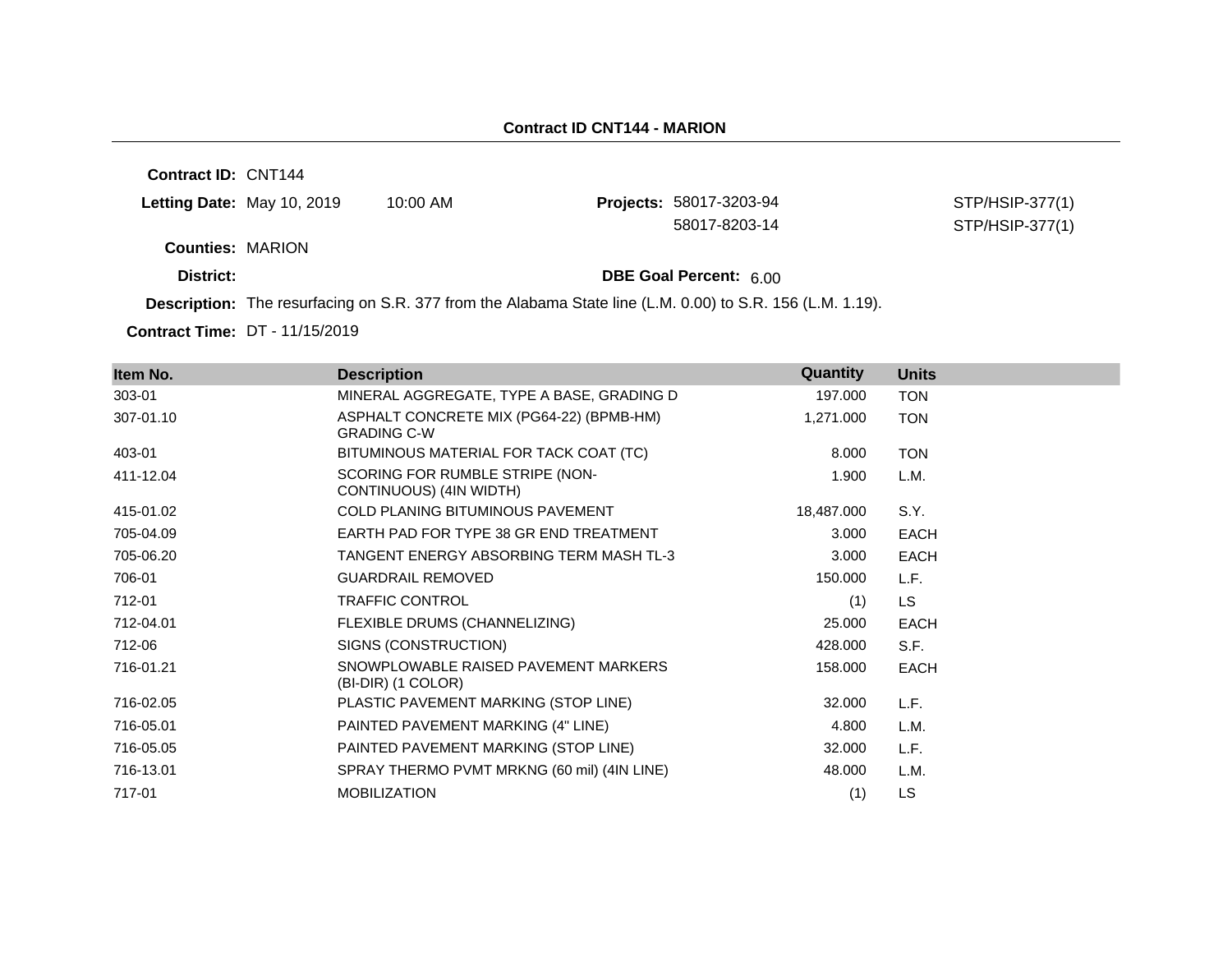| <b>Contract ID: CNT229</b> |                                       |            |                                                                                                                |            |
|----------------------------|---------------------------------------|------------|----------------------------------------------------------------------------------------------------------------|------------|
|                            | Letting Date: May 10, 2019            | $10:00$ AM | <b>Projects: 58002-4246-04</b>                                                                                 | STP-2(271) |
| <b>Counties: MARION</b>    |                                       |            |                                                                                                                |            |
| District:                  |                                       |            | <b>DBE Goal Percent: 4.50</b>                                                                                  |            |
|                            | and L.M. $26.40$ .                    |            | <b>Description:</b> The emergency slope stabilization on U.S. 41 (U.S. 64, U.S. 72, S.R. 2) between L.M. 25.20 |            |
|                            | <b>Contract Time: DT - 10/15/2019</b> |            |                                                                                                                |            |

**Item No. Description Quantity Units** 105-01 CONSTRUCTION STAKES, LINES AND GRADES (1) LS 201-01 CLEARING AND GRUBBING (1) LS 203-01 ROAD & DRAINAGE EXCAVATION (UNCLASSIFIED) 39,782.000 C.Y. 203-06 WATER 12.000 M.G. 209-08.02 TEMPORARY SILT FENCE (WITH BACKING) 3,900.000 L.F. 209-08.08 ENHANCED ROCK CHECK DAM 2.000 EACH 303-01 MINERAL AGGREGATE, TYPE A BASE, GRADING D 3,266.000 TON 307-02.07 ASPHALT CONCRETE MIX (PG70-22) (BPMB-HM) GRADING B-M 1,330.000 TON 307-50.12 ASPHALT CONC. MAINT. MIX (PG70-22) GRADING A (PLACED) 2,029.000 TON 403-01 BITUMINOUS MATERIAL FOR TACK COAT (TC) 12.000 TON 411-02.10 ACS MIX(PG70-22) GRADING D 1.257.000 TON 411-12.05 SCORING FOR CENTERLINE RUMBLE (4IN WIDTH-24IN SPACING) 2.400 L.M. 415-01.02 COLD PLANING BITUMINOUS PAVEMENT 10,000.000 S.Y. 607-01.02 12" CONCRETE PIPE CULVERT (CLASS III) 180.000 L.F. 607-06.02 30" CONCRETE PIPE CULVERT (CLASS III) 155.000 L.F. 607-07.02 36" CONCRETE PIPE CULVERT (CLASS III) 388.000 L.F. 610-12.02 HORIZONTAL DRAINS 5,190.000 L.F. 611-07.01 CLASS A CONCRETE (PIPE ENDWALLS) 25.000 C.Y.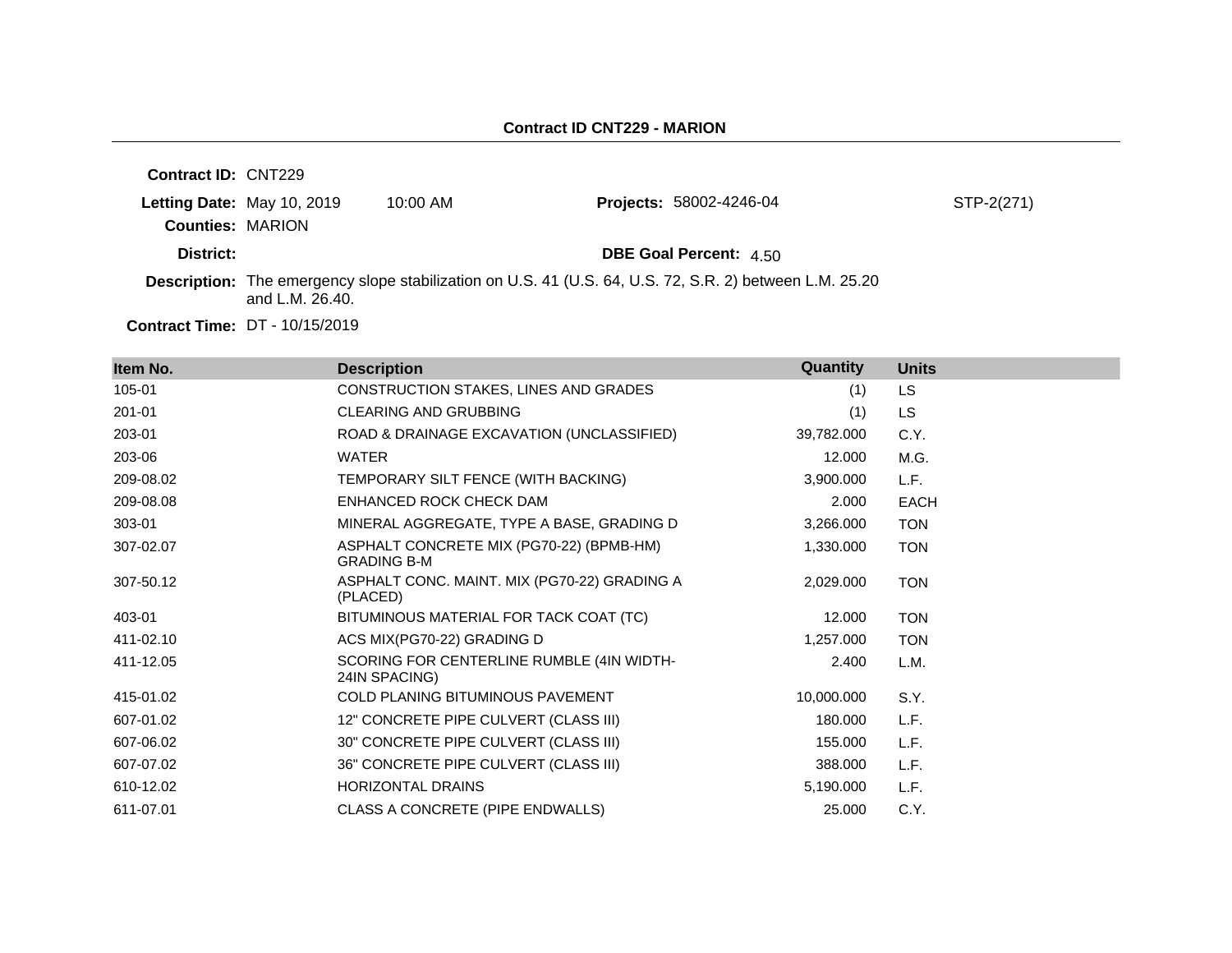| Item No.  | <b>Description</b>                                         | Quantity   | <b>Units</b> |
|-----------|------------------------------------------------------------|------------|--------------|
| 611-07.02 | STEEL BAR REINFORCEMENT (PIPE ENDWALLS)                    | 2,274.000  | LB.          |
| 611-07.03 | STRUCTURAL STEEL (PIPE ENDWALLS)                           | 1,398.000  | LB.          |
| 611-07.60 | 30IN ENDWALL (CROSS DRAIN) 3:1                             | 3.000      | <b>EACH</b>  |
| 611-07.63 | 36IN ENDWALL (CROSS DRAIN) 3:1                             | 8.000      | <b>EACH</b>  |
| 705-02.02 | SINGLE GUARDRAIL (TYPE 2)                                  | 3,475.000  | L.F.         |
| 705-06.20 | TANGENT ENERGY ABSORBING TERM MASH TL-3                    | 2.000      | <b>EACH</b>  |
| 705-08.11 | PORTABLE IMPACT ATTENUATOR NCHRP350 TL-3                   | 10.000     | <b>EACH</b>  |
| 709-05.05 | MACHINED RIP-RAP (CLASS A-3)                               | 8,420.000  | <b>TON</b>   |
| 709-05.08 | MACHINED RIP-RAP (CLASS B)                                 | 50.000     | <b>TON</b>   |
| 712-01    | <b>TRAFFIC CONTROL</b>                                     | (1)        | <b>LS</b>    |
| 712-02.02 | INTERCONNECTED PORTABLE BARRIER RAIL                       | 5,060.000  | L.F.         |
| 712-04.01 | FLEXIBLE DRUMS (CHANNELIZING)                              | 80.000     | <b>EACH</b>  |
| 712-06    | SIGNS (CONSTRUCTION)                                       | 327.000    | S.F.         |
| 712-09.02 | REMOVABLE PAVEMENT MARKING (8" BARRIER<br>LINE)            | 5,060.000  | L.F.         |
| 713-16.01 | CHANGEABLE MESSAGE SIGN UNIT                               | 2.000      | <b>EACH</b>  |
| 716-01.21 | SNOWPLOWABLE RAISED PAVEMENT MARKERS<br>(BI-DIR) (1 COLOR) | 80.000     | <b>EACH</b>  |
| 716-02.05 | PLASTIC PAVEMENT MARKING (STOP LINE)                       | 48.000     | L.F.         |
| 716-13.02 | SPRAY THERMO PVMT MRKNG (60 mil) (6IN LINE)                | 3.940      | L.M.         |
| 717-01    | <b>MOBILIZATION</b>                                        | (1)        | <b>LS</b>    |
| 730-40    | TEMPORARY TRAFFIC SIGNAL SYSTEM                            | 2.000      | <b>EACH</b>  |
| 740-06.01 | <b>GEOMEMBRANE</b>                                         | 11,520.000 | S.Y.         |
| 740-10.04 | GEOTEXTILE (TYPE IV) (STABILIZATION)                       | 2,581.000  | S.Y.         |
| 740-11.02 | TEMPORARY SEDIMENT TUBE 12IN                               | 3,600.000  | L.F.         |
| 801-01.07 | TEMPORARY SEEDING (WITH MULCH)                             | 12.000     | <b>UNIT</b>  |
| 805-05.02 | <b>SOIL NAIL STABILIZATION</b>                             | 84,025.000 | L.F.         |
| 805-05.03 | REINFORCED SHOTCRETE FACING                                | 25,075.000 | S.F.         |
| 805-05.04 | SECONDARY WALL (DESCRIPTION) (OUTER WALL<br>FACE)          | 18,500.000 | S.F.         |

## **Contract ID CNT229 - MARION**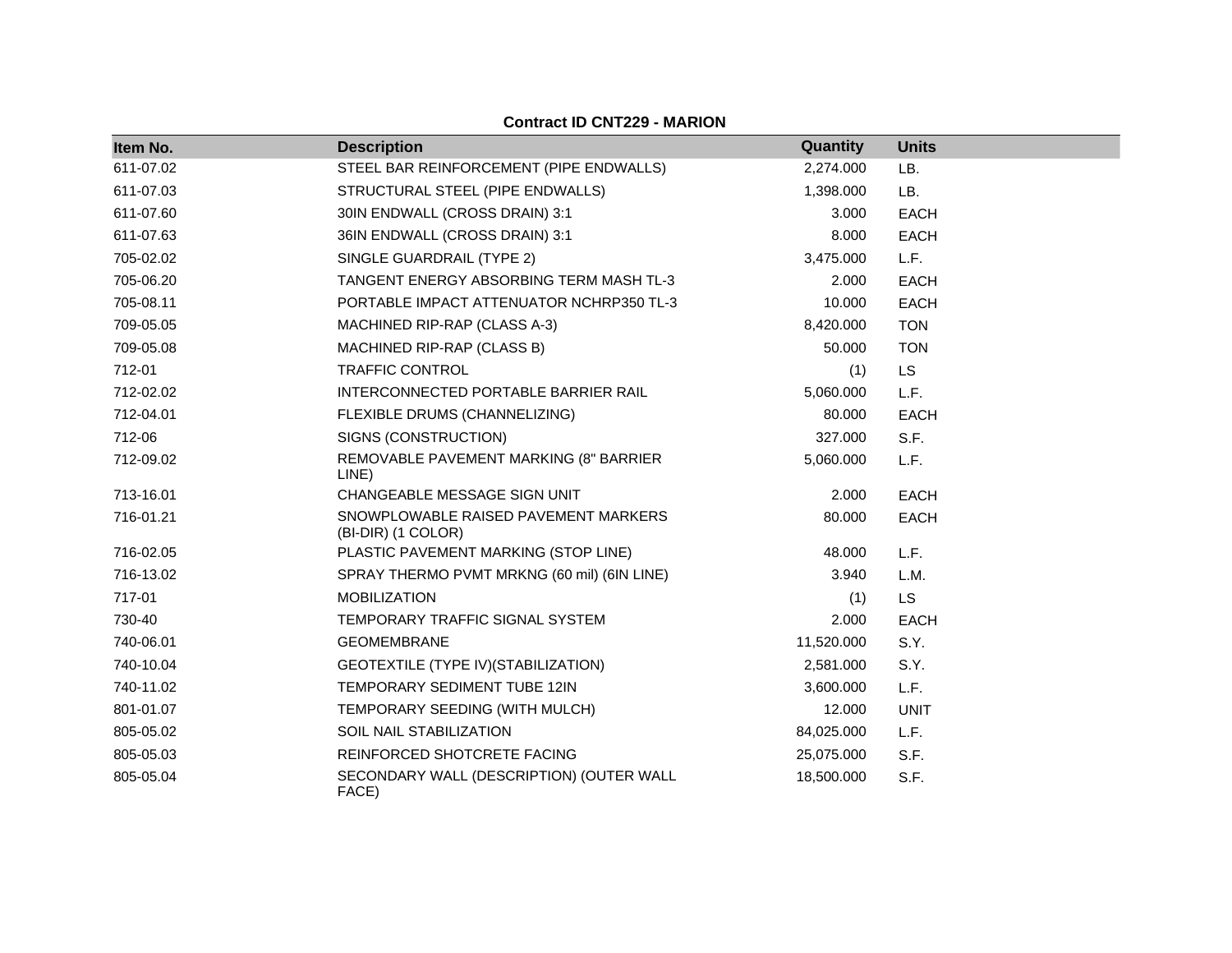**Contract ID:** CNT227 **Letting Date:** May 10, 2019 10:00 AM **Counties:** MARION **District: DBE Goal Percent: Description:** The emergency slope stabilization on S.R. 27 near L.M. 26.60. Projects: 58009-4234-04 STP-27(52)

**Contract Time:** DT - 7/31/2019

| Item No.  | <b>Description</b>                                              | Quantity  | <b>Units</b> |
|-----------|-----------------------------------------------------------------|-----------|--------------|
| 105-01    | CONSTRUCTION STAKES, LINES AND GRADES                           | (1)       | <b>LS</b>    |
| 201-01    | <b>CLEARING AND GRUBBING</b>                                    | (1)       | <b>LS</b>    |
| 203-01    | ROAD & DRAINAGE EXCAVATION (UNCLASSIFIED)                       | 435.000   | C.Y.         |
| 209-08.07 | ROCK CHECK DAM PER                                              | 7.000     | <b>EACH</b>  |
| 209-08.08 | ENHANCED ROCK CHECK DAM                                         | 1.000     | <b>EACH</b>  |
| 303-01    | MINERAL AGGREGATE, TYPE A BASE, GRADING D                       | 275.200   | <b>TON</b>   |
| 307-02.01 | ASPHALT CONCRETE MIX (PG70-22) (BPMB-HM)<br><b>GRADING A</b>    | 153.300   | <b>TON</b>   |
| 307-02.08 | ASPHALT CONCRETE MIX (PG70-22) (BPMB-HM)<br><b>GRADING B-M2</b> | 115.100   | <b>TON</b>   |
| 403-01    | BITUMINOUS MATERIAL FOR TACK COAT (TC)                          | 0.200     | <b>TON</b>   |
| 411-02.10 | ACS MIX(PG70-22) GRADING D                                      | 139.700   | <b>TON</b>   |
| 411-12.04 | SCORING FOR RUMBLE STRIPE (NON-<br>CONTINUOUS) (4IN WIDTH)      | 0.220     | L.M.         |
| 415-01.02 | <b>COLD PLANING BITUMINOUS PAVEMENT</b>                         | 1,300.000 | S.Y.         |
| 607-06.02 | 30" CONCRETE PIPE CULVERT (CLASS III)                           | 128.000   | L.F.         |
| 610-12.02 | <b>HORIZONTAL DRAINS</b>                                        | 480.000   | L.F.         |
| 611-07.01 | CLASS A CONCRETE (PIPE ENDWALLS)                                | 8.000     | C.Y.         |
| 611-07.02 | STEEL BAR REINFORCEMENT (PIPE ENDWALLS)                         | 372.000   | LB.          |
| 705-02.10 | <b>GUARDRAIL TRANSITION 27IN TO 31IN</b>                        | 1.000     | <b>EACH</b>  |
| 705-04.09 | EARTH PAD FOR TYPE 38 GR END TREATMENT                          | 1.000     | <b>EACH</b>  |
| 705-06.01 | W BEAM GR (TYPE 2) MASH TL3                                     | 200.000   | L.F.         |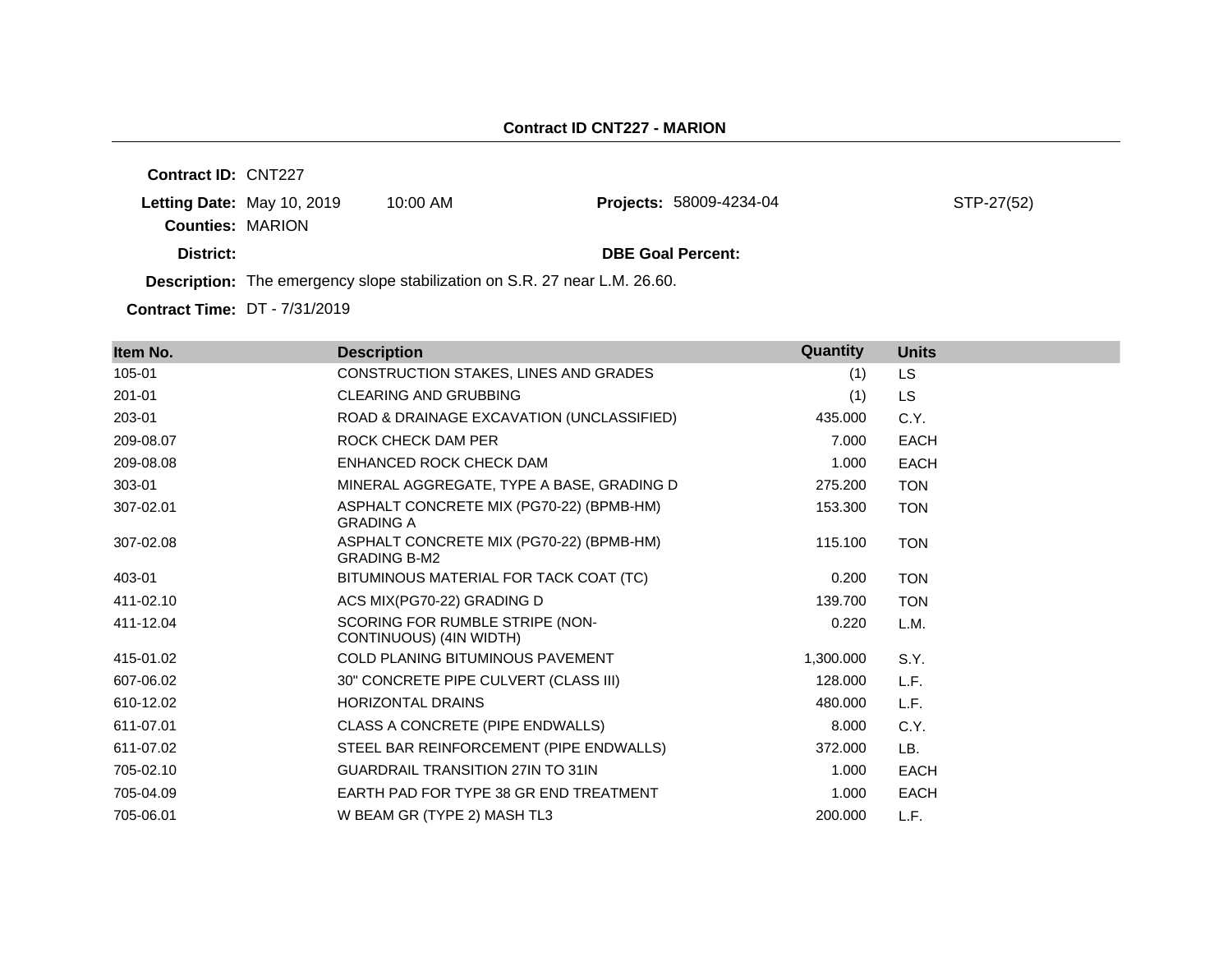## **Contract ID CNT227 - MARION**

| Item No.  | <b>Description</b>                                        | Quantity  | <b>Units</b> |
|-----------|-----------------------------------------------------------|-----------|--------------|
|           | TANGENT ENERGY ABSORBING TERM MASH TL-3                   |           |              |
| 705-06.20 |                                                           | 1.000     | <b>EACH</b>  |
| 705-08.11 | PORTABLE IMPACT ATTENUATOR NCHRP350 TL-3                  | 2.000     | <b>EACH</b>  |
| 706-10.73 | REMOVAL OF GUARDRAIL & POST FOR REUSE                     | 100.000   | L.F.         |
| 709-05.05 | MACHINED RIP-RAP (CLASS A-3)                              | 120.000   | <b>TON</b>   |
| 709-05.08 | MACHINED RIP-RAP (CLASS B)                                | 200.000   | <b>TON</b>   |
| 712-01    | <b>TRAFFIC CONTROL</b>                                    | (1)       | <b>LS</b>    |
| 712-02.02 | INTERCONNECTED PORTABLE BARRIER RAIL                      | 240.000   | L.F.         |
| 712-04.01 | FLEXIBLE DRUMS (CHANNELIZING)                             | 30,000    | <b>EACH</b>  |
| 712-06    | SIGNS (CONSTRUCTION)                                      | 195.000   | S.F.         |
| 712-09.04 | REMOVABLE PAVEMENT MARKING (STOP LINE)                    | 200.000   | L.F.         |
| 713-02.27 | CONCRETE BARRIER/PARAPET DELINEATOR (BI-<br>DIRECTIONAL)  | 6.000     | <b>EACH</b>  |
| 713-16.01 | <b>CHANGEABLE MESSAGE SIGN UNIT</b>                       | 2.000     | <b>EACH</b>  |
| 716-01.23 | SNOWPLOWABLE RAISED PAVEMENT MARKERS<br>(BI-DIR)(2 COLOR) | 4.000     | <b>EACH</b>  |
| 716-05.01 | PAINTED PAVEMENT MARKING (4" LINE)                        | 0.450     | L.M.         |
| 716-13.01 | SPRAY THERMO PVMT MRKNG (60 mil) (4IN LINE)               | 0.450     | L.M.         |
| 717-01    | <b>MOBILIZATION</b>                                       | (1)       | <b>LS</b>    |
| 730-40    | TEMPORARY TRAFFIC SIGNAL SYSTEM                           | 1.000     | <b>EACH</b>  |
| 740-06.01 | <b>GEOMEMBRANE</b>                                        | 220.000   | S.Y.         |
| 801-01    | SEEDING (WITH MULCH)                                      | 1.000     | <b>UNIT</b>  |
| 805-05.02 | SOIL NAIL STABILIZATION                                   | 2,450.000 | L.F.         |
| 805-05.03 | REINFORCED SHOTCRETE FACING                               | 840.000   | S.F.         |
| 805-05.04 | SECONDARY WALL (DESCRIPTION) (OUTER WALL<br>FACE)         | 840.000   | S.F.         |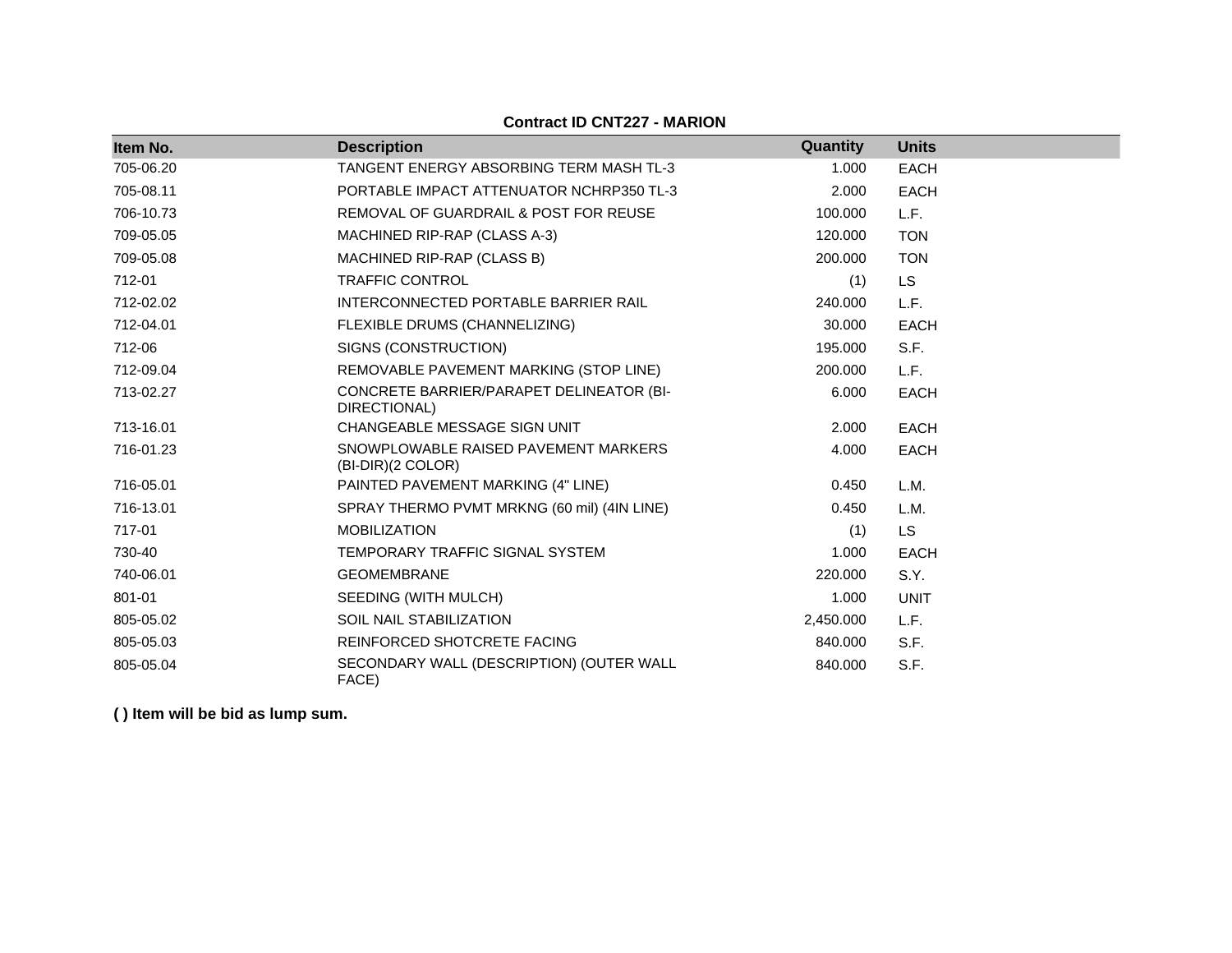| <b>Contract ID: CNT170</b> |                           |                                                                                                          |                                |             |
|----------------------------|---------------------------|----------------------------------------------------------------------------------------------------------|--------------------------------|-------------|
| Letting Date: May 10, 2019 |                           | $10:00$ AM                                                                                               | <b>Projects: 59069-3212-94</b> | HSIP-50(67) |
|                            |                           |                                                                                                          | 59069-4212-04                  | N/A         |
|                            | <b>Counties: MARSHALL</b> |                                                                                                          |                                |             |
| District:                  |                           |                                                                                                          | <b>DBE Goal Percent: 4.50</b>  |             |
|                            | 106) (L.M. 4.40).         | Description: The resurfacing on S.R. 50 from the Maury County line (L.M. 0.00) to west of U.S. 431 (S.R. |                                |             |

Contract Time: CD - 60 Days

| Item No.  | <b>Description</b>                                              | Quantity  | <b>Units</b> |
|-----------|-----------------------------------------------------------------|-----------|--------------|
| 208-01.05 | <b>BROOMING &amp; DEGRASSING SHOULDERS</b>                      | 8.800     | L.M.         |
| 303-01    | MINERAL AGGREGATE, TYPE A BASE, GRADING D                       | 1,740.000 | <b>TON</b>   |
| 307-01.08 | ASPHALT CONCRETE MIX (PG64-22) (BPMB-HM)<br><b>GRADING B-M2</b> | 140.000   | <b>TON</b>   |
| 403-01    | BITUMINOUS MATERIAL FOR TACK COAT (TC)                          | 37.000    | <b>TON</b>   |
| 407-07.01 | INTELLIGENT COMPACTION EQUIPMENT                                | (1)       | LS.          |
| 411-01.10 | ACS MIX(PG64-22) GRADING D                                      | 8,471.000 | <b>TON</b>   |
| 411-12.02 | SCORING SHOULDERS (NON-CONTINUOUS) (16IN<br>WIDTH)              | 8.800     | L.M.         |
| 415-01.02 | <b>COLD PLANING BITUMINOUS PAVEMENT</b>                         | 1,232.000 | S.Y.         |
| 705-02.10 | <b>GUARDRAIL TRANSITION 27IN TO 31IN</b>                        | 3.000     | <b>EACH</b>  |
| 705-04.09 | EARTH PAD FOR TYPE 38 GR END TREATMENT                          | 3.000     | <b>EACH</b>  |
| 705-06.20 | TANGENT ENERGY ABSORBING TERM MASH TL-3                         | 3.000     | <b>EACH</b>  |
| 706-01    | <b>GUARDRAIL REMOVED</b>                                        | 150.000   | L.F.         |
| 712-01    | <b>TRAFFIC CONTROL</b>                                          | (1)       | LS.          |
| 712-04.01 | FLEXIBLE DRUMS (CHANNELIZING)                                   | 25.000    | <b>EACH</b>  |
| 712-05.01 | WARNING LIGHTS (TYPE A)                                         | 4.000     | <b>EACH</b>  |
| 712-06    | SIGNS (CONSTRUCTION)                                            | 906.000   | S.F.         |
| 713-16.20 | SIGNS (DESCRIPTION) (OM3-L)                                     | 11.000    | <b>EACH</b>  |
| 713-16.21 | SIGNS (DESCRIPTION) (OM3-R)                                     | 10.000    | <b>EACH</b>  |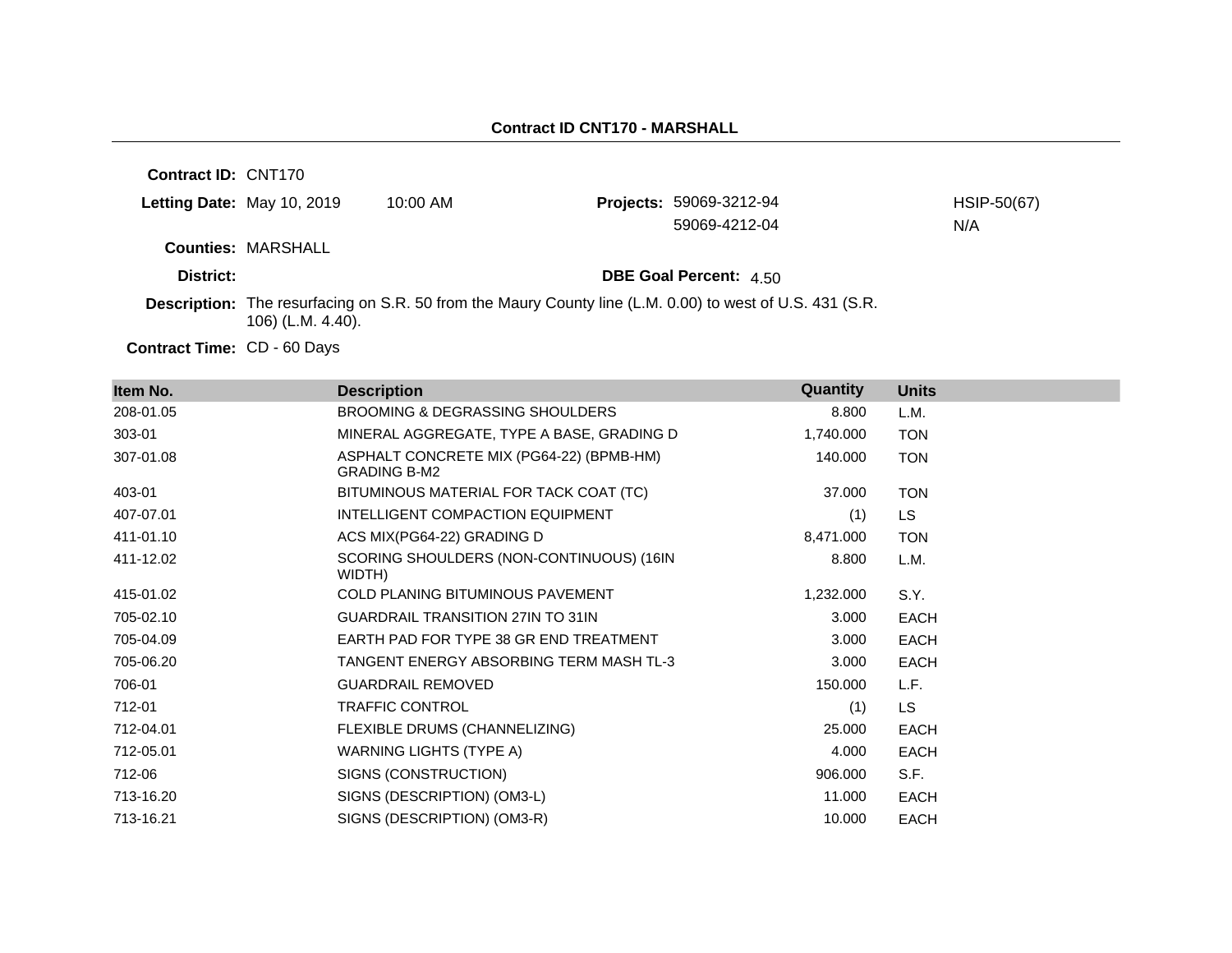| <b>UUIIIUULID UNI IIV – MARUULALL</b> |                                                            |          |              |  |  |  |
|---------------------------------------|------------------------------------------------------------|----------|--------------|--|--|--|
| Item No.                              | <b>Description</b>                                         | Quantity | <b>Units</b> |  |  |  |
| 716-01.21                             | SNOWPLOWABLE RAISED PAVEMENT MARKERS<br>(BI-DIR) (1 COLOR) | 290,000  | EACH         |  |  |  |
| 716-02.05                             | PLASTIC PAVEMENT MARKING (STOP LINE)                       | 149.000  | L.F.         |  |  |  |
| 716-05.01                             | PAINTED PAVEMENT MARKING (4" LINE)                         | 0.600    | L.M.         |  |  |  |
| 716-12.02                             | ENHANCED FLATLINE THERMO PVMT MRKNG (6IN<br>LINE)          | 13.600   | L.M.         |  |  |  |
| 717-01                                | <b>MOBILIZATION</b>                                        |          | LS           |  |  |  |

## **Contract ID CNT170 - MARSHALL**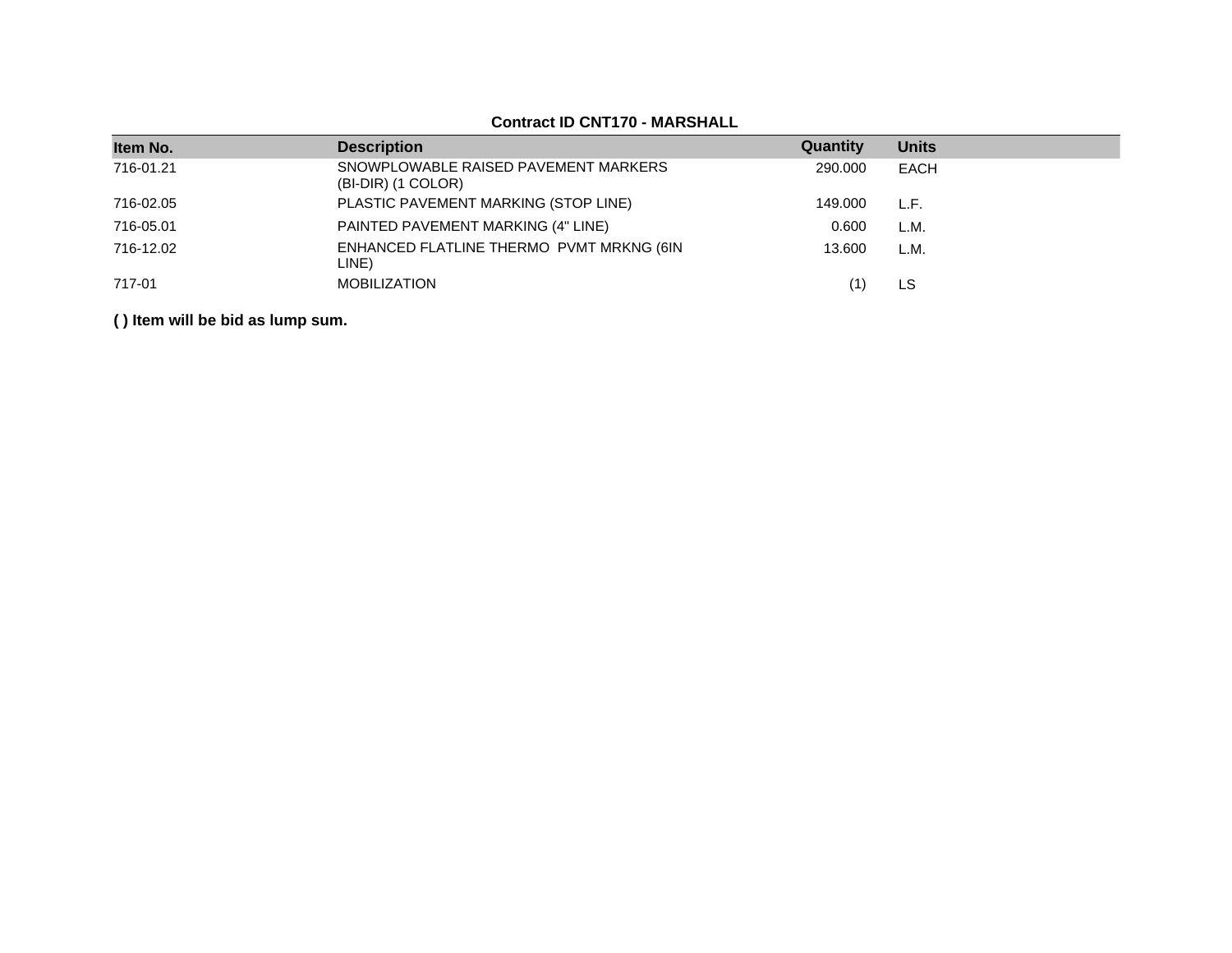| <b>Contract ID: CNT135</b> |                                                                                                                                                                                                                         |            |  |                               |                |
|----------------------------|-------------------------------------------------------------------------------------------------------------------------------------------------------------------------------------------------------------------------|------------|--|-------------------------------|----------------|
|                            | Letting Date: May 10, 2019                                                                                                                                                                                              | $10:00$ AM |  | Projects: 60006-8222-14       | STP-50(66)     |
|                            |                                                                                                                                                                                                                         |            |  | 60010-3218-94                 | NH/HSIP-99(58) |
|                            |                                                                                                                                                                                                                         |            |  | 60010-8218-14                 | NH/HSIP-99(58) |
| <b>Counties: MAURY</b>     |                                                                                                                                                                                                                         |            |  |                               |                |
| District:                  |                                                                                                                                                                                                                         |            |  | <b>DBE Goal Percent: 8.00</b> |                |
|                            | Description: The resurfacing on U.S. 412 (S.R. 50) from U.S. 412 (S.R. 99) (L.M. 12.19) to U.S. 412 (S.R.<br>99) (L.M. 13.32) on U.S. 412 (S.R. 99) from Zion Road (L.M. 11.92) to near Beckett Street<br>(L.M. 16.40). |            |  |                               |                |

**Contract Time:** DT - 11/15/2019 Days

| Item No.  | <b>Description</b>                                              | Quantity  | <b>Units</b> |
|-----------|-----------------------------------------------------------------|-----------|--------------|
| 208-01.05 | BROOMING & DEGRASSING SHOULDERS                                 | 10.300    | L.M.         |
| 303-01    | MINERAL AGGREGATE, TYPE A BASE, GRADING D                       | 1,926.000 | <b>TON</b>   |
| 307-02.08 | ASPHALT CONCRETE MIX (PG70-22) (BPMB-HM)<br><b>GRADING B-M2</b> | 1,603.000 | <b>TON</b>   |
| 403-01    | BITUMINOUS MATERIAL FOR TACK COAT (TC)                          | 49.000    | <b>TON</b>   |
| 411-02.10 | ACS MIX(PG70-22) GRADING D                                      | 9,091.000 | <b>TON</b>   |
| 411-12.03 | SCORING FOR RUMBLE STRIPE (NON-<br>CONTINUOUS) (8IN WIDTH)      | 6.500     | L.M.         |
| 415-01.01 | COLD PLANING BITUMINOUS PAVEMENT                                | 4,263.000 | <b>TON</b>   |
| 611-01.20 | ADJUSTMENT OF EXISTING MANHOLE                                  | 10.000    | <b>EACH</b>  |
| 611-09.01 | ADJUSTMENT OF EXISTING CATCHBASIN                               | 12.000    | <b>EACH</b>  |
| 701-02.01 | CONCRETE CURB RAMP (RETROFIT)                                   | 1,820.000 | S.F.         |
| 701-02.03 | <b>CONCRETE CURB RAMP</b>                                       | 130.000   | S.F.         |
| 705-02.10 | <b>GUARDRAIL TRANSITION 27IN TO 31IN</b>                        | 6.000     | <b>EACH</b>  |
| 705-06.20 | TANGENT ENERGY ABSORBING TERM MASH TL-3                         | 6.000     | <b>EACH</b>  |
| 706-01    | <b>GUARDRAIL REMOVED</b>                                        | 300.000   | L.F.         |
| 712-01    | <b>TRAFFIC CONTROL</b>                                          | (1)       | <b>LS</b>    |
| 712-04.01 | FLEXIBLE DRUMS (CHANNELIZING)                                   | 50.000    | <b>EACH</b>  |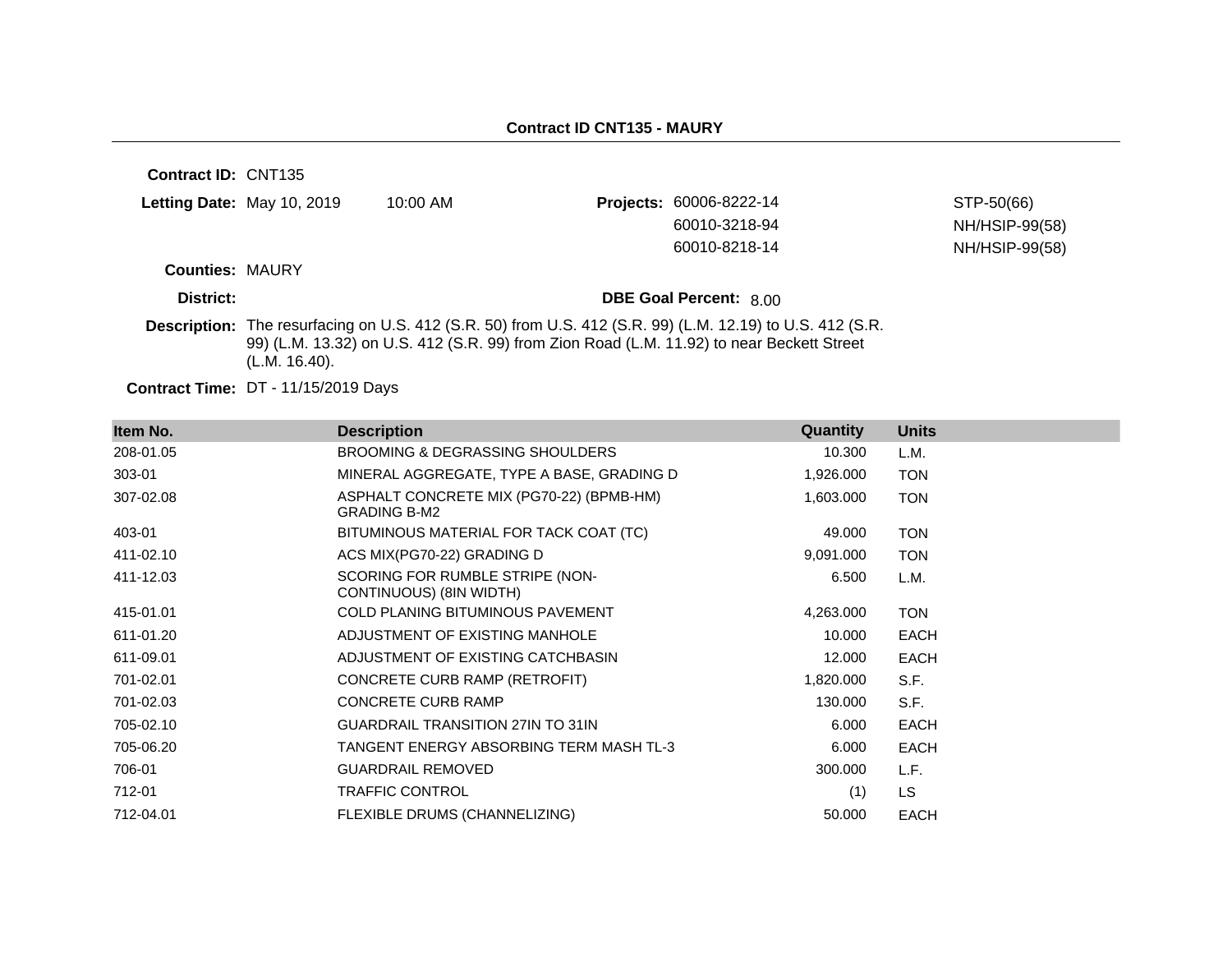#### **Contract ID CNT135 - MAURY**

| Item No.  | <b>Description</b>                                         | Quantity   | <b>Units</b> |
|-----------|------------------------------------------------------------|------------|--------------|
| 712-05.01 | <b>WARNING LIGHTS (TYPE A)</b>                             | 8.000      | <b>EACH</b>  |
| 712-06    | SIGNS (CONSTRUCTION)                                       | 1,933.000  | S.F.         |
| 716-01.21 | SNOWPLOWABLE RAISED PAVEMENT MARKERS<br>(BI-DIR) (1 COLOR) | 409.000    | <b>EACH</b>  |
| 716-01.22 | SNOWPLOWABLE RAISED PAVMENT MARKERS<br>(MONO-DIR)(1 COLOR) | 129,000    | <b>EACH</b>  |
| 716-02.03 | PLASTIC PAVEMENT MARKING (CROSS-WALK)                      | 115.000    | L.F.         |
| 716-02.04 | PLASTIC PAVEMENT MARKING(CHANNELIZATION<br>STRIPING)       | 1,250.000  | S.Y.         |
| 716-02.05 | PLASTIC PAVEMENT MARKING (STOP LINE)                       | 400.000    | L.F.         |
| 716-02.06 | PLASTIC PAVEMENT MARKING (TURN LANE<br>ARROW)              | 25.000     | <b>EACH</b>  |
| 716-02.09 | PLASTIC PAVEMENT MARKING (LONGITUDINAL<br>CROSS-WALK)      | 60.000     | L.F.         |
| 716-02.12 | PLASTIC PAVEMENT MARKING (8IN LINE)                        | 0.100      | L.M.         |
| 716-03.01 | PLASTIC WORD PAVEMENT MARKING (ONLY)                       | 1.000      | <b>EACH</b>  |
| 716-04.05 | PLASTIC PAVEMENT MARKING (STRAIGHT ARROW)                  | 3.000      | <b>EACH</b>  |
| 716-04.12 | PLASTIC PAVEMENT MARKING (YIELD LINE)                      | 17.000     | S.F.         |
| 716-05.01 | PAINTED PAVEMENT MARKING (4" LINE)                         | 21.200     | L.M.         |
| 716-05.21 | PAINTED PAVEMENT MARKING(4"DOTTED LINE)                    | 2,640.000  | L.F.         |
| 716-12.01 | ENHANCED FLATLINE THERMO PVMT MRKNG (4IN<br>LINE)          | 5.200      | L.M.         |
| 716-12.02 | ENHANCED FLATLINE THERMO PVMT MRKNG (6IN<br>LINE)          | 8.000      | L.M.         |
| 716-12.04 | ENHANCED FLATLINE THERMO PVMT MRKNG (4IN<br>DOTTED LINE)   | 5,597.000  | L.F.         |
| 716-13.02 | SPRAY THERMO PVMT MRKNG (60 mil) (6IN LINE)                | 8.000      | L.M.         |
| 717-01    | <b>MOBILIZATION</b>                                        | (1)        | <b>LS</b>    |
| 730-14.02 | <b>SAW SLOT</b>                                            | 4,845.000  | L.F.         |
| 730-14.03 | <b>LOOP WIRE</b>                                           | 11,190.000 | L.F.         |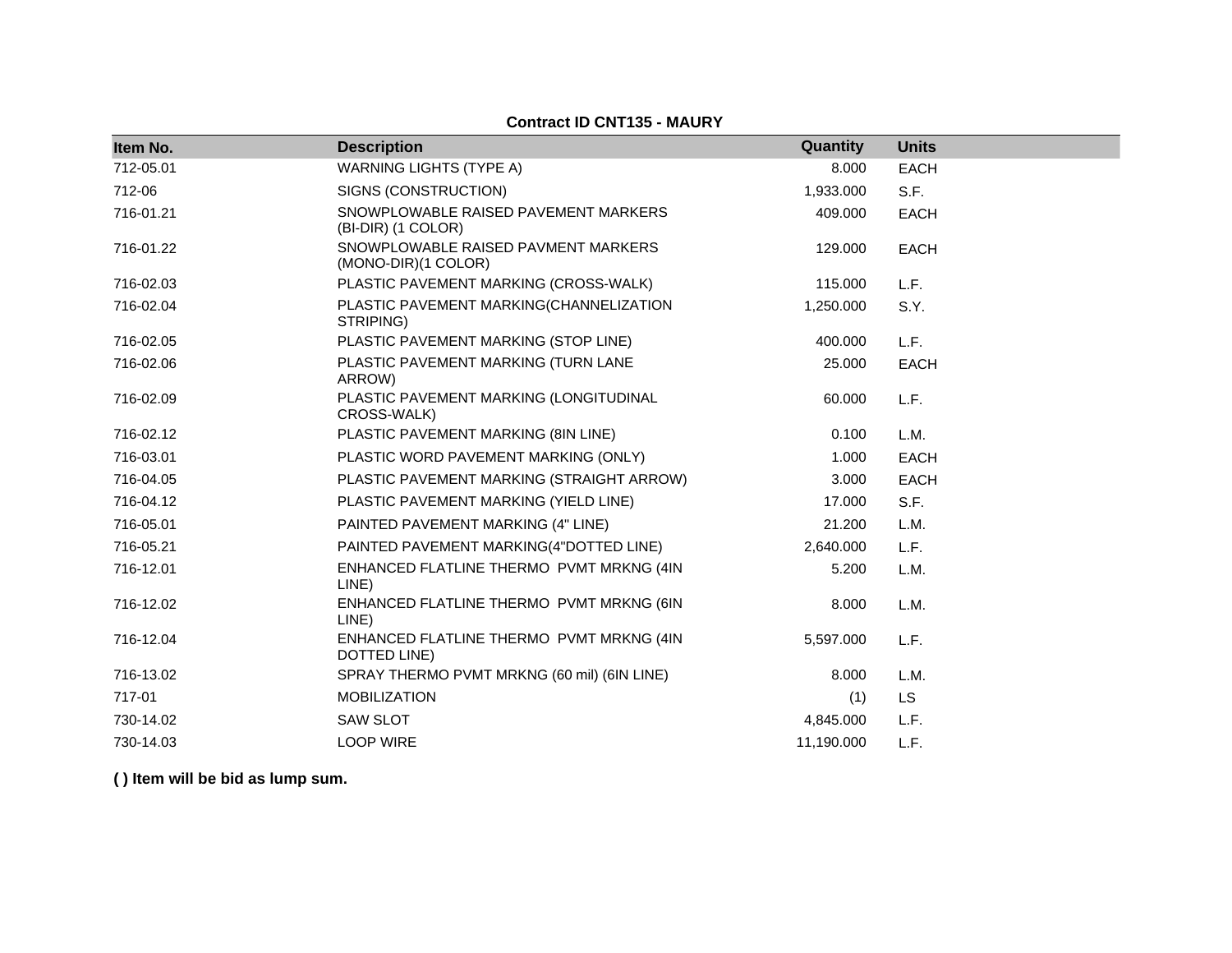| Contract ID: CNT147     |                                                                                                                                            |            |  |                                |             |
|-------------------------|--------------------------------------------------------------------------------------------------------------------------------------------|------------|--|--------------------------------|-------------|
|                         | Letting Date: May 10, 2019                                                                                                                 | $10:00$ AM |  | <b>Projects: 54010-3220-94</b> | HSIP-39(17) |
|                         |                                                                                                                                            |            |  | 54010-4220-04                  | N/A         |
| <b>Counties: MCMINN</b> |                                                                                                                                            |            |  |                                |             |
| District:               |                                                                                                                                            |            |  | <b>DBE Goal Percent: 4.50</b>  |             |
|                         | <b>Description:</b> The resurfacing on S.R. 39 from South Jackson Street (L.M. 9.35) to east of Old Athens<br>Englewood Road (L.M. 12.30). |            |  |                                |             |
|                         | <b>Contract Time: DT - 11/15/2019</b>                                                                                                      |            |  |                                |             |

**Item No. Description Quantity Units** 403-01 BITUMINOUS MATERIAL FOR TACK COAT (TC) 23.000 TON 411-02.10 ACS MIX(PG70-22) GRADING D 3,544.000 TON 411-12.03 SCORING FOR RUMBLE STRIPE (NON-CONTINUOUS) (8IN WIDTH) 4.700 L.M. 415-01.01 COLD PLANING BITUMINOUS PAVEMENT 3,405.000 TON 712-01 TRAFFIC CONTROL (1) LS 712-04.01 FLEXIBLE DRUMS (CHANNELIZING) 25.000 EACH 712-06 SIGNS (CONSTRUCTION) 667.000 S.F. 713-16.01 CHANGEABLE MESSAGE SIGN UNIT 1.000 EACH 716-01.21 SNOWPLOWABLE RAISED PAVEMENT MARKERS (BI-DIR) (1 COLOR) 200.000 EACH 716-01.22 SNOWPLOWABLE RAISED PAVMENT MARKERS (MONO-DIR)(1 COLOR) 20.000 EACH 716-02.04 PLASTIC PAVEMENT MARKING(CHANNELIZATION STRIPING) 16.000 S.Y. 716-02.05 PLASTIC PAVEMENT MARKING (STOP LINE) 323.000 L.F. 716-02.06 PLASTIC PAVEMENT MARKING (TURN LANE ARROW) 2.000 EACH 716-05.01 PAINTED PAVEMENT MARKING (4" LINE) 17.800 L.M. 716-05.05 PAINTED PAVEMENT MARKING (STOP LINE) 323.000 L.F. 716-13.01 SPRAY THERMO PVMT MRKNG (60 mil) (4IN LINE) 11.900 L.M.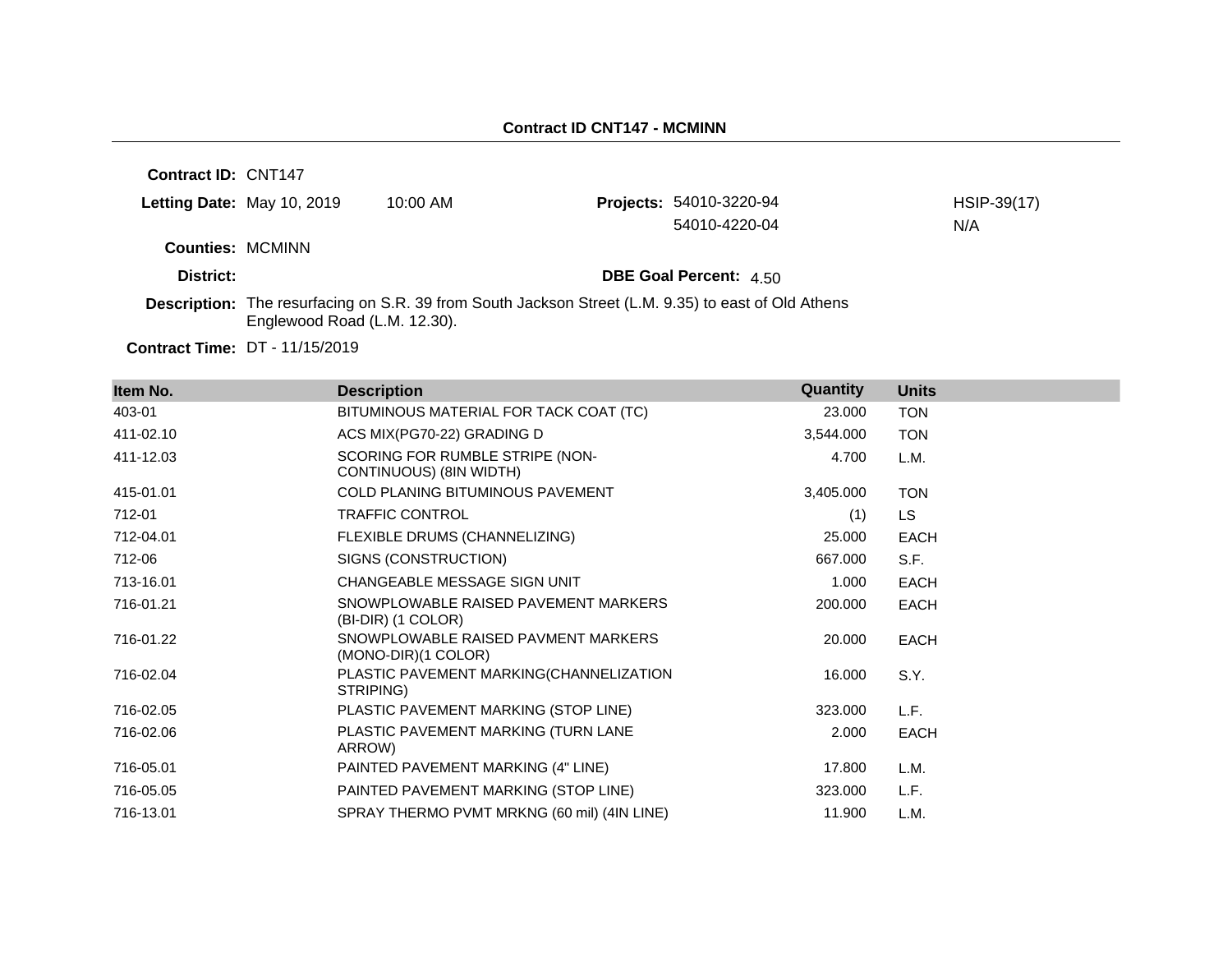#### **Item No. Description Quantity Units** 716-13.04 SPRAY THERMO PVMT MRKNG (60 mil) (4IN DOTTED LINE) 200.000 L.F. 716-13.08 SPRAY THERMO PVMT MRKNG (40 mil) (8IN BARRIER LINE) 260.000 L.F. 717-01 MOBILIZATION (1) LS

#### **Contract ID CNT147 - MCMINN**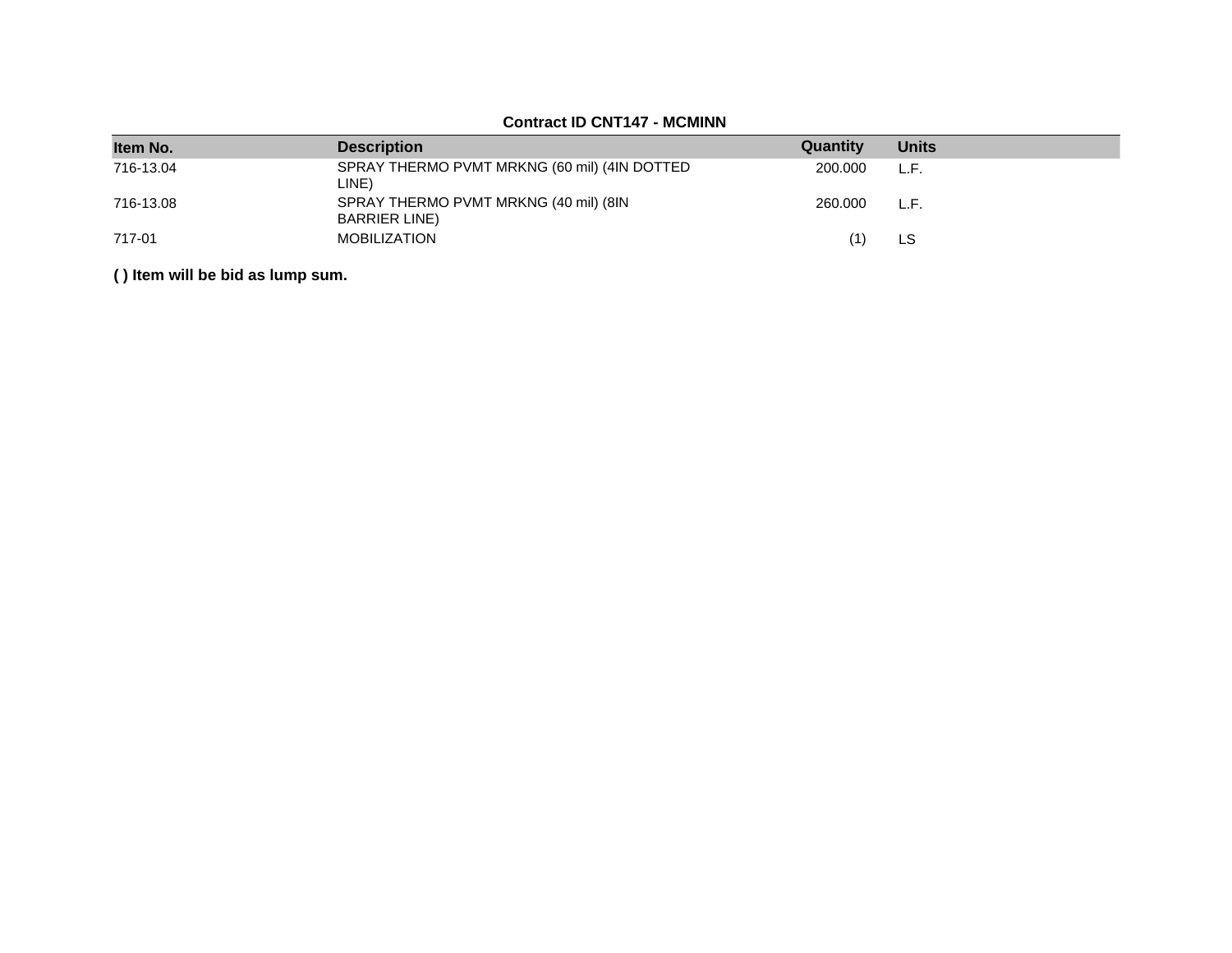**Contract ID:** CNT164

| Letting Date: May 10, 2019 | 10:00 AM | <b>Projects: 63374-3223-94</b> |
|----------------------------|----------|--------------------------------|
|                            |          |                                |

63374-8223-14 NH/HSIP-374(18)

NH/HSIP-374(18)

**Counties:** MONTGOMERY

**District: District: DBE Goal Percent:**  $4.00$ 

**Description:** The resurfacing on S.R. 374 from the bridge over U.S. 41A (S.R. 12) (L.M. 11.70) to U.S. 79 (S.R. 76) (L.M. 16.20).

| Item No.  | <b>Description</b>                                              | Quantity   | <b>Units</b> |
|-----------|-----------------------------------------------------------------|------------|--------------|
| 208-01.05 | BROOMING & DEGRASSING SHOULDERS                                 | 16.700     | L.M.         |
| 303-01    | MINERAL AGGREGATE, TYPE A BASE, GRADING D                       | 3,293.000  | <b>TON</b>   |
| 307-02.08 | ASPHALT CONCRETE MIX (PG70-22) (BPMB-HM)<br><b>GRADING B-M2</b> | 510.000    | <b>TON</b>   |
| 403-01    | BITUMINOUS MATERIAL FOR TACK COAT (TC)                          | 90.000     | <b>TON</b>   |
| 411-02.10 | ACS MIX(PG70-22) GRADING D                                      | 14,713.000 | <b>TON</b>   |
| 411-12.01 | SCORING SHOULDERS (CONTINUOUS) (16IN<br>WIDTH)                  | 9.000      | L.M.         |
| 411-12.02 | SCORING SHOULDERS (NON-CONTINUOUS) (16IN<br>WIDTH)              | 7.200      | L.M.         |
| 415-01.01 | <b>COLD PLANING BITUMINOUS PAVEMENT</b>                         | 14,587.000 | <b>TON</b>   |
| 502-01    | CLEANING AND SEALING JOINTS                                     | 974.000    | L.F.         |
| 701-02.01 | CONCRETE CURB RAMP (RETROFIT)                                   | 72.000     | S.F.         |
| 701-02.03 | CONCRETE CURB RAMP                                              | 1,964.000  | S.F.         |
| 712-01    | <b>TRAFFIC CONTROL</b>                                          | (1)        | <b>LS</b>    |
| 712-04.01 | FLEXIBLE DRUMS (CHANNELIZING)                                   | 100.000    | <b>EACH</b>  |
| 712-05.01 | WARNING LIGHTS (TYPE A)                                         | 4.000      | <b>EACH</b>  |
| 712-06    | SIGNS (CONSTRUCTION)                                            | 1,671.000  | S.F.         |
| 716-01.23 | SNOWPLOWABLE RAISED PAVEMENT MARKERS<br>(BI-DIR)(2 COLOR)       | 822.000    | <b>EACH</b>  |
| 716-02.03 | PLASTIC PAVEMENT MARKING (CROSS-WALK)                           | 60.000     | L.F.         |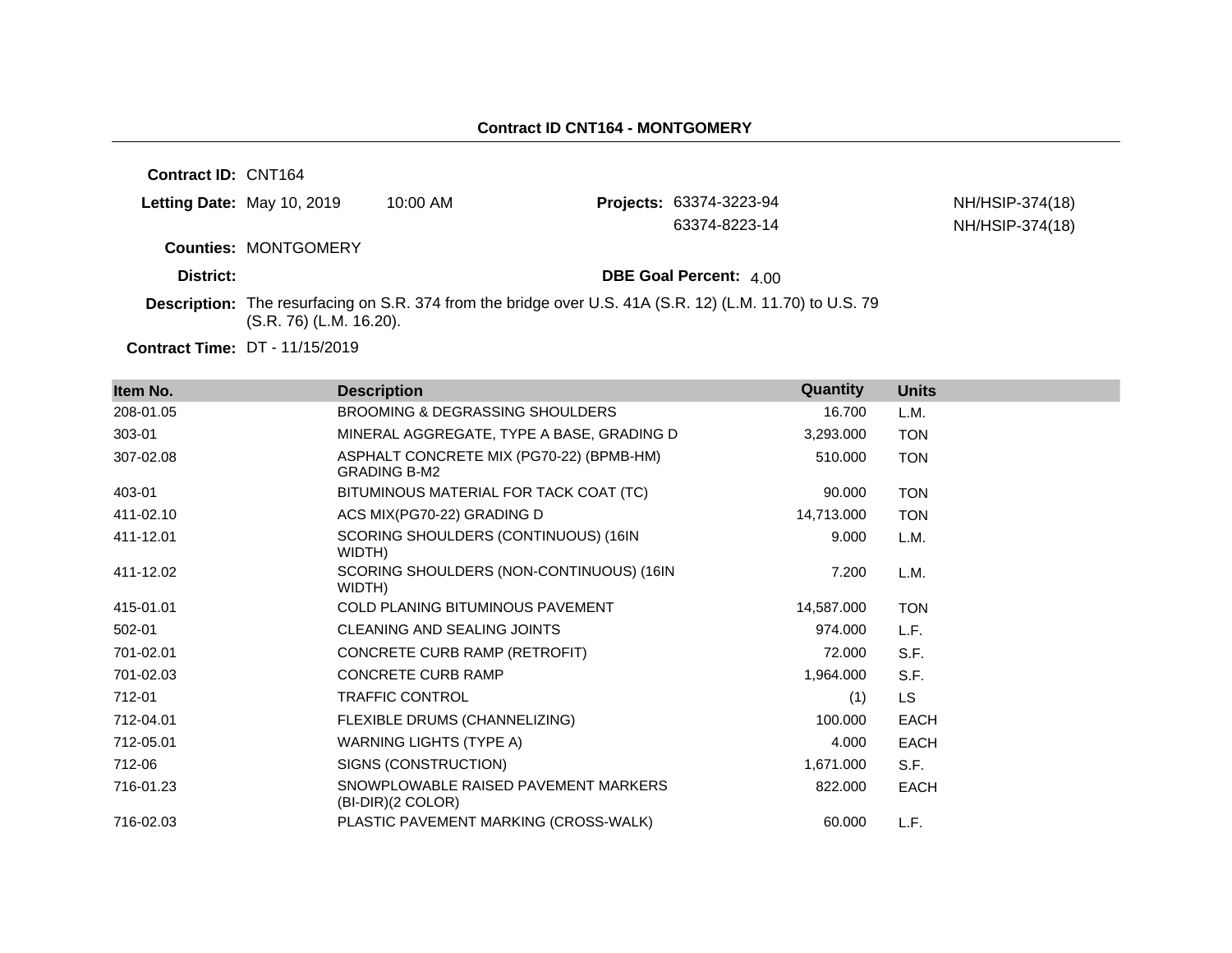## **Contract ID CNT164 - MONTGOMERY**

| Item No.  | <b>Description</b>                                       | Quantity   | <b>Units</b> |
|-----------|----------------------------------------------------------|------------|--------------|
| 716-02.04 | PLASTIC PAVEMENT MARKING(CHANNELIZATION<br>STRIPING)     | 2,775.000  | S.Y.         |
| 716-02.05 | PLASTIC PAVEMENT MARKING (STOP LINE)                     | 272,000    | L.F.         |
| 716-02.06 | PLASTIC PAVEMENT MARKING (TURN LANE<br>ARROW)            | 42,000     | <b>EACH</b>  |
| 716-02.09 | PLASTIC PAVEMENT MARKING (LONGITUDINAL<br>CROSS-WALK)    | 457.000    | L.F.         |
| 716-05.01 | PAINTED PAVEMENT MARKING (4" LINE)                       | 23,000     | L.M.         |
| 716-12.02 | ENHANCED FLATLINE THERMO PVMT MRKNG (6IN<br>LINE)        | 23,000     | L.M.         |
| 716-12.05 | ENHANCED FLATLINE THERMO PVMT MRKNG (6IN<br>DOTTED LINE) | 4.200.000  | L.F.         |
| 717-01    | <b>MOBILIZATION</b>                                      | (1)        | LS.          |
| 730-14.02 | <b>SAW SLOT</b>                                          | 4,461.000  | L.F.         |
| 730-14.03 | <b>LOOP WIRE</b>                                         | 10,122.000 | L.F.         |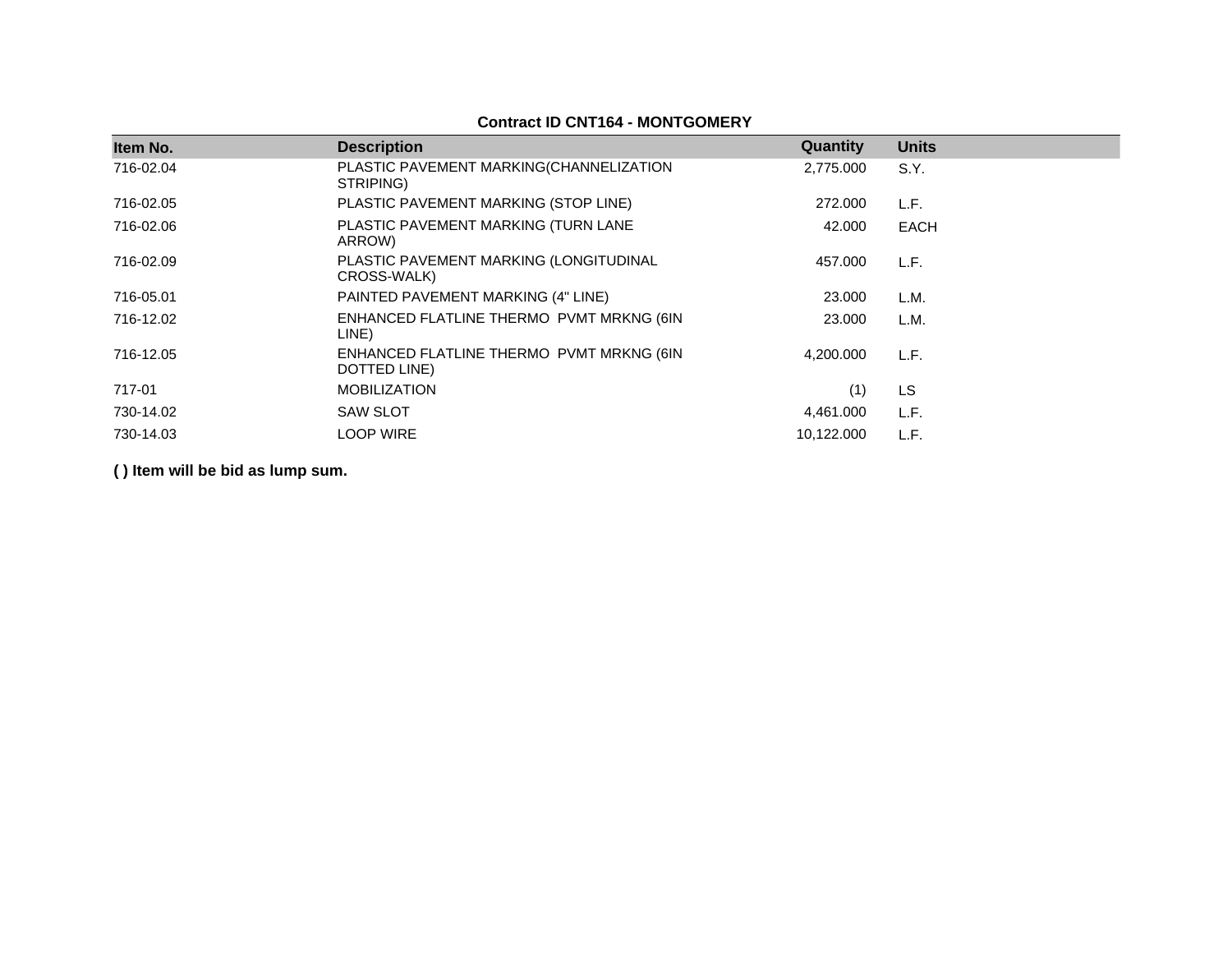| <b>Contract ID: CNT184</b> |                                                        |                                                              |                                                                                                              |              |
|----------------------------|--------------------------------------------------------|--------------------------------------------------------------|--------------------------------------------------------------------------------------------------------------|--------------|
|                            | Letting Date: May 10, 2019<br><b>Counties: OVERTON</b> | $10:00$ AM                                                   | <b>Projects: 67001-3289-94</b>                                                                               | HSIP-111(98) |
| District:                  |                                                        |                                                              | <b>DBE Goal Percent: 10.00</b>                                                                               |              |
|                            |                                                        | 3.09 and L.M. 3.18), including grading, drainage and paving. | <b>Description:</b> The miscellaneous safety improvements on S.R. 111 at the intersections of S.R. 293 (L.M. |              |

| Item No.  | <b>Description</b>                                                      | Quantity   | <b>Units</b> |
|-----------|-------------------------------------------------------------------------|------------|--------------|
| 105-01    | CONSTRUCTION STAKES, LINES AND GRADES                                   | (1)        | <b>LS</b>    |
| 201-01    | <b>CLEARING AND GRUBBING</b>                                            | (1)        | <b>LS</b>    |
| 202-01.50 | REMOVAL OF STRUCTURES AND OBSTRUCTIONS                                  | 3.000      | <b>EACH</b>  |
| 202-02.01 | REMOVAL OF PIPE (SIZE, STA.) (18", STA 6+01.65, SR<br>293 EAST)         | 42,000     | L.F.         |
| 202-02.02 | REMOVAL OF PIPE (SIZE, STA.) (24". STA. 12+73.54<br><b>SR 293 WEST)</b> | 76.000     | L.F.         |
| 202-02.21 | REMOVAL OF PIPE (DESCRIPTION) (18" STORM<br>SEWER)                      | 1,920.000  | L.F.         |
| 203-01    | ROAD & DRAINAGE EXCAVATION (UNCLASSIFIED)                               | 11,204.000 | C.Y.         |
| 203-04    | PLACING AND SPREADING TOPSOIL                                           | 1,324.000  | C.Y.         |
| 203-06    | <b>WATER</b>                                                            | 10.000     | M.G.         |
| 203-10.15 | <b>WASTE MATERIAL</b>                                                   | 7,269.000  | C.Y.         |
| 209-05    | SEDIMENT REMOVAL                                                        | 180.000    | C.Y.         |
| 209-08.02 | TEMPORARY SILT FENCE (WITH BACKING)                                     | 4,750.000  | L.F.         |
| 209-08.07 | ROCK CHECK DAM PER                                                      | 45.000     | <b>EACH</b>  |
| 209-08.08 | ENHANCED ROCK CHECK DAM                                                 | 15.000     | <b>EACH</b>  |
| 209-40.33 | CATCH BASIN PROTECTION (TYPE D)                                         | 4.000      | <b>EACH</b>  |
| 209-40.48 | CATCH BASIN FILTER ASSEMBLY(TYPE 8)                                     | 8.000      | <b>EACH</b>  |
| 303-01    | MINERAL AGGREGATE, TYPE A BASE, GRADING D                               | 11,157.000 | <b>TON</b>   |
| 307-01.01 | ASPHALT CONCRETE MIX (PG64-22) (BPMB-HM)<br><b>GRADING A</b>            | 236.000    | <b>TON</b>   |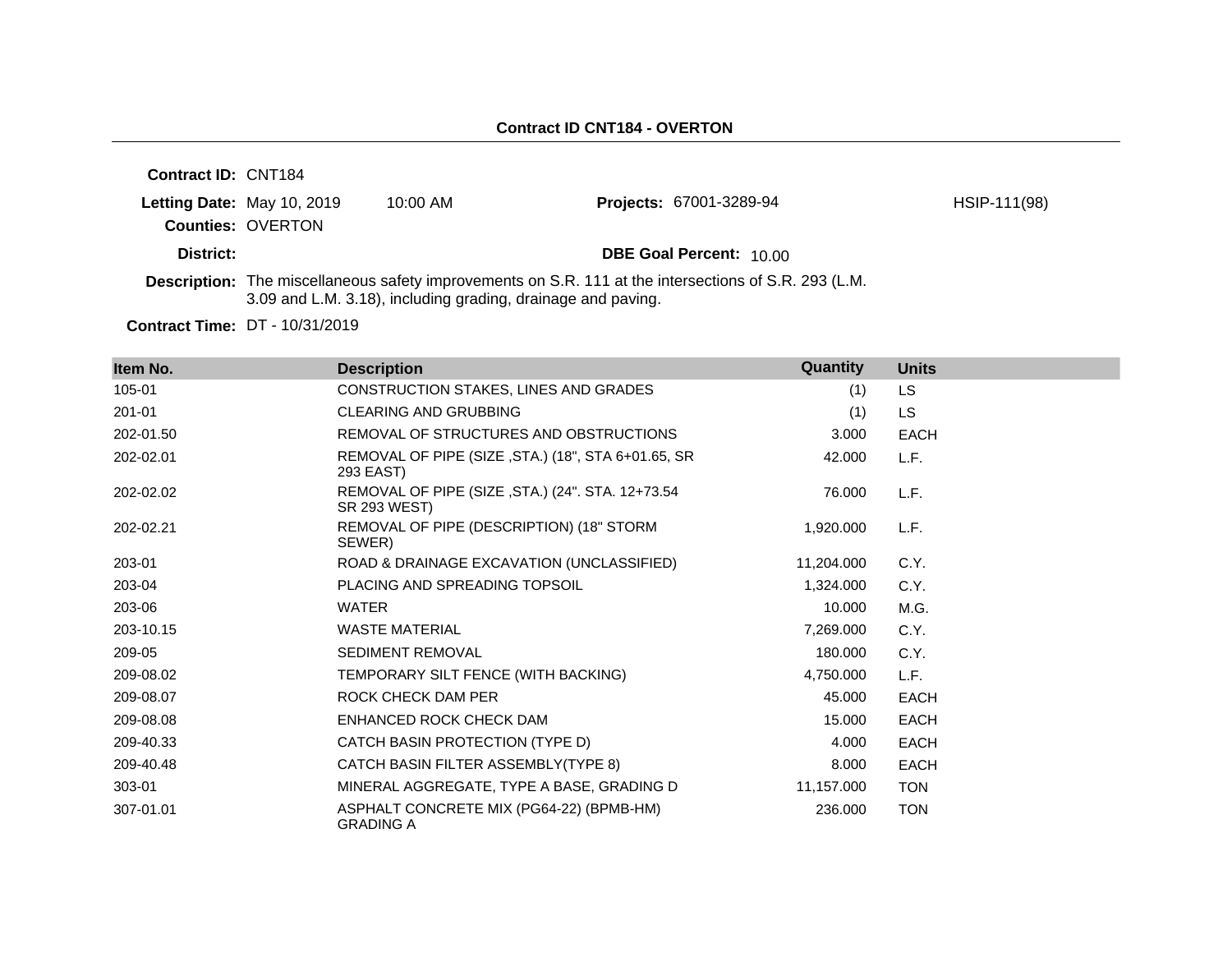| Item No.  | <b>Description</b>                                              | Quantity  | <b>Units</b> |
|-----------|-----------------------------------------------------------------|-----------|--------------|
| 307-01.08 | ASPHALT CONCRETE MIX (PG64-22) (BPMB-HM)                        | 321.000   | <b>TON</b>   |
|           | <b>GRADING B-M2</b>                                             |           |              |
| 307-01.21 | ASP. CONC. MIX(PG70-22) (BPMB-HM) GR. A-S                       | 567.000   | <b>TON</b>   |
| 307-02.01 | ASPHALT CONCRETE MIX (PG70-22) (BPMB-HM)<br><b>GRADING A</b>    | 1,749.000 | <b>TON</b>   |
| 307-02.08 | ASPHALT CONCRETE MIX (PG70-22) (BPMB-HM)<br><b>GRADING B-M2</b> | 784.000   | <b>TON</b>   |
| 402-01    | BITUMINOUS MATERIAL FOR PRIME COAT (PC)                         | 22.000    | <b>TON</b>   |
| 402-02    | AGGREGATE FOR COVER MATERIAL (PC)                               | 83.000    | <b>TON</b>   |
| 403-01    | BITUMINOUS MATERIAL FOR TACK COAT (TC)                          | 23.000    | <b>TON</b>   |
| 407-20.05 | SAW CUTTING ASPHALT PAVEMENT                                    | 4,000.000 | L.F.         |
| 411-01.07 | ACS MIX (PG64-22) GRADING E SHOULDER                            | 453.000   | <b>TON</b>   |
| 411-01.10 | ACS MIX(PG64-22) GRADING D                                      | 208.000   | <b>TON</b>   |
| 411-02.10 | ACS MIX(PG70-22) GRADING D                                      | 1,389.000 | <b>TON</b>   |
| 411-12.01 | SCORING SHOULDERS (CONTINUOUS) (16IN<br>WIDTH)                  | 1.100     | L.M.         |
| 411-12.02 | SCORING SHOULDERS (NON-CONTINUOUS) (16IN<br>WIDTH)              | 0.800     | L.M.         |
| 411-12.03 | SCORING FOR RUMBLE STRIPE (NON-<br>CONTINUOUS) (8IN WIDTH)      | 0.200     | L.M.         |
| 415-01.01 | COLD PLANING BITUMINOUS PAVEMENT                                | 1,086.000 | <b>TON</b>   |
| 607-03.02 | 18" CONCRETE PIPE CULVERT (CLASS III)                           | 906.000   | L.F.         |
| 607-05.02 | 24" CONCRETE PIPE CULVERT (CLASS III)                           | 959.000   | L.F.         |
| 607-06.02 | 30" CONCRETE PIPE CULVERT (CLASS III)                           | 172.000   | L.F.         |
| 607-20.01 | 18" CROSSDRAIN PIPE CULVERT(COLLECTORS &<br><b>LOCAL ROADS)</b> | 58.000    | L.F.         |
| 607-20.02 | 24" CROSSDRAIN PIPE CULVERT(COLLECTORS &<br>LOCAL ROADS)        | 56.000    | L.F.         |
| 607-39.02 | 18" PIPE CULVERT (SIDE DRAIN)                                   | 184.000   | L.F.         |
| 611-01.03 | MANHOLES, $> 8'$ - 12' DEPTH                                    | 1.000     | <b>EACH</b>  |
| 611-07.31 | 18IN ENDWALL (SIDE DRAIN)                                       | 12.000    | <b>EACH</b>  |
| 611-07.54 | 18IN ENDWALL (CROSS DRAIN) 3:1                                  | 2.000     | <b>EACH</b>  |
| 611-07.57 | 24IN ENDWALL (CROSS DRAIN) 3:1                                  | 2.000     | <b>EACH</b>  |

## **Contract ID CNT184 - OVERTON**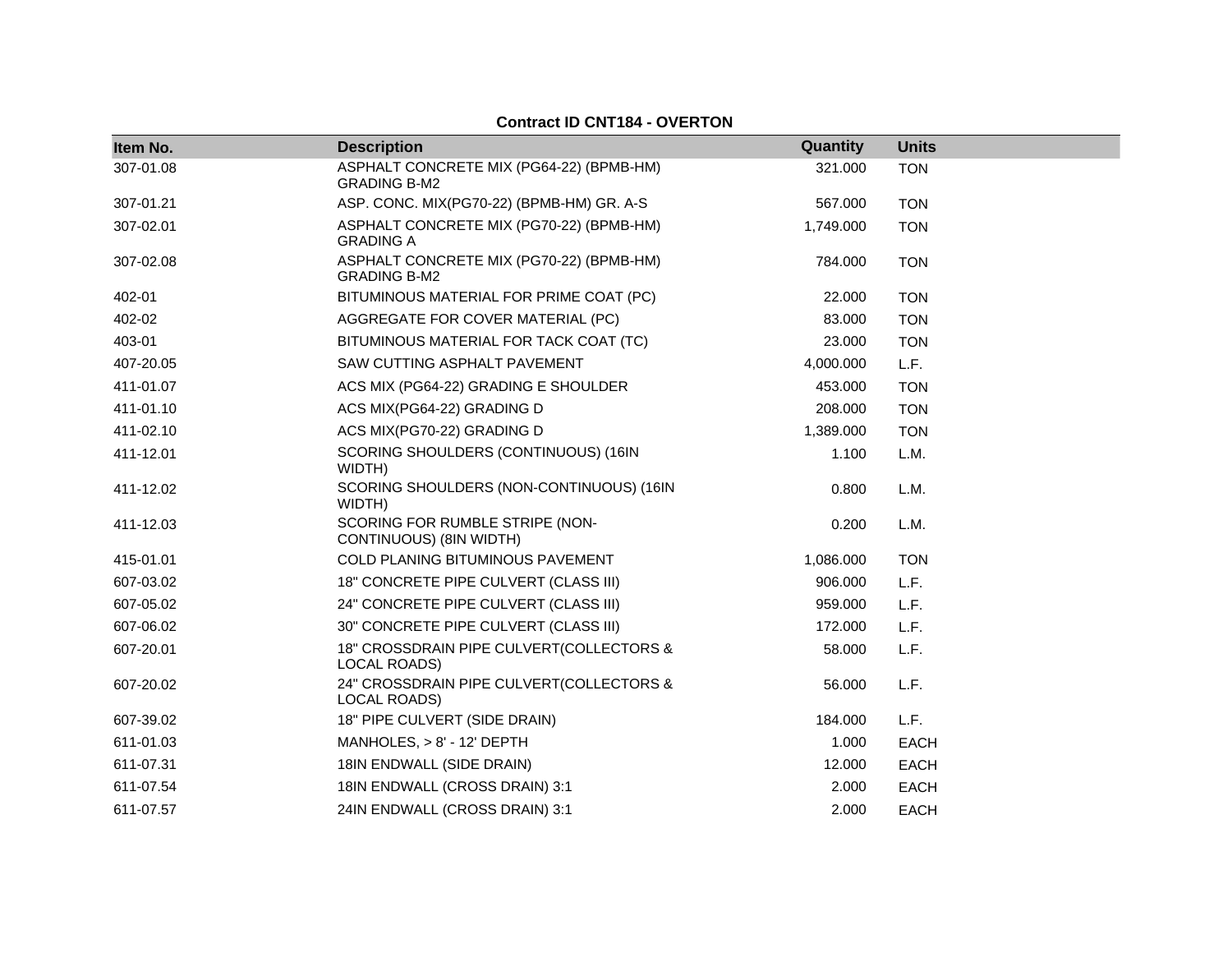| Item No.  | <b>Description</b>                                         | Quantity  | <b>Units</b> |
|-----------|------------------------------------------------------------|-----------|--------------|
| 611-38.02 | CATCH BASINS, TYPE 38, > 4' - 8' DEPTH                     | 8.000     | EACH         |
| 621-03.02 | <b>18" TEMPORARY DRAINAGE PIPE</b>                         | 36,000    | L.F.         |
| 701-03    | CONCRETE MEDIAN PAVEMENT                                   | 14.000    | C.Y.         |
| 703-01    | PORTLAND CEMENT CONCRETE DITCH PAVING                      | 40.000    | C.Y.         |
| 705-04.50 | PORTABLE BARRIER RAIL DELINEATOR                           | 50.000    | <b>EACH</b>  |
| 705-20.25 | TEMPORARY CRASH CUSHION (MASH TL-3)                        | 4.000     | EACH         |
| 707-08.11 | HIGH-VISIBILITY CONSTRUCTION FENCE                         | 200.000   | L.F.         |
| 709-05.05 | MACHINED RIP-RAP (CLASS A-3)                               | 65.000    | <b>TON</b>   |
| 709-05.08 | MACHINED RIP-RAP (CLASS B)                                 | 25,000    | <b>TON</b>   |
| 710-02    | AGGREGATE UNDERDRAINS (WITH PIPE)                          | 1,210.000 | L.F.         |
| 710-05    | LATERAL UNDERDRAIN                                         | 70.000    | L.F.         |
| 710-06.15 | LATERAL UNDERDRAIN ENDWALL (6:1)                           | 7.000     | EACH         |
| 712-01    | <b>TRAFFIC CONTROL</b>                                     | (1)       | <b>LS</b>    |
| 712-02.02 | INTERCONNECTED PORTABLE BARRIER RAIL                       | 1,000.000 | L.F.         |
| 712-04.01 | FLEXIBLE DRUMS (CHANNELIZING)                              | 125.000   | <b>EACH</b>  |
| 712-05.01 | <b>WARNING LIGHTS (TYPE A)</b>                             | 50.000    | <b>EACH</b>  |
| 712-06    | SIGNS (CONSTRUCTION)                                       | 606.000   | S.F.         |
| 712-07.03 | TEMPORARY BARRICADES (TYPE III)                            | 600.000   | L.F.         |
| 712-08.03 | ARROW BOARD (TYPE C)                                       | 2.000     | EACH         |
| 713-01.01 | CLASS A CONCRETE (FOUNDATION FOR SIGN<br>SUPPORTS)         | 3.000     | C.Y.         |
| 713-01.02 | STEEL BAR REINFORCEMENT(FOUNDATION FOR<br>SIGN SUPPORTS)   | 601.000   | LB.          |
| 713-02.14 | FLEXIBLE DELINEATOR (WHITE)                                | 150.000   | <b>EACH</b>  |
| 713-02.26 | CONCRETE BARRIER/PARAPET DELINEATOR                        | 6.000     | <b>EACH</b>  |
| 713-06.01 | STEEL I-BEAMS & WF-BEAMS(BREAKSAFE) SIGN<br><b>SUPPORT</b> | 1,810.000 | LB.          |
| 713-11.02 | PERFORATED/KNOCKOUT SQUARE TUBE POST                       | 3,181.000 | LB.          |
| 713-11.21 | P POST SLIP BASE                                           | 4.000     | <b>EACH</b>  |
| 713-13.02 | FLAT SHEET ALUMINUM SIGNS (0.080" THICK)                   | 143.000   | S.F.         |
| 713-13.03 | FLAT SHEET ALUMINUM SIGNS (0.100" THICK)                   | 519.000   | S.F.         |

## **Contract ID CNT184 - OVERTON**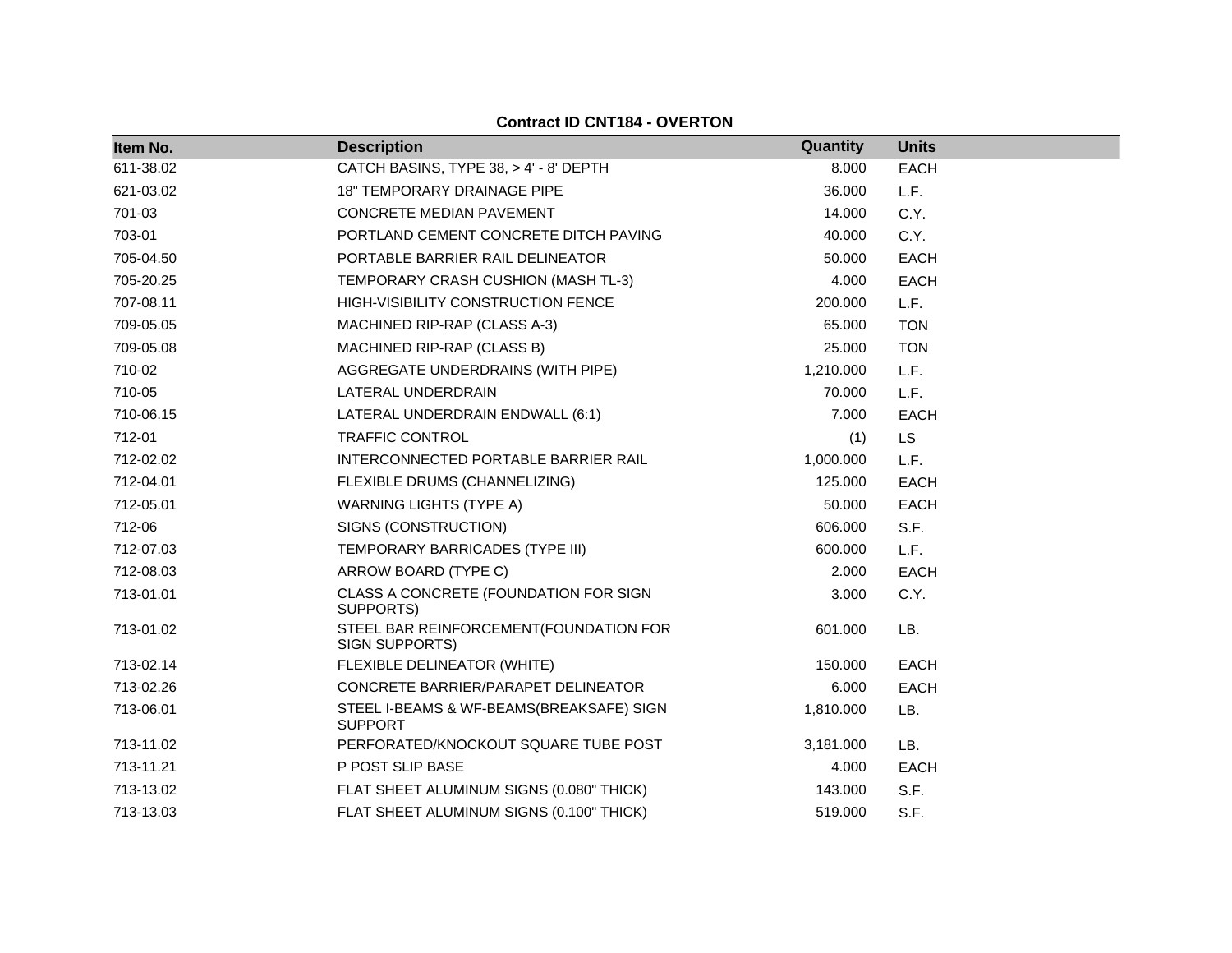| <b>Contract ID CNT184 - OVERTON</b> |
|-------------------------------------|
|-------------------------------------|

| Item No.  | <b>Description</b>                                         | Quantity   | <b>Units</b> |
|-----------|------------------------------------------------------------|------------|--------------|
| 713-14    | EXTRUDED ALUMINUM PANEL SIGNS                              | 340.000    | S.F.         |
| 713-14.22 | STREET NAME SIGN (SUSPENDED 0.100IN THICK)                 | 1.000      | S.F.         |
| 713-15    | REMOVAL OF SIGNS, POSTS AND FOOTINGS                       | (1)        | <b>LS</b>    |
| 713-15.06 | MILE POST SIGN                                             | 2.000      | <b>EACH</b>  |
| 713-16.01 | CHANGEABLE MESSAGE SIGN UNIT                               | 4.000      | <b>EACH</b>  |
| 715-01    | ASPHALTIC CONCRETE CURB (4 INCHES)                         | 200.000    | L.F.         |
| 716-01.21 | SNOWPLOWABLE RAISED PAVEMENT MARKERS<br>(BI-DIR) (1 COLOR) | 5.000      | EACH         |
| 716-01.23 | SNOWPLOWABLE RAISED PAVEMENT MARKERS<br>(BI-DIR)(2 COLOR)  | 155.000    | <b>EACH</b>  |
| 716-02.04 | PLASTIC PAVEMENT MARKING(CHANNELIZATION<br>STRIPING)       | 62.000     | S.Y.         |
| 716-02.05 | PLASTIC PAVEMENT MARKING (STOP LINE)                       | 121.000    | L.F.         |
| 716-02.06 | PLASTIC PAVEMENT MARKING (TURN LANE<br>ARROW)              | 17.000     | <b>EACH</b>  |
| 716-02.07 | PLASTIC PAVEMENT MARKING (24" BARRIER LINE)                | 650.000    | L.F.         |
| 716-02.08 | PLASTIC PAVEMENT MARKING (8" DOTTED LINE)                  | 1,550.000  | L.F.         |
| 716-02.12 | PLASTIC PAVEMENT MARKING (8IN LINE)                        | 0.400      | L.M.         |
| 716-03.01 | PLASTIC WORD PAVEMENT MARKING (ONLY)                       | 4.000      | <b>EACH</b>  |
| 716-05.02 | PAINTED PAVEMENT MARKING (8" BARRIER LINE)                 | 4,000.000  | L.F.         |
| 716-08.01 | REMOVAL OF PAVEMENT MARKING (LINE)                         | 1,000.000  | L.F.         |
| 716-12.02 | ENHANCED FLATLINE THERMO PVMT MRKNG (6IN<br>LINE)          | 2.300      | L.M.         |
| 716-13.01 | SPRAY THERMO PVMT MRKNG (60 mil) (4IN LINE)                | 0.300      | L.M.         |
| 717-01    | <b>MOBILIZATION</b>                                        | (1)        | <b>LS</b>    |
| 740-10.03 | GEOTEXTILE (TYPE III) (EROSION CONTROL)                    | 190.000    | S.Y.         |
| 740-11.01 | TEMPORARY SEDIMENT TUBE 8IN                                | 3,810.000  | L.F.         |
| 801-01    | SEEDING (WITH MULCH)                                       | 427.000    | <b>UNIT</b>  |
| 801-03    | WATER (SEEDING & SODDING)                                  | 203.000    | M.G.         |
| 803-01    | SODDING (NEW SOD)                                          | 15,804.000 | S.Y.         |
| 806-02.03 | PROJECT MOWING                                             | 1.000      | <b>CYCL</b>  |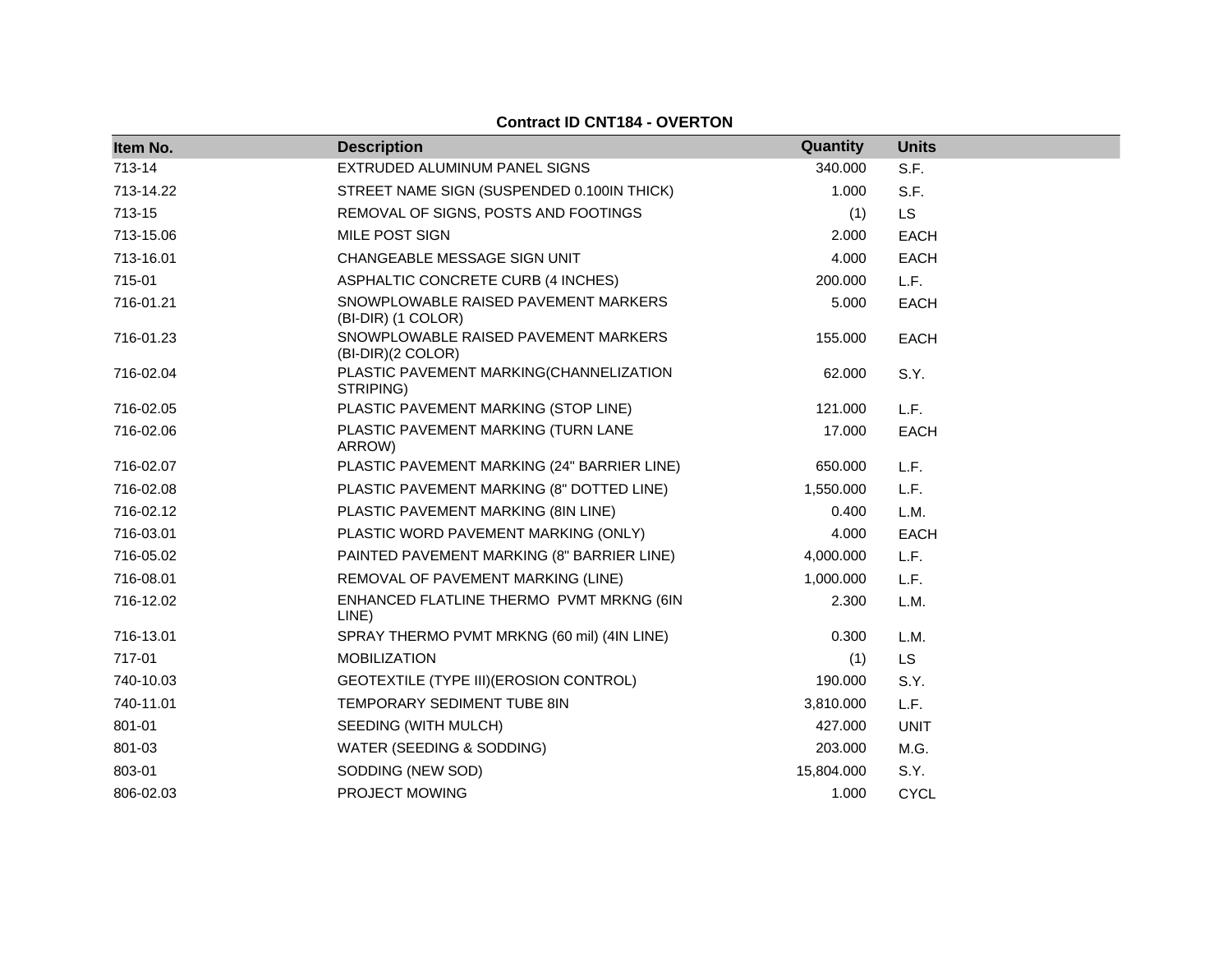| <b>Contract ID: CNT175</b> |                            |                                                                                                           |                                                                                           |             |
|----------------------------|----------------------------|-----------------------------------------------------------------------------------------------------------|-------------------------------------------------------------------------------------------|-------------|
|                            | Letting Date: May 10, 2019 | $10:00$ AM                                                                                                | <b>Projects: 67001-8293-14</b>                                                            | NH-111(109) |
|                            |                            |                                                                                                           | 67013-4210-04                                                                             | N/A         |
|                            | <b>Counties: OVERTON</b>   |                                                                                                           |                                                                                           |             |
| District:                  |                            |                                                                                                           | <b>DBE Goal Percent: 5.00</b>                                                             |             |
|                            | (L.M. 6.77).               | <b>Description:</b> The resurfacing on S.R. 111 from south of Twin Oaks Road (L.M. 15.97) to north of Big | Springs Road (L.M. 20.07) and on S.R. 294 from S.R. 111 (L.M. 0.58) to Oakley-Allons Road |             |

| Item No.  | <b>Description</b>                                         | Quantity   | <b>Units</b> |
|-----------|------------------------------------------------------------|------------|--------------|
| 303-01    | MINERAL AGGREGATE, TYPE A BASE, GRADING D                  | 272.000    | <b>TON</b>   |
| 403-02.01 | <b>TRACKLESS TACK COAT</b>                                 | 70.000     | <b>TON</b>   |
| 411-03.07 | ACS MIX(PG64-22) THIN LIFT ASPHALT                         | 10,099.000 | <b>TON</b>   |
| 411-12.03 | SCORING FOR RUMBLE STRIPE (NON-<br>CONTINUOUS) (8IN WIDTH) | 6.600      | L.M.         |
| 411-12.04 | SCORING FOR RUMBLE STRIPE (NON-<br>CONTINUOUS) (4IN WIDTH) | 9.900      | L.M.         |
| 415-01.01 | <b>COLD PLANING BITUMINOUS PAVEMENT</b>                    | 8,237.000  | <b>TON</b>   |
| 712-01    | <b>TRAFFIC CONTROL</b>                                     | (1)        | LS.          |
| 712-06    | SIGNS (CONSTRUCTION)                                       | 1,840.000  | S.F.         |
| 716-01.21 | SNOWPLOWABLE RAISED PAVEMENT MARKERS<br>(BI-DIR) (1 COLOR) | 715.000    | <b>EACH</b>  |
| 716-01.22 | SNOWPLOWABLE RAISED PAVMENT MARKERS<br>(MONO-DIR)(1 COLOR) | 27.000     | <b>EACH</b>  |
| 716-01.30 | REMOVAL OF SNOWPLOWABLE REFLECTIVE<br><b>MARKER</b>        | 742.000    | <b>EACH</b>  |
| 716-02.05 | PLASTIC PAVEMENT MARKING (STOP LINE)                       | 460.000    | L.F.         |
| 716-02.06 | PLASTIC PAVEMENT MARKING (TURN LANE<br>ARROW)              | 2.000      | <b>EACH</b>  |
| 716-03.03 | PLASTIC WORD PAVEMENT MARKING (STOP<br>AHEAD)              | 1.000      | <b>EACH</b>  |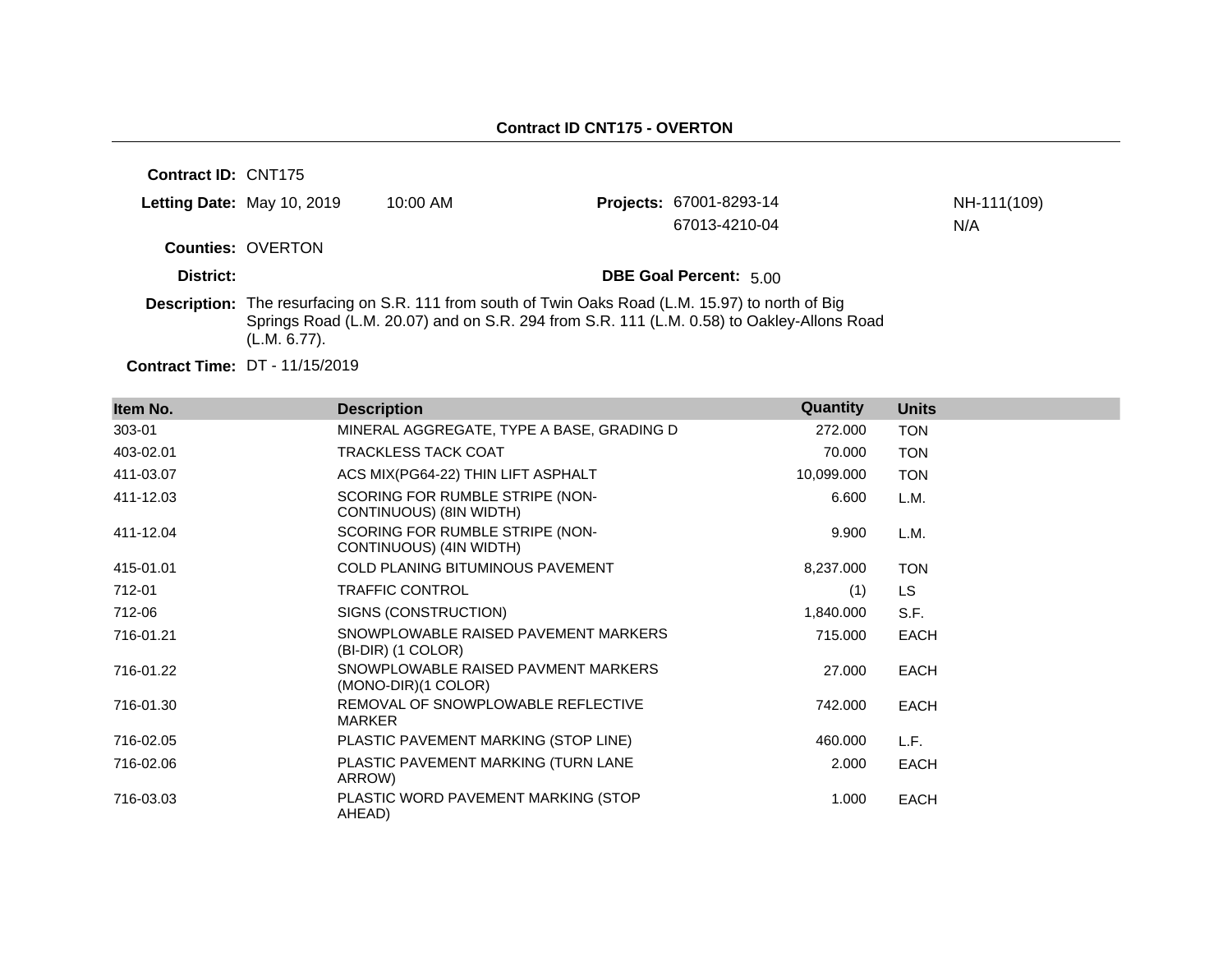| Item No.  | <b>Description</b>                                       | Quantity | <b>Units</b> |
|-----------|----------------------------------------------------------|----------|--------------|
|           |                                                          |          |              |
| 716-04.14 | PLASTIC PAVEMENT MARKING (LANE REDUCTION<br>ARROW)       | 2.000    | <b>EACH</b>  |
| 716-05.01 | PAINTED PAVEMENT MARKING (4" LINE)                       | 50.400   | L.M.         |
| 716-05.05 | PAINTED PAVEMENT MARKING (STOP LINE)                     | 200,000  | L.F.         |
| 716-12.02 | ENHANCED FLATLINE THERMO PVMT MRKNG (6IN<br>LINE)        | 9.600    | L.M.         |
| 716-12.05 | ENHANCED FLATLINE THERMO PVMT MRKNG (6IN<br>DOTTED LINE) | 120.000  | L.F.         |
| 716-13.01 | SPRAY THERMO PVMT MRKNG (60 mil) (4IN LINE)              | 12.400   | L.M.         |
| 716-13.02 | SPRAY THERMO PVMT MRKNG (60 mil) (6IN LINE)              | 14.200   | L.M.         |
| 717-01    | <b>MOBILIZATION</b>                                      | (1)      | <b>LS</b>    |
| 730-03.20 | INSTALL PULL BOX (TYPE A)                                | 1.000    | <b>EACH</b>  |
| 730-12.02 | CONDUIT 2" DIAMETER (PVC)                                | 20,000   | L.F.         |
| 730-14.02 | <b>SAW SLOT</b>                                          | 150.000  | L.F.         |
| 730-14.03 | <b>LOOP WIRE</b>                                         | 500,000  | L.F.         |

### **Contract ID CNT175 - OVERTON**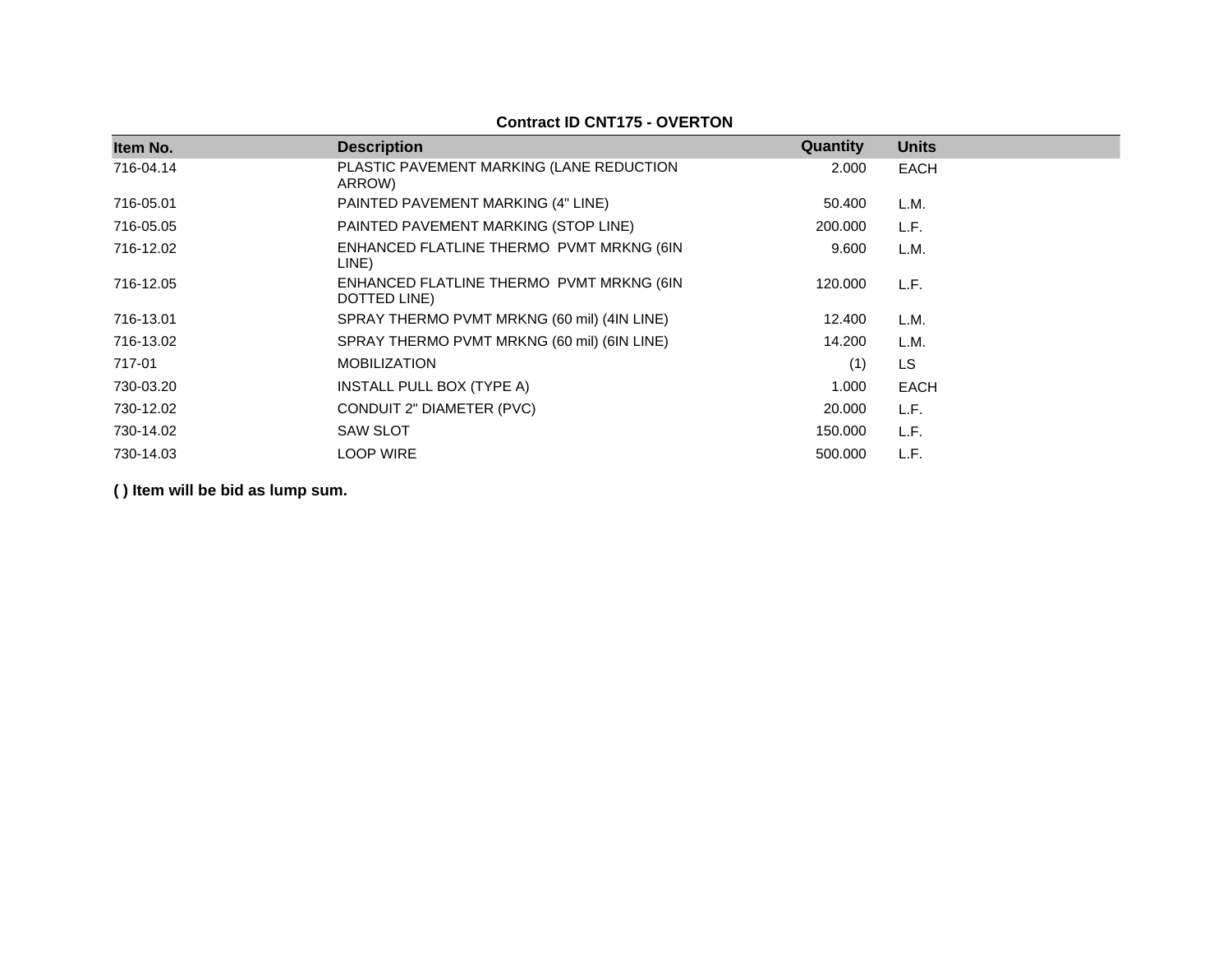**Contract ID:** CNT177 **Letting Date:** May 10, 2019 10:00 AM **Counties:** PERRY **District: District: DBE Goal Percent:**  $4.50$ **Projects:** 68001-3256-94 HSIP-13(80) 68001-4256-04 N/A 68005-3206-94 HSIP-100(86) 68005-4206-04 N/A 68009-3241-94 STP/HSIP-438(7) 68009-8241-14 STP/HSIP-438(7)

**Description:** The resurfacing on S.R. 13, S.R. 438 and S.R. 100.

| Item No.  | <b>Description</b>                                              | <b>Quantity</b> | <b>Units</b> |
|-----------|-----------------------------------------------------------------|-----------------|--------------|
| 208-01.05 | BROOMING & DEGRASSING SHOULDERS                                 | 37.000          | L.M.         |
| 303-01    | MINERAL AGGREGATE, TYPE A BASE, GRADING D                       | 4,892.000       | <b>TON</b>   |
| 307-01.08 | ASPHALT CONCRETE MIX (PG64-22) (BPMB-HM)<br><b>GRADING B-M2</b> | 700.000         | <b>TON</b>   |
| 403-01    | BITUMINOUS MATERIAL FOR TACK COAT (TC)                          | 111.000         | <b>TON</b>   |
| 411-01.10 | ACS MIX(PG64-22) GRADING D                                      | 15,014.000      | <b>TON</b>   |
| 411-03.12 | ACS MIX(PG64-22) THIN LIFT D ASPHALT                            | 5,212.000       | <b>TON</b>   |
| 411-12.03 | SCORING FOR RUMBLE STRIPE (NON-<br>CONTINUOUS) (8IN WIDTH)      | 29.800          | L.M.         |
| 705-02.10 | <b>GUARDRAIL TRANSITION 27IN TO 31IN</b>                        | 1.000           | <b>EACH</b>  |
| 705-04.09 | EARTH PAD FOR TYPE 38 GR END TREATMENT                          | 1.000           | <b>EACH</b>  |
| 705-06.20 | TANGENT ENERGY ABSORBING TERM MASH TL-3                         | 1.000           | <b>EACH</b>  |
| 706-01    | <b>GUARDRAIL REMOVED</b>                                        | 50.000          | L.F.         |
| 712-01    | <b>TRAFFIC CONTROL</b>                                          | (1)             | <b>LS</b>    |
| 712-04.01 | FLEXIBLE DRUMS (CHANNELIZING)                                   | 75.000          | <b>EACH</b>  |
| 712-05.01 | WARNING LIGHTS (TYPE A)                                         | 12.000          | <b>EACH</b>  |
| 712-06    | SIGNS (CONSTRUCTION)                                            | 3,267.000       | S.F.         |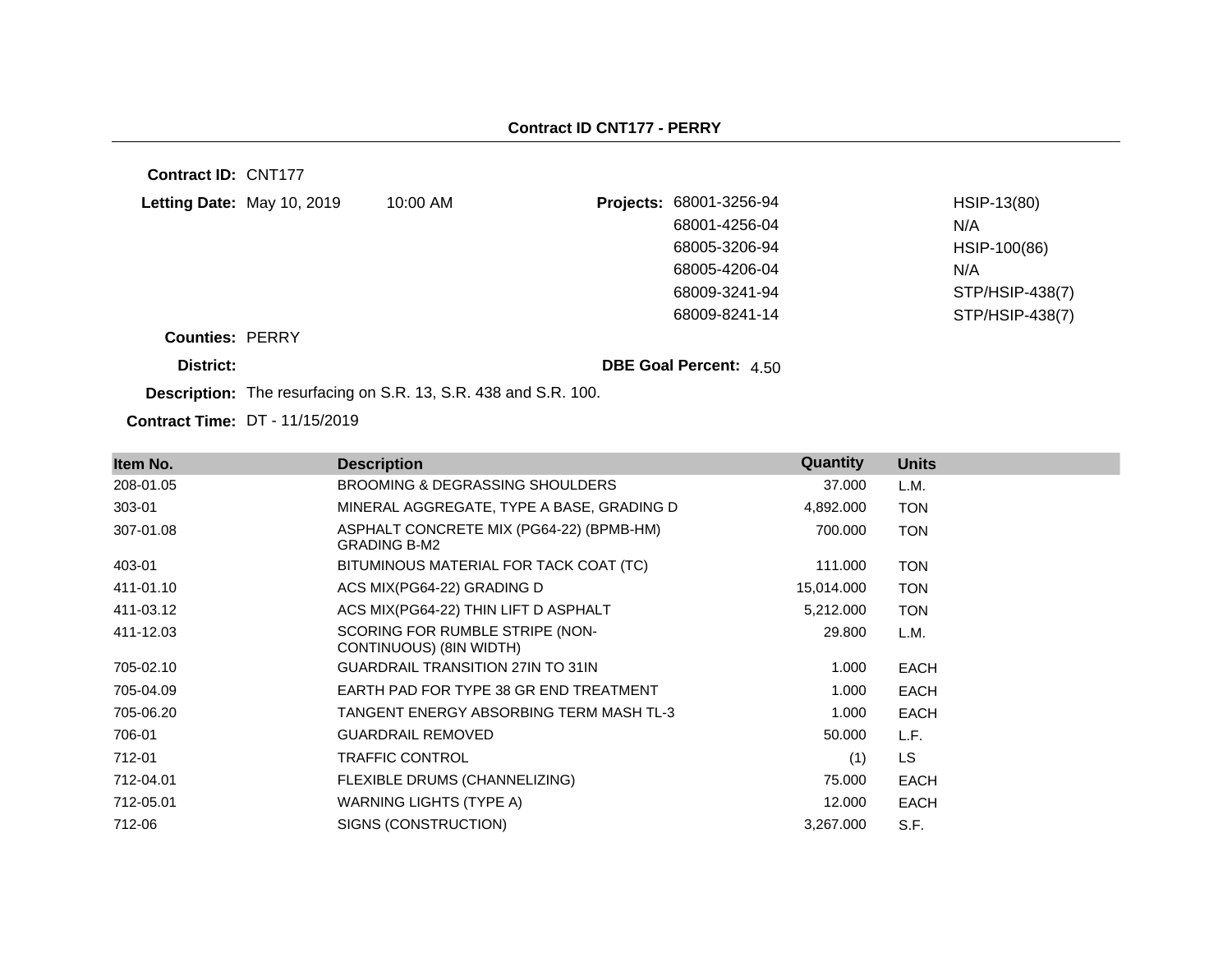| Item No.  | <b>Description</b>                                         | Quantity  | <b>Units</b> |
|-----------|------------------------------------------------------------|-----------|--------------|
| 713-16.20 | SIGNS (DESCRIPTION) (OM-3R, TYPE 3 OBJECT<br>MARKER)       | 6.000     | <b>EACH</b>  |
| 713-16.21 | SIGNS (DESCRIPTION) (OM-3L, TYPE 3 OBJECT<br>MARKER)       | 6.000     | <b>EACH</b>  |
| 716-01.21 | SNOWPLOWABLE RAISED PAVEMENT MARKERS<br>(BI-DIR) (1 COLOR) | 1,279.000 | <b>EACH</b>  |
| 716-01.22 | SNOWPLOWABLE RAISED PAVMENT MARKERS<br>(MONO-DIR)(1 COLOR) | 120,000   | <b>EACH</b>  |
| 716-01.30 | REMOVAL OF SNOWPLOWABLE REFLECTIVE<br>MARKER               | 224,000   | <b>EACH</b>  |
| 716-02.05 | PLASTIC PAVEMENT MARKING (STOP LINE)                       | 438.000   | L.F.         |
| 716-02.06 | PLASTIC PAVEMENT MARKING (TURN LANE<br>ARROW)              | 1.000     | <b>EACH</b>  |
| 716-03.03 | PLASTIC WORD PAVEMENT MARKING (STOP<br>AHEAD)              | 3.000     | <b>EACH</b>  |
| 716-04.12 | PLASTIC PAVEMENT MARKING (YIELD LINE)                      | 35,000    | S.F.         |
| 716-05.01 | PAINTED PAVEMENT MARKING (4" LINE)                         | 6.000     | L.M.         |
| 716-12.02 | ENHANCED FLATLINE THERMO PVMT MRKNG (6IN<br>LINE)          | 26,200    | L.M.         |
| 716-13.01 | SPRAY THERMO PVMT MRKNG (60 mil) (4IN LINE)                | 13.400    | L.M.         |
| 716-13.02 | SPRAY THERMO PVMT MRKNG (60 mil) (6IN LINE)                | 30,300    | L.M.         |
| 717-01    | <b>MOBILIZATION</b>                                        | (1)       | <b>LS</b>    |
| 730-14.02 | <b>SAW SLOT</b>                                            | 334,000   | L.F.         |
| 730-14.03 | <b>LOOP WIRE</b>                                           | 868.000   | L.F.         |

#### **Contract ID CNT177 - PERRY**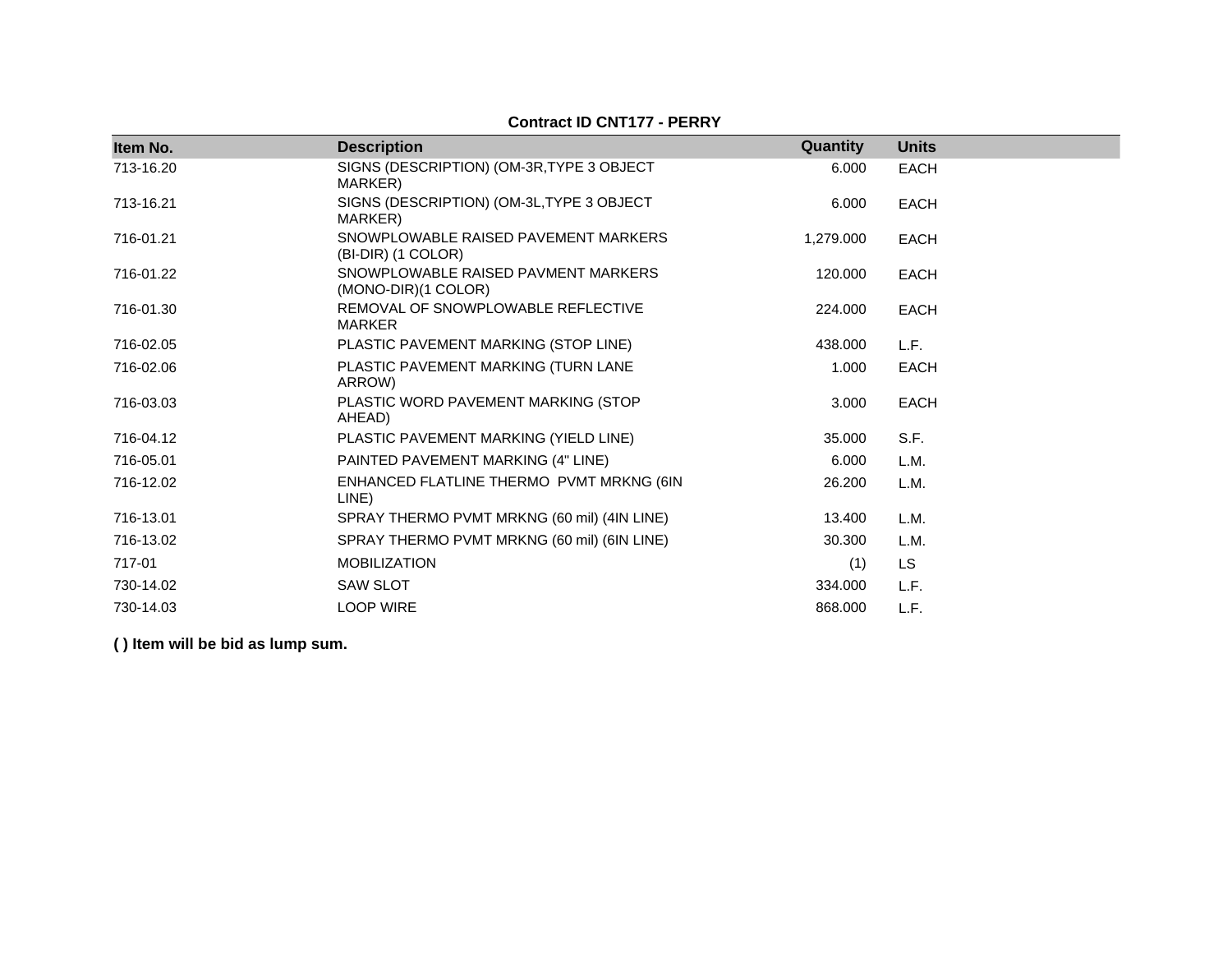**Contract ID:** CNT148 **Letting Date:** May 10, 2019 10:00 AM **Counties:** POLK **District: District: DBE Goal Percent:** 6.00 **Contract Time:** DT - 11/15/2019 **Description:** The resurfacing on S.R. 30 from west of Tellico Reliance Road (L.M. 8.00) to near Greasy Creek Road (L.M. 13.10). Projects: 70002-3230-94 HSIP-30(84) 70002-4230-04 N/A

| Item No.  | <b>Description</b>                                         | Quantity  | <b>Units</b> |
|-----------|------------------------------------------------------------|-----------|--------------|
| 303-01    | MINERAL AGGREGATE, TYPE A BASE, GRADING D                  | 211.000   | <b>TON</b>   |
| 307-01.15 | ASC MIX (PG64-22) (BPMLC-HM) GRADING CS                    | 200.000   | <b>TON</b>   |
| 403-01    | BITUMINOUS MATERIAL FOR TACK COAT (TC)                     | 30.000    | <b>TON</b>   |
| 407-07.01 | INTELLIGENT COMPACTION EQUIPMENT                           | (1)       | LS.          |
| 411-01.10 | ACS MIX(PG64-22) GRADING D                                 | 4,472.000 | <b>TON</b>   |
| 415-01.01 | <b>COLD PLANING BITUMINOUS PAVEMENT</b>                    | 6,202.000 | <b>TON</b>   |
| 705-04.09 | EARTH PAD FOR TYPE 38 GR END TREATMENT                     | 5.000     | <b>EACH</b>  |
| 705-06.20 | TANGENT ENERGY ABSORBING TERM MASH TL-3                    | 5.000     | <b>EACH</b>  |
| 705-11.03 | SINGLE GUARDRAIL (TYPE 2) (POWDER COATED)                  | 25.000    | L.F.         |
| 705-11.13 | GUARDRAIL TERMINAL (TYPE 21) (POWDER<br>COATED)            | 2.000     | <b>EACH</b>  |
| 706-01    | <b>GUARDRAIL REMOVED</b>                                   | 320.000   | L.F.         |
| 712-01    | TRAFFIC CONTROL                                            | (1)       | LS.          |
| 712-06    | SIGNS (CONSTRUCTION)                                       | 654.000   | S.F.         |
| 713-16.01 | CHANGEABLE MESSAGE SIGN UNIT                               | 2.000     | <b>EACH</b>  |
| 716-01.21 | SNOWPLOWABLE RAISED PAVEMENT MARKERS<br>(BI-DIR) (1 COLOR) | 440.000   | <b>EACH</b>  |
| 716-01.30 | REMOVAL OF SNOWPLOWABLE REFLECTIVE<br>MARKER               | 440.000   | <b>EACH</b>  |
| 716-02.04 | PLASTIC PAVEMENT MARKING(CHANNELIZATION<br>STRIPING)       | 42.000    | S.Y.         |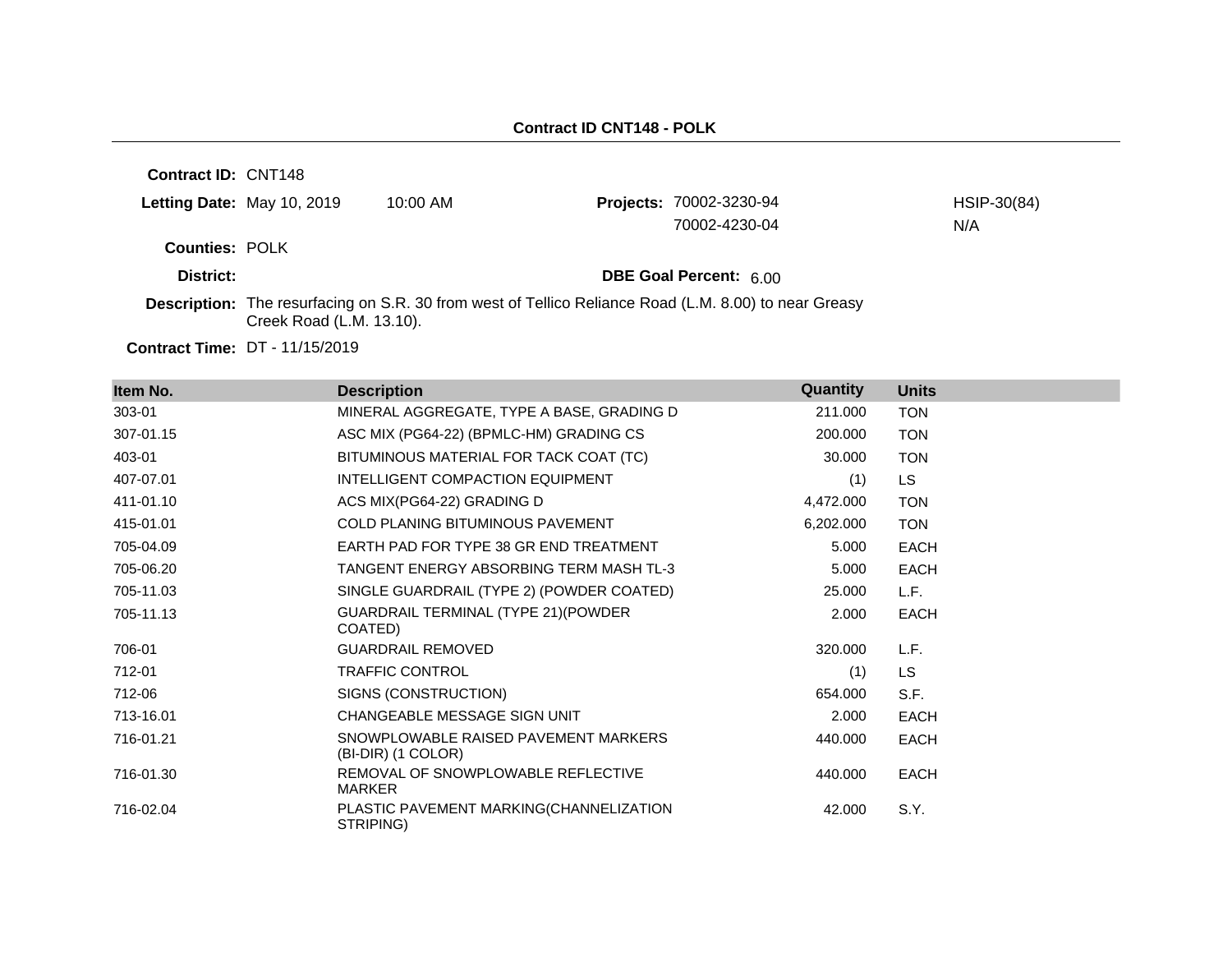### **Contract ID CNT148 - POLK**

| Item No.  | <b>Description</b>                                    | Quantity | <b>Units</b> |
|-----------|-------------------------------------------------------|----------|--------------|
| 716-02.05 | PLASTIC PAVEMENT MARKING (STOP LINE)                  | 125.000  | L.F.         |
| 716-02.22 | PLASTIC AERIAL SPEED BARS                             | 420.000  | L.F.         |
| 716-05.01 | PAINTED PAVEMENT MARKING (4" LINE)                    | 10.200   | L.M.         |
| 716-05.05 | PAINTED PAVEMENT MARKING (STOP LINE)                  | 125.000  | L.F.         |
| 716-13.05 | SPRAY THERMO PVMT MRKNG (60 mil) (6IN DOTTED<br>LINE) | 115,000  | L.F.         |
| 716-14.02 | PROFILED THERMO PVMT MRKNG AUDIBLE (6IN)              | 20.400   | L.M.         |
| 717-01    | <b>MOBILIZATION</b>                                   |          | LS           |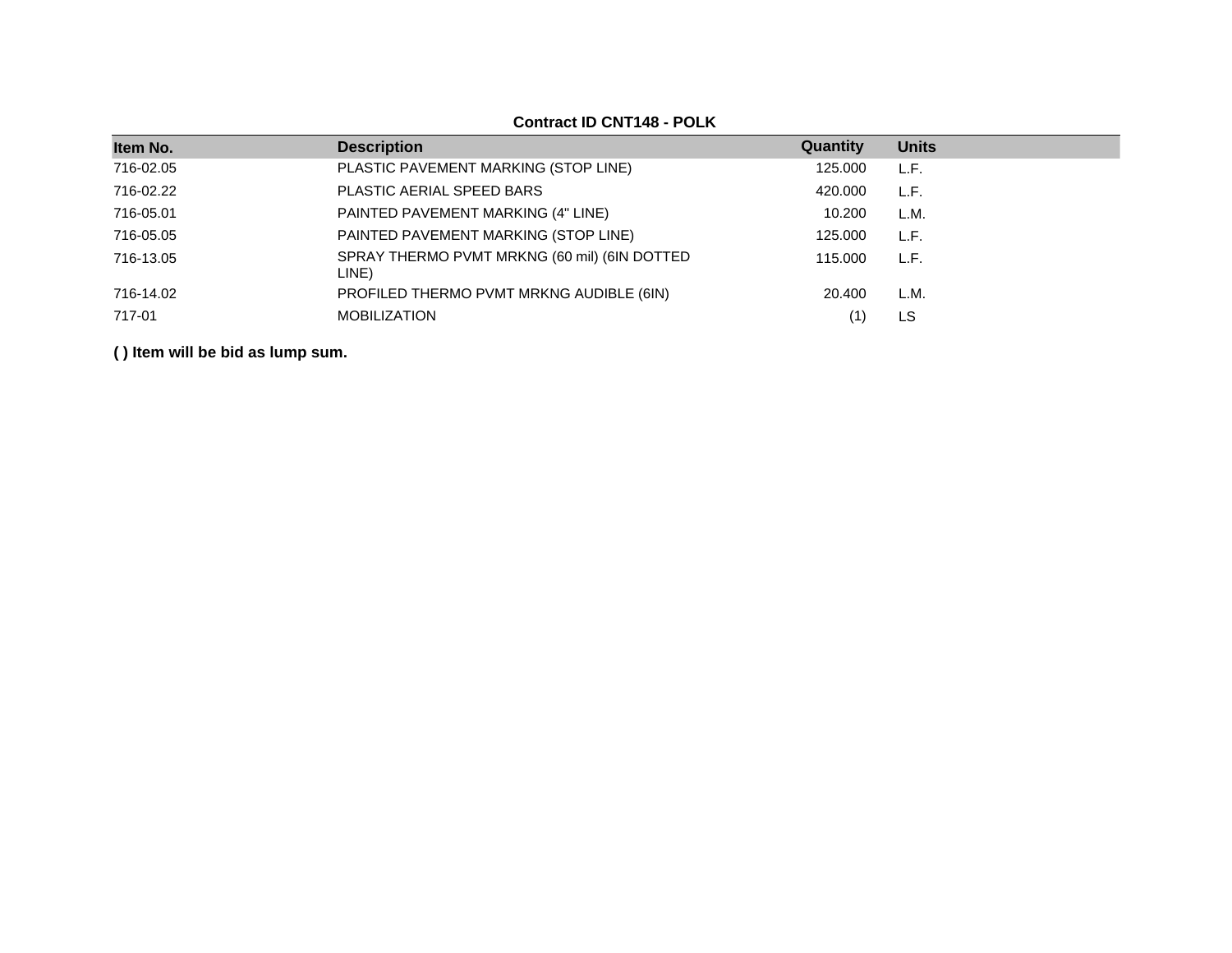**Contract ID:** CNT221

| Letting Date: May 10, 2019 | 10:00 AM | <b>Projects: 71012-3228-94</b> | HSIP-136(19) |
|----------------------------|----------|--------------------------------|--------------|
|                            |          | 71012-4228-04                  | N/A          |
| <b>Counties: PUTNAM</b>    |          |                                |              |
| District:                  |          | <b>DBE Goal Percent: 9.00</b>  |              |

**Description:** The resurfacing on S.R. 136 from U.S. 70N (S.R. 24) (L.M. 4.15) to north of Whiteaker Springs Road (L.M. 7.00).

| Item No.  | <b>Description</b>                                              | Quantity  | <b>Units</b> |
|-----------|-----------------------------------------------------------------|-----------|--------------|
| 307-02.08 | ASPHALT CONCRETE MIX (PG70-22) (BPMB-HM)<br><b>GRADING B-M2</b> | 1,000.000 | <b>TON</b>   |
| 403-02.01 | <b>TRACKLESS TACK COAT</b>                                      | 40.000    | <b>TON</b>   |
| 411-02.10 | ACS MIX(PG70-22) GRADING D                                      | 6,090.000 | <b>TON</b>   |
| 415-01.01 | <b>COLD PLANING BITUMINOUS PAVEMENT</b>                         | 6,033.000 | <b>TON</b>   |
| 611-01.20 | ADJUSTMENT OF EXISTING MANHOLE                                  | 72.000    | <b>EACH</b>  |
| 611-01.23 | ADJUSTMENT OF WATER VALVE                                       | 27.000    | <b>EACH</b>  |
| 611-09.01 | ADJUSTMENT OF EXISTING CATCHBASIN                               | 15.000    | <b>EACH</b>  |
| 701-01.01 | CONCRETE SIDEWALK (4 ")                                         | 5,700.000 | S.F.         |
| 701-02.01 | CONCRETE CURB RAMP (RETROFIT)                                   | 8,548.000 | S.F.         |
| 702-03    | CONCRETE COMBINED CURB & GUTTER                                 | 104.700   | C.Y.         |
| 712-01    | <b>TRAFFIC CONTROL</b>                                          | (1)       | <b>LS</b>    |
| 712-04.01 | FLEXIBLE DRUMS (CHANNELIZING)                                   | 150.000   | <b>EACH</b>  |
| 712-05.01 | WARNING LIGHTS (TYPE A)                                         | 100.000   | <b>EACH</b>  |
| 712-06    | SIGNS (CONSTRUCTION)                                            | 1,365.000 | S.F.         |
| 712-08.03 | ARROW BOARD (TYPE C)                                            | 2.000     | <b>EACH</b>  |
| 713-16.01 | CHANGEABLE MESSAGE SIGN UNIT                                    | 2.000     | <b>EACH</b>  |
| 716-01.21 | SNOWPLOWABLE RAISED PAVEMENT MARKERS<br>(BI-DIR) (1 COLOR)      | 382.000   | <b>EACH</b>  |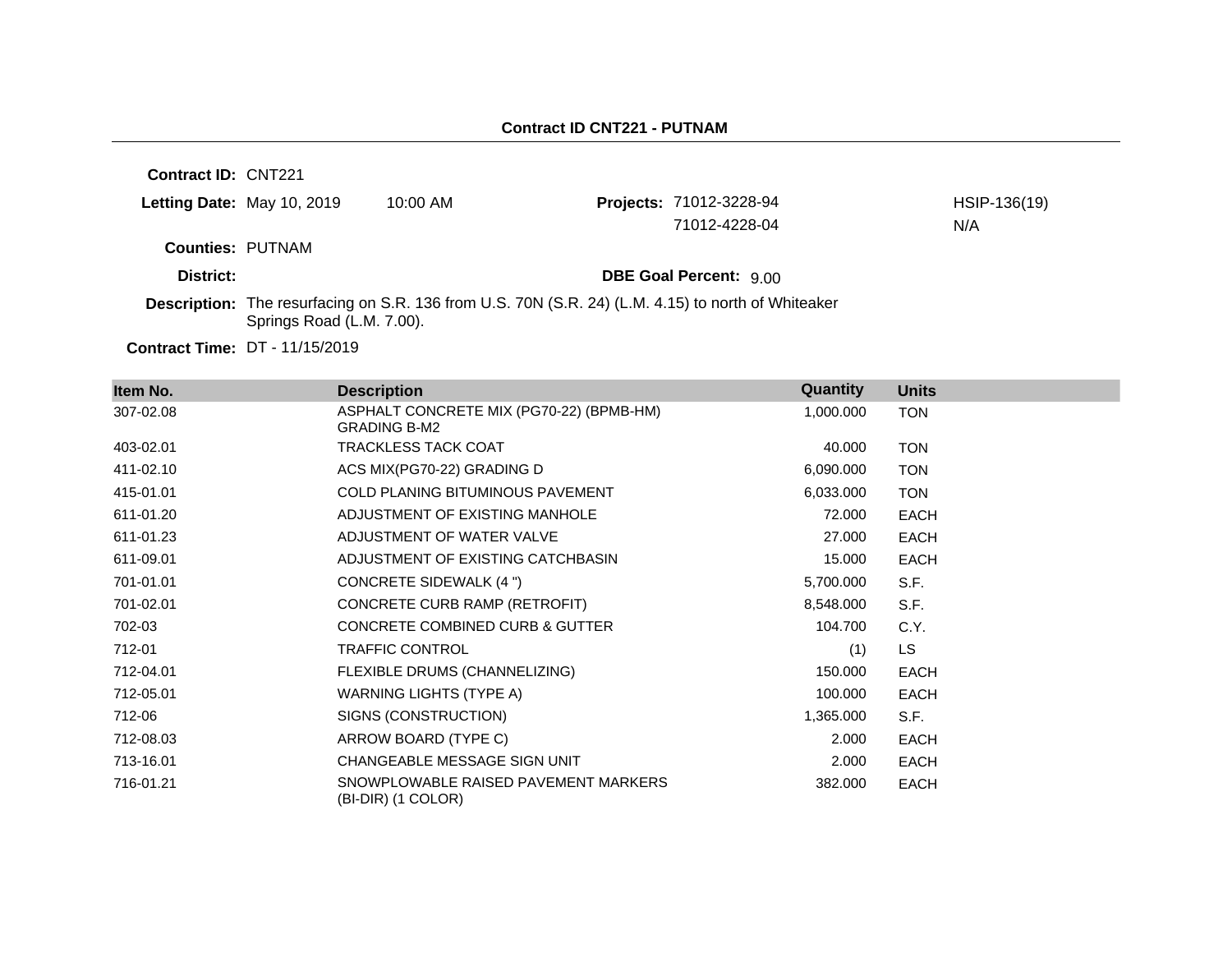#### **Contract ID CNT221 - PUTNAM**

| Item No.  | <b>Description</b>                                               | Quantity   | <b>Units</b> |
|-----------|------------------------------------------------------------------|------------|--------------|
| 716-01.22 | SNOWPLOWABLE RAISED PAVMENT MARKERS<br>(MONO-DIR)(1 COLOR)       | 138.000    | <b>EACH</b>  |
| 716-01.30 | REMOVAL OF SNOWPLOWABLE REFLECTIVE<br><b>MARKER</b>              | 40.000     | <b>EACH</b>  |
| 716-02.03 | PLASTIC PAVEMENT MARKING (CROSS-WALK)                            | 2,208.000  | L.F.         |
| 716-02.04 | PLASTIC PAVEMENT MARKING(CHANNELIZATION<br>STRIPING)             | 725.000    | S.Y.         |
| 716-02.05 | PLASTIC PAVEMENT MARKING (STOP LINE)                             | 1,186.000  | L.F.         |
| 716-02.06 | PLASTIC PAVEMENT MARKING (TURN LANE<br>ARROW)                    | 55.000     | <b>EACH</b>  |
| 716-02.09 | PLASTIC PAVEMENT MARKING (LONGITUDINAL<br>CROSS-WALK)            | 712.000    | L.F.         |
| 716-04.01 | PLASTIC PAVEMENT MARKING (STRAIGHT-TURN<br>ARROW)                | 1.000      | <b>EACH</b>  |
| 716-04.05 | PLASTIC PAVEMENT MARKING (STRAIGHT ARROW)                        | 3.000      | <b>EACH</b>  |
| 716-04.14 | PLASTIC PAVEMENT MARKING (LANE REDUCTION<br>ARROW)               | 2.000      | <b>EACH</b>  |
| 716-05.01 | PAINTED PAVEMENT MARKING (4" LINE)                               | 14.500     | L.M.         |
| 716-05.05 | PAINTED PAVEMENT MARKING (STOP LINE)                             | 1,186.000  | L.F.         |
| 716-12.02 | ENHANCED FLATLINE THERMO PVMT MRKNG (6IN<br>LINE)                | 10.100     | L.M.         |
| 716-12.03 | ENHANCED FLATLINE THERMO PVMT MRKNG (8IN<br><b>BARRIER LINE)</b> | 1,051.000  | L.F.         |
| 716-12.05 | ENHANCED FLATLINE THERMO PVMT MRKNG (6IN<br>DOTTED LINE)         | 238.000    | L.F.         |
| 717-01    | <b>MOBILIZATION</b>                                              | (1)        | <b>LS</b>    |
| 730-14.02 | <b>SAW SLOT</b>                                                  | 9,350.000  | L.F.         |
| 730-14.03 | <b>LOOP WIRE</b>                                                 | 28,050.000 | L.F.         |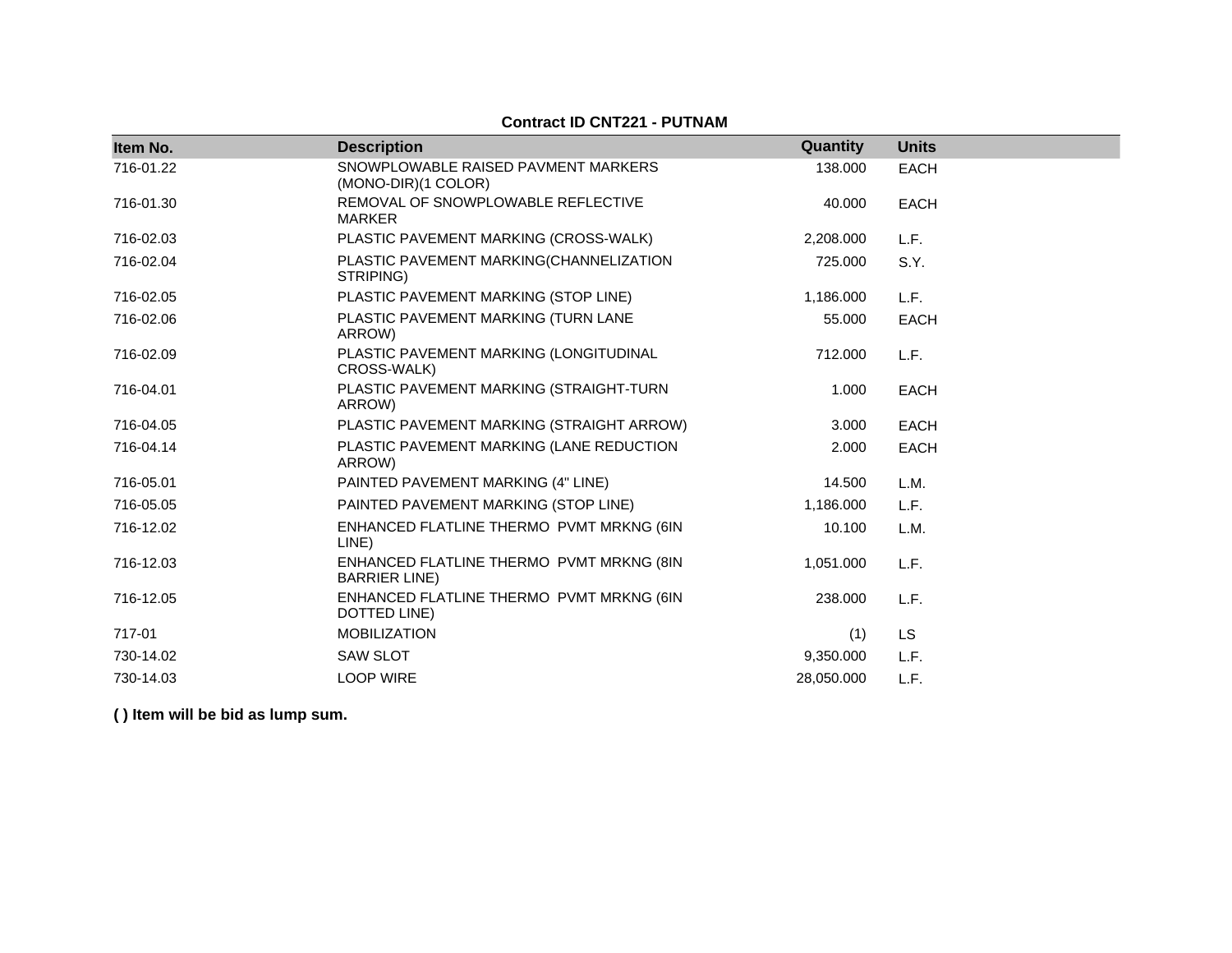| <b>Contract ID: CNT224</b> |                                       |                                                                                            |                                                                                                           |                  |
|----------------------------|---------------------------------------|--------------------------------------------------------------------------------------------|-----------------------------------------------------------------------------------------------------------|------------------|
|                            | Letting Date: May 10, 2019            | 10:00 AM                                                                                   | Projects: 73004-3228-94                                                                                   | STP/HSIP-1(399)  |
|                            |                                       |                                                                                            | 73004-8228-14                                                                                             | STP/HSIP-1(399)  |
|                            |                                       |                                                                                            | 73035-3211-94                                                                                             | STP/HSIP-29(110) |
|                            |                                       |                                                                                            | 73035-8211-14                                                                                             | STP/HSIP-29(110) |
| <b>Counties: ROANE</b>     |                                       |                                                                                            |                                                                                                           |                  |
| District:                  |                                       |                                                                                            | <b>DBE Goal Percent: 7.50</b>                                                                             |                  |
|                            | bridge (L.M. 14.90).                  | 5.97) and on U.S. 70 (S.R. 1) from near Ruritan Road (L.M. 12.20) to near the Clinch River | Description: The resurfacing on S.R. 29 from near U.S. 70 (S.R. 1) (L.M. 4.40) to near Ruritan Road (L.M. |                  |
|                            | <b>Contract Time: DT - 11/15/2019</b> |                                                                                            |                                                                                                           |                  |

| Item No.  | <b>Description</b>                                         | Quantity  | <b>Units</b> |
|-----------|------------------------------------------------------------|-----------|--------------|
| 303-01    | MINERAL AGGREGATE, TYPE A BASE, GRADING D                  | 31.000    | <b>TON</b>   |
| 403-01    | BITUMINOUS MATERIAL FOR TACK COAT (TC)                     | 78.000    | <b>TON</b>   |
| 411-01.07 | ACS MIX (PG64-22) GRADING E SHOULDER                       | 1,923.000 | <b>TON</b>   |
| 411-02.10 | ACS MIX(PG70-22) GRADING D                                 | 9,543.000 | <b>TON</b>   |
| 411-12.01 | SCORING SHOULDERS (CONTINUOUS) (16IN<br>WIDTH)             | 3.800     | L.M.         |
| 411-12.03 | SCORING FOR RUMBLE STRIPE (NON-<br>CONTINUOUS) (8IN WIDTH) | 0.500     | L.M.         |
| 415-01.01 | <b>COLD PLANING BITUMINOUS PAVEMENT</b>                    | 9,651.000 | <b>TON</b>   |
| 611-09.01 | ADJUSTMENT OF EXISTING CATCHBASIN                          | 6.000     | <b>EACH</b>  |
| 701-02.01 | CONCRETE CURB RAMP (RETROFIT)                              | 500.000   | S.F.         |
| 705-02.10 | <b>GUARDRAIL TRANSITION 27IN TO 31IN</b>                   | 3.000     | <b>EACH</b>  |
| 705-04.09 | EARTH PAD FOR TYPE 38 GR END TREATMENT                     | 3.000     | <b>EACH</b>  |
| 705-06.20 | TANGENT ENERGY ABSORBING TERM MASH TL-3                    | 3.000     | <b>EACH</b>  |
| 705-06.30 | GR TERMINAL (ENERGY ABSORBING) MASH TL2                    | 1.000     | <b>EACH</b>  |
| 712-01    | <b>TRAFFIC CONTROL</b>                                     | (1)       | LS.          |
| 712-04.01 | FLEXIBLE DRUMS (CHANNELIZING)                              | 470.000   | <b>EACH</b>  |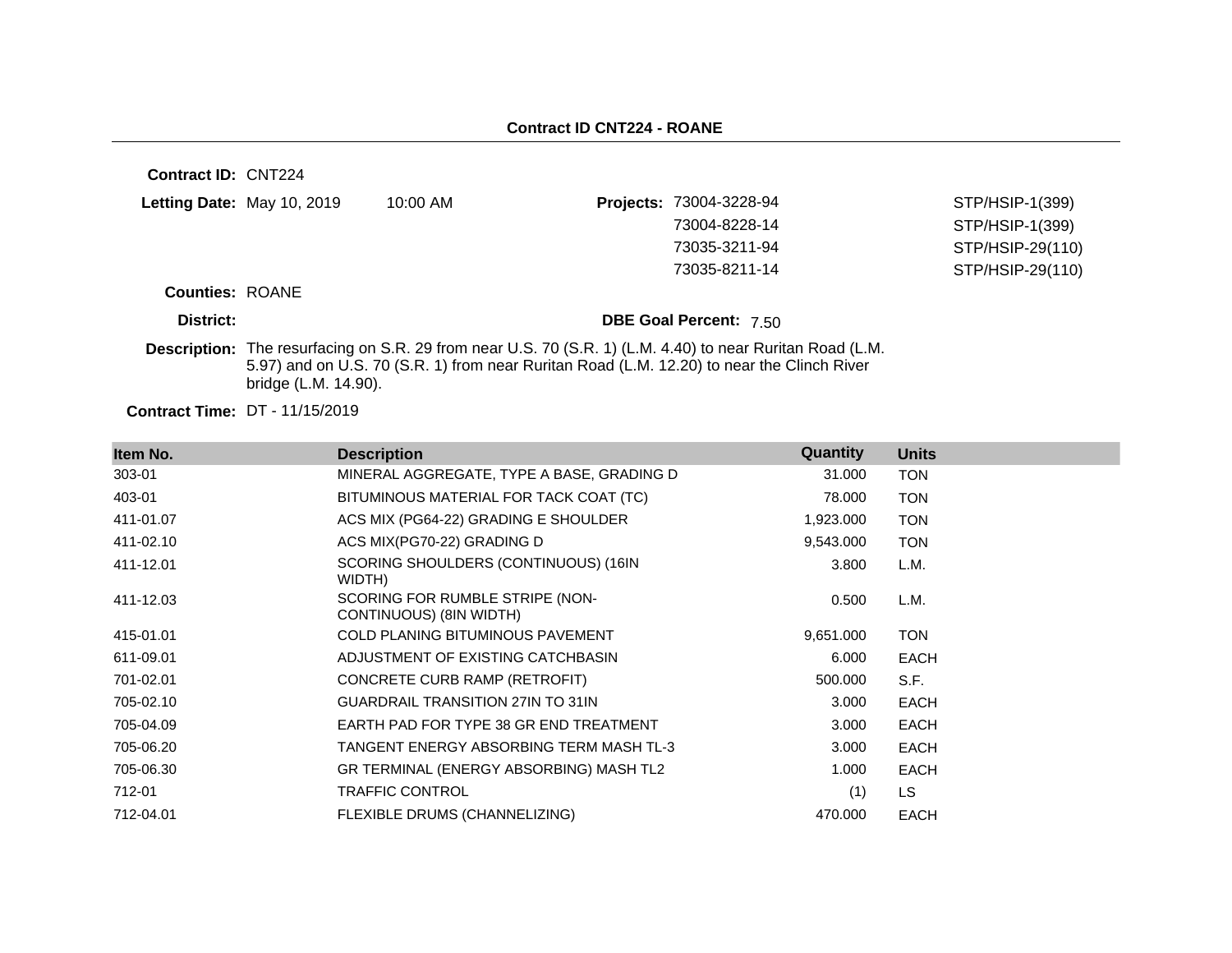**Contract ID CNT224 - ROANE**

| Item No.  | <b>Description</b>                                         | Quantity   | <b>Units</b> |
|-----------|------------------------------------------------------------|------------|--------------|
| 712-05.01 | <b>WARNING LIGHTS (TYPE A)</b>                             | 118.000    | EACH         |
| 712-06    | SIGNS (CONSTRUCTION)                                       | 2,229.000  | S.F.         |
| 712-08.03 | ARROW BOARD (TYPE C)                                       | 4.000      | <b>EACH</b>  |
| 713-16.20 | SIGNS (DESCRIPTION) (BIKE)                                 | 10.000     | <b>EACH</b>  |
| 716-01.21 | SNOWPLOWABLE RAISED PAVEMENT MARKERS<br>(BI-DIR) (1 COLOR) | 135.000    | <b>EACH</b>  |
| 716-01.22 | SNOWPLOWABLE RAISED PAVMENT MARKERS<br>(MONO-DIR)(1 COLOR) | 217.000    | <b>EACH</b>  |
| 716-01.23 | SNOWPLOWABLE RAISED PAVEMENT MARKERS<br>(BI-DIR)(2 COLOR)  | 414.000    | EACH         |
| 716-02.04 | PLASTIC PAVEMENT MARKING(CHANNELIZATION<br>STRIPING)       | 875.000    | S.Y.         |
| 716-02.05 | PLASTIC PAVEMENT MARKING (STOP LINE)                       | 360,000    | L.F.         |
| 716-02.06 | PLASTIC PAVEMENT MARKING (TURN LANE<br>ARROW)              | 55.000     | <b>EACH</b>  |
| 716-02.09 | PLASTIC PAVEMENT MARKING (LONGITUDINAL<br>CROSS-WALK)      | 100.000    | L.F.         |
| 716-04.04 | PLASTIC PAVEMENT MARKING (TRANSVERSE<br>SHOULDER)          | 18,289.000 | L.F.         |
| 716-04.13 | PLASTIC PAVEMENT MARKING (BIKELANE SYMBOL<br>& ARROW)      | 26.000     | <b>EACH</b>  |
| 716-05.01 | PAINTED PAVEMENT MARKING (4" LINE)                         | 7.200      | L.M.         |
| 716-05.20 | PAINTED PAVEMENT MARKING (6" LINE)                         | 13.000     | L.M.         |
| 716-12.02 | ENHANCED FLATLINE THERMO PVMT MRKNG (6IN<br>LINE)          | 20.200     | L.M.         |
| 716-12.05 | ENHANCED FLATLINE THERMO PVMT MRKNG (6IN<br>DOTTED LINE)   | 100.000    | L.F.         |
| 717-01    | <b>MOBILIZATION</b>                                        | (1)        | <b>LS</b>    |
| 730-14.02 | <b>SAW SLOT</b>                                            | 8,500.000  | L.F.         |
| 730-14.03 | <b>LOOP WIRE</b>                                           | 17.000.000 | L.F.         |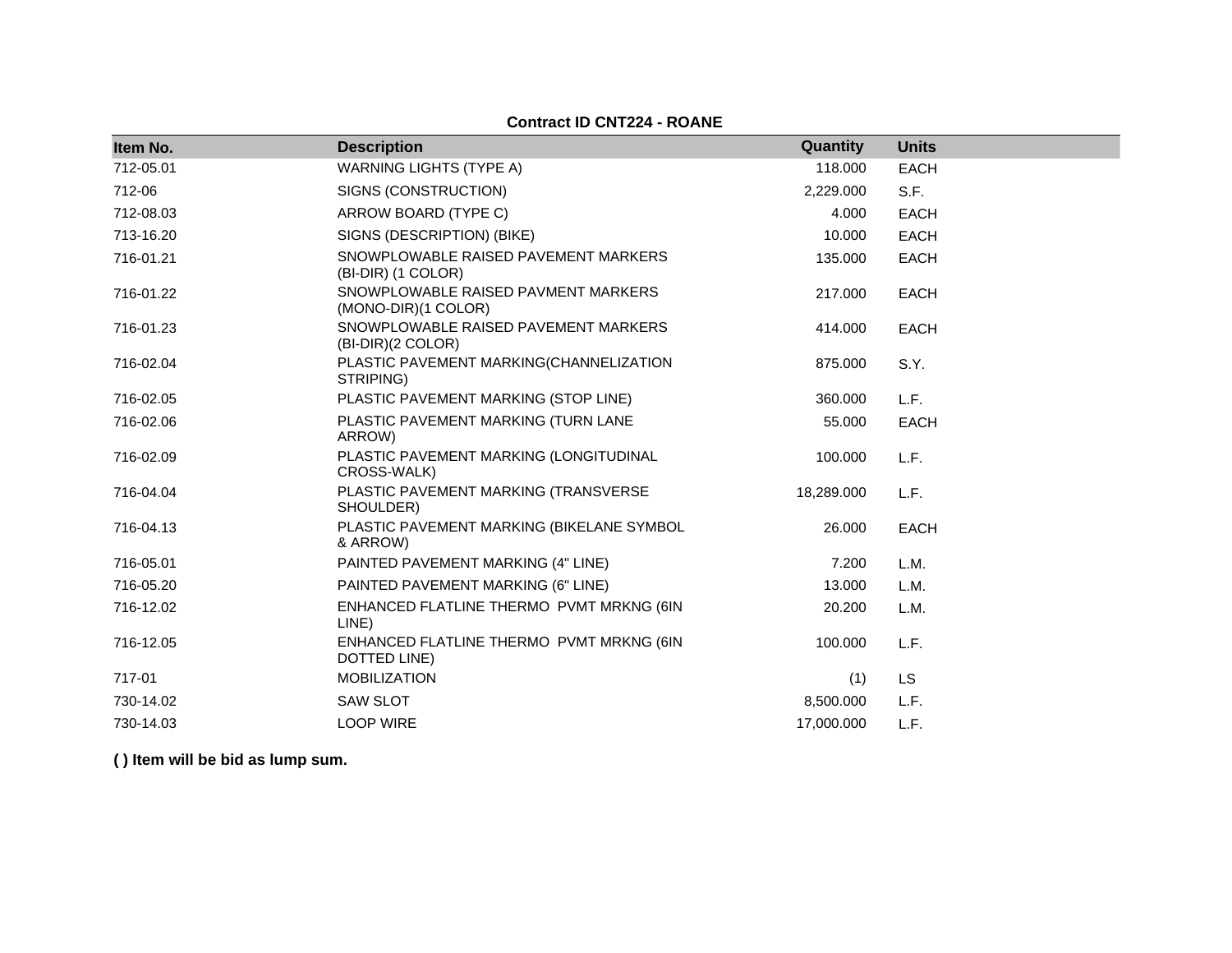| <b>Contract ID: CNT080</b> |                            |                                                                                                         |                                |                 |
|----------------------------|----------------------------|---------------------------------------------------------------------------------------------------------|--------------------------------|-----------------|
|                            | Letting Date: May 10, 2019 | $10:00$ AM                                                                                              | <b>Projects: 74004-3234-94</b> | NH/HSIP-11(105) |
|                            |                            |                                                                                                         | 74004-8234-14                  | NH/HSIP-11(105) |
|                            | <b>Counties: ROBERTSON</b> |                                                                                                         |                                |                 |
| District:                  |                            |                                                                                                         | <b>DBE Goal Percent: 6.00</b>  |                 |
|                            | 65) (L.M. 9.32).           | Description: The resurfacing on U.S. 41 (S.R. 11) from Lights Chapel Road (L.M. 4.30) to U.S. 431 (S.R. |                                |                 |
|                            |                            |                                                                                                         |                                |                 |

Contract Time: CD - 60 Days

| Item No.  | <b>Description</b>                                              | Quantity   | <b>Units</b> |
|-----------|-----------------------------------------------------------------|------------|--------------|
| 208-01.05 | BROOMING & DEGRASSING SHOULDERS                                 | 9.300      | L.M.         |
| 303-01    | MINERAL AGGREGATE, TYPE A BASE, GRADING D                       | 50.000     | <b>TON</b>   |
| 307-02.08 | ASPHALT CONCRETE MIX (PG70-22) (BPMB-HM)<br><b>GRADING B-M2</b> | 500.000    | <b>TON</b>   |
| 403-01    | BITUMINOUS MATERIAL FOR TACK COAT (TC)                          | 98.000     | <b>TON</b>   |
| 411-02.10 | ACS MIX(PG70-22) GRADING D                                      | 14,715.000 | <b>TON</b>   |
| 415-01.01 | COLD PLANING BITUMINOUS PAVEMENT                                | 14,577.000 | <b>TON</b>   |
| 611-09.01 | ADJUSTMENT OF EXISTING CATCHBASIN                               | 4.000      | <b>EACH</b>  |
| 701-02.01 | CONCRETE CURB RAMP (RETROFIT)                                   | 1,170.000  | S.F.         |
| 712-01    | <b>TRAFFIC CONTROL</b>                                          | (1)        | <b>LS</b>    |
| 712-04.01 | FLEXIBLE DRUMS (CHANNELIZING)                                   | 50.000     | <b>EACH</b>  |
| 712-06    | SIGNS (CONSTRUCTION)                                            | 1,904.000  | S.F.         |
| 712-08.03 | ARROW BOARD (TYPE C)                                            | 4.000      | EACH         |
| 716-01.21 | SNOWPLOWABLE RAISED PAVEMENT MARKERS<br>(BI-DIR) (1 COLOR)      | 617.000    | EACH         |
| 716-01.22 | SNOWPLOWABLE RAISED PAVMENT MARKERS<br>(MONO-DIR)(1 COLOR)      | 617.000    | <b>EACH</b>  |
| 716-02.03 | PLASTIC PAVEMENT MARKING (CROSS-WALK)                           | 65.000     | L.F.         |
| 716-02.05 | PLASTIC PAVEMENT MARKING (STOP LINE)                            | 710.000    | L.F.         |
| 716-02.06 | PLASTIC PAVEMENT MARKING (TURN LANE<br>ARROW)                   | 34.000     | <b>EACH</b>  |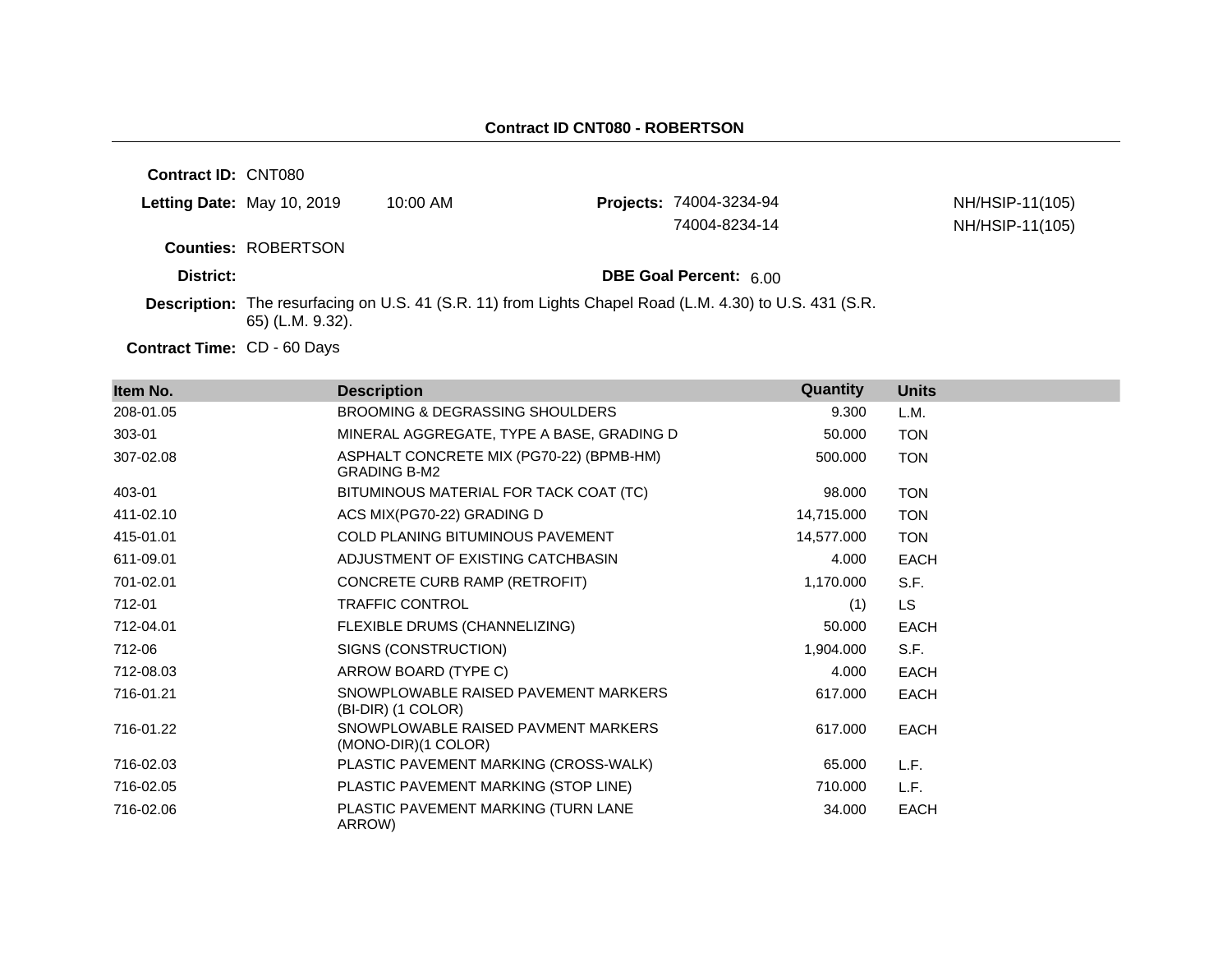| Item No.  | <b>Description</b>                                | Quantity  | <b>Units</b> |
|-----------|---------------------------------------------------|-----------|--------------|
| 716-03.02 | PLASTIC WORD PAVEMENT MARKING (RXR)               | 1.000     | EACH         |
| 716-05.01 | PAINTED PAVEMENT MARKING (4" LINE)                | 23.600    | L.M.         |
| 716-12.02 | ENHANCED FLATLINE THERMO PVMT MRKNG (6IN<br>LINE) | 23,600    | L.M.         |
| 717-01    | <b>MOBILIZATION</b>                               |           | LS           |
| 730-14.02 | <b>SAW SLOT</b>                                   | 1,437.000 | L.F.         |
| 730-14.03 | <b>LOOP WIRE</b>                                  | 3,174.000 | L.F.         |
|           |                                                   |           |              |

## **Contract ID CNT080 - ROBERTSON**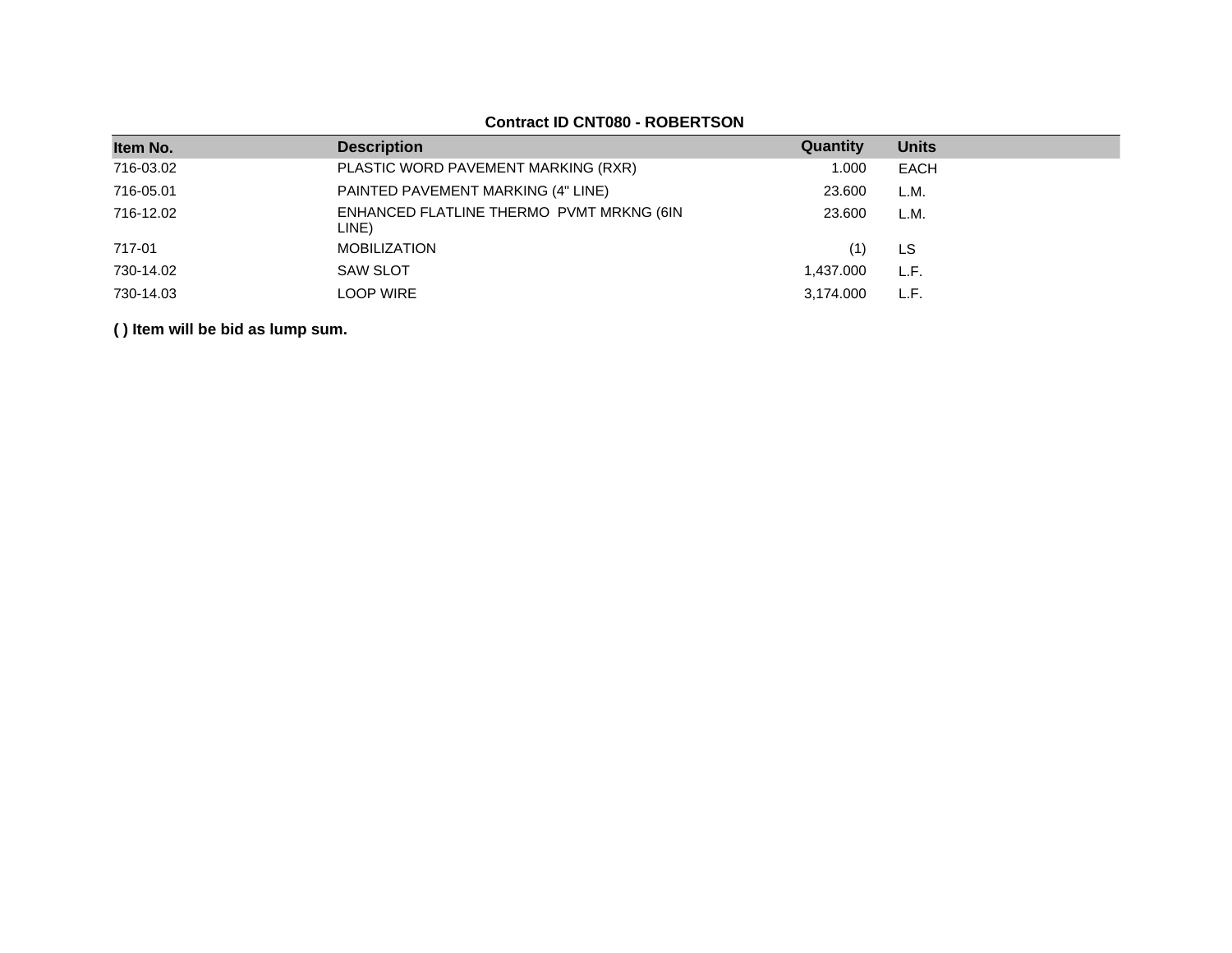**Contract ID:** CNT161 **Letting Date:** May 10, 2019 10:00 AM **Projects:** 74007-3220-94 **Counties:** ROBERTSON **District: District: DBE Goal Percent:** 8.00 STP/HSIP-49(51) 74007-4220-04 N/A 74007-8220-14 STP/HSIP-49(51)

**Description:** The resurfacing on S.R. 49 from east of S.R. 257 (L.M. 6.00) to west of Bill Jones Industrial Drive (L.M. 12.18), including bridge expansion joint repair.

| Item No.  | <b>Description</b>                                              | Quantity  | <b>Units</b> |
|-----------|-----------------------------------------------------------------|-----------|--------------|
| 208-01.05 | <b>BROOMING &amp; DEGRASSING SHOULDERS</b>                      | 12.400    | L.M.         |
| 303-01    | MINERAL AGGREGATE, TYPE A BASE, GRADING D                       | 1,000.000 | <b>TON</b>   |
| 307-02.08 | ASPHALT CONCRETE MIX (PG70-22) (BPMB-HM)<br><b>GRADING B-M2</b> | 500.000   | <b>TON</b>   |
| 403-01    | BITUMINOUS MATERIAL FOR TACK COAT (TC)                          | 51.000    | <b>TON</b>   |
| 411-02.10 | ACS MIX(PG70-22) GRADING D                                      | 7,735.000 | <b>TON</b>   |
| 411-12.03 | SCORING FOR RUMBLE STRIPE (NON-<br>CONTINUOUS) (8IN WIDTH)      | 7.500     | L.M.         |
| 415-01.01 | COLD PLANING BITUMINOUS PAVEMENT                                | 7,667.000 | <b>TON</b>   |
| 611-09.01 | ADJUSTMENT OF EXISTING CATCHBASIN                               | 10.000    | <b>EACH</b>  |
| 701-02.01 | CONCRETE CURB RAMP (RETROFIT)                                   | 4,920.000 | S.F.         |
| 705-04.09 | EARTH PAD FOR TYPE 38 GR END TREATMENT                          | 1.000     | <b>EACH</b>  |
| 705-06.20 | TANGENT ENERGY ABSORBING TERM MASH TL-3                         | 1.000     | <b>EACH</b>  |
| 706-01    | <b>GUARDRAIL REMOVED</b>                                        | 50.000    | L.F.         |
| 712-01    | <b>TRAFFIC CONTROL</b>                                          | (1)       | LS.          |
| 712-04.01 | FLEXIBLE DRUMS (CHANNELIZING)                                   | 25.000    | <b>EACH</b>  |
| 712-06    | SIGNS (CONSTRUCTION)                                            | 1,817.000 | S.F.         |
| 716-01.21 | SNOWPLOWABLE RAISED PAVEMENT MARKERS<br>(BI-DIR) (1 COLOR)      | 234.000   | EACH         |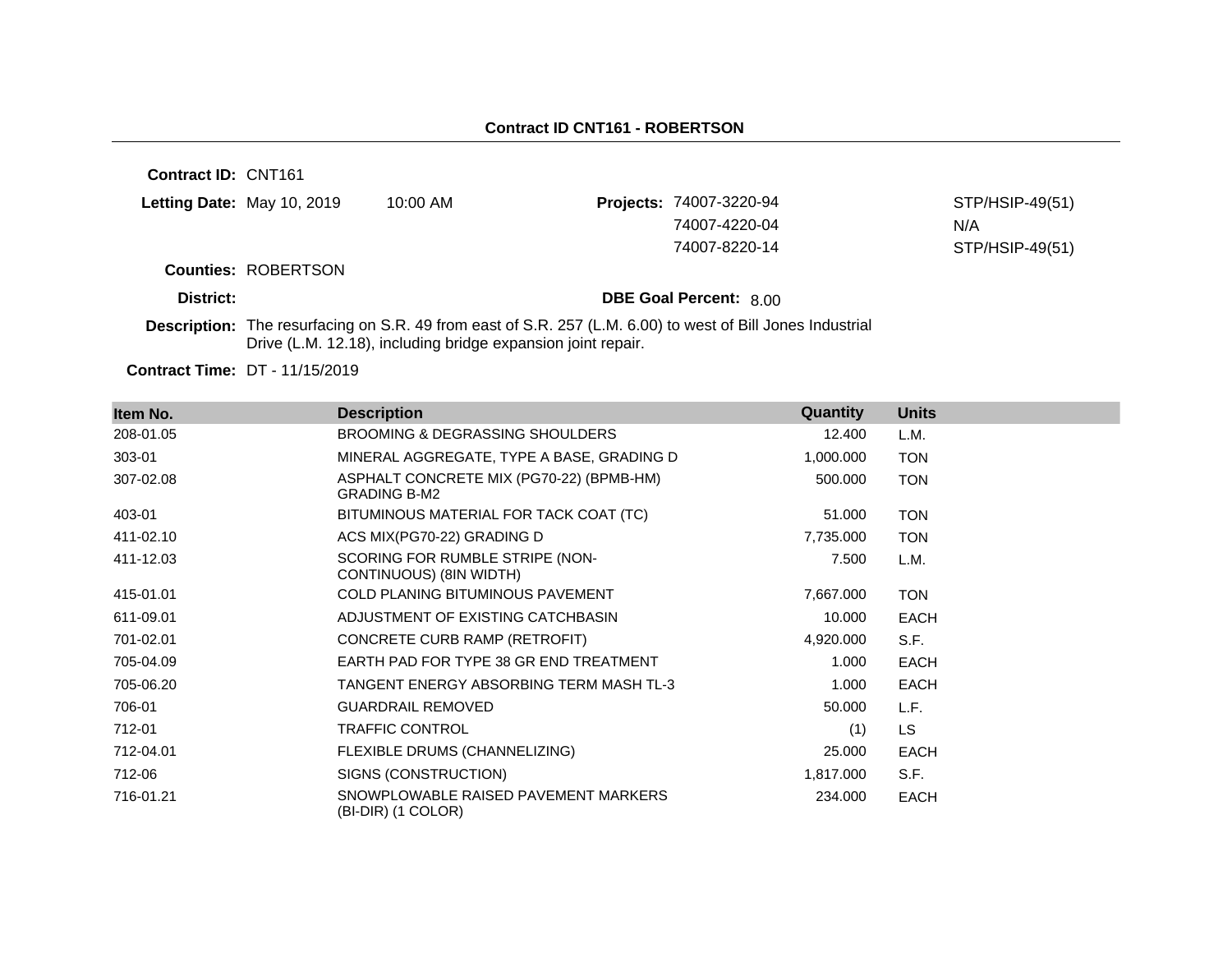| Item No.  | <b>Description</b>                                    | Quantity  | <b>Units</b> |
|-----------|-------------------------------------------------------|-----------|--------------|
| 716-01.30 | REMOVAL OF SNOWPLOWABLE REFLECTIVE<br><b>MARKER</b>   | 234.000   | <b>EACH</b>  |
| 716-02.03 | PLASTIC PAVEMENT MARKING (CROSS-WALK)                 | 601.000   | L.F.         |
| 716-02.04 | PLASTIC PAVEMENT MARKING(CHANNELIZATION<br>STRIPING)  | 100.000   | S.Y.         |
| 716-02.05 | PLASTIC PAVEMENT MARKING (STOP LINE)                  | 300.000   | L.F.         |
| 716-02.06 | PLASTIC PAVEMENT MARKING (TURN LANE<br>ARROW)         | 18.000    | <b>EACH</b>  |
| 716-02.09 | PLASTIC PAVEMENT MARKING (LONGITUDINAL<br>CROSS-WALK) | 433.000   | L.F.         |
| 716-03.01 | PLASTIC WORD PAVEMENT MARKING (ONLY)                  | 4.000     | <b>EACH</b>  |
| 716-03.04 | PLASTIC WORD PAVEMENT MARKING (SCHOOL)                | 2.000     | <b>EACH</b>  |
| 716-04.01 | PLASTIC PAVEMENT MARKING (STRAIGHT-TURN<br>ARROW)     | 4.000     | <b>EACH</b>  |
| 716-04.05 | PLASTIC PAVEMENT MARKING (STRAIGHT ARROW)             | 4.000     | <b>EACH</b>  |
| 716-05.01 | PAINTED PAVEMENT MARKING (4" LINE)                    | 25.000    | L.M.         |
| 716-12.02 | ENHANCED FLATLINE THERMO PVMT MRKNG (6IN<br>LINE)     | 11.800    | L.M.         |
| 716-13.02 | SPRAY THERMO PVMT MRKNG (60 mil) (6IN LINE)           | 12.200    | L.M.         |
| 717-01    | <b>MOBILIZATION</b>                                   | (1)       | <b>LS</b>    |
| 730-14.02 | <b>SAW SLOT</b>                                       | 1,938.000 | L.F.         |
| 730-14.03 | <b>LOOP WIRE</b>                                      | 4,476.000 | L.F.         |
| 604-10.44 | <b>EXPANSION JOINT REPAIRS</b>                        | 36.000    | L.F.         |

## **Contract ID CNT161 - ROBERTSON**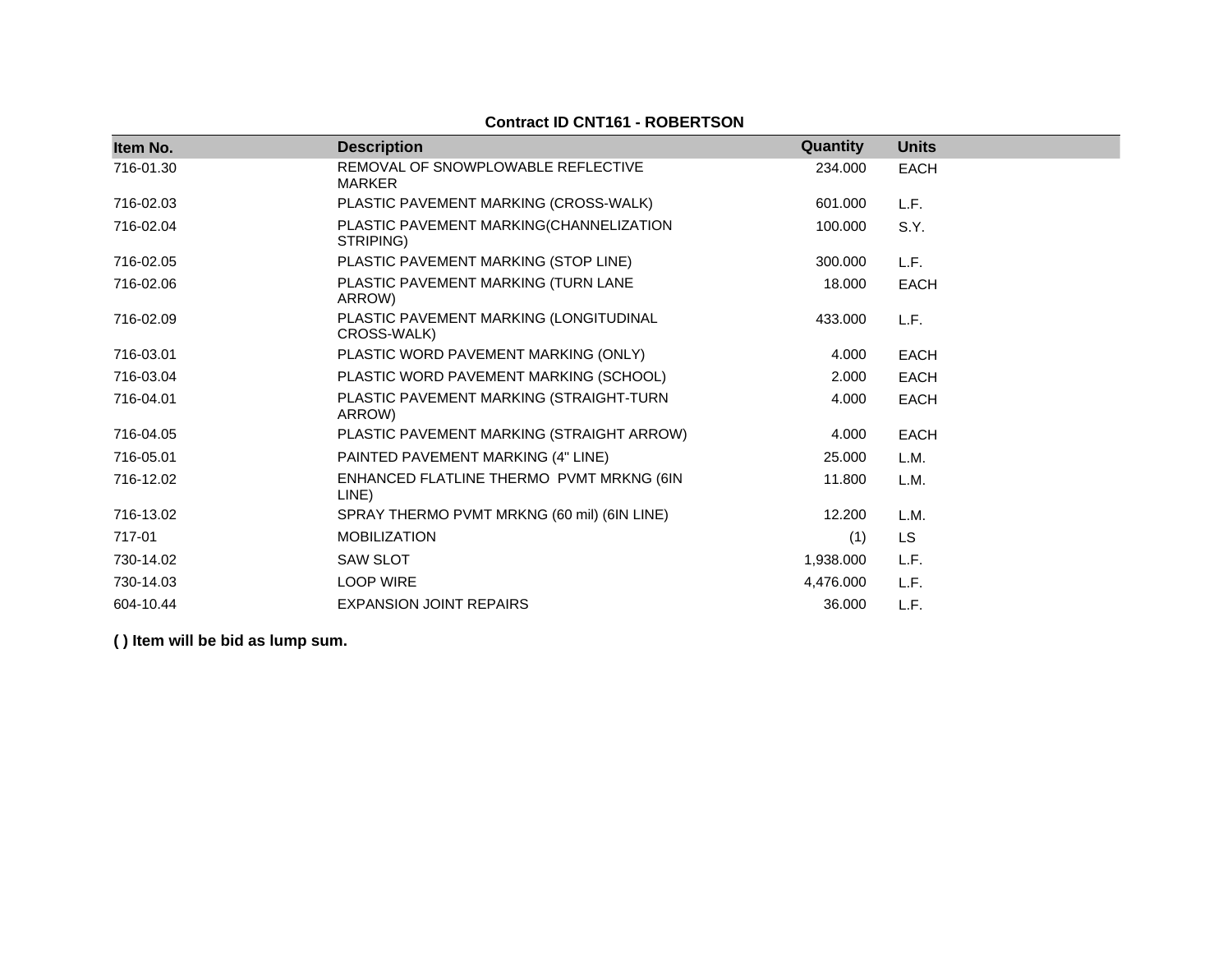**Contract ID:** CNT178 **Letting Date:** May 10, 2019 10:00 AM **Counties:** RUTHERFORD **District: District: DBE Goal Percent:** 6.00 Contract Time: CD - 55 Days **Description:** The resurfacing on U.S. 41A (S.R. 16) from the Williamson County line (L.M. 0.00) to the Bedford County line (L.M. 6.52). Projects: 75008-3210-94 HSIP-16(61) 75008-4210-04 N/A

| Item No.  | <b>Description</b>                                               | Quantity   | <b>Units</b> |
|-----------|------------------------------------------------------------------|------------|--------------|
| 208-01.05 | BROOMING & DEGRASSING SHOULDERS                                  | 11.500     | L.M.         |
| 303-01    | MINERAL AGGREGATE, TYPE A BASE, GRADING D                        | 1,522.000  | <b>TON</b>   |
| 307-01.15 | ASC MIX (PG64-22) (BPMLC-HM) GRADING CS                          | 500.000    | <b>TON</b>   |
| 403-01    | BITUMINOUS MATERIAL FOR TACK COAT (TC)                           | 57.000     | <b>TON</b>   |
| 411-01.10 | ACS MIX(PG64-22) GRADING D                                       | 18,726.000 | <b>TON</b>   |
| 411-12.02 | SCORING SHOULDERS (NON-CONTINUOUS) (16IN<br>WIDTH)               | 8.000      | L.M.         |
| 415-01.01 | <b>COLD PLANING BITUMINOUS PAVEMENT</b>                          | 2,718.000  | <b>TON</b>   |
| 701-02.01 | CONCRETE CURB RAMP (RETROFIT)                                    | 760.000    | S.F.         |
| 705-02.10 | <b>GUARDRAIL TRANSITION 27IN TO 31IN</b>                         | 4.000      | <b>EACH</b>  |
| 705-04.09 | EARTH PAD FOR TYPE 38 GR END TREATMENT                           | 4.000      | <b>EACH</b>  |
| 705-06.20 | TANGENT ENERGY ABSORBING TERM MASH TL-3                          | 4.000      | <b>EACH</b>  |
| 706-01    | <b>GUARDRAIL REMOVED</b>                                         | 200.000    | L.F.         |
| 712-01    | <b>TRAFFIC CONTROL</b>                                           | (1)        | LS.          |
| 712-04.01 | FLEXIBLE DRUMS (CHANNELIZING)                                    | 100.000    | <b>EACH</b>  |
| 712-05.01 | WARNING LIGHTS (TYPE A)                                          | 4.000      | <b>EACH</b>  |
| 712-06    | SIGNS (CONSTRUCTION)                                             | 1,626.000  | S.F.         |
| 713-16.01 | CHANGEABLE MESSAGE SIGN UNIT                                     | 2.000      | <b>EACH</b>  |
| 713-16.50 | REMOVE AND REPLACE SIGN (DESCRIPTION)<br>(FRANK CROSSLIN BRIDGE) | 2.000      | <b>EACH</b>  |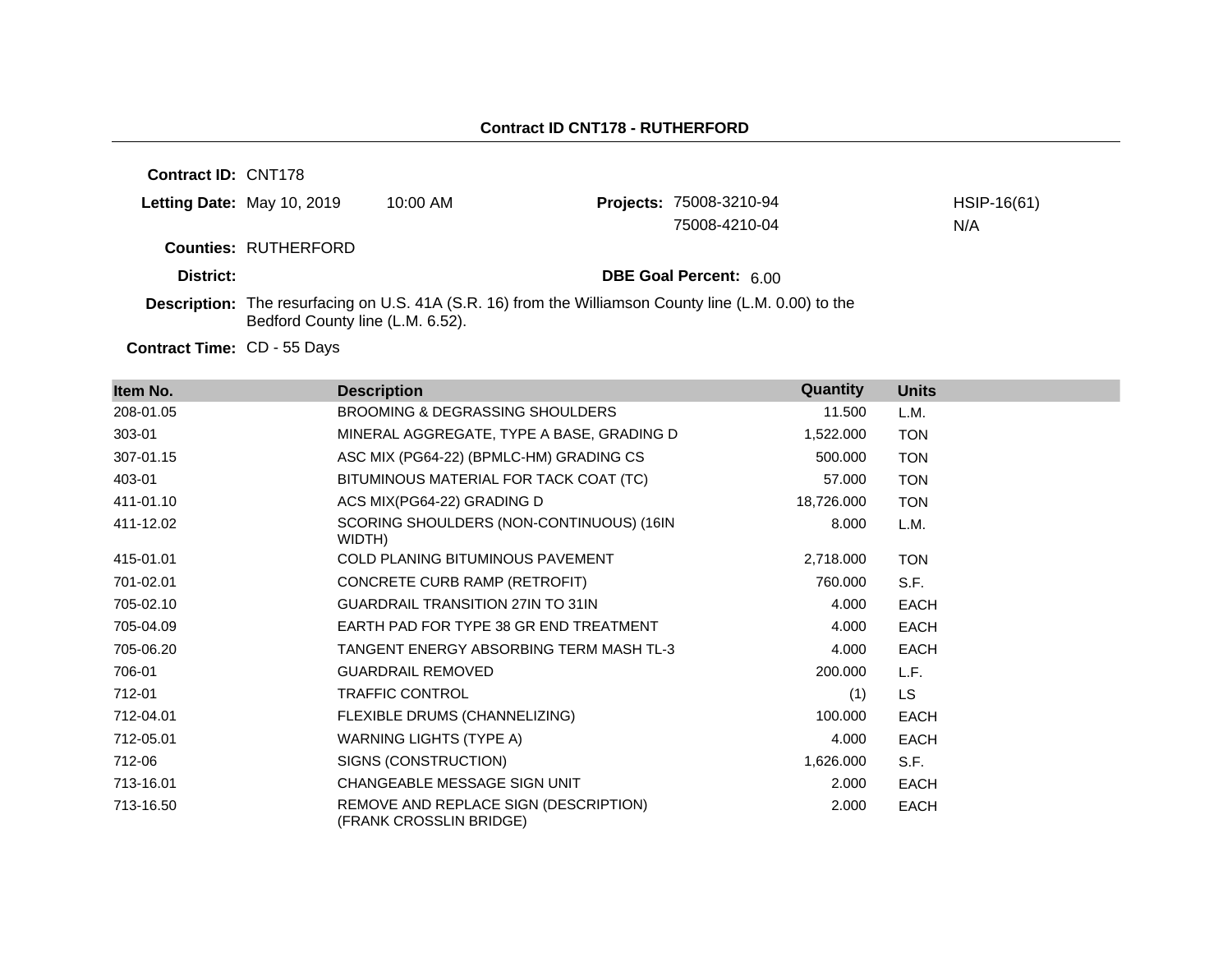## **Contract ID CNT178 - RUTHERFORD**

| Item No.  | <b>Description</b>                                         | Quantity  | <b>Units</b> |
|-----------|------------------------------------------------------------|-----------|--------------|
| 716-01.21 | SNOWPLOWABLE RAISED PAVEMENT MARKERS<br>(BI-DIR) (1 COLOR) | 551.000   | <b>EACH</b>  |
| 716-01.22 | SNOWPLOWABLE RAISED PAVMENT MARKERS<br>(MONO-DIR)(1 COLOR) | 22.000    | <b>EACH</b>  |
| 716-02.03 | PLASTIC PAVEMENT MARKING (CROSS-WALK)                      | 175.000   | L.F.         |
| 716-02.04 | PLASTIC PAVEMENT MARKING(CHANNELIZATION<br>STRIPING)       | 1,199.000 | S.Y.         |
| 716-02.06 | PLASTIC PAVEMENT MARKING (TURN LANE<br>ARROW)              | 5.000     | <b>EACH</b>  |
| 716-04.10 | PLASTIC PAVEMENT MARKING (HANDICAP SYMBOL)                 | 1.000     | <b>EACH</b>  |
| 716-05.20 | PAINTED PAVEMENT MARKING (6" LINE)                         | 3.100     | L.M.         |
| 716-10.07 | PREFORMED PLASTIC PAVEMENT MARKING (STOP<br>LINE)          | 270.000   | L.F.         |
| 716-12.01 | ENHANCED FLATLINE THERMO PVMT MRKNG (4IN<br>LINE)          | 0.300     | L.M.         |
| 716-12.02 | ENHANCED FLATLINE THERMO PVMT MRKNG (6IN<br>LINE)          | 21.000    | L.M.         |
| 716-12.05 | ENHANCED FLATLINE THERMO PVMT MRKNG (6IN<br>DOTTED LINE)   | 420.000   | L.F.         |
| 717-01    | <b>MOBILIZATION</b>                                        | (1)       | <b>LS</b>    |
| 730-14.02 | <b>SAW SLOT</b>                                            | 234.000   | L.F.         |
| 730-14.03 | <b>LOOP WIRE</b>                                           | 468.000   | L.F.         |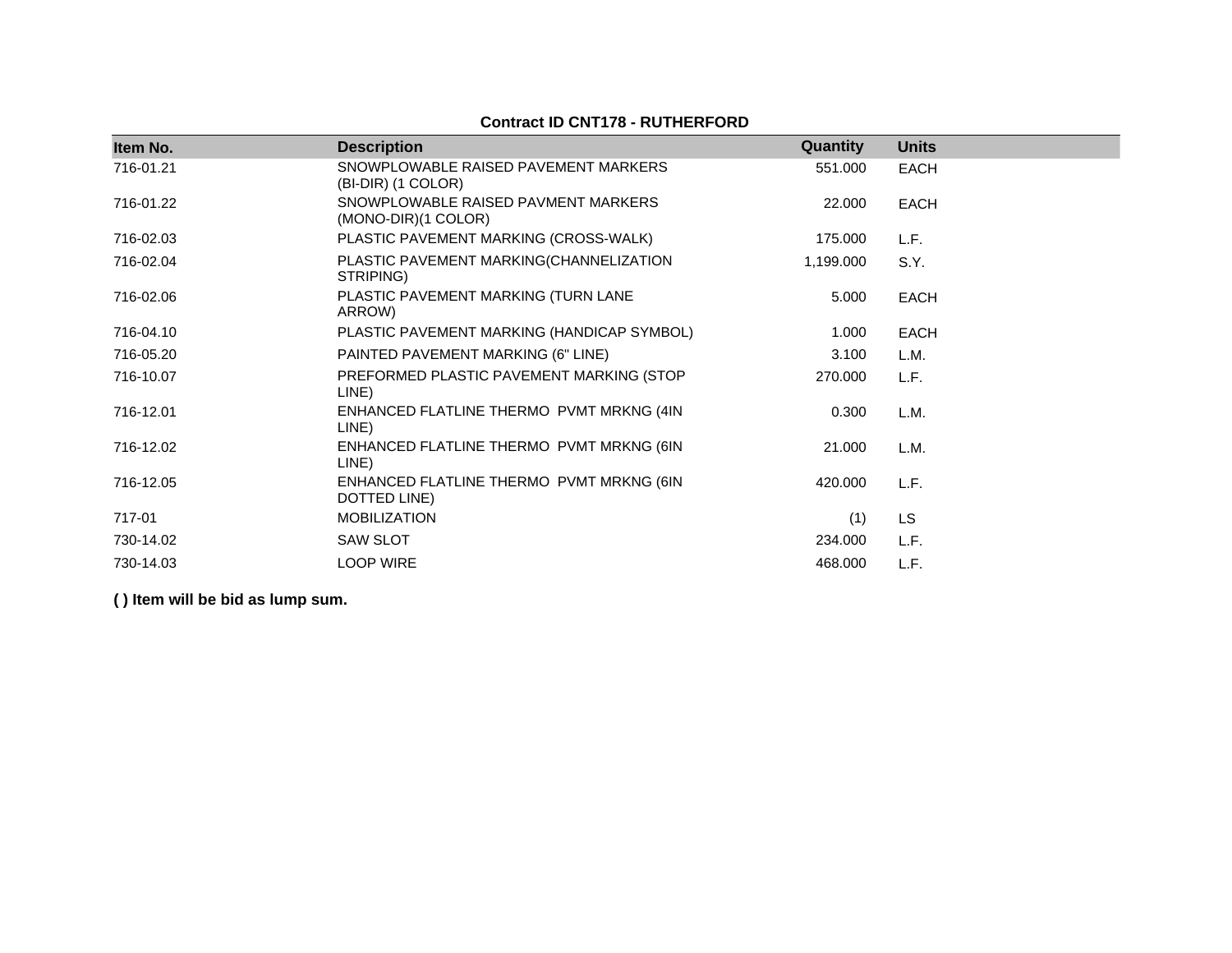| <b>Contract ID: CNT157</b> |                             |            |                                                                                                                   |                  |
|----------------------------|-----------------------------|------------|-------------------------------------------------------------------------------------------------------------------|------------------|
| Letting Date: May 10, 2019 |                             | $10:00$ AM | <b>Projects: 75021-3207-94</b>                                                                                    | STP/HSIP-102(17) |
|                            |                             |            | 75021-8207-14                                                                                                     | STP/HSIP-102(17) |
|                            | <b>Counties: RUTHERFORD</b> |            |                                                                                                                   |                  |
| District:                  |                             |            | <b>DBE Goal Percent: 6.00</b>                                                                                     |                  |
|                            | Branch (L.M. 7.82).         |            | <b>Description:</b> The resurfacing on S.R. 102 from north of Mercedes Drive (L.M. 6.00) to the bridge over Olive |                  |

Contract Time: CD - 50 Days

| Item No.  | <b>Description</b>                                         | Quantity  | <b>Units</b> |
|-----------|------------------------------------------------------------|-----------|--------------|
| 208-01.05 | BROOMING & DEGRASSING SHOULDERS                            | 3.700     | L.M.         |
| 303-01    | MINERAL AGGREGATE, TYPE A BASE, GRADING D                  | 114.000   | <b>TON</b>   |
| 307-01.15 | ASC MIX (PG64-22) (BPMLC-HM) GRADING CS                    | 500.000   | <b>TON</b>   |
| 403-01    | BITUMINOUS MATERIAL FOR TACK COAT (TC)                     | 31.000    | <b>TON</b>   |
| 411-02.10 | ACS MIX(PG70-22) GRADING D                                 | 3,313.000 | <b>TON</b>   |
| 411-03.13 | ACS MIX(PG70-22) THIN LIFT D ASPHALT                       | 964.000   | <b>TON</b>   |
| 415-01.01 | <b>COLD PLANING BITUMINOUS PAVEMENT</b>                    | 3,281.000 | <b>TON</b>   |
| 705-04.10 | EARTH PAD FOR GUARD RAIL END TREATMENT                     | 1.000     | EACH         |
| 705-06.01 | W BEAM GR (TYPE 2) MASH TL3                                | 75.000    | L.F.         |
| 705-06.10 | GR TERMINALTRAILING END (TYPE 13) MASH TL3                 | 1.000     | EACH         |
| 705-06.30 | GR TERMINAL (ENERGY ABSORBING) MASH TL2                    | 1.000     | <b>EACH</b>  |
| 706-01    | <b>GUARDRAIL REMOVED</b>                                   | 125,000   | L.F.         |
| 712-01    | <b>TRAFFIC CONTROL</b>                                     | (1)       | LS.          |
| 712-04.01 | FLEXIBLE DRUMS (CHANNELIZING)                              | 100.000   | <b>EACH</b>  |
| 712-05.01 | WARNING LIGHTS (TYPE A)                                    | 4.000     | <b>EACH</b>  |
| 712-06    | SIGNS (CONSTRUCTION)                                       | 1,066.000 | S.F.         |
| 712-08.03 | ARROW BOARD (TYPE C)                                       | 2.000     | EACH         |
| 713-16.01 | CHANGEABLE MESSAGE SIGN UNIT                               | 2.000     | EACH         |
| 716-01.21 | SNOWPLOWABLE RAISED PAVEMENT MARKERS<br>(BI-DIR) (1 COLOR) | 345.000   | <b>EACH</b>  |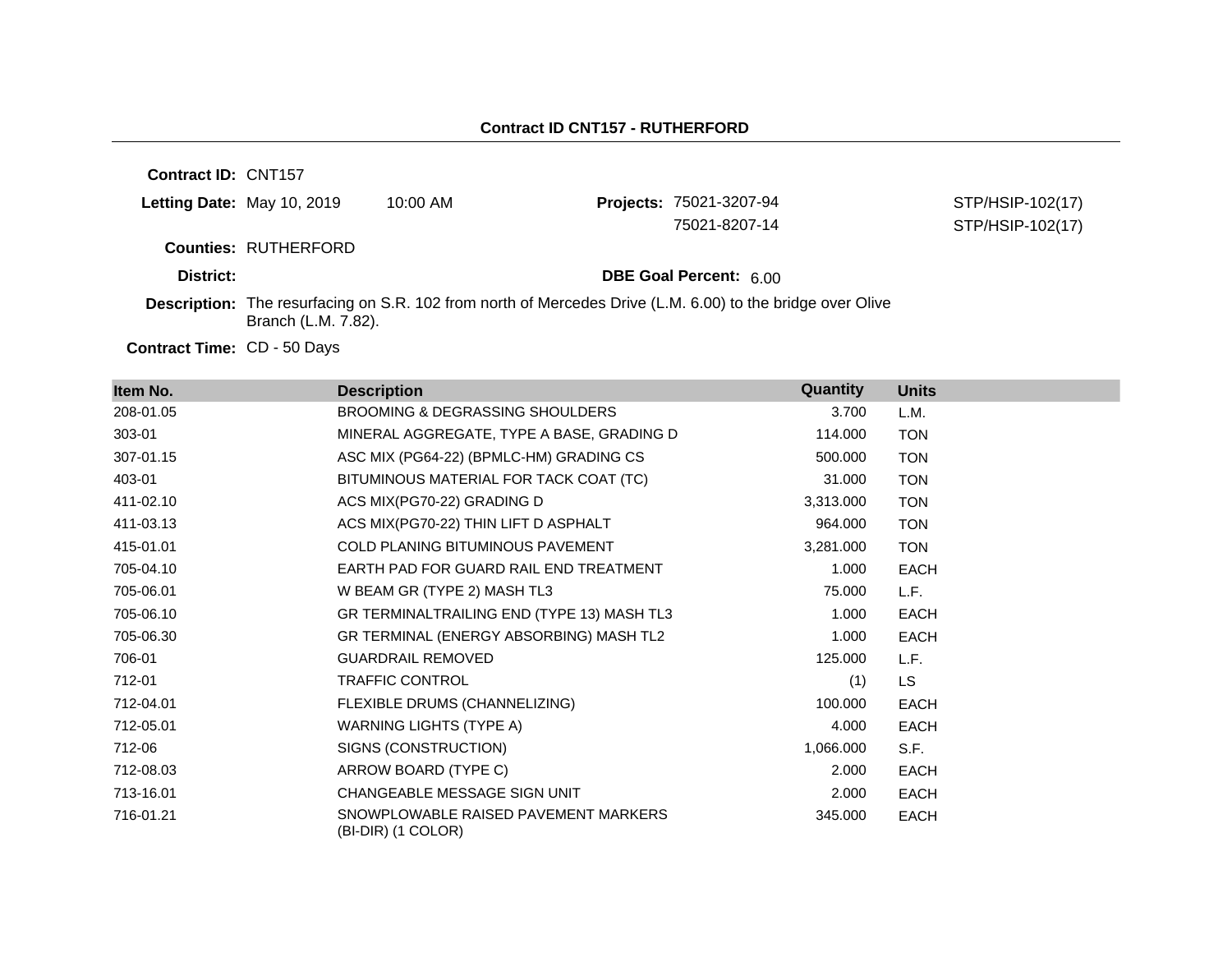## **Contract ID CNT157 - RUTHERFORD**

| Item No.  | <b>Description</b>                                         | Quantity  | <b>Units</b> |  |
|-----------|------------------------------------------------------------|-----------|--------------|--|
| 716-01.22 | SNOWPLOWABLE RAISED PAVMENT MARKERS<br>(MONO-DIR)(1 COLOR) | 225,000   | <b>EACH</b>  |  |
| 716-01.30 | REMOVAL OF SNOWPLOWABLE REFLECTIVE<br><b>MARKER</b>        | 60.000    | <b>EACH</b>  |  |
| 716-02.04 | PLASTIC PAVEMENT MARKING(CHANNELIZATION<br>STRIPING)       | 188,000   | S.Y.         |  |
| 716-02.05 | PLASTIC PAVEMENT MARKING (STOP LINE)                       | 252.000   | L.F.         |  |
| 716-02.06 | PLASTIC PAVEMENT MARKING (TURN LANE<br>ARROW)              | 23,000    | <b>EACH</b>  |  |
| 716-04.14 | PLASTIC PAVEMENT MARKING (LANE REDUCTION<br>ARROW)         | 3.000     | <b>EACH</b>  |  |
| 716-05.01 | PAINTED PAVEMENT MARKING (4" LINE)                         | 5.100     | L.M.         |  |
| 716-12.01 | ENHANCED FLATLINE THERMO PVMT MRKNG (4IN<br>LINE)          | 9.000     | L.M.         |  |
| 717-01    | <b>MOBILIZATION</b>                                        | (1)       | <b>LS</b>    |  |
| 730-14.02 | <b>SAW SLOT</b>                                            | 2,005.000 | L.F.         |  |
| 730-14.03 | <b>LOOP WIRE</b>                                           | 4,510.000 | L.F.         |  |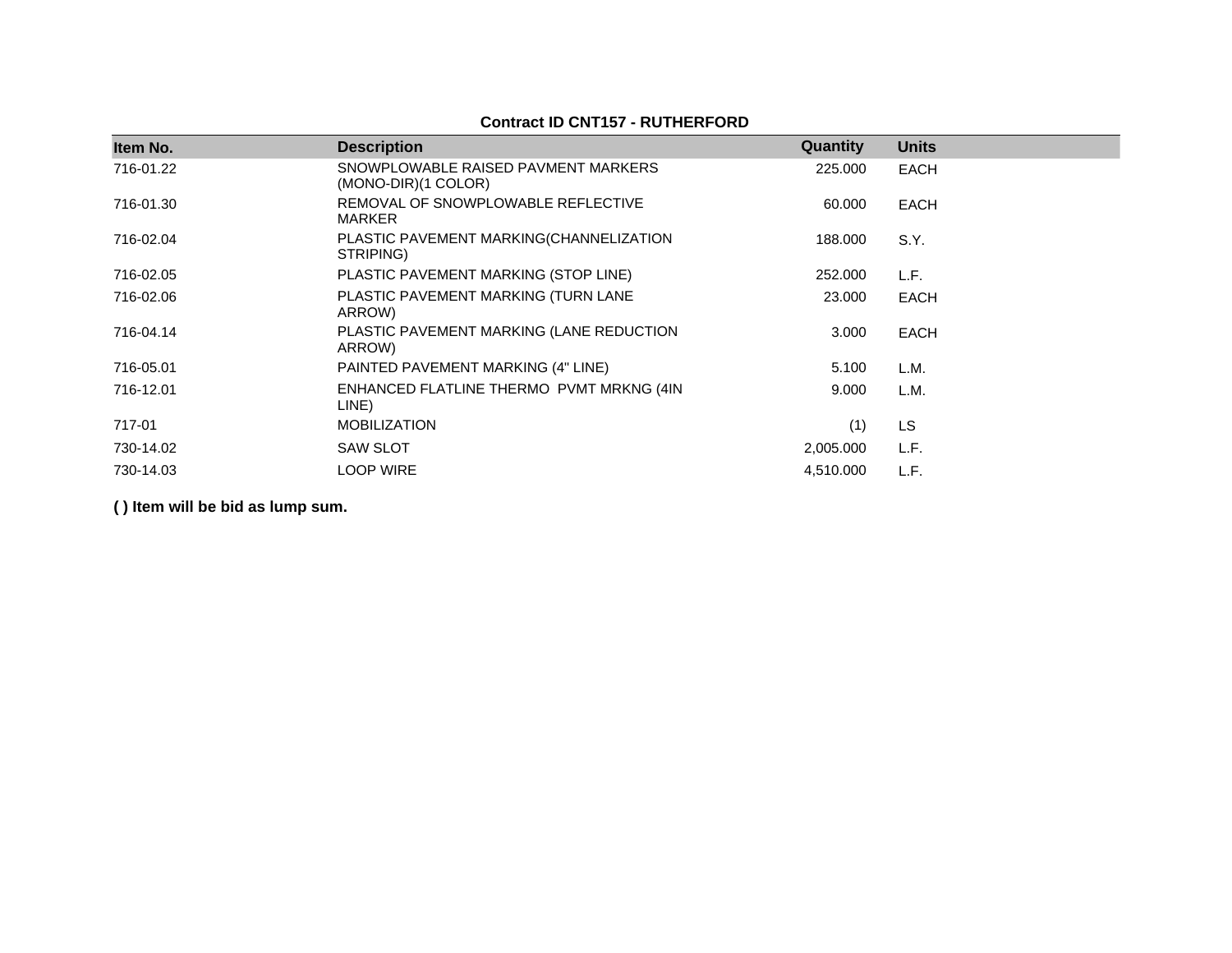| Contract ID: CNT181    |                                       |                                                                                                               |                                |                 |
|------------------------|---------------------------------------|---------------------------------------------------------------------------------------------------------------|--------------------------------|-----------------|
|                        | <b>Letting Date: May 10, 2019</b>     | 10:00 AM                                                                                                      | <b>Projects: 76001-3280-94</b> | NH/HSIP-29(112) |
|                        |                                       |                                                                                                               | 76001-8280-14                  | NH/HSIP-29(112) |
| <b>Counties: SCOTT</b> |                                       |                                                                                                               |                                |                 |
| District:              |                                       |                                                                                                               | <b>DBE Goal Percent: 4.00</b>  |                 |
|                        | Tunnel Hill Road (L.M. 6.10).         | <b>Description:</b> The resurfacing on U.S. 27 (S.R. 29) from near the Morgan County line (L.M. 0.00) to near |                                |                 |
|                        | <b>Contract Time: DT - 11/15/2019</b> |                                                                                                               |                                |                 |

**Item No. Description Quantity Units** 307-01.15 ASC MIX (PG64-22) (BPMLC-HM) GRADING CS 620.000 TON 403-01 BITUMINOUS MATERIAL FOR TACK COAT (TC) 93.000 TON 407-07.01 INTELLIGENT COMPACTION EQUIPMENT (1) LS 411-03.13 ACS MIX(PG70-22) THIN LIFT D ASPHALT 5,481.000 TON 411-12.03 SCORING FOR RUMBLE STRIPE (NON-CONTINUOUS) (8IN WIDTH) 9.900 L.M. 712-01 TRAFFIC CONTROL (1) LS 712-06 SIGNS (CONSTRUCTION) 538.000 S.F. 716-01.22 SNOWPLOWABLE RAISED PAVMENT MARKERS (MONO-DIR)(1 COLOR) 10.000 EACH 716-01.23 SNOWPLOWABLE RAISED PAVEMENT MARKERS (BI-DIR)(2 COLOR) 410.000 EACH 716-02.05 PLASTIC PAVEMENT MARKING (STOP LINE) 280.000 L.F. 716-02.06 PLASTIC PAVEMENT MARKING (TURN LANE ARROW) 1.000 EACH 716-04.04 PLASTIC PAVEMENT MARKING (TRANSVERSE SHOULDER) 2,619.000 L.F. 716-05.01 PAINTED PAVEMENT MARKING (4" LINE) 6.000 L.M. 716-13.01 SPRAY THERMO PVMT MRKNG (60 mil) (4IN LINE) 25.000 L.M. 717-01 MOBILIZATION (1) LS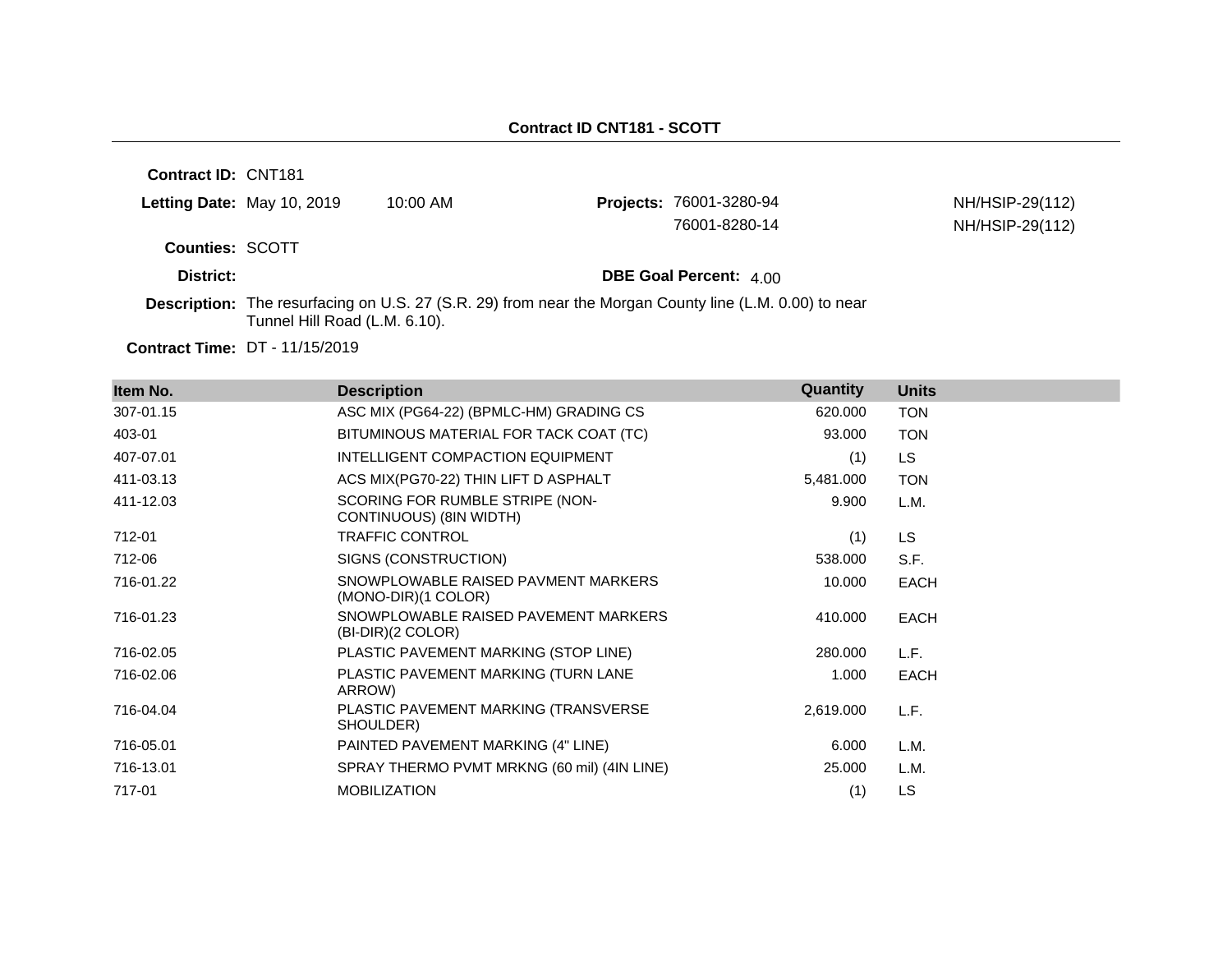| <b>Contract ID: CNT209</b> |                                       |            |                                                                                                                                                                                                          |                    |
|----------------------------|---------------------------------------|------------|----------------------------------------------------------------------------------------------------------------------------------------------------------------------------------------------------------|--------------------|
|                            | Letting Date: May 10, 2019            | $10:00$ AM | Projects: 77001-3246-94                                                                                                                                                                                  | $HSIP-8(56)$       |
|                            |                                       |            | 77001-4246-04                                                                                                                                                                                            | N/A                |
|                            |                                       |            | 77004-3215-94                                                                                                                                                                                            | STP-NH/HSIP-28(73) |
|                            |                                       |            | 77004-8215-14                                                                                                                                                                                            | STP-NH/HSIP-28(73) |
|                            | <b>Counties: SEQUATCHIE</b>           |            |                                                                                                                                                                                                          |                    |
| District:                  |                                       |            | <b>DBE Goal Percent: 8.00</b>                                                                                                                                                                            |                    |
|                            | York Highway North (L.M. 7.91).       |            | Description: The resurfacing on U.S. 127 (S.R. 8) from U.S. 127 (S.R. 28) (L.M. 14.91) to S.R. 111 (L.M.<br>17.59) and on U.S. 127 (S.R. 28) from U.S. 127 (S.R. 8)/S.R. 111 (L.M. 7.50) to south of Old |                    |
|                            | <b>Contract Time: DT - 11/15/2019</b> |            |                                                                                                                                                                                                          |                    |

| Item No.  | <b>Description</b>                                         | Quantity  | <b>Units</b> |
|-----------|------------------------------------------------------------|-----------|--------------|
| 403-01    | BITUMINOUS MATERIAL FOR TACK COAT (TC)                     | 41.000    | <b>TON</b>   |
| 407-07.01 | INTELLIGENT COMPACTION EQUIPMENT                           | (1)       | <b>LS</b>    |
| 411-01.10 | ACS MIX(PG64-22) GRADING D                                 | 6,422.000 | <b>TON</b>   |
| 415-01.01 | COLD PLANING BITUMINOUS PAVEMENT                           | 6,359.000 | <b>TON</b>   |
| 611-01.20 | ADJUSTMENT OF EXISTING MANHOLE                             | 5.000     | <b>EACH</b>  |
| 611-09.01 | ADJUSTMENT OF EXISTING CATCHBASIN                          | 26.000    | <b>EACH</b>  |
| 701-02.01 | CONCRETE CURB RAMP (RETROFIT)                              | 1,998.000 | S.F.         |
| 705-06.01 | W BEAM GR (TYPE 2) MASH TL3                                | 25.000    | L.F.         |
| 705-06.20 | TANGENT ENERGY ABSORBING TERM MASH TL-3                    | 2.000     | <b>EACH</b>  |
| 706-01    | <b>GUARDRAIL REMOVED</b>                                   | 125.000   | L.F.         |
| 712-01    | <b>TRAFFIC CONTROL</b>                                     | (1)       | <b>LS</b>    |
| 712-06    | SIGNS (CONSTRUCTION)                                       | 1,152.000 | S.F.         |
| 716-01.21 | SNOWPLOWABLE RAISED PAVEMENT MARKERS<br>(BI-DIR) (1 COLOR) | 75.000    | <b>EACH</b>  |
| 716-01.22 | SNOWPLOWABLE RAISED PAVMENT MARKERS<br>(MONO-DIR)(1 COLOR) | 379.000   | <b>EACH</b>  |
| 716-02.04 | PLASTIC PAVEMENT MARKING(CHANNELIZATION<br>STRIPING)       | 65.000    | S.Y.         |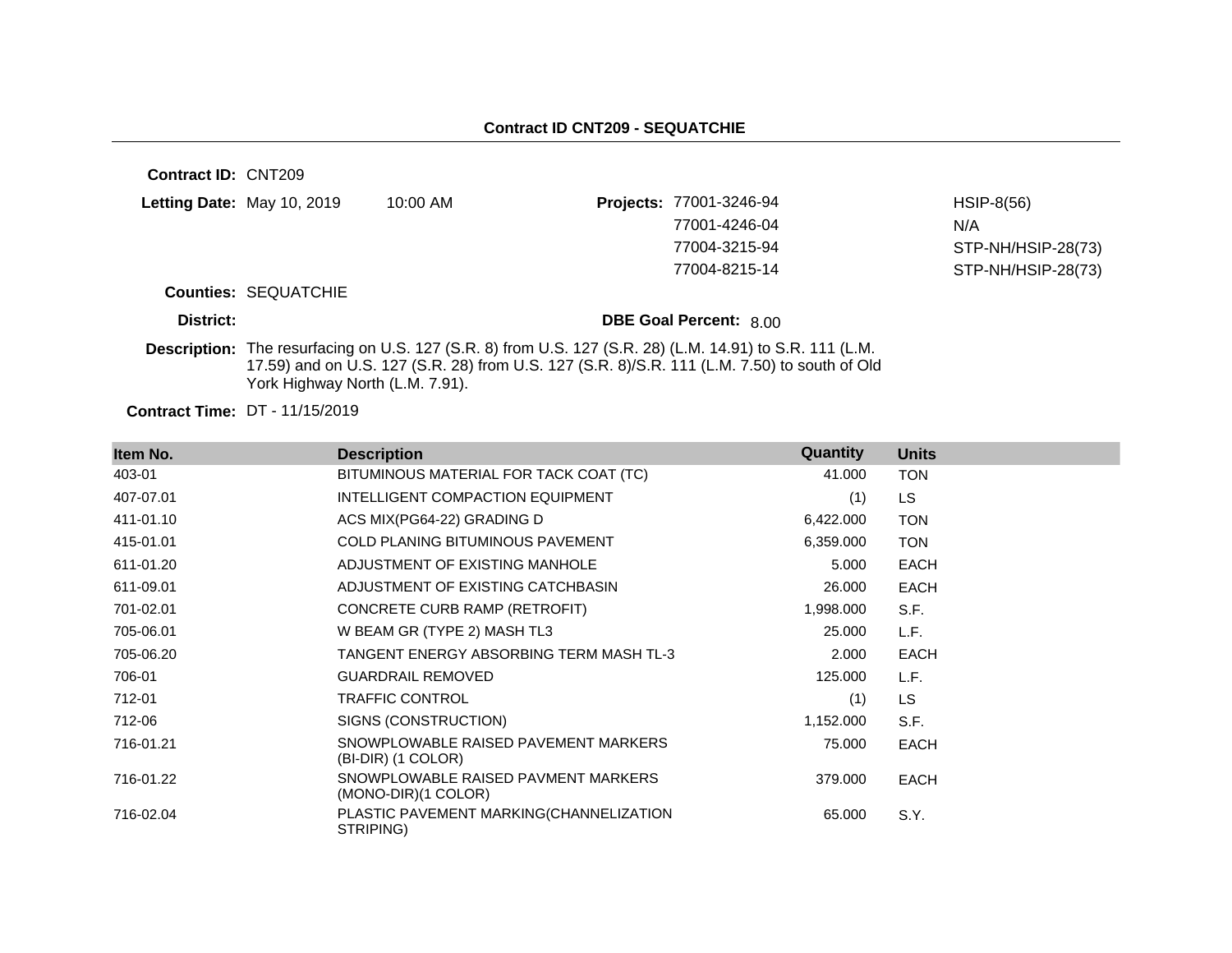# **Contract ID CNT209 - SEQUATCHIE**

| Item No.  | <b>Description</b>                                       | <b>Quantity</b> | <b>Units</b> |
|-----------|----------------------------------------------------------|-----------------|--------------|
| 716-02.05 | PLASTIC PAVEMENT MARKING (STOP LINE)                     | 690.000         | L.F.         |
| 716-02.06 | PLASTIC PAVEMENT MARKING (TURN LANE<br>ARROW)            | 31.000          | <b>EACH</b>  |
| 716-02.07 | PLASTIC PAVEMENT MARKING (24" BARRIER LINE)              | 120.000         | L.F.         |
| 716-02.09 | PLASTIC PAVEMENT MARKING (LONGITUDINAL<br>CROSS-WALK)    | 175.000         | L.F.         |
| 716-03.01 | PLASTIC WORD PAVEMENT MARKING (ONLY)                     | 3.000           | <b>EACH</b>  |
| 716-04.04 | PLASTIC PAVEMENT MARKING (TRANSVERSE<br>SHOULDER)        | 630.000         | L.F.         |
| 716-04.14 | PLASTIC PAVEMENT MARKING (LANE REDUCTION<br>ARROW)       | 1.000           | <b>EACH</b>  |
| 716-05.01 | PAINTED PAVEMENT MARKING (4" LINE)                       | 22.400          | L.M.         |
| 716-05.05 | PAINTED PAVEMENT MARKING (STOP LINE)                     | 690.000         | L.F.         |
| 716-12.02 | ENHANCED FLATLINE THERMO PVMT MRKNG (6IN<br>LINE)        | 14.300          | L.M.         |
| 716-12.05 | ENHANCED FLATLINE THERMO PVMT MRKNG (6IN<br>DOTTED LINE) | 268.000         | L.F.         |
| 716-12.06 | ENHANCED FLAT LINE THERMO (8IN LINE)                     | 490.000         | L.F.         |
| 717-01    | <b>MOBILIZATION</b>                                      | (1)             | <b>LS</b>    |
| 730-14.02 | <b>SAW SLOT</b>                                          | 3,300.000       | L.F.         |
| 730-14.03 | <b>LOOP WIRE</b>                                         | 6,580.000       | L.F.         |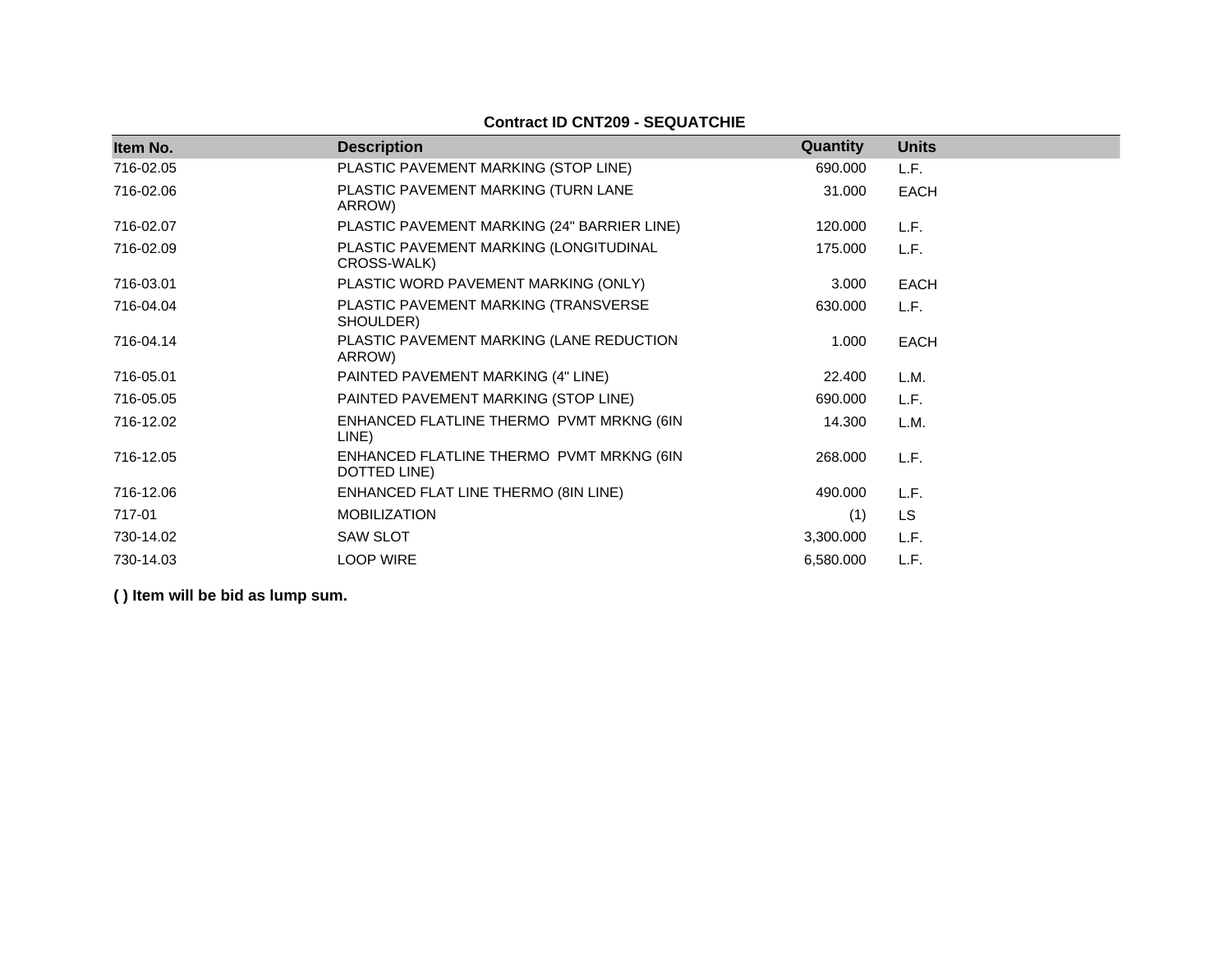**Contract ID:** CNT200 **Letting Date:** May 10, 2019 10:00 AM **Counties:** SEVIER **District: District: DBE Goal Percent:** 5.00 Projects: 78007-3235-94 HSIP-338(8) 78007-4235-04 N/A 78016-4217-04 N/A

**Description:** The resurfacing on S.R. 338 from near Old Red Lane (L.M. 7.00) to S.R. 139 (L.M. 18.54) and on S.R. 339 from U.S. 411 (S.R. 35) (L.M. 0.00) to near Jones Cove Road (L.M. 2.00).

| Item No.  | <b>Description</b>                                           | Quantity  | <b>Units</b> |
|-----------|--------------------------------------------------------------|-----------|--------------|
| 303-01    | MINERAL AGGREGATE, TYPE A BASE, GRADING D                    | 621.000   | <b>TON</b>   |
| 307-01.15 | ASC MIX (PG64-22) (BPMLC-HM) GRADING CS                      | 1,785.000 | <b>TON</b>   |
| 403-01    | BITUMINOUS MATERIAL FOR TACK COAT (TC)                       | 161.000   | <b>TON</b>   |
| 411-03.13 | ACS MIX(PG70-22) THIN LIFT D ASPHALT                         | 7,961.000 | <b>TON</b>   |
| 411-12.03 | SCORING FOR RUMBLE STRIPE (NON-<br>CONTINUOUS) (8IN WIDTH)   | 18.500    | L.M.         |
| 411-12.04 | SCORING FOR RUMBLE STRIPE (NON-<br>CONTINUOUS) (4IN WIDTH)   | 2.000     | L.M.         |
| 701-02.01 | CONCRETE CURB RAMP (RETROFIT)                                | 32.000    | S.F.         |
| 705-02.10 | <b>GUARDRAIL TRANSITION 27IN TO 31IN</b>                     | 6.000     | <b>EACH</b>  |
| 705-06.20 | TANGENT ENERGY ABSORBING TERM MASH TL-3                      | 6.000     | <b>EACH</b>  |
| 712-01    | <b>TRAFFIC CONTROL</b>                                       | (1)       | <b>LS</b>    |
| 712-06    | SIGNS (CONSTRUCTION)                                         | 625.000   | S.F.         |
| 713-16.20 | SIGNS (DESCRIPTION) (OBJECT MARKERS)                         | 2.000     | <b>EACH</b>  |
| 716-01.21 | SNOWPLOWABLE RAISED PAVEMENT MARKERS<br>(BI-DIR) (1 COLOR)   | 895.000   | <b>EACH</b>  |
| 716-01.22 | SNOWPLOWABLE RAISED PAVMENT MARKERS<br>$(MONO-DIR)(1 COLOR)$ | 49.000    | <b>EACH</b>  |
| 716-01.30 | REMOVAL OF SNOWPLOWABLE REFLECTIVE<br><b>MARKER</b>          | 800.000   | <b>EACH</b>  |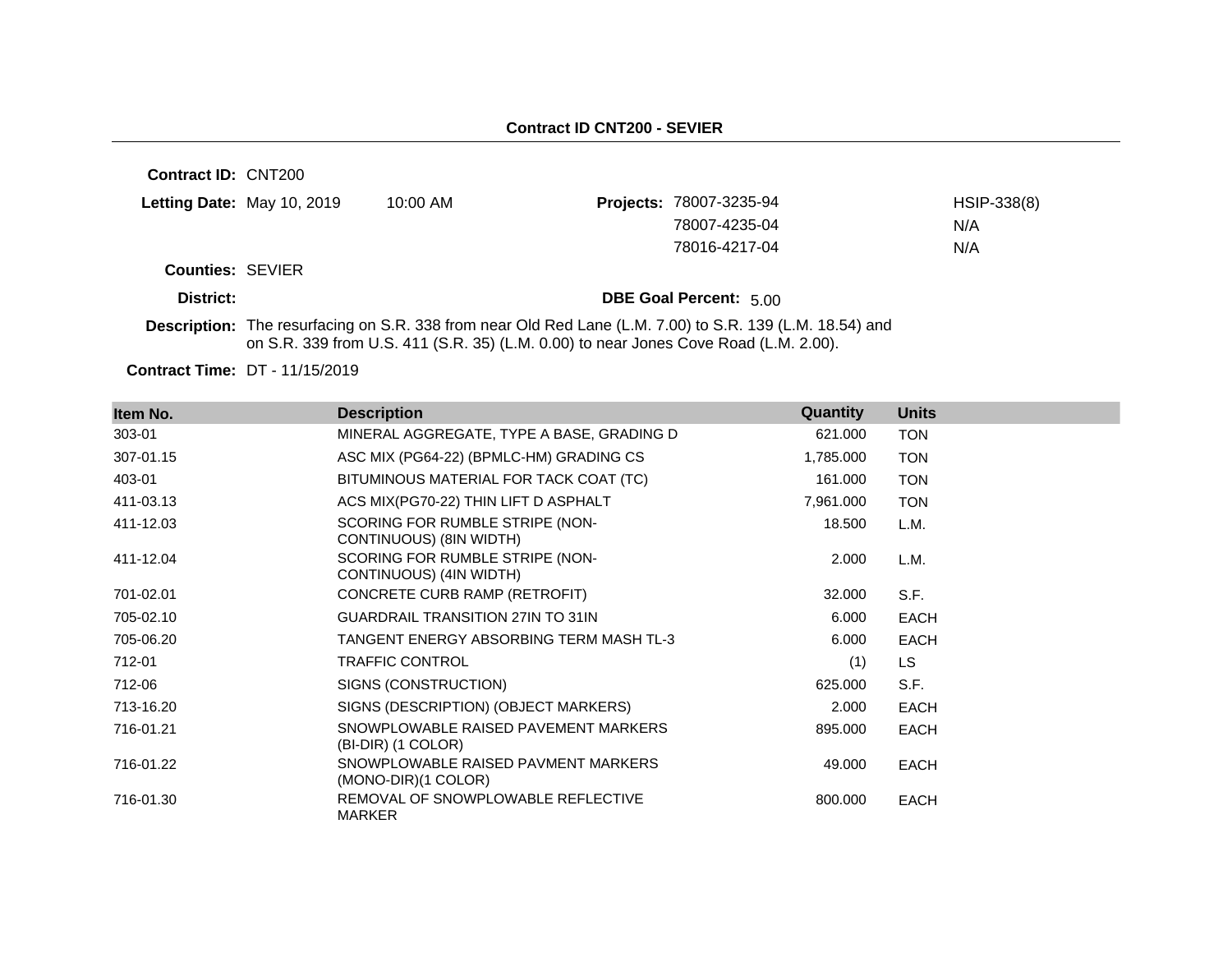| Item No.  | <b>Description</b>                                    | Quantity | <b>Units</b> |
|-----------|-------------------------------------------------------|----------|--------------|
| 716-02.05 | PLASTIC PAVEMENT MARKING (STOP LINE)                  | 91.000   | L.F.         |
| 716-02.06 | PLASTIC PAVEMENT MARKING (TURN LANE<br>ARROW)         | 6.000    | EACH         |
| 716-02.09 | PLASTIC PAVEMENT MARKING (LONGITUDINAL<br>CROSS-WALK) | 205,000  | L.F.         |
| 716-05.01 | PAINTED PAVEMENT MARKING (4" LINE)                    | 15.000   | L.M.         |
| 716-12.02 | ENHANCED FLATLINE THERMO PVMT MRKNG (6IN<br>LINE)     | 23.100   | L.M.         |
| 716-13.01 | SPRAY THERMO PVMT MRKNG (60 mil) (4IN LINE)           | 10.000   | L.M.         |
| 716-13.02 | SPRAY THERMO PVMT MRKNG (60 mil) (6IN LINE)           | 23.100   | L.M.         |
| 717-01    | <b>MOBILIZATION</b>                                   |          | <b>LS</b>    |

**Contract ID CNT200 - SEVIER**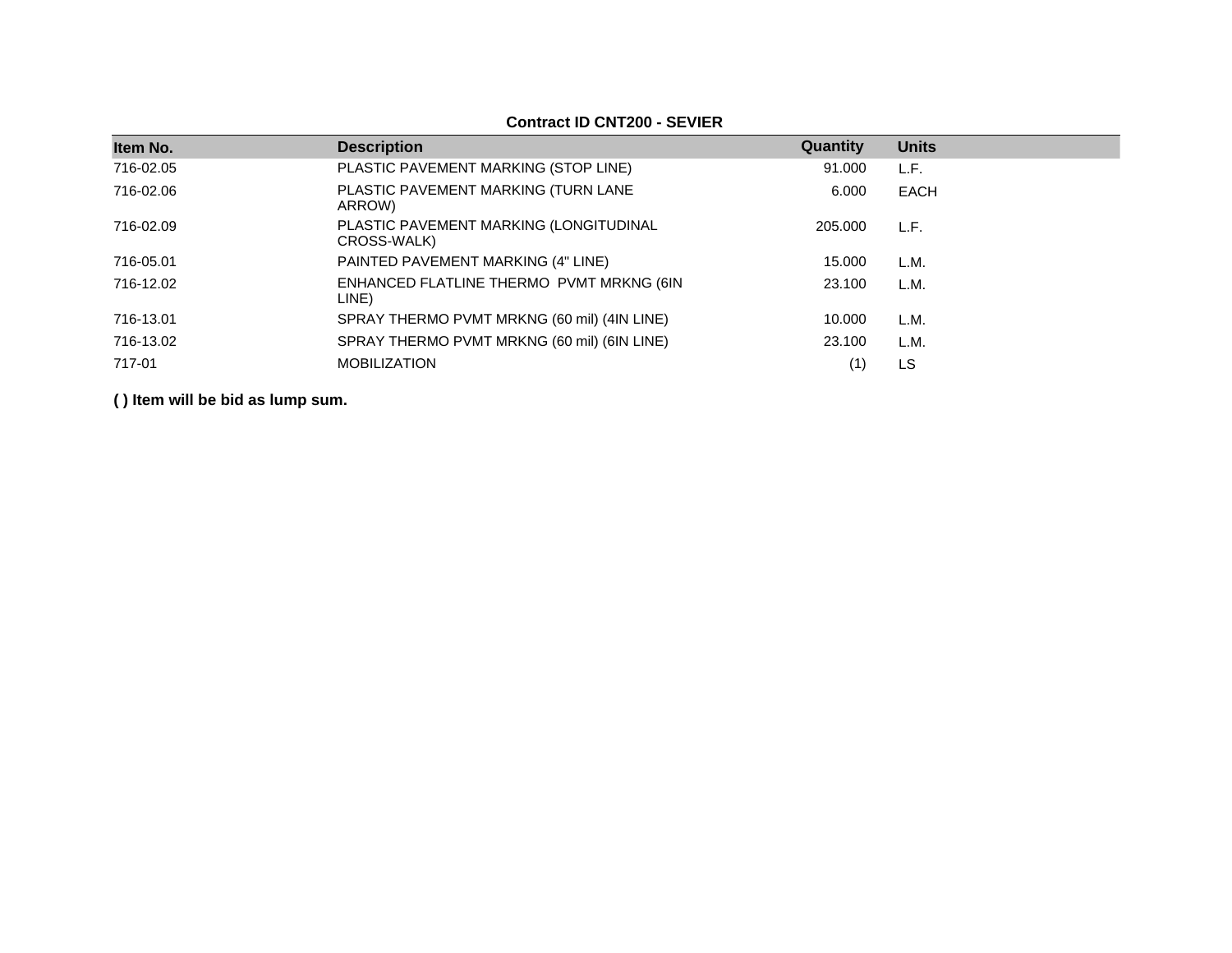| Contract ID: CNT218     |                                       |            |                                                                                                            |             |
|-------------------------|---------------------------------------|------------|------------------------------------------------------------------------------------------------------------|-------------|
|                         | Letting Date: May 10, 2019            | $10:00$ AM | <b>Projects: 79016-3229-94</b>                                                                             | HSIP-3(146) |
|                         |                                       |            | 79016-4229-04                                                                                              | N/A         |
| <b>Counties: SHELBY</b> |                                       |            |                                                                                                            |             |
| District:               |                                       |            | <b>DBE Goal Percent: 4.50</b>                                                                              |             |
|                         | East (L.M. 8.00).                     |            | <b>Description:</b> The resurfacing on U.S. 51 (S.R. 3) from Brooks Road (L.M. 4.62) to near South Parkway |             |
|                         | <b>Contract Time: DT - 11/15/2019</b> |            |                                                                                                            |             |

| Item No.  | <b>Description</b>                                                | <b>Quantity</b> | <b>Units</b> |
|-----------|-------------------------------------------------------------------|-----------------|--------------|
| 202-03.01 | REMOVAL OF ASPHALT PAVEMENT                                       | 6,000.000       | S.Y.         |
| 203-06    | WATER                                                             | 31.000          | M.G.         |
| 208-01.05 | BROOMING & DEGRASSING SHOULDERS                                   | 4.000           | L.M.         |
| 303-02    | MINERAL AGGREGATE, TYPE B BASE, GRADING<br>(DESCRIPTION) (C OR D) | 4,076.000       | <b>TON</b>   |
| 307-01.01 | ASPHALT CONCRETE MIX (PG64-22) (BPMB-HM)<br><b>GRADING A</b>      | 2,760.000       | <b>TON</b>   |
| 403-01    | BITUMINOUS MATERIAL FOR TACK COAT (TC)                            | 65.000          | <b>TON</b>   |
| 411-02.10 | ACS MIX(PG70-22) GRADING D                                        | 9,494.000       | <b>TON</b>   |
| 411-12.03 | SCORING FOR RUMBLE STRIPE (NON-<br>CONTINUOUS) (8IN WIDTH)        | 5.000           | L.M.         |
| 415-01.02 | <b>COLD PLANING BITUMINOUS PAVEMENT</b>                           | 136,246.000     | S.Y.         |
| 701-01.01 | CONCRETE SIDEWALK (4 ")                                           | 4,948.000       | S.F.         |
| 701-02.01 | CONCRETE CURB RAMP (RETROFIT)                                     | 6,168.000       | S.F.         |
| 701-02.03 | <b>CONCRETE CURB RAMP</b>                                         | 1,365.000       | S.F.         |
| 705-04.09 | EARTH PAD FOR TYPE 38 GR END TREATMENT                            | 15.000          | <b>EACH</b>  |
| 705-06.30 | GR TERMINAL (ENERGY ABSORBING) MASH TL2                           | 15.000          | <b>EACH</b>  |
| 712-01    | <b>TRAFFIC CONTROL</b>                                            | (1)             | LS.          |
| 712-06    | SIGNS (CONSTRUCTION)                                              | 1,535.000       | S.F.         |
| 712-07.03 | TEMPORARY BARRICADES (TYPE III)                                   | 24.000          | L.F.         |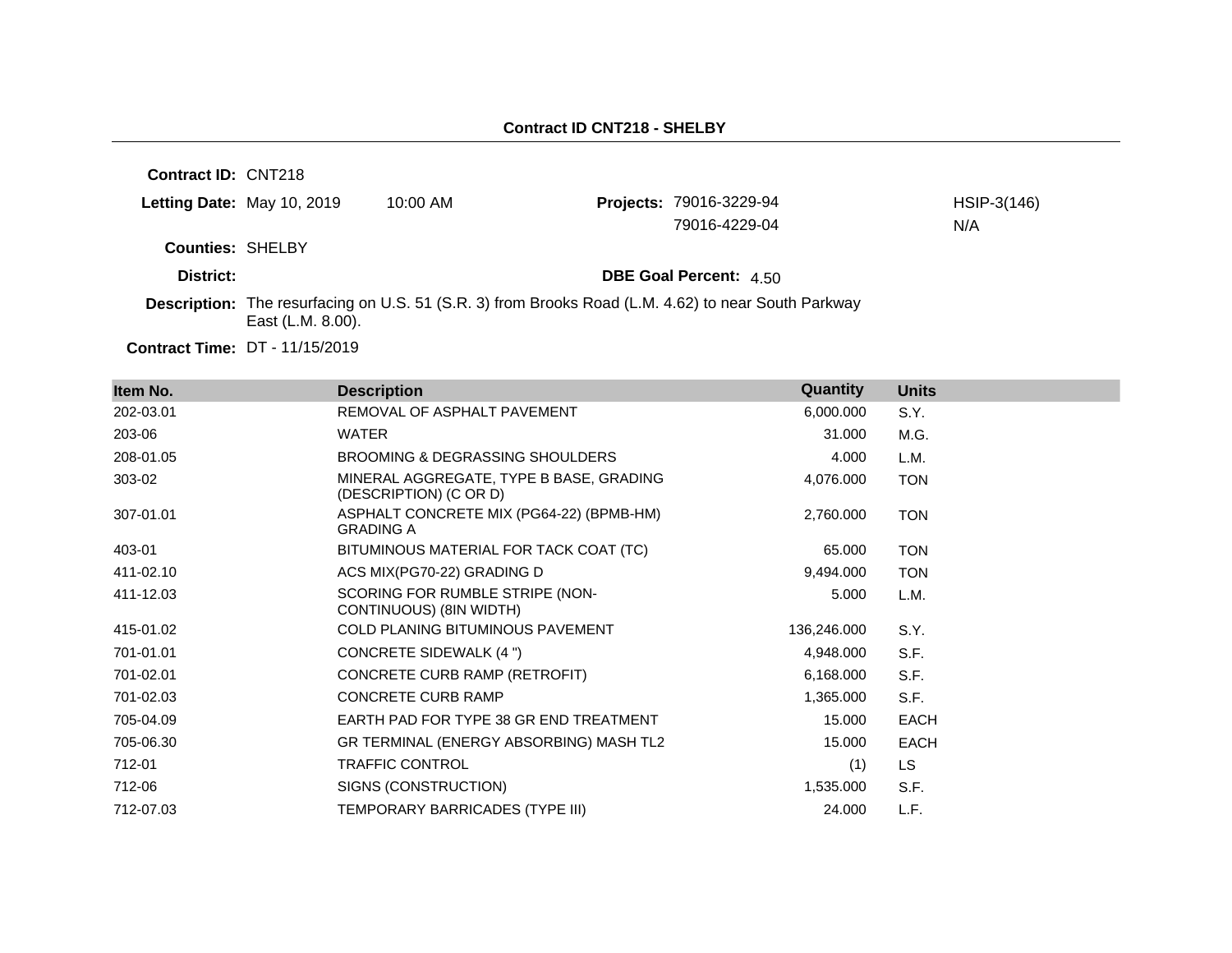| Item No.  | <b>Description</b>                                                                  | Quantity  | <b>Units</b> |  |
|-----------|-------------------------------------------------------------------------------------|-----------|--------------|--|
| 712-08.03 | ARROW BOARD (TYPE C)                                                                | 4.000     | <b>EACH</b>  |  |
| 713-16.20 | SIGNS (DESCRIPTION) (S1-1, SCHOOL ZONE)                                             | 4.000     | <b>EACH</b>  |  |
| 713-16.21 | SIGNS (DESCRIPTION) (W16-9P, AHEAD)                                                 | 4.000     | <b>EACH</b>  |  |
| 713-16.22 | SIGNS (DESCRIPTION) (M1-4, U.S. ROUTE)                                              | 11.000    | <b>EACH</b>  |  |
| 713-16.23 | SIGNS (DESCRIPTION) (M3-1, NORTH)                                                   | 7.000     | <b>EACH</b>  |  |
| 713-16.24 | SIGNS (DESCRIPTION) (R14-1, TRUCK)                                                  | 6.000     | <b>EACH</b>  |  |
| 713-16.25 | SIGNS (DESCRIPTION) (M6-6(L)                                                        | 2.000     | <b>EACH</b>  |  |
| 713-16.26 | SIGNS (DESCRIPTION) (M6-6(R)                                                        | 1.000     | <b>EACH</b>  |  |
| 713-16.27 | SIGNS (DESCRIPTION) (M6-3, DIRECTIONAL<br>ARROW)                                    | 3.000     | <b>EACH</b>  |  |
| 713-16.28 | SIGNS (DESCRIPTION) (R2-1, SPEED LIMIT)                                             | 10.000    | <b>EACH</b>  |  |
| 713-16.29 | SIGNS (DESCRIPTION) (W16-7P, DIAGONAL ARROW)                                        | 6.000     | <b>EACH</b>  |  |
| 713-16.30 | SIGNS (DESCRIPTION) (OM3-R, RIGHT OBJECT<br>MARKER)                                 | 1.000     | <b>EACH</b>  |  |
| 713-16.31 | SIGNS (DESCRIPTION) (M3-3, SOUTH)                                                   | 4.000     | <b>EACH</b>  |  |
| 713-16.32 | SIGNS (DESCRIPTION) (W6-2, DIVIDED HIGHWAY<br>ENDS)                                 | 2.000     | <b>EACH</b>  |  |
| 713-16.33 | SIGNS (DESCRIPTION) (W13-3, RAMP SPEED)                                             | 1.000     | <b>EACH</b>  |  |
| 713-16.34 | SIGNS (DESCRIPTION) (W11-2, PEDESTRIAN<br>CROSSING)                                 | 6.000     | <b>EACH</b>  |  |
| 713-16.35 | SIGNS (DESCRIPTION) (R7-1, NO PARKING<br>ANYTIME)                                   | 68.000    | <b>EACH</b>  |  |
| 713-16.36 | SIGNS (DESCRIPTION) (W12-1, DOUBLE ARROW)                                           | 1.000     | <b>EACH</b>  |  |
| 713-16.37 | SIGNS (DESCRIPTION) (BROWN GUIDE SIGN,<br>60"X30", JESSE TURNER SR MEMORIAL BRIDGE) | 2.000     | <b>EACH</b>  |  |
| 713-16.38 | SIGNS (DESCRIPTION) (BROWN GUIDE SIGN,<br>60"X30", BETTY JEAN JONES BRIDGE)         | 2.000     | <b>EACH</b>  |  |
| 714-05.02 | PULL BOXES (TYPE A)                                                                 | 2.000     | <b>EACH</b>  |  |
| 714-05.03 | PULL BOXES (TYPE B)                                                                 | 2.000     | <b>EACH</b>  |  |
| 716-02.03 | PLASTIC PAVEMENT MARKING (CROSS-WALK)                                               | 1,376.000 | L.F.         |  |
| 716-02.04 | PLASTIC PAVEMENT MARKING(CHANNELIZATION<br>STRIPING)                                | 500.000   | S.Y.         |  |
| 716-02.05 | PLASTIC PAVEMENT MARKING (STOP LINE)                                                | 1,230.000 | L.F.         |  |

## **Contract ID CNT218 - SHELBY**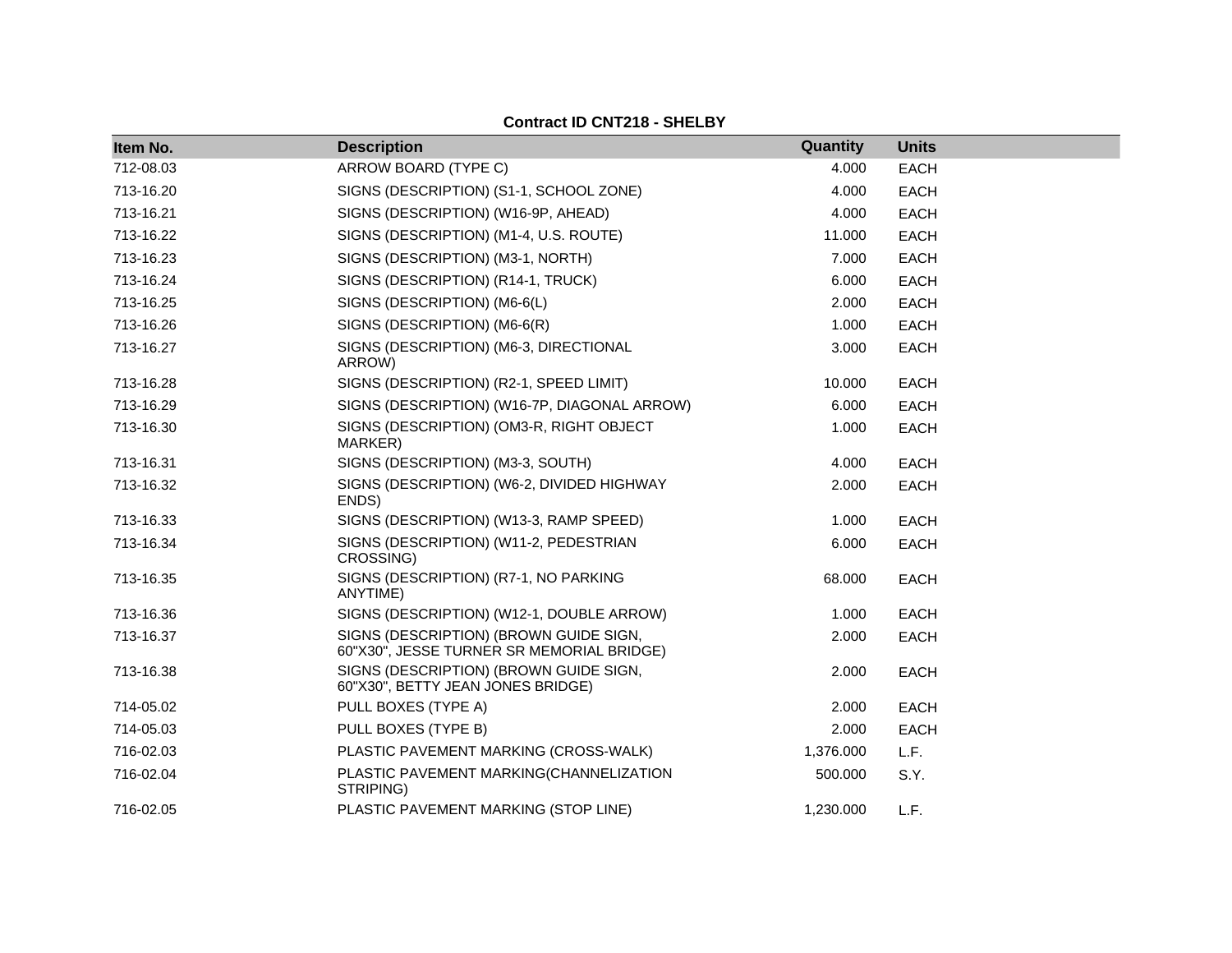## **Contract ID CNT218 - SHELBY**

| Item No.  | <b>Description</b>                                    | Quantity  | <b>Units</b> |  |
|-----------|-------------------------------------------------------|-----------|--------------|--|
| 716-02.06 | PLASTIC PAVEMENT MARKING (TURN LANE<br>ARROW)         | 39,000    | EACH         |  |
| 716-02.09 | PLASTIC PAVEMENT MARKING (LONGITUDINAL<br>CROSS-WALK) | 1,630.000 | L.F.         |  |
| 716-03.01 | PLASTIC WORD PAVEMENT MARKING (ONLY)                  | 24.000    | EACH         |  |
| 716-04.01 | PLASTIC PAVEMENT MARKING (STRAIGHT-TURN<br>ARROW)     | 3.000     | EACH         |  |
| 716-05.01 | PAINTED PAVEMENT MARKING (4" LINE)                    | 18.000    | L.M.         |  |
| 716-12.01 | ENHANCED FLATLINE THERMO PVMT MRKNG (4IN<br>LINE)     | 7.000     | L.M.         |  |
| 716-13.01 | SPRAY THERMO PVMT MRKNG (60 mil) (4IN LINE)           | 11.000    | L.M.         |  |
| 717-01    | <b>MOBILIZATION</b>                                   | (1)       | <b>LS</b>    |  |
| 725-03.53 | <b>VIDEO DETECTION SYSTEM</b>                         | 2.000     | <b>EACH</b>  |  |
| 730-12.03 | CONDUIT 3" DIAMETER (PVC)                             | 20.000    | L.F.         |  |
| 730-12.14 | CONDUIT 3" DIAMETER (JACK AND BORE)                   | 15.000    | L.F.         |  |
| 730-14.02 | <b>SAW SLOT</b>                                       | 2,800.000 | L.F.         |  |
| 730-14.03 | <b>LOOP WIRE</b>                                      | 6,200.000 | L.F.         |  |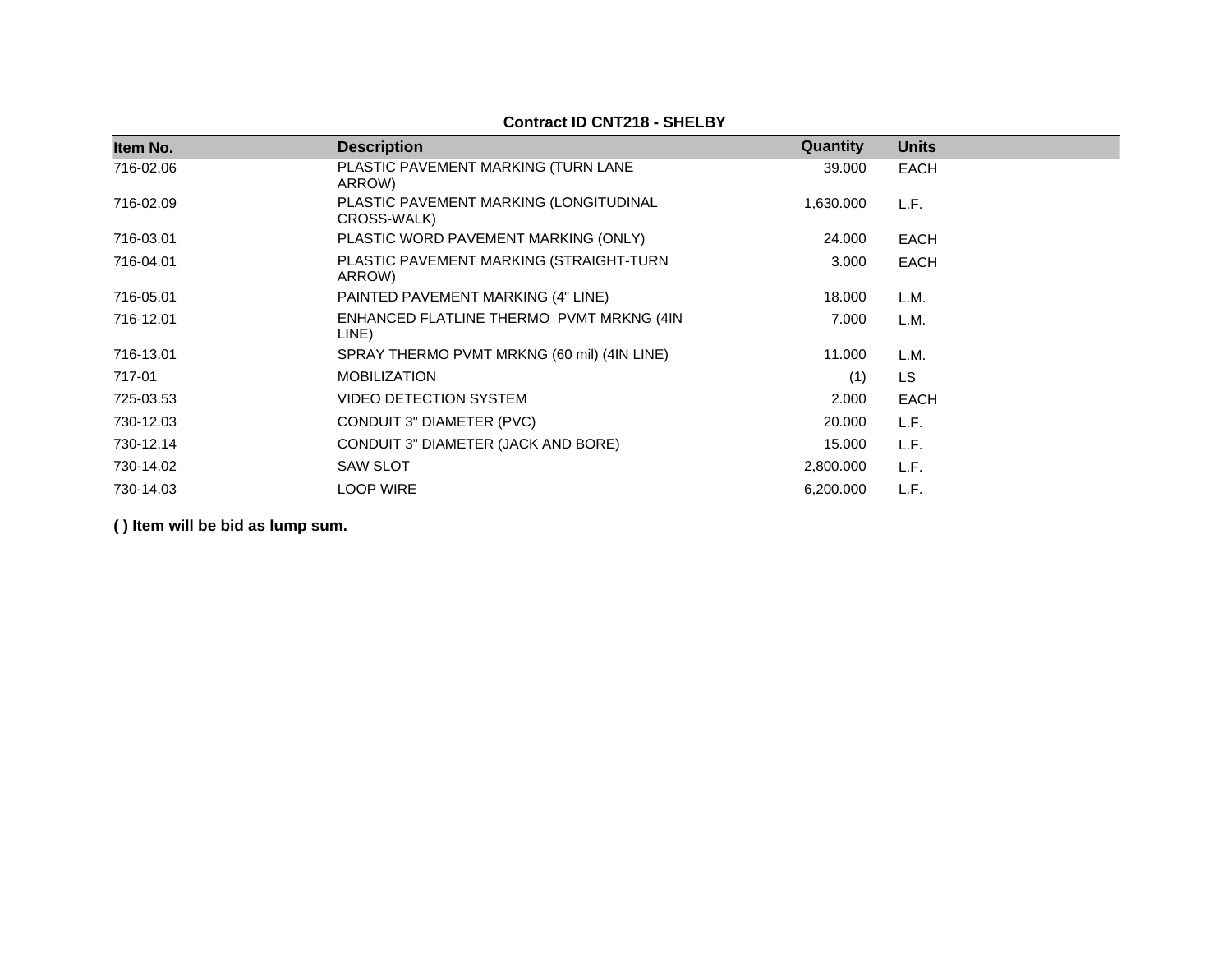| <b>Contract ID: CNT166</b> |                                  |            |                                                                                                          |                 |
|----------------------------|----------------------------------|------------|----------------------------------------------------------------------------------------------------------|-----------------|
|                            | Letting Date: May 10, 2019       | $10:00$ AM | <b>Projects: 79187-3236-94</b>                                                                           | NH/HSIP-385(32) |
|                            |                                  |            | 79187-8236-14                                                                                            | NH/HSIP-385(32) |
| <b>Counties: SHELBY</b>    |                                  |            |                                                                                                          |                 |
| District:                  |                                  |            | <b>DBE Goal Percent: 4.00</b>                                                                            |                 |
|                            | near Brunswick Road (L.M. 7.47). |            | Description: The resurfacing on S.R. 385 from near the bridge over Memphis-Arlington Road (L.M. 1.65) to |                 |

Contract Time: CD - 50

| Item No.  | <b>Description</b>                                           | Quantity    | <b>Units</b> |
|-----------|--------------------------------------------------------------|-------------|--------------|
| 202-03.01 | REMOVAL OF ASPHALT PAVEMENT                                  | 149.000     | S.Y.         |
| 203-06    | WATER                                                        | 13.000      | M.G.         |
| 303-02    | MINERAL AGGREGATE, TYPE B BASE, GRADING<br>(DESCRIPTION) (D) | 1,639.000   | <b>TON</b>   |
| 307-01.01 | ASPHALT CONCRETE MIX (PG64-22) (BPMB-HM)<br><b>GRADING A</b> | 69.000      | <b>TON</b>   |
| 403-01    | BITUMINOUS MATERIAL FOR TACK COAT (TC)                       | 55.000      | <b>TON</b>   |
| 407-07.01 | INTELLIGENT COMPACTION EQUIPMENT                             | (1)         | LS           |
| 411-03.10 | ACS MIX(PG76-22) GRADING D                                   | 8,451.000   | <b>TON</b>   |
| 415-01.02 | COLD PLANING BITUMINOUS PAVEMENT                             | 127,536.000 | S.Y.         |
| 705-02.10 | <b>GUARDRAIL TRANSITION 27IN TO 31IN</b>                     | 7.000       | <b>EACH</b>  |
| 705-04.09 | EARTH PAD FOR TYPE 38 GR END TREATMENT                       | 23.000      | <b>EACH</b>  |
| 705-06.20 | TANGENT ENERGY ABSORBING TERM MASH TL-3                      | 23.000      | <b>EACH</b>  |
| 712-01    | <b>TRAFFIC CONTROL</b>                                       | (1)         | LS.          |
| 712-04.01 | FLEXIBLE DRUMS (CHANNELIZING)                                | 792.000     | <b>EACH</b>  |
| 712-06    | SIGNS (CONSTRUCTION)                                         | 1,499.000   | S.F.         |
| 712-08.03 | ARROW BOARD (TYPE C)                                         | 4.000       | <b>EACH</b>  |
| 713-16.01 | CHANGEABLE MESSAGE SIGN UNIT                                 | 4.000       | <b>EACH</b>  |
| 716-01.23 | SNOWPLOWABLE RAISED PAVEMENT MARKERS<br>(BI-DIR)(2 COLOR)    | 770.000     | <b>EACH</b>  |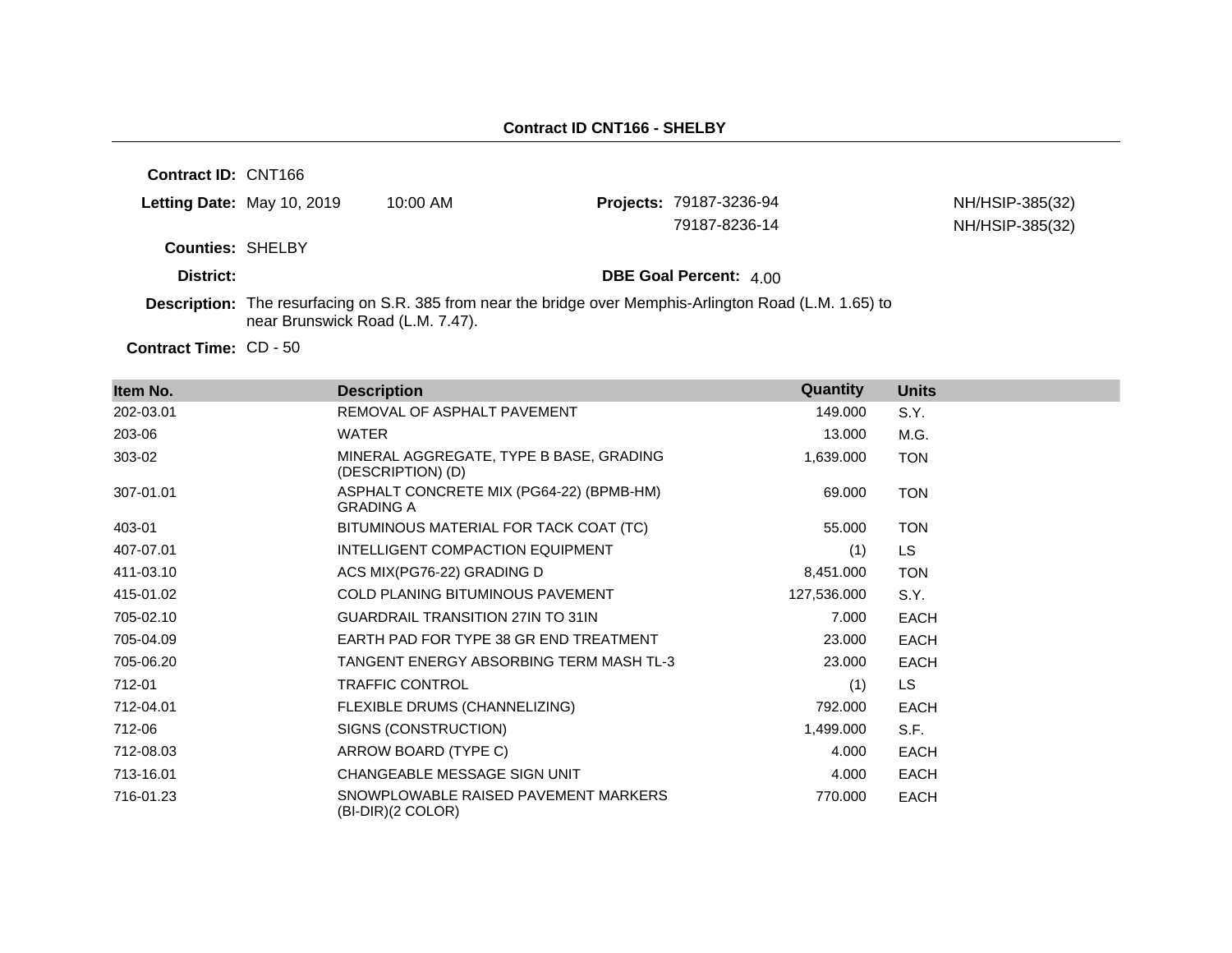| Item No.  | <b>Description</b>                                                | Quantity  | <b>Units</b> |
|-----------|-------------------------------------------------------------------|-----------|--------------|
| 716-01.30 | REMOVAL OF SNOWPLOWABLE REFLECTIVE<br>MARKER                      | 800.000   | <b>EACH</b>  |
| 716-02.04 | PLASTIC PAVEMENT MARKING(CHANNELIZATION<br>STRIPING)              | 650.000   | S.Y.         |
| 716-02.05 | PLASTIC PAVEMENT MARKING (STOP LINE)                              | 96.000    | L.F.         |
| 716-04.05 | PLASTIC PAVEMENT MARKING (STRAIGHT ARROW)                         | 2.000     | EACH         |
| 716-04.14 | PLASTIC PAVEMENT MARKING (LANE REDUCTION<br>ARROW)                | 2.000     | <b>EACH</b>  |
| 716-05.20 | PAINTED PAVEMENT MARKING (6" LINE)                                | 26.190    | L.M.         |
| 716-12.02 | ENHANCED FLATLINE THERMO PVMT MRKNG (6IN<br>LINE)                 | 33.770    | L.M.         |
| 716-12.03 | ENHANCED FLATLINE THERMO PVMT MRKNG (8IN<br><b>BARRIER LINE</b> ) | 5.340.000 | L.F.         |
| 717-01    | <b>MOBILIZATION</b>                                               | (1)       | <b>LS</b>    |

#### **Contract ID CNT166 - SHELBY**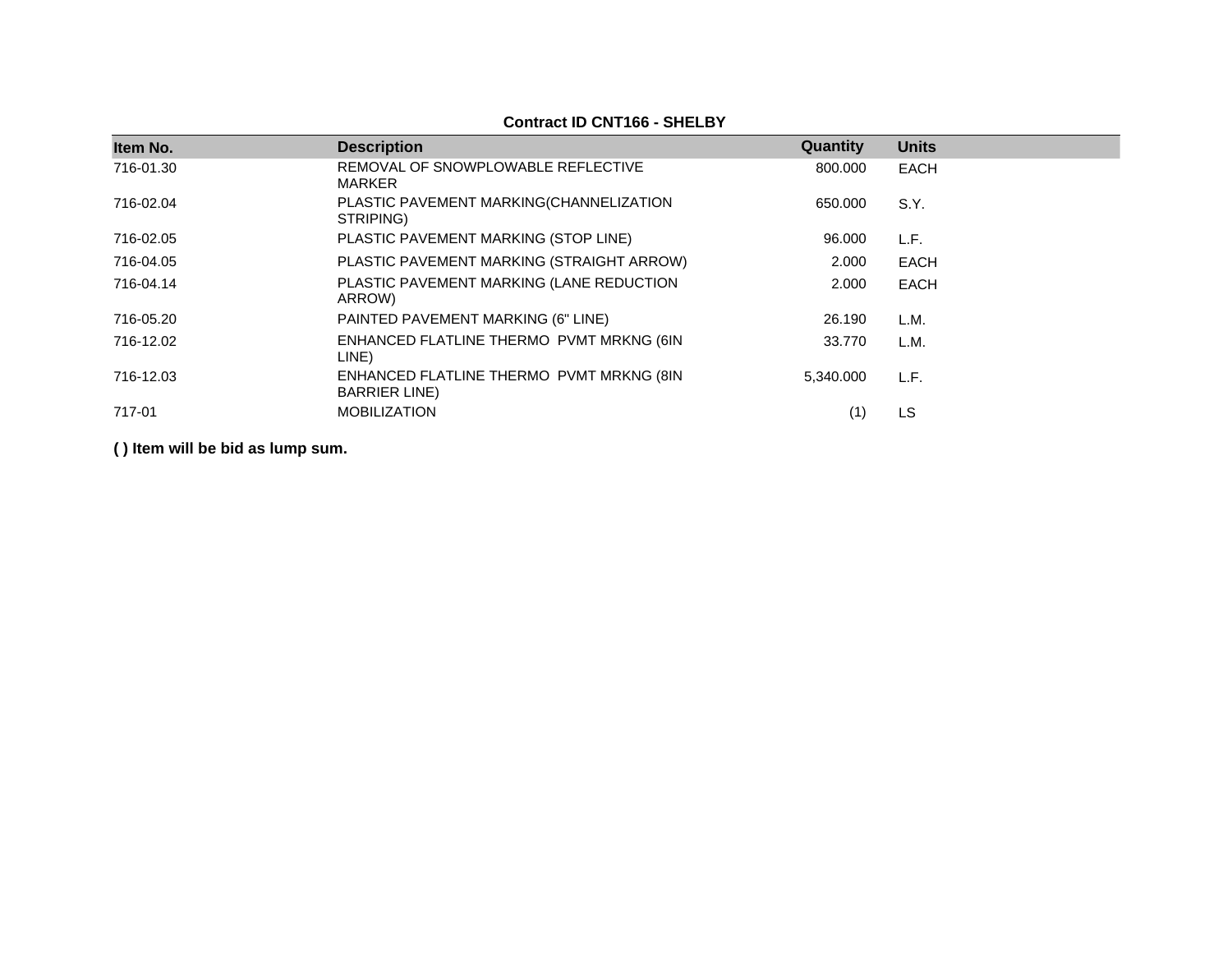| <b>Letting Date: May 10, 2019</b><br>$10:00$ AM |                                |                                                                                                     |
|-------------------------------------------------|--------------------------------|-----------------------------------------------------------------------------------------------------|
|                                                 | <b>Projects: 79040-3238-94</b> | STP/HSIP-175(26)                                                                                    |
|                                                 | 79040-8238-14                  | STP/HSIP-175(26)                                                                                    |
| <b>Counties: SHELBY</b>                         |                                |                                                                                                     |
|                                                 | <b>DBE Goal Percent: 4.00</b>  |                                                                                                     |
| $23.89$ ).                                      |                                |                                                                                                     |
|                                                 |                                | Description: The resurfacing on S.R. 175 from Houston Levee Road (L.M. 21.92) to Bhaylia Road (L.M. |

| Item No.  | <b>Description</b>                                                | Quantity   | <b>Units</b> |
|-----------|-------------------------------------------------------------------|------------|--------------|
| 202-03.01 | REMOVAL OF ASPHALT PAVEMENT                                       | 1,667.000  | S.Y.         |
| 203-06    | WATER                                                             | 9.000      | M.G.         |
| 208-01.05 | BROOMING & DEGRASSING SHOULDERS                                   | 1.181      | L.M.         |
| 303-02    | MINERAL AGGREGATE, TYPE B BASE, GRADING<br>(DESCRIPTION) (C or D) | 1,128.000  | <b>TON</b>   |
| 307-01.08 | ASPHALT CONCRETE MIX (PG64-22) (BPMB-HM)<br><b>GRADING B-M2</b>   | 565.000    | <b>TON</b>   |
| 403-01    | BITUMINOUS MATERIAL FOR TACK COAT (TC)                            | 28.000     | <b>TON</b>   |
| 411-01.10 | ACS MIX(PG64-22) GRADING D                                        | 5,583.000  | <b>TON</b>   |
| 415-01.02 | COLD PLANING BITUMINOUS PAVEMENT                                  | 82,756.000 | S.Y.         |
| 701-02.01 | CONCRETE CURB RAMP (RETROFIT)                                     | 4,051.000  | S.F.         |
| 712-01    | <b>TRAFFIC CONTROL</b>                                            | (1)        | LS.          |
| 712-06    | SIGNS (CONSTRUCTION)                                              | 1,360.000  | S.F.         |
| 712-08.03 | ARROW BOARD (TYPE C)                                              | 4.000      | <b>EACH</b>  |
| 716-01.21 | SNOWPLOWABLE RAISED PAVEMENT MARKERS<br>(BI-DIR) (1 COLOR)        | 300.000    | <b>EACH</b>  |
| 716-01.22 | SNOWPLOWABLE RAISED PAVMENT MARKERS<br>$(MONO-DIR)(1 COLOR)$      | 150.000    | <b>EACH</b>  |
| 716-02.03 | PLASTIC PAVEMENT MARKING (CROSS-WALK)                             | 1,850.000  | L.F.         |
| 716-02.04 | PLASTIC PAVEMENT MARKING(CHANNELIZATION<br>STRIPING)              | 500.000    | S.Y.         |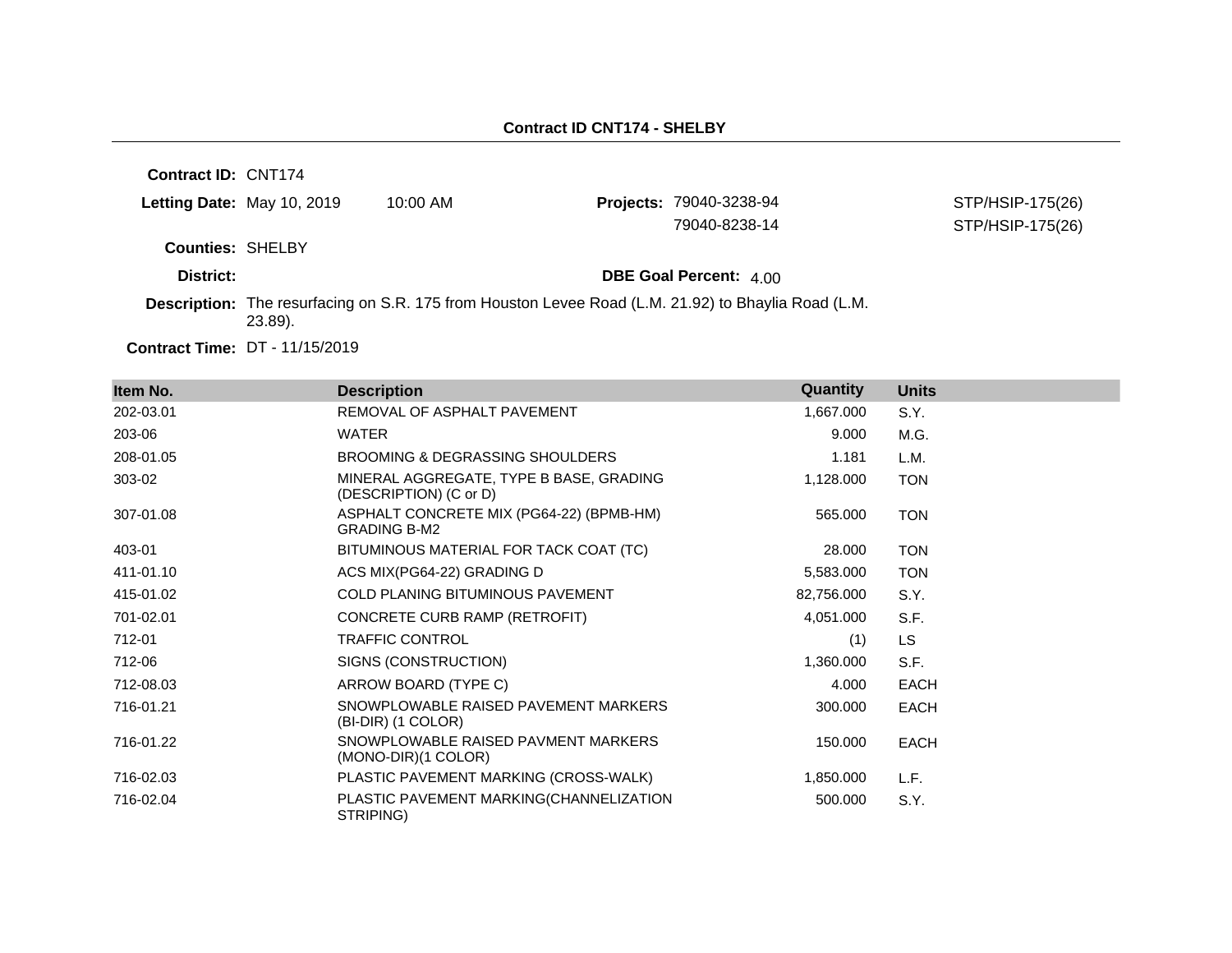| Item No.  | <b>Description</b>                                    | Quantity  | <b>Units</b> |
|-----------|-------------------------------------------------------|-----------|--------------|
| 716-02.05 | PLASTIC PAVEMENT MARKING (STOP LINE)                  | 1,150.000 | L.F.         |
| 716-02.06 | PLASTIC PAVEMENT MARKING (TURN LANE<br>ARROW)         | 32.000    | <b>EACH</b>  |
| 716-02.09 | PLASTIC PAVEMENT MARKING (LONGITUDINAL<br>CROSS-WALK) | 75.000    | L.F.         |
| 716-02.11 | PLASTIC PAVEMENT MARKING (6" DOTTED LINE)             | 500.000   | L.F.         |
| 716-03.01 | PLASTIC WORD PAVEMENT MARKING (ONLY)                  | 17.000    | EACH         |
| 716-03.06 | PLASTIC WORD PAVEMENT MARKING (SIGNAL<br>AHEAD)       | 2.000     | <b>EACH</b>  |
| 716-04.01 | PLASTIC PAVEMENT MARKING (STRAIGHT-TURN<br>ARROW)     | 2.000     | EACH         |
| 716-04.04 | PLASTIC PAVEMENT MARKING (TRANSVERSE<br>SHOULDER)     | 500.000   | L.F.         |
| 716-04.05 | PLASTIC PAVEMENT MARKING (STRAIGHT ARROW)             | 5.000     | EACH         |
| 716-04.17 | PLASTIC PAVEMENT MARKING (YIELD SYMBOL)               | 4.000     | <b>EACH</b>  |
| 716-05.01 | PAINTED PAVEMENT MARKING (4" LINE)                    | 9.147     | L.M.         |
| 716-12.02 | ENHANCED FLATLINE THERMO PVMT MRKNG (6IN<br>LINE)     | 7.035     | L.M.         |
| 716-13.01 | SPRAY THERMO PVMT MRKNG (60 mil) (4IN LINE)           | 2.112     | L.M.         |
| 717-01    | <b>MOBILIZATION</b>                                   | (1)       | <b>LS</b>    |

**Contract ID CNT174 - SHELBY**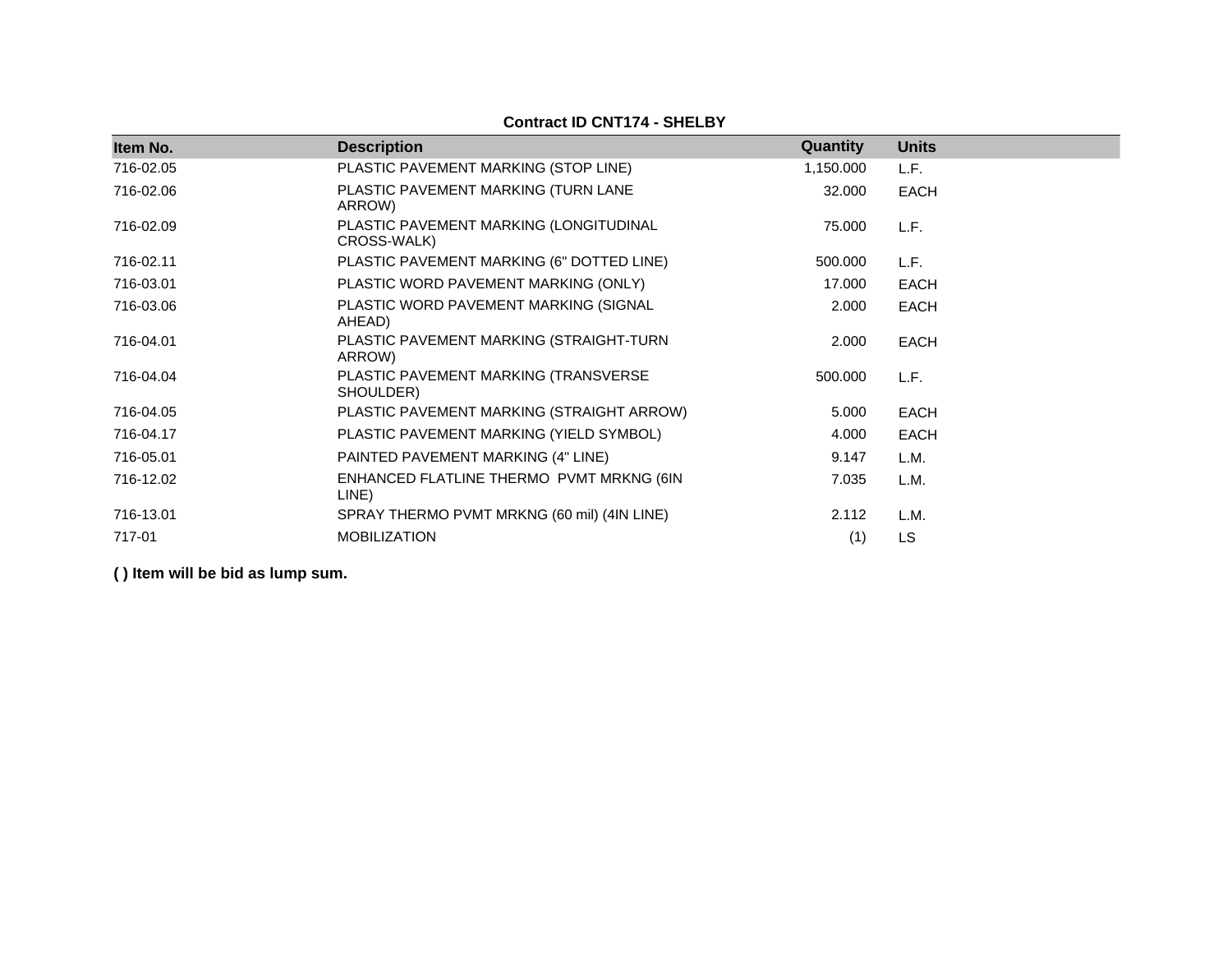| <b>Contract ID: CNT168</b> |                            |                                                                                                                                                                                 |                                |            |
|----------------------------|----------------------------|---------------------------------------------------------------------------------------------------------------------------------------------------------------------------------|--------------------------------|------------|
|                            | Letting Date: May 10, 2019 | $10:00$ AM                                                                                                                                                                      | <b>Projects: 83076-4254-04</b> | N/A        |
|                            |                            |                                                                                                                                                                                 | 83076-8254-14                  | NH-386(23) |
| <b>Counties: SUMNER</b>    |                            |                                                                                                                                                                                 |                                |            |
| District:                  |                            |                                                                                                                                                                                 | <b>DBE Goal Percent: 5.00</b>  |            |
|                            |                            | <b>Description:</b> The resurfacing on S.R. 386 from the bridge over U.S. 31E (S.R. 6) (L.M. 7.63) to east of<br>Greenlea Boulevard (L.M. 12.07), including bridge deck repair. |                                |            |

**Contract Time:** DT - 11/15/2019

| Item No.  | <b>Description</b>                                                 | Quantity   | <b>Units</b> |
|-----------|--------------------------------------------------------------------|------------|--------------|
| 208-01.05 | <b>BROOMING &amp; DEGRASSING SHOULDERS</b>                         | 18.000     | L.M.         |
| 303-01    | MINERAL AGGREGATE, TYPE A BASE, GRADING D                          | 441.000    | <b>TON</b>   |
| 307-01.15 | ASC MIX (PG64-22) (BPMLC-HM) GRADING CS                            | 1,000.000  | <b>TON</b>   |
| 403-01    | BITUMINOUS MATERIAL FOR TACK COAT (TC)                             | 86.000     | <b>TON</b>   |
| 407-07.01 | INTELLIGENT COMPACTION EQUIPMENT                                   | (1)        | LS.          |
| 411-02.10 | ACS MIX(PG70-22) GRADING D                                         | 12,820.000 | <b>TON</b>   |
| 411-12.01 | SCORING SHOULDERS (CONTINUOUS) (16IN<br>WIDTH)                     | 17.400     | L.M.         |
| 415-01.01 | <b>COLD PLANING BITUMINOUS PAVEMENT</b>                            | 12,699.000 | <b>TON</b>   |
| 501-01.13 | PORTLAND CEMENT CONCRETE PAVEMENT (PLAIN)<br><b>10" FAST TRACK</b> | 3.000      | S.Y.         |
| 712-01    | <b>TRAFFIC CONTROL</b>                                             | (1)        | LS.          |
| 712-04.01 | FLEXIBLE DRUMS (CHANNELIZING)                                      | 100.000    | EACH         |
| 712-05.01 | WARNING LIGHTS (TYPE A)                                            | 4.000      | <b>EACH</b>  |
| 712-06    | SIGNS (CONSTRUCTION)                                               | 1,583.000  | S.F.         |
| 712-06.16 | SIGNS (CONSTRUCTION) (REDUCED SPEED<br>WARNING)                    | 2.000      | <b>EACH</b>  |
| 712-08.03 | ARROW BOARD (TYPE C)                                               | 2.000      | EACH         |
| 712-08.10 | MOBILE MESSAGE SIGN UNIT W/ATTENUATOR                              | 500.000    | <b>HOUR</b>  |
| 713-16.01 | CHANGEABLE MESSAGE SIGN UNIT                                       | 2.000      | <b>EACH</b>  |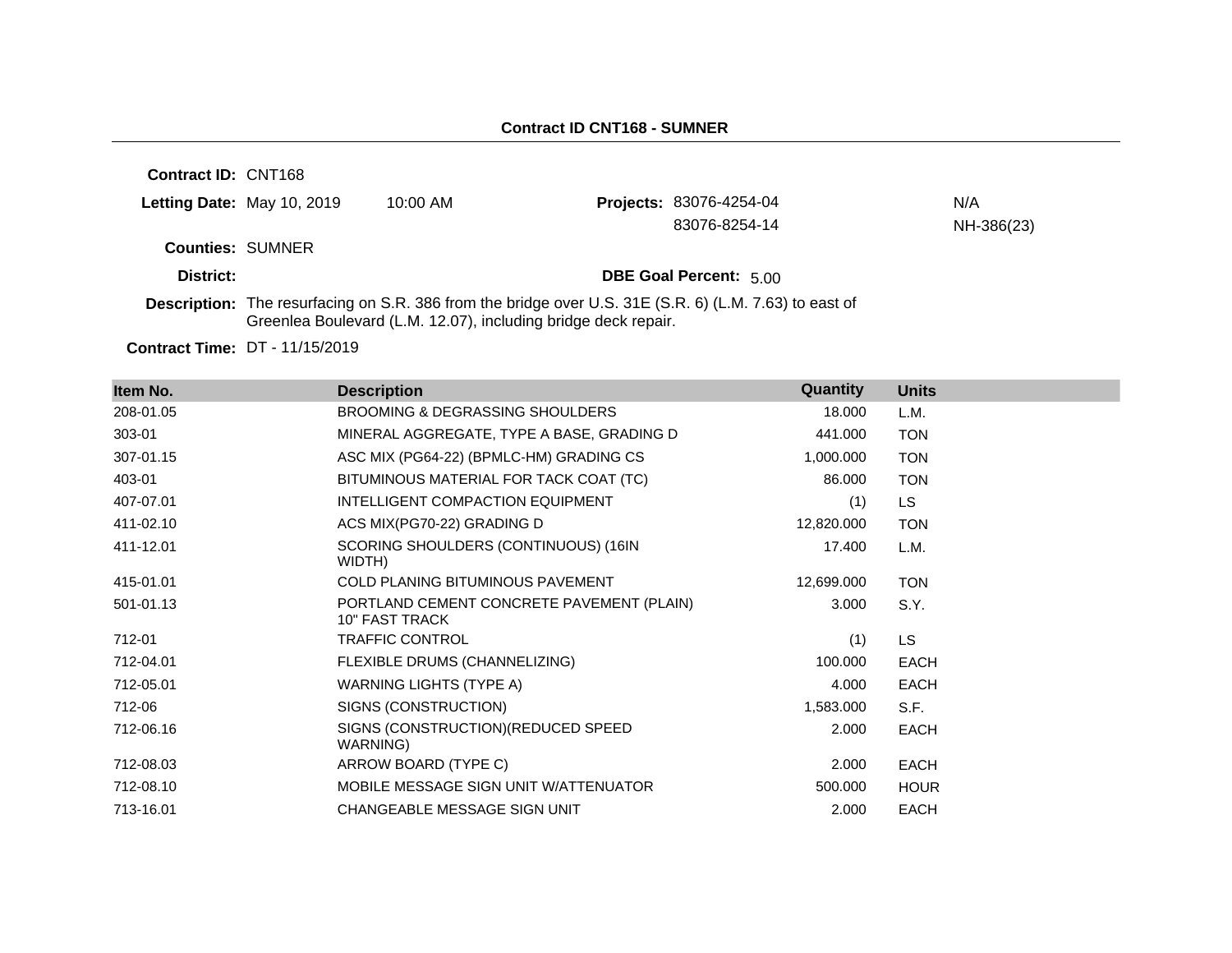### **Contract ID CNT168 - SUMNER**

| Item No.  | <b>Description</b>                                             | Quantity  | <b>Units</b> |
|-----------|----------------------------------------------------------------|-----------|--------------|
| 716-01.23 | SNOWPLOWABLE RAISED PAVEMENT MARKERS<br>$(BI-DIR)(2 COLOR)$    | 967.000   | <b>EACH</b>  |
| 716-01.30 | REMOVAL OF SNOWPLOWABLE REFLECTIVE<br><b>MARKER</b>            | 967.000   | <b>EACH</b>  |
| 716-02.04 | PLASTIC PAVEMENT MARKING(CHANNELIZATION<br>STRIPING)           | 1,000.000 | S.Y.         |
| 716-02.07 | PLASTIC PAVEMENT MARKING (24" BARRIER LINE)                    | 2,845.000 | L.F.         |
| 716-05.20 | PAINTED PAVEMENT MARKING (6" LINE)                             | 20,500    | L.M.         |
| 716-12.02 | ENHANCED FLATLINE THERMO PVMT MRKNG (6IN<br>LINE)              | 20,000    | L.M.         |
| 716-12.05 | ENHANCED FLATLINE THERMO PVMT MRKNG (6IN<br>DOTTED LINE)       | 2.650.000 | L.F.         |
| 716-13.08 | SPRAY THERMO PVMT MRKNG (40 mil) (8IN<br><b>BARRIER LINE</b> ) | 3,800.000 | L.F.         |
| 717-01    | <b>MOBILIZATION</b>                                            | (1)       | <b>LS</b>    |
| 604-10.44 | <b>EXPANSION JOINT REPAIRS</b>                                 | 402,000   | L.F.         |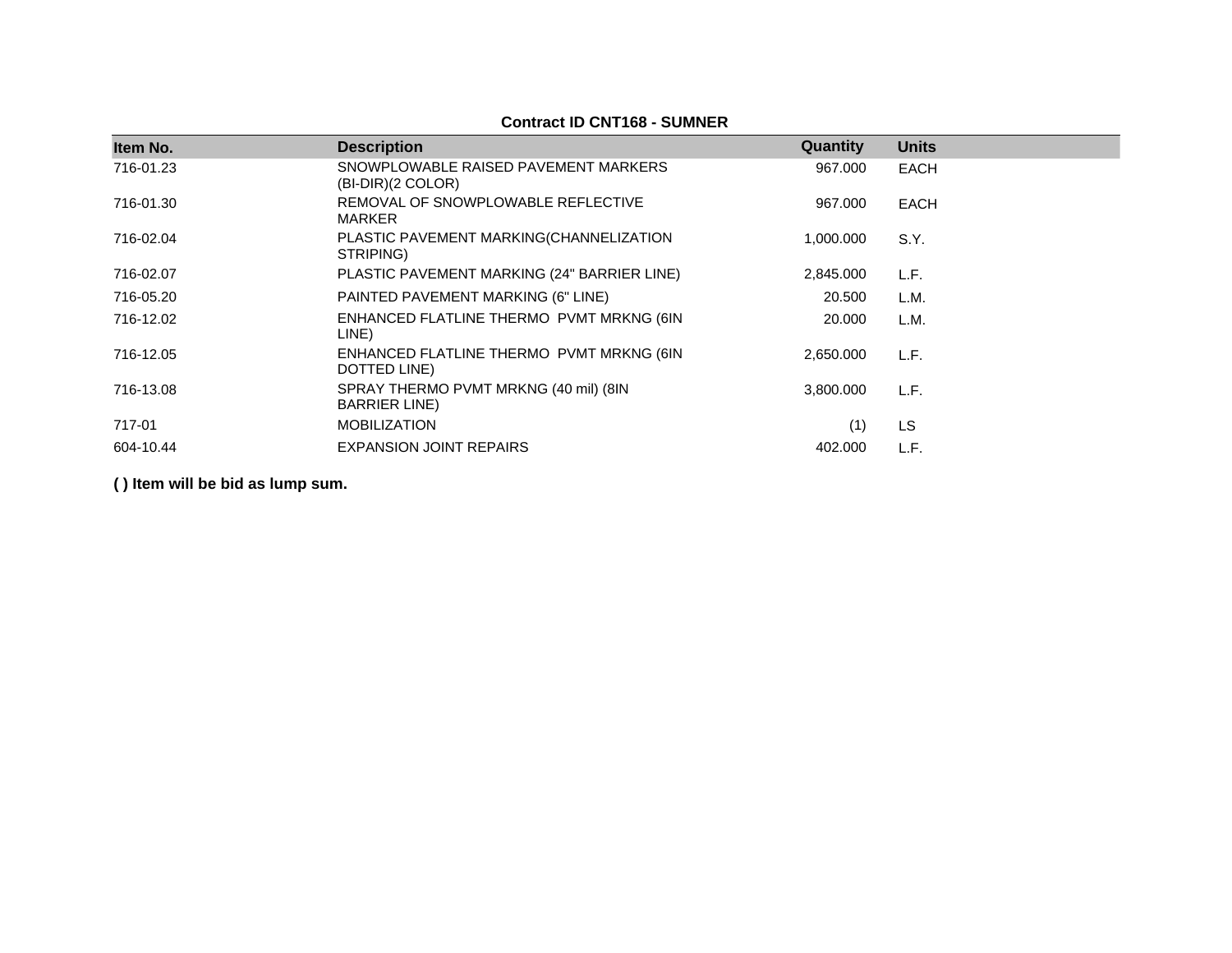### **Contract ID CNT155 - SUMNER**

**Contract ID:** CNT155

| Letting Date: May 10, 2019 | 10:00 AM | <b>Projects: 83027-3222-94</b> | STP/HSIP-174(28) |
|----------------------------|----------|--------------------------------|------------------|
|                            |          | 83027-8222-14                  | STP/HSIP-174(28) |
| <b>Counties: SUMNER</b>    |          |                                |                  |
| District:                  |          | <b>DBE Goal Percent: 600</b>   |                  |

**Description:** The resurfacing on S.R. 174 from S.R. 52 (L.M. 29.66) to the Kentucky State line (L.M. 39.68).

Contract Time: CD - 60 Days

| Item No.  | <b>Description</b>                                         | Quantity   | <b>Units</b> |
|-----------|------------------------------------------------------------|------------|--------------|
| 208-01.05 | <b>BROOMING &amp; DEGRASSING SHOULDERS</b>                 | 20.100     | L.M.         |
| 303-01    | MINERAL AGGREGATE, TYPE A BASE, GRADING D                  | 995.000    | <b>TON</b>   |
| 307-01.15 | ASC MIX (PG64-22) (BPMLC-HM) GRADING CS                    | 1,000.000  | <b>TON</b>   |
| 403-01    | BITUMINOUS MATERIAL FOR TACK COAT (TC)                     | 75.000     | <b>TON</b>   |
| 411-01.10 | ACS MIX(PG64-22) GRADING D                                 | 11,419.000 | <b>TON</b>   |
| 411-12.03 | SCORING FOR RUMBLE STRIPE (NON-<br>CONTINUOUS) (8IN WIDTH) | 16.100     | L.M.         |
| 415-01.01 | COLD PLANING BITUMINOUS PAVEMENT                           | 11,305.000 | <b>TON</b>   |
| 705-02.10 | <b>GUARDRAIL TRANSITION 27IN TO 31IN</b>                   | 21.000     | <b>EACH</b>  |
| 705-04.09 | EARTH PAD FOR TYPE 38 GR END TREATMENT                     | 21.000     | <b>EACH</b>  |
| 705-06.20 | TANGENT ENERGY ABSORBING TERM MASH TL-3                    | 21.000     | <b>EACH</b>  |
| 706-01    | <b>GUARDRAIL REMOVED</b>                                   | 1,050.000  | L.F.         |
| 712-01    | TRAFFIC CONTROL                                            | (1)        | <b>LS</b>    |
| 712-04.01 | FLEXIBLE DRUMS (CHANNELIZING)                              | 25,000     | <b>EACH</b>  |
| 712-05.01 | WARNING LIGHTS (TYPE A)                                    | 4.000      | <b>EACH</b>  |
| 712-06    | SIGNS (CONSTRUCTION)                                       | 1,930.000  | S.F.         |
| 716-01.21 | SNOWPLOWABLE RAISED PAVEMENT MARKERS<br>(BI-DIR) (1 COLOR) | 662.000    | <b>EACH</b>  |
| 716-01.30 | REMOVAL OF SNOWPLOWABLE REFLECTIVE<br>MARKER               | 300.000    | <b>EACH</b>  |
| 716-02.04 | PLASTIC PAVEMENT MARKING(CHANNELIZATION<br>STRIPING)       | 400.000    | S.Y.         |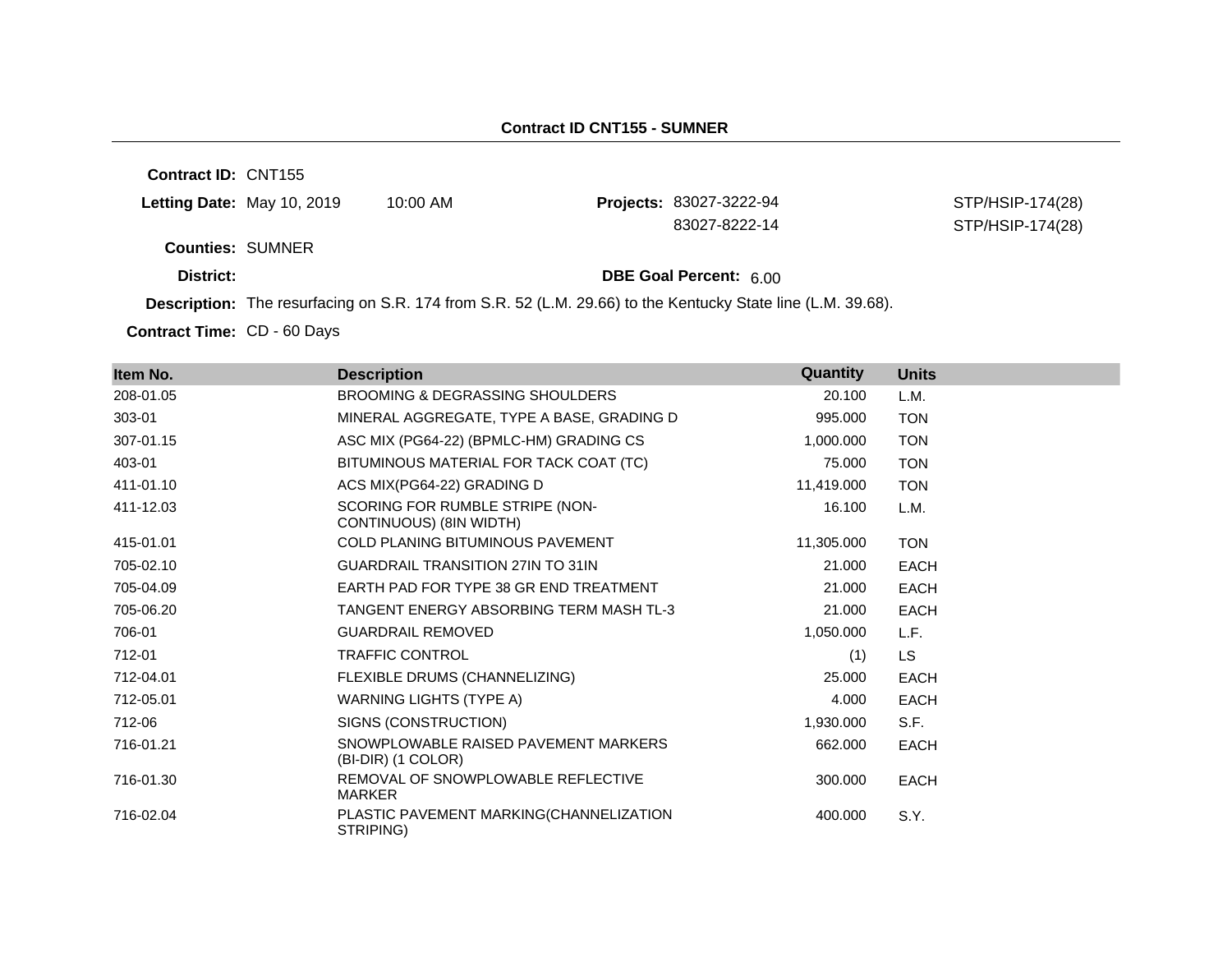| Item No.  | <b>Description</b>                                | Quantity | <b>Units</b> |
|-----------|---------------------------------------------------|----------|--------------|
| 716-02.05 | PLASTIC PAVEMENT MARKING (STOP LINE)              | 125.000  | L.F.         |
| 716-03.06 | PLASTIC WORD PAVEMENT MARKING (SIGNAL<br>AHEAD)   | 1.000    | EACH         |
| 716-05.01 | PAINTED PAVEMENT MARKING (4" LINE)                | 39.400   | L.M.         |
| 716-12.02 | ENHANCED FLATLINE THERMO PVMT MRKNG (6IN<br>LINE) | 19.300   | L.M.         |
| 716-13.02 | SPRAY THERMO PVMT MRKNG (60 mil) (6IN LINE)       | 20.100   | L.M.         |
| 717-01    | <b>MOBILIZATION</b>                               |          | LS           |

### **Contract ID CNT155 - SUMNER**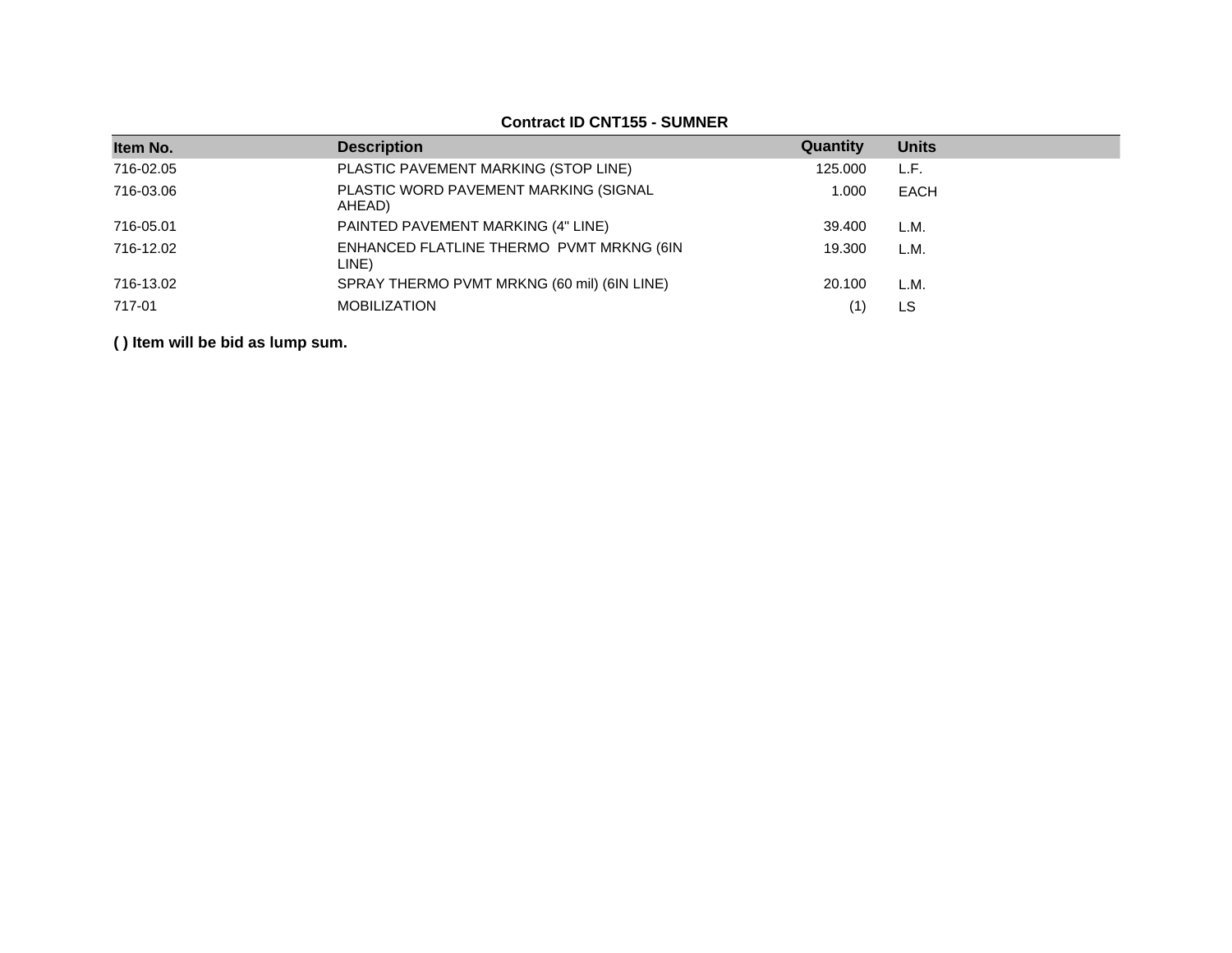### **Contract ID CNT194 - SUMNER**

**Contract ID:** CNT194

| Letting Date: May 10, 2019 | 10:00 AM | <b>Projects: 83005-3251-94</b> | STP/HSIP-25(60) |
|----------------------------|----------|--------------------------------|-----------------|
|                            |          | 83005-8251-14                  | STP/HSIP-25(60) |
| <b>Counties: SUMNER</b>    |          |                                |                 |
| District:                  |          | <b>DBE Goal Percent: 800</b>   |                 |

**Description:** The resurfacing on S.R. 25 from S.R. 109 (L.M. 12.95) to Kraft Street (L.M. 15.98).

**Contract Time:** DT - 11/15/2019 Days

| Item No.  | <b>Description</b>                                     | Quantity  | <b>Units</b> |
|-----------|--------------------------------------------------------|-----------|--------------|
| 208-01.05 | BROOMING & DEGRASSING SHOULDERS                        | 5.600     | L.M.         |
| 303-01    | MINERAL AGGREGATE, TYPE A BASE, GRADING D              | 92.000    | <b>TON</b>   |
| 307-01.15 | ASC MIX (PG64-22) (BPMLC-HM) GRADING CS                | 500.000   | <b>TON</b>   |
| 403-01    | BITUMINOUS MATERIAL FOR TACK COAT (TC)                 | 25,000    | <b>TON</b>   |
| 411-02.10 | ACS MIX(PG70-22) GRADING D                             | 3,733.000 | <b>TON</b>   |
| 411-33.35 | STAMPED ASPHALT (DESCRIPTION) (TRAFFIC<br>PATTERNS XD) | 1,600.000 | S.F.         |
| 415-01.01 | <b>COLD PLANING BITUMINOUS PAVEMENT</b>                | 3,698.000 | <b>TON</b>   |
| 611-09.01 | ADJUSTMENT OF EXISTING CATCHBASIN                      | 40.000    | <b>EACH</b>  |
| 701-02.01 | CONCRETE CURB RAMP (RETROFIT)                          | 5,720.000 | S.F.         |
| 701-02.05 | DETECTABLE WARNING SURFACE<br>(REHABILITATION)         | 32,000    | <b>EACH</b>  |
| 712-01    | <b>TRAFFIC CONTROL</b>                                 | (1)       | LS.          |
| 712-04.01 | FLEXIBLE DRUMS (CHANNELIZING)                          | 100.000   | <b>EACH</b>  |
| 712-05.01 | <b>WARNING LIGHTS (TYPE A)</b>                         | 4.000     | <b>EACH</b>  |
| 712-06    | SIGNS (CONSTRUCTION)                                   | 1,608.000 | S.F.         |
| 712-08.03 | ARROW BOARD (TYPE C)                                   | 2.000     | <b>EACH</b>  |
| 716-01.30 | REMOVAL OF SNOWPLOWABLE REFLECTIVE<br><b>MARKER</b>    | 90.000    | <b>EACH</b>  |
| 716-02.04 | PLASTIC PAVEMENT MARKING(CHANNELIZATION<br>STRIPING)   | 1,135.000 | S.Y.         |
| 716-02.05 | PLASTIC PAVEMENT MARKING (STOP LINE)                   | 198.000   | L.F.         |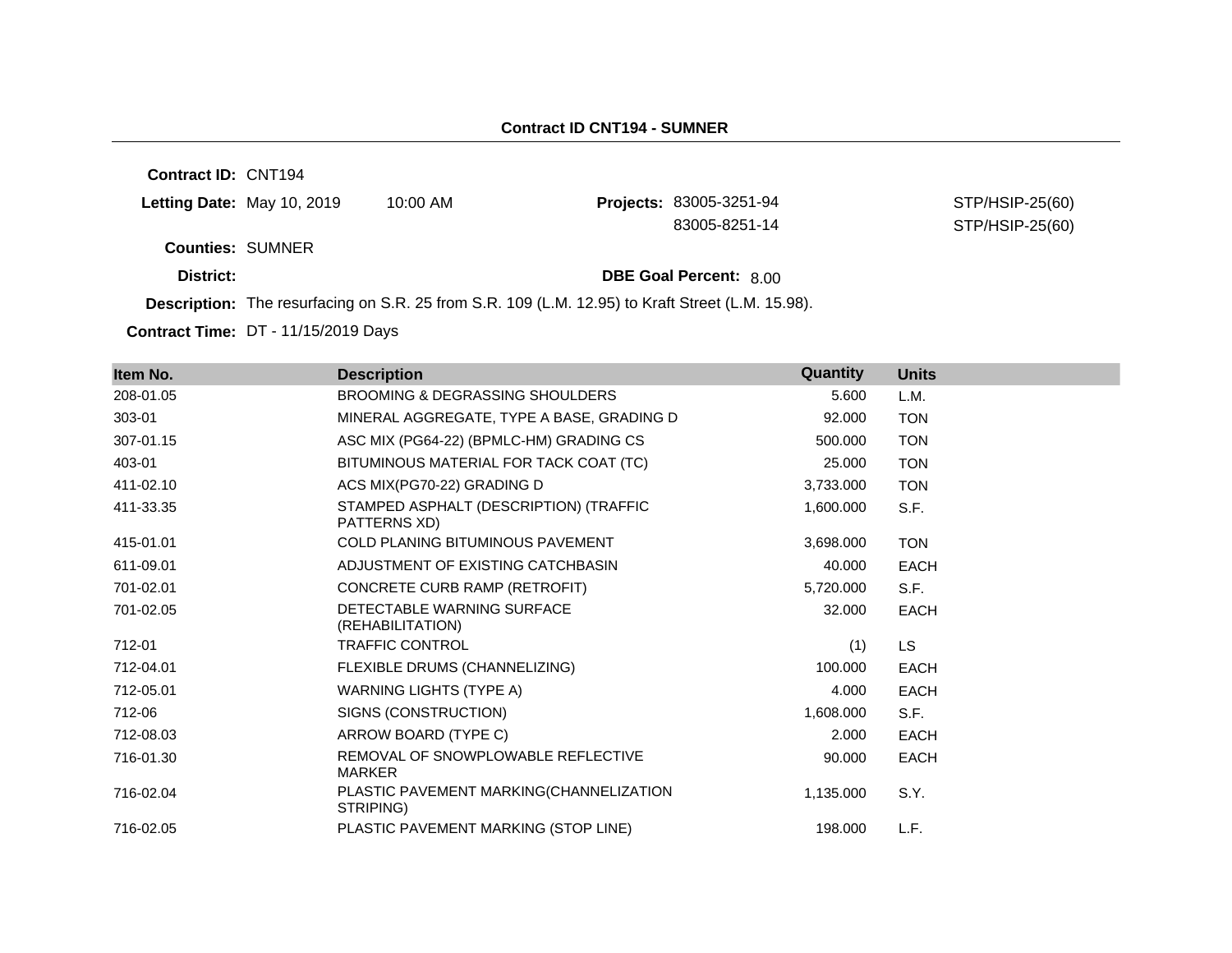## **Contract ID CNT194 - SUMNER**

| Item No.  | <b>Description</b>                                    | Quantity   | <b>Units</b> |
|-----------|-------------------------------------------------------|------------|--------------|
| 716-02.06 | PLASTIC PAVEMENT MARKING (TURN LANE<br>ARROW)         | 28.000     | <b>EACH</b>  |
| 716-02.09 | PLASTIC PAVEMENT MARKING (LONGITUDINAL<br>CROSS-WALK) | 550.000    | L.F.         |
| 716-03.01 | PLASTIC WORD PAVEMENT MARKING (ONLY)                  | 3.000      | <b>EACH</b>  |
| 716-04.04 | PLASTIC PAVEMENT MARKING (TRANSVERSE<br>SHOULDER)     | 400.000    | L.F.         |
| 716-04.05 | PLASTIC PAVEMENT MARKING (STRAIGHT ARROW)             | 5.000      | <b>EACH</b>  |
| 716-05.01 | PAINTED PAVEMENT MARKING (4" LINE)                    | 12.700     | L.M.         |
| 716-12.01 | ENHANCED FLATLINE THERMO PVMT MRKNG (4IN<br>LINE)     | 7.500      | L.M.         |
| 716-13.01 | SPRAY THERMO PVMT MRKNG (60 mil) (4IN LINE)           | 5.200      | L.M.         |
| 716-13.04 | SPRAY THERMO PVMT MRKNG (60 mil) (4IN DOTTED<br>LINE) | 80.000     | L.F.         |
| 717-01    | <b>MOBILIZATION</b>                                   | (1)        | LS.          |
| 730-14.02 | <b>SAW SLOT</b>                                       | 3,675.000  | L.F.         |
| 730-14.03 | <b>LOOP WIRE</b>                                      | 10,250.000 | L.F.         |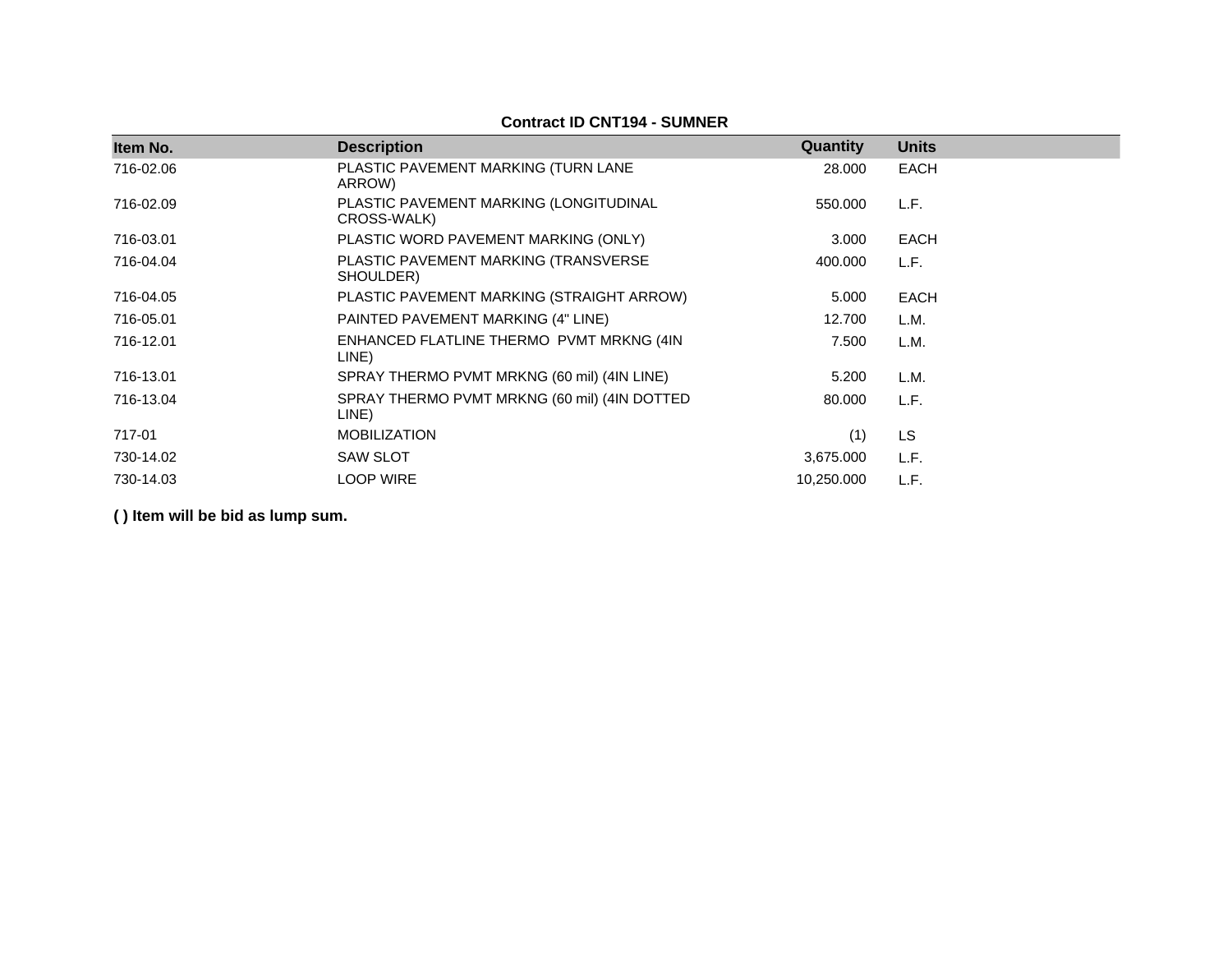| <b>Contract ID: CNT180</b> |                        |            |                                                                                                                |               |
|----------------------------|------------------------|------------|----------------------------------------------------------------------------------------------------------------|---------------|
| Letting Date: May 10, 2019 |                        | $10:00$ AM | Projects: 83077-8221-14                                                                                        | STP-NH-6(132) |
| <b>Counties: SUMNER</b>    |                        |            |                                                                                                                |               |
| District:                  |                        |            | <b>DBE Goal Percent: 6.00</b>                                                                                  |               |
|                            | S.R. 376 (L.M. 26.79). |            | <b>Description:</b> The resurfacing on U.S. 31E (S.R. 6) from north of Alexander Lane (L.M. 22.40) to south of |               |

Contract Time: CD - 40 Days

| Item No.  | <b>Description</b>                                         | Quantity  | <b>Units</b> |
|-----------|------------------------------------------------------------|-----------|--------------|
| 208-01.05 | <b>BROOMING &amp; DEGRASSING SHOULDERS</b>                 | 8.800     | L.M.         |
| 303-01    | MINERAL AGGREGATE, TYPE A BASE, GRADING D                  | 436.000   | <b>TON</b>   |
| 307-01.15 | ASC MIX (PG64-22) (BPMLC-HM) GRADING CS                    | 500.000   | <b>TON</b>   |
| 403-01    | BITUMINOUS MATERIAL FOR TACK COAT (TC)                     | 29,000    | <b>TON</b>   |
| 403-05.01 | BITUMINOUS MATERIAL (FOG SEAL) SHOULDER                    | 14.000    | <b>TON</b>   |
| 411-02.10 | ACS MIX(PG70-22) GRADING D                                 | 4,310.000 | <b>TON</b>   |
| 411-12.02 | SCORING SHOULDERS (NON-CONTINUOUS) (16IN<br>WIDTH)         | 8.800     | L.M.         |
| 415-01.01 | <b>COLD PLANING BITUMINOUS PAVEMENT</b>                    | 4,269.000 | <b>TON</b>   |
| 712-01    | <b>TRAFFIC CONTROL</b>                                     | (1)       | LS.          |
| 712-04.01 | FLEXIBLE DRUMS (CHANNELIZING)                              | 25,000    | <b>EACH</b>  |
| 712-05.01 | WARNING LIGHTS (TYPE A)                                    | 4.000     | EACH         |
| 712-06    | SIGNS (CONSTRUCTION)                                       | 1,410.000 | S.F.         |
| 716-01.21 | SNOWPLOWABLE RAISED PAVEMENT MARKERS<br>(BI-DIR) (1 COLOR) | 345.000   | <b>EACH</b>  |
| 716-01.22 | SNOWPLOWABLE RAISED PAVMENT MARKERS<br>(MONO-DIR)(1 COLOR) | 20.000    | EACH         |
| 716-01.30 | REMOVAL OF SNOWPLOWABLE REFLECTIVE<br><b>MARKER</b>        | 345,000   | EACH         |
| 716-02.04 | PLASTIC PAVEMENT MARKING(CHANNELIZATION<br>STRIPING)       | 270,000   | S.Y.         |
| 716-02.06 | PLASTIC PAVEMENT MARKING (TURN LANE<br>ARROW)              | 2.000     | <b>EACH</b>  |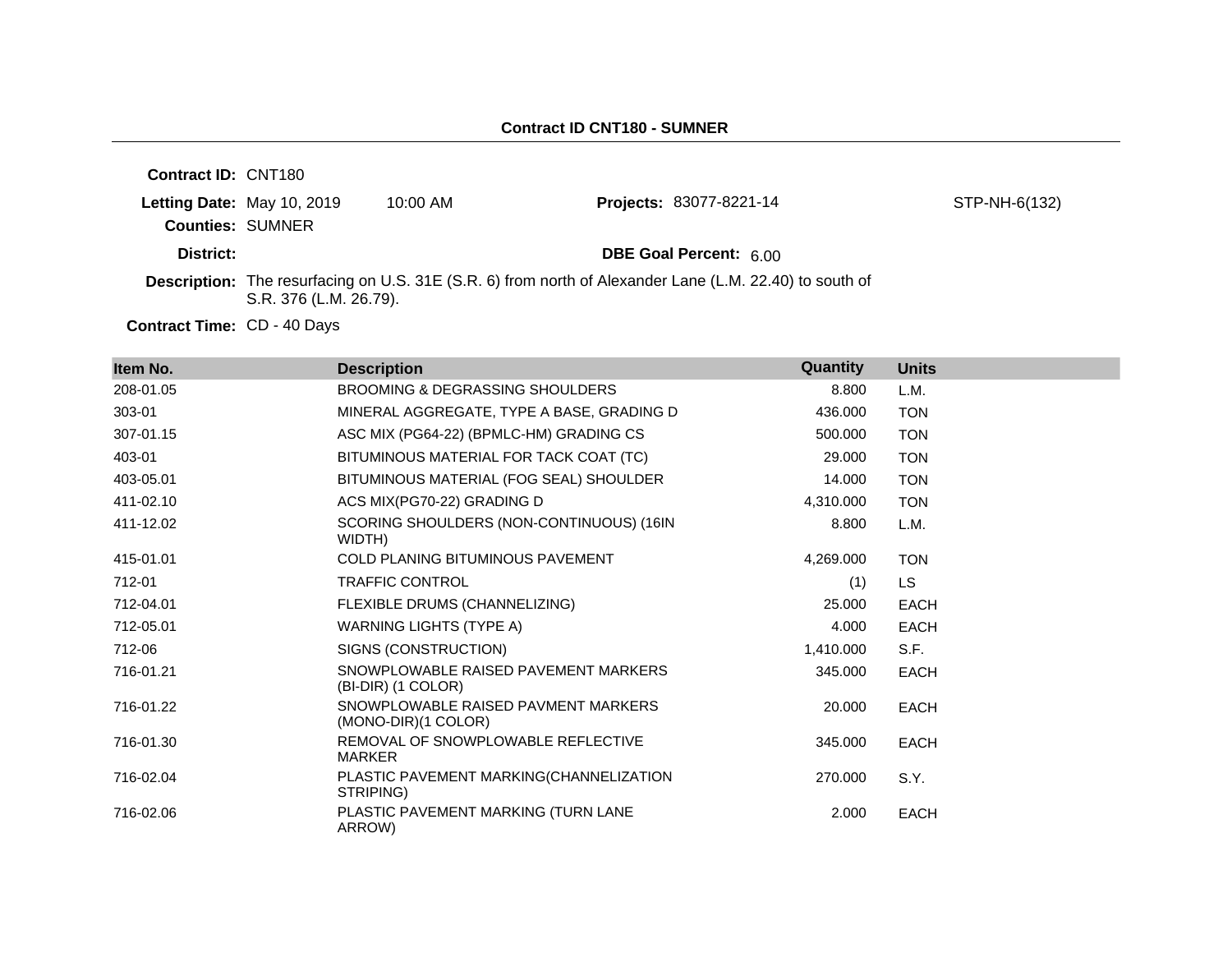| Item No.  | <b>Description</b>                                | Quantity | <b>Units</b> |
|-----------|---------------------------------------------------|----------|--------------|
| 716-02.11 | PLASTIC PAVEMENT MARKING (6" DOTTED LINE)         | 632,000  | L.F.         |
| 716-05.20 | PAINTED PAVEMENT MARKING (6" LINE)                | 13.500   | L.M.         |
| 716-12.02 | ENHANCED FLATLINE THERMO PVMT MRKNG (6IN<br>LINE) | 13.500   | L.M.         |
| 717-01    | <b>MOBILIZATION</b>                               |          | LS           |

## **Contract ID CNT180 - SUMNER**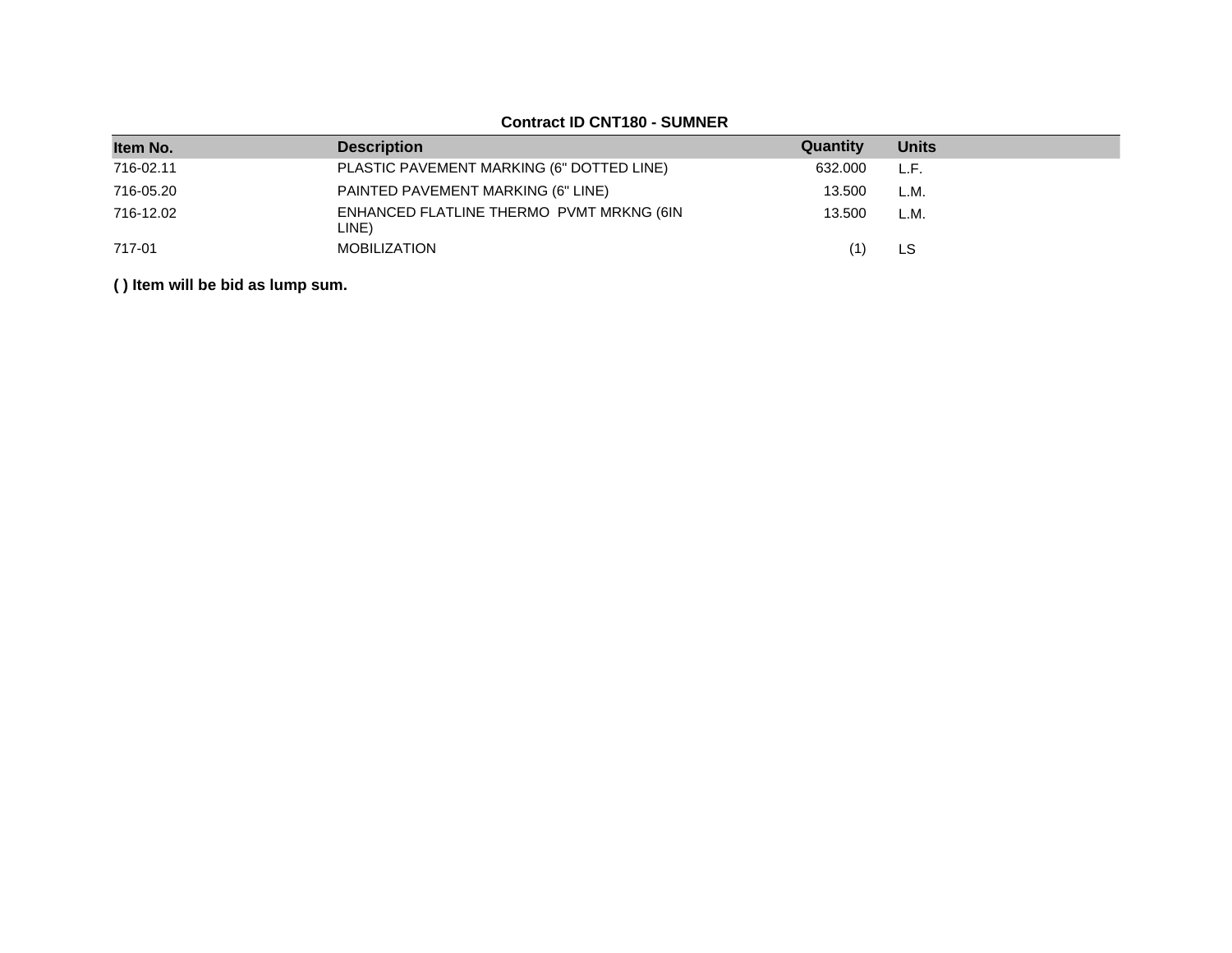| Contract ID: CNT183     |                            |                                                                                                                                                   |                                |             |
|-------------------------|----------------------------|---------------------------------------------------------------------------------------------------------------------------------------------------|--------------------------------|-------------|
|                         | Letting Date: May 10, 2019 | $10:00$ AM                                                                                                                                        | <b>Projects: 84005-3223-94</b> | HSIP-59(28) |
|                         |                            |                                                                                                                                                   | 84005-4223-04                  | N/A         |
| <b>Counties: TIPTON</b> |                            |                                                                                                                                                   |                                |             |
| District:               |                            |                                                                                                                                                   | <b>DBE Goal Percent: 3.00</b>  |             |
|                         |                            | Description: The resurfacing (scrub seal) on S.R. 59 from the East Bank of the Mississippi River (L.M.<br>0.00) to near Indian Creek (L.M. 8.73). |                                |             |
|                         |                            |                                                                                                                                                   |                                |             |

Contract Time: CD - 45

| Item No.  | <b>Description</b>                                                | Quantity   | <b>Units</b> |
|-----------|-------------------------------------------------------------------|------------|--------------|
| 202-03.01 | REMOVAL OF ASPHALT PAVEMENT                                       | 128.000    | S.Y.         |
| 203-06    | WATER                                                             | 18.000     | M.G.         |
| 208-01.05 | BROOMING & DEGRASSING SHOULDERS                                   | 17.219     | L.M.         |
| 303-02    | MINERAL AGGREGATE, TYPE B BASE, GRADING<br>(DESCRIPTION) (C OR D) | 2,378.000  | <b>TON</b>   |
| 307-01.01 | ASPHALT CONCRETE MIX (PG64-22) (BPMB-HM)<br><b>GRADING A</b>      | 44.000     | <b>TON</b>   |
| 307-01.08 | ASPHALT CONCRETE MIX (PG64-22) (BPMB-HM)<br><b>GRADING B-M2</b>   | 14.000     | <b>TON</b>   |
| 307-01.10 | ASPHALT CONCRETE MIX (PG64-22) (BPMB-HM)<br><b>GRADING C-W</b>    | 10,432.000 | <b>TON</b>   |
| 403-02.01 | <b>TRACKLESS TACK COAT</b>                                        | 27.000     | <b>TON</b>   |
| 411-12.03 | SCORING FOR RUMBLE STRIPE (NON-<br>CONTINUOUS) (8IN WIDTH)        | 13.775     | L.M.         |
| 414-04.03 | ASPHALT EMULSION (SCRUB SEAL)                                     | 159.000    | <b>TON</b>   |
| 414-04.04 | MINERAL AGGREGATE (SCRUB SEAL)                                    | 1,317.000  | <b>TON</b>   |
| 415-01.02 | <b>COLD PLANING BITUMINOUS PAVEMENT</b>                           | 4,454.000  | S.Y.         |
| 611-09.01 | ADJUSTMENT OF EXISTING CATCHBASIN                                 | 4.000      | <b>EACH</b>  |
| 705-02.10 | <b>GUARDRAIL TRANSITION 27IN TO 31IN</b>                          | 3.000      | <b>EACH</b>  |
| 705-04.09 | EARTH PAD FOR TYPE 38 GR END TREATMENT                            | 2.000      | <b>EACH</b>  |
| 705-06.01 | W BEAM GR (TYPE 2) MASH TL3                                       | 40.000     | L.F.         |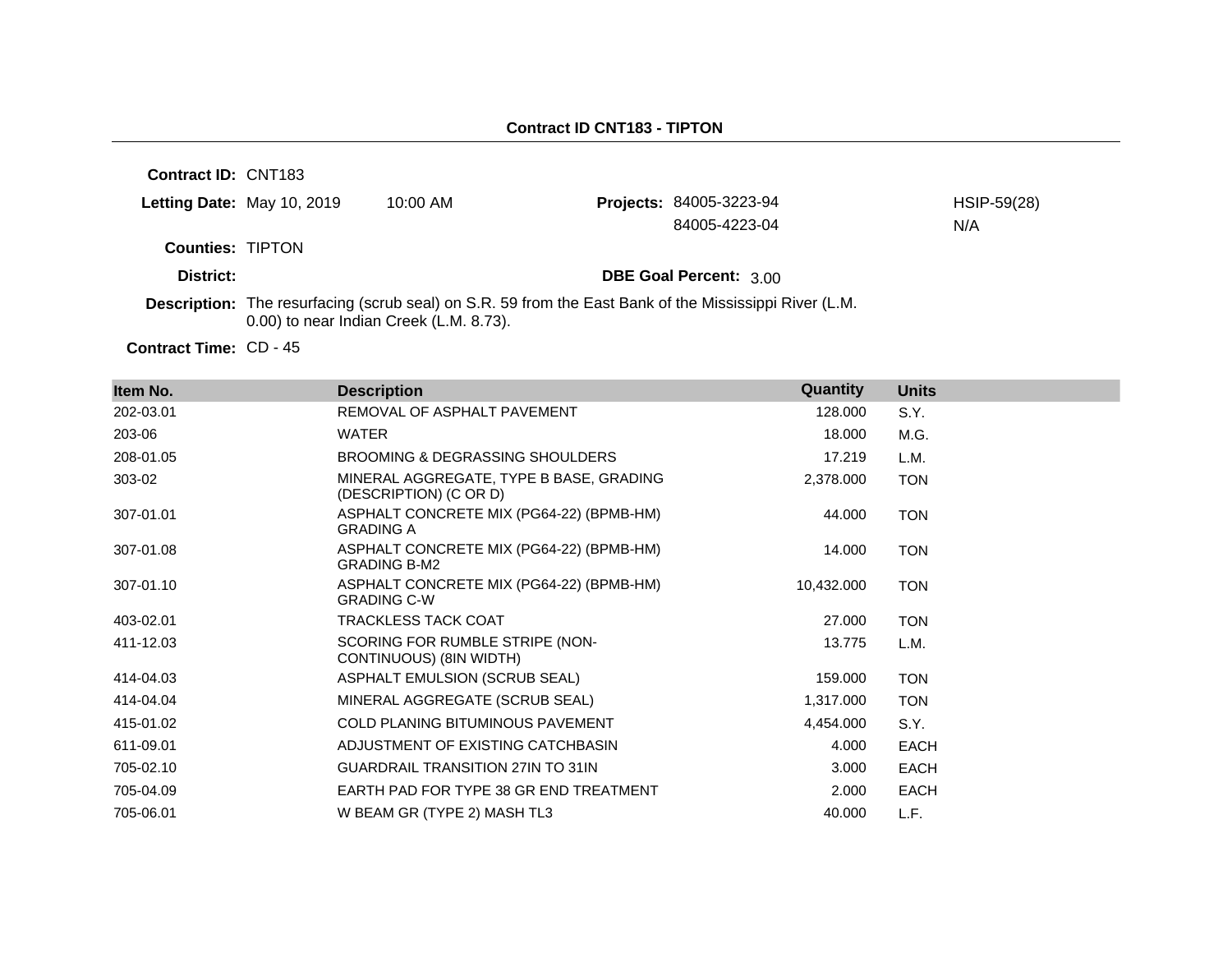| <b>Description</b>                                         | Quantity  | <b>Units</b> |
|------------------------------------------------------------|-----------|--------------|
| TANGENT ENERGY ABSORBING TERM MASH TL-3                    | 10.000    | <b>EACH</b>  |
| TRAFFIC CONTROL                                            | (1)       | <b>LS</b>    |
| SIGNS (CONSTRUCTION)                                       | 2,028.000 | S.F.         |
| SNOWPLOWABLE RAISED PAVEMENT MARKERS<br>(BI-DIR) (1 COLOR) | 575,000   | <b>EACH</b>  |
| REMOVAL OF SNOWPLOWABLE REFLECTIVE<br>MARKER               | 370,000   | <b>EACH</b>  |
| PLASTIC PAVEMENT MARKING (STOP LINE)                       | 200.000   | L.F.         |
| PAINTED PAVEMENT MARKING (4" LINE)                         | 17.287    | L.M.         |
| REMOVAL OF PAVEMENT MARKING (STOP LINE)                    | 200.000   | L.F.         |
| REMOVAL OF PAVEMENT MARKING (LINE)                         | 34.747    | L.M.         |
| ENHANCED FLATLINE THERMO PVMT MRKNG (6IN<br>LINE)          | 17.287    | L.M.         |
| SPRAY THERMO PVMT MRKNG (60 mil) (6IN LINE)                | 17.460    | L.M.         |
| <b>MOBILIZATION</b>                                        | (1)       | LS           |
|                                                            |           |              |

**Contract ID CNT183 - TIPTON**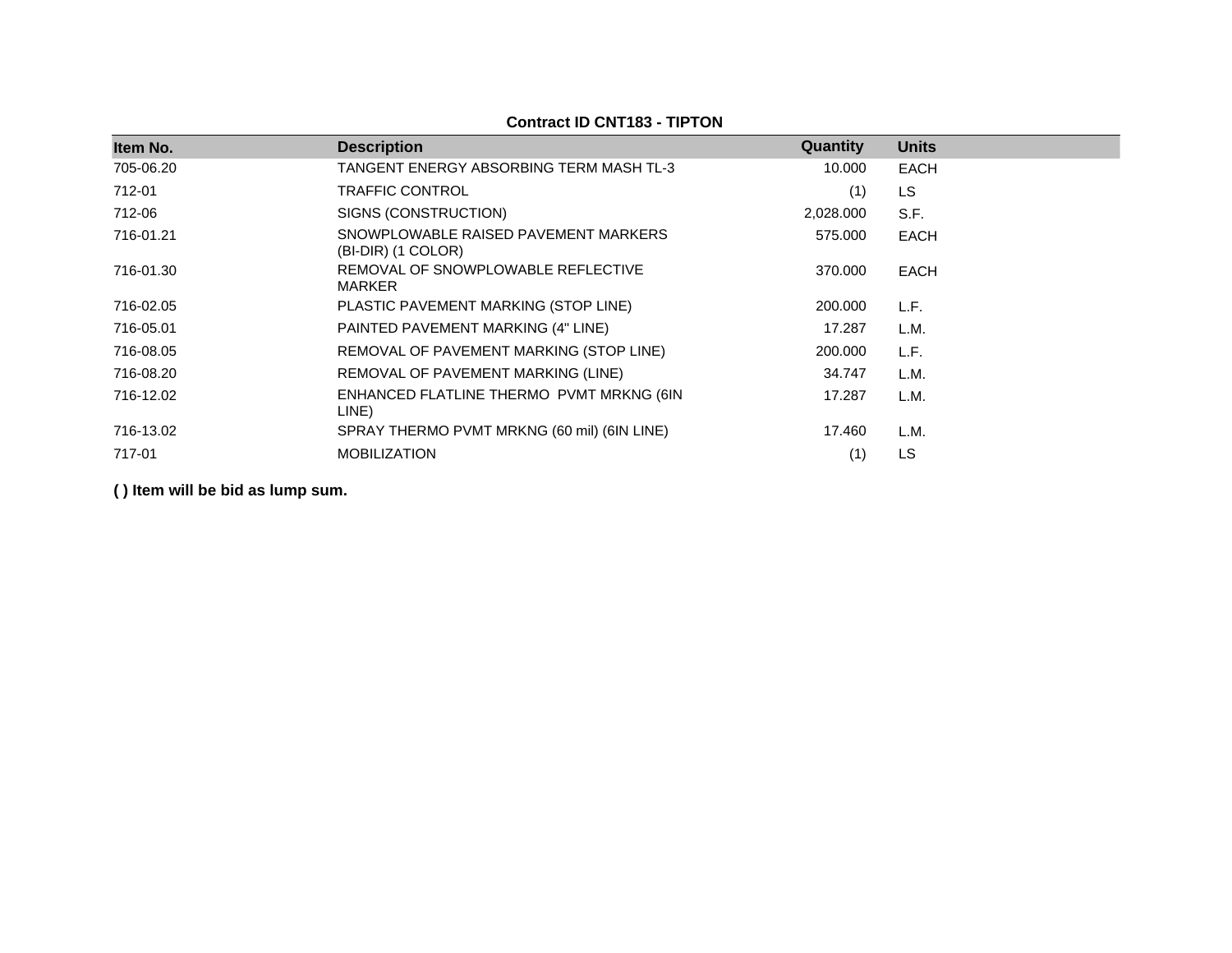| Contract ID: CNT217     |                                   |                                                                                                     |                               |                |
|-------------------------|-----------------------------------|-----------------------------------------------------------------------------------------------------|-------------------------------|----------------|
|                         | <b>Letting Date: May 10, 2019</b> | $10:00$ AM                                                                                          | Projects: 84102-3217-94       | NH/HSIP-3(152) |
|                         |                                   |                                                                                                     | 84102-8217-14                 | NH/HSIP-3(152) |
| <b>Counties: TIPTON</b> |                                   |                                                                                                     |                               |                |
| District:               |                                   |                                                                                                     | <b>DBE Goal Percent: 4.00</b> |                |
|                         | $18.79$ ).                        | Description: The resurfacing on U.S. 51 (S.R. 3) from Winn Avenue (L.M. 15.40) to Hope Street (L.M. |                               |                |
|                         |                                   |                                                                                                     |                               |                |

**Contract Time:** DT - 11/15/2019

| Item No.  | <b>Description</b>                                           | Quantity    | <b>Units</b> |
|-----------|--------------------------------------------------------------|-------------|--------------|
| 202-03    | REMOVAL OF RIGID PAVEMENT, SIDEWALK, ETC.                    | 466.000     | S.Y.         |
| 202-03.01 | REMOVAL OF ASPHALT PAVEMENT                                  | 624.000     | S.Y.         |
| 203-06    | <b>WATER</b>                                                 | 5.000       | M.G.         |
| 303-02    | MINERAL AGGREGATE, TYPE B BASE, GRADING<br>(DESCRIPTION) (D) | 623.000     | <b>TON</b>   |
| 307-01.01 | ASPHALT CONCRETE MIX (PG64-22) (BPMB-HM)<br><b>GRADING A</b> | 287.000     | <b>TON</b>   |
| 403-01    | BITUMINOUS MATERIAL FOR TACK COAT (TC)                       | 56,000      | <b>TON</b>   |
| 407-07.01 | INTELLIGENT COMPACTION EQUIPMENT                             | (1)         | LS.          |
| 411-02.10 | ACS MIX(PG70-22) GRADING D                                   | 8,338.000   | <b>TON</b>   |
| 411-12.02 | SCORING SHOULDERS (NON-CONTINUOUS) (16IN<br>WIDTH)           | 0.304       | L.M.         |
| 411-12.03 | SCORING FOR RUMBLE STRIPE (NON-<br>CONTINUOUS) (8IN WIDTH)   | 0.610       | L.M.         |
| 415-01.02 | <b>COLD PLANING BITUMINOUS PAVEMENT</b>                      | 125,840.000 | S.Y.         |
| 701-01.01 | CONCRETE SIDEWALK (4 ")                                      | 510.000     | S.F.         |
| 701-02.01 | CONCRETE CURB RAMP (RETROFIT)                                | 4,135.000   | S.F.         |
| 701-02.03 | <b>CONCRETE CURB RAMP</b>                                    | 271.000     | S.F.         |
| 701-03    | <b>CONCRETE MEDIAN PAVEMENT</b>                              | 8.000       | C.Y.         |
| 712-01    | <b>TRAFFIC CONTROL</b>                                       | (1)         | <b>LS</b>    |
| 712-06    | SIGNS (CONSTRUCTION)                                         | 1,486.000   | S.F.         |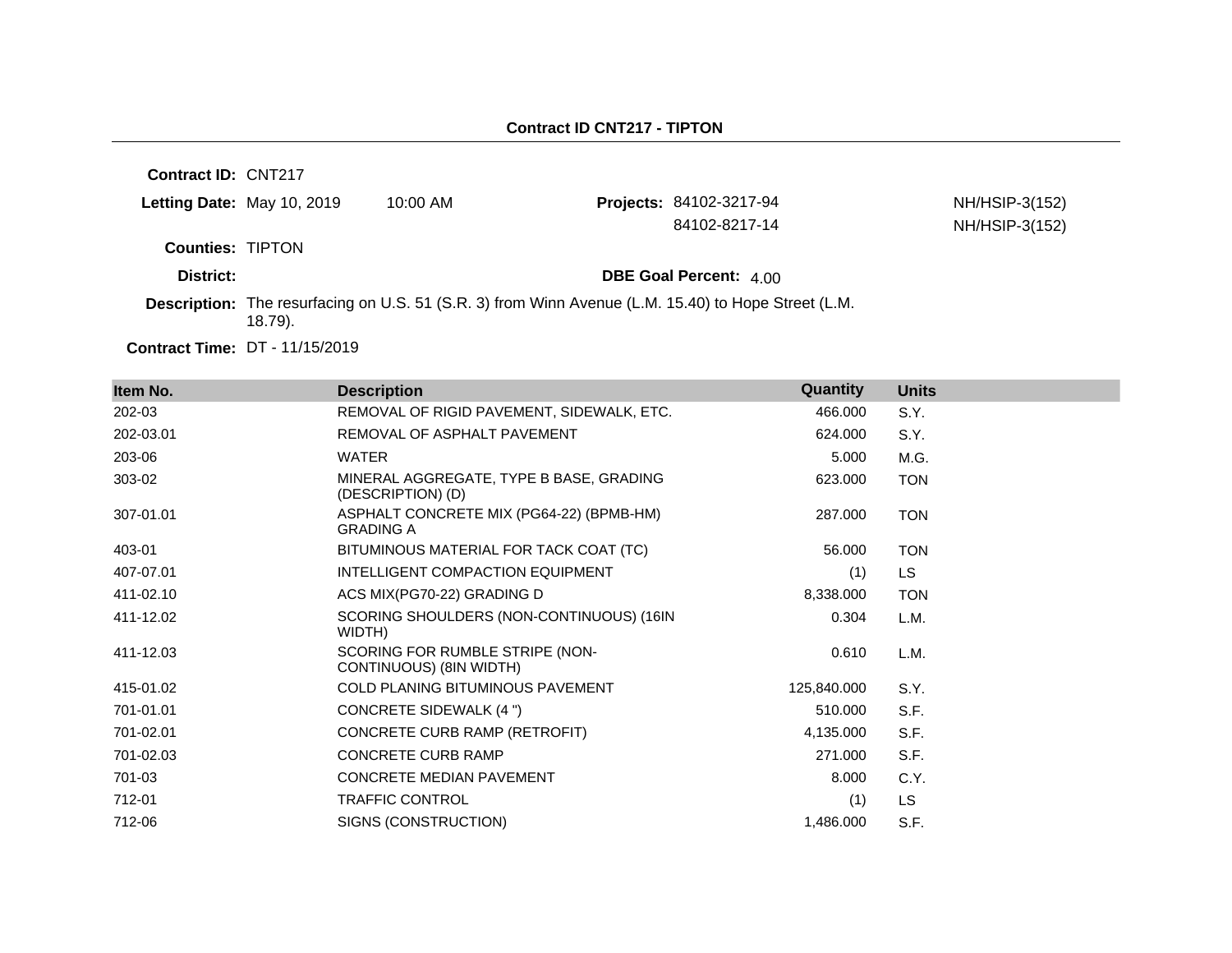| Item No.  | <b>Description</b>                                        | Quantity   | <b>Units</b> |
|-----------|-----------------------------------------------------------|------------|--------------|
| 716-01.23 | SNOWPLOWABLE RAISED PAVEMENT MARKERS<br>(BI-DIR)(2 COLOR) | 20.000     | <b>EACH</b>  |
| 716-02.03 | PLASTIC PAVEMENT MARKING (CROSS-WALK)                     | 400.000    | L.F.         |
| 716-02.04 | PLASTIC PAVEMENT MARKING(CHANNELIZATION<br>STRIPING)      | 500.000    | S.Y.         |
| 716-02.05 | PLASTIC PAVEMENT MARKING (STOP LINE)                      | 1,000.000  | L.F.         |
| 716-02.06 | PLASTIC PAVEMENT MARKING (TURN LANE<br>ARROW)             | 46.000     | <b>EACH</b>  |
| 716-04.01 | PLASTIC PAVEMENT MARKING (STRAIGHT-TURN<br>ARROW)         | 3.000      | <b>EACH</b>  |
| 716-04.05 | PLASTIC PAVEMENT MARKING (STRAIGHT ARROW)                 | 2.000      | <b>EACH</b>  |
| 716-05.20 | PAINTED PAVEMENT MARKING (6" LINE)                        | 35.000     | L.M.         |
| 716-12.02 | ENHANCED FLATLINE THERMO PVMT MRKNG (6IN<br>LINE)         | 13.545     | L.M.         |
| 716-13.01 | SPRAY THERMO PVMT MRKNG (60 mil) (4IN LINE)               | 1.615      | L.M.         |
| 717-01    | <b>MOBILIZATION</b>                                       | (1)        | <b>LS</b>    |
| 730-12.01 | CONDUIT 1" DIAMETER (PVC)                                 | 50.000     | L.F.         |
| 730-14.01 | SHIELDED DETECTOR CABLE                                   | 50.000     | L.F.         |
| 730-14.02 | <b>SAW SLOT</b>                                           | 6,014.000  | L.F.         |
| 730-14.03 | <b>LOOP WIRE</b>                                          | 13,164.000 | L.F.         |
| 803-01    | SODDING (NEW SOD)                                         | 67.000     | S.Y.         |

## **Contract ID CNT217 - TIPTON**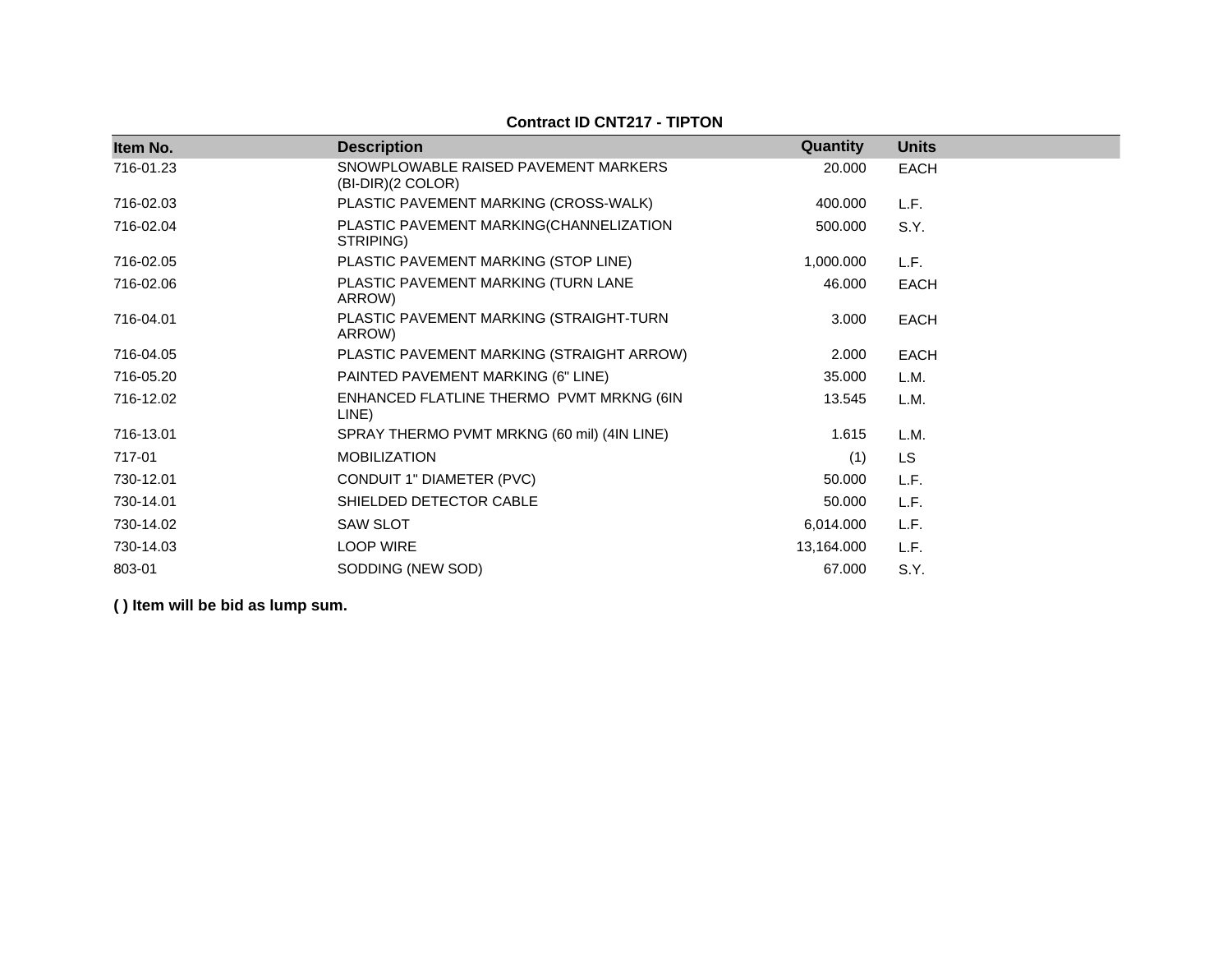**Contract ID:** CNT169 **Letting Date:** May 10, 2019 10:00 AM **Counties:** TROUSDALE **District: District: DBE Goal Percent:** 7.00 **Description:** The resurfacing on S.R. 10 from S.R. 25 (L.M. 14.95) to the Macon County line (L.M. 19.63). Projects: 85002-3209-94 HSIP-10(79) 85002-4209-04 N/A

Contract Time: CD - 40 Days

| Item No.  | <b>Description</b>                                         | Quantity  | <b>Units</b> |
|-----------|------------------------------------------------------------|-----------|--------------|
| 208-01.05 | <b>BROOMING &amp; DEGRASSING SHOULDERS</b>                 | 9.400     | L.M.         |
| 303-01    | MINERAL AGGREGATE, TYPE A BASE, GRADING D                  | 310.000   | <b>TON</b>   |
| 307-01.15 | ASC MIX (PG64-22) (BPMLC-HM) GRADING CS                    | 500.000   | <b>TON</b>   |
| 403-01    | BITUMINOUS MATERIAL FOR TACK COAT (TC)                     | 28,000    | <b>TON</b>   |
| 407-07.01 | INTELLIGENT COMPACTION EQUIPMENT                           | (1)       | LS.          |
| 411-03.12 | ACS MIX(PG64-22) THIN LIFT D ASPHALT                       | 3,624.000 | <b>TON</b>   |
| 411-12.03 | SCORING FOR RUMBLE STRIPE (NON-<br>CONTINUOUS) (8IN WIDTH) | 7.500     | L.M.         |
| 705-02.10 | <b>GUARDRAIL TRANSITION 27IN TO 31IN</b>                   | 2.000     | <b>EACH</b>  |
| 705-04.09 | EARTH PAD FOR TYPE 38 GR END TREATMENT                     | 2.000     | <b>EACH</b>  |
| 705-06.20 | TANGENT ENERGY ABSORBING TERM MASH TL-3                    | 2.000     | <b>EACH</b>  |
| 706-01    | <b>GUARDRAIL REMOVED</b>                                   | 100.000   | L.F.         |
| 712-01    | <b>TRAFFIC CONTROL</b>                                     | (1)       | <b>LS</b>    |
| 712-04.01 | FLEXIBLE DRUMS (CHANNELIZING)                              | 100.000   | <b>EACH</b>  |
| 712-05.01 | WARNING LIGHTS (TYPE A)                                    | 4.000     | <b>EACH</b>  |
| 712-06    | SIGNS (CONSTRUCTION)                                       | 1,010.000 | S.F.         |
| 716-01.21 | SNOWPLOWABLE RAISED PAVEMENT MARKERS<br>(BI-DIR) (1 COLOR) | 310.000   | <b>EACH</b>  |
| 716-01.30 | REMOVAL OF SNOWPLOWABLE REFLECTIVE<br><b>MARKER</b>        | 256,000   | <b>EACH</b>  |
| 716-02.04 | PLASTIC PAVEMENT MARKING(CHANNELIZATION<br>STRIPING)       | 10.000    | S.Y.         |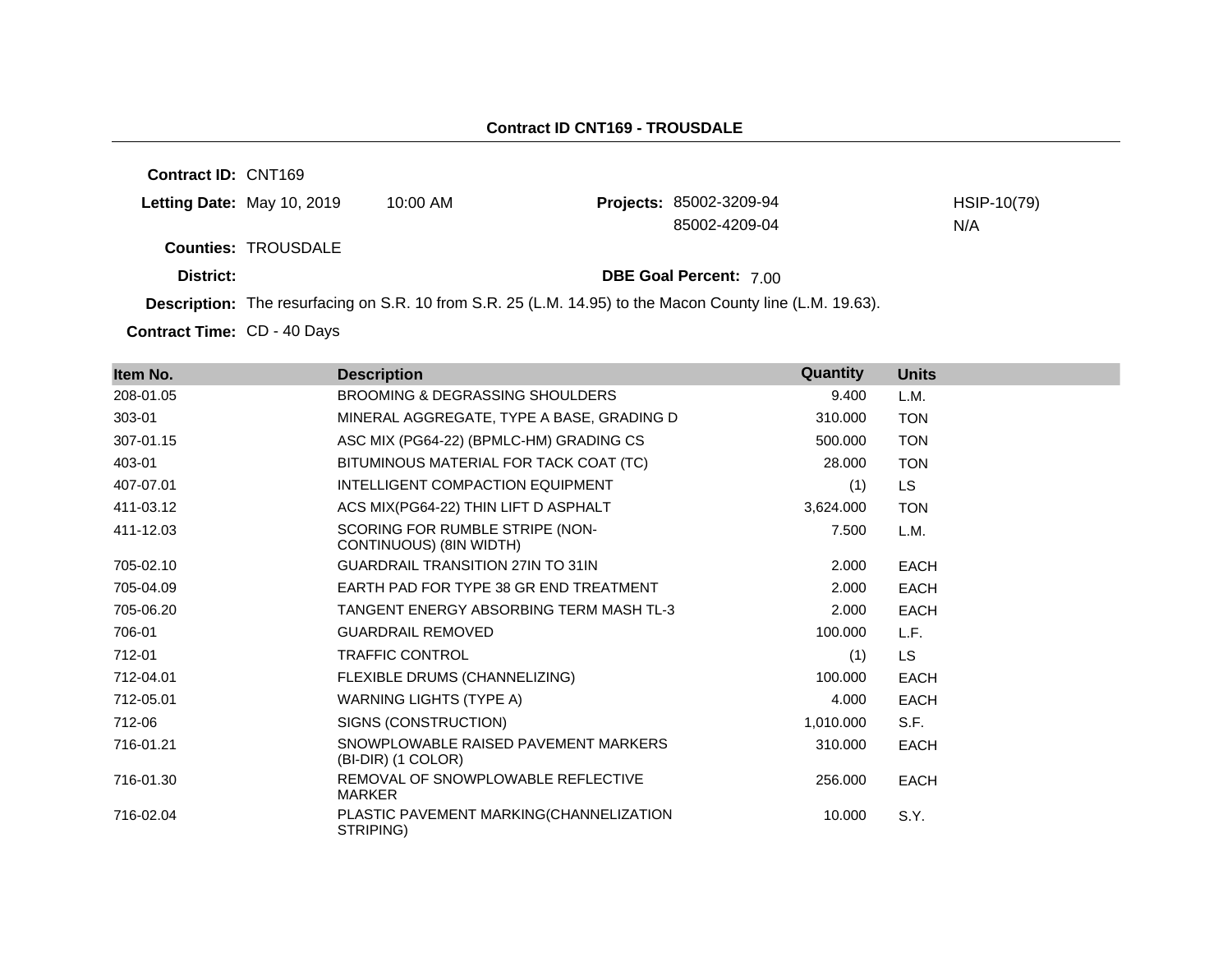|           | <u> OUINGUL ID UN I IUU TINUUDALL</u>             |          |              |  |  |  |  |
|-----------|---------------------------------------------------|----------|--------------|--|--|--|--|
| Item No.  | <b>Description</b>                                | Quantity | <b>Units</b> |  |  |  |  |
| 716-02.05 | PLASTIC PAVEMENT MARKING (STOP LINE)              | 24.000   | L.F.         |  |  |  |  |
| 716-03.03 | PLASTIC WORD PAVEMENT MARKING (STOP<br>AHEAD)     | 2.000    | EACH         |  |  |  |  |
| 716-12.02 | ENHANCED FLATLINE THERMO PVMT MRKNG (6IN<br>LINE) | 7.800    | L.M.         |  |  |  |  |
| 716-13.02 | SPRAY THERMO PVMT MRKNG (60 mil) (6IN LINE)       | 9.400    | L.M.         |  |  |  |  |
| 717-01    | <b>MOBILIZATION</b>                               |          | LS           |  |  |  |  |

## **Contract ID CNT169 - TROUSDALE**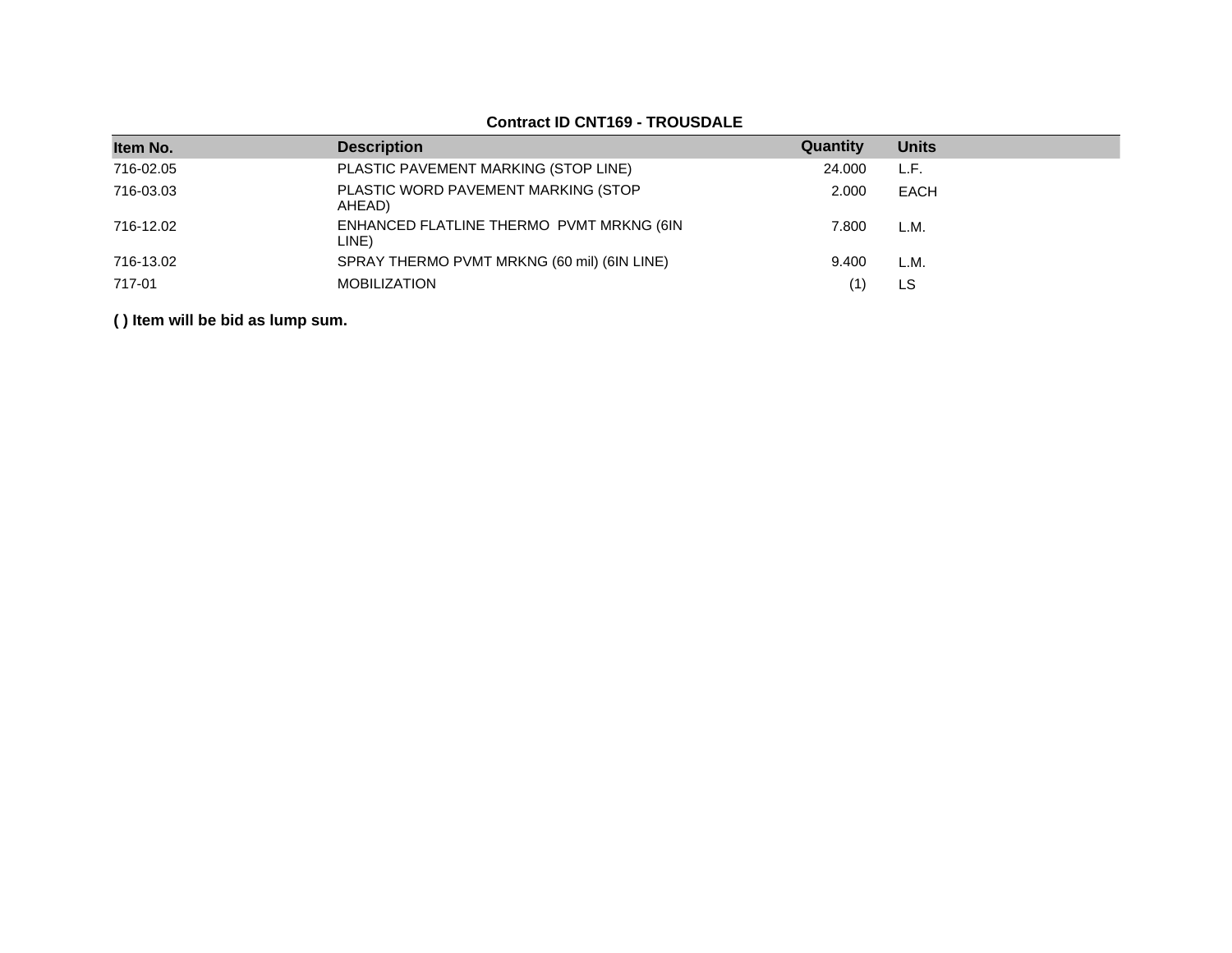| <b>Contract ID: CNT236</b>           |                            |            |                                                                                                      |            |
|--------------------------------------|----------------------------|------------|------------------------------------------------------------------------------------------------------|------------|
|                                      | Letting Date: May 10, 2019 | $10:00$ AM | <b>Projects: 86001-4222-04</b>                                                                       | STP-36(67) |
| <b>Counties: UNICOL</b>              |                            |            |                                                                                                      |            |
| District:                            |                            |            | <b>DBE Goal Percent:</b>                                                                             |            |
|                                      | 6.30.                      |            | Description: The emergency slope stabilization on U.S. 19W (S.R. 36, Spivey Mountain Road) near L.M. |            |
| <b>Contract Time: DT - 8/31/2019</b> |                            |            |                                                                                                      |            |

| Item No.  | <b>Description</b>                                      | Quantity | <b>Units</b> |
|-----------|---------------------------------------------------------|----------|--------------|
| 105-01    | CONSTRUCTION STAKES, LINES AND GRADES                   | (1)      | LS           |
| 201-01    | <b>CLEARING AND GRUBBING</b>                            | (1)      | <b>LS</b>    |
| 203-01    | ROAD & DRAINAGE EXCAVATION (UNCLASSIFIED)               | 207.000  | C.Y.         |
| 203-06    | <b>WATER</b>                                            | 10.000   | M.G.         |
| 203-11    | <b>SCALING AND TRIMMING</b>                             | 580.000  | S.Y.         |
| 203-40.03 | ROCK ANCHORS (DESCRIPTION) (UNTENSIONED<br>ROCK DOWELL) | 610.000  | L.F.         |
| 209-05    | <b>SEDIMENT REMOVAL</b>                                 | 17.000   | C.Y.         |
| 209-08.02 | TEMPORARY SILT FENCE (WITH BACKING)                     | 150.000  | L.F.         |
| 610-12.02 | <b>HORIZONTAL DRAINS</b>                                | 420.000  | L.F.         |
| 708-02.01 | MARKERS (CONCRETE R.O.W. POSTS)                         | 4.000    | <b>EACH</b>  |
| 709-05.05 | MACHINED RIP-RAP (CLASS A-3)                            | 50.000   | <b>TON</b>   |
| 712-01    | TRAFFIC CONTROL                                         | (1)      | LS.          |
| 712-04.01 | FLEXIBLE DRUMS (CHANNELIZING)                           | 50.000   | <b>EACH</b>  |
| 712-05.01 | <b>WARNING LIGHTS (TYPE A)</b>                          | 25.000   | <b>EACH</b>  |
| 712-06    | SIGNS (CONSTRUCTION)                                    | 452.000  | S.F.         |
| 712-07.03 | TEMPORARY BARRICADES (TYPE III)                         | 40.000   | L.F.         |
| 713-16.01 | <b>CHANGEABLE MESSAGE SIGN UNIT</b>                     | 4.000    | <b>EACH</b>  |
| 716-13.01 | SPRAY THERMO PVMT MRKNG (60 mil) (4IN LINE)             | 0.200    | L.M.         |
| 717-01    | <b>MOBILIZATION</b>                                     | (1)      | <b>LS</b>    |
| 740-10.03 | GEOTEXTILE (TYPE III) (EROSION CONTROL)                 | 86,000   | S.Y.         |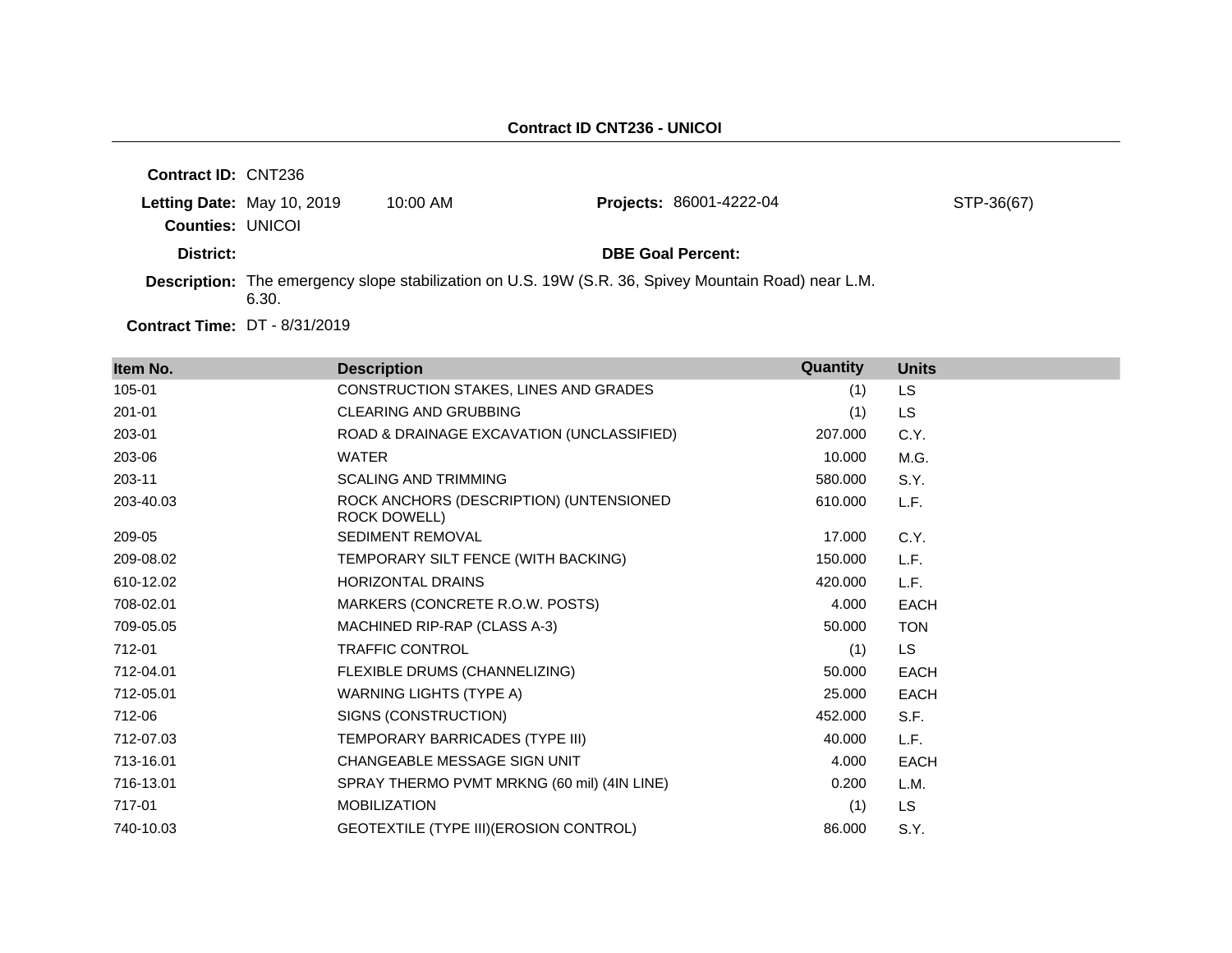## **Contract ID CNT236 - UNICOI**

| Item No.  | <b>Description</b>           | Quantity  | <b>Units</b> |
|-----------|------------------------------|-----------|--------------|
| 740-11.02 | TEMPORARY SEDIMENT TUBE 12IN | 230.000   | L.F.         |
| 805-05.03 | REINFORCED SHOTCRETE FACING  | 2.600.000 | S.F.         |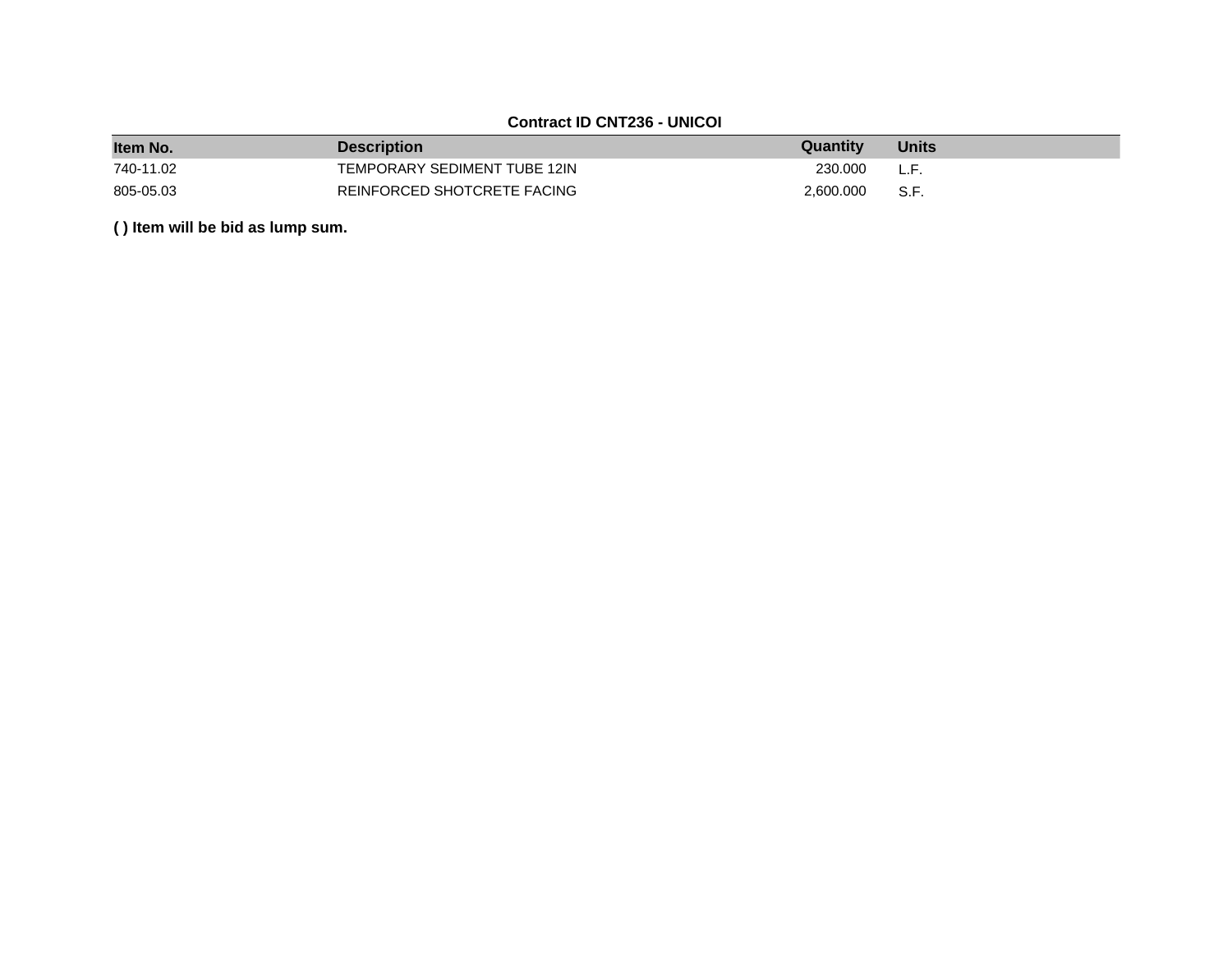| <b>Contract ID: CNT142</b> |                            |                                                                                                    |                                |             |
|----------------------------|----------------------------|----------------------------------------------------------------------------------------------------|--------------------------------|-------------|
| Letting Date: May 10, 2019 |                            | 10:00 AM                                                                                           | <b>Projects: 88028-8206-14</b> | STP-284(15) |
|                            | <b>Counties: VAN BUREN</b> |                                                                                                    |                                |             |
| District:                  |                            |                                                                                                    | <b>DBE Goal Percent: 6.00</b>  |             |
|                            |                            | <b>Description:</b> The resurfacing on S.R. 284 from Park Road (L.M. 1.57) to S.R. 30 (L.M. 4.71). |                                |             |
|                            |                            |                                                                                                    |                                |             |

**Contract Time:** DT - 11/15/2019

| Item No.  | <b>Description</b>                                             | Quantity   | <b>Units</b> |
|-----------|----------------------------------------------------------------|------------|--------------|
| 307-01.10 | ASPHALT CONCRETE MIX (PG64-22) (BPMB-HM)<br><b>GRADING C-W</b> | 2,910.000  | <b>TON</b>   |
| 403-01    | BITUMINOUS MATERIAL FOR TACK COAT (TC)                         | 19.000     | <b>TON</b>   |
| 411-12.04 | SCORING FOR RUMBLE STRIPE (NON-<br>CONTINUOUS) (4IN WIDTH)     | 5.000      | L.M.         |
| 415-01.02 | <b>COLD PLANING BITUMINOUS PAVEMENT</b>                        | 49,277.000 | S.Y.         |
| 705-04.23 | <b>GUARDRAIL DELINEATION ENHANCEMENT (BI-</b><br>DIRECTIONAL)  | 54.000     | L.F.         |
| 712-01    | <b>TRAFFIC CONTROL</b>                                         | (1)        | LS.          |
| 712-06    | SIGNS (CONSTRUCTION)                                           | 387.000    | S.F.         |
| 716-01.21 | SNOWPLOWABLE RAISED PAVEMENT MARKERS<br>(BI-DIR) (1 COLOR)     | 207.000    | <b>EACH</b>  |
| 716-02.05 | PLASTIC PAVEMENT MARKING (STOP LINE)                           | 140.000    | L.F.         |
| 716-05.01 | PAINTED PAVEMENT MARKING (4" LINE)                             | 25.200     | L.M.         |
| 716-05.05 | PAINTED PAVEMENT MARKING (STOP LINE)                           | 140.000    | L.F.         |
| 716-13.01 | SPRAY THERMO PVMT MRKNG (60 mil) (4IN LINE)                    | 12.600     | L.M.         |
| 716-13.04 | SPRAY THERMO PVMT MRKNG (60 mil) (4IN DOTTED<br>LINE)          | 100.000    | L.F.         |
| 717-01    | <b>MOBILIZATION</b>                                            | (1)        | LS           |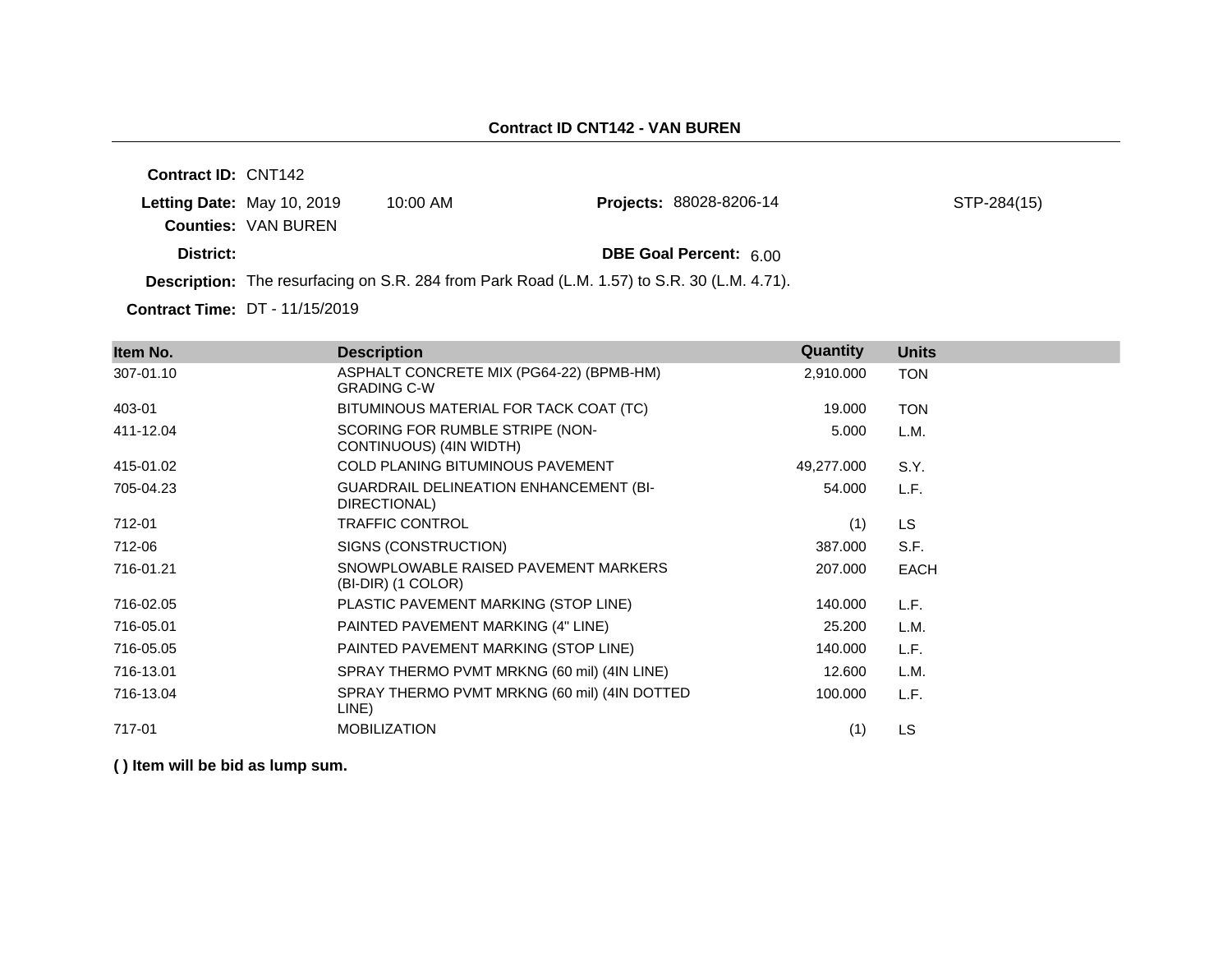**Contract ID:** CNT232 **Letting Date:** May 10, 2019 10:00 AM **Counties:** VAN BUREN **District: District: DBE Goal Percent:** 9.00 **Description:** The emergency slope stabilization on S.R. 30 near L.M. 16.10. Projects: 88002-4244-04 STP-30(85)

**Contract Time:** DT - 7/31/2019

| Item No.  | <b>Description</b>                                              | Quantity | <b>Units</b> |
|-----------|-----------------------------------------------------------------|----------|--------------|
| 105-01    | CONSTRUCTION STAKES, LINES AND GRADES                           | (1)      | LS.          |
| 203-01    | ROAD & DRAINAGE EXCAVATION (UNCLASSIFIED)                       | 973.000  | C.Y.         |
| 209-02.07 | <b>18" TEMPORARY SLOPE DRAIN</b>                                | 40.000   | L.F.         |
| 209-05    | <b>SEDIMENT REMOVAL</b>                                         | 5.000    | C.Y.         |
| 209-08.02 | TEMPORARY SILT FENCE (WITH BACKING)                             | 281.000  | L.F.         |
| 209-08.07 | ROCK CHECK DAM PER                                              | 7.000    | <b>EACH</b>  |
| 209-08.08 | ENHANCED ROCK CHECK DAM                                         | 1.000    | <b>EACH</b>  |
| 303-01    | MINERAL AGGREGATE, TYPE A BASE, GRADING D                       | 319.000  | <b>TON</b>   |
| 307-01.01 | ASPHALT CONCRETE MIX (PG64-22) (BPMB-HM)<br><b>GRADING A</b>    | 46.000   | <b>TON</b>   |
| 307-01.08 | ASPHALT CONCRETE MIX (PG64-22) (BPMB-HM)<br><b>GRADING B-M2</b> | 28,000   | <b>TON</b>   |
| 402-01    | BITUMINOUS MATERIAL FOR PRIME COAT (PC)                         | 1.000    | <b>TON</b>   |
| 402-02    | AGGREGATE FOR COVER MATERIAL (PC)                               | 2.000    | <b>TON</b>   |
| 403-01    | BITUMINOUS MATERIAL FOR TACK COAT (TC)                          | 1.000    | <b>TON</b>   |
| 407-20.05 | SAW CUTTING ASPHALT PAVEMENT                                    | 195.000  | L.F.         |
| 411-01.10 | ACS MIX(PG64-22) GRADING D                                      | 42,000   | <b>TON</b>   |
| 411-12.04 | SCORING FOR RUMBLE STRIPE (NON-<br>CONTINUOUS) (4IN WIDTH)      | 0.060    | L.M.         |
| 415-01.02 | <b>COLD PLANING BITUMINOUS PAVEMENT</b>                         | 477.000  | S.Y.         |
| 705-06.01 | W BEAM GR (TYPE 2) MASH TL3                                     | 255,000  | L.F.         |
| 705-08.11 | PORTABLE IMPACT ATTENUATOR NCHRP350 TL-3                        | 2.000    | <b>EACH</b>  |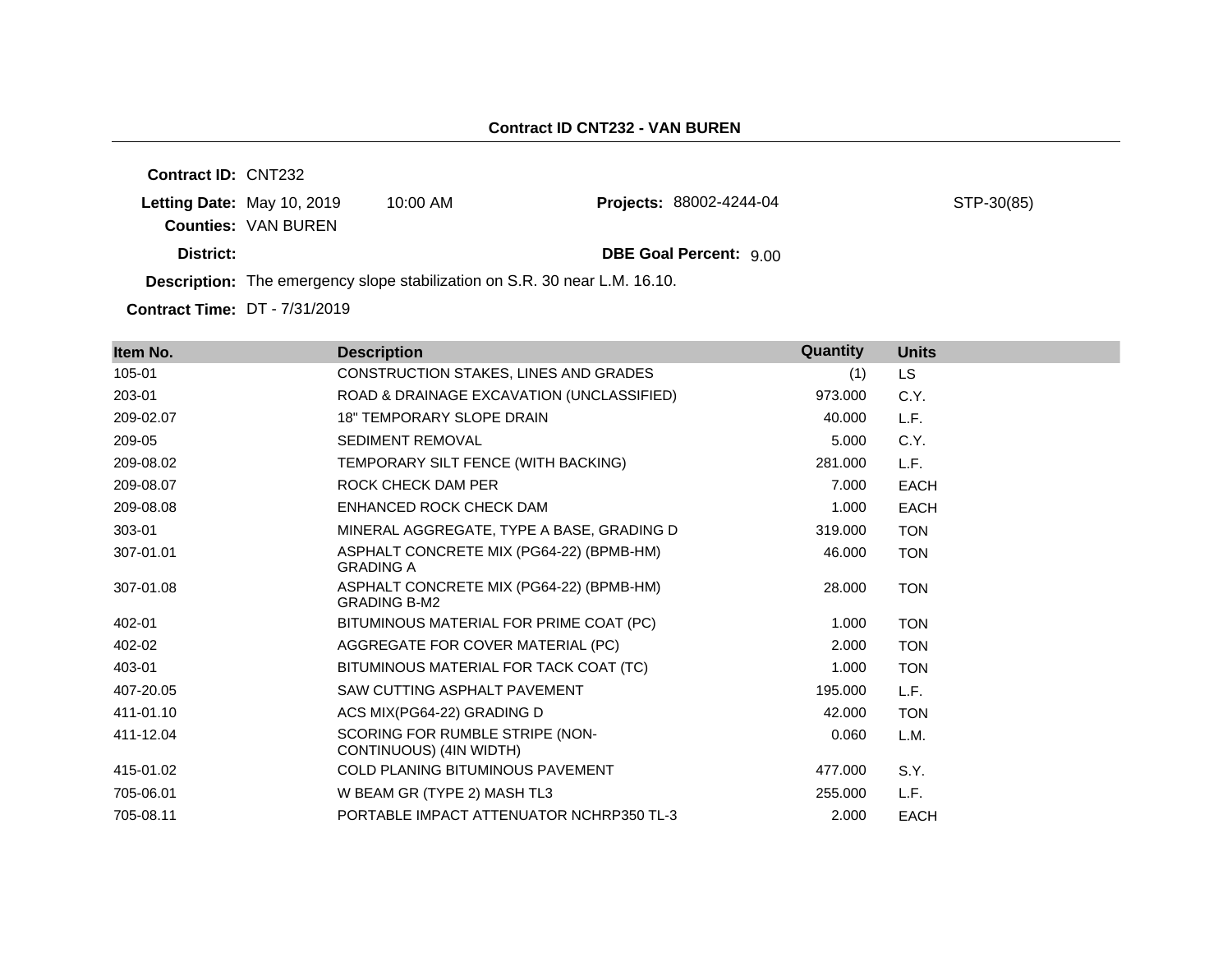### **Contract ID CNT232 - VAN BUREN**

| Item No.  | <b>Description</b>                                         | Quantity  | <b>Units</b> |
|-----------|------------------------------------------------------------|-----------|--------------|
| 706-01    | <b>GUARDRAIL REMOVED</b>                                   | 255.000   | L.F.         |
| 709-05.05 | MACHINED RIP-RAP (CLASS A-3)                               | 207.000   | <b>TON</b>   |
| 709-05.06 | MACHINED RIP-RAP (CLASS A-1)                               | 11.000    | <b>TON</b>   |
| 712-01    | <b>TRAFFIC CONTROL</b>                                     | (1)       | LS           |
| 712-02.02 | INTERCONNECTED PORTABLE BARRIER RAIL                       | 750.000   | L.F.         |
| 712-04.01 | FLEXIBLE DRUMS (CHANNELIZING)                              | 30.000    | <b>EACH</b>  |
| 712-06    | SIGNS (CONSTRUCTION)                                       | 293.750   | S.F.         |
| 712-09.01 | REMOVABLE PAVEMENT MARKING LINE                            | 5,480.000 | L.F.         |
| 712-09.04 | REMOVABLE PAVEMENT MARKING (STOP LINE)                     | 44.000    | L.F.         |
| 713-02.26 | CONCRETE BARRIER/PARAPET DELINEATOR                        | 38.000    | <b>EACH</b>  |
| 713-16.01 | CHANGEABLE MESSAGE SIGN UNIT                               | 2.000     | EACH         |
| 716-01.21 | SNOWPLOWABLE RAISED PAVEMENT MARKERS<br>(BI-DIR) (1 COLOR) | 4.000     | <b>EACH</b>  |
| 716-13.01 | SPRAY THERMO PVMT MRKNG (60 mil) (4IN LINE)                | 0.190     | L.M.         |
| 717-01    | <b>MOBILIZATION</b>                                        | (1)       | <b>LS</b>    |
| 730-40    | TEMPORARY TRAFFIC SIGNAL SYSTEM                            | 1.000     | <b>EACH</b>  |
| 740-06.01 | <b>GEOMEMBRANE</b>                                         | 320.000   | S.Y.         |
| 740-11.04 | TEMPORARY SEDIMENT TUBE 20IN                               | 281.000   | L.F.         |
| 801-02    | SEEDING (WITHOUT MULCH)                                    | 3.000     | <b>UNIT</b>  |
| 801-02.08 | TEMPORARY SEEDING (WITHOUT MULCH)                          | 1.000     | <b>UNIT</b>  |
| 801-03    | WATER (SEEDING & SODDING)                                  | 1.000     | M.G.         |
| 805-05.02 | <b>SOIL NAIL STABILIZATION</b>                             | 4,050.000 | L.F.         |
| 805-05.03 | REINFORCED SHOTCRETE FACING                                | 1,620.000 | S.F.         |
| 805-05.04 | SECONDARY WALL (DESCRIPTION) (OUTER WALL<br>FACE)          | 1,620.000 | S.F.         |
| 805-12.02 | EROSION CONTROL BLANKET (TYPE II)                          | 374.000   | S.Y.         |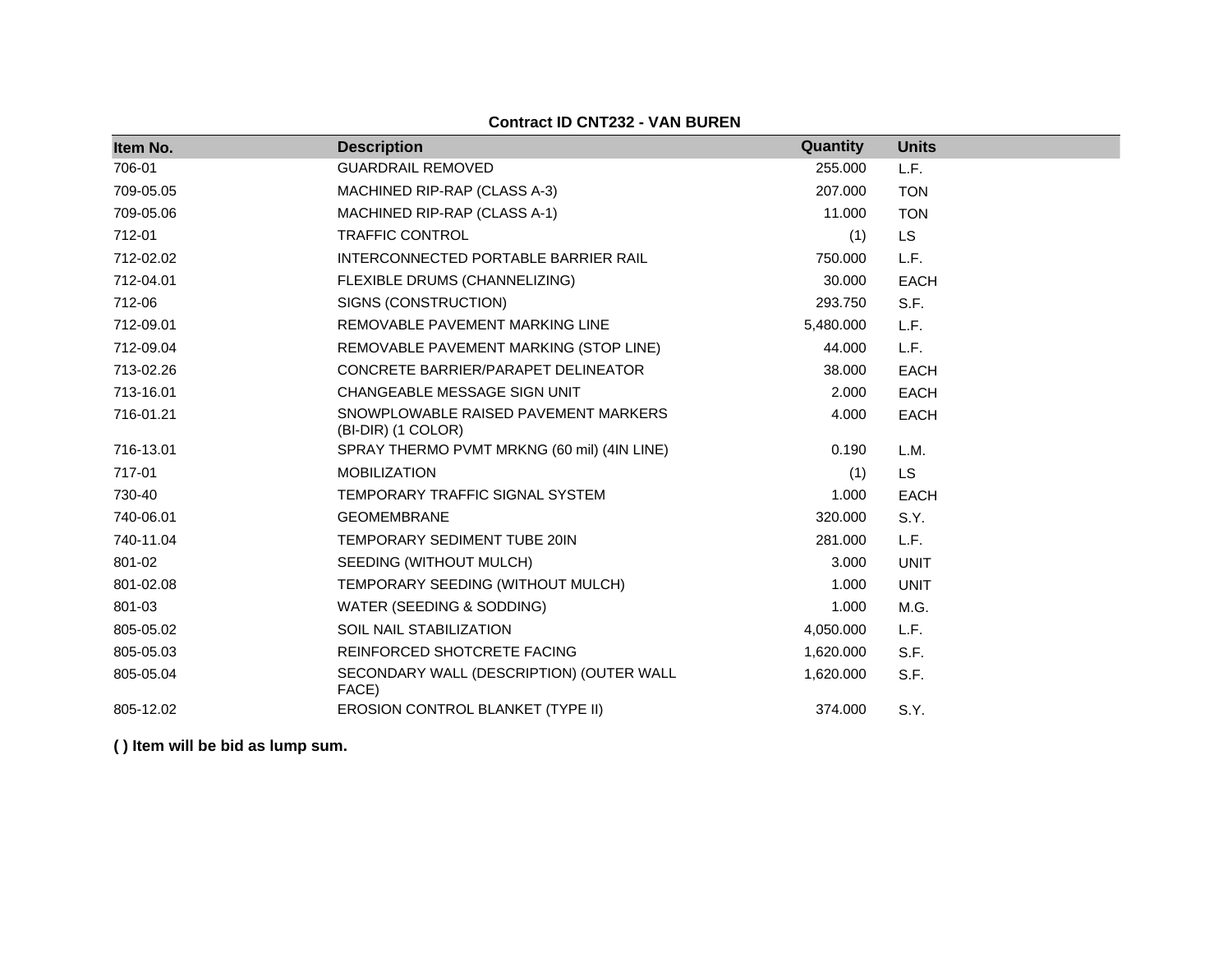**Contract ID:** CNT222

|           | Letting Date: May 10, 2019  | $10:00$ AM | <b>Projects: 90003-3224-94</b> | NH/HSIP-34(118) |
|-----------|-----------------------------|------------|--------------------------------|-----------------|
|           |                             |            | 90003-8224-14                  | NH/HSIP-34(118) |
|           | <b>Counties: WASHINGTON</b> |            |                                |                 |
| District: |                             |            | <b>DBE Goal Percent: 5.50</b>  |                 |

**Description:** The resurfacing on U.S. 11E (U.S. 321, S.R. 34) from near Persimmon Ridge Road (L.M. 9.05) to near S.R. 381 (L.M. 15.90).

**Contract Time:** DT - 11/15/2019

| Item No.  | <b>Description</b>                                         | Quantity   | <b>Units</b> |
|-----------|------------------------------------------------------------|------------|--------------|
| 403-01    | BITUMINOUS MATERIAL FOR TACK COAT (TC)                     | 111.000    | <b>TON</b>   |
| 411-01.07 | ACS MIX (PG64-22) GRADING E SHOULDER                       | 2,990.000  | <b>TON</b>   |
| 411-02.10 | ACS MIX(PG70-22) GRADING D                                 | 13,852.000 | <b>TON</b>   |
| 411-12.01 | SCORING SHOULDERS (CONTINUOUS) (16IN<br>WIDTH)             | 2.400      | L.M.         |
| 411-12.02 | SCORING SHOULDERS (NON-CONTINUOUS) (16IN<br>WIDTH)         | 7.000      | L.M.         |
| 415-01.01 | <b>COLD PLANING BITUMINOUS PAVEMENT</b>                    | 16,762.000 | <b>TON</b>   |
| 701-02.01 | CONCRETE CURB RAMP (RETROFIT)                              | 1,515.000  | S.F.         |
| 705-02.10 | <b>GUARDRAIL TRANSITION 27IN TO 31IN</b>                   | 1.000      | <b>EACH</b>  |
| 705-04.09 | EARTH PAD FOR TYPE 38 GR END TREATMENT                     | 1.000      | <b>EACH</b>  |
| 705-06.20 | TANGENT ENERGY ABSORBING TERM MASH TL-3                    | 1.000      | <b>EACH</b>  |
| 712-01    | <b>TRAFFIC CONTROL</b>                                     | (1)        | LS.          |
| 712-04.01 | FLEXIBLE DRUMS (CHANNELIZING)                              | 285.000    | <b>EACH</b>  |
| 712-05.01 | WARNING LIGHTS (TYPE A)                                    | 143.000    | <b>EACH</b>  |
| 712-06    | SIGNS (CONSTRUCTION)                                       | 1,731.000  | S.F.         |
| 712-08.03 | ARROW BOARD (TYPE C)                                       | 2.000      | <b>EACH</b>  |
| 716-01.21 | SNOWPLOWABLE RAISED PAVEMENT MARKERS<br>(BI-DIR) (1 COLOR) | 174.000    | <b>EACH</b>  |
| 716-01.22 | SNOWPLOWABLE RAISED PAVMENT MARKERS<br>(MONO-DIR)(1 COLOR) | 220.000    | EACH         |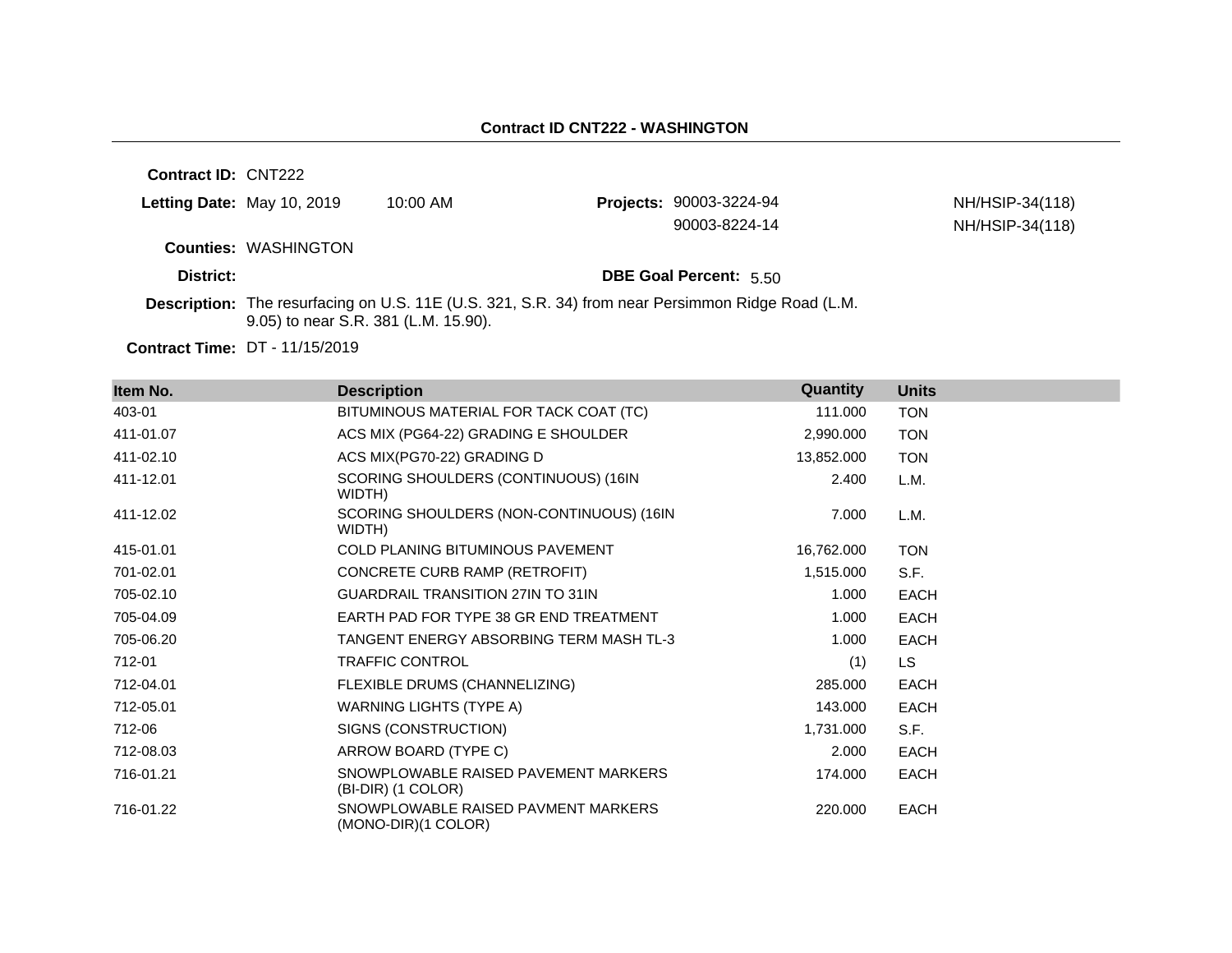## **Contract ID CNT222 - WASHINGTON**

| Item No.  | <b>Description</b>                                          | <b>Quantity</b> | <b>Units</b> |
|-----------|-------------------------------------------------------------|-----------------|--------------|
| 716-01.23 | SNOWPLOWABLE RAISED PAVEMENT MARKERS<br>$(BI-DIR)(2 COLOR)$ | 783.000         | <b>EACH</b>  |
| 716-02.04 | PLASTIC PAVEMENT MARKING(CHANNELIZATION<br>STRIPING)        | 16.000          | S.Y.         |
| 716-02.05 | PLASTIC PAVEMENT MARKING (STOP LINE)                        | 1,290.000       | L.F.         |
| 716-02.06 | PLASTIC PAVEMENT MARKING (TURN LANE<br>ARROW)               | 97.000          | EACH         |
| 716-02.08 | PLASTIC PAVEMENT MARKING (8" DOTTED LINE)                   | 945.000         | L.F.         |
| 716-02.09 | PLASTIC PAVEMENT MARKING (LONGITUDINAL<br>CROSS-WALK)       | 670.000         | L.F.         |
| 716-03.01 | PLASTIC WORD PAVEMENT MARKING (ONLY)                        | 1.000           | <b>EACH</b>  |
| 716-04.04 | PLASTIC PAVEMENT MARKING (TRANSVERSE<br>SHOULDER)           | 8,616.000       | L.F.         |
| 716-05.01 | PAINTED PAVEMENT MARKING (4" LINE)                          | 28.000          | L.M.         |
| 716-12.02 | ENHANCED FLATLINE THERMO PVMT MRKNG (6IN<br>LINE)           | 28.000          | L.M.         |
| 717-01    | <b>MOBILIZATION</b>                                         | (1)             | <b>LS</b>    |
| 730-14.02 | <b>SAW SLOT</b>                                             | 6,000.000       | L.F.         |
| 730-14.03 | <b>LOOP WIRE</b>                                            | 12,000.000      | L.F.         |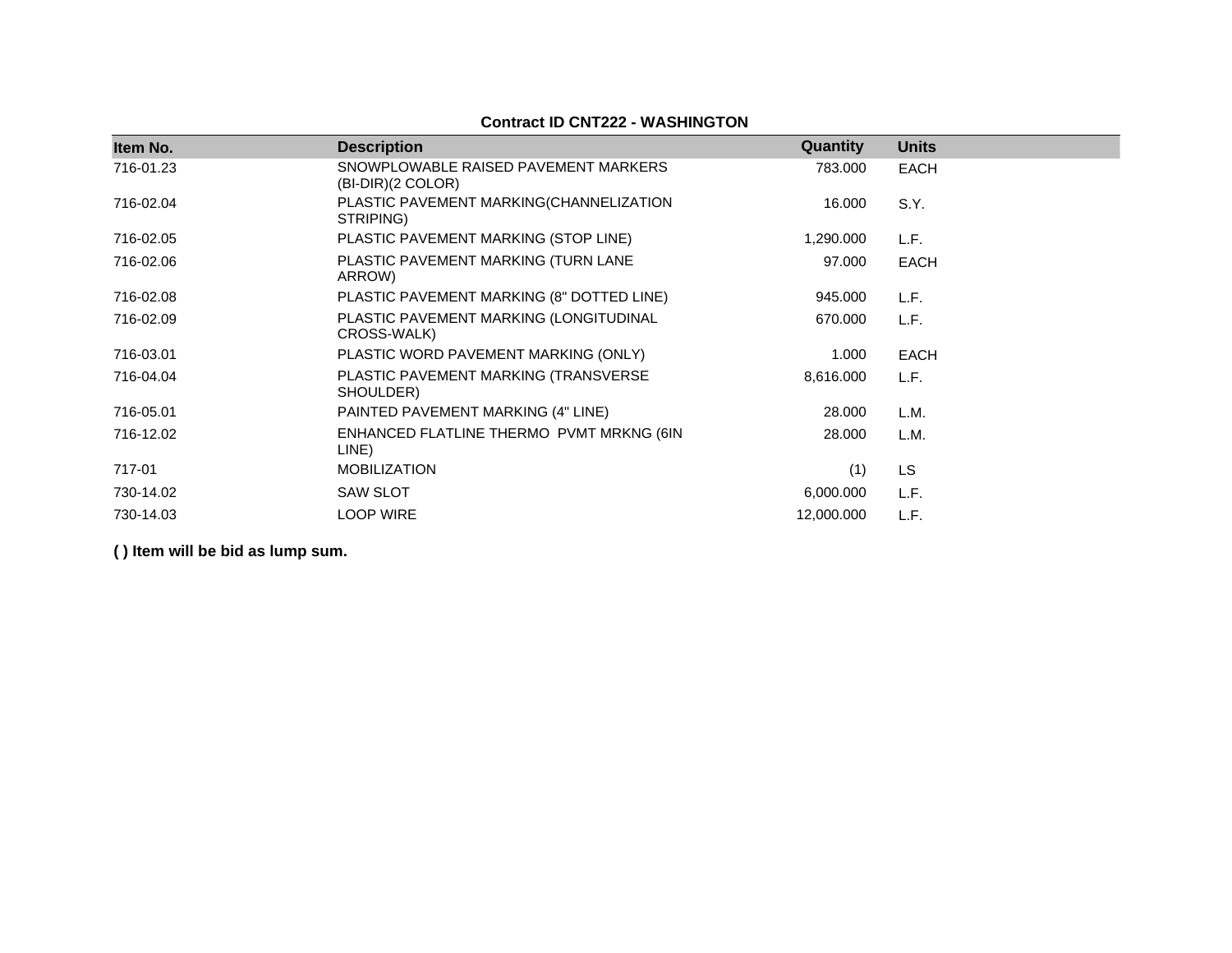**Contract ID:** CNT208 **Letting Date:** May 10, 2019 10:00 AM **Counties:** WEAKLEY **District: District: DBE Goal Percent:** 3.00 **Description:** The resurfacing (scrub seal) on S.R. 190 from S.R. 54 (L.M. 18.58) to S.R. 89 (L.M. 28.91), including bridge joint repair. **Projects:** 92020-3213-94 HSIP-190(10) 92020-4213-04 N/A 92020-4214-04 N/A

**Contract Time:** DT - 11/15/2019

| Item No.  | <b>Description</b>                                                | Quantity   | <b>Units</b> |
|-----------|-------------------------------------------------------------------|------------|--------------|
| 202-03.01 | REMOVAL OF ASPHALT PAVEMENT                                       | 225.000    | S.Y.         |
| 203-06    | <b>WATER</b>                                                      | 22.000     | M.G.         |
| 208-01.05 | <b>BROOMING &amp; DEGRASSING SHOULDERS</b>                        | 19.904     | L.M.         |
| 303-02    | MINERAL AGGREGATE, TYPE B BASE, GRADING<br>(DESCRIPTION) (C OR D) | 2,887.000  | <b>TON</b>   |
| 307-01.01 | ASPHALT CONCRETE MIX (PG64-22) (BPMB-HM)<br><b>GRADING A</b>      | 78.000     | <b>TON</b>   |
| 307-01.08 | ASPHALT CONCRETE MIX (PG64-22) (BPMB-HM)<br><b>GRADING B-M2</b>   | 26.000     | <b>TON</b>   |
| 307-01.10 | ASPHALT CONCRETE MIX (PG64-22) (BPMB-HM)<br><b>GRADING C-W</b>    | 10,728.000 | <b>TON</b>   |
| 403-02.01 | <b>TRACKLESS TACK COAT</b>                                        | 29.000     | <b>TON</b>   |
| 411-12.04 | SCORING FOR RUMBLE STRIPE (NON-<br>CONTINUOUS) (4IN WIDTH)        | 15.923     | L.M.         |
| 414-04.03 | ASPHALT EMULSION (SCRUB SEAL)                                     | 160.000    | <b>TON</b>   |
| 414-04.04 | MINERAL AGGREGATE (SCRUB SEAL)                                    | 1,321.000  | <b>TON</b>   |
| 415-01.02 | <b>COLD PLANING BITUMINOUS PAVEMENT</b>                           | 5,326.000  | S.Y.         |
| 607-37.02 | <b>18" CORRUGATED METAL PIPE CULVERT</b>                          | 376.000    | L.F.         |
| 607-37.03 | 24" CORRUGATED METAL PIPE CULVERT                                 | 100.000    | L.F.         |
| 607-37.04 | 30" CORRUGATED METAL PIPE CULVERT                                 | 60.000     | L.F.         |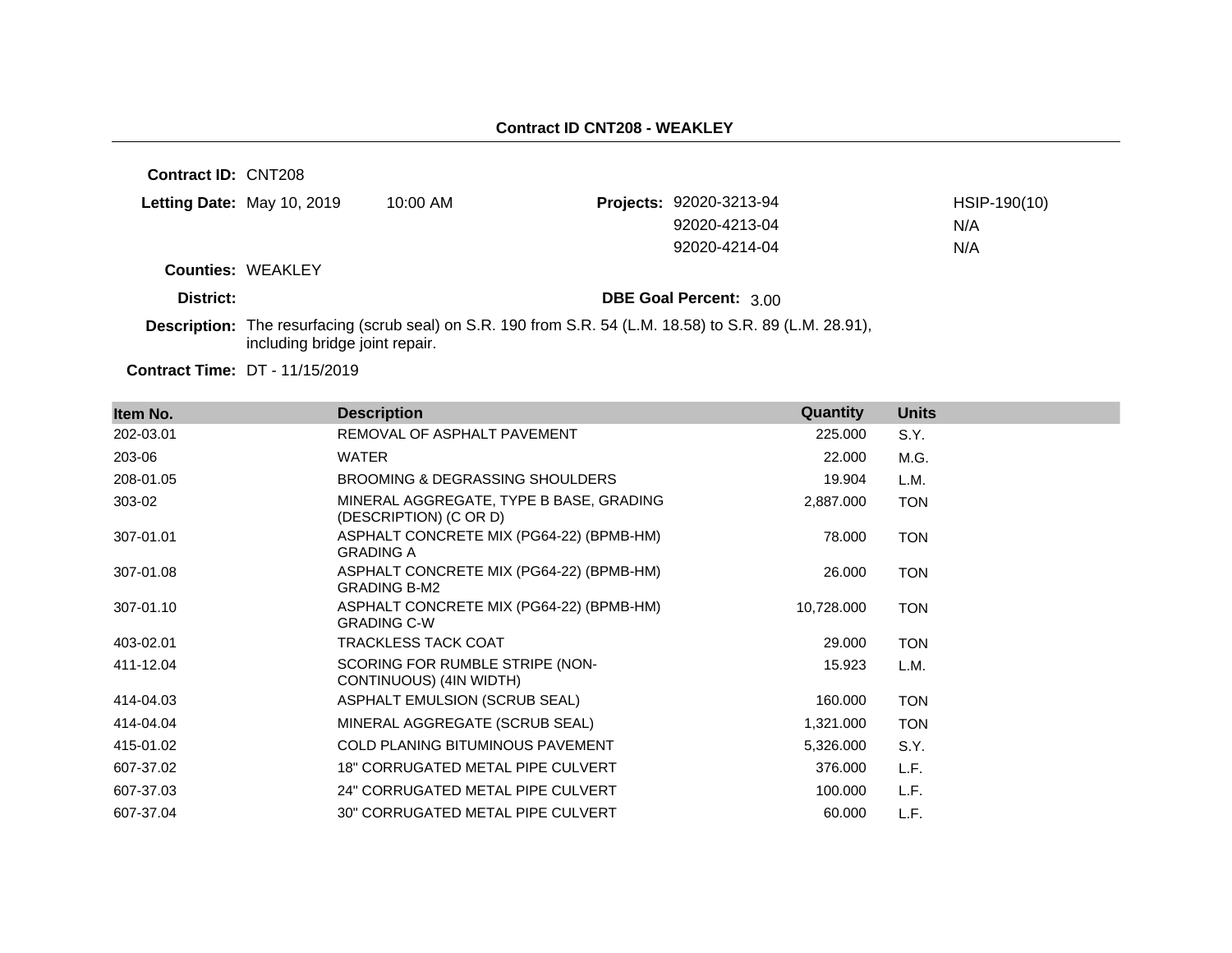| <b>Contract ID CNT208 - WEAKLEY</b> |  |  |
|-------------------------------------|--|--|
|-------------------------------------|--|--|

| Item No.  | <b>Description</b>                                             | <b>Quantity</b> | <b>Units</b> |
|-----------|----------------------------------------------------------------|-----------------|--------------|
| 705-02.10 | <b>GUARDRAIL TRANSITION 27IN TO 31IN</b>                       | 4.000           | <b>EACH</b>  |
| 705-06.20 | TANGENT ENERGY ABSORBING TERM MASH TL-3                        | 4.000           | <b>EACH</b>  |
| 712-01    | <b>TRAFFIC CONTROL</b>                                         | (1)             | <b>LS</b>    |
| 712-06    | SIGNS (CONSTRUCTION)                                           | 2,336.000       | S.F.         |
| 716-01.21 | SNOWPLOWABLE RAISED PAVEMENT MARKERS<br>(BI-DIR) (1 COLOR)     | 682.000         | <b>EACH</b>  |
| 716-01.30 | REMOVAL OF SNOWPLOWABLE REFLECTIVE<br>MARKER                   | 682,000         | <b>EACH</b>  |
| 716-02.05 | PLASTIC PAVEMENT MARKING (STOP LINE)                           | 40.000          | L.F.         |
| 716-03.03 | PLASTIC WORD PAVEMENT MARKING (STOP<br>AHEAD)                  | 2.000           | <b>EACH</b>  |
| 716-05.01 | PAINTED PAVEMENT MARKING (4" LINE)                             | 39.461          | L.M.         |
| 716-08.05 | REMOVAL OF PAVEMENT MARKING (STOP LINE)                        | 40.000          | L.F.         |
| 716-08.11 | REMOVAL OF WORD PAVEMENT MARKING<br>(DESCRIPTION) (STOP AHEAD) | 2.000           | <b>EACH</b>  |
| 716-08.20 | REMOVAL OF PAVEMENT MARKING (LINE)                             | 39.461          | L.M.         |
| 716-12.02 | ENHANCED FLATLINE THERMO PVMT MRKNG (6IN<br>LINE)              | 18.801          | L.M.         |
| 716-13.01 | SPRAY THERMO PVMT MRKNG (60 mil) (4IN LINE)                    | 20.660          | L.M.         |
| 717-01    | <b>MOBILIZATION</b>                                            | (1)             | <b>LS</b>    |
| 604-10.44 | <b>EXPANSION JOINT REPAIRS</b>                                 | 70.000          | L.F.         |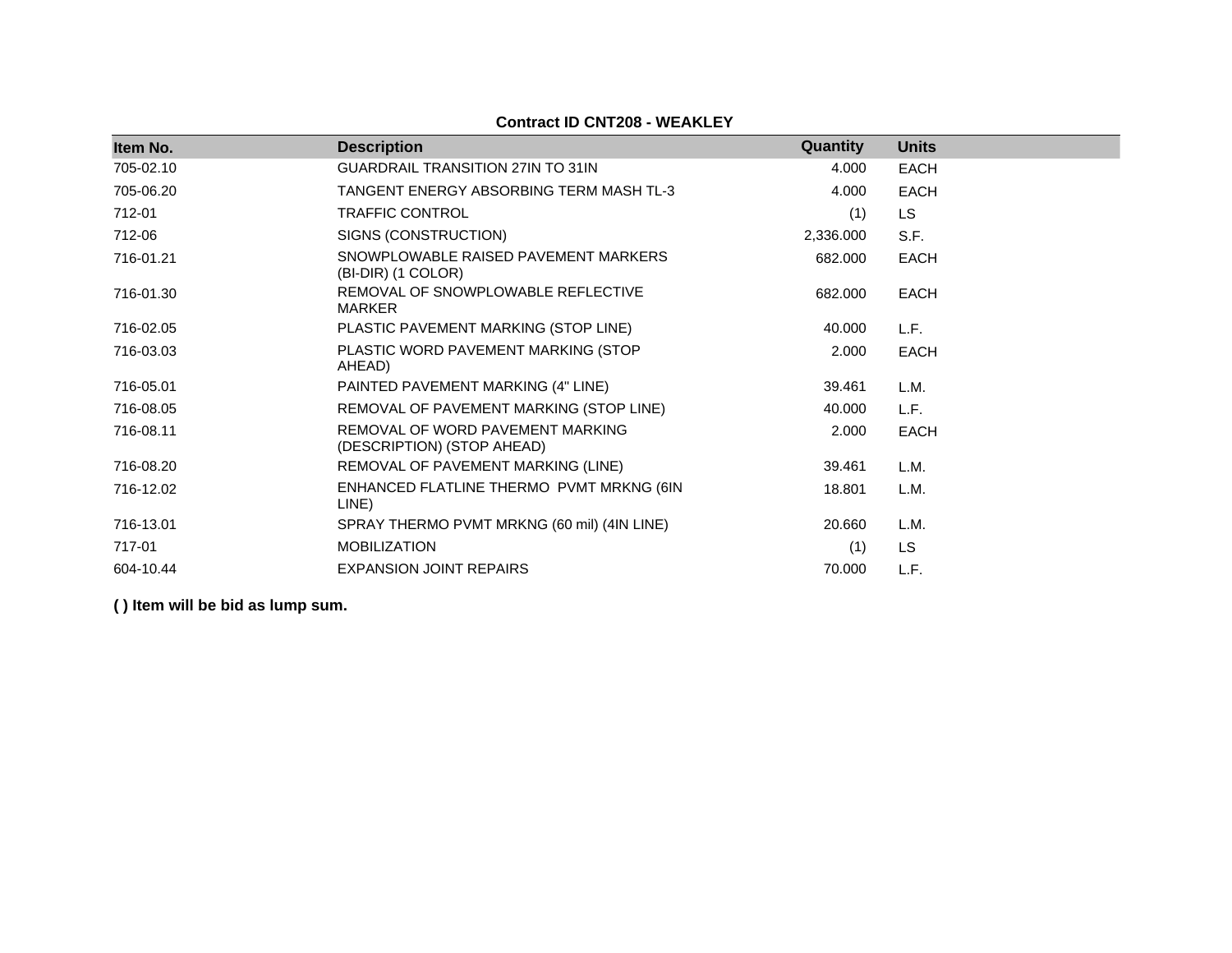| <b>Contract ID: CNT025</b> |                                |                                                                                                        |                                                                                           |             |
|----------------------------|--------------------------------|--------------------------------------------------------------------------------------------------------|-------------------------------------------------------------------------------------------|-------------|
|                            | Letting Date: May 10, 2019     | $10:00$ AM                                                                                             | Projects: 93001-8265-14                                                                   | NH-1(396)   |
|                            |                                |                                                                                                        | 93035-8208-14                                                                             | NH-111(107) |
| <b>Counties: WHITE</b>     |                                |                                                                                                        |                                                                                           |             |
| District:                  |                                |                                                                                                        | <b>DBE Goal Percent: 7.00</b>                                                             |             |
|                            | to Fred Hill Road (L.M. 7.31). | Description: The resurfacing (microsurfacing) on U.S. 70S (S.R. 1) from the VanBuren County line (L.M. | 0.00) to S.R. 111 (L.M. 7.69) and on U.S. 70S (S.R. 111) from Shady Oaks Road (L.M. 4.20) |             |

**Contract Time:** DT - 9/30/2019

| Item No.  | <b>Description</b>                                        | Quantity    | <b>Units</b> |
|-----------|-----------------------------------------------------------|-------------|--------------|
| 403-01.01 | BITUMINOUS MATERIAL FOR TACK COAT (MICRO-<br>SURFACING)   | 50.000      | <b>TON</b>   |
| 403-01.10 | High Performance Fog Seals                                | 136,107.000 | S.Y.         |
| 411-12.01 | SCORING SHOULDERS (CONTINUOUS) (16IN<br>WIDTH)            | 21.100      | L.M.         |
| 411-12.02 | SCORING SHOULDERS (NON-CONTINUOUS) (16IN<br>WIDTH)        | 16.900      | L.M.         |
| 414-03.01 | EMULSIFIED ASPHALT FOR MICRO-SURFACING                    | 484.000     | <b>TON</b>   |
| 414-03.02 | AGGREGATE FOR MICRO SURFACING                             | 3,769.000   | <b>TON</b>   |
| 712-01    | <b>TRAFFIC CONTROL</b>                                    | (1)         | LS.          |
| 712-04.01 | FLEXIBLE DRUMS (CHANNELIZING)                             | 336.000     | <b>EACH</b>  |
| 712-05.03 | WARNING LIGHTS (TYPE C)                                   | 240.000     | <b>EACH</b>  |
| 712-06    | SIGNS (CONSTRUCTION)                                      | 1,318.000   | S.F.         |
| 712-08.03 | ARROW BOARD (TYPE C)                                      | 2.000       | <b>EACH</b>  |
| 716-01.23 | SNOWPLOWABLE RAISED PAVEMENT MARKERS<br>(BI-DIR)(2 COLOR) | 1,422.000   | <b>EACH</b>  |
| 716-01.30 | REMOVAL OF SNOWPLOWABLE REFLECTIVE<br><b>MARKER</b>       | 1,422.000   | <b>EACH</b>  |
| 716-02.04 | PLASTIC PAVEMENT MARKING(CHANNELIZATION<br>STRIPING)      | 258.000     | S.Y.         |
| 716-02.05 | PLASTIC PAVEMENT MARKING (STOP LINE)                      | 576,000     | L.F.         |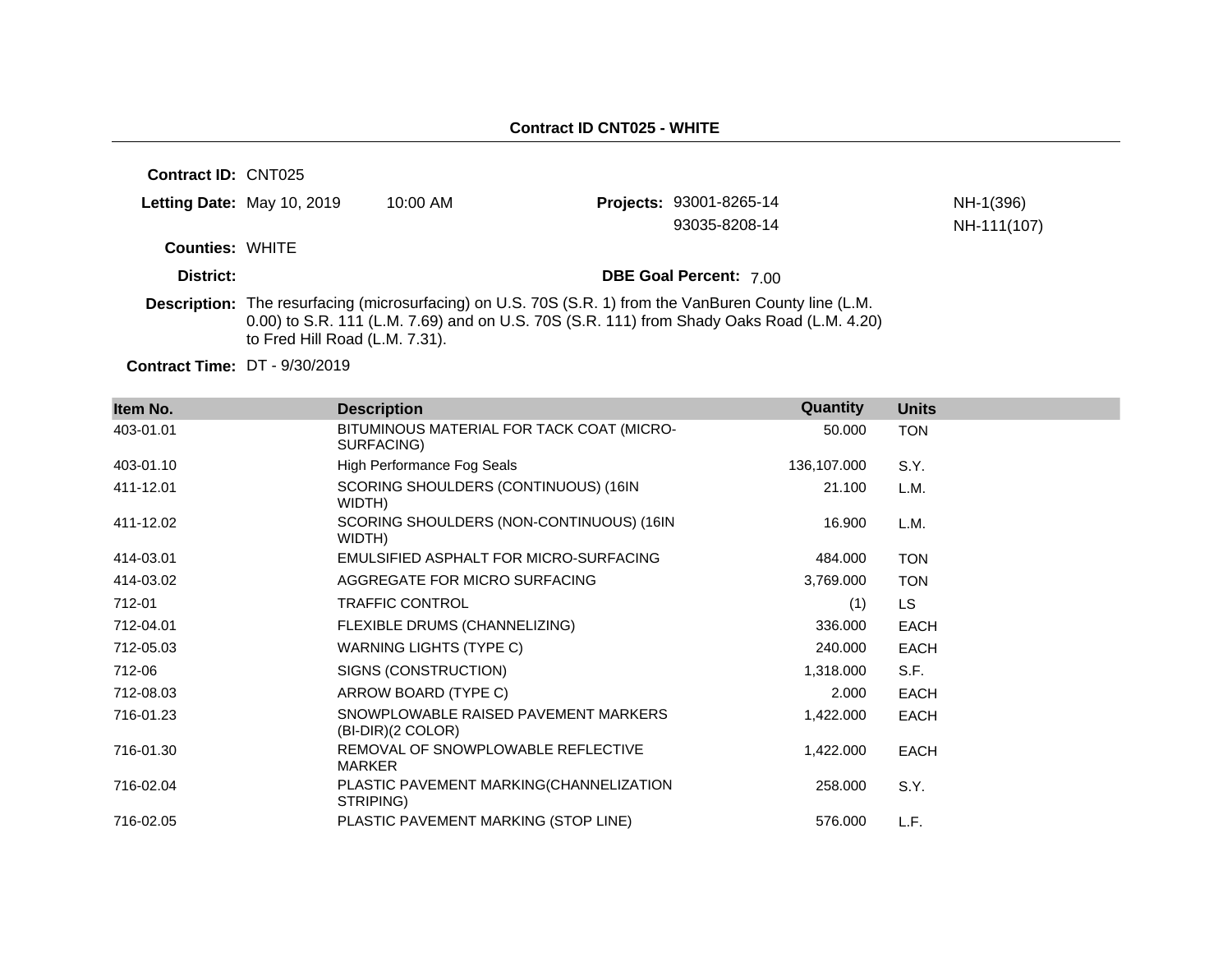| Item No.  | <b>Description</b>                                                | Quantity  | <b>Units</b> |
|-----------|-------------------------------------------------------------------|-----------|--------------|
| 716-02.06 | PLASTIC PAVEMENT MARKING (TURN LANE<br>ARROW)                     | 27.000    | <b>EACH</b>  |
| 716-04.12 | PLASTIC PAVEMENT MARKING (YIELD LINE)                             | 203.000   | S.F.         |
| 716-05.01 | PAINTED PAVEMENT MARKING (4" LINE)                                | 42.800    | L.M.         |
| 716-08.04 | REMOVAL OF PAVEMENT MARKING<br>(CHANNELIZATION STRIPING)          | 258.000   | S.Y.         |
| 716-08.06 | REMOVAL OF PAVEMENT MARKING (TURN LANE<br>ARROW)                  | 27.000    | EACH         |
| 716-08.20 | REMOVAL OF PAVEMENT MARKING (LINE)                                | 48.500    | L.M.         |
| 716-12.02 | ENHANCED FLATLINE THERMO PVMT MRKNG (6IN<br>LINE)                 | 48.500    | L.M.         |
| 716-12.03 | ENHANCED FLATLINE THERMO PVMT MRKNG (8IN<br><b>BARRIER LINE</b> ) | 120.000   | L.F.         |
| 716-12.05 | ENHANCED FLATLINE THERMO PVMT MRKNG (6IN<br>DOTTED LINE)          | 1,600.000 | L.F.         |
| 717-01    | <b>MOBILIZATION</b>                                               | (1)       | <b>LS</b>    |
| 730-03.20 | INSTALL PULL BOX (TYPE A)                                         | 6.000     | EACH         |
| 730-12.02 | CONDUIT 2" DIAMETER (PVC)                                         | 60.000    | L.F.         |
| 730-14.02 | <b>SAW SLOT</b>                                                   | 1,200.000 | L.F.         |
| 730-14.03 | <b>LOOP WIRE</b>                                                  | 3,600.000 | L.F.         |

**Contract ID CNT025 - WHITE**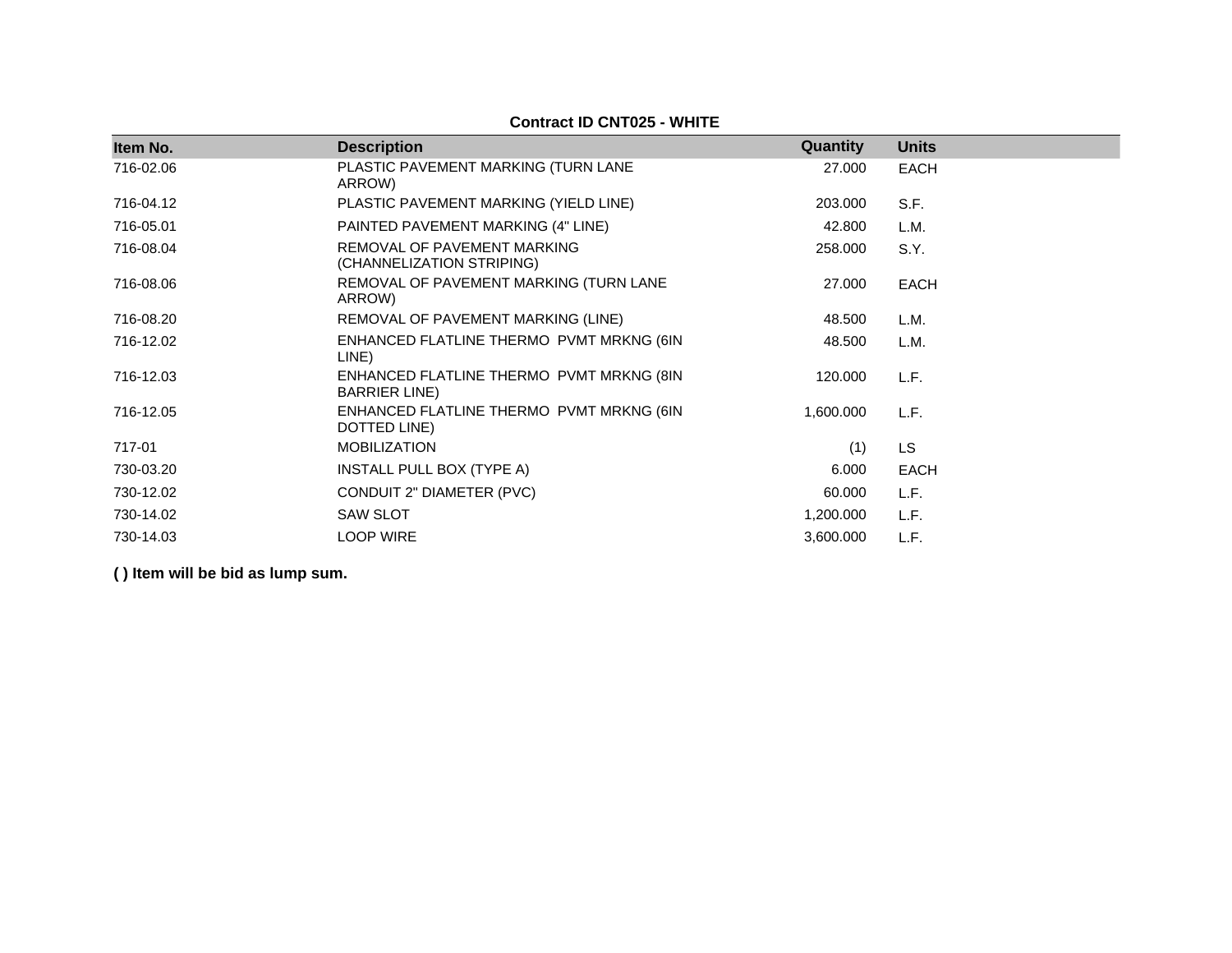| <b>Contract ID: CNT158</b> |                             |            |                                                                                                      |             |
|----------------------------|-----------------------------|------------|------------------------------------------------------------------------------------------------------|-------------|
|                            | Letting Date: May 10, 2019  | $10:00$ AM | <b>Projects: 94031-8210-14</b>                                                                       | STP-247(18) |
|                            | <b>Counties: WILLIAMSON</b> |            |                                                                                                      |             |
| District:                  |                             |            | <b>DBE Goal Percent: 5.50</b>                                                                        |             |
|                            | 4.32).                      |            | Description: The resurfacing on S.R. 247 from Ferguson Road (L.M. 2.35) to U.S. 431 (S.R. 106) (L.M. |             |

Contract Time: CD - 40 Days

| Item No.  | <b>Description</b>                                                | Quantity  | <b>Units</b> |
|-----------|-------------------------------------------------------------------|-----------|--------------|
| 208-01.05 | BROOMING & DEGRASSING SHOULDERS                                   | 4.000     | L.M.         |
| 303-01    | MINERAL AGGREGATE, TYPE A BASE, GRADING D                         | 264.000   | <b>TON</b>   |
| 307-01.08 | ASPHALT CONCRETE MIX (PG64-22) (BPMB-HM)<br><b>GRADING B-M2</b>   | 1,000.000 | <b>TON</b>   |
| 403-01    | BITUMINOUS MATERIAL FOR TACK COAT (TC)                            | 12.000    | <b>TON</b>   |
| 411-01.10 | ACS MIX(PG64-22) GRADING D                                        | 1,773.000 | <b>TON</b>   |
| 411-12.04 | SCORING FOR RUMBLE STRIPE (NON-<br>CONTINUOUS) (4IN WIDTH)        | 3.100     | L.M.         |
| 415-01.01 | COLD PLANING BITUMINOUS PAVEMENT                                  | 1,756.000 | <b>TON</b>   |
| 712-01    | <b>TRAFFIC CONTROL</b>                                            | (1)       | <b>LS</b>    |
| 712-04.01 | FLEXIBLE DRUMS (CHANNELIZING)                                     | 25.000    | <b>EACH</b>  |
| 712-05.01 | <b>WARNING LIGHTS (TYPE A)</b>                                    | 4.000     | <b>EACH</b>  |
| 712-06    | SIGNS (CONSTRUCTION)                                              | 658.000   | S.F.         |
| 713-16.50 | REMOVE AND REPLACE SIGN (DESCRIPTION) (W2-7<br>OFFSET SIDE ROADS) | 1.000     | <b>EACH</b>  |
| 716-01.21 | SNOWPLOWABLE RAISED PAVEMENT MARKERS<br>(BI-DIR) (1 COLOR)        | 130.000   | <b>EACH</b>  |
| 716-02.05 | PLASTIC PAVEMENT MARKING (STOP LINE)                              | 48.000    | L.F.         |
| 716-05.01 | PAINTED PAVEMENT MARKING (4" LINE)                                | 8.000     | L.M.         |
| 716-12.02 | ENHANCED FLATLINE THERMO PVMT MRKNG (6IN<br>LINE)                 | 4.000     | L.M.         |
| 716-13.01 | SPRAY THERMO PVMT MRKNG (60 mil) (4IN LINE)                       | 4.000     | L.M.         |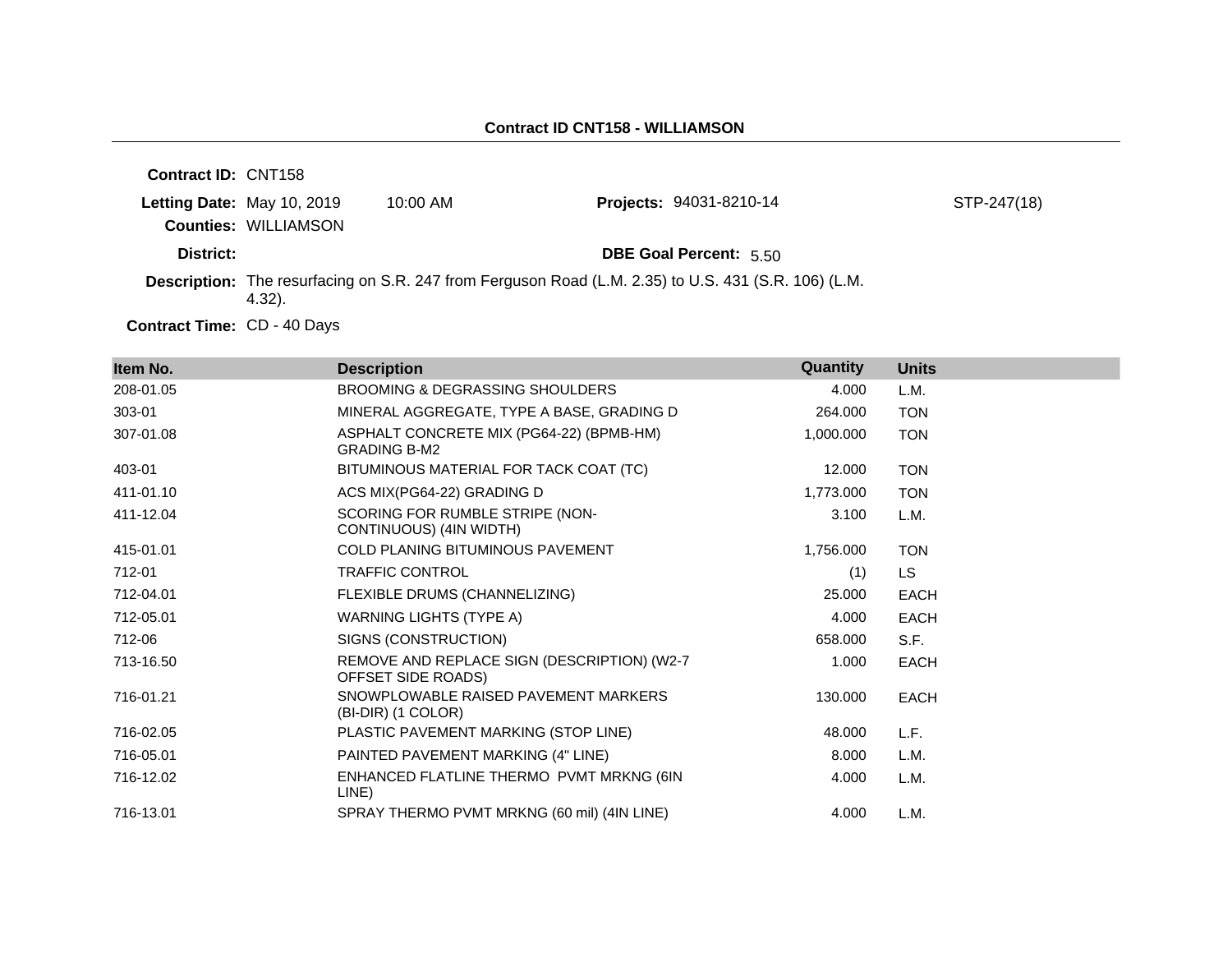# **Contract ID CNT158 - WILLIAMSON**

| Item No. | <b>Description</b>  | Quantity | <b>Units</b> |
|----------|---------------------|----------|--------------|
| 717-01   | <b>MOBILIZATION</b> |          | LS<br>$\sim$ |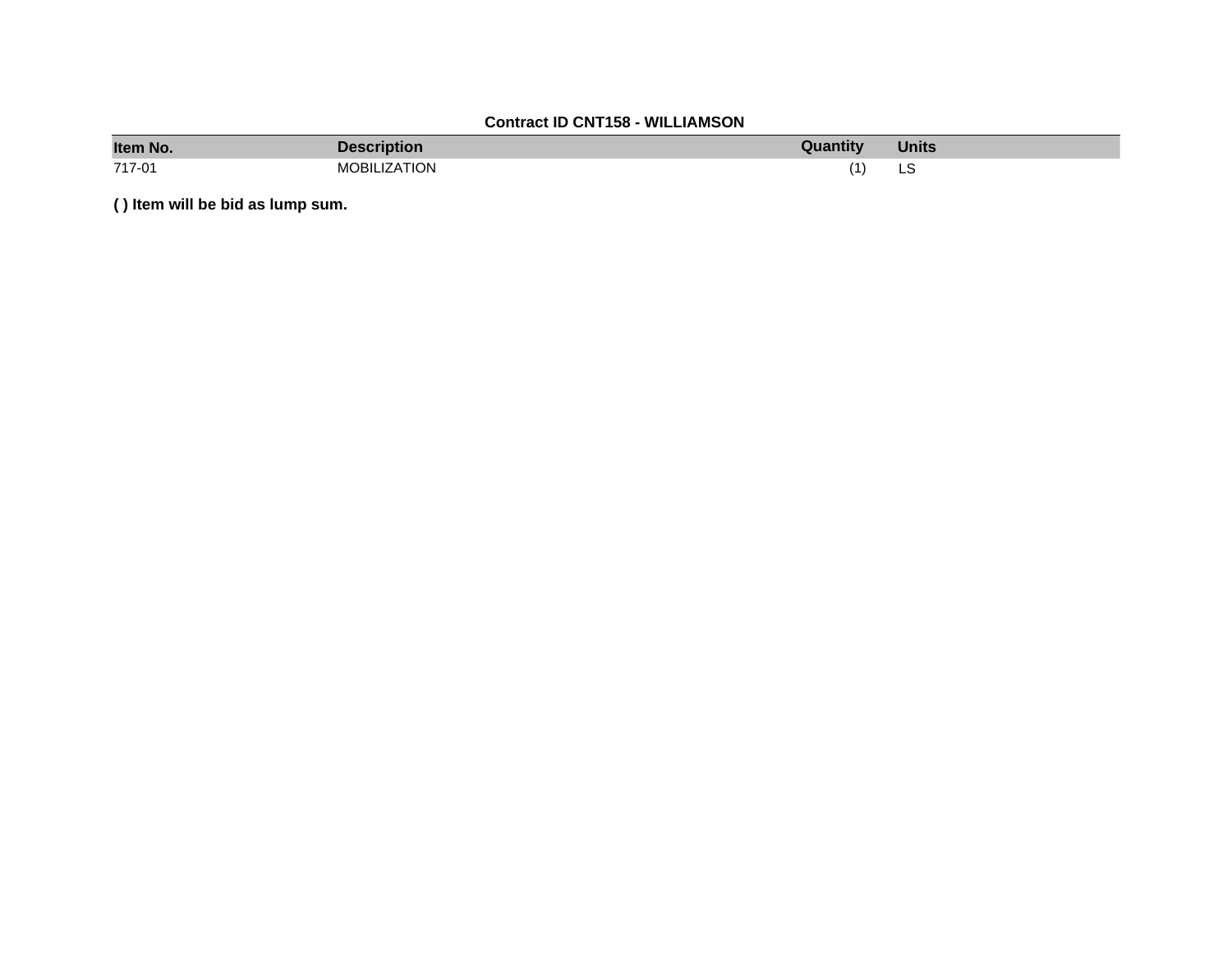| <b>Contract ID: CNT156</b> |                              |            |                                                                                                         |             |
|----------------------------|------------------------------|------------|---------------------------------------------------------------------------------------------------------|-------------|
|                            | Letting Date: May 10, 2019   | $10:00$ AM | <b>Projects: 94028-8221-14</b>                                                                          | STP-252(14) |
|                            | <b>Counties: WILLIAMSON</b>  |            |                                                                                                         |             |
| District:                  |                              |            | <b>DBE Goal Percent: 6.00</b>                                                                           |             |
|                            | overhead bridge (L.M. 7.77). |            | Description: The resurfacing on S.R. 252 from north of Clovercroft Road (L.M. 5.71) to the CSX Railroad |             |

Contract Time: CD - 45 Days

| Item No.  | <b>Description</b>                                              | Quantity  | <b>Units</b> |
|-----------|-----------------------------------------------------------------|-----------|--------------|
| 208-01.05 | <b>BROOMING &amp; DEGRASSING SHOULDERS</b>                      | 4.100     | L.M.         |
| 303-01    | MINERAL AGGREGATE, TYPE A BASE, GRADING D                       | 126,000   | <b>TON</b>   |
| 307-01.08 | ASPHALT CONCRETE MIX (PG64-22) (BPMB-HM)<br><b>GRADING B-M2</b> | 500.000   | <b>TON</b>   |
| 403-01    | BITUMINOUS MATERIAL FOR TACK COAT (TC)                          | 24.000    | <b>TON</b>   |
| 411-01.10 | ACS MIX(PG64-22) GRADING D                                      | 3,626.000 | <b>TON</b>   |
| 411-12.03 | SCORING FOR RUMBLE STRIPE (NON-<br>CONTINUOUS) (8IN WIDTH)      | 3.300     | L.M.         |
| 415-01.01 | <b>COLD PLANING BITUMINOUS PAVEMENT</b>                         | 3,592.000 | <b>TON</b>   |
| 701-02.01 | CONCRETE CURB RAMP (RETROFIT)                                   | 380,000   | S.F.         |
| 712-01    | <b>TRAFFIC CONTROL</b>                                          | (1)       | <b>LS</b>    |
| 712-04.01 | FLEXIBLE DRUMS (CHANNELIZING)                                   | 100.000   | <b>EACH</b>  |
| 712-05.01 | <b>WARNING LIGHTS (TYPE A)</b>                                  | 4.000     | <b>EACH</b>  |
| 712-06    | SIGNS (CONSTRUCTION)                                            | 898,000   | S.F.         |
| 712-08.03 | ARROW BOARD (TYPE C)                                            | 2.000     | EACH         |
| 713-16.50 | REMOVE AND REPLACE SIGN (DESCRIPTION)<br>(STOP)                 | 1.000     | <b>EACH</b>  |
| 716-01.23 | SNOWPLOWABLE RAISED PAVEMENT MARKERS<br>(BI-DIR)(2 COLOR)       | 19.000    | <b>EACH</b>  |
| 716-01.30 | REMOVAL OF SNOWPLOWABLE REFLECTIVE<br><b>MARKER</b>             | 50.000    | <b>EACH</b>  |
| 716-02.04 | PLASTIC PAVEMENT MARKING(CHANNELIZATION<br>STRIPING)            | 1,000.000 | S.Y.         |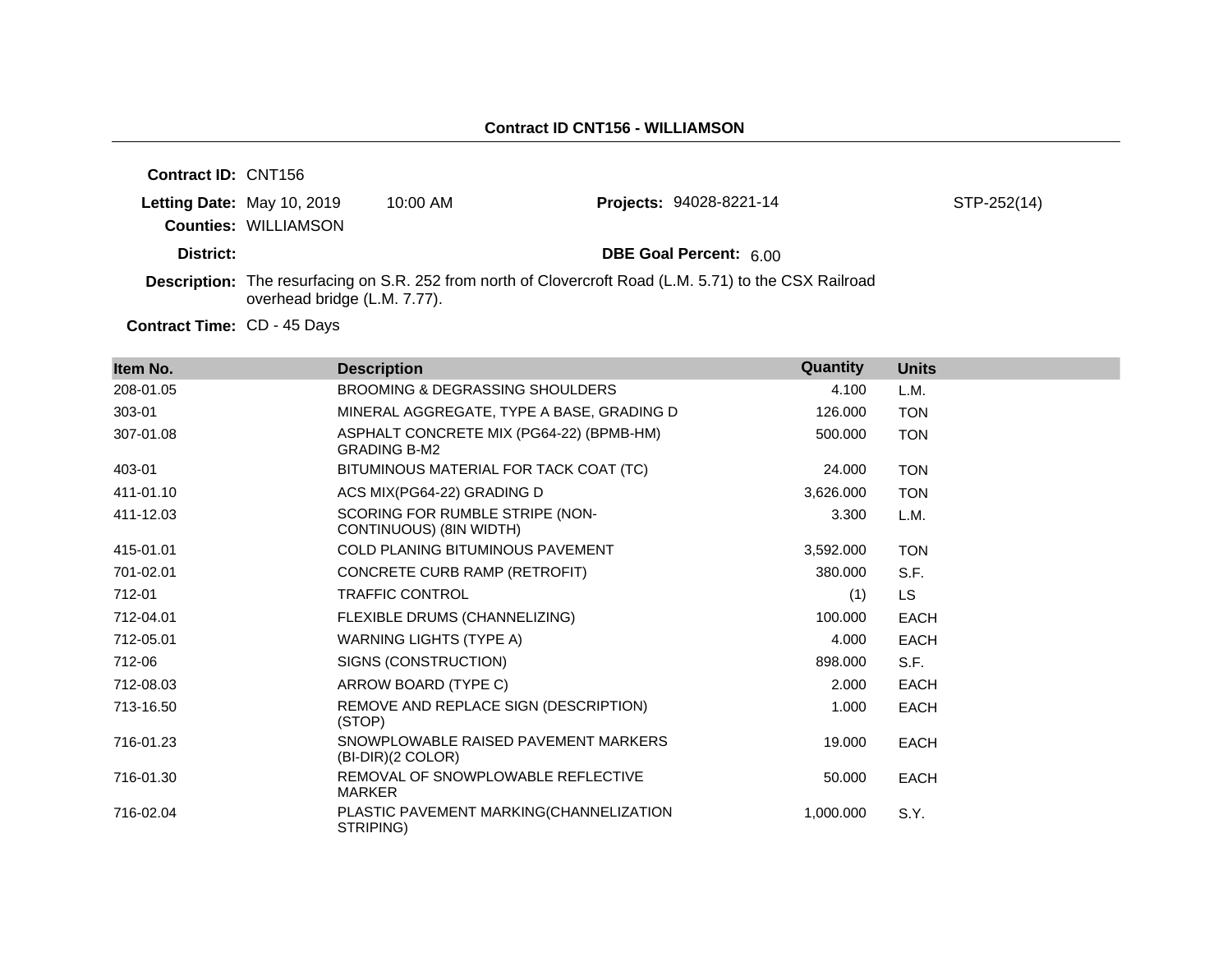# **Contract ID CNT156 - WILLIAMSON**

| Item No.  | <b>Description</b>                                       | Quantity  | <b>Units</b> |
|-----------|----------------------------------------------------------|-----------|--------------|
| 716-02.05 | PLASTIC PAVEMENT MARKING (STOP LINE)                     | 224.000   | L.F.         |
| 716-02.06 | PLASTIC PAVEMENT MARKING (TURN LANE<br>ARROW)            | 18.000    | <b>EACH</b>  |
| 716-02.09 | PLASTIC PAVEMENT MARKING (LONGITUDINAL<br>CROSS-WALK)    | 100.000   | L.F.         |
| 716-04.04 | PLASTIC PAVEMENT MARKING (TRANSVERSE<br>SHOULDER)        | 57.000    | L.F.         |
| 716-05.01 | PAINTED PAVEMENT MARKING (4" LINE)                       | 12.000    | L.M.         |
| 716-12.02 | ENHANCED FLATLINE THERMO PVMT MRKNG (6IN<br>LINE)        | 12.000    | L.M.         |
| 716-12.05 | ENHANCED FLATLINE THERMO PVMT MRKNG (6IN<br>DOTTED LINE) | 2.500.000 | L.F.         |
| 717-01    | <b>MOBILIZATION</b>                                      |           | LS           |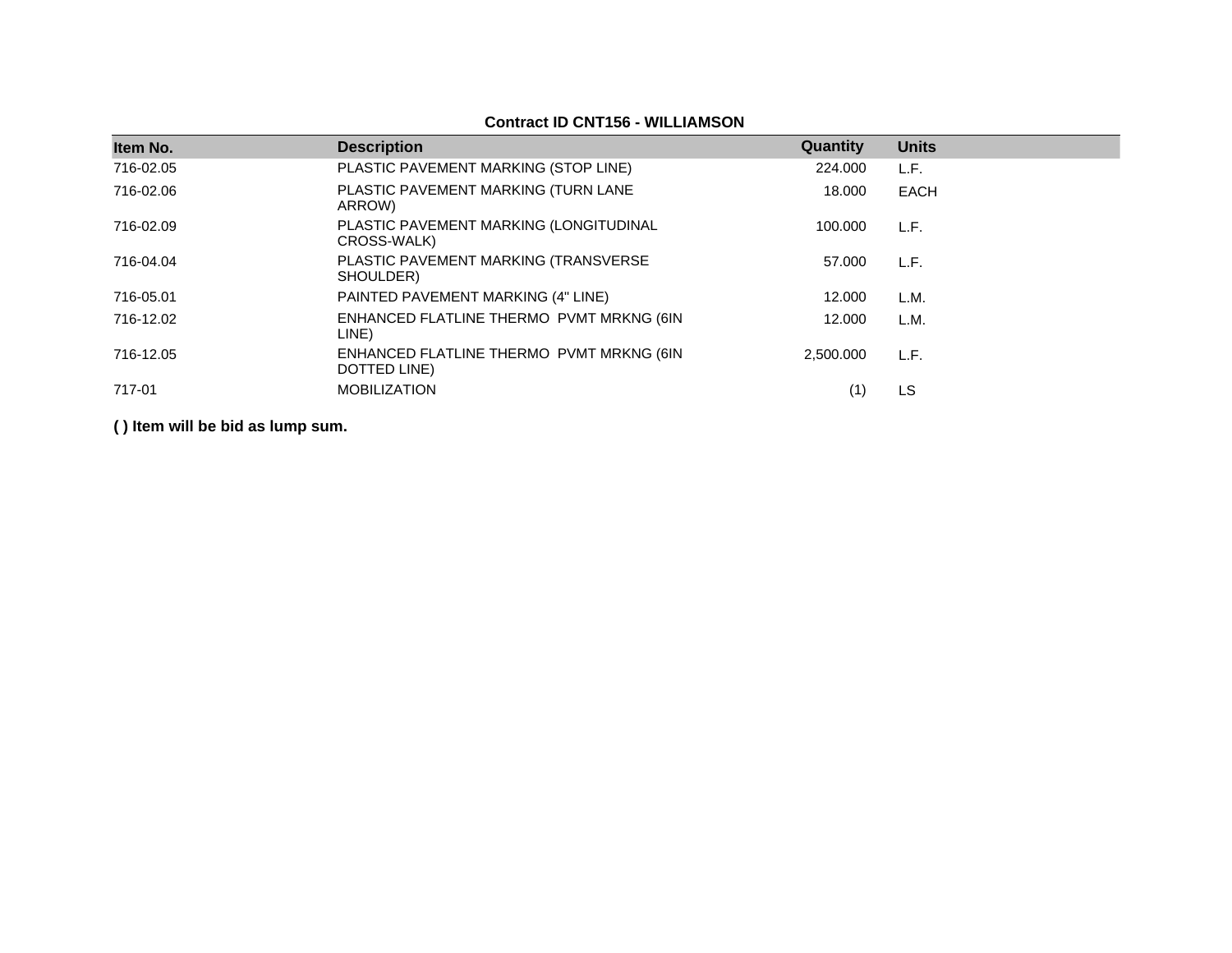| <b>Contract ID: CNT082</b> |              |                                                                                                                |                                |              |
|----------------------------|--------------|----------------------------------------------------------------------------------------------------------------|--------------------------------|--------------|
| Letting Date: May 10, 2019 |              | $10:00$ AM                                                                                                     | <b>Projects: 95063-3226-94</b> | HSIP-171(33) |
|                            |              |                                                                                                                | 95063-4226-04                  | HSIP-171(33) |
| <b>Counties: WILSON</b>    |              |                                                                                                                |                                |              |
| District:                  |              |                                                                                                                | <b>DBE Goal Percent: 8.50</b>  |              |
|                            | (L.M. 4.56). | <b>Description:</b> The resurfacing on S.R. 171 from north of S.R. 265 (L.M. 3.90) to the Belinda City Parkway |                                |              |

Contract Time: CD - 50 Days

| Item No.  | <b>Description</b>                                         | Quantity  | <b>Units</b> |
|-----------|------------------------------------------------------------|-----------|--------------|
| 208-01.05 | <b>BROOMING &amp; DEGRASSING SHOULDERS</b>                 | 0.800     | L.M.         |
| 303-01    | MINERAL AGGREGATE, TYPE A BASE, GRADING D                  | 191.000   | <b>TON</b>   |
| 403-01    | BITUMINOUS MATERIAL FOR TACK COAT (TC)                     | 12.000    | <b>TON</b>   |
| 411-02.10 | ACS MIX(PG70-22) GRADING D                                 | 1,731.000 | <b>TON</b>   |
| 415-01.01 | COLD PLANING BITUMINOUS PAVEMENT                           | 1,714.000 | <b>TON</b>   |
| 705-02.10 | <b>GUARDRAIL TRANSITION 27IN TO 31IN</b>                   | 5.000     | <b>EACH</b>  |
| 705-06.20 | TANGENT ENERGY ABSORBING TERM MASH TL-3                    | 5.000     | <b>EACH</b>  |
| 706-01    | <b>GUARDRAIL REMOVED</b>                                   | 250.000   | L.F.         |
| 712-01    | <b>TRAFFIC CONTROL</b>                                     | (1)       | LS.          |
| 712-04.01 | FLEXIBLE DRUMS (CHANNELIZING)                              | 50.000    | <b>EACH</b>  |
| 712-06    | SIGNS (CONSTRUCTION)                                       | 517.000   | S.F.         |
| 712-08.03 | ARROW BOARD (TYPE C)                                       | 4.000     | <b>EACH</b>  |
| 716-01.21 | SNOWPLOWABLE RAISED PAVEMENT MARKERS<br>(BI-DIR) (1 COLOR) | 178.000   | <b>EACH</b>  |
| 716-01.22 | SNOWPLOWABLE RAISED PAVMENT MARKERS<br>(MONO-DIR)(1 COLOR) | 162.000   | <b>EACH</b>  |
| 716-02.03 | PLASTIC PAVEMENT MARKING (CROSS-WALK)                      | 940.000   | L.F.         |
| 716-02.04 | PLASTIC PAVEMENT MARKING(CHANNELIZATION<br>STRIPING)       | 800.000   | S.Y.         |
| 716-02.05 | PLASTIC PAVEMENT MARKING (STOP LINE)                       | 600.000   | L.F.         |